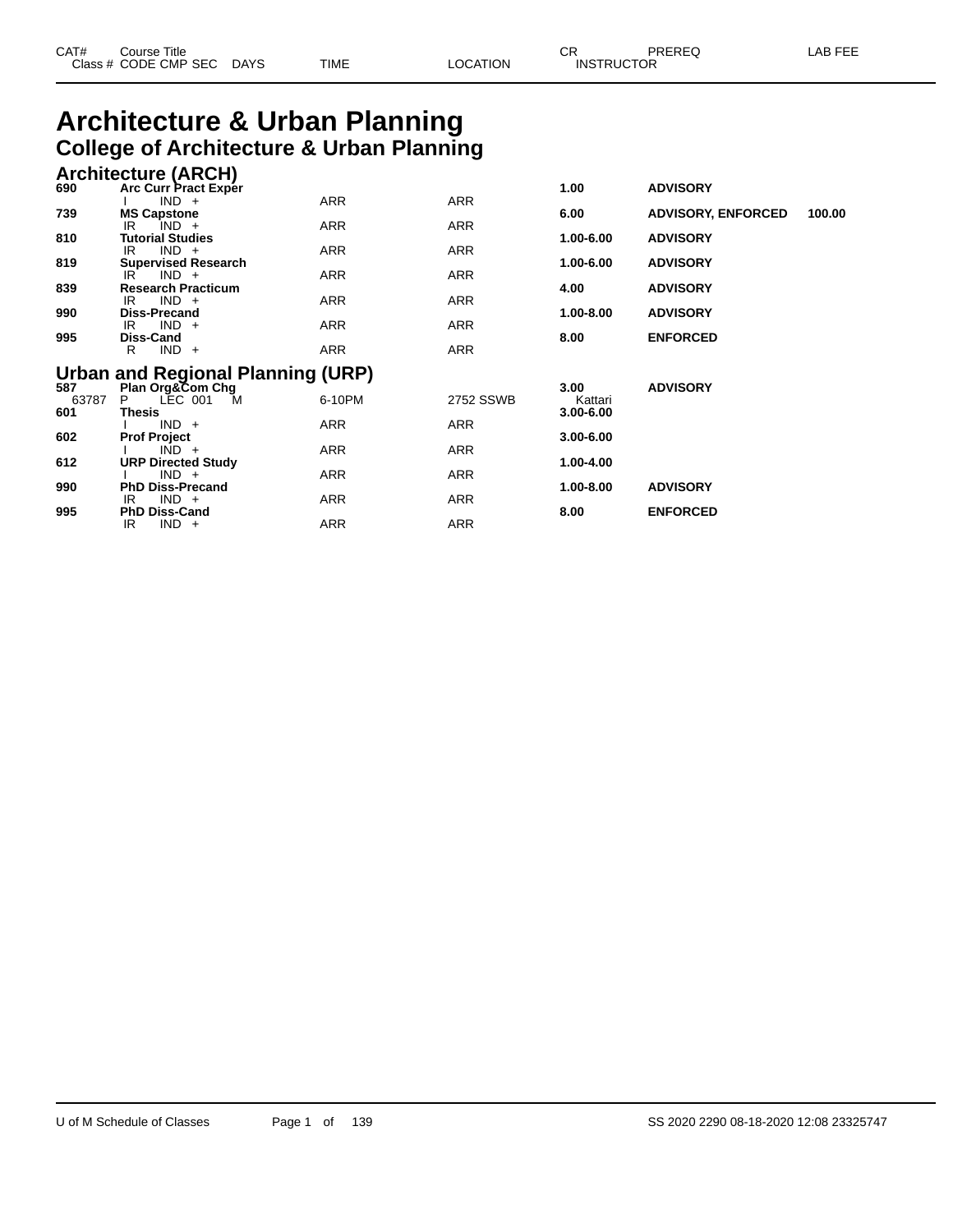| CAT# | Title<br>Course      |      |      |          | Ωn<br>◡∩          | PREREQ | . EEF<br>AR. |
|------|----------------------|------|------|----------|-------------------|--------|--------------|
|      | Class # CODE CMP SEC | DAYS | TIME | LOCATION | <b>INSTRUCTOR</b> |        |              |

# **Dental Hygiene Dental Hygiene-Dentistry**

#### **Dental Hygiene (DENTHYG)**

| 242   | Oral Anatomy                       |            |                                                             |            | 2.00           |                 |
|-------|------------------------------------|------------|-------------------------------------------------------------|------------|----------------|-----------------|
| 63756 | LEC 001<br>P                       | TН         | 2-5PM                                                       | G550 DENT  | Eagle          |                 |
| 313   | <b>Clinical Dent Hyg</b>           |            |                                                             |            | 5.00           |                 |
| 63874 | LEC 001<br>P.                      | F          | $1-2PM$                                                     | G390 DENT  |                |                 |
| 313   | <b>Clinical Dent Hyg</b>           |            |                                                             |            | 5.00           |                 |
|       | LEC 001<br>Р                       | F          | $1-2PM$                                                     | G550 DENT  |                |                 |
|       | LEC 001<br>P                       | TF         | $1-2PM$                                                     | G550 DENT  | Ash            |                 |
|       | P<br>LEC 001                       | <b>MWF</b> | 2-5PM                                                       | <b>ARR</b> |                |                 |
|       | P<br>LEC 001                       | <b>MWF</b> | 9-12PM                                                      | <b>ARR</b> |                |                 |
| 401   | <b>Emrg Educat Ace Dent</b>        |            |                                                             |            | 1.00-3.00      |                 |
| 63846 | <b>SEM 001</b><br>PL               |            | <b>ARR</b>                                                  | <b>ARR</b> |                |                 |
| 422   | <b>Pain Control</b>                |            |                                                             |            | 3.00           |                 |
| 63877 | LEC 001<br>P.                      |            | <b>ARR</b>                                                  | <b>ARR</b> |                |                 |
| 475   | <b>Mentored Prof Exp</b>           |            |                                                             |            | $3.00 - 4.00$  | <b>ADVISORY</b> |
| 62382 | LEC 001<br>P                       | TH         | 9-12PM                                                      | G536 DENT  |                |                 |
|       |                                    |            | <b>Dental Hygiene Degree Completion E-Learning (HYGDCE)</b> |            |                |                 |
| 484   | Special Populations                |            |                                                             |            | 3.00           | <b>ADVISORY</b> |
| 62285 | LEC 001<br>P                       |            | <b>ARR</b>                                                  | <b>ARR</b> |                |                 |
| 485   |                                    |            |                                                             |            | Eagle, Cullen  | <b>ADVISORY</b> |
| 62284 | <b>Community I</b><br>LEC 001<br>P |            | <b>ARR</b>                                                  | <b>ARR</b> | 3.00<br>Cullen |                 |

**Capstone II/ePortfol 6.00**

P LEC 001 ARR ARR Pitts, Cullen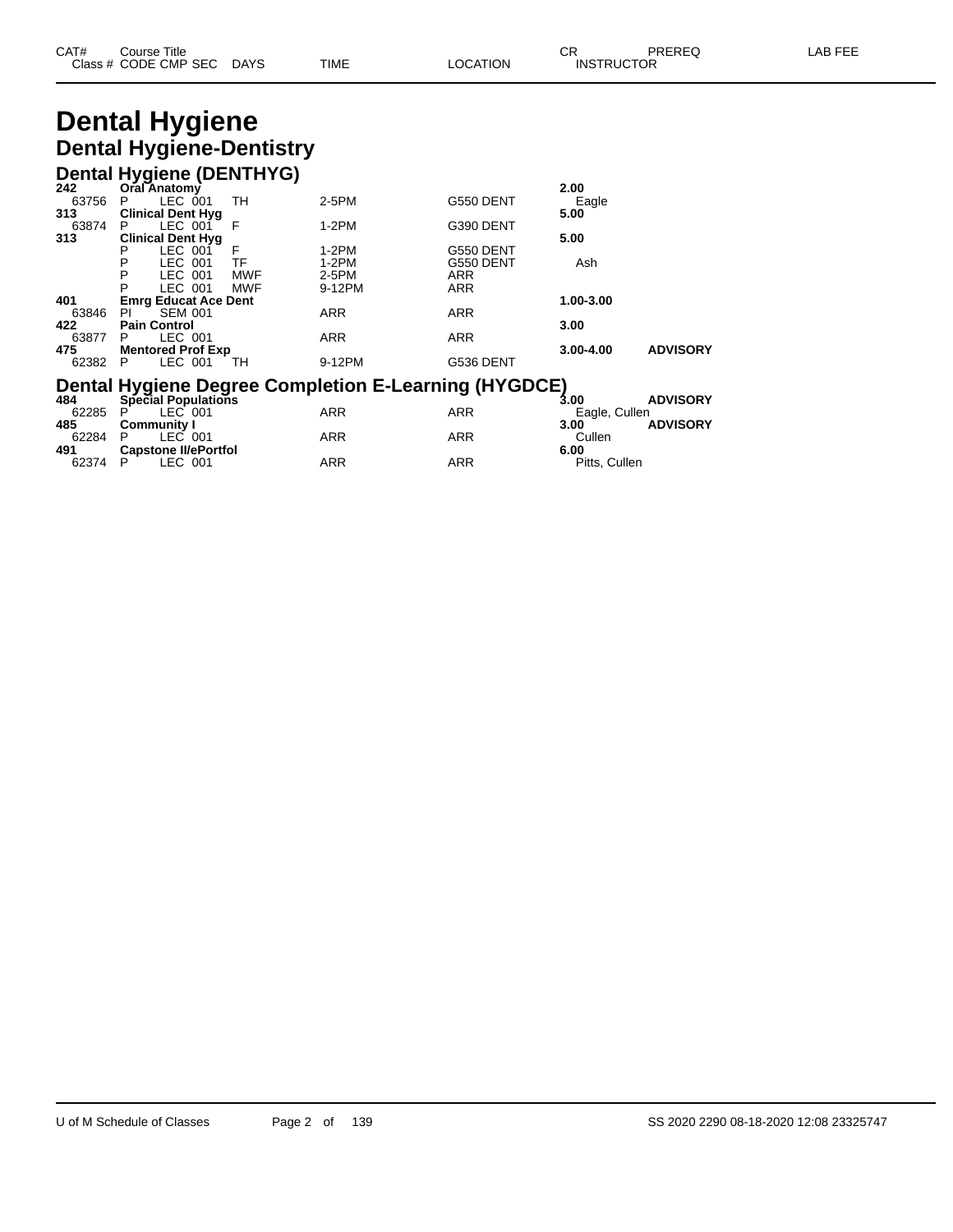| CAT# | Title<br>.ourseٽ     |                        |      |         | <b>^^</b><br><b>UN</b>    | PREREC<br>یب∟د<br>∼ | ----<br>Δ Η<br>--- |
|------|----------------------|------------------------|------|---------|---------------------------|---------------------|--------------------|
|      | Class # CODE CMP SEC | <b>DAYS</b><br>_______ | TIME | OCATION | <b>INSTRUCTOR</b><br>____ |                     |                    |

### **Dentistry School Of Dentistry**

|                           | <b>Dentistry (DENT)</b>                                               |                 |                        |                               |                                                   |       |
|---------------------------|-----------------------------------------------------------------------|-----------------|------------------------|-------------------------------|---------------------------------------------------|-------|
| 490                       | Independ Research<br>$IND +$                                          | ARR             | <b>ARR</b>             | 1.00-3.00                     |                                                   |       |
| 501 A                     | Intro to Profession                                                   |                 |                        | 1.00-2.00                     | <b>ENFORCED</b>                                   |       |
| 63752<br>601              | PR.<br>LEC 001<br>TH.<br>Dent Pharmacology II                         | 10-12PM         | <b>ARR</b>             | Fitzgerald<br>1.00-3.00       | <b>ENFORCED</b>                                   |       |
| 62602<br>601              | P R<br>LEC 001<br>TН<br>Dent Pharmacology II                          | 9-11AM          | G322 DENT              | Weivoda, Li<br>1.00-3.00      | <b>ENFORCED</b>                                   |       |
|                           | P R<br>LEC 001<br>ТH<br>P R<br>LEC 001<br>м                           | 8-10AM<br>1-3PM | G322 DENT<br>G322 DENT |                               |                                                   |       |
| 603<br>62612              | <b>Treatment Planning</b><br>LEC 001<br>P R<br>TTH                    | 1-2PM           | G322 DENT              | 1.00<br>Richards, Stefanac    | <b>ENFORCED</b>                                   |       |
| 610<br>62605              | <b>Appl Biomaterials II</b><br><b>PR LEC 001</b><br>W                 | $2-3PM$         | G322 DENT              | 1.00<br>Kuroda, Kohn, Ma, Liu | <b>ENFORCED</b>                                   |       |
| 620<br>64634              | <b>Comprehensive Care Clinic</b><br>PR.<br>LAB 001                    | ARR             | ARR                    | $0.00 - 10.00$                | <b>ENFORCED</b>                                   | 38.00 |
| 620A<br>64635 PR          | <b>Oral Med/Radiology</b><br>LAB 001                                  | ARR             | <b>ARR</b>             | 0.00                          | <b>ENFORCED</b><br>Benavides, Soki, Stilwell,     |       |
| 620B<br>64636             | <b>Periodontics</b><br>PR LAB 001                                     | ARR             | ARR                    | Ruppert<br>0.00               | <b>ENFORCED</b>                                   |       |
| 620C                      | <b>Restorative</b>                                                    |                 |                        | 0.00                          | <b>ENFORCED</b>                                   |       |
| 64637<br>625              | PR.<br>LAB 001<br><b>Selectives Pathway</b>                           | ARR             | ARR                    | $0.00 - 5.00$                 | <b>ENFORCED</b>                                   |       |
| 63442 PR                  | LEC 002<br>Supplemental Prof. Learning                                | ARR             | ARR                    | Hamerink                      |                                                   |       |
| 63650 PR<br>Survey Design | LEC 004                                                               | ARR             | ARR                    | Inglehart                     |                                                   |       |
| 63449 PR                  | LEC 006<br>On Campus Mini Rotations                                   | ARR             | <b>ARR</b>             | Hamerink, Hamerink            |                                                   |       |
| 63443 PR                  | LEC 008                                                               | ARR             | ARR                    | Hamerink, Hamerink            |                                                   |       |
| 63444 PR                  | Off Campus Mini Rotations<br>LEC 012                                  | ARR             | ARR                    | Sweier                        |                                                   |       |
| 63445 PR                  | Leadership in Dentistry<br>LEC 014<br>TН                              | 1-1AM           | ARR                    | Shannon                       | Sweier, Mac Eachern, Pinsky,                      |       |
|                           | Constructing Effective Lit Rev                                        |                 |                        |                               |                                                   |       |
| 63446 PR                  | LEC 020<br>T<br>Clinical and Basic Sci Researc                        | 1-1AM           | <b>ARR</b>             | Kaigler, de Peralta           |                                                   |       |
| 63719 PR<br>625A          | LEC 026<br><b>Pathways - HC Delivery</b>                              | ARR             | ARR                    | $0.00 - 3.00$                 | <b>ENFORCED</b>                                   |       |
| 62606 PR<br>625B          | <b>SEM 001</b><br>Pathways - Research                                 | ARR             | <b>ARR</b>             | $0.00 - 5.00$                 | <b>ENFORCED</b>                                   |       |
| 62613<br>625C             | PR.<br><b>SEM 001</b><br>Pathways - Leadership                        | ARR             | <b>ARR</b>             | Chiego Jr<br>$0.00 - 3.00$    |                                                   |       |
| 62607                     | <b>SEM 001</b><br>P.                                                  | ARR             | ARR                    |                               |                                                   |       |
| 625I<br>63539             | D2 Pathways Immersion<br><b>PSI 001</b><br>PR.                        | ARR             | ARR                    | $0.00 - 2.00$<br>Chiego Jr    | <b>ENFORCED</b>                                   |       |
| 629<br>62622              | <b>Clinical Foundations III</b><br>PR.<br>LEC 001                     | ARR             | ARR                    | 0.00-10.00<br>Snyder          | <b>ENFORCED</b>                                   |       |
| 635<br>62600              | <b>Behav Sci Practicum</b><br>P <sub>R</sub><br>LEC 001<br>ΤH         | 8-9AM           | G322 DENT              | 0.50<br>Inglehart, Richards   | <b>ENFORCED</b>                                   |       |
| 638<br>62603              | <b>Cardiovascular Syst</b><br>P R<br>LEC 001                          | 10-12PM         | G005 DENT              | 3.00-3.50                     | <b>ENFORCED</b>                                   |       |
| 638                       | <b>Cardiovascular Syst</b><br><b>LEC 001</b><br>MW <sub></sub><br>PR. | 3-5PM           | G005 DENT              | 3.00-3.50<br>Holz, Lopatin    | <b>ENFORCED</b><br>Tindle, Brzezinski, Holinstat, |       |
| 639<br>62604              | <b>Respiratory System</b><br><b>PR LEC 001</b><br>TH.                 | 10-12PM         | <b>G005 DENT</b>       | 2.00-2.50<br>Danciu           | <b>ENFORCED</b>                                   |       |
| 639                       | <b>Respiratory System</b><br>PR.<br>LEC 001<br>МW                     | 3-5PM           | G005 DENT              | 2.00-2.50                     | <b>ENFORCED</b>                                   |       |
| 640<br>64632              | <b>GI System</b>                                                      | ARR             | ARR                    | 2.00-3.00                     | <b>ENFORCED</b>                                   |       |
| 644                       | <b>PR LEC 001</b><br><b>GU System</b>                                 |                 |                        | Sweier<br>2.00-4.00           | <b>ENFORCED</b>                                   |       |
| 64633<br>647              | PR.<br>LEC 001<br><b>ITDP: Oral Path/Med</b>                          | ARR             | ARR                    | Tindle<br>1.00-5.00           |                                                   |       |
| 61769<br>648              | <b>SEM 001</b><br>P.<br><b>ITDP: Oral Surgery</b>                     | ARR             | <b>ARR</b>             | Edwards<br>1.00-5.00          |                                                   |       |
| 61770<br>676A             | P<br>SEM 001<br><b>EE Educational Theory</b>                          | <b>ARR</b>      | <b>ARR</b>             | Hita<br>0.75                  | <b>ENFORCED</b>                                   |       |
| 63823<br>676B             | <b>PR LEC 001</b><br><b>EE Part B: Lecture</b>                        | ARR             | ARR                    | Richards<br>0.25              | <b>ENFORCED</b>                                   |       |
| 63763                     | PR.<br>LEC 001                                                        | ARR             | ARR                    | Richards                      |                                                   |       |
| 703                       | <b>Special Care Dentistry-HD</b>                                      |                 |                        | 1.00-2.00                     | <b>ENFORCED</b>                                   |       |

U of M Schedule of Classes Page 3 of 139 SS 2020 2290 08-18-2020 12:08 23325747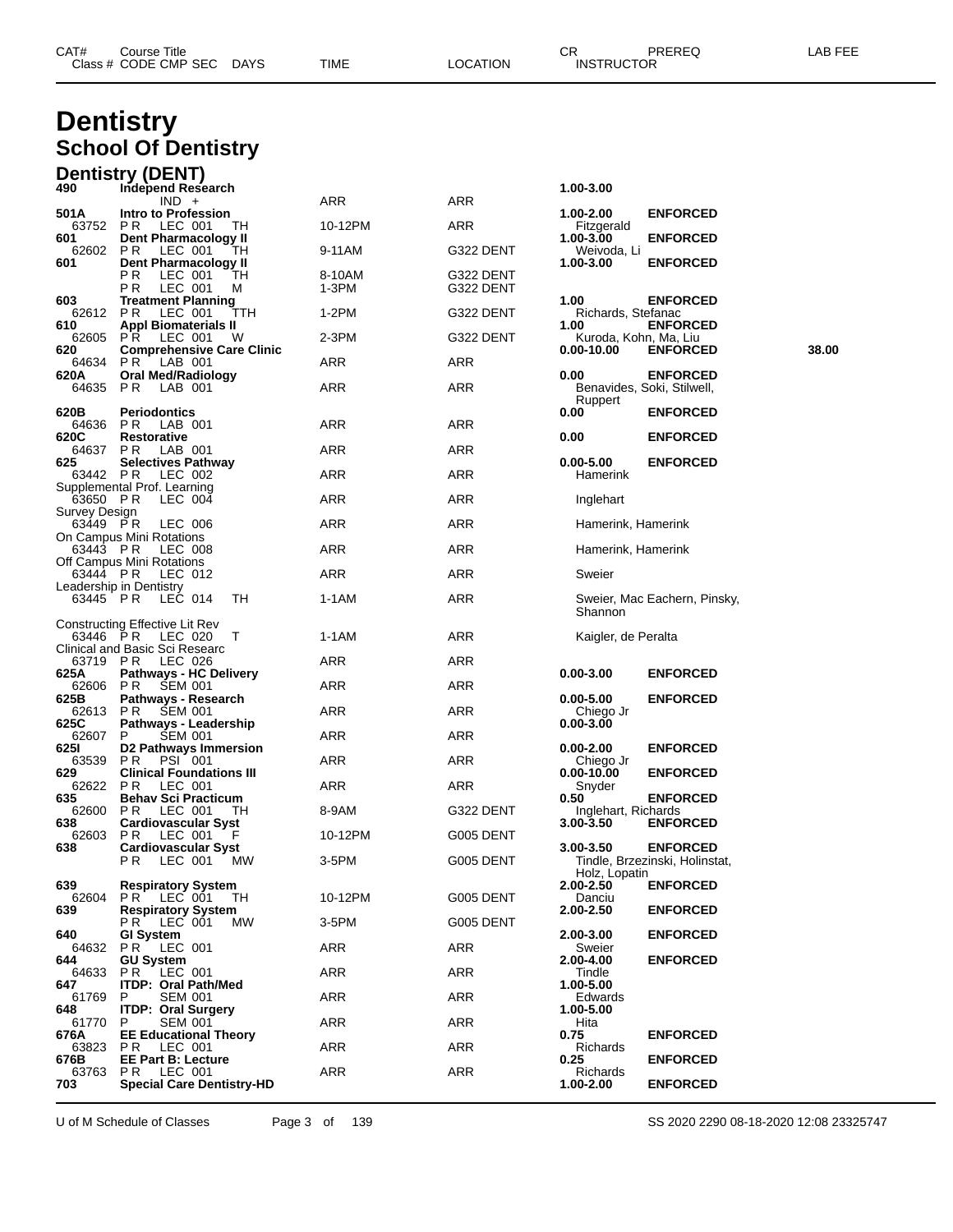| CAT#                            | Course Title<br>Class # CODE CMP SEC DAYS                           | <b>TIME</b>       | <b>LOCATION</b>        | СR<br><b>INSTRUCTOR</b>             | PREREQ                    | LAB FEE |
|---------------------------------|---------------------------------------------------------------------|-------------------|------------------------|-------------------------------------|---------------------------|---------|
| 63070                           | LEC 001<br>PR<br>W                                                  | 11-12PM           | G390 DENT              |                                     |                           |         |
| 703                             | <b>Special Care Dentistry-HD</b><br>LEC 001<br>PR.<br>W             | 1-2PM             | G390 DENT              | 1.00-2.00                           | <b>ENFORCED</b>           |         |
| 706<br>63271                    | <b>Oral Health Education</b><br>P R<br><b>SMA 001</b>               | ARR               | ARR                    | 0.50                                | <b>ENFORCED</b>           |         |
| 707<br>64638                    | <b>Patient with Orofacial Pain</b><br>LEC 001<br>PR.                | <b>ARR</b>        | <b>ARR</b>             | $0.50 - 2.00$<br>Dasilva, Danciu    | <b>ENFORCED</b>           |         |
| 717<br>64639                    | <b>Fixed Prosthodontics</b><br>LEC 001<br>P R                       | <b>ARR</b>        | <b>ARR</b>             | 1.00-10.00                          | <b>ENFORCED</b>           |         |
| 720                             | <b>Comprehensive Care Clinic</b>                                    |                   |                        | 0.00-10.00                          | <b>ENFORCED</b>           | 75.00   |
| 62297<br>720                    | PR.<br>LAB 001<br>MTTH<br><b>Comprehensive Care Clinic</b>          | 9-12PM            | <b>ARR</b>             | Heys<br>0.00-10.00                  | <b>ENFORCED</b>           | 75.00   |
|                                 | РR<br>LAB 001<br>MTTH<br>ΡR<br>LAB 001<br><b>MTTHF</b>              | 1-5PM<br>1-5PM    | <b>ARR</b><br>ARR      |                                     |                           |         |
| 720                             | LAB 001<br><b>MTWTHF</b><br>P R<br><b>Comprehensive Care Clinic</b> | 8-12PM            | ARR                    | 0.00-10.00                          | <b>ENFORCED</b>           | 75.00   |
| 62366                           | LAB 002<br>PR.                                                      | <b>ARR</b>        | <b>ARR</b>             | Heys                                |                           |         |
| 720A<br>62298                   | <b>Periodontics</b><br>LAB 001<br>PR.<br>т                          | 8-10AM            | G005 DENT              | 0.00-10.00                          | <b>ENFORCED</b>           |         |
| 720A                            | <b>Periodontics</b><br>LAB 001<br>P R<br>Т                          | 1-3PM             | G005 DENT              | 0.00-10.00                          | <b>ENFORCED</b>           |         |
|                                 | ΡR<br>LAB 001<br>М<br>P R<br>LAB 001<br>М                           | 8-10AM<br>1-3PM   | G005 DENT<br>G005 DENT | Wang                                |                           |         |
| 720A                            | <b>Periodontics</b>                                                 |                   |                        | 0.00-10.00                          | <b>ENFORCED</b>           |         |
| 62367<br>720B                   | LAB 002<br>P R<br><b>Operative</b>                                  | <b>ARR</b>        | ARR                    | Heys<br>0.00-10.00                  | <b>ENFORCED</b>           |         |
| 62299<br>62368                  | P <sub>R</sub><br>LAB 001<br><b>PR</b><br>LAB 002                   | <b>ARR</b><br>ARR | <b>ARR</b><br>ARR      | Heys<br>Heys                        |                           |         |
| 720C<br>62369                   | <b>Prosthodontics</b><br>LAB 002<br>P R                             | <b>ARR</b>        | ARR                    | 0.00-10.00<br>Heys                  | <b>ENFORCED</b>           |         |
| 725<br>63644 PR                 | <b>Selectives Pathway</b><br>LEC 002                                | <b>ARR</b>        | <b>ARR</b>             | $0.00 - 5.00$<br>Hamerink, Hamerink | <b>ENFORCED</b>           |         |
|                                 | Complete Denture Lab                                                |                   |                        |                                     |                           |         |
| 63649 PR<br>Dental Ceramics Lab | LEC 004                                                             | ARR               | <b>ARR</b>             | Hamerink, Hamerink                  |                           |         |
| 63651 PR                        | LEC 006<br>Implant Planning and Fab Lab                             | <b>ARR</b>        | ARR                    | Hamerink, Hamerink                  |                           |         |
| 63652 PR                        | LEC 012<br>D3 Special Projects in CBCE                              | <b>ARR</b>        | <b>ARR</b>             | Hamerink                            |                           |         |
| 63653 PR                        | LEC 014<br>Dental Pulp and Pulp Responses                           | <b>ARR</b>        | <b>ARR</b>             | Chiego Jr                           |                           |         |
| 63654 PR                        | LEC 016                                                             | <b>ARR</b>        | <b>ARR</b>             | <b>Skouteris</b>                    | Marti, Aronovich, LaBanc, |         |
| 63655 PR                        | Intermaxillary Fixation Appl<br>LEC 018                             | <b>ARR</b>        | ARR                    | Gerstner                            |                           |         |
| 64657 PR                        | TMD, Sleep Bruxism and Occ<br>LEC 022                               | <b>ARR</b>        | ARR                    | Mendonca                            |                           |         |
| 725A<br>62691 PR                | Pathways-HCD<br><b>SEM 001</b>                                      | ARR               | ARR                    | 2.00<br>de Peralta, Hamerink        | <b>ENFORCED</b>           |         |
| 725B                            | Pathways-Reseaarch<br>62692 PR SEM 001                              | ARR               | ARR                    | 2.00<br>Chiego Jr                   | <b>ENFORCED</b>           |         |
| 725C<br>62693                   | Pathways-Leadership<br>PR.<br><b>SEM 001</b>                        | <b>ARR</b>        | <b>ARR</b>             | 2.00<br>Sweier, Pinsky              | <b>ENFORCED</b>           |         |
| <b>7251</b>                     | <b>Immersion Pathway</b>                                            |                   |                        | 0.00-2.00                           | <b>ÉNFORCED</b>           |         |
| 63645<br>729                    | PR.<br>LEC 001<br><b>Clinical Foundations III: ITDP</b>             | ARR               | ARR                    | Chiego Jr<br>1.00-2.50              | <b>ENFORCED</b>           | 535.00  |
| 63072<br>730                    | LAB 001<br>МT<br>PR.<br><b>Head &amp; Neck Anat</b>                 | 8-12PM            | G340 DENT              | Bak, Saglik<br>1.00                 | <b>ENFORCED</b>           |         |
| 63134<br>730                    | LEC 001<br>PR.<br>W<br><b>Head &amp; Neck Anat</b>                  | 10-11AM           | G005 DENT              | Brzezinski<br>1.00                  | <b>ENFORCED</b>           |         |
|                                 | LEC 001<br>P R<br>W                                                 | 2-3PM             | G390 DENT              |                                     |                           |         |
| 732<br>64641                    | <b>Adv. Operative Dent</b><br><b>PR LEC 001</b>                     | <b>ARR</b>        | ARR                    | 1.00                                | <b>ENFORCED</b>           |         |
| 737<br>62601                    | <b>Preclinical Endodont</b><br>PR.<br>LAB 001<br>F                  | 9-12PM            | G360 DENT              | 1.50-3.50                           | <b>ENFORCED</b>           | 400.00  |
| 737                             | <b>Preclinical Endodont</b><br>ΡR<br>LAB 001<br>F                   | 9-12PM            | G340 DENT              | 1.50-3.50                           | <b>ENFORCED</b>           | 400.00  |
|                                 | P R<br>LAB 001<br>W                                                 | 2-5PM             | G360 DENT              | Bauer, Botero, Sasaki,<br>McDonald  |                           |         |
| 737A                            | P R<br>LAB 001<br>W<br><b>Preclinical Endodontics lecture</b>       | 2-5PM             | G340 DENT              | 1.00-3.00                           | <b>ENFORCED</b>           |         |
| 63150<br>737A                   | <b>PR LEC 001</b><br>- F<br><b>Preclinical Endodontics lecture</b>  | 8-9AM             | G390 DENT              | 1.00-3.00                           | <b>ENFORCED</b>           |         |
|                                 | LEC 001<br>P R .<br>- W                                             | $1-2PM$           | G390 DENT              | Bauer, McDonald                     |                           |         |
| 740<br>61684                    | <b>Clinical Rotation - Oral Surgery</b><br>LAB 001<br>PR.           | ARR               | ARR                    | 3.00                                | <b>ENFORCED</b>           |         |
| 743B<br>62361                   | <b>Clinical Rotation: Pediatric</b><br>LAB 001<br>P                 | <b>ARR</b>        | ARR                    | 2.00                                |                           |         |
| 747                             | <b>Pediatric Dentistry</b>                                          |                   |                        | 1.00-5.00                           |                           |         |

U of M Schedule of Classes Page 4 of 139 SS 2020 2290 08-18-2020 12:08 23325747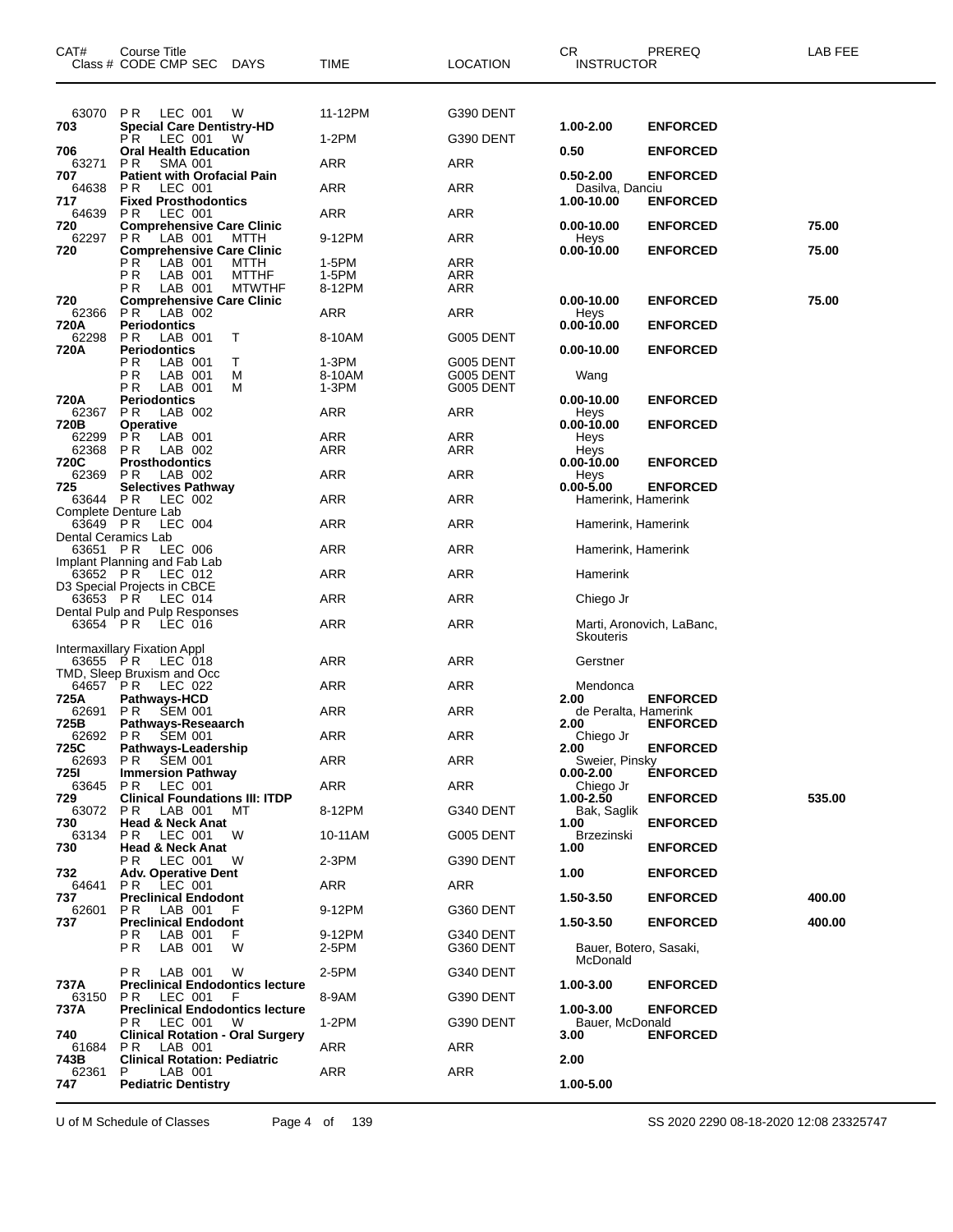| CAT#             | Course Title<br>Class # CODE CMP SEC DAYS                                | TIME       | <b>LOCATION</b> | CR.<br><b>INSTRUCTOR</b>           | PREREQ          | LAB FEE |
|------------------|--------------------------------------------------------------------------|------------|-----------------|------------------------------------|-----------------|---------|
| 61397<br>747     | P<br>LEC 001<br>W<br><b>Pediatric Dentistry</b>                          | 8-10AM     | G390 DENT       | Salzmann<br>1.00-5.00              |                 |         |
| 749              | P<br>LEC 001<br>W<br><b>Adv Concepts in Clinical Perio</b>               | 3-5PM      | G390 DENT       | 1.00                               | <b>ENFORCED</b> |         |
| 63133 PR<br>751  | CLL 001<br>МT<br>Oral Surgery elective I                                 | 8-5PM      | ARR             | 1.00-2.00                          | <b>ENFORCED</b> |         |
| 63396<br>776C    | PR CLN 001<br><b>EE Part C: Preclinic</b>                                | ARR        | ARR             | Sung, Ward, Bonine<br>0.25         | <b>ENFORCED</b> |         |
| 63764<br>800     | <b>PR LEC 001</b>                                                        | ARR        | ARR             | Richards                           |                 |         |
| 63009 PR         | <b>Advanced Periodon</b><br>CAS 001                                      | ARR        | ARR             | 1.00<br>McCauley                   | <b>ENFORCED</b> |         |
| 825<br>63765 PR  | <b>Selectives Pathway</b><br>CLN 002<br>D4 Special Projects in CBCCE     | ARR        | ARR             | $0.00 - 5.00$<br>Hamerink          | <b>ENFORCED</b> |         |
| 825A             | <b>Pathways-HCD</b><br>63077 PR SEM 001                                  | ARR        | ARR             | $0.00 - 2.00$<br>de Peralta        | <b>ENFORCED</b> |         |
| 825B<br>63078 PR | Pathways-Research<br><b>SEM 001</b>                                      | ARR        | ARR             | $0.00 - 2.00$<br>Chiego Jr         | <b>ENFORCED</b> |         |
| 825C<br>63079 PR | Pathways-Leadership<br><b>SEM 001</b>                                    | ARR        | ARR             | $0.00 - 2.00$<br>Sweier            | <b>ENFORCED</b> |         |
| 8251<br>63766    | <b>Immersion Pathway</b><br><b>RES 001</b><br>P R                        | ARR        | ARR             | $0.00 - 2.00$<br>Chiego Jr         | <b>ENFORCED</b> |         |
| 840<br>61680     | <b>Oral Surgery</b><br>$LAB$ 001<br>P                                    | ARR        | ARR             | 1.00<br>LaBanc                     |                 |         |
| 841<br>63550     | <b>Hospital Dentistry D4 Elective</b>                                    | ARR        | ARR             | 2.00                               | <b>ENFORCED</b> |         |
| 851              | <b>PR CLN 001</b><br><b>Oral Surgery Elective II</b>                     |            |                 | Munz, Chang<br>1.00-2.00           | <b>ENFORCED</b> |         |
| 63395<br>855     | <b>PR CLN 001</b><br><b>Professionalism &amp; Practice</b>               | ARR        | ARR             | Hossameldin<br>0.00                | <b>ENFORCED</b> |         |
| 63011<br>857     | PR<br><b>SEM 001</b><br>м<br><b>CBCCE</b>                                | 8-9AM      | G378 DENT       | Fitzgerald<br>4.00                 | <b>ENFORCED</b> |         |
| 62688 PR         | FLD 001                                                                  | ARR        | ARR             | Hamerink, Hoelscher,<br>Fitzgerald |                 |         |
| 998<br>61824 P   | <b>Curr Practical Prict</b><br><b>SEM 001</b>                            | ARR        | ARR             | 1.00<br>Woolfolk                   |                 |         |
| 632              | <b>Dental Education (DENTED)</b><br>Leadership&Admin<br>63131 PR LEC 001 | ARR        | ARR             | 3.00<br>Kiser                      | <b>ENFORCED</b> |         |
| 680              | <b>Dental Hygiene (DHYGRACK)</b><br><b>Hith Promo Dis Prev</b>           |            |                 | 1.00-3.00                          | <b>ENFORCED</b> |         |
| 63076            | PDR LEC 001                                                              | ARR        | ARR             | Kiser                              |                 |         |
| 682<br>60270     | Sem Dentl Hyg<br>P<br><b>SEM 001</b>                                     | ARR        | ARR             | 2.00                               |                 |         |
| 689<br>63066 PD  | Educ Cpts & Strat<br>LEC 001                                             | ARR        | ARR             | 1.00-3.00<br>Foster                |                 |         |
| 651              | <b>Endodontics (ENDODONT)</b><br><b>Preclin Grad Endo</b>                |            |                 | 5.00                               |                 |         |
| 64650 P          | LAB 001                                                                  | <b>ARR</b> | <b>ARR</b>      |                                    |                 |         |
| 652<br>60271     | <b>Clin Endodontics</b><br>P.<br>LAB 001                                 | ARR        | ARR             | 1.00-4.00<br>McDonald              |                 |         |
| 653<br>63329     | <b>Sem-Endodontics</b><br><b>SEM 101</b><br>P<br>TН                      | 1-4PM      | ARR             | 1.00-2.00<br>McDonald              |                 |         |
| 654<br>63273     | <b>Biol Basis for Endo</b><br>TН<br>P<br><b>SEM 001</b>                  | 1-4PM      | G580 DENT       | 1.00-2.00<br>McDonald              |                 |         |
| 655              | <b>Endo Research</b><br>$IND +$<br>м                                     | 8-11AM     | ARR             | 1.00-3.00                          |                 |         |
| 659<br>60272     | <b>Current Lit Review</b><br><b>SEM 001</b><br>P<br>м                    | 8-10AM     | G580 DENT       | 1.00-4.00<br>McDonald              |                 |         |
| 660<br>60273     | Case Pres & Treat<br>P<br>SEM 001                                        | 1-3PM      | G536 DENT       | 1.00-4.00<br>McDonald              |                 |         |
| 661<br>64649 P   | Pharmacology&Medicn<br>SEM 001                                           | ARR        | ARR             | 1.00                               |                 |         |
|                  | <b>Oral Biology (ORALBIOL)</b>                                           |            |                 |                                    |                 |         |
| 678              | Stat Meth Oral Biol                                                      |            |                 | 1.00-3.00                          | <b>ADVISORY</b> |         |
| 60274<br>990     | <b>SEM 001</b><br>P<br>Diss-Precand                                      | ARR        | <b>ARR</b>      | 1.00-8.00                          | <b>ADVISORY</b> |         |
| 995              | $IND +$<br>Diss-Cand                                                     | ARR        | <b>ARR</b>      | 8.00                               | <b>ENFORCED</b> |         |
|                  | IR.<br>$IND +$                                                           | ARR        | ARR             |                                    |                 |         |
| 660              | <b>Oral Diagnosis (ORALDIAG)</b><br>Thesis Investigatn                   |            |                 | 1.00-2.00                          |                 |         |
| 661              | $IND +$<br><b>Clinical Oral Diag</b>                                     | ARR        | ARR             | 1.00-6.00                          |                 |         |
| 60278            | P<br>LAB 001                                                             | ARR        | <b>ARR</b>      |                                    |                 |         |

U of M Schedule of Classes Page 5 of 139 SS 2020 2290 08-18-2020 12:08 23325747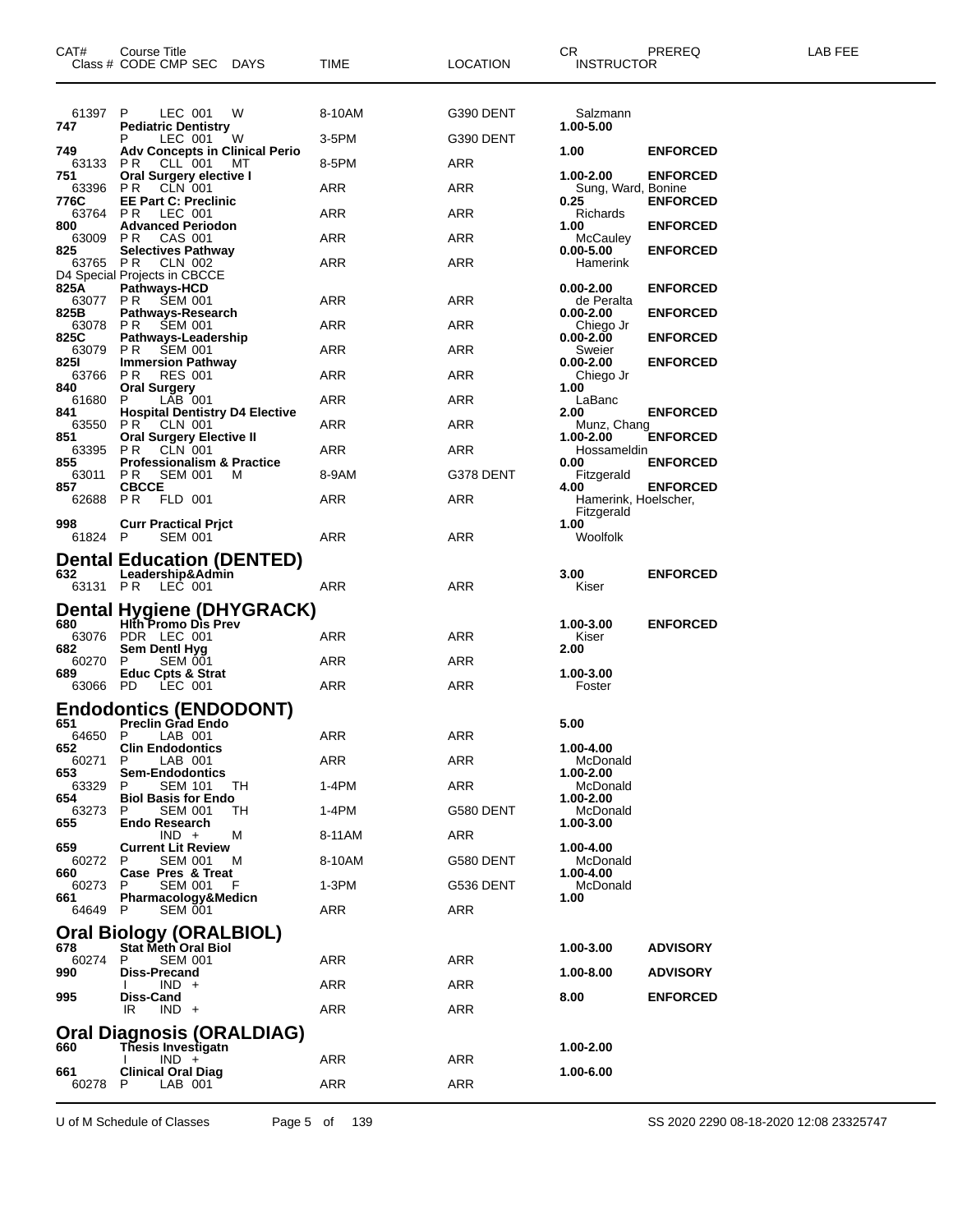| CAT#           | Course Title<br>Class # CODE CMP SEC<br><b>DAYS</b>               | TIME             | <b>LOCATION</b>         | CR.<br>PREREQ<br><b>INSTRUCTOR</b> | LAB FEE |
|----------------|-------------------------------------------------------------------|------------------|-------------------------|------------------------------------|---------|
| 665<br>60279 P | Rad-Hyg-Radiography<br><b>SEM 001</b>                             | ARR              | ARR                     | 1.00                               |         |
|                | <b>Oral Health Sciences (ORALHEAL)</b>                            |                  |                         |                                    |         |
| 812            | Sci Lab Rotations<br>$IND +$                                      | ARR              | ARR                     | 3.00                               |         |
| 851            | <b>Special Topics Sem</b>                                         | ARR              | ARR                     | <b>ADVISORY</b><br>1.00-3.00       |         |
| 990            | $IND +$<br>Dissertatn-Precand                                     |                  |                         | 1.00-8.00<br><b>ADVISORY</b>       |         |
| 995            | $IND +$<br><b>Dissertation-Cand</b>                               | ARR              | ARR                     | 8.00<br><b>ENFORCED</b>            |         |
|                | IR<br>$IND +$                                                     | ARR              | ARR                     |                                    |         |
| 632            | <b>Oral Pathology (ORALPATH)</b><br>Microscopic OralPath          |                  |                         | 1.00-4.00                          |         |
| 62942          | LAB 001<br>P                                                      | ARR              | ARR                     | Danciu                             |         |
| 633<br>63091   | Microscopic OralPath<br>P<br><b>SEM 001</b>                       | ARR              | ARR                     | 1.00-4.00<br>Danciu                |         |
| 696            | <b>Thesis Investigatn</b><br>$IND +$                              | ARR              | ARR                     | 1.00-3.00                          |         |
| 733            | Microscopic OralPath                                              |                  |                         | 1.00-4.00                          |         |
| 63213 P        | <b>SEM 001</b>                                                    | ARR              | ARR                     | Danciu                             |         |
| 752            | <b>Orthodontics (ORTHO)</b><br><b>Ortho with Aligners</b>         |                  |                         | 1.00                               |         |
| 63850<br>760   | LEC 001<br>P<br>F<br><b>Clinical Orthodon</b>                     | 12-1PM           | ARR                     | Ruellas<br>1.00-5.00               |         |
| 60284          | P<br>LAB 001                                                      | ARR              | ARR                     | Kim-Berman                         |         |
| 761<br>61598   | Ortho Techniques<br>P<br><b>SEM 001</b>                           | ARR              | ARR                     | 1.00-3.00                          |         |
| 762<br>63349   | <b>Sem in Orthodontics</b><br><b>SEM 001</b><br>P                 | ARR              | ARR                     | 1.00-2.00<br>Behnan                |         |
| 765<br>63352   | <b>Review Curr Lit</b><br>P<br><b>SEM 001</b>                     | ARR              | ARR                     | 1.00<br>Kim-Berman                 |         |
| 766            | <b>Research-Thesis</b>                                            |                  |                         | 1.00-4.00                          |         |
| 769            | $IND +$<br>D<br><b>Ortho Biomechanics</b>                         | ARR              | ARR                     | 1.00                               |         |
| 63351<br>771   | P<br>SEM 001<br><b>Adolescent Psych</b>                           | 9-12PM           | 1033 DENT               | Ruellas<br>1.00                    |         |
| 62390<br>772   | P<br><b>SEM 001</b><br>$\mathbf{I}$<br><b>Intro Cephalometric</b> | 8-10AM           | <b>1528 DENT</b>        | Inglehart<br>1.00                  |         |
| 62391<br>779   | P<br><b>SEM 001</b><br><b>Ortho Pract Mgment</b>                  | ARR              | ARR                     | 1.00-2.00                          |         |
| 63328          | SEM 001<br>P<br>M                                                 | 10-12PM          | 2310D DENT              | Roberts                            |         |
| 781<br>63350   | <b>Treatment in Prog</b><br>PD<br>LEC 001<br>TН                   | 8-9AM            | ARR                     | 1.00<br>Kim-Berman                 |         |
| 783<br>62943   | 3D Imaging<br>$LEC$ 003<br>P                                      | ARR              | ARR                     | 1.00                               |         |
|                | <b>Pediatric Dentistry (PEDDENT)</b>                              |                  |                         |                                    |         |
| 591            | <b>Clinical Ped Dent</b>                                          |                  |                         | 1.00-5.00                          |         |
| 60285<br>594   | P<br>LAB 001<br><b>Investigatn-Thesis</b>                         | ARR              | ARR                     | Boynton<br>$1.00 - 3.00$           |         |
|                | $IND +$                                                           | <b>ARR</b>       | <b>ARR</b>              |                                    |         |
| 780            | <b>Periodontics (PERIODON)</b><br><b>Periodontic Clinic</b>       |                  |                         | 1.00-6.00                          |         |
| 60287          | P<br>LAB 001                                                      | <b>ARR</b>       | ARR                     | Wang                               |         |
| 781<br>63659   | <b>Sem in Periodontics</b><br>P<br><b>SEM 201</b><br>SА           | 8-5PM            | G580 DENT               | 1.00-3.00                          |         |
| 781            | Sem in Periodontics<br><b>SEM 201</b><br>F<br>P                   | 1-3PM            | G580 DENT               | 1.00-3.00                          |         |
|                | F<br>Ρ<br><b>SEM 201</b><br>F<br>Ρ<br><b>SEM 201</b>              | 9-5PM<br>9-11AM  | G580 DENT<br>G580 DENT  |                                    |         |
|                | P<br><b>THF</b><br><b>SEM 201</b>                                 | 1-5PM            | G580 DENT               |                                    |         |
|                | Ρ<br>SEM 201<br>W<br>P<br>W<br>SEM 201                            | 3-5PM<br>3-5PM   | G580 DENT<br><b>ARR</b> |                                    |         |
|                | P<br>F.<br>SEM 201<br>P<br>TH<br>SEM 201                          | 3-5PM<br>1-5PM   | <b>ARR</b><br>G580 DENT |                                    |         |
|                | P<br>SEM 201<br>TН<br>P<br><b>TH</b>                              | 8-5PM            | G580 DENT               |                                    |         |
|                | SEM 201<br>Ρ<br>Τ<br>SEM 201                                      | 8-11AM<br>8-12PM | G580 DENT<br>G580 DENT  |                                    |         |
|                | P<br>SEM 201<br>M<br>P<br>SEM 201<br>Т                            | 9-11AM<br>1-5PM  | G580 DENT<br>G580 DENT  | Wang                               |         |
|                | P<br>WF<br>SEM 201<br>SEM 201<br>т                                | 3-4PM<br>8-5PM   | G580 DENT<br>1033 DENT  |                                    |         |
| 782            | <b>Sem in Periodontics</b>                                        |                  |                         | 1.00                               |         |
| 63342<br>787   | <b>SEM 001</b><br>P<br>M<br>Intro Cons I.V. Sed                   | 9-12PM           | G536 DENT               | 1.00                               |         |
|                |                                                                   |                  |                         |                                    |         |

U of M Schedule of Classes Page 6 of 139 SS 2020 2290 08-18-2020 12:08 23325747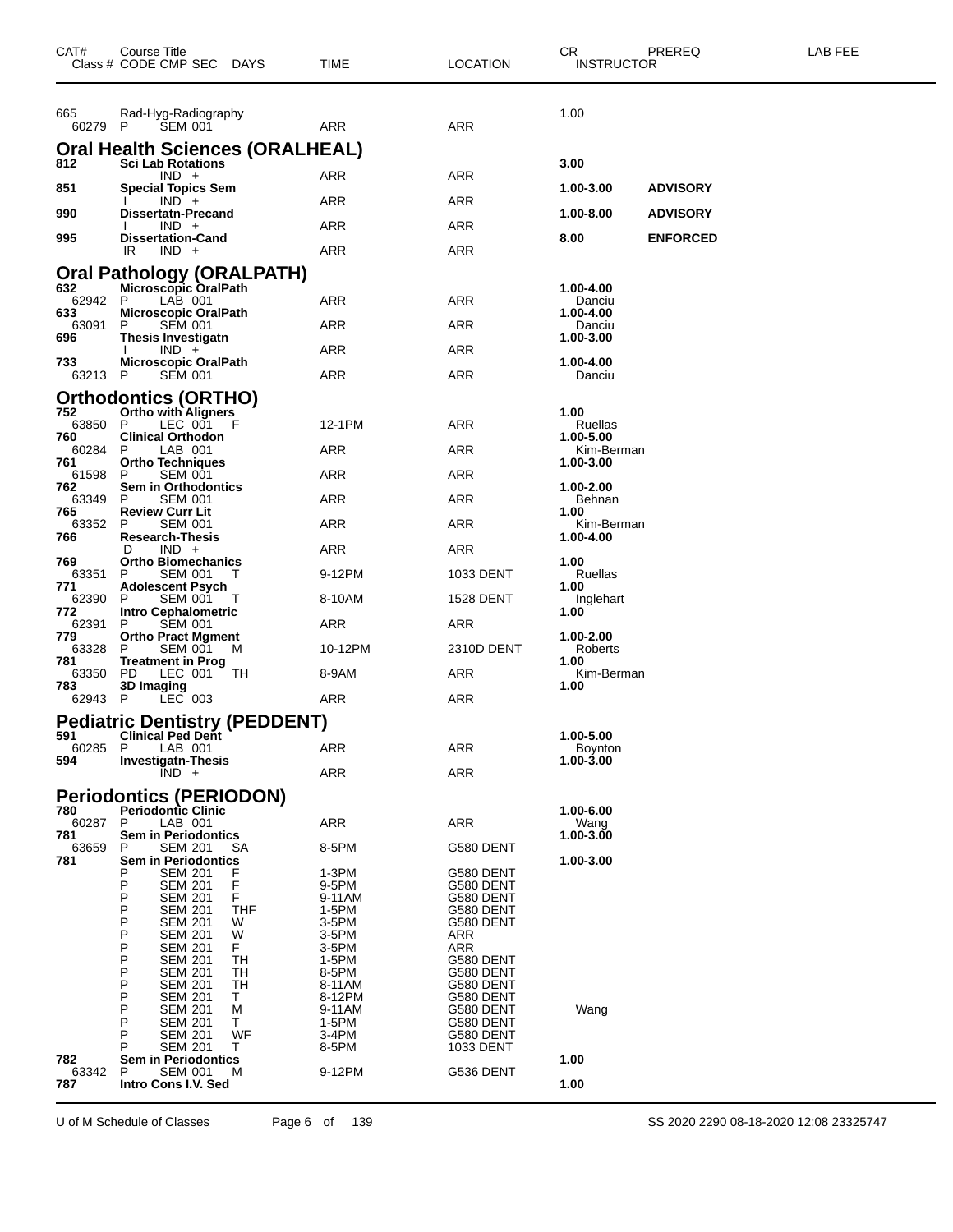| CAT#         | Course Title<br>Class # CODE CMP SEC DAYS           |    | TIME       | <b>LOCATION</b> | <b>CR</b><br><b>INSTRUCTOR</b> | PREREQ          | LAB FEE |
|--------------|-----------------------------------------------------|----|------------|-----------------|--------------------------------|-----------------|---------|
| 63431        | P<br>LEC 001                                        |    | ARR        | <b>ARR</b>      |                                |                 |         |
| 788<br>63343 | <b>Patient Mgt Perio</b><br>LEC 001<br>P            | M  | 8-9AM      | G536 DENT       | 1.00                           |                 |         |
| 789<br>63344 | Patient&Prac Mgt<br><b>SEM 001</b><br>P             | W  | 6-8PM      | G580 DENT       | 1.00                           |                 |         |
| 790          | <b>Thesis Investigatn</b>                           |    |            |                 | 1.00-3.00                      |                 |         |
| 793          | $IND +$<br><b>Current Lit-Perio</b>                 |    | ARR        | <b>ARR</b>      | 1.00                           |                 |         |
| 63345<br>794 | <b>SEM 001</b><br>P<br>Implants                     | W  | 10-11AM    | G550 DENT       | 1.00                           |                 |         |
| 63346        | P<br><b>SEM 001</b>                                 | W  | 11-12PM    | G550 DENT       |                                |                 |         |
| 795<br>63347 | <b>Multisp Implnt Ther</b><br>P<br><b>SEM 001</b>   | W  | $1-2PM$    | G550 DENT       | 1.00                           |                 |         |
| 795          | <b>Multisp Implnt Ther</b><br>SEM 001<br>P          | W  | 430-730PM  | G550 DENT       | 1.00                           |                 |         |
|              | <b>Prosthodontics (PROSTHOD)</b>                    |    |            |                 |                                |                 |         |
| 630          | <b>Intro Pros Research</b>                          |    |            |                 | $0.50 - 2.00$                  |                 |         |
| 64662<br>643 | LEC 001<br>P<br><b>Clin Prosthodontics</b>          |    | ARR        | ARR             | 1.00-6.00                      |                 |         |
| 61100<br>645 | P<br>LAB 001<br>Thesis Investigatn                  |    | <b>ARR</b> | <b>ARR</b>      | Razzoog<br>1.00-3.00           |                 |         |
|              | $IND +$                                             |    | ARR        | ARR             |                                |                 |         |
| 739<br>63348 | <b>Clin Crown&amp;Bridge</b><br><b>SEM 001</b><br>P |    | ARR        | ARR             | 1.00-2.00                      |                 |         |
| 741<br>62953 | <b>Articulator</b><br><b>SEM 003</b><br>P           |    | ARR        | ARR             | 1.00<br>Razzoog                |                 |         |
| 876          | <b>Adv Clin Crown&amp;Brid</b>                      |    |            |                 | 1.00-2.00                      | <b>ADVISORY</b> |         |
| 63427<br>882 | LAB 001<br>P<br><b>Ceramo-Metal Proc</b>            |    | ARR        | ARR             | Beard<br>1.00-2.00             |                 |         |
| 60288        | P<br><b>SEM 001</b>                                 | ТH | 8-12PM     | 2310D DENT      | Beard                          |                 |         |
| 565          | <b>Restorative (RESTORA)</b>                        |    |            |                 | 1.00                           |                 |         |
| 63421        | <b>Implant Seminars</b><br>P<br>LEC 001             |    | ARR        | ARR             | Neiva, Fasbinder               |                 |         |
| 590<br>63429 | <b>Adv Clin Cariology</b><br>P<br>LEC 001           | TН | $1-2PM$    | 2310D DENT      | 1.00<br>Tenuta                 |                 |         |
| 595<br>63604 | <b>Hi Strng Digit Rest</b><br>$LEC$ 001<br>P        |    | ARR        | ARR             | 1.00<br>Neiva, Fasbinder       |                 |         |
| 729          | <b>Remov Complete Dent</b>                          |    |            |                 | 2.00                           |                 |         |
| 63809<br>741 | LEC 001<br>P<br>Data Management                     |    | ARR        | <b>ARR</b>      | Valcanaia<br>1.00-2.00         | <b>ADVISORY</b> |         |
| 62396<br>742 | LAB 001<br>P<br><b>Clin Restor Dent</b>             |    | ARR        | ARR             | Dennison<br>1.00-8.00          |                 |         |
| 60289        | P<br>LAB 001                                        |    | ARR        | ARR             | Neiva                          |                 |         |
| 743          | Thesis Investigatn<br>$IND +$                       |    | ARR        | ARR             | 1.00-4.00                      |                 |         |
| 848<br>63724 | <b>Adv Rest Topics</b><br><b>SEM 001</b><br>Р       | м  | 1-2PM      | 2310D DENT      | 1.00<br>Neiva                  |                 |         |
| 880          | <b>Investigatn Thesis</b>                           |    |            |                 | 1.00-3.00                      |                 |         |
|              | $IND +$<br>I.                                       |    | <b>ARR</b> | <b>ARR</b>      |                                |                 |         |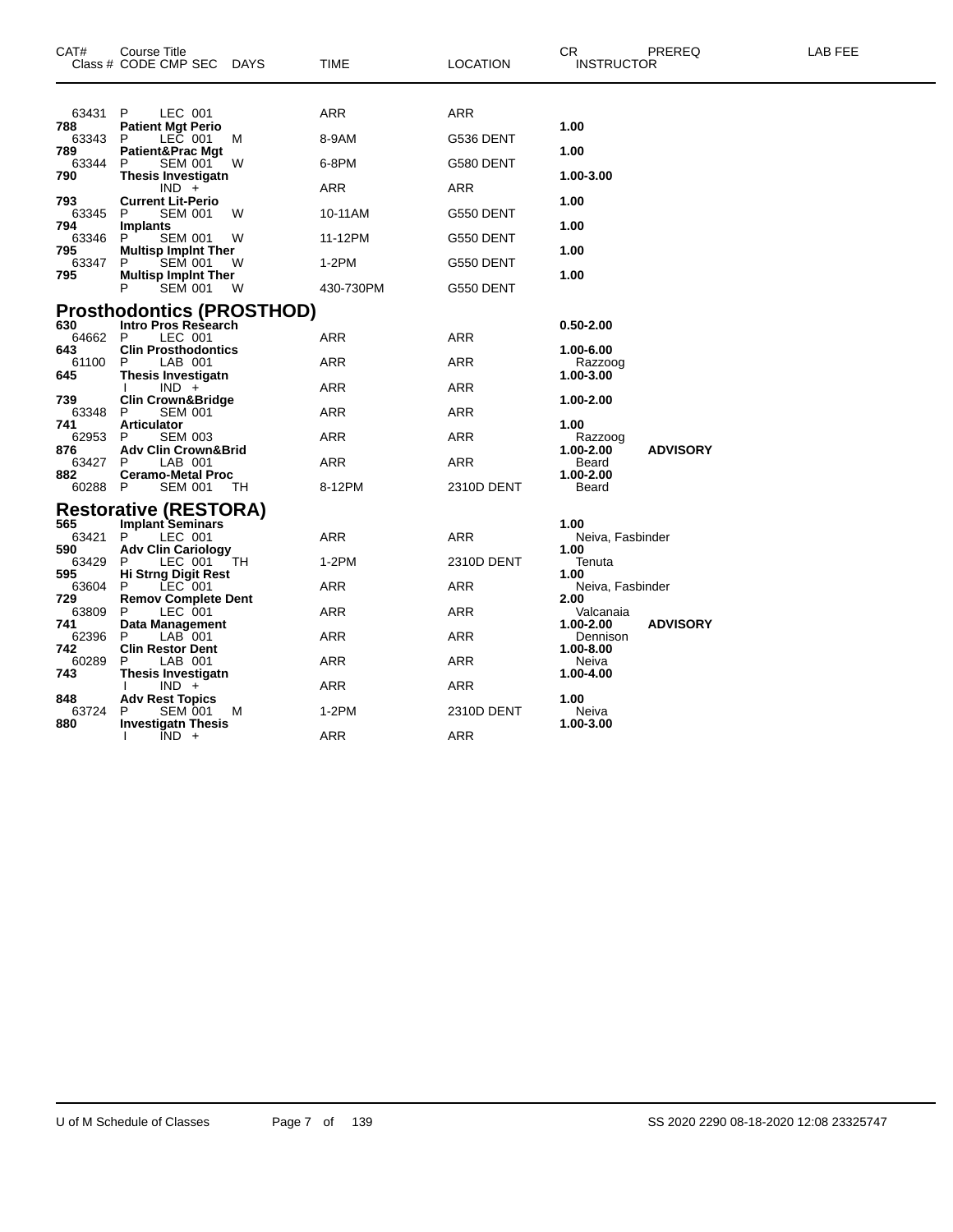#### **Education School Of Education Education (EDUC)**

-TEACHER CERTIFICATION COURSES: ENROLLMENT PREFERENCE WILL BE GIVEN TO STUDENTS PREVIOUSLY ADMITTED TO AN APPROVED TEACHER CERTIFICATION PROGRAM; OTHERS MAY BE REQUIRED TO WITHDRAW.<br>310 Independent Study **310 Independent Study 1.00-6.00** I IND + ARR ARR ARR Students should obtain permission from the instructor via email and then forward to Tina Sanford at tsanf@umich.edu.<br>317 Obser **317 Observ-Particip Ed 1.00-8.00 ADVISORY** I IND + ARR ARR ARR Students should obtain permission from the instructor via email and then forward to Tina Sanford at tsanf@umich.edu.<br>320 Honor **320 Honors Ind Study 1.00-6.00 ADVISORY** I IND + ARR ARR ARR Students should obtain permission from the instructor via email and then forward to Tina Sanford at tsanf@umich.edu.<br>540 Traum **540 Trauma Basics 1.00** 63778 P SEM 001 ARR ARR Stein Education students will enroll in the Summer half term by permission, not the Spring/Summer term. Education students that enroll in the Spring/Summer full term will be dropped.<br>605 **Intern Learn Tech findern Learn Tech 6**<br> **605 IND** + **605 ARR ARR ARR ARR 3.00** SI IND + ARR ARR ARR Required for Learning Tech students. Students should obtain permission from instructor and then complete online form located at http://sitemaker.soe.umich.edu/soe.ispe/request.<br>638 **Intrn&Dir Field Exp 638 Intrn&Dir Field Exp 1.00-3.00 ADVISORY** I IND + ARR ARR ARR Students should obtain permission from instructor and then complete online form located at http://sitemaker.soe.umich.edu/soe.ispe/request. **640 Ind Study Ed Stdy 1.00-6.00 ADVISORY** I IND + ARR ARR ARR Students should obtain permission from instructor and then complete online form located at http://sitemaker.soe.umich.edu/soe.ispe/request.<br>650 **Refl Teach Fid Exp 650 Refl Teach Fld Exp 1.00-13.00 ADVISORY** I IND + ARR ARR ARR **655 Dir Resear Ed Study 1.00-6.00 ADVISORY** I IND + ARR ARR ARR Students should obtain permission from instructor and then complete online form located at http://sitemaker.soe.umich.edu/soe.ispe/request. **657 Practicum Ed Study 1.00-6.00 ADVISORY** I IND + ARR ARR ARR Students should obtain permission from instructor and then complete online form located at http://sitemaker.soe.umich.edu/soe.ispe/request.<br>728 Prac Learn Tech **728 Prac Learn Tech 3.00 ADVISORY** 61587 PI SEM 001 ARR ARR Students should obtain permission from instructor and then complete online form located at http://sitemaker.soe.umich.edu/soe.ispe/request. **767 Res Pract in HE 1.00-3.00 ADVISORY** SI IND + ARR ARR ARR Students should obtain permission from instructor and then complete online form located at http://sitemaker.soe.umich.edu/soe.ispe/request. **770 Ind St High&Cont Ed 1.00-3.00 ADVISORY** SI IND + ARR ARR ARR Students should obtain permission from instructor and then complete online form located at http://sitemaker.soe.umich.edu/soe.ispe/request.<br>835 **Independent Study 835 Independent Study 1.00-3.00** I IND + ARR ARR ARR Students should obtain permission from instructor and then complete online form located at http://sitemaker.soe.umich.edu/soe.ispe/request.<br>899 PhD Qualifying Paper **8999 PhD Qualifying Paper**<br> **8999 PhD Qualifying Paper**<br> **81525 P** REC 002 ARR ARR PREC 1002 61525 P REC 002 ARR ARR DesJardins Students enrolling in this section should have enrolled for 2 credit hours of 899-002 in Winter. Students should enroll for 1 credit hour in Spring/Summer. **990 Diss-Precand 1.00-8.00 ADVISORY** SI IND + ARR ARR ARR Students should obtain permission from instructor and then complete online form located at http://sitemaker.soe.umich.edu/soe.ispe/request.<br>995 **Diss-Cand 995 Diss-Cand 8.00 ENFORCED** SIR IND + ARR ARR ARR Students should obtain permission from instructor and then complete online form located at http://sitemaker.soe.umich.edu/soe.ispe/request.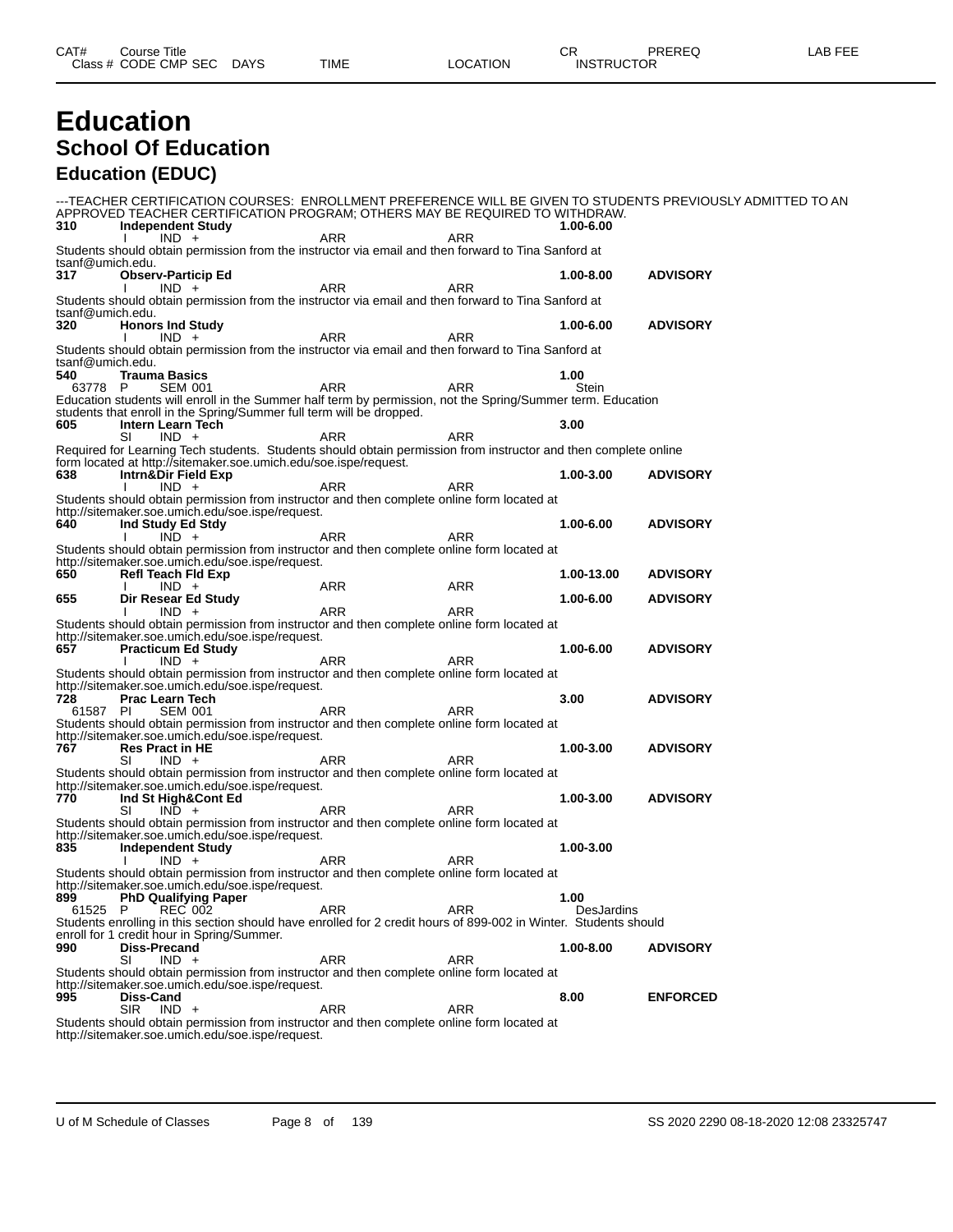# **Engineering Aerospace Engineering**

## **Aerospace Engineering (AEROSP) 315 Aerospace Structure 4.00 ADVISORY**

| 315   | Aerospace Structure         |            |            | 4.UU            | <b>ADVISORT</b> |
|-------|-----------------------------|------------|------------|-----------------|-----------------|
| 64602 | LEC 001<br><b>MWF</b><br>P  | 10-1130AM  | <b>ARR</b> | Sundararaghavan |                 |
| 325   | Aerodynamics                |            |            | 4.00            | <b>ADVISORY</b> |
| 64603 | LEC 001<br><b>MWF</b><br>P  | 130-3PM    | <b>ARR</b> | Powell          |                 |
| 335   | <b>Aerospace Propulsn</b>   |            |            | 4.00            | <b>ADVISORY</b> |
| 64604 | <b>MWF</b><br>LEC 001<br>P. | 830-10AM   | <b>ARR</b> | Smith           |                 |
| 390   | <b>Directed Study</b>       |            |            | 1.00-3.00       |                 |
|       | $IND +$                     | <b>ARR</b> | <b>ARR</b> |                 |                 |
| 490   | <b>Directed Study</b>       |            |            | 1.00-3.00       | <b>ADVISORY</b> |
|       | $IND +$                     | <b>ARR</b> | <b>ARR</b> |                 |                 |
| 590   | <b>Directed Study</b>       |            |            | $1.00 - 6.00$   | <b>ADVISORY</b> |
|       | $IND +$                     | <b>ARR</b> | <b>ARR</b> |                 |                 |
| 990   | <b>Diss-Precand</b>         |            |            | 1.00-8.00       | <b>ADVISORY</b> |
|       | $IND +$                     | <b>ARR</b> | <b>ARR</b> |                 |                 |
| 995   | Diss-Cand                   |            |            | 8.00            | <b>ENFORCED</b> |
|       | $IND +$<br>ΙR               | <b>ARR</b> | <b>ARR</b> |                 |                 |
|       |                             |            |            |                 |                 |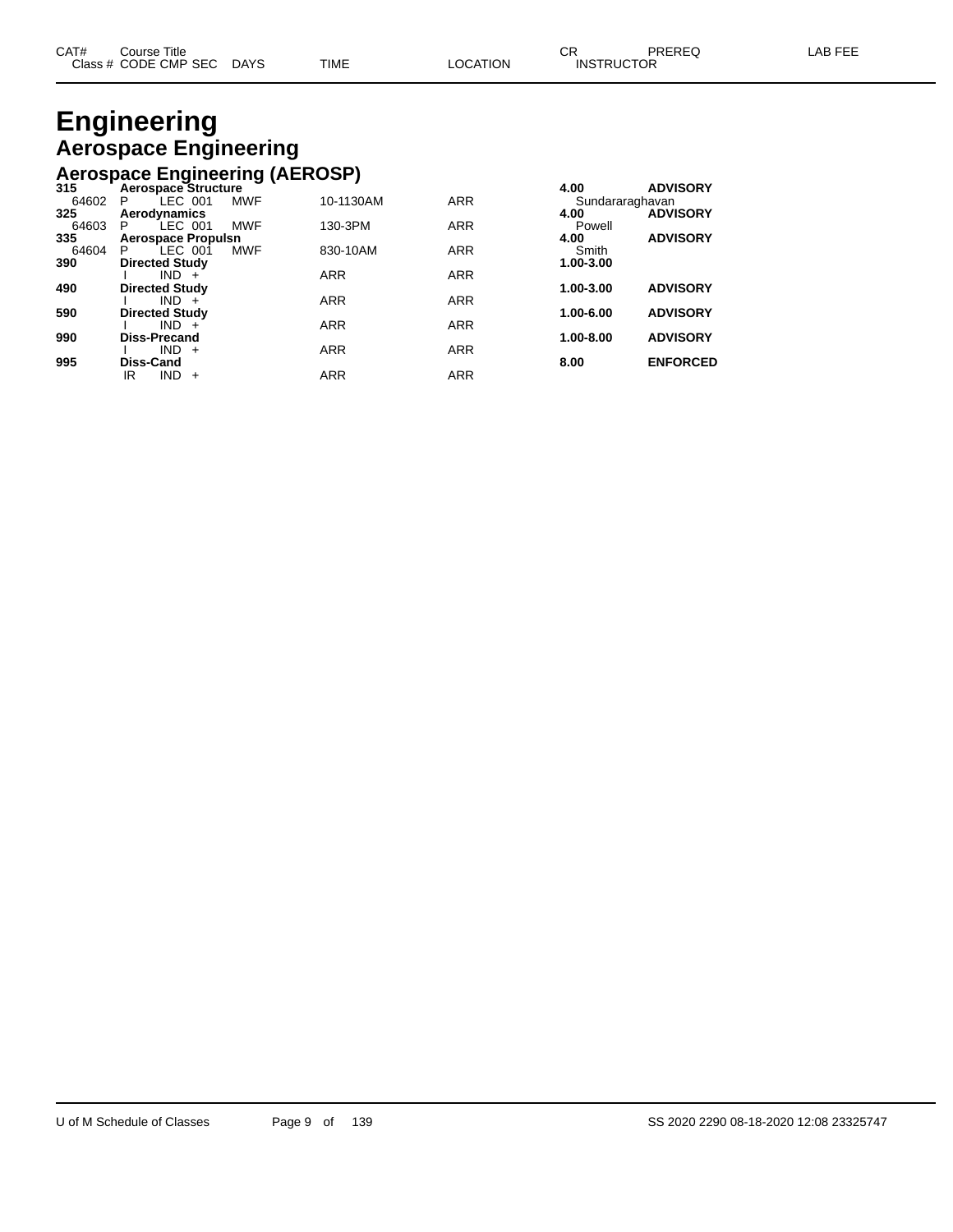| CAT#<br>C <sub>base</sub> | Title<br>Course<br>CODE CMP SEC<br>__ | <b>DAYS</b><br>$\sim$ | <b>TIME</b> | ΙOΝ | ⌒г<br>◡<br><b>CTOR</b><br>INS<br>וופד | _____ |  |
|---------------------------|---------------------------------------|-----------------------|-------------|-----|---------------------------------------|-------|--|
|                           |                                       |                       |             |     |                                       |       |  |

# **Biomedical Engineering**

|     | <b>Biomedical Engineering (BIOMEDE)</b> |            |                 |               |                 |
|-----|-----------------------------------------|------------|-----------------|---------------|-----------------|
| 590 | <b>Directed Research</b>                | 1.00-16.00 | <b>ADVISORY</b> |               |                 |
|     | $IND +$                                 | ARR        | <b>ARR</b>      |               |                 |
| 591 | <b>M S Thesis</b>                       |            |                 | 1.00-16.00    | <b>ADVISORY</b> |
| 990 | $IND +$<br><b>Diss-Precand</b>          | <b>ARR</b> | <b>ARR</b>      | $1.00 - 8.00$ | <b>ADVISORY</b> |
|     | $IND +$                                 | <b>ARR</b> | ARR             |               |                 |
| 995 | Diss-Cand                               |            |                 | 8.00          | <b>ENFORCED</b> |
|     | $IND +$<br>DR                           | <b>ARR</b> | ARR             |               |                 |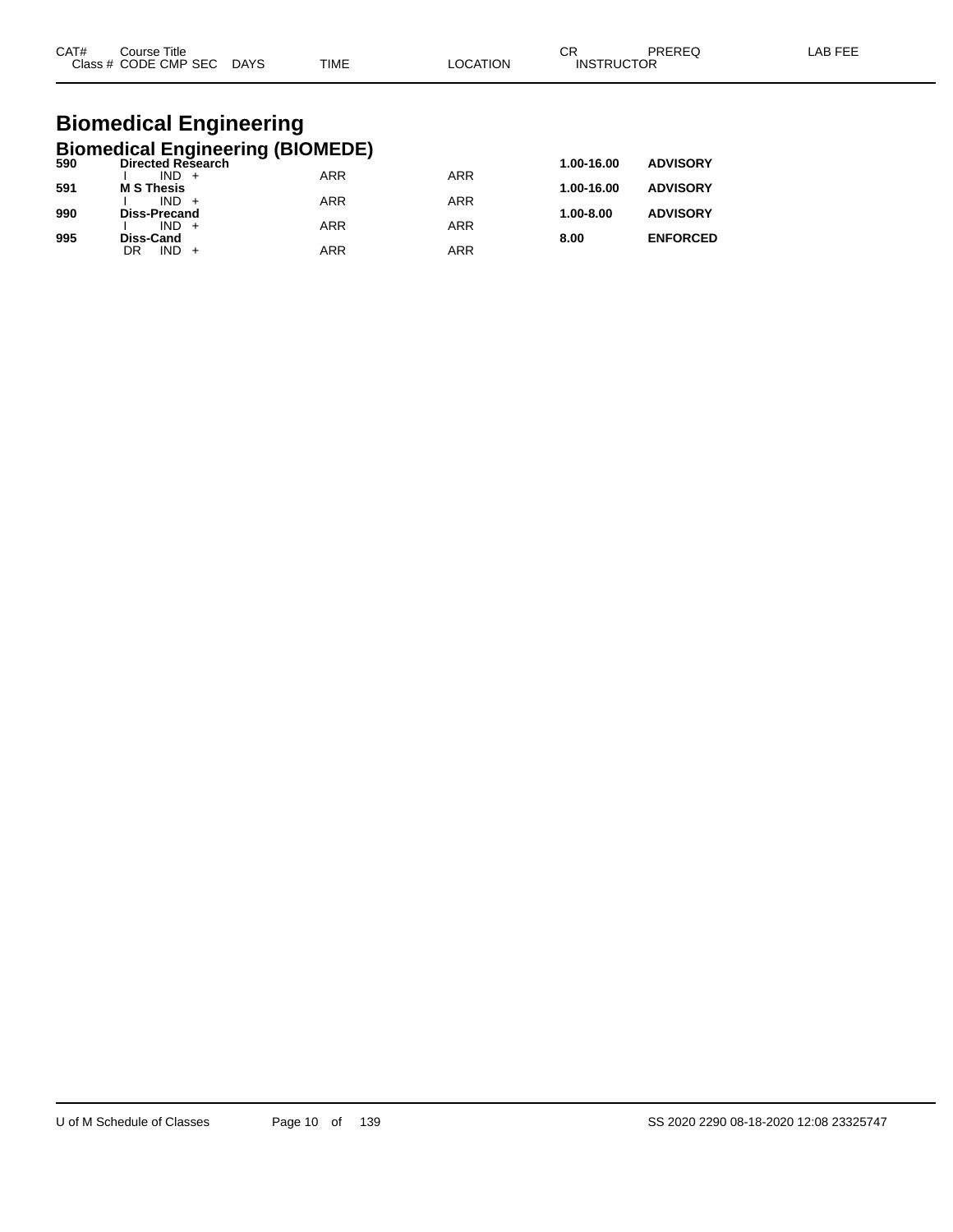| CAT# | Course Title<br>Class # CODE CMP SEC DAYS                          | <b>TIME</b> | <b>LOCATION</b> | <b>CR</b><br><b>INSTRUCTOR</b> | PREREQ          | <b>LAB FEE</b> |
|------|--------------------------------------------------------------------|-------------|-----------------|--------------------------------|-----------------|----------------|
|      | <b>Climate and Space Sciences Engineering</b>                      |             |                 |                                |                 |                |
| 499  | <b>Climate and Meteorology (CLIMATE)</b><br><b>Directed Study</b>  |             |                 | 1.00-16.00                     |                 |                |
| 701  | $IND +$<br><b>Special Problems</b>                                 | <b>ARR</b>  | <b>ARR</b>      | 1.00-16.00                     |                 |                |
|      | $IND +$                                                            | <b>ARR</b>  | <b>ARR</b>      |                                |                 |                |
| 990  | Diss-Precand<br>$IND +$                                            | <b>ARR</b>  | <b>ARR</b>      | 1.00-8.00                      | <b>ADVISORY</b> |                |
| 995  | Diss-Cand                                                          |             |                 | 8.00                           | <b>ENFORCED</b> |                |
|      | $IND +$<br>IR.                                                     | <b>ARR</b>  | <b>ARR</b>      |                                |                 |                |
| 590  | Space Science and Engineering (SPACE)<br><b>Space Systems Proj</b> |             |                 | 1.00-4.00                      | <b>ADVISORY</b> |                |

63357 P LEC 001 ARR ARR Renno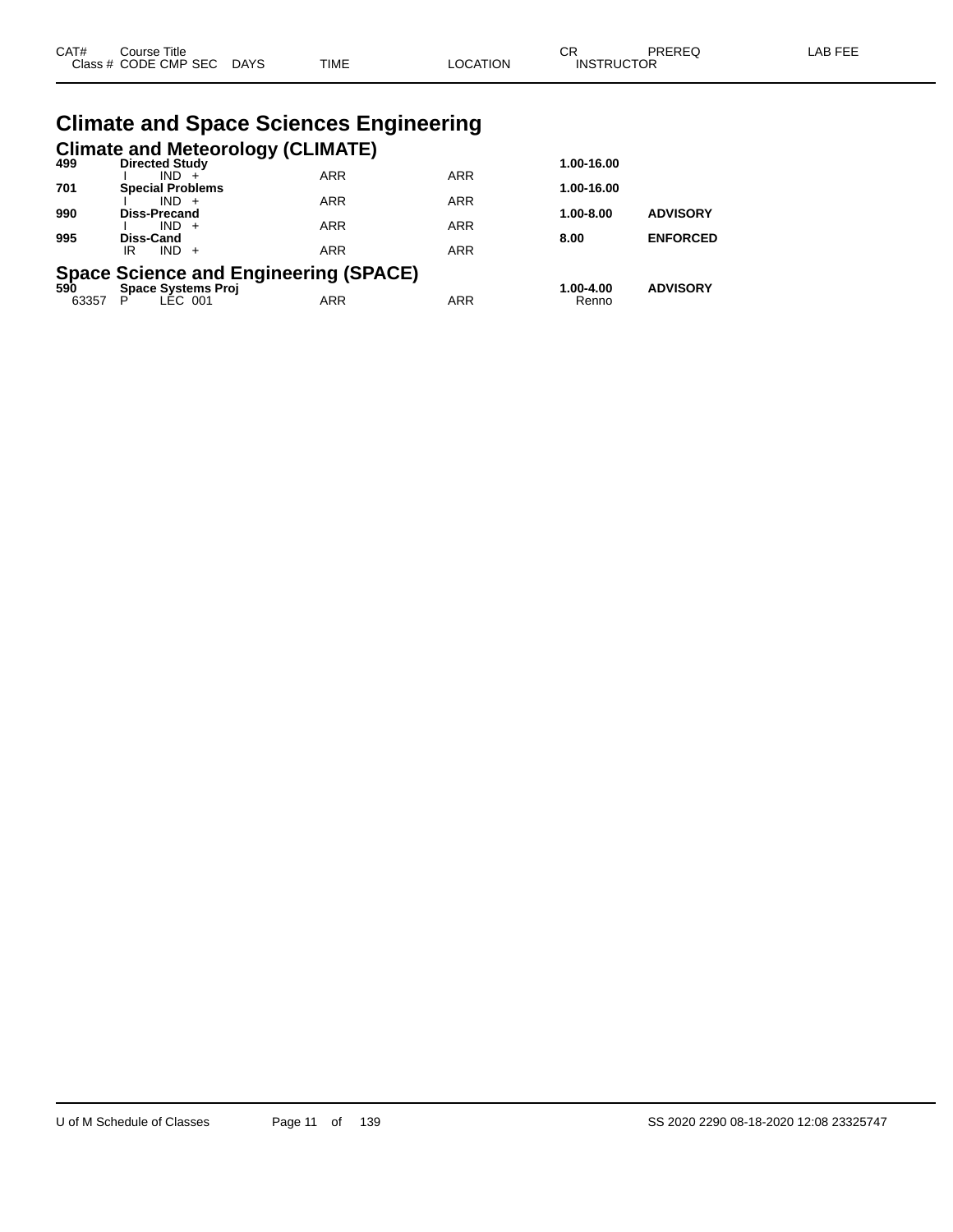| CAT# | Course Title              |             |                 |                   | PREREQ | LAB FEE |
|------|---------------------------|-------------|-----------------|-------------------|--------|---------|
|      | Class # CODE CMP SEC DAYS | <b>TIME</b> | <b>LOCATION</b> | <b>INSTRUCTOR</b> |        |         |
|      |                           |             |                 |                   |        |         |

# **Chemical Engineering Department**

|       | <b>Chemical Engineering (CHE)</b>      |            |            |               |                           |
|-------|----------------------------------------|------------|------------|---------------|---------------------------|
| 290   | Res&Spec Problems                      |            |            | 1.00-16.00    | <b>ADVISORY</b>           |
|       | $IND +$                                | <b>ARR</b> | <b>ARR</b> |               |                           |
| 490   | <b>Adv Res&amp;Spec Problem</b>        |            |            | 1.00-16.00    | <b>ADVISORY, ENFORCED</b> |
|       | IND.<br>R<br>$\div$                    | <b>ARR</b> | <b>ARR</b> |               |                           |
| 695   | <b>Research Problems</b><br>$IND +$    | <b>ARR</b> | <b>ARR</b> | 1.00-16.00    | <b>ADVISORY</b>           |
| 696   | <b>Selected Topics</b>                 |            |            | 3.00          |                           |
| 63501 | LEC 881<br>PD.                         | <b>ARR</b> | <b>ARR</b> | Linic         |                           |
|       | <b>Energy Generation &amp; Storage</b> |            |            |               |                           |
| 698   | <b>Directed Study</b>                  |            |            | 1.00-16.00    |                           |
|       | $IND +$                                | <b>ARR</b> | <b>ARR</b> |               |                           |
| 990   | <b>Diss-Precand</b>                    |            |            | $1.00 - 8.00$ | <b>ADVISORY</b>           |
|       | $IND +$                                | <b>ARR</b> | <b>ARR</b> |               |                           |
| 995   | <b>Diss-Cand</b>                       |            |            | 8.00          | <b>ENFORCED</b>           |
|       | IND.<br>R<br>$\ddot{}$                 | ARR        | <b>ARR</b> |               |                           |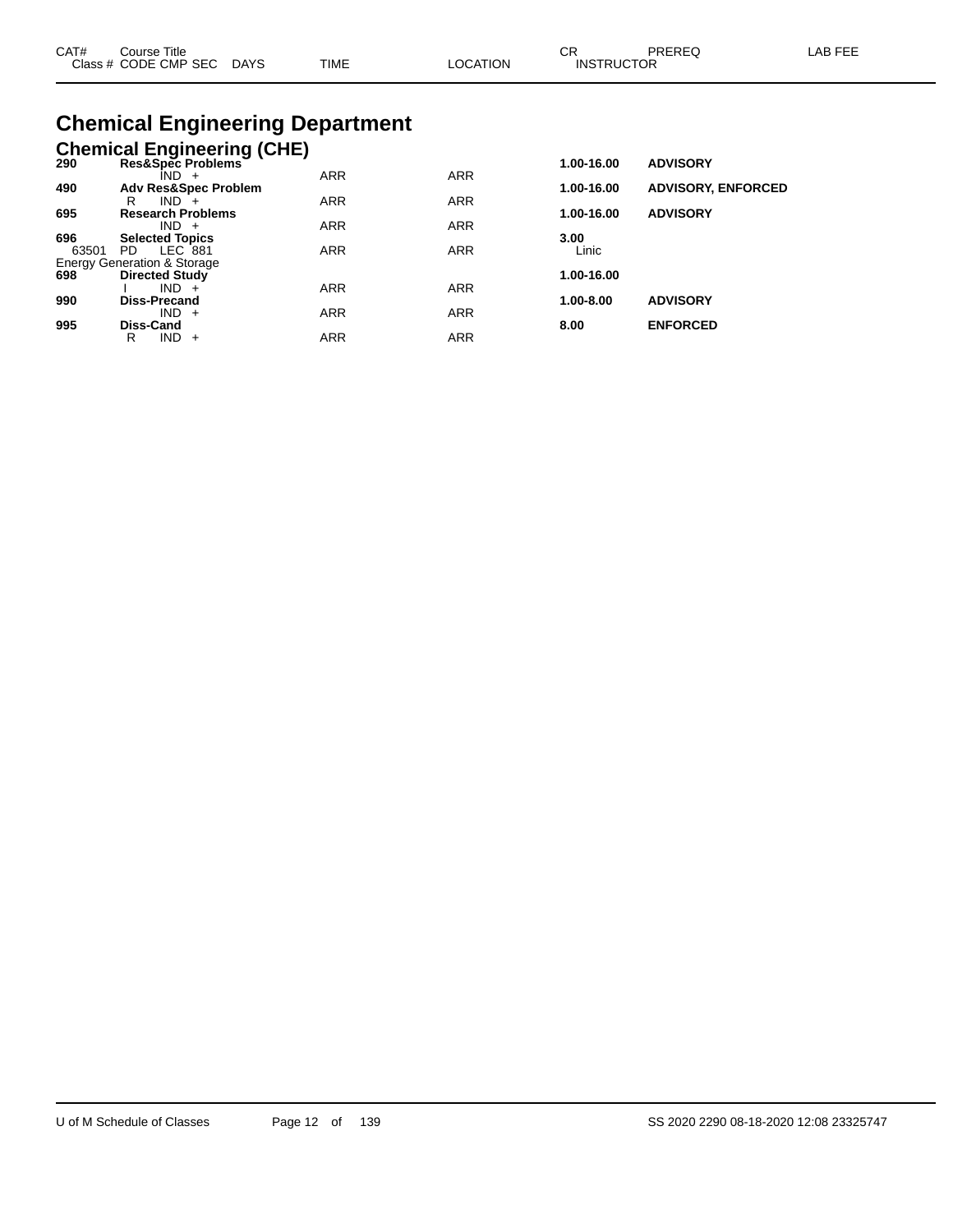| CAT# | Course Title<br>Class # CODE CMP SEC DAYS | <b>TIME</b> | LOCATION | СR<br><b>INSTRUCTOR</b> | PREREQ | LAB FEE |
|------|-------------------------------------------|-------------|----------|-------------------------|--------|---------|
|      |                                           |             |          |                         |        |         |

# **Civil & Environmental Engr**

|     | <b>Civil And Environmental Engineering (CEE)</b> |            |            |            |                 |
|-----|--------------------------------------------------|------------|------------|------------|-----------------|
| 490 | <b>Independent Study</b>                         |            |            | 1.00-4.00  | <b>ADVISORY</b> |
|     | $IND +$                                          | <b>ARR</b> | <b>ARR</b> |            |                 |
| 622 | Sp Prob Hydr-Hydrol                              |            |            | 1.00-16.00 | <b>ADVISORY</b> |
|     | $IND +$                                          | <b>ARR</b> | <b>ARR</b> |            |                 |
| 651 | <b>Directed Studies</b>                          |            |            | 1.00-3.00  | <b>ADVISORY</b> |
|     | $IND +$                                          | <b>ARR</b> | <b>ARR</b> |            |                 |
| 682 | <b>Prob in Envir Engr</b>                        |            |            | 1.00-16.00 | <b>ADVISORY</b> |
|     | $IND +$                                          | <b>ARR</b> | <b>ARR</b> |            |                 |
| 910 | <b>Struct Engr Res</b>                           |            |            | 1.00-16.00 |                 |
|     | $IND +$<br>SI                                    | <b>ARR</b> | <b>ARR</b> |            |                 |
| 946 | <b>Soil Mech Res</b>                             |            |            | 1.00-16.00 |                 |
|     | $IND +$<br>D                                     | <b>ARR</b> | <b>ARR</b> |            |                 |
| 980 | <b>Res in Envir Engr</b>                         |            |            | 1.00-16.00 | <b>ADVISORY</b> |
|     | $IND +$                                          | <b>ARR</b> | <b>ARR</b> |            |                 |
| 990 | <b>Diss-Precand</b>                              |            |            | 1.00-8.00  | <b>ADVISORY</b> |
|     | $IND +$                                          | <b>ARR</b> | <b>ARR</b> |            |                 |
| 995 | <b>Diss-Cand</b>                                 |            |            | 8.00       | <b>ENFORCED</b> |
|     | IR<br><b>IND</b><br>$+$                          | <b>ARR</b> | <b>ARR</b> |            |                 |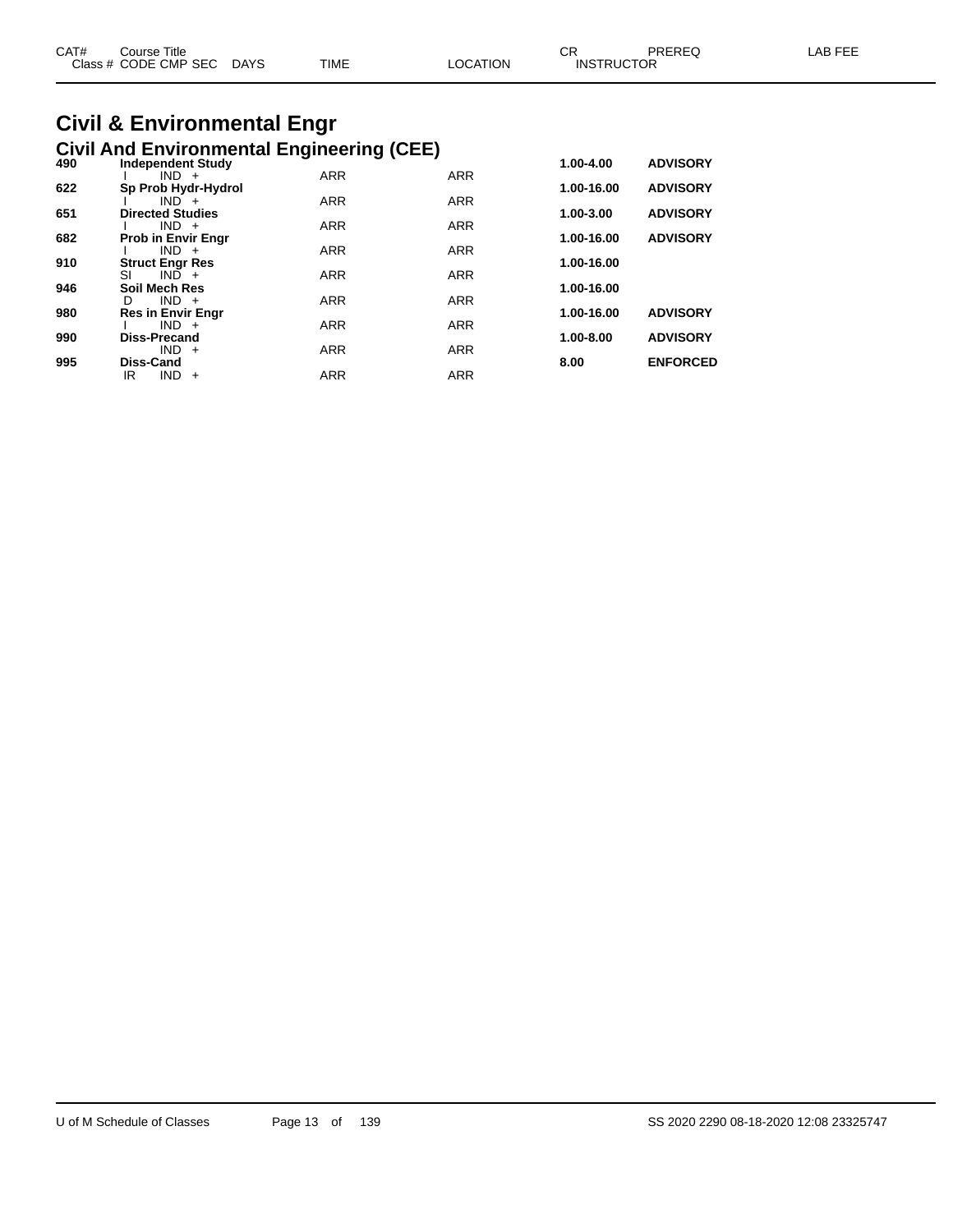| CAT# | Course Title<br>Class # CODE CMP SEC DAYS | TIME       | <b>LOCATION</b> | CR<br><b>INSTRUCTOR</b> | PREREQ          | LAB FEE |
|------|-------------------------------------------|------------|-----------------|-------------------------|-----------------|---------|
|      | <b>CoE Robotics Institute</b>             |            |                 |                         |                 |         |
| 590  | Robotics (ROB)<br>Directed Study          |            |                 | 1.00-6.00               |                 |         |
|      | $IND +$                                   | <b>ARR</b> | <b>ARR</b>      |                         |                 |         |
| 990  | <b>DIss-Precand</b>                       |            |                 | 1.00-8.00               |                 |         |
| 995  | $IND +$<br>Diss-Cand                      | <b>ARR</b> | <b>ARR</b>      | 8.00                    | <b>ENFORCED</b> |         |

R IND + ARR ARR ARR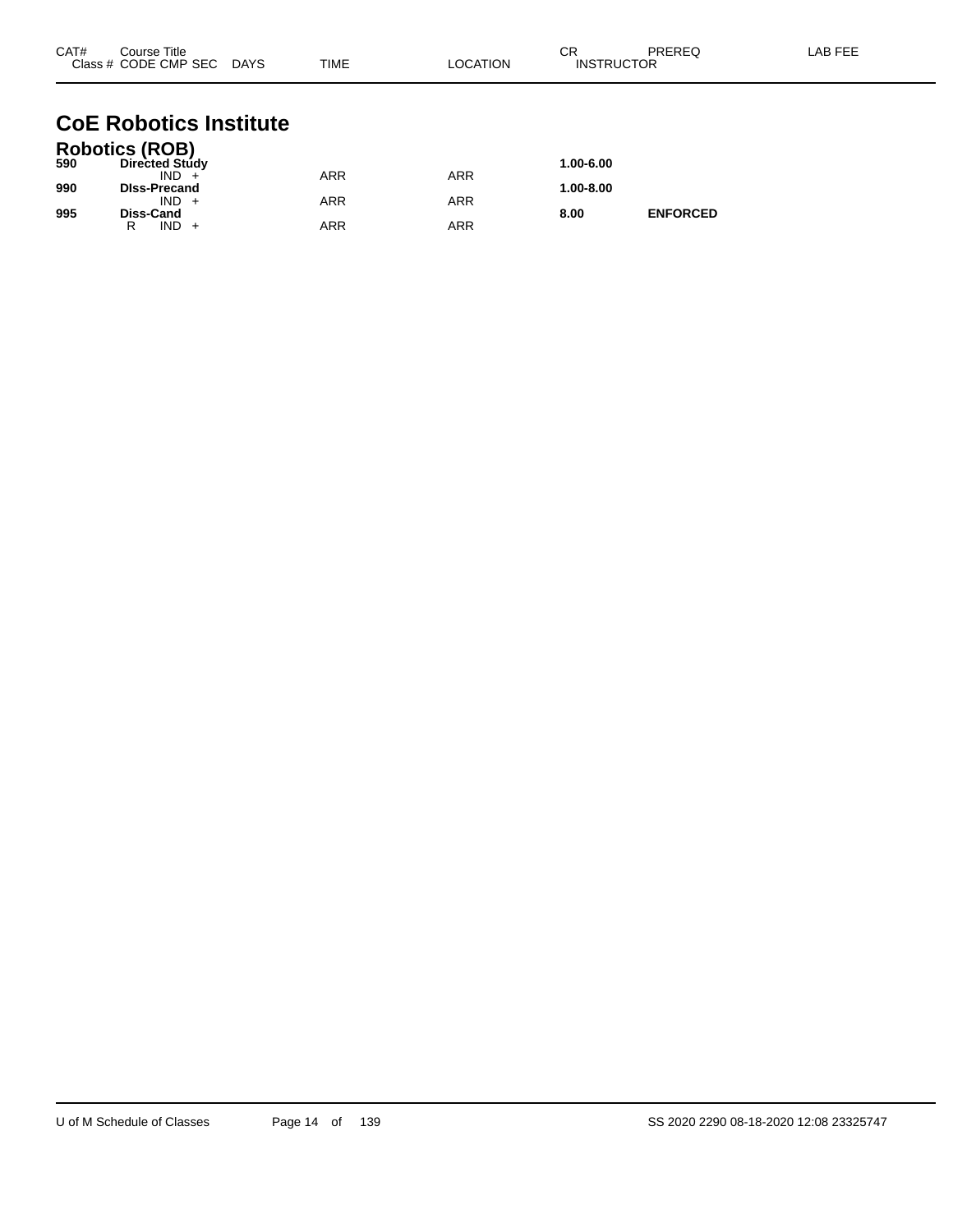| CAT# | Course Title<br>Class # CODE CMP SEC | <b>DAYS</b> | <b>TIME</b> | LOCATION | ◠г<br>. اب<br><b>INSTRUCTOR</b> | PREREQ | LAB FEE |
|------|--------------------------------------|-------------|-------------|----------|---------------------------------|--------|---------|
|      |                                      |             |             |          |                                 |        |         |

#### **Design Science Program**

|     |           |      | <b>Design Science (DESCI)</b> |     |     |               |                           |
|-----|-----------|------|-------------------------------|-----|-----|---------------|---------------------------|
| 503 |           |      | <b>Design Practicum</b>       |     |     | $3.00 - 6.00$ | <b>ENFORCED</b>           |
|     |           | IND. |                               | ARR | ARR |               |                           |
| 995 | Diss-Cand | IND. |                               | ARR | ARR | 8.00          | <b>ADVISORY, ENFORCED</b> |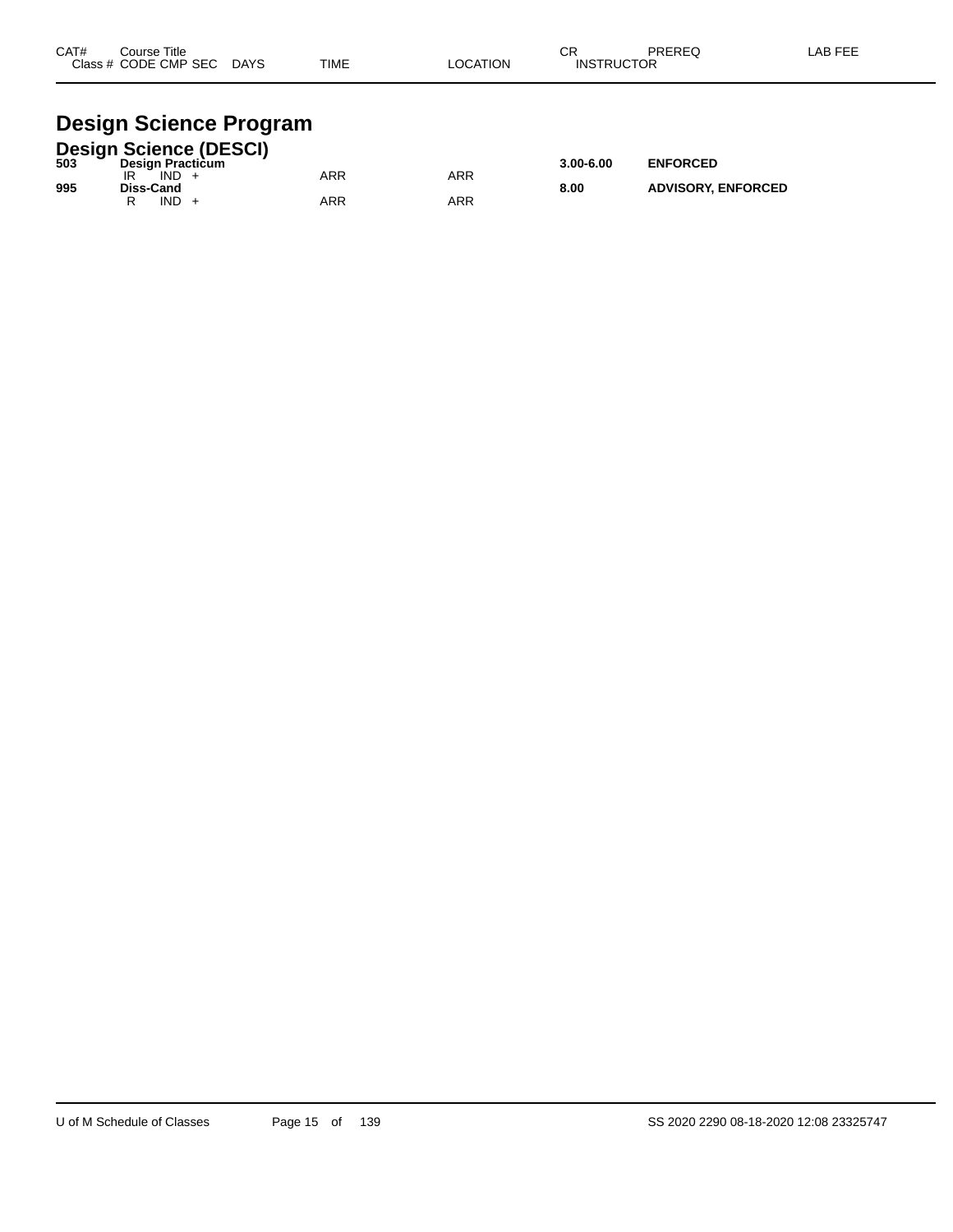## **Electrical Engr & Computer Sci**

|          |                                |     | <b>Electrical Engineering And Computer Science (EECS)</b>                                      |            |                        |                                                                                                                    |
|----------|--------------------------------|-----|------------------------------------------------------------------------------------------------|------------|------------------------|--------------------------------------------------------------------------------------------------------------------|
| 399      | Directed Study                 |     |                                                                                                |            | 1.00-4.00              | <b>ADVISORY</b>                                                                                                    |
|          | $IND +$                        |     | <b>ARR</b>                                                                                     | <b>ARR</b> |                        |                                                                                                                    |
| 482      | <b>Intro Oper System</b>       |     |                                                                                                |            | 4.00                   | <b>ENFORCED</b>                                                                                                    |
|          |                                |     |                                                                                                |            |                        | STUDENTS ARE AUTO-ENROLLED IN LECTURE WHEN THEY ELECT A LAB. All major restrictions and prerequisites are strictly |
|          |                                |     | enforced. For policy questions, please contact the CSE Undergraduate Advising Office.          |            |                        |                                                                                                                    |
| 64533 AR | LEC 001                        | MW. | 3-430PM                                                                                        | ARR        | Hamilton, Kiekintveld, |                                                                                                                    |
|          | 64534 P RW LAB 011             | - F | 1130-1230PM                                                                                    | <b>ARR</b> | Schlueter              |                                                                                                                    |
| 495      | <b>Software for Access</b>     |     |                                                                                                |            | Kayes<br>4.00          | <b>ENFORCED</b>                                                                                                    |
|          |                                |     |                                                                                                |            |                        | STUDENTS ARE AUTO-ENROLLED IN LECTURE WHEN THEY ELECT A DISCUSSION. All major restrictions and prerequisites are   |
|          |                                |     | strictly enforced. For policy questions, please contact the CSE Undergraduate Advising Office. |            |                        |                                                                                                                    |
| 64535    | AR LEC 001                     |     | <b>ARR</b>                                                                                     | <b>ARR</b> | Chesney                |                                                                                                                    |
| 64536    | PRW DIS 011                    |     | <b>ARR</b>                                                                                     | <b>ARR</b> | Jia                    |                                                                                                                    |
| 499      | <b>Adv Directed Study</b>      |     |                                                                                                |            | 1.00-4.00              | <b>ADVISORY, ENFORCED</b>                                                                                          |
|          | $IND +$<br>R                   |     | <b>ARR</b>                                                                                     | ARR        |                        |                                                                                                                    |
| 599      | <b>Directed Study</b>          |     |                                                                                                |            | $1.00 - 4.00$          | <b>ADVISORY</b>                                                                                                    |
|          | $IND +$                        |     | <b>ARR</b>                                                                                     | <b>ARR</b> |                        |                                                                                                                    |
| 698      | <b>Master's Thesis</b>         |     |                                                                                                |            | 1.00-6.00              | <b>ADVISORY</b>                                                                                                    |
|          | $IND +$                        |     | <b>ARR</b>                                                                                     | ARR        |                        |                                                                                                                    |
| 699      | <b>Research Work EECS</b>      |     |                                                                                                |            | 1.00-6.00              | <b>ADVISORY</b>                                                                                                    |
| 990      | $IND +$<br><b>Diss-Precand</b> |     | <b>ARR</b>                                                                                     | <b>ARR</b> | 1.00-8.00              | <b>ADVISORY</b>                                                                                                    |
|          | $IND +$                        |     | <b>ARR</b>                                                                                     | <b>ARR</b> |                        |                                                                                                                    |
| 995      | <b>Diss-Cand</b>               |     |                                                                                                |            | 8.00                   | <b>ENFORCED</b>                                                                                                    |
|          | $IND +$<br>R                   |     | <b>ARR</b>                                                                                     | <b>ARR</b> |                        |                                                                                                                    |
|          |                                |     |                                                                                                |            |                        |                                                                                                                    |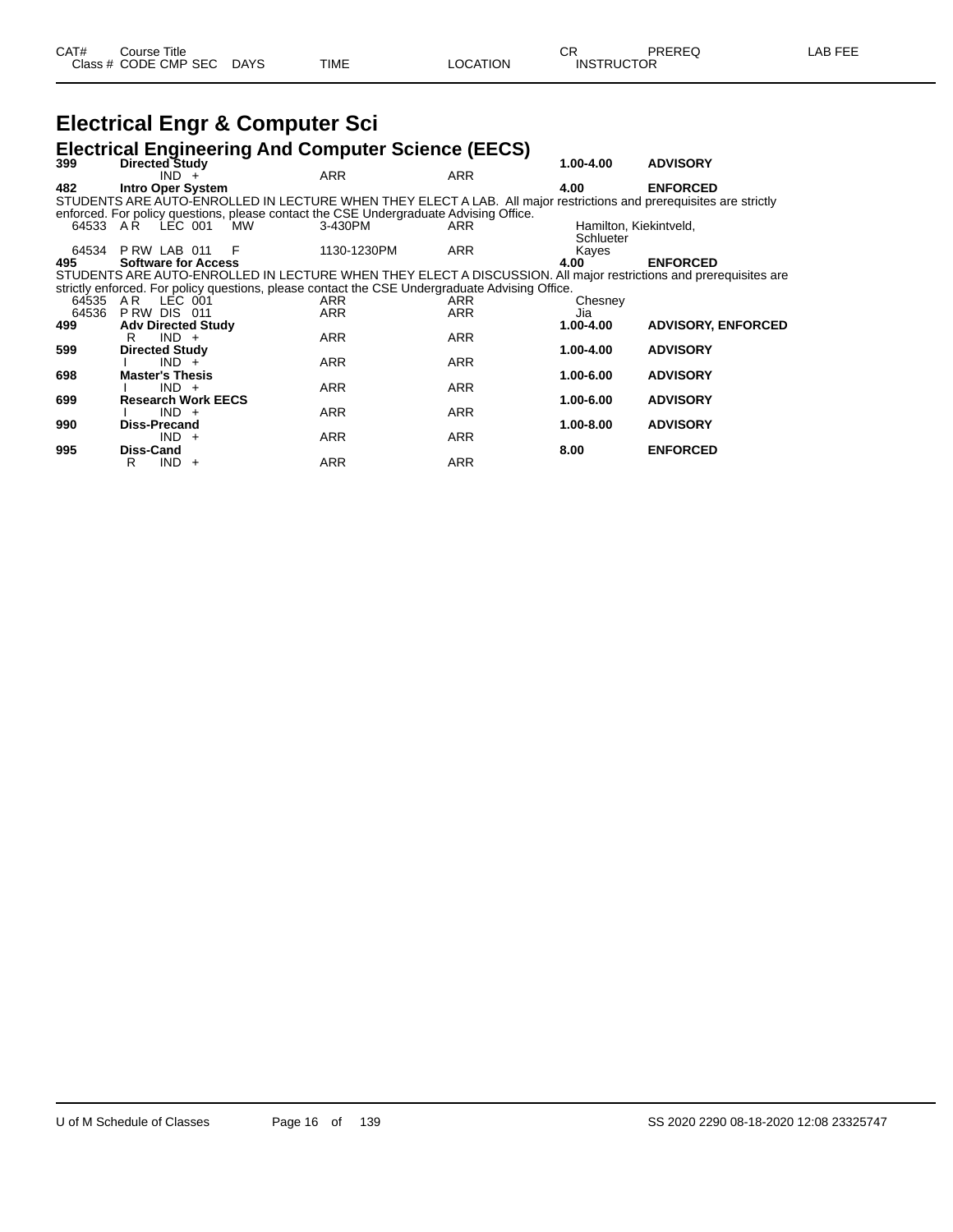| CAT# | Course Title              |      |          | $\cap$<br>◡⊓      | PREREQ | ∟AB FEE |
|------|---------------------------|------|----------|-------------------|--------|---------|
|      | Class # CODE CMP SEC DAYS | TIME | LOCATION | <b>INSTRUCTOR</b> |        |         |

# **Engineering Undergraduate Educ**

|       | <b>Engineering (ENGR)</b><br>196 Outreach Internship      |            |            |                     |                 |       |
|-------|-----------------------------------------------------------|------------|------------|---------------------|-----------------|-------|
|       | Outreach Internship                                       |            |            | 1.00                |                 |       |
| 63828 | LAB 002<br>-PI                                            | <b>ARR</b> | <b>ARR</b> | Millunchick, Boivin |                 |       |
|       | Spr/Sum Outreach Internship<br>280 <b>Undergrad Resea</b> |            |            |                     |                 |       |
|       | <b>Undergrad Research</b>                                 |            |            | 1.00-4.00           | <b>ADVISORY</b> |       |
| 61098 | <b>DIS</b><br>P.<br>-001                                  | <b>ARR</b> | <b>ARR</b> | Gregerman           |                 |       |
| 400   | <b>Co-Op Educ Engr</b>                                    |            |            | 0.00                | <b>ADVISORY</b> | 65.00 |
| 60326 | DIS.<br>PD.<br>- 001                                      | <b>ARR</b> | <b>ARR</b> | Millunchick         |                 |       |
| 591   | <b>Engr Grad Study Abrd</b>                               |            |            | 1.00-16.00          | <b>ADVISORY</b> |       |
| 61434 | LEC 013<br>PD.                                            | <b>ARR</b> | <b>ARR</b> |                     |                 |       |
|       | Nagoya University, Japan                                  |            |            |                     |                 |       |
| 63154 | - P<br>LEC 020                                            | <b>ARR</b> | <b>ARR</b> |                     |                 |       |
| 600   | <b>Eng Practicum Proj</b>                                 |            |            | 1.00-8.00           | <b>ADVISORY</b> |       |
|       | IND -                                                     | <b>ARR</b> | <b>ARR</b> |                     |                 |       |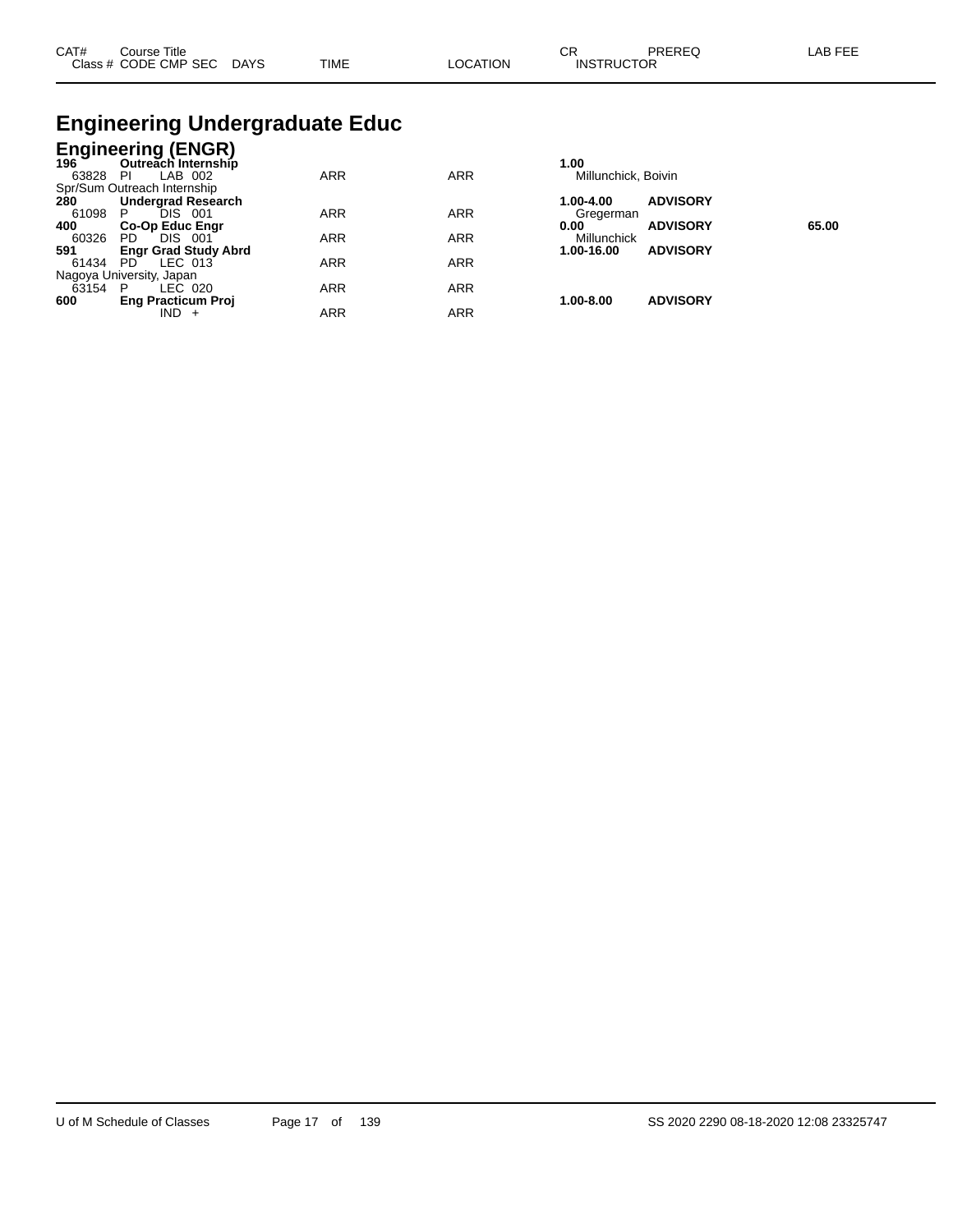| CAT# | Course Title              |      |          | ∩⊓<br>- UN        | PREREQ | _AB FEE |
|------|---------------------------|------|----------|-------------------|--------|---------|
|      | Class # CODE CMP SEC DAYS | TIME | LOCATION | <b>INSTRUCTOR</b> |        |         |

# **Industrial-Operations Engr Dep**

| <b>UG Directed Study</b>    |                                                   |                                 | 2.00-4.00                                                                                    | <b>ADVISORY</b> |
|-----------------------------|---------------------------------------------------|---------------------------------|----------------------------------------------------------------------------------------------|-----------------|
|                             |                                                   |                                 |                                                                                              |                 |
|                             |                                                   |                                 |                                                                                              | <b>ADVISORY</b> |
| <b>First Yr Doc Dir Res</b> |                                                   |                                 | 1.00-3.00                                                                                    | <b>ADVISORY</b> |
| $IND +$                     | <b>ARR</b>                                        | <b>ARR</b>                      |                                                                                              |                 |
| <b>Diss Pre-Candidate</b>   |                                                   |                                 | $2.00 - 8.00$                                                                                | <b>ADVISORY</b> |
| $IND +$                     | <b>ARR</b>                                        | <b>ARR</b>                      |                                                                                              |                 |
| <b>Dissertation Cand</b>    |                                                   |                                 | 8.00                                                                                         | <b>ENFORCED</b> |
| $IND +$<br>R                |                                                   |                                 |                                                                                              |                 |
|                             | $IND +$<br><b>Masters Direct Study</b><br>$IND +$ | <b>ARR</b><br><b>ARR</b><br>ARR | <b>Industrial And Operations Engineering (IOE)</b><br><b>ARR</b><br><b>ARR</b><br><b>ARR</b> | 2.00-4.00       |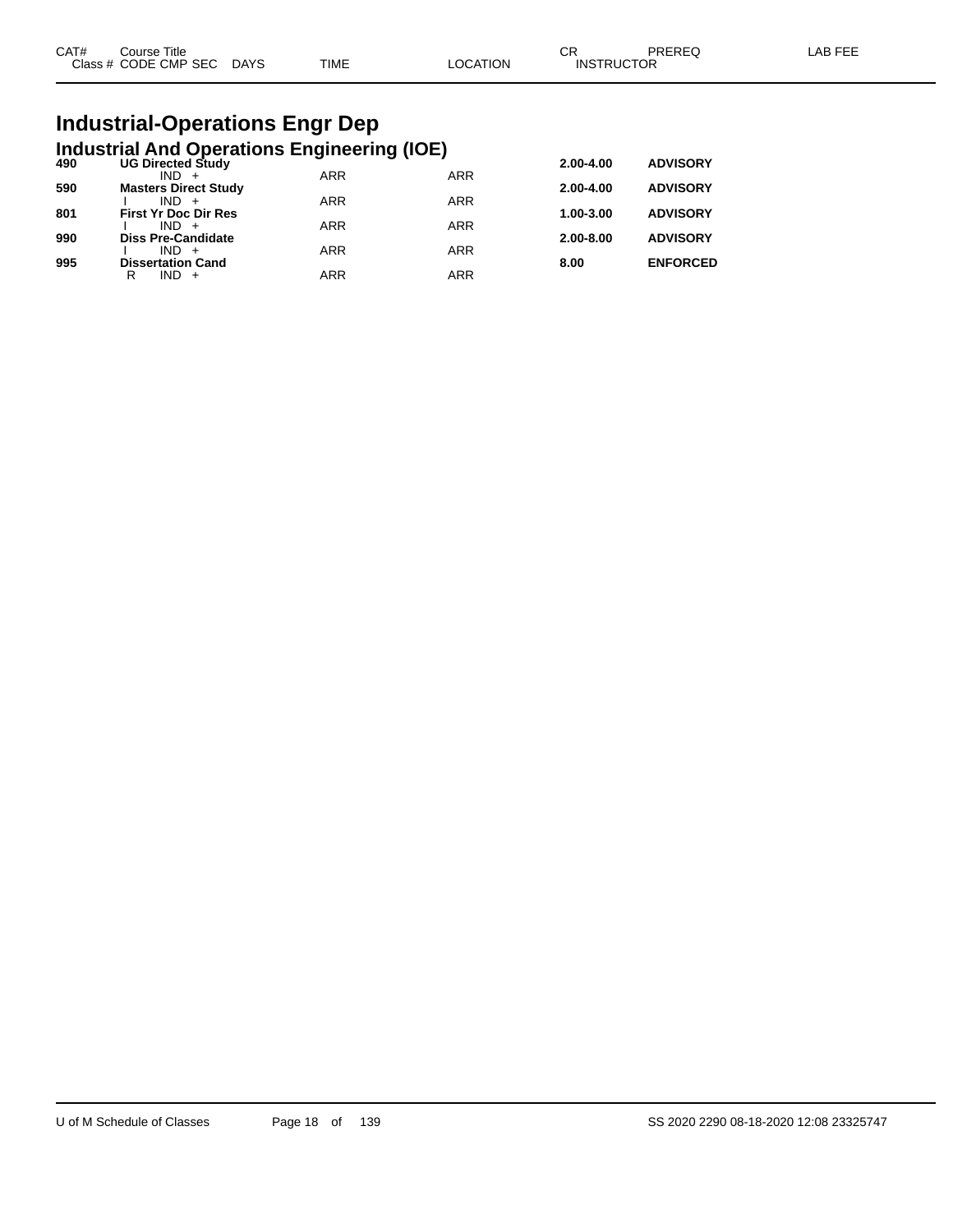| CAT#         | Course Title<br>Class # CODE CMP SEC DAYS                               | TIME       | LOCATION                    | <b>CR</b><br><b>INSTRUCTOR</b> | PREREQ                    | LAB FEE |
|--------------|-------------------------------------------------------------------------|------------|-----------------------------|--------------------------------|---------------------------|---------|
|              | <b>Integrative Systems and Design</b>                                   |            |                             |                                |                           |         |
| 503          | <b>Automotive Engineering Program (AUTO)</b><br><b>Auto Eng Project</b> |            |                             | $3.00 - 4.00$                  | <b>ADVISORY</b>           |         |
|              | $IND +$<br>D.                                                           | <b>ARR</b> | ARR                         |                                |                           |         |
| 590          | Directed Study&Res<br>$IND +$                                           | ARR        | ARR                         | 1.00-3.00                      |                           |         |
|              | <b>Energy Systems Engineering Program (ESENG)</b>                       |            |                             |                                |                           |         |
| 503          | <b>Energy Systems Proj</b>                                              |            |                             | 3.00                           | <b>ADVISORY</b>           |         |
| 505          | $IND +$<br><b>Energy Gen &amp; Storage</b>                              | ARR        | ARR                         | 3.00                           | <b>ADVISORY</b>           |         |
| 63702 PD     | $LEC$ 881                                                               | <b>ARR</b> | ARR                         | Linic                          |                           |         |
|              | <b>Integrative Systems and Design (ISD)</b>                             |            |                             |                                |                           |         |
| 503          | <b>ISD Practicum</b>                                                    |            |                             | $3.00 - 9.00$                  | <b>ENFORCED</b>           |         |
|              | $IND +$<br>DR.                                                          | ARR        | <b>ARR</b>                  |                                |                           |         |
| 520<br>63497 | Intr to Systems Engr<br>PDR LEC 001                                     | ARR        | ARR                         | 3.00<br><b>Bordley</b>         | <b>ADVISORY, ENFORCED</b> |         |
| 63270        | PDR LEC 881                                                             | ARR        | ARR                         | <b>Bordley</b>                 |                           |         |
| 590          | <b>Directed Study&amp;Res</b>                                           |            |                             | 1.00-3.00                      |                           |         |
|              | $IND +$                                                                 | ARR        | ARR                         |                                |                           |         |
| 599          | Spc Topics in ISD                                                       |            |                             | 1.00-4.00                      |                           |         |
| 63411        | LEC 882<br>PD.                                                          | ARR        | ARR                         | Chesney                        |                           |         |
|              | Software Systems Engineering                                            |            |                             |                                |                           |         |
|              |                                                                         | .          | $\sim$ $\sim$ $\sim$ $\sim$ |                                |                           |         |

## **Robotics and Autonomous Vehicle Engineering (RAV) 503 RAV Capstone Project 3.00**

 $\overline{N}$  +  $\overline{R}$  ARR  $\overline{R}$  ARR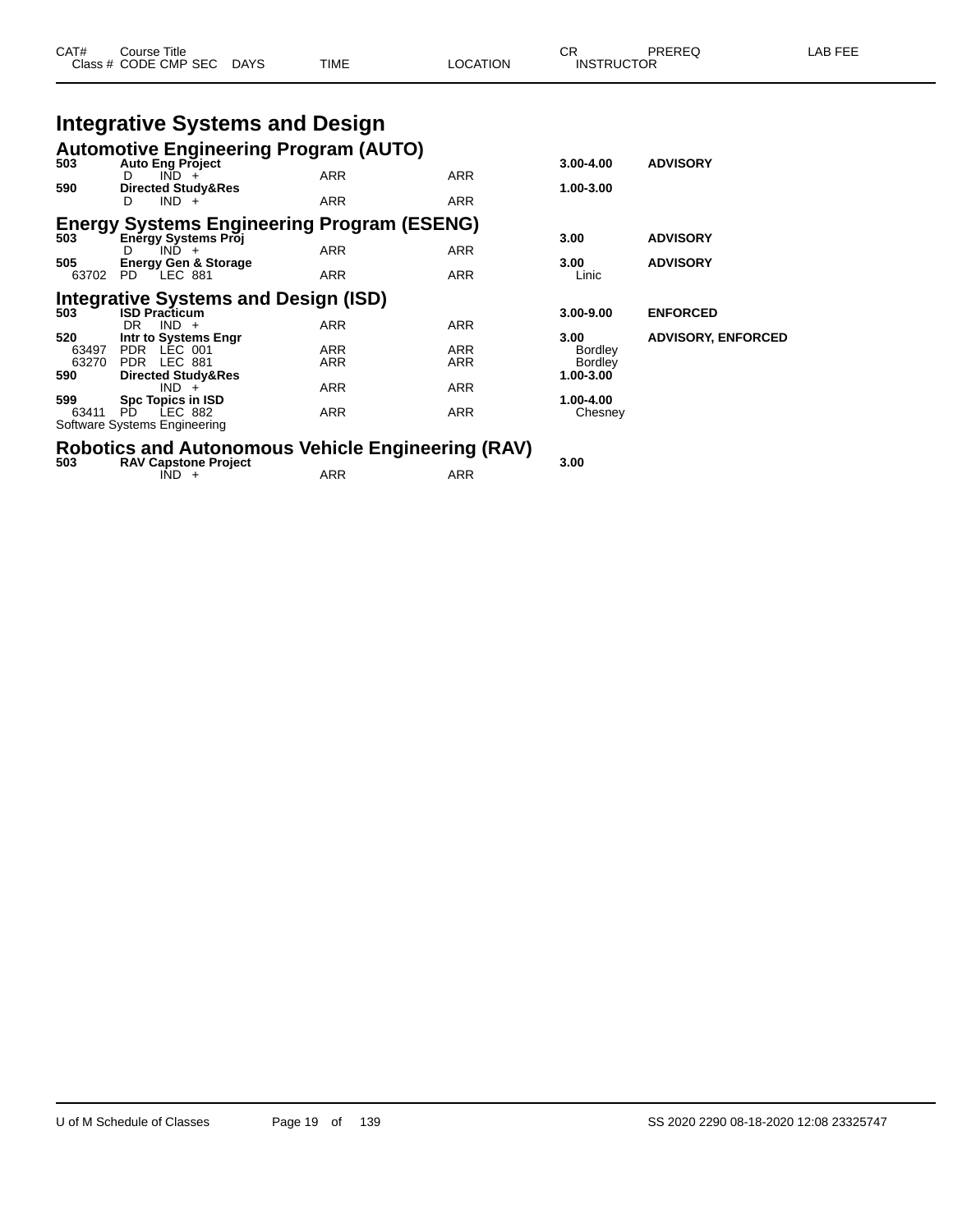| CAT#<br>Course Title<br>Class # CODE CMP SEC DAYS | TIME | LOCATION | CR<br><b>INSTRUCTOR</b> | PREREQ | LAB FEE |
|---------------------------------------------------|------|----------|-------------------------|--------|---------|
| Draaram In Manufacturing                          |      |          |                         |        |         |

#### **Program In Manufacturing Manufacturing (MFG)**

| 503 | Mfg Project                  |            |            | 3.00          | <b>ADVISORY</b> |
|-----|------------------------------|------------|------------|---------------|-----------------|
|     | $IND +$                      | <b>ARR</b> | <b>ARR</b> |               |                 |
| 571 | <b>Ship Des Proj</b>         |            |            | 1.00-16.00    | <b>ADVISORY</b> |
|     | $IND +$                      | <b>ARR</b> | <b>ARR</b> |               |                 |
| 590 | <b>Directed Stdy&amp;Res</b> |            |            | 1.00-3.00     | <b>ADVISORY</b> |
|     | IND.                         | <b>ARR</b> | <b>ARR</b> |               |                 |
| 990 | <b>Dissertat Pre-Cand</b>    |            |            | $2.00 - 8.00$ | <b>ADVISORY</b> |
|     | $IND +$                      | <b>ARR</b> | ARR        |               |                 |
| 995 | <b>Dissertation-Cand</b>     |            |            | 8.00          | <b>ENFORCED</b> |
|     | IND.<br>IR                   | ARR        | ARR        |               |                 |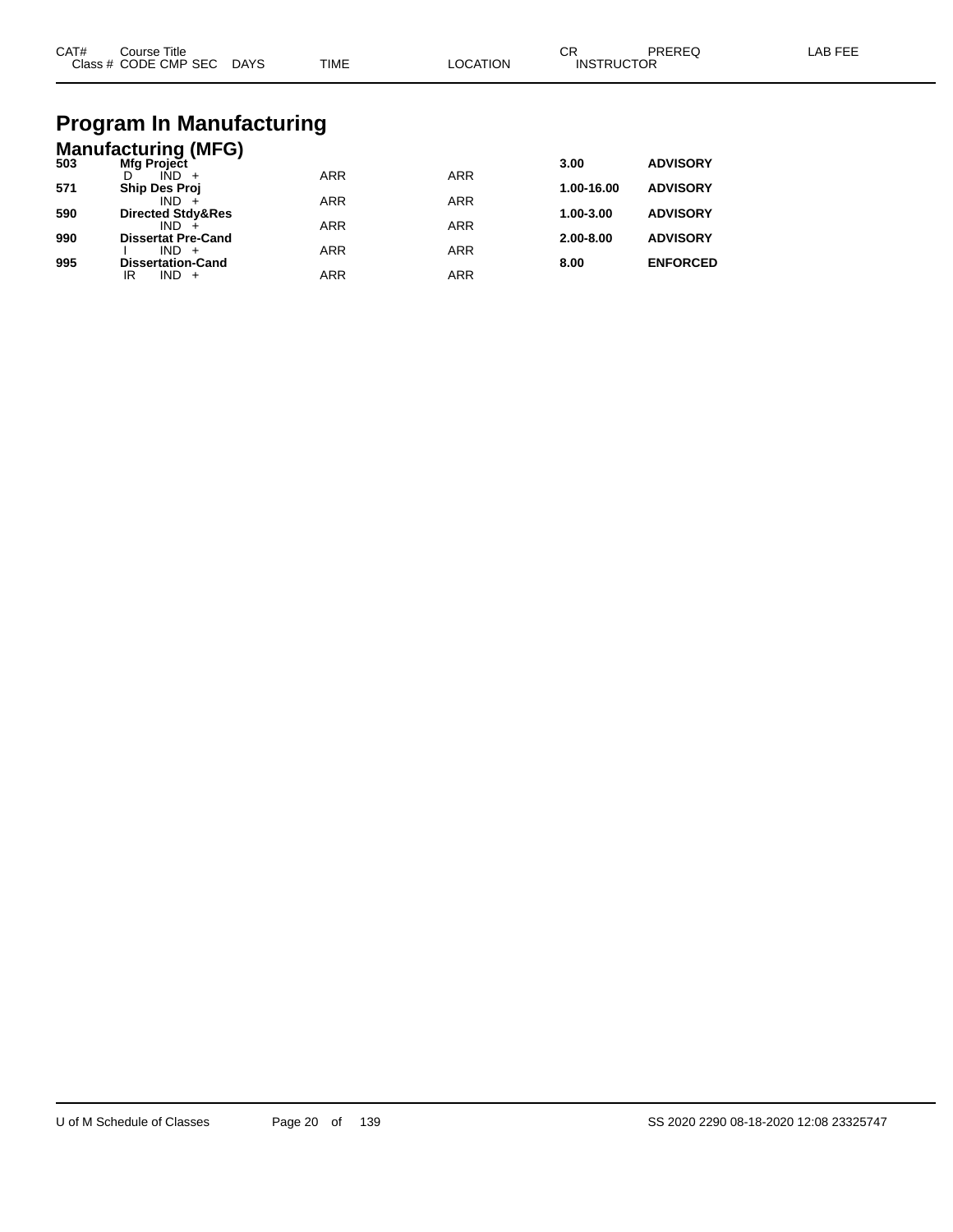# **Materials Science & Engineering**

|     | <b>Materials Science Engineering (MATSCIE)</b> |            |            |            |                 |
|-----|------------------------------------------------|------------|------------|------------|-----------------|
| 490 | <b>Research Problems</b>                       |            |            | 1.00-3.00  | <b>ENFORCED</b> |
|     | $IND +$<br>IR                                  | <b>ARR</b> | <b>ARR</b> |            |                 |
| 690 | <b>Research Problems</b>                       |            |            | 1.00-16.00 |                 |
|     | $IND +$                                        | <b>ARR</b> | <b>ARR</b> |            |                 |
| 693 | <b>Special Topics</b>                          |            |            | 1.00-16.00 |                 |
|     | $IND +$                                        | <b>ARR</b> | <b>ARR</b> |            |                 |
| 990 | <b>Diss-Precand</b>                            |            |            | 1.00-8.00  | <b>ADVISORY</b> |
|     | $IND +$                                        | <b>ARR</b> | <b>ARR</b> |            |                 |
| 995 | <b>Diss-Cand</b>                               |            |            | 8.00       | <b>ENFORCED</b> |
|     | $IND +$<br>IR                                  | <b>ARR</b> | ARR        |            |                 |
|     |                                                |            |            |            |                 |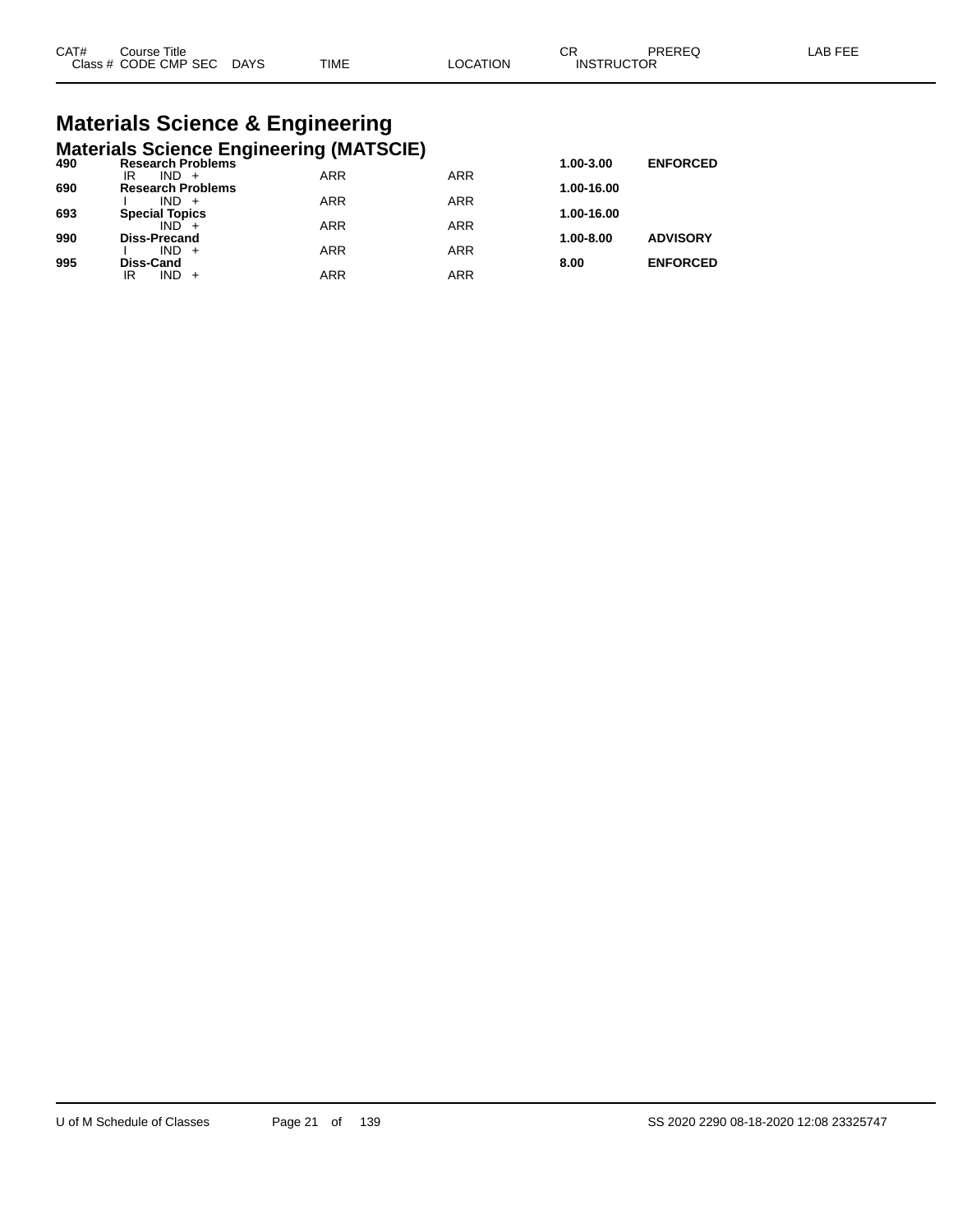| CAT# | Title<br>Course      |             |             |          | СF                | PREREQ | AB FFF |
|------|----------------------|-------------|-------------|----------|-------------------|--------|--------|
|      | Class # CODE CMP SEC | <b>DAYS</b> | <b>TIME</b> | _OCATION | <b>INSTRUCTOR</b> |        |        |

# **Mech Eng & Applied Mech Dept**

| 995          | Diss-Cand                                                   |                                         | <b>Applied Mechanics &amp; Engineering Science (AMES)</b> |            | 8.00          | <b>ENFORCED</b> |
|--------------|-------------------------------------------------------------|-----------------------------------------|-----------------------------------------------------------|------------|---------------|-----------------|
|              | $IND +$<br>IR.                                              |                                         | <b>ARR</b>                                                | <b>ARR</b> |               |                 |
| 290          | <b>RISE 2</b>                                               | <b>Mechanical Engineering (MECHENG)</b> |                                                           |            | 1.00-3.00     |                 |
|              | $IND +$                                                     |                                         | <b>ARR</b>                                                | <b>ARR</b> |               |                 |
| 390          | <b>RISE 3</b><br>$IND +$                                    |                                         | <b>ARR</b>                                                | <b>ARR</b> | 2.00-3.00     |                 |
| 490          | <b>RISE 4</b>                                               |                                         |                                                           |            | 3.00          |                 |
| 491          | $IND +$<br><b>Independent Study</b>                         |                                         | <b>ARR</b>                                                | <b>ARR</b> | 1.00-3.00     | <b>ADVISORY</b> |
|              | $IND +$                                                     |                                         | <b>ARR</b>                                                | <b>ARR</b> |               |                 |
| 571<br>63701 | <b>Energy Gen &amp; Storage</b><br>$\degree$ LEC 881<br>PD. |                                         | <b>ARR</b>                                                | <b>ARR</b> | 3.00<br>Linic | <b>ADVISORY</b> |
| 590          | <b>Res Sel M E Topics</b>                                   |                                         |                                                           | <b>ARR</b> | $3.00 - 6.00$ | <b>ADVISORY</b> |
| 695          | $IND +$<br><b>Master Thesis Res</b>                         |                                         | <b>ARR</b>                                                |            | 3.00-6.00     | <b>ADVISORY</b> |
| 990          | $IND +$<br>Diss-Precand                                     |                                         | <b>ARR</b>                                                | <b>ARR</b> | 1.00-8.00     | <b>ADVISORY</b> |
|              | $IND +$                                                     |                                         | ARR                                                       | <b>ARR</b> |               |                 |
| 995          | <b>Diss-Cand</b><br>IND.<br>IR<br>$+$                       |                                         | ARR                                                       | <b>ARR</b> | 8.00          | <b>ENFORCED</b> |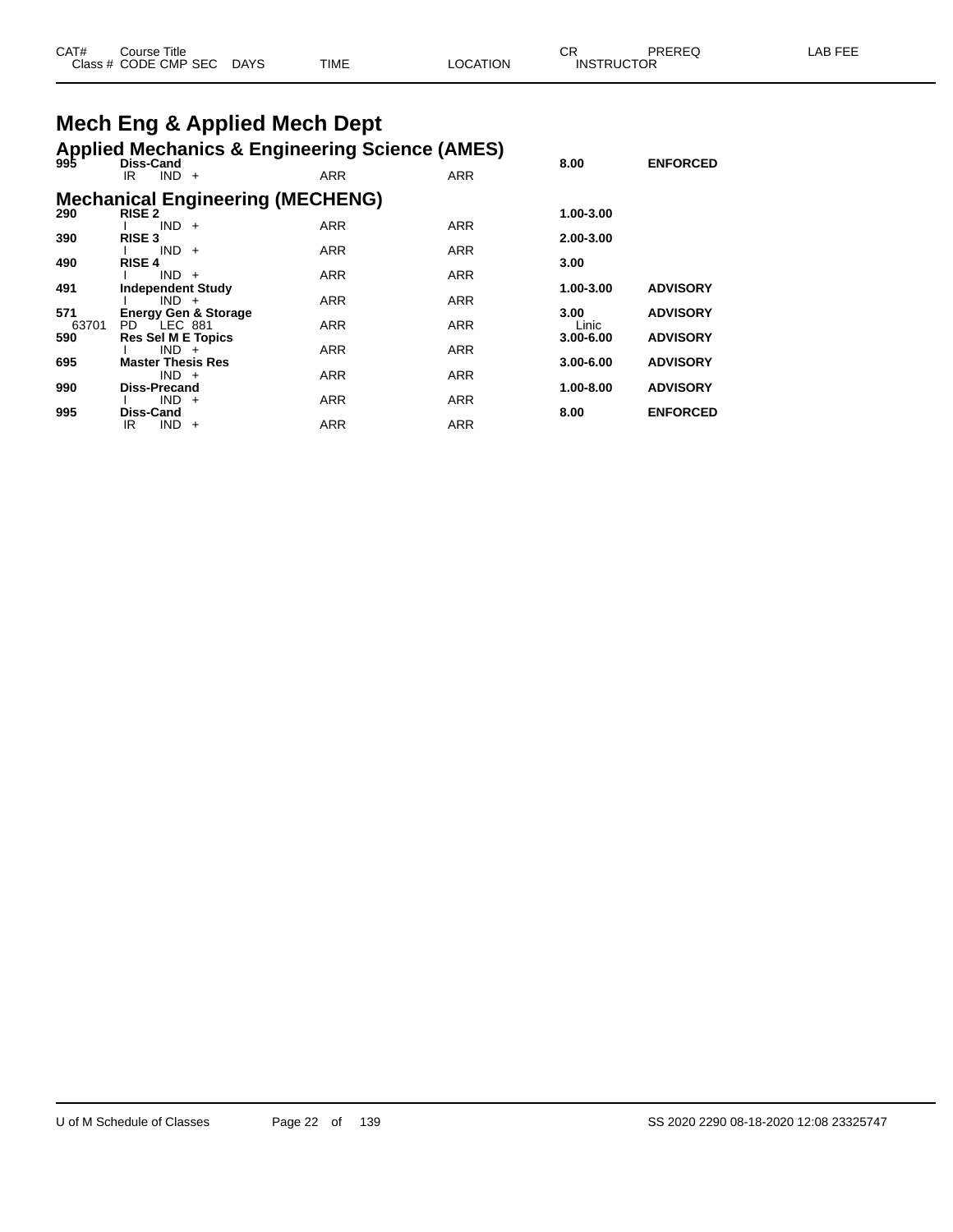| CAT# | Course Title              |             |          | ◠◻<br>◡◚          | PREREQ | LAB FEE |
|------|---------------------------|-------------|----------|-------------------|--------|---------|
|      | Class # CODE CMP SEC DAYS | <b>TIME</b> | LOCATION | <b>INSTRUCTOR</b> |        |         |
|      |                           |             |          |                   |        |         |

#### **Naval Arch & Marine Engr Dept Naval Architecture And Marine Engineering (NAVARCH)**

| 490 | Dir Std, Res&Sp Prob          |            |            | 1.00-16.00    | <b>ADVISORY</b> |
|-----|-------------------------------|------------|------------|---------------|-----------------|
|     | IND +                         | <b>ARR</b> | <b>ARR</b> |               |                 |
| 511 | <b>Sp Topic Ship Struc</b>    |            |            | 1.00-16.00    | <b>ADVISORY</b> |
|     | $IND +$                       | <b>ARR</b> | <b>ARR</b> |               |                 |
| 571 | <b>Ship Des Proj</b>          | <b>ARR</b> |            | 1.00-16.00    | <b>ADVISORY</b> |
| 590 | $IND +$<br>Directed Study&Res |            | <b>ARR</b> | 1.00-6.00     | <b>ADVISORY</b> |
|     | l W<br>$IND +$                | <b>ARR</b> | <b>ARR</b> |               |                 |
| 592 | <b>Masters Thesis</b>         |            |            | 1.00-6.00     | <b>ADVISORY</b> |
|     | $IND +$                       | <b>ARR</b> | <b>ARR</b> |               |                 |
| 990 | <b>Diss-Precand</b>           |            |            | $1.00 - 8.00$ | <b>ADVISORY</b> |
|     | $IND +$                       | <b>ARR</b> | <b>ARR</b> |               |                 |
| 995 | Diss-Cand                     |            |            | 8.00          | <b>ENFORCED</b> |
|     | IR<br>$IND +$                 | ARR        | <b>ARR</b> |               |                 |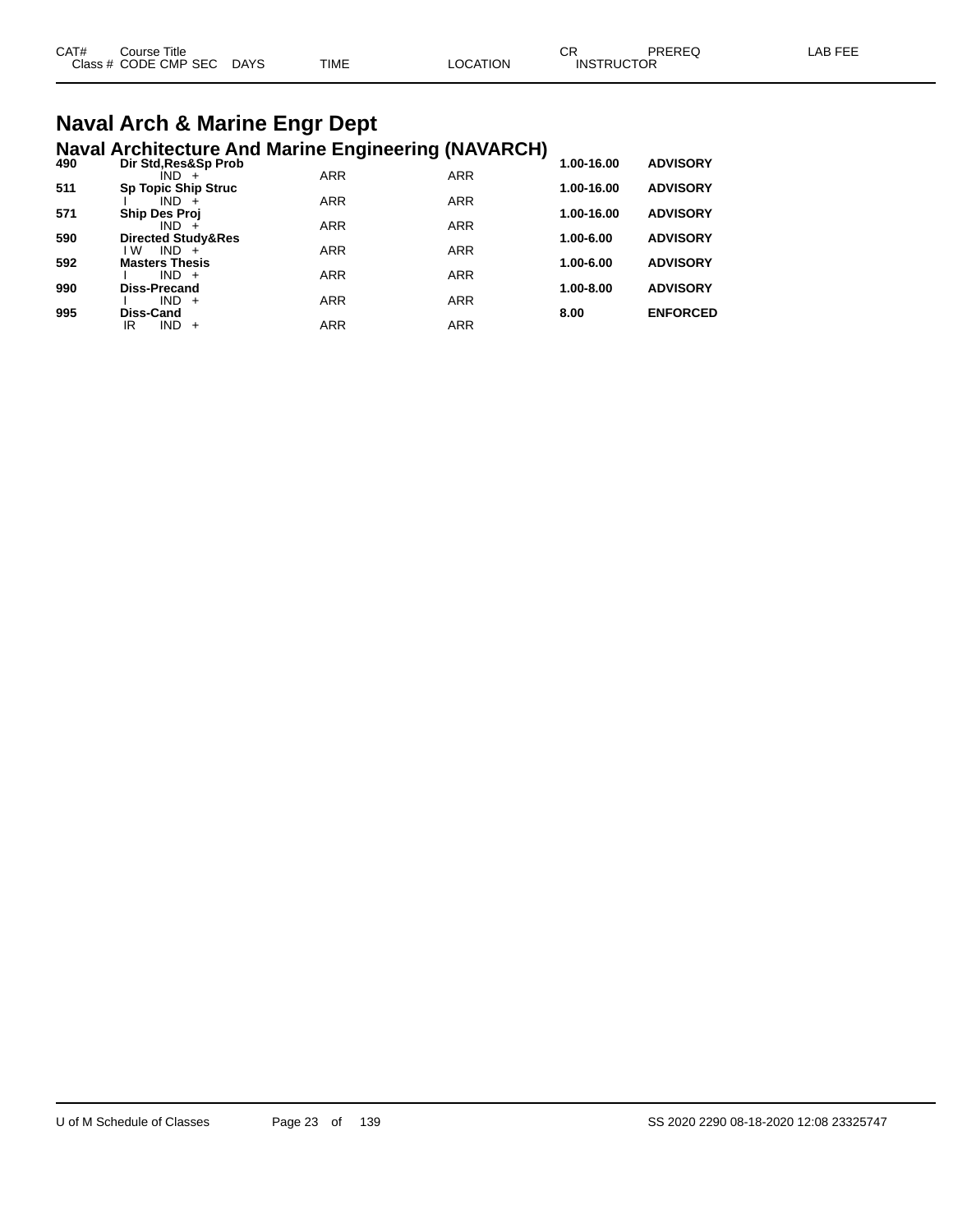| TIME<br>Class # CODE CMP SEC<br><b>DAYS</b><br>LOCATION<br><b>INSTRUCTOR</b> |  |
|------------------------------------------------------------------------------|--|
|                                                                              |  |

#### **Nuclear Engr & Radiological Sci Nuclear Engineering And Radiological Sciences (NERS)**

| 499 | Res Nur Eng/Rad Sci    | ~          |            | 1.00-3.00  | <b>ADVISORY, ENFORCED</b> |
|-----|------------------------|------------|------------|------------|---------------------------|
|     | $IND^{-}$<br>IR        | <b>ARR</b> | <b>ARR</b> |            |                           |
| 588 | Rad Safe&Md Phy Prac   |            |            | 1.00-12.00 | <b>ADVISORY</b>           |
|     | $IND +$                | <b>ARR</b> | <b>ARR</b> |            |                           |
| 599 | <b>Masters Project</b> |            |            | 1.00-3.00  | <b>ADVISORY</b>           |
|     | IND.                   | <b>ARR</b> | <b>ARR</b> |            |                           |
| 799 | <b>Special Project</b> |            |            | 1.00-6.00  |                           |
|     | $IND +$                | <b>ARR</b> | <b>ARR</b> |            |                           |
| 990 | <b>Diss-Precand</b>    |            |            | 1.00-8.00  | <b>ADVISORY</b>           |
|     | $IND +$                | <b>ARR</b> | <b>ARR</b> |            |                           |
| 995 | <b>Diss-Cand</b>       |            |            | 8.00       | <b>ENFORCED</b>           |
|     | $IND +$<br>IR          | ARR        | ARR        |            |                           |
|     |                        |            |            |            |                           |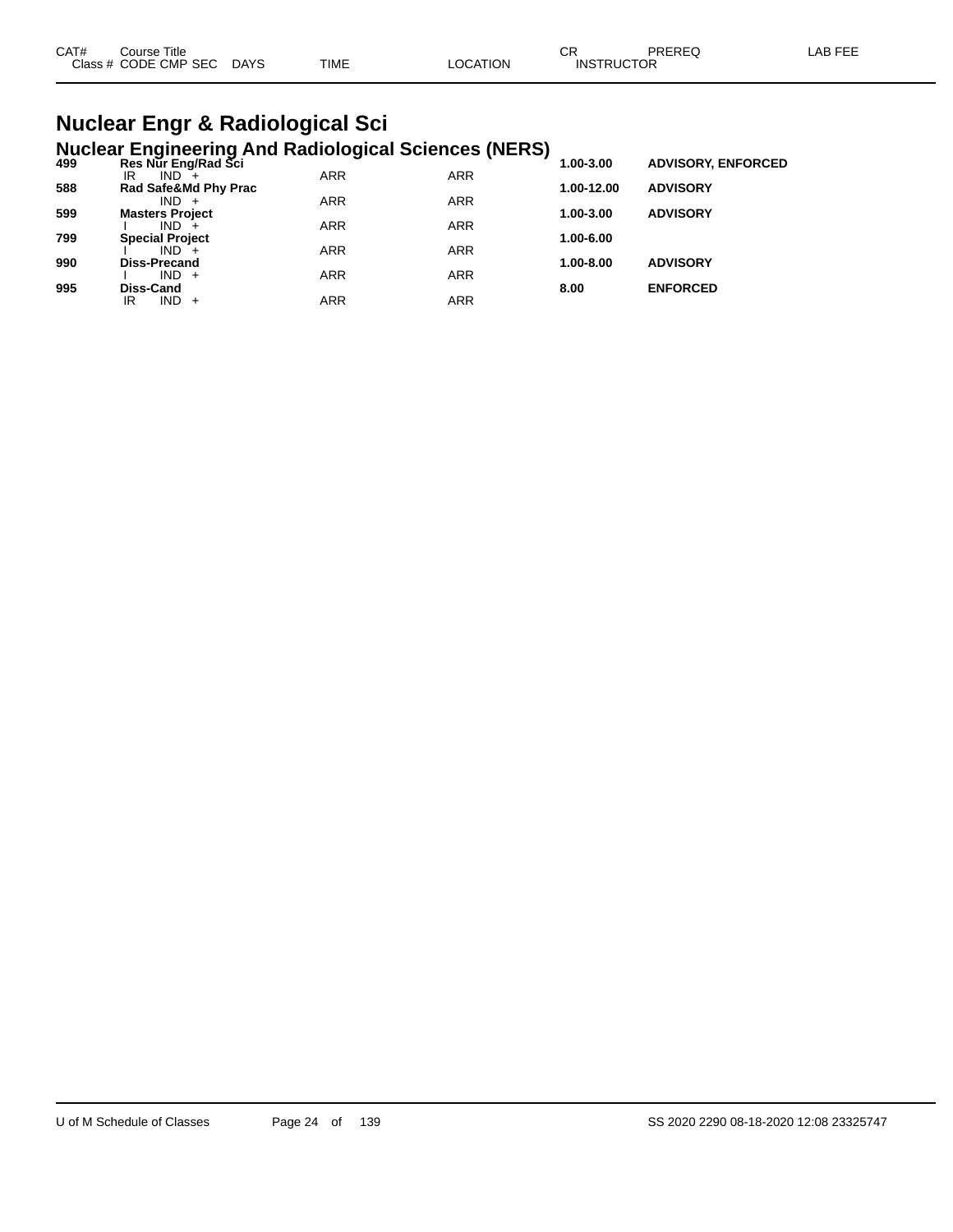#### **Environment and Sustainability Program in the Environment**

#### **Environment (ENVIRON)**

| 300 | Spec Prob&Res-Ugrad        |     |     | 1.00-4.00 |
|-----|----------------------------|-----|-----|-----------|
|     | IND.                       | ARR | ARR |           |
| 398 | <b>Env Internship Prog</b> |     |     | 1.00-4.00 |
|     | IND.                       | ARR | ARR |           |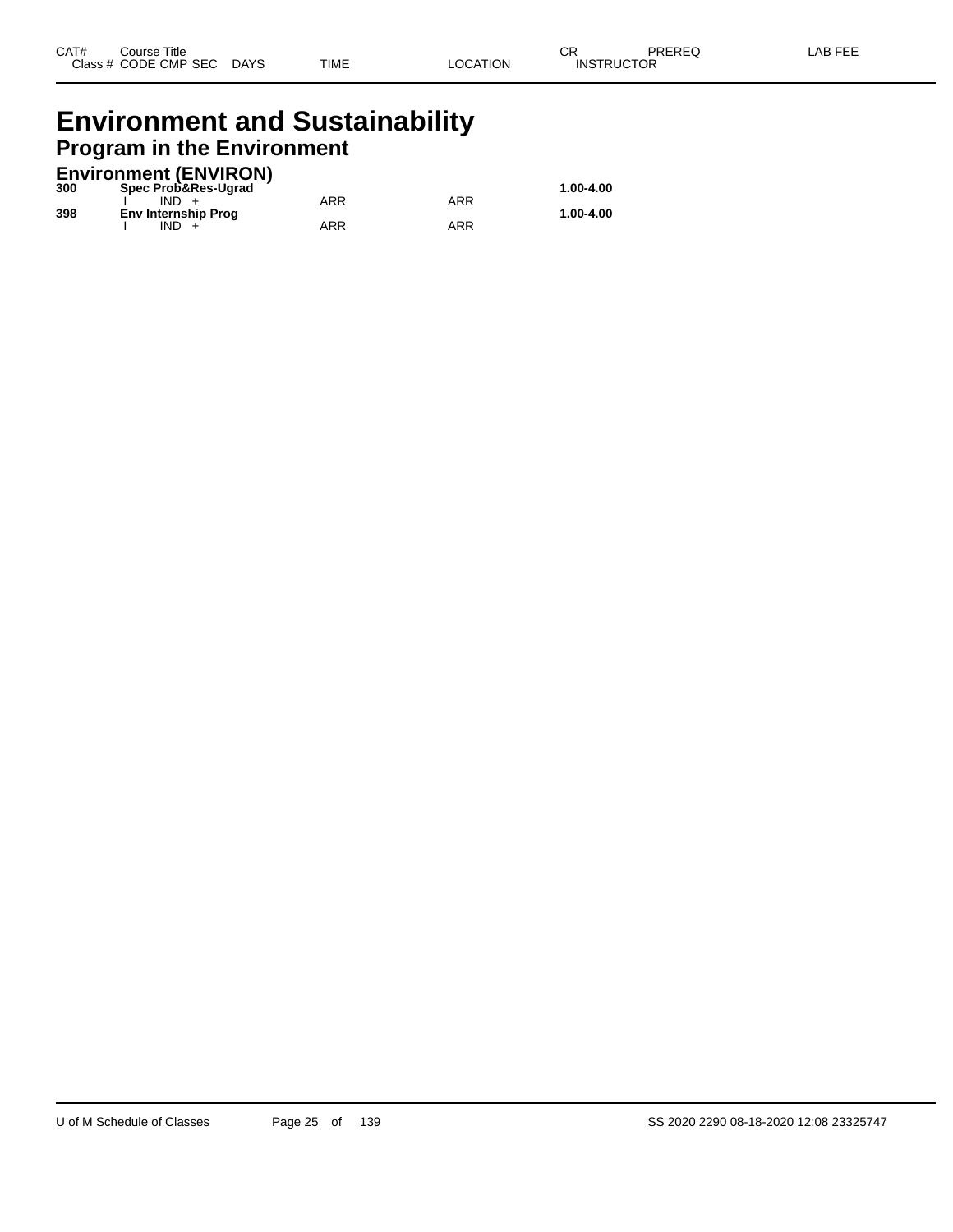| CAT#<br>C <sub>2</sub> | Title<br>`ourse<br>ODE CMP:<br><b>SEC</b><br>__ | <b>DAYS</b><br>$\sim$ | <b>TIME</b> | TION<br>٦r | СF<br>.NE | םמ<br>OR. |  |
|------------------------|-------------------------------------------------|-----------------------|-------------|------------|-----------|-----------|--|
|------------------------|-------------------------------------------------|-----------------------|-------------|------------|-----------|-----------|--|

# **School for Environment and Sustainability**

|     |  | <b>Environment and Sustainability (EAS)</b> |  |
|-----|--|---------------------------------------------|--|
| --- |  |                                             |  |

| 995 | <b>Diss-Cand</b> |     |     | 8.00 | <b>ENFORCED</b> |
|-----|------------------|-----|-----|------|-----------------|
|     | <b>IND</b>       | ARR | ARR |      |                 |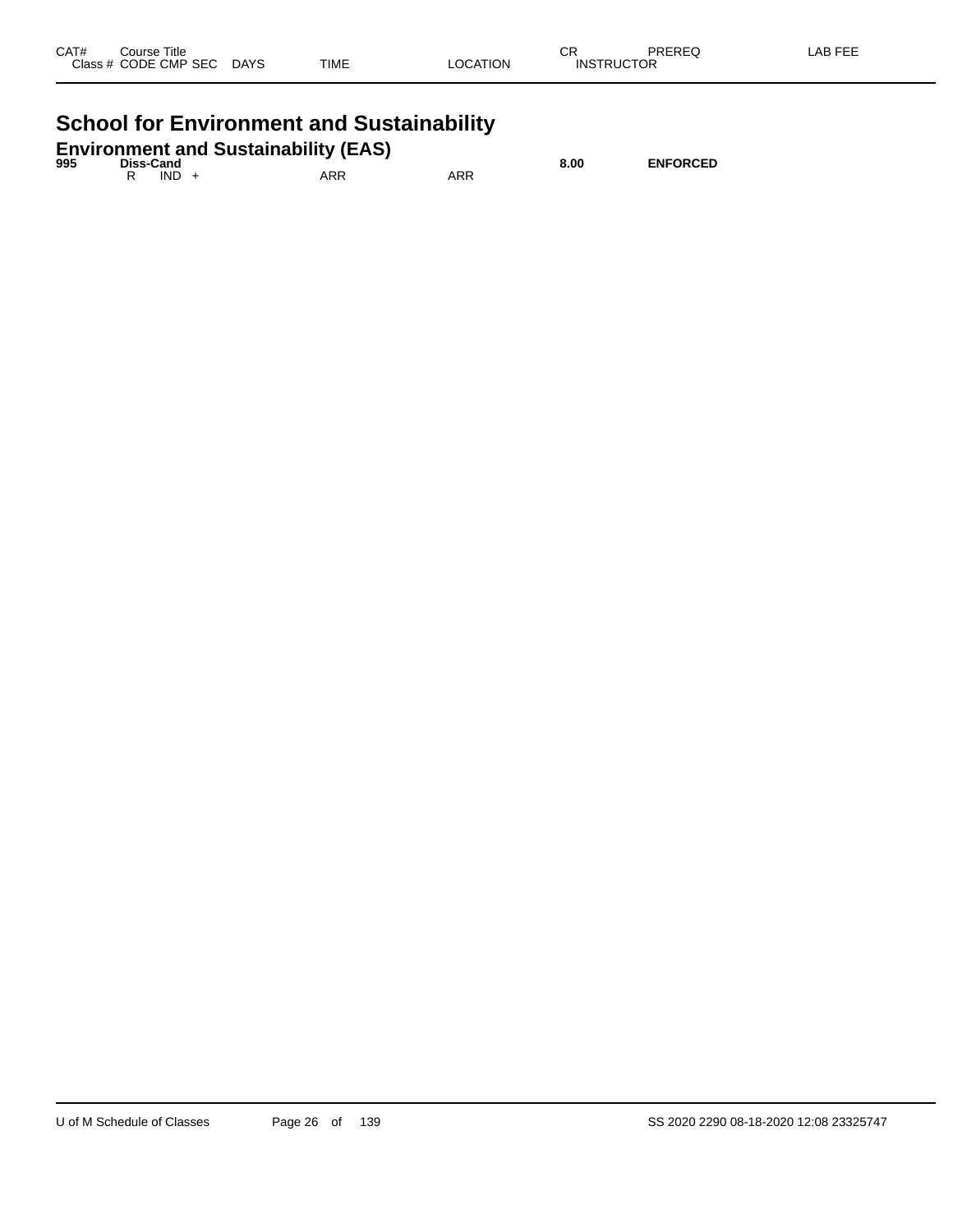#### **Information School of Information Information (SI)**

Note--All Digital Took-Kit courses will be found on the SI Website:

http://www.si.umich.edu/dtk. For further information contact Marsha Whitish, 406 West Hall (mwhitish@umich.edu).

| <b>ARR</b><br><b>ARR</b><br>63579<br>PI<br><b>SEM 001</b><br>Frazier<br>491<br><b>Independent Study</b><br>1.00-8.00<br><b>ARR</b><br><b>ARR</b><br>$IND +$<br>690<br><b>Intern/Field Exper</b><br><b>ADVISORY</b><br>1.00-6.00<br><b>ARR</b><br><b>ARR</b><br>60352<br><b>SEM 001</b><br>ΡI<br>Dunn<br><b>ARR</b><br><b>ARR</b><br>63762<br><b>SEM 089</b><br>PI<br>Dunn<br>691<br>1.00-6.00<br><b>Independent Study</b><br><b>ARR</b><br><b>ARR</b><br>$IND +$<br>D<br>791<br><b>ADVISORY</b><br>1.00-3.00<br><b>Independent Study</b><br><b>ARR</b><br><b>ARR</b><br>$IND +$<br>902<br><b>ADVISORY</b><br><b>Directed Research</b><br>1.00-3.00<br><b>ARR</b><br><b>ARR</b><br>$IND +$<br>990<br><b>ADVISORY</b><br><b>Diss-Precand</b><br>1.00-8.00<br><b>ARR</b><br><b>ARR</b><br>$IND +$<br>995<br><b>ADVISORY, ENFORCED</b><br>Diss-Cand<br>8.00<br>ARR<br><b>ARR</b><br>IND.<br>IR<br>$+$ | 390 | Internship |  | 3.00 |  |
|---------------------------------------------------------------------------------------------------------------------------------------------------------------------------------------------------------------------------------------------------------------------------------------------------------------------------------------------------------------------------------------------------------------------------------------------------------------------------------------------------------------------------------------------------------------------------------------------------------------------------------------------------------------------------------------------------------------------------------------------------------------------------------------------------------------------------------------------------------------------------------------------------|-----|------------|--|------|--|
|                                                                                                                                                                                                                                                                                                                                                                                                                                                                                                                                                                                                                                                                                                                                                                                                                                                                                                   |     |            |  |      |  |
|                                                                                                                                                                                                                                                                                                                                                                                                                                                                                                                                                                                                                                                                                                                                                                                                                                                                                                   |     |            |  |      |  |
|                                                                                                                                                                                                                                                                                                                                                                                                                                                                                                                                                                                                                                                                                                                                                                                                                                                                                                   |     |            |  |      |  |
|                                                                                                                                                                                                                                                                                                                                                                                                                                                                                                                                                                                                                                                                                                                                                                                                                                                                                                   |     |            |  |      |  |
|                                                                                                                                                                                                                                                                                                                                                                                                                                                                                                                                                                                                                                                                                                                                                                                                                                                                                                   |     |            |  |      |  |
|                                                                                                                                                                                                                                                                                                                                                                                                                                                                                                                                                                                                                                                                                                                                                                                                                                                                                                   |     |            |  |      |  |
|                                                                                                                                                                                                                                                                                                                                                                                                                                                                                                                                                                                                                                                                                                                                                                                                                                                                                                   |     |            |  |      |  |
|                                                                                                                                                                                                                                                                                                                                                                                                                                                                                                                                                                                                                                                                                                                                                                                                                                                                                                   |     |            |  |      |  |
|                                                                                                                                                                                                                                                                                                                                                                                                                                                                                                                                                                                                                                                                                                                                                                                                                                                                                                   |     |            |  |      |  |
|                                                                                                                                                                                                                                                                                                                                                                                                                                                                                                                                                                                                                                                                                                                                                                                                                                                                                                   |     |            |  |      |  |
|                                                                                                                                                                                                                                                                                                                                                                                                                                                                                                                                                                                                                                                                                                                                                                                                                                                                                                   |     |            |  |      |  |
|                                                                                                                                                                                                                                                                                                                                                                                                                                                                                                                                                                                                                                                                                                                                                                                                                                                                                                   |     |            |  |      |  |
|                                                                                                                                                                                                                                                                                                                                                                                                                                                                                                                                                                                                                                                                                                                                                                                                                                                                                                   |     |            |  |      |  |
|                                                                                                                                                                                                                                                                                                                                                                                                                                                                                                                                                                                                                                                                                                                                                                                                                                                                                                   |     |            |  |      |  |
|                                                                                                                                                                                                                                                                                                                                                                                                                                                                                                                                                                                                                                                                                                                                                                                                                                                                                                   |     |            |  |      |  |
|                                                                                                                                                                                                                                                                                                                                                                                                                                                                                                                                                                                                                                                                                                                                                                                                                                                                                                   |     |            |  |      |  |

# **School of Information Applied Data Science (SIADS) 503 Data Science Ethics 1.00 ENFORCED**

| วบง   | Data Science Ethics        |            |            | UU.I<br>ENFURCED                  |
|-------|----------------------------|------------|------------|-----------------------------------|
| 64479 | LEC 001<br>P R             | <b>ARR</b> | <b>ARR</b> | Markum, Kano                      |
| 511   | <b>SQLI</b>                |            |            | 1.00                              |
| 64475 | LEC 001<br>P.              | ARR        | <b>ARR</b> | Severance, Rajadesingan           |
| 515   | <b>Efficient Data Proc</b> |            |            | 1.00                              |
| 64477 | LEC 001<br>P.              | <b>ARR</b> | <b>ARR</b> | Teplovs, Steinhoff                |
| 516   | <b>Big Data</b>            |            |            | <b>ENFORCED</b><br>1.00           |
| 64478 | LEC 001<br>PR.             | <b>ARR</b> | <b>ARR</b> | Teplovs, Rajadesingan             |
| 523   | <b>Communicating Data</b>  |            |            | <b>ENFORCED</b><br>1.00           |
| 64480 | PR LEC 001                 | <b>ARR</b> | <b>ARR</b> | Sheltrown, Markum                 |
| 524   | Uncertainty                |            |            | <b>ADVISORY, ENFORCED</b><br>1.00 |
| 64530 | P RW LEC 001               | <b>ARR</b> | <b>ARR</b> | Kay, Sheltrown                    |
| 591   | <b>Milestone I</b>         |            |            | <b>ENFORCED</b><br>1.00           |
| 64481 | <b>PR LEC 001</b>          | <b>ARR</b> | <b>ARR</b> | Whyte, Wei                        |
| 592   | <b>Milestone IB</b>        |            |            | <b>ENFORCED</b><br>1.00           |
| 64564 | PRW LEC 001                | <b>ARR</b> | <b>ARR</b> | Teplovs, Whyte                    |
| 611   | Adv Db Arch & Tech         |            |            | <b>ENFORCED</b><br>1.00           |
| 64476 | LEC 001<br>P <sub>R</sub>  | <b>ARR</b> | <b>ARR</b> | Severance, Kano                   |
|       |                            |            |            |                                   |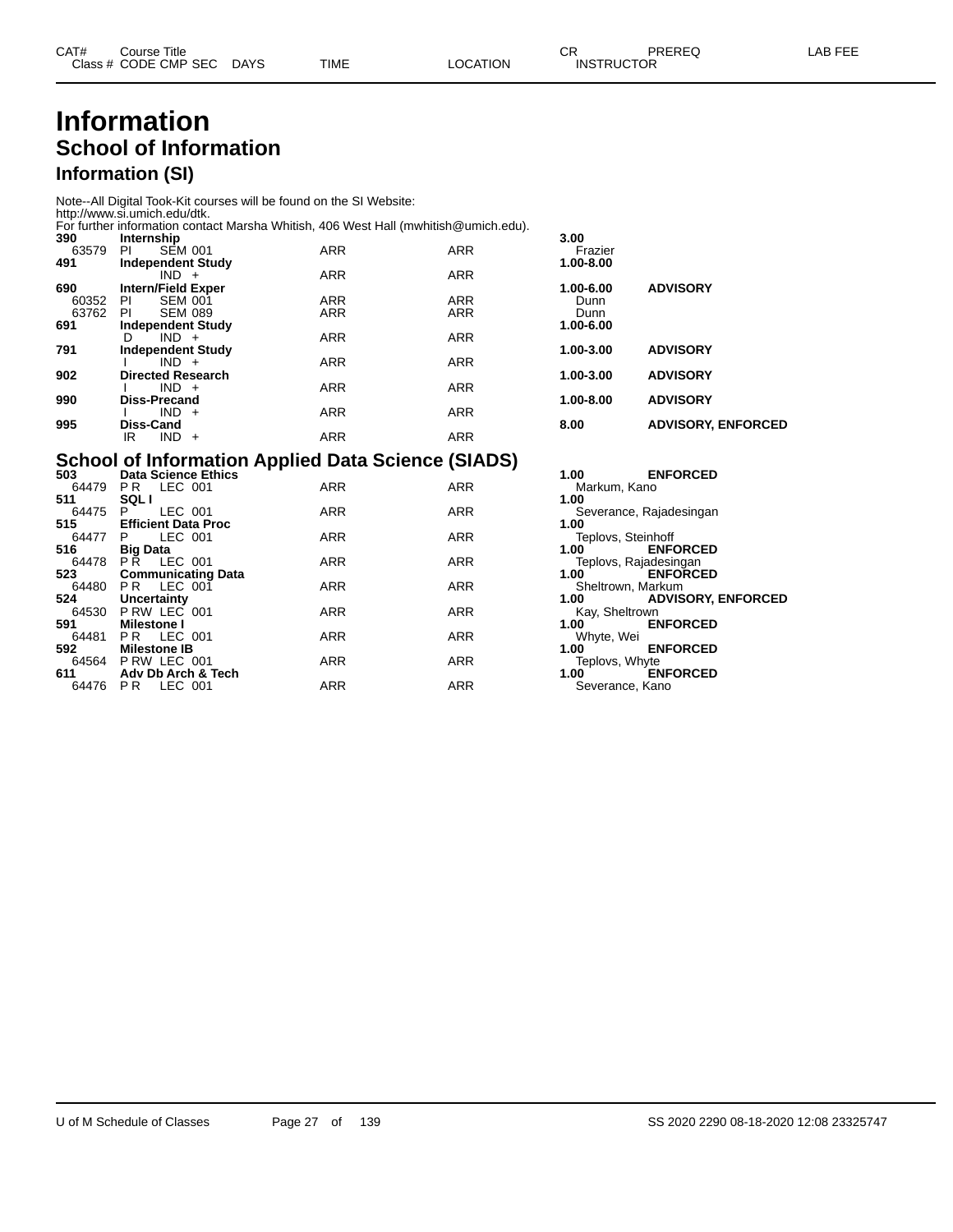|                   | Class # CODE CMP SEC<br>DAYS                                   | TIME                                                                                                                          | LOCATION          | <b>INSTRUCTOR</b>   |                 |  |
|-------------------|----------------------------------------------------------------|-------------------------------------------------------------------------------------------------------------------------------|-------------------|---------------------|-----------------|--|
|                   |                                                                |                                                                                                                               |                   |                     |                 |  |
|                   | <b>Kinesiology</b>                                             |                                                                                                                               |                   |                     |                 |  |
|                   | <b>School Of Kinesiology</b>                                   |                                                                                                                               |                   |                     |                 |  |
|                   | <b>Applied Exercise Science (AES)</b>                          |                                                                                                                               |                   |                     |                 |  |
| 403<br>63620      | <b>Internship in AES</b><br>LAB 101<br>PI                      | ARR                                                                                                                           | <b>ARR</b>        | $0.50 - 4.00$       | <b>ADVISORY</b> |  |
| 63621             | LAB 102<br>- PI                                                | ARR                                                                                                                           | ARR               | Kern                |                 |  |
| 470               | <b>Independent Study</b><br>D<br>$IND +$                       | ARR                                                                                                                           | <b>ARR</b>        | 1.00-3.00           | <b>ADVISORY</b> |  |
|                   | <b>Athletic Training (AT)</b>                                  |                                                                                                                               |                   |                     |                 |  |
| 403               | Internship in AT                                               |                                                                                                                               |                   | $0.50 - 4.00$       | <b>ADVISORY</b> |  |
| 61595 PI<br>488   | LAB 001<br>Ind Study AT                                        | ARR                                                                                                                           | ARR               | 1.00-2.00           | <b>ADVISORY</b> |  |
|                   | $IND +$                                                        | ARR                                                                                                                           | ARR               |                     |                 |  |
|                   | Kinesiology (KINESLGY)<br>402 Teach Exper                      |                                                                                                                               |                   |                     |                 |  |
|                   | $IND +$                                                        | ARR                                                                                                                           | ARR               | 1.00-3.00           | <b>ADVISORY</b> |  |
| 429<br>62445      | <b>Lab Mtr Cnt Dev</b><br><b>PI</b><br>LAB 001                 | <b>ARR</b>                                                                                                                    | <b>ARR</b>        | 1.00-3.00           | <b>ADVISORY</b> |  |
| 62446 PI          | LAB 002                                                        | ARR                                                                                                                           | ARR               | Ulrich              |                 |  |
| 62651<br>63298    | <b>PI</b><br>LAB 003<br>LAB 004<br>PI                          | ARR<br><b>ARR</b>                                                                                                             | ARR<br><b>ARR</b> | Ulrich<br>Meehan    |                 |  |
| 439               | Lab Biomechanic                                                |                                                                                                                               |                   | 1.00-3.00           | <b>ADVISORY</b> |  |
| 61847<br>61848    | LAB 001<br>PD.<br>PI<br>LAB 002                                | ARR<br><b>ARR</b>                                                                                                             | ARR<br><b>ARR</b> | Gross               |                 |  |
| 63737 PI<br>63833 | LAB 003<br>LAB 004<br>PI                                       | ARR<br>ARR                                                                                                                    | ARR<br><b>ARR</b> | Gates<br>Zernicke   |                 |  |
| 449               | Lab Exer Phys                                                  |                                                                                                                               |                   | 1.00-3.00           | <b>ADVISORY</b> |  |
| 61565<br>62407    | - PI<br>LAB 001<br><b>PI</b><br>LAB 002                        | ARR<br>ARR                                                                                                                    | ARR<br>ARR        | Horowitz            |                 |  |
| 63089<br>619      | PI<br>LAB 003<br><b>Thesis Research</b>                        | <b>ARR</b>                                                                                                                    | ARR               | Hasson<br>1.00-6.00 | <b>ADVISORY</b> |  |
|                   | $IND +$                                                        | ARR                                                                                                                           | ARR               |                     |                 |  |
| 682               | Ind Read in Kin<br>$IND +$                                     | ARR                                                                                                                           | ARR               | 1.00-3.00           | <b>ADVISORY</b> |  |
| 684               | Ind Res in Kin<br>$IND +$                                      | ARR                                                                                                                           | ARR               | 1.00-6.00           | <b>ADVISORY</b> |  |
| 685               | <b>Res Rotation in Kin</b>                                     |                                                                                                                               |                   | 3.00-6.00           | <b>ADVISORY</b> |  |
| 62648<br>63083    | PI<br>LAB 001<br>PI<br>LAB 002                                 | ARR<br>ARR                                                                                                                    | ARR<br><b>ARR</b> | Fort<br>Armstrong   |                 |  |
| 686               | Intern in Kines<br>$IND +$                                     | ARR                                                                                                                           | ARR               | 1.00-6.00           | <b>ADVISORY</b> |  |
| 990               | Diss-Precand<br>$IND +$                                        | ARR                                                                                                                           | ARR               | 1.00-8.00           | <b>ADVISORY</b> |  |
| 995               | Diss-Cand                                                      |                                                                                                                               |                   | 8.00                | <b>ENFORCED</b> |  |
|                   | $IND +$<br>IR                                                  | ARR                                                                                                                           | <b>ARR</b>        |                     |                 |  |
| 219               | <b>Movement Science (MOVESCI)</b><br><b>Scientific Writing</b> |                                                                                                                               |                   | 3.00                |                 |  |
|                   | 64565 P RW LEC 101<br>TTH                                      | 10-1130AM                                                                                                                     | ARR               | Clark               |                 |  |
|                   | pursuing AES or Movement Science as your major.                | Please contact kinesregistration to inquire about an override if you have sophomore standing and are interested in            |                   |                     |                 |  |
|                   | 64566 P RW LEC 102<br>TTH                                      | 330-5PM<br>Please contact kinesregistration to inquire about an override if you have sophomore standing and are interested in | ARR               | Palmer              |                 |  |
|                   | pursuing AES or Movement Science as your major.                |                                                                                                                               |                   |                     |                 |  |
| 384               | <b>Honors Research</b><br>$IND +$                              | <b>ARR</b>                                                                                                                    | ARR               | 1.00-3.00           | <b>ADVISORY</b> |  |
| 390               | <b>Field Exp MVS</b><br>$IND +$                                | ARR                                                                                                                           | ARR               | 1.00-8.00           | <b>ADVISORY</b> |  |
| 403               | Internship                                                     |                                                                                                                               |                   | $0.50 - 3.00$       | <b>ADVISORY</b> |  |
| 61573<br>62661    | LAB 001<br><b>PI</b><br>PI<br>LAB 002                          | ARR<br>ARR                                                                                                                    | ARR<br>ARR        | Kern<br>Kern        |                 |  |
| 62662<br>62663    | <b>PI</b><br>LAB 003<br>PI<br>LAB 004                          | ARR<br><b>ARR</b>                                                                                                             | ARR<br><b>ARR</b> | Kern<br>Kern        |                 |  |
| 429               | <b>Lab Mtr Cnt Dev</b>                                         |                                                                                                                               |                   | 1.00-3.00           | <b>ADVISORY</b> |  |
| 62441<br>62442    | LAB 001<br>PI<br>- PI<br>LAB 002                               | ARR<br><b>ARR</b>                                                                                                             | ARR<br><b>ARR</b> | Ulrich              |                 |  |
| 62649<br>63296    | LAB 003<br><b>PI</b><br>LAB 004<br>PI                          | ARR<br>ARR                                                                                                                    | ARR<br>ARR        | Ulrich<br>Meehan    |                 |  |
| 439               | Lab Biomechanic                                                |                                                                                                                               |                   | 1.00-3.00           | <b>ADVISORY</b> |  |
| 61843<br>61844    | PD.<br>LAB 001<br>LAB 002<br>PI                                | ARR<br>ARR                                                                                                                    | <b>ARR</b><br>ARR | Gross               |                 |  |
| 63736<br>63839    | <b>PI</b><br>LAB 003<br>LAB 004<br>PI.                         | ARR<br>ARR                                                                                                                    | <b>ARR</b><br>ARR | Gates<br>Zernicke   |                 |  |
| 449               | Lab Exer Phys                                                  |                                                                                                                               |                   | 1.00-3.00           | <b>ADVISORY</b> |  |
|                   |                                                                |                                                                                                                               |                   |                     |                 |  |

CAT# Course Title Case CR PREREQ LAB FEE

U of M Schedule of Classes Page 28 of 139 SS 2020 2290 08-18-2020 12:08 23325747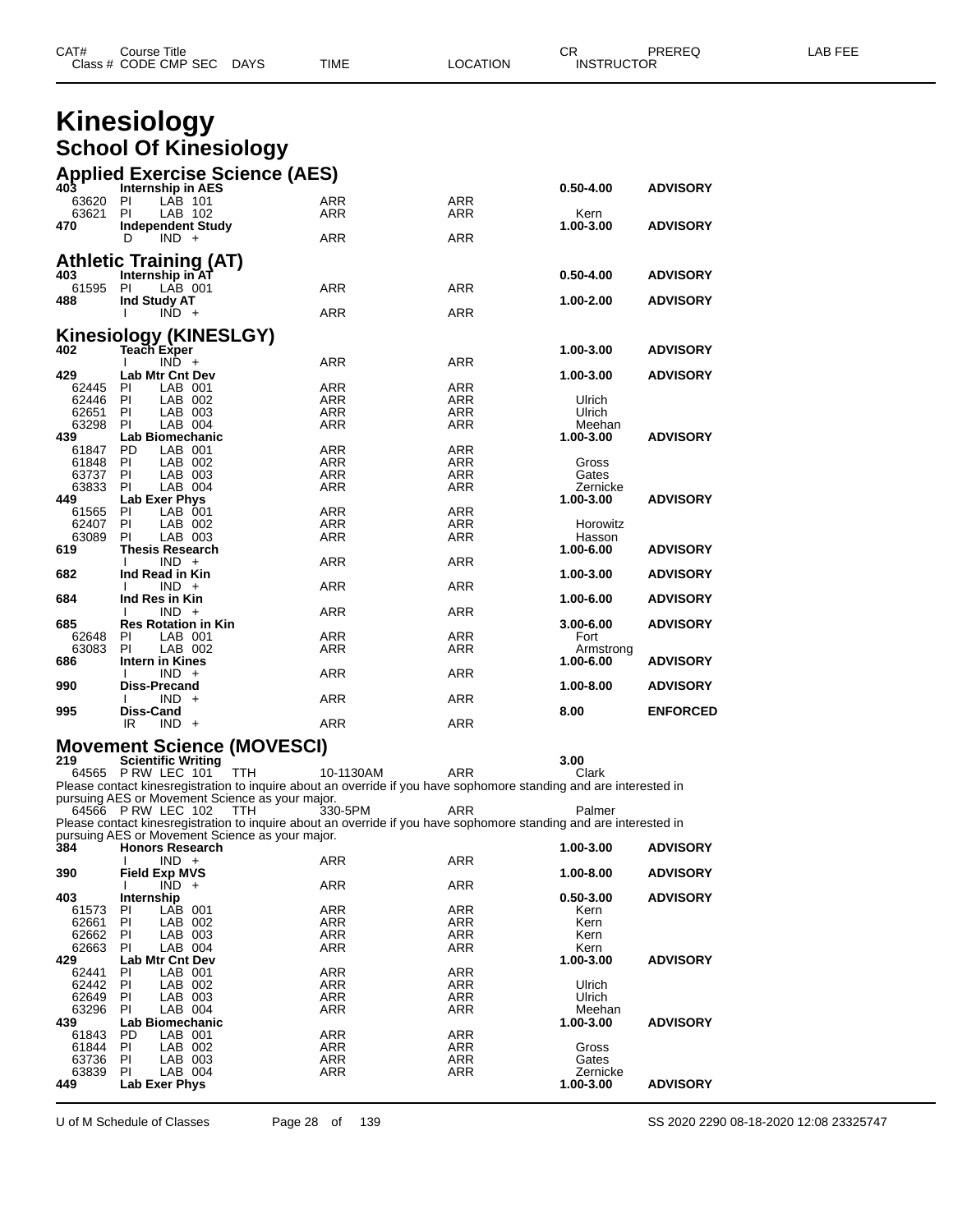| CAT#  | <b>Course Title</b> |                              |                                    |             |                 | CR.               | PREREQ          | LAB FEE |
|-------|---------------------|------------------------------|------------------------------------|-------------|-----------------|-------------------|-----------------|---------|
|       |                     | Class # CODE CMP SEC DAYS    |                                    | <b>TIME</b> | <b>LOCATION</b> | <b>INSTRUCTOR</b> |                 |         |
| 61560 | PI                  | LAB 001                      |                                    | ARR         | ARR             |                   |                 |         |
| 62406 | PI                  | LAB 002                      |                                    | ARR         | <b>ARR</b>      | Horowitz          |                 |         |
| 63086 | PL                  | LAB 003                      |                                    | <b>ARR</b>  | <b>ARR</b>      | Hasson            |                 |         |
| 464   |                     | <b>Clin Rot IONM I</b>       |                                    |             |                 | 3.00              | <b>ENFORCED</b> |         |
|       | IR.                 | $IND +$                      |                                    | <b>ARR</b>  | <b>ARR</b>      |                   |                 |         |
| 488   |                     | <b>Independent Study</b>     |                                    |             |                 | 1.00-3.00         | <b>ADVISORY</b> |         |
|       |                     | $IND +$                      |                                    | <b>ARR</b>  | ARR             |                   |                 |         |
|       |                     |                              |                                    |             |                 |                   |                 |         |
|       |                     |                              | <b>Physical Education (PHYSED)</b> |             |                 |                   |                 |         |
| 470   |                     | <b>Independent Study</b>     |                                    |             |                 | 1.00-3.00         | <b>ADVISORY</b> |         |
|       |                     | $IND +$                      |                                    | <b>ARR</b>  | <b>ARR</b>      |                   |                 |         |
|       |                     | <b>Sport Management (SM)</b> |                                    |             |                 |                   |                 |         |
| 280   |                     | <b>Research Opport</b>       |                                    |             |                 | 1.00-4.00         | <b>ADVISORY</b> |         |
|       |                     | $IND +$                      |                                    | <b>ARR</b>  | ARR             |                   |                 |         |
| 290   | <b>Field Exp SM</b> |                              |                                    |             |                 | 1.00-4.00         | <b>ADVISORY</b> |         |
|       |                     | $\overline{IND}$ +           |                                    | <b>ARR</b>  | <b>ARR</b>      |                   |                 |         |
| 390   |                     | <b>Field Experience</b>      |                                    |             |                 | $0.50 - 4.00$     | <b>ADVISORY</b> |         |
|       |                     | $IND +$                      |                                    | ARR         | <b>ARR</b>      |                   |                 |         |
| 402   |                     | Teach Expernce SM            |                                    |             |                 | 1.00-2.00         | <b>ADVISORY</b> |         |
|       |                     | $IND +$                      |                                    | ARR         | ARR             |                   |                 |         |
| 403   |                     | <b>Internship in SM</b>      |                                    |             |                 | $0.50 - 3.00$     | <b>ADVISORY</b> |         |
| 61385 | PI                  | LAB 001                      |                                    | ARR         | ARR             | Donahue, Phelan   |                 |         |
| 62632 | PI                  | LAB 002                      |                                    | ARR         | <b>ARR</b>      | Donahue, Phelan   |                 |         |
| 62633 | PI                  | LAB 003                      |                                    | ARR         | <b>ARR</b>      | Donahue, Phelan   |                 |         |
| 62634 | PI                  | LAB 004                      |                                    | ARR         | ARR             | Donahue, Phelan   |                 |         |
| 63303 | PI                  | LAB 005                      |                                    | <b>ARR</b>  | <b>ARR</b>      | Donahue, Phelan   |                 |         |
| 470   |                     | <b>Independent Study</b>     |                                    |             |                 | 1.00-3.00         | <b>ADVISORY</b> |         |
|       |                     | $IND +$                      |                                    | ARR         | <b>ARR</b>      |                   |                 |         |
| 519   |                     | <b>Spt Mgmt in Depth</b>     |                                    |             |                 | 2.00              | <b>ADVISORY</b> |         |
|       |                     | $IND +$                      |                                    | ARR         | <b>ARR</b>      |                   |                 |         |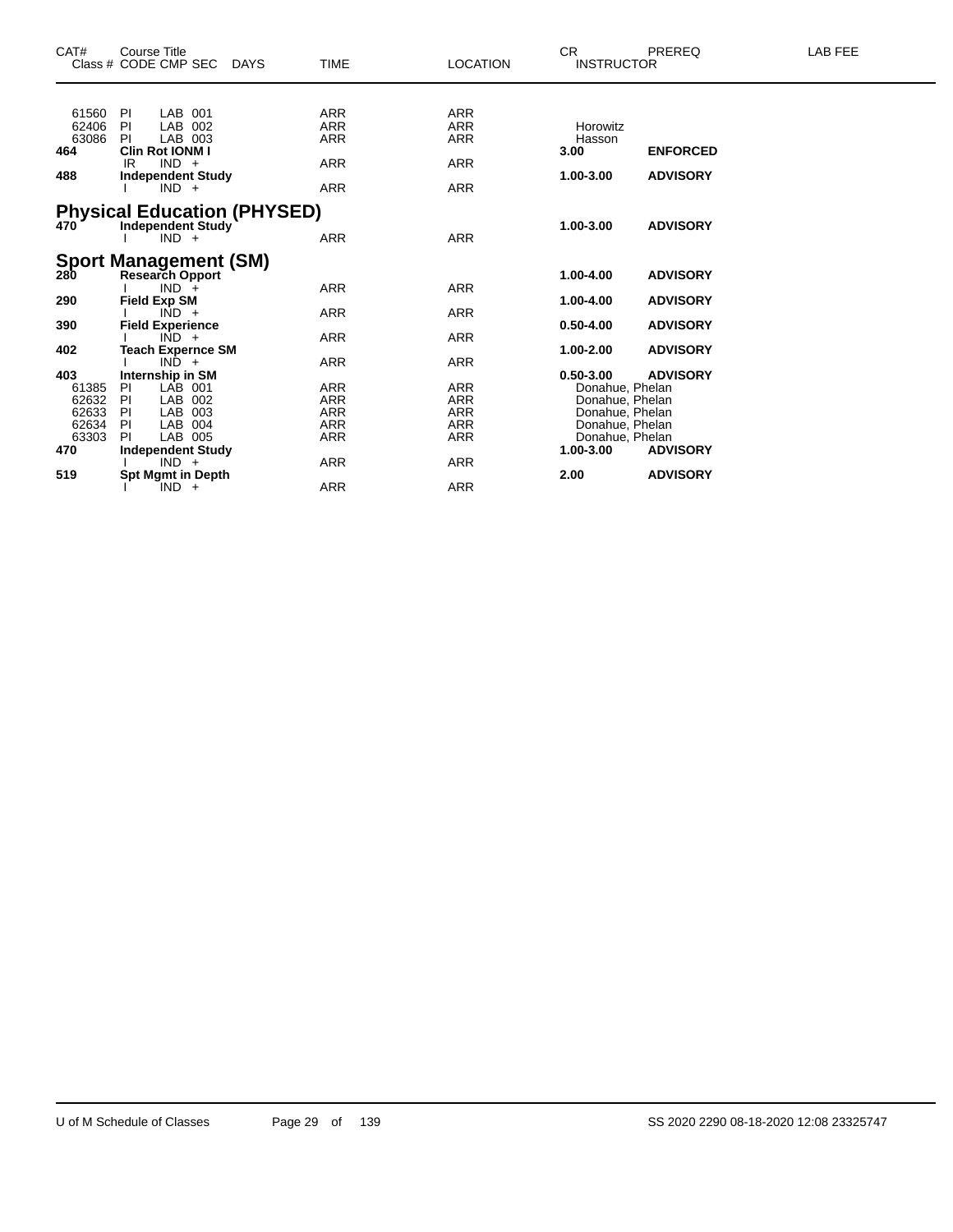#### **LSA Residential College College of L S A Residential College Core Courses (RCCORE)**

|     | NOTE - ONLY RESIDENTIAL COLLEGE STUDENTS ARE ELIGIBLE TO ELECT R C INDEPENDENT STUDIES AND STUDY |            |            |               |                 | OFF CAMPUS. |
|-----|--------------------------------------------------------------------------------------------------|------------|------------|---------------|-----------------|-------------|
| 205 | <b>Independent Study</b>                                                                         |            |            | 1.00-8.00     | <b>ADVISORY</b> |             |
|     | $IND +$                                                                                          | <b>ARR</b> | <b>ARR</b> |               |                 |             |
| 209 | <b>Study Off-Campus</b>                                                                          |            |            | $1.00 - 4.00$ | <b>ADVISORY</b> |             |
|     | $IND +$                                                                                          | <b>ARR</b> | <b>ARR</b> |               |                 |             |
| 305 | <b>Independent Study</b>                                                                         |            |            | 1.00-8.00     | <b>ADVISORY</b> |             |
|     | $IND +$<br>IR                                                                                    | <b>ARR</b> | <b>ARR</b> |               |                 |             |
| 309 | <b>Study Off-Campus</b>                                                                          |            |            | 1.00-16.00    | <b>ADVISORY</b> |             |
|     | $IND +$<br>IR                                                                                    | <b>ARR</b> | <b>ARR</b> |               |                 |             |
| 405 | <b>Independent Study</b>                                                                         |            |            | 1.00-8.00     | <b>ADVISORY</b> |             |
|     | $IND +$<br>IR                                                                                    | <b>ARR</b> | <b>ARR</b> |               |                 |             |
| 409 | <b>Study Off-Campus</b>                                                                          |            |            | 1.00-16.00    | <b>ADVISORY</b> |             |
|     | IR<br>$IND +$                                                                                    | <b>ARR</b> | <b>ARR</b> |               |                 |             |
| 410 | <b>Senior Project</b>                                                                            |            |            | 1.00-8.00     |                 |             |
|     | $IND +$<br>IR                                                                                    | <b>ARR</b> | <b>ARR</b> |               |                 |             |
| 490 | <b>Honors Thesis</b>                                                                             |            |            | $1.00 - 4.00$ |                 |             |
|     | $IND +$<br>IR                                                                                    | <b>ARR</b> | <b>ARR</b> |               |                 |             |
|     |                                                                                                  |            |            |               |                 |             |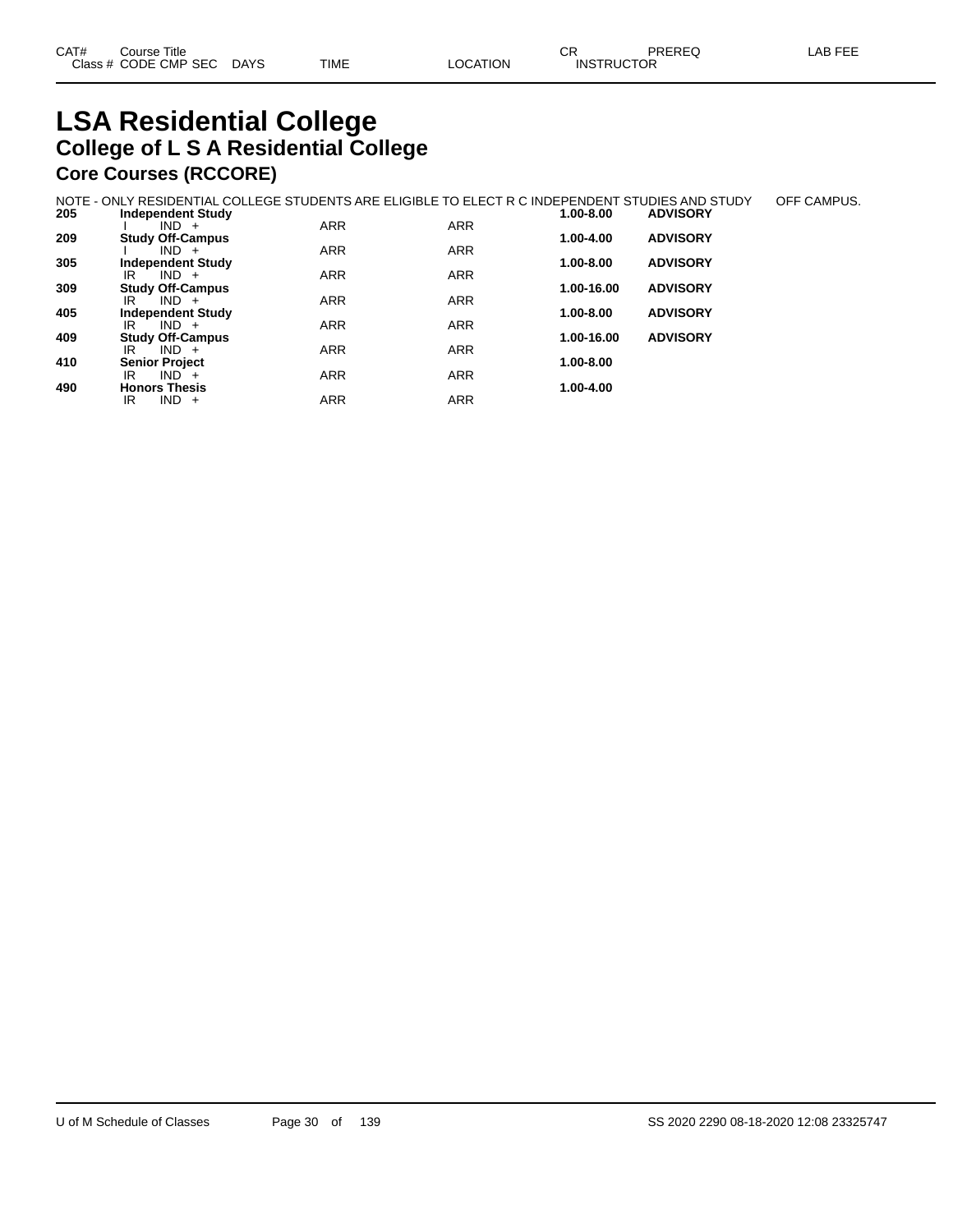| CAT#                         | Course Title<br>Class # CODE CMP SEC DAYS              | <b>TIME</b> | <b>LOCATION</b> | <b>CR</b><br><b>INSTRUCTOR</b> | PREREQ                    | LAB FEE |
|------------------------------|--------------------------------------------------------|-------------|-----------------|--------------------------------|---------------------------|---------|
| Law                          |                                                        |             |                 |                                |                           |         |
|                              | <b>Law School</b>                                      |             |                 |                                |                           |         |
| Law (LAW)<br>900             | Research<br>$IND +$<br>IR                              | <b>ARR</b>  | <b>ARR</b>      | 1.00                           | <b>ENFORCED</b>           |         |
| 22, 29, 45<br>942            | <b>Law Practicum Research</b><br>$IND +$<br>DR.        | <b>ARR</b>  | <b>ARR</b>      | 1.00                           | <b>ENFORCED</b>           |         |
| 30, 31, 45<br>980            | <b>Advanced Clinical Law</b><br>$IND +$<br>DR.         | <b>ARR</b>  | <b>ARR</b>      | 1.00                           | <b>ADVISORY, ENFORCED</b> |         |
| 2, 22, 32, 36, 45, 91<br>992 | <b>Research: Special Projects</b><br>IND.<br>IR<br>$+$ | <b>ARR</b>  | <b>ARR</b>      | 1.00                           | <b>ENFORCED</b>           |         |

22, 29, 45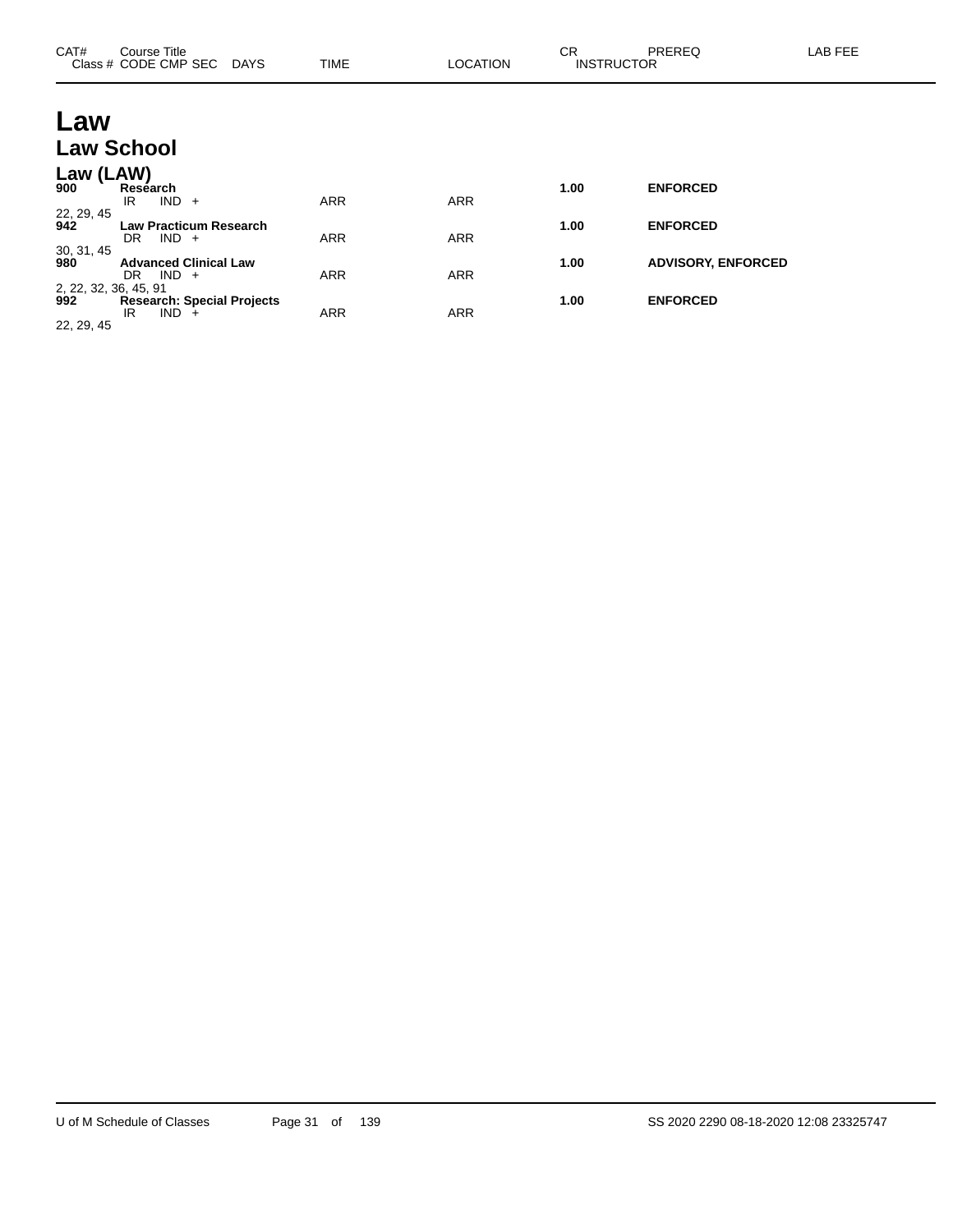### **Literature, Sci, and the Arts Department of Afro-American and African Studies**

**Afroamerican & African Studies (AAS) 410 Supervised Research 1.00-6.00**

I IND + ARR ARR ARR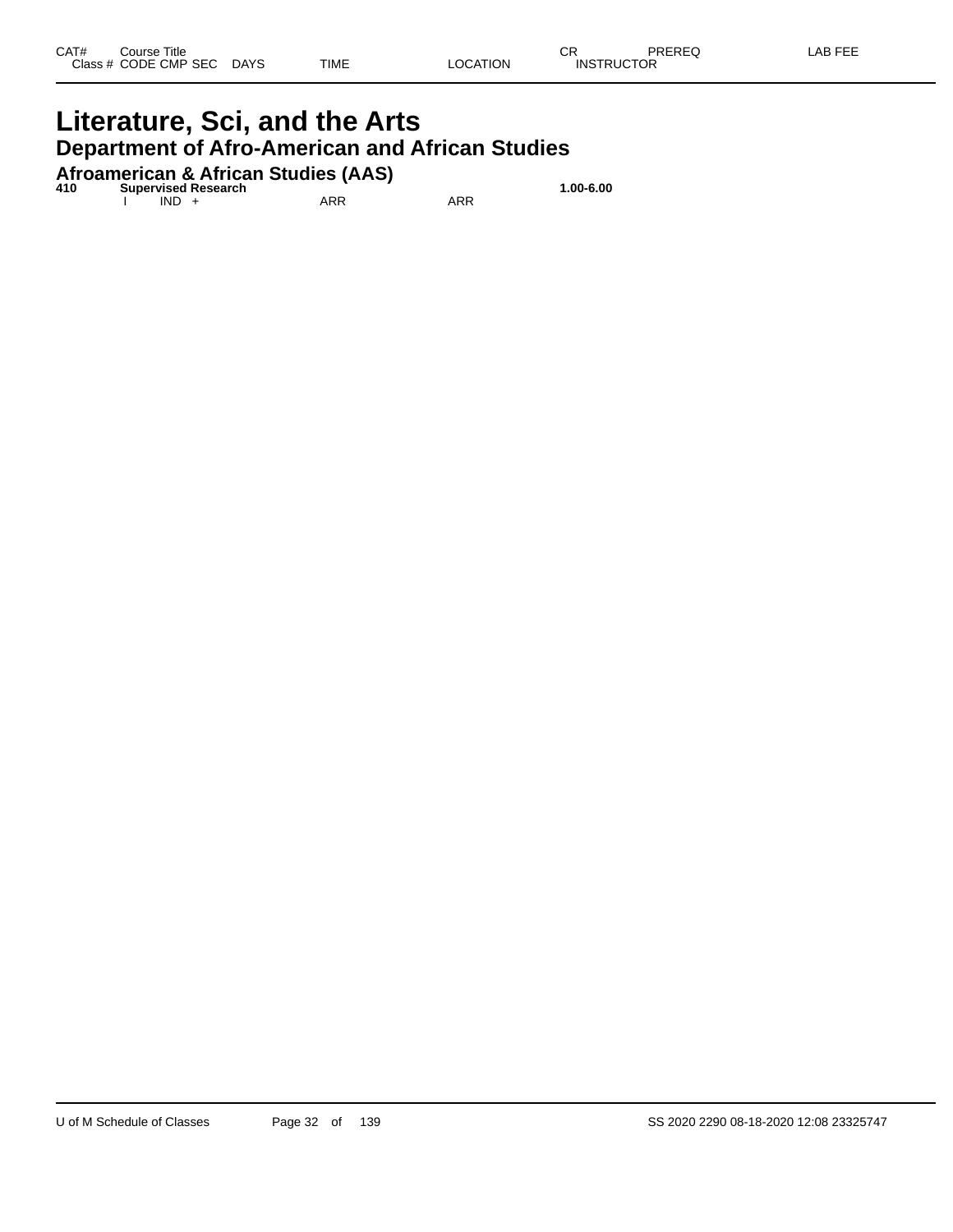| CAT# | Course Title<br>Class # CODE CMP SEC<br>DAYS | TIME       | <b>LOCATION</b> | CR.<br><b>INSTRUCTOR</b> | PREREQ          | LAB FEE |
|------|----------------------------------------------|------------|-----------------|--------------------------|-----------------|---------|
|      | <b>Department of American Culture</b>        |            |                 |                          |                 |         |
|      | <b>American Culture (AMCULT)</b>             |            |                 |                          |                 |         |
| 383  | <b>Hon Read &amp; Thesis</b>                 |            |                 | 3.00                     | <b>ADVISORY</b> |         |
| 388  | $IND +$<br>IR<br><b>Field Study</b>          | <b>ARR</b> | <b>ARR</b>      | 1.00-4.00                | <b>ADVISORY</b> |         |
|      | $IND +$                                      | ARR        | ARR             |                          |                 |         |
| 389  | <b>Reading Amer Cult</b>                     |            |                 | 1.00-4.00                |                 |         |
| 489  | $IND +$<br><b>Senior Essay</b>               | <b>ARR</b> | <b>ARR</b>      | 3.00                     | <b>ADVISORY</b> |         |
|      | $IND +$                                      | ARR        | <b>ARR</b>      |                          |                 |         |
| 493  | <b>Honors Read&amp;Thesis</b>                |            |                 | 1.00-3.00                | <b>ADVISORY</b> |         |
| 899  | $IND +$<br>IR<br><b>Special Research</b>     | ARR        | <b>ARR</b>      | 1.00-6.00                | <b>ADVISORY</b> |         |
|      | $IND +$                                      | ARR        | <b>ARR</b>      |                          |                 |         |
| 990  | <b>Diss-Precand</b><br>$IND +$<br>IR         | <b>ARR</b> | <b>ARR</b>      | 1.00-8.00                | <b>ADVISORY</b> |         |
| 995  | Diss-Cand                                    |            |                 | 8.00                     | <b>ENFORCED</b> |         |
|      | $IND +$<br>IR                                | <b>ARR</b> | <b>ARR</b>      |                          |                 |         |
|      | <b>Arab American Studies (ARABAM)</b>        |            |                 |                          |                 |         |
| 390  | <b>AMAS Internship</b>                       |            |                 | 3.00                     |                 |         |
|      | $IND +$                                      | <b>ARR</b> | ARR             |                          |                 |         |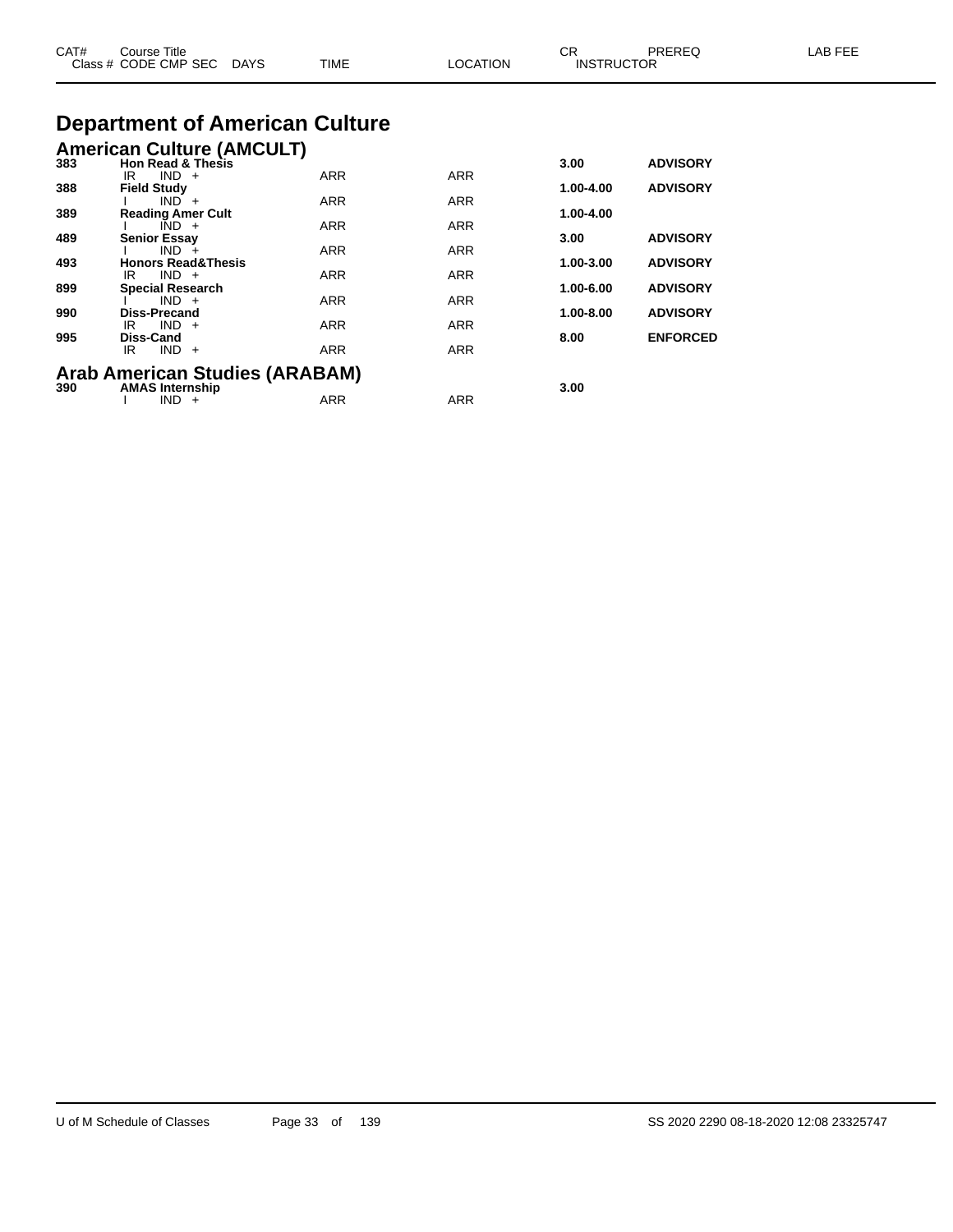|     | Class # CODE CMP SEC DAYS                                            | TIME       | LOCATION   | <b>INSTRUCTOR</b> |                 |  |
|-----|----------------------------------------------------------------------|------------|------------|-------------------|-----------------|--|
|     | <b>Anthropology Department</b>                                       |            |            |                   |                 |  |
|     |                                                                      |            |            |                   |                 |  |
| 499 | <b>Anthropological Archaeology (ANTHRARC)</b><br>Ug Reading&Research | 1.00-3.00  |            |                   |                 |  |
|     | $IND^-$ +                                                            | <b>ARR</b> | <b>ARR</b> |                   |                 |  |
| 958 | <b>Anthro Research</b><br>$IND +$                                    |            |            | 1.00-3.00         | <b>ADVISORY</b> |  |
| 959 | <b>Literature Survey</b>                                             | <b>ARR</b> | <b>ARR</b> | 1.00-3.00         | <b>ADVISORY</b> |  |
|     | $IND +$                                                              | <b>ARR</b> | <b>ARR</b> |                   |                 |  |
| 990 | Diss-Precand<br>$IND +$                                              | <b>ARR</b> | <b>ARR</b> | 1.00-8.00         | <b>ADVISORY</b> |  |
| 995 | Diss-Cand                                                            |            |            | 8.00              | <b>ENFORCED</b> |  |
|     | $IND +$<br>R                                                         | <b>ARR</b> | <b>ARR</b> |                   |                 |  |
|     | Anthropology, Biological (ANTHRBIO)                                  |            |            |                   |                 |  |
| 962 | Anthropological Res                                                  |            |            | 1.00-3.00         | <b>ADVISORY</b> |  |
|     | $IND +$                                                              | <b>ARR</b> | <b>ARR</b> |                   |                 |  |
| 963 | <b>Survey Lit-Topics</b><br>$IND +$                                  | <b>ARR</b> | <b>ARR</b> | 1.00-3.00         | <b>ADVISORY</b> |  |
| 990 | Diss-Precand                                                         |            |            | 1.00-8.00         | <b>ADVISORY</b> |  |
|     | $IND +$                                                              | <b>ARR</b> | <b>ARR</b> |                   |                 |  |
| 995 | Diss-Cand<br>$IND +$<br>IR.                                          | <b>ARR</b> | <b>ARR</b> | 8.00              | <b>ENFORCED</b> |  |
|     |                                                                      |            |            |                   |                 |  |
|     | Anthropology, Cultural (ANTHRCUL)                                    |            |            |                   |                 |  |
| 499 | Ug Reading & Res<br>$IND +$                                          | <b>ARR</b> | <b>ARR</b> | 1.00-3.00         |                 |  |
| 958 | <b>Anthropological Res</b>                                           |            |            | 1.00-3.00         | <b>ADVISORY</b> |  |
|     | $IND +$                                                              | <b>ARR</b> | <b>ARR</b> |                   |                 |  |
| 959 | <b>Survey Literature</b><br>$IND +$                                  | <b>ARR</b> | <b>ARR</b> | 1.00-3.00         | <b>ADVISORY</b> |  |
| 990 | <b>Diss-Precand</b>                                                  |            |            | 1.00-8.00         | <b>ADVISORY</b> |  |
|     | $IND +$                                                              | <b>ARR</b> | <b>ARR</b> |                   |                 |  |

CAT# Course Title Case CR PREREQ LAB FEE

I IND + ARR ARR ARR

IR IND + ARR ARR ARR

**995 Diss-Cand 8.00 ENFORCED**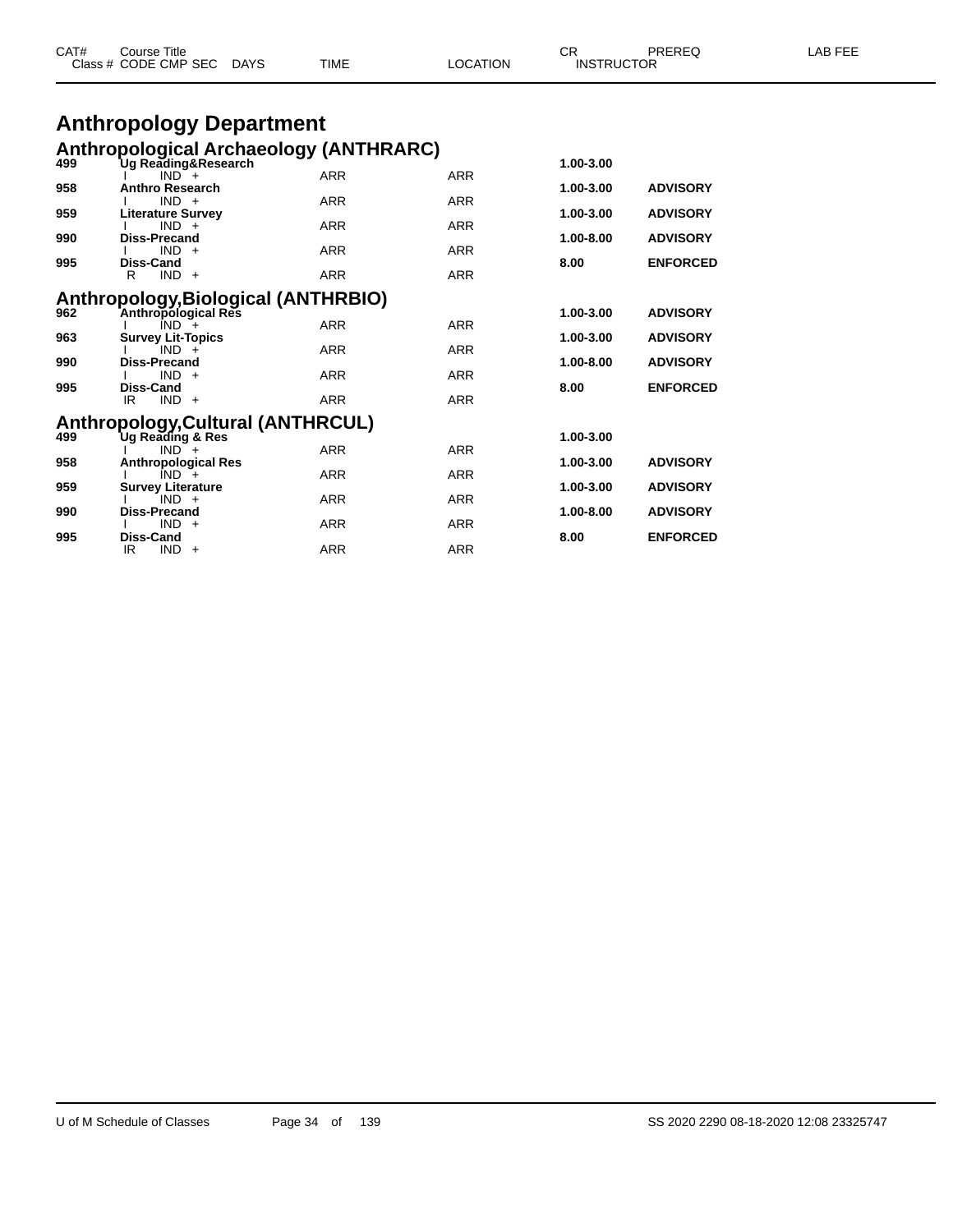| CAT# | Course Title<br>Class # CODE CMP SEC DAYS            | <b>TIME</b> | <b>LOCATION</b> | СR<br><b>INSTRUCTOR</b> | PREREQ          | LAB FEE |
|------|------------------------------------------------------|-------------|-----------------|-------------------------|-----------------|---------|
|      | <b>Applied Physics Program</b>                       |             |                 |                         |                 |         |
|      | <b>Applied Physics (APPPHYS)</b><br>715 Ind Research |             |                 |                         |                 |         |
|      | $IND +$                                              | <b>ARR</b>  | <b>ARR</b>      | 1.00-5.00               | <b>ADVISORY</b> |         |
| 990  | <b>Diss-Precand</b>                                  |             |                 | 1.00-8.00               | <b>ADVISORY</b> |         |
|      | $IND +$                                              | ARR         | <b>ARR</b>      |                         |                 |         |

**995 Diss-Cand 8.00 ENFORCED**

IR IND + ARR ARR ARR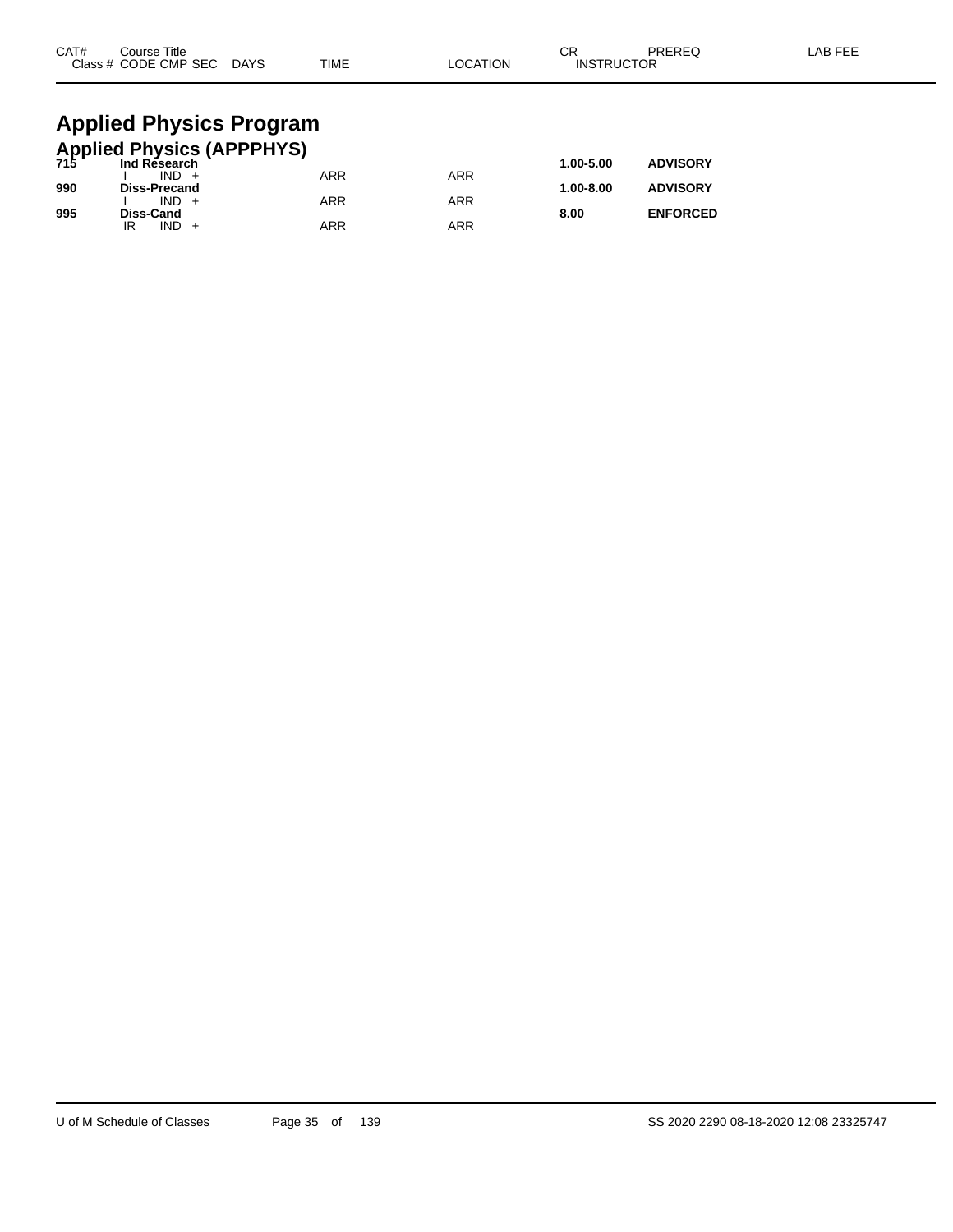| CAT# | Course Title<br>Class # CODE CMP SEC DAYS                | <b>TIME</b>                         | <b>LOCATION</b> | CR<br><b>INSTRUCTOR</b> | PREREQ          | LAB FEE |
|------|----------------------------------------------------------|-------------------------------------|-----------------|-------------------------|-----------------|---------|
|      |                                                          | <b>Asian Languages And Cultures</b> |                 |                         |                 |         |
| 395  | <b>Asian Studies (ASIAN)</b><br><b>Honors Thesis</b>     |                                     |                 | 1.00-3.00               | <b>ADVISORY</b> |         |
| 995  | $IND +$<br><b>Diss-Cand</b>                              | <b>ARR</b>                          | <b>ARR</b>      | 8.00                    | <b>ENFORCED</b> |         |
|      | $IND +$<br>DR.                                           | <b>ARR</b>                          | <b>ARR</b>      |                         |                 |         |
| 701  | <b>Chinese (CHIN)</b><br><b>Masters Essay</b><br>$IND +$ | <b>ARR</b>                          | <b>ARR</b>      | 1.00-3.00               | <b>ADVISORY</b> |         |
|      | Japanese (JAPANESE)<br>601 Masters Essav                 |                                     |                 | 1.00-3.00               | <b>ADVISORY</b> |         |

I IND + ARR ARR ARR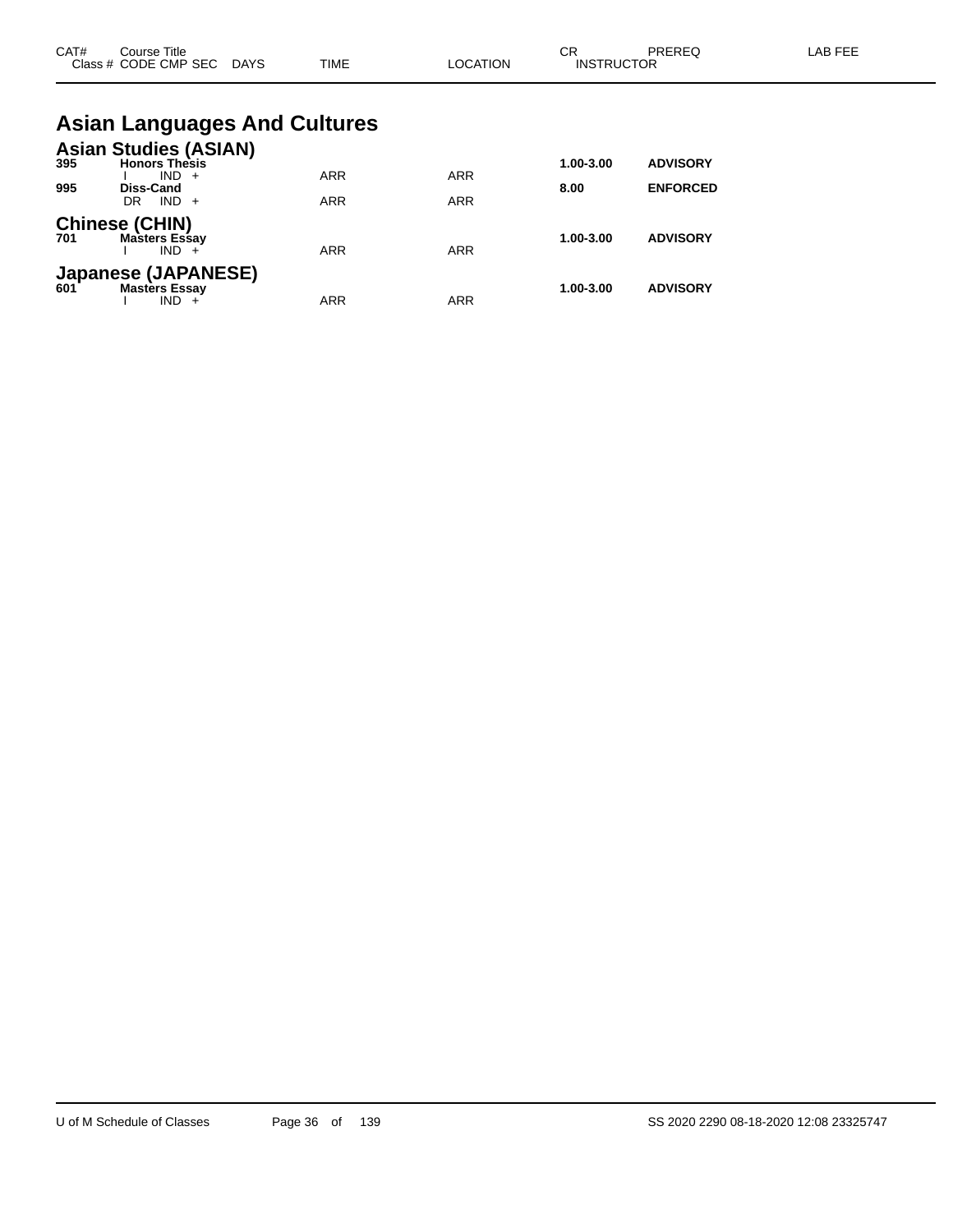| CAT# | Course Title<br>Class # CODE CMP SEC DAYS | TIME       | LOCATION   | CR.<br><b>INSTRUCTOR</b> | <b>PREREQ</b>   | LAB FEE |
|------|-------------------------------------------|------------|------------|--------------------------|-----------------|---------|
|      | <b>Astronomy Department</b>               |            |            |                          |                 |         |
|      | <b>Astronomy (ASTRO)</b>                  |            |            |                          |                 |         |
| 389  | <b>Indi Studies Astro</b>                 |            |            | 1.00-3.00                |                 |         |
| 399  | $IND +$<br>Intro-Research                 | <b>ARR</b> | <b>ARR</b> | 1.00-3.00                |                 |         |
|      | $IND +$                                   | ARR        | <b>ARR</b> |                          |                 |         |
| 699  | <b>Special Problems</b>                   |            |            | 1.00-8.00                | <b>ADVISORY</b> |         |
|      | $IND +$                                   | <b>ARR</b> | <b>ARR</b> |                          |                 |         |
| 901  | <b>Res-Theoret Astro</b><br>$IND +$       | <b>ARR</b> | <b>ARR</b> | 1.00-8.00                | <b>ADVISORY</b> |         |
| 902  | <b>Res-Observ Astro</b>                   |            |            | 1.00-8.00                | <b>ADVISORY</b> |         |
|      | $IND +$                                   | <b>ARR</b> | <b>ARR</b> |                          |                 |         |
| 990  | <b>Diss-Precand</b><br>$IND +$            |            |            | 1.00-8.00                | <b>ADVISORY</b> |         |
| 995  | Diss-Cand                                 | <b>ARR</b> | <b>ARR</b> | 8.00                     | <b>ENFORCED</b> |         |
|      | $IND +$<br>IR.                            | <b>ARR</b> | <b>ARR</b> |                          |                 |         |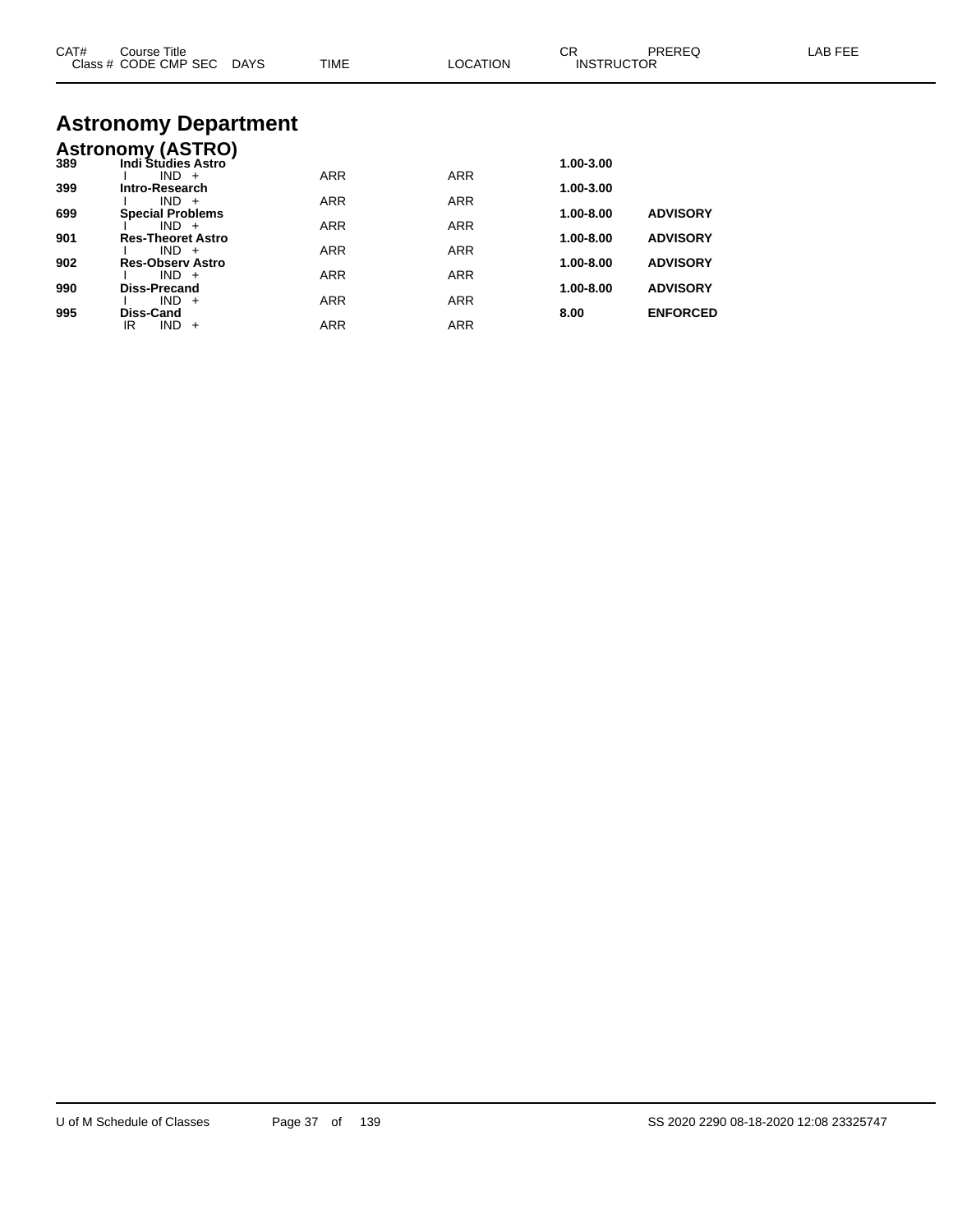| CAT#<br>Title<br>`ourse                                |                              |      |            | CR  | <b>DDEDEC</b> | ΑP |
|--------------------------------------------------------|------------------------------|------|------------|-----|---------------|----|
| ODE<br><b>CMP SEC</b><br>5E (<br>$\sim$ $\sim$<br>$ -$ | <b>DAYS</b><br>$\sim$ $\sim$ | TIME | TION<br>ΩC | ıN۶ | או<br>.       |    |
|                                                        |                              |      |            |     |               |    |

#### **Biology Department**

| <b>Biology (BIOLOGY)</b><br>200 Undergrad Tutorial |            |     | 2.00 | <b>ADVISORY</b> |
|----------------------------------------------------|------------|-----|------|-----------------|
| IND -                                              | <b>ARR</b> | ARR |      |                 |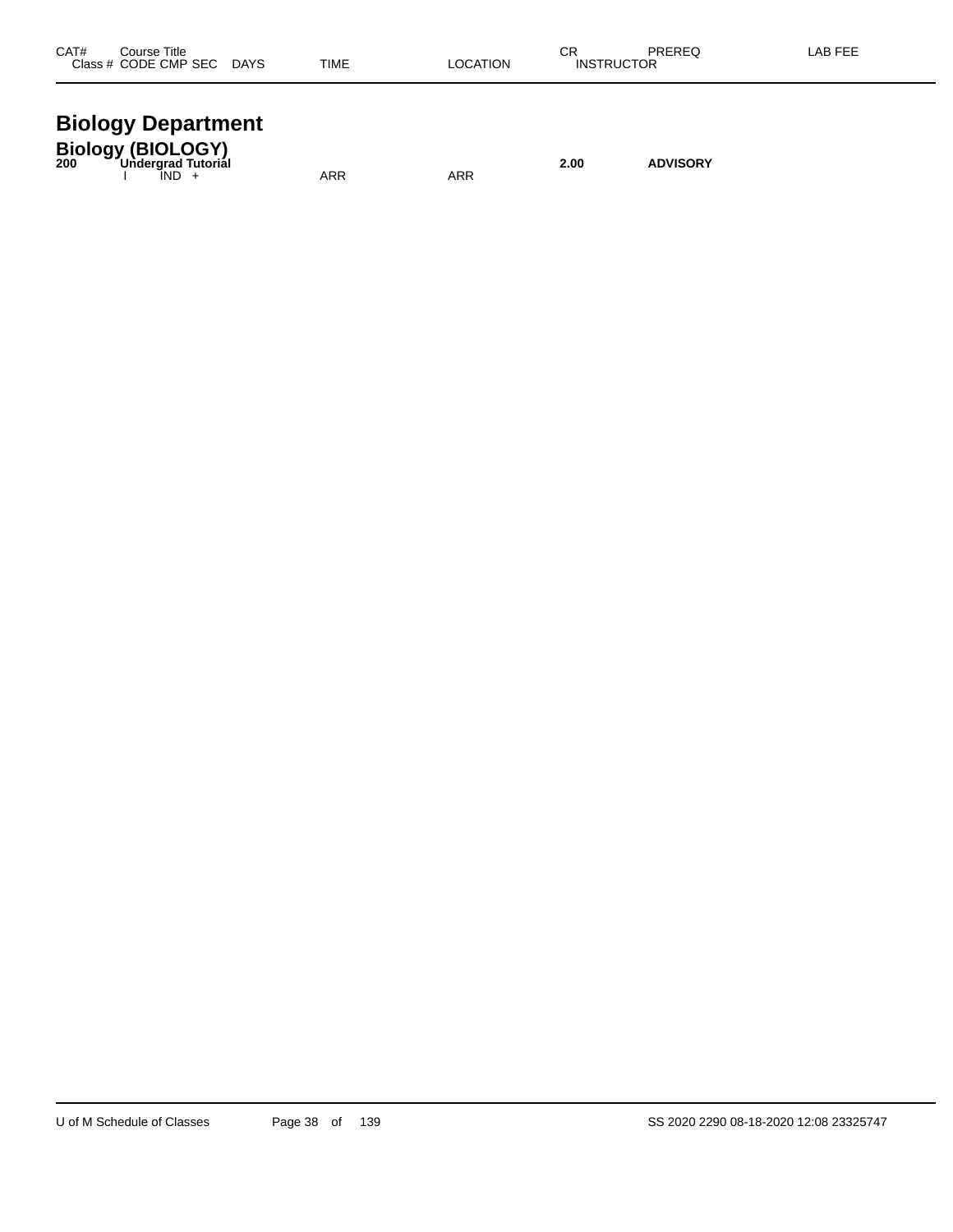| CAT#<br>Course Title |      |             |                 | ⌒冖<br>◡ | PREREQ            | LAB FEE |
|----------------------|------|-------------|-----------------|---------|-------------------|---------|
| Class # CODE CMP SEC | DAYS | <b>TIME</b> | <b>LOCATION</b> |         | <b>INSTRUCTOR</b> |         |

# **Biophysics Research Division**

| <b>Biophysics (BIOPHYS)</b> |                            |     |     |           |                 |  |  |  |
|-----------------------------|----------------------------|-----|-----|-----------|-----------------|--|--|--|
| 399                         | <b>Research Biophysics</b> |     |     | 1.00-4.00 |                 |  |  |  |
|                             | IND.                       | ARR | ARR |           |                 |  |  |  |
| 995                         | Diss-Cand                  |     |     | 8.00      | <b>ENFORCED</b> |  |  |  |
|                             | IND                        | ARR | ARR |           |                 |  |  |  |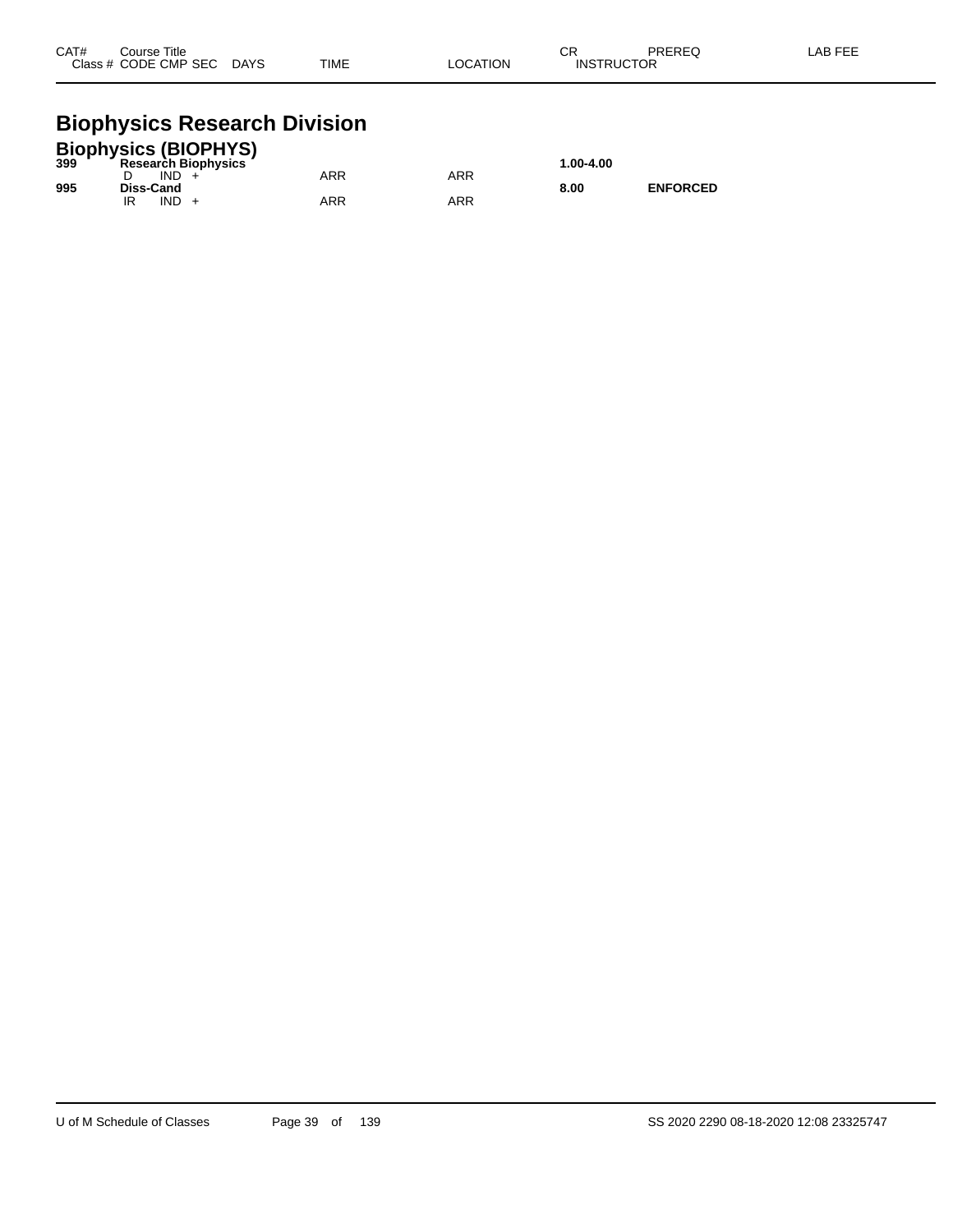| CAT#         | Course Title<br>Class # CODE CMP SEC<br>DAYS         | TIME       | <b>LOCATION</b> | CR.<br><b>INSTRUCTOR</b> | PREREQ          | LAB FEE |
|--------------|------------------------------------------------------|------------|-----------------|--------------------------|-----------------|---------|
|              | <b>Chemistry Department</b>                          |            |                 |                          |                 |         |
|              | <b>Chemistry (CHEM)</b>                              |            |                 |                          |                 |         |
| 218          | Ind Study Biochem                                    |            |                 | 1.00                     | <b>ADVISORY</b> |         |
| 219          | $IND +$                                              | <b>ARR</b> | ARR             | 1.00                     | <b>ADVISORY</b> |         |
|              | Ind Study Chem<br>$IND +$                            | ARR        | ARR             |                          |                 |         |
| 398          | <b>Ugrad Res Biochem</b>                             |            |                 | 1.00-4.00                | <b>ADVISORY</b> |         |
| 399          | $IND +$<br><b>Ugrad Res Chem</b>                     | ARR        | ARR             | 1.00-4.00                | <b>ADVISORY</b> |         |
|              | $IND +$                                              | ARR        | ARR             |                          |                 |         |
| 498          | <b>Ugrad Thesis Biochm</b>                           |            |                 | 1.00                     | <b>ADVISORY</b> |         |
| 499          | $IND +$<br><b>Ugrad Thesis Chem</b>                  | ARR        | ARR             | 1.00                     | <b>ADVISORY</b> |         |
|              | $IND +$                                              | <b>ARR</b> | ARR             |                          |                 |         |
| 801          | <b>Analytical Seminar</b>                            |            |                 | 1.00                     | <b>ADVISORY</b> |         |
| 61349<br>895 | PL<br><b>SEM 100</b><br>W<br><b>Research in Chem</b> | 4-5PM      | <b>ARR</b>      | 1.00-8.00                | <b>ADVISORY</b> |         |
|              | $IND +$                                              | <b>ARR</b> | <b>ARR</b>      |                          |                 |         |
| 990          | <b>Diss-Precand</b>                                  |            |                 | 1.00-8.00                | <b>ADVISORY</b> |         |
|              | $IND +$                                              | <b>ARR</b> | ARR             |                          |                 |         |
| 995          | Diss-Cand<br>$IND +$<br>DR                           | ARR        | <b>ARR</b>      | 8.00                     | <b>ENFORCED</b> |         |
|              |                                                      |            |                 |                          |                 |         |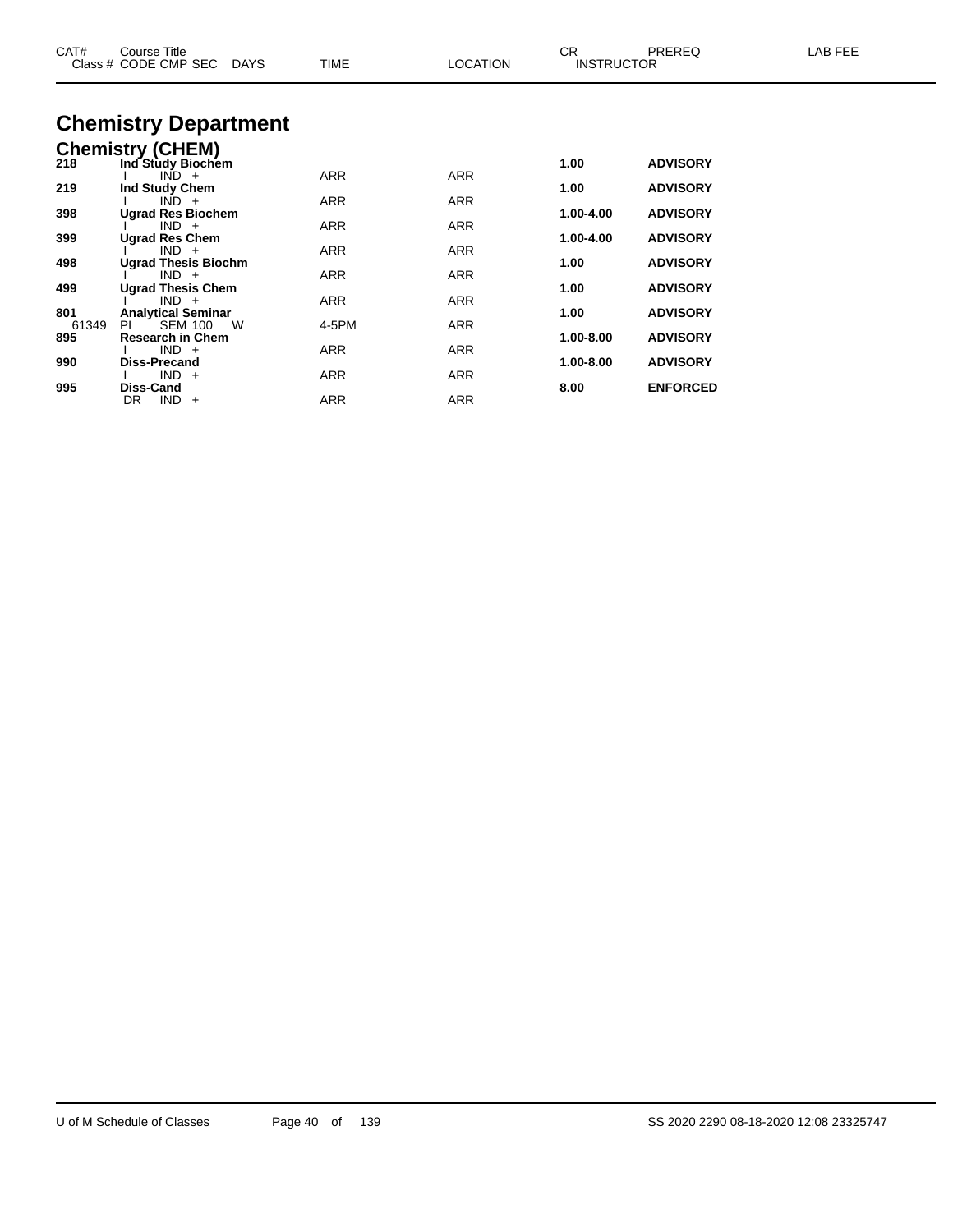| CAT# | <b>Course Title</b><br>Class # CODE CMP SEC<br>DAYS   | <b>TIME</b> | <b>LOCATION</b> | CR.<br><b>INSTRUCTOR</b> | PREREQ          | LAB FEE |
|------|-------------------------------------------------------|-------------|-----------------|--------------------------|-----------------|---------|
|      | <b>Classical Studies Department</b>                   |             |                 |                          |                 |         |
|      | <b>Classical Archaeology (CLARCH)</b>                 |             |                 |                          |                 |         |
| 499  | <b>Supervised Reading</b><br>$IND +$                  | ARR         | <b>ARR</b>      | 1.00-3.00                |                 |         |
| 599  | <b>Supervised Study</b>                               |             |                 | 1.00-4.00                | <b>ADVISORY</b> |         |
| 990  | $IND +$<br><b>Diss-Precand</b>                        | ARR         | <b>ARR</b>      | 1.00-8.00                | <b>ADVISORY</b> |         |
|      | $IND +$                                               | <b>ARR</b>  | <b>ARR</b>      |                          |                 |         |
| 995  | <b>Diss-Cand</b><br>IR.<br>$IND +$                    | <b>ARR</b>  | <b>ARR</b>      | 8.00                     | <b>ENFORCED</b> |         |
|      |                                                       |             |                 |                          |                 |         |
| 990  | <b>Classical Linguistics (CLLING)</b><br>Diss-Precand |             |                 | 1.00-8.00                | <b>ADVISORY</b> |         |
|      | $IND +$                                               | <b>ARR</b>  | <b>ARR</b>      |                          |                 |         |
| 995  | <b>Diss-Cand</b><br>IR<br>$IND +$                     | <b>ARR</b>  | ARR             | 8.00                     | <b>ENFORCED</b> |         |
|      | Greek (GREEK)                                         |             |                 |                          |                 |         |
| 990  | <b>Diss-Precand</b>                                   |             |                 | 1.00-8.00                | <b>ADVISORY</b> |         |
| 995  | $IND +$                                               | <b>ARR</b>  | ARR             | 8.00                     |                 |         |
|      | <b>Diss-Cand</b><br>$IND +$<br>IR                     | <b>ARR</b>  | ARR             |                          | <b>ENFORCED</b> |         |
|      | Latin (LATIN)                                         |             |                 |                          |                 |         |
| 499  | <b>Supervised Reading</b>                             |             |                 | 1.00-4.00                |                 |         |
| 599  | $IND +$<br><b>Supv Read Lat Lit</b>                   | <b>ARR</b>  | <b>ARR</b>      | 1.00-4.00                |                 |         |
|      | $IND +$                                               | <b>ARR</b>  | <b>ARR</b>      |                          |                 |         |
| 990  | <b>Diss-Precand</b><br>$IND +$                        | <b>ARR</b>  | <b>ARR</b>      | 1.00-8.00                | <b>ADVISORY</b> |         |
| 995  | <b>Diss-Cand</b>                                      |             |                 | 8.00                     | <b>ENFORCED</b> |         |

IR IND + ARR ARR ARR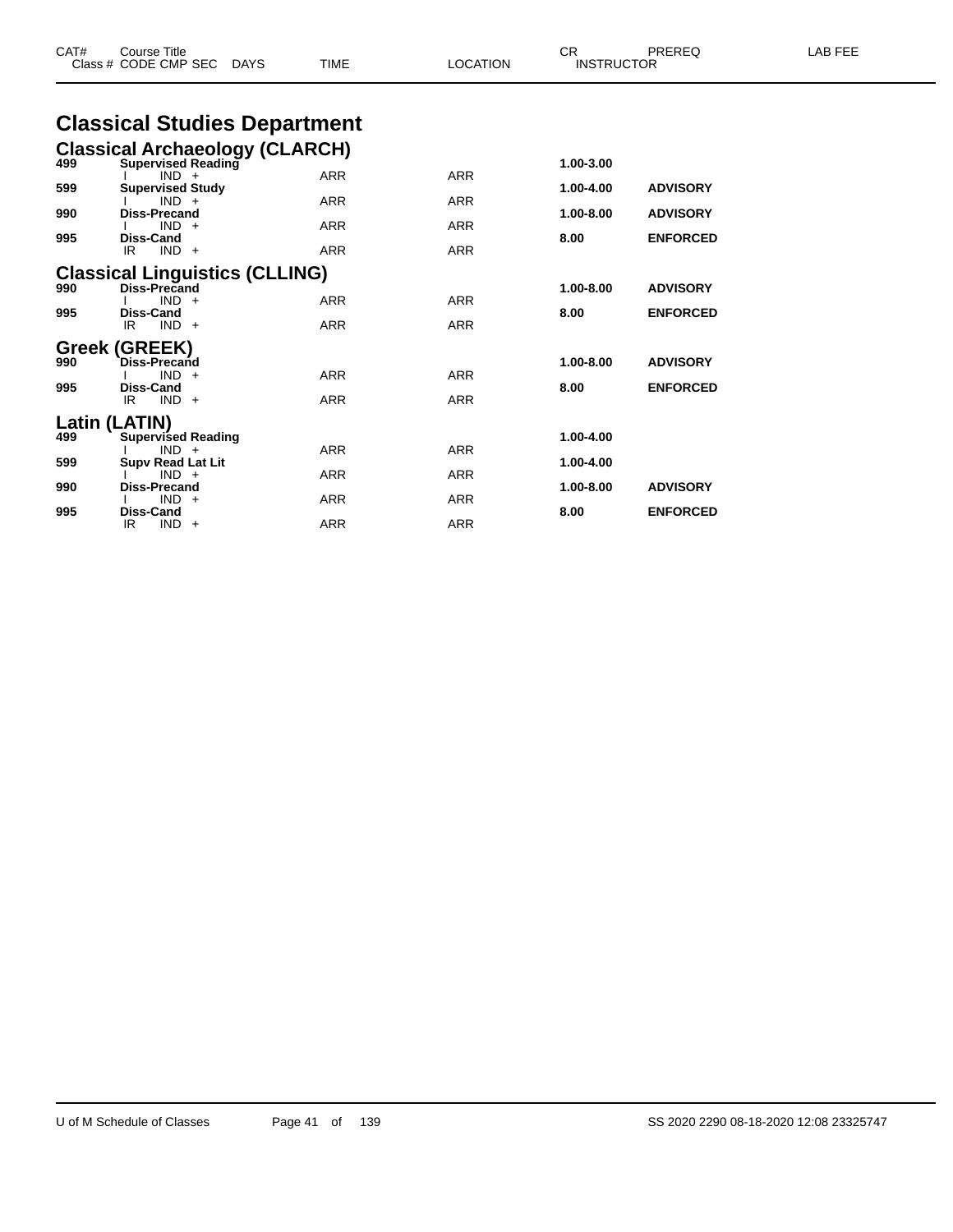| CAT#<br>Course Title<br>Class # CODE CMP SEC DAYS | TIME | LOCATION | CR<br><b>INSTRUCTOR</b> | PREREQ | LAB FEE |
|---------------------------------------------------|------|----------|-------------------------|--------|---------|
| Communication and Modia                           |      |          |                         |        |         |

#### **Communication and Media Communication Studies (COMM)**

| 799 | <b>Directed Study</b>   |            |            | $1.00 - 3.00$ | <b>ADVISORY</b> |
|-----|-------------------------|------------|------------|---------------|-----------------|
|     | $IND +$                 | <b>ARR</b> | <b>ARR</b> |               |                 |
| 900 | <b>Prelim Exam Prep</b> |            |            | $1.00 - 6.00$ | <b>ADVISORY</b> |
|     | $IND +$                 | <b>ARR</b> | <b>ARR</b> |               |                 |
| 990 | <b>Diss-Precand</b>     |            |            | $1.00 - 8.00$ | <b>ADVISORY</b> |
|     | $IND +$                 | <b>ARR</b> | <b>ARR</b> |               |                 |
| 995 | <b>Diss-Cand</b>        |            |            | 8.00          | <b>ENFORCED</b> |
|     | $IND +$<br>IR           | <b>ARR</b> | ARR        |               |                 |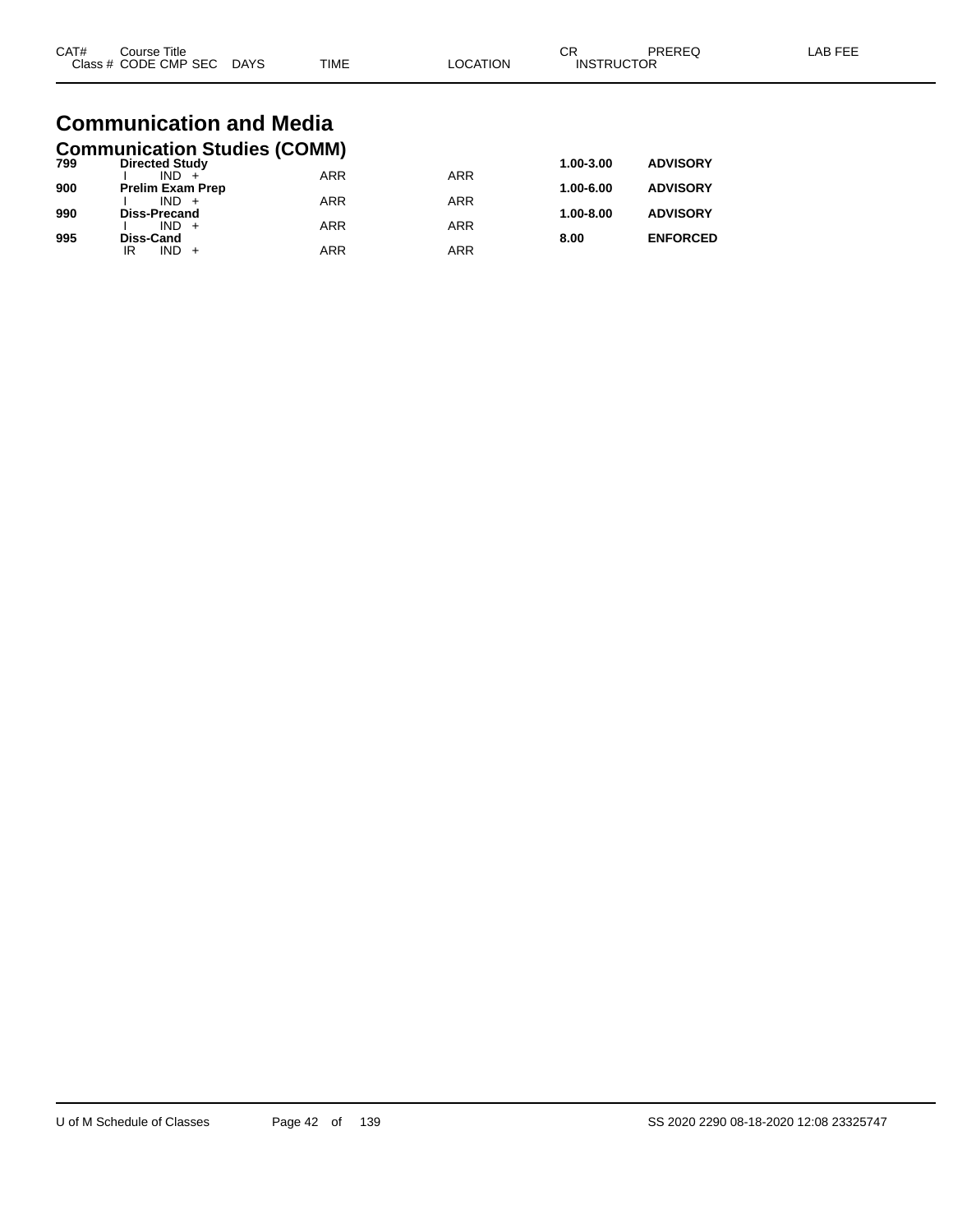| CAT# | Course Title         |             |             |         | СR                | PREREC | AB FFF |
|------|----------------------|-------------|-------------|---------|-------------------|--------|--------|
|      | Class # CODE CMP SEC | <b>DAYS</b> | <b>TIME</b> | OCATION | <b>INSTRUCTOR</b> |        |        |

# **Comparative Literature Program**

|  | <b>Comparative Literature (COMPLIT)</b> |  |
|--|-----------------------------------------|--|
|  |                                         |  |

| 496 | <b>Honors Thesis</b>               |            |            | 3.00      | <b>ADVISORY</b> |
|-----|------------------------------------|------------|------------|-----------|-----------------|
|     | $IND +$<br>IR                      | <b>ARR</b> | <b>ARR</b> |           |                 |
| 498 | <b>Directed Reading</b><br>$IND +$ | <b>ARR</b> | <b>ARR</b> | 1.00-4.00 |                 |
| 698 | <b>Directed Reading</b>            |            |            | 1.00-4.00 | <b>ADVISORY</b> |
|     | $IND +$                            | <b>ARR</b> | <b>ARR</b> |           |                 |
| 990 | <b>Diss-Precand</b>                |            |            | 1.00-8.00 | <b>ADVISORY</b> |
|     | $IND +$                            | <b>ARR</b> | <b>ARR</b> |           |                 |
| 995 | <b>Diss-Cand</b>                   |            |            | 8.00      | <b>ENFORCED</b> |
|     | $IND +$<br>DR                      | ARR        | ARR        |           |                 |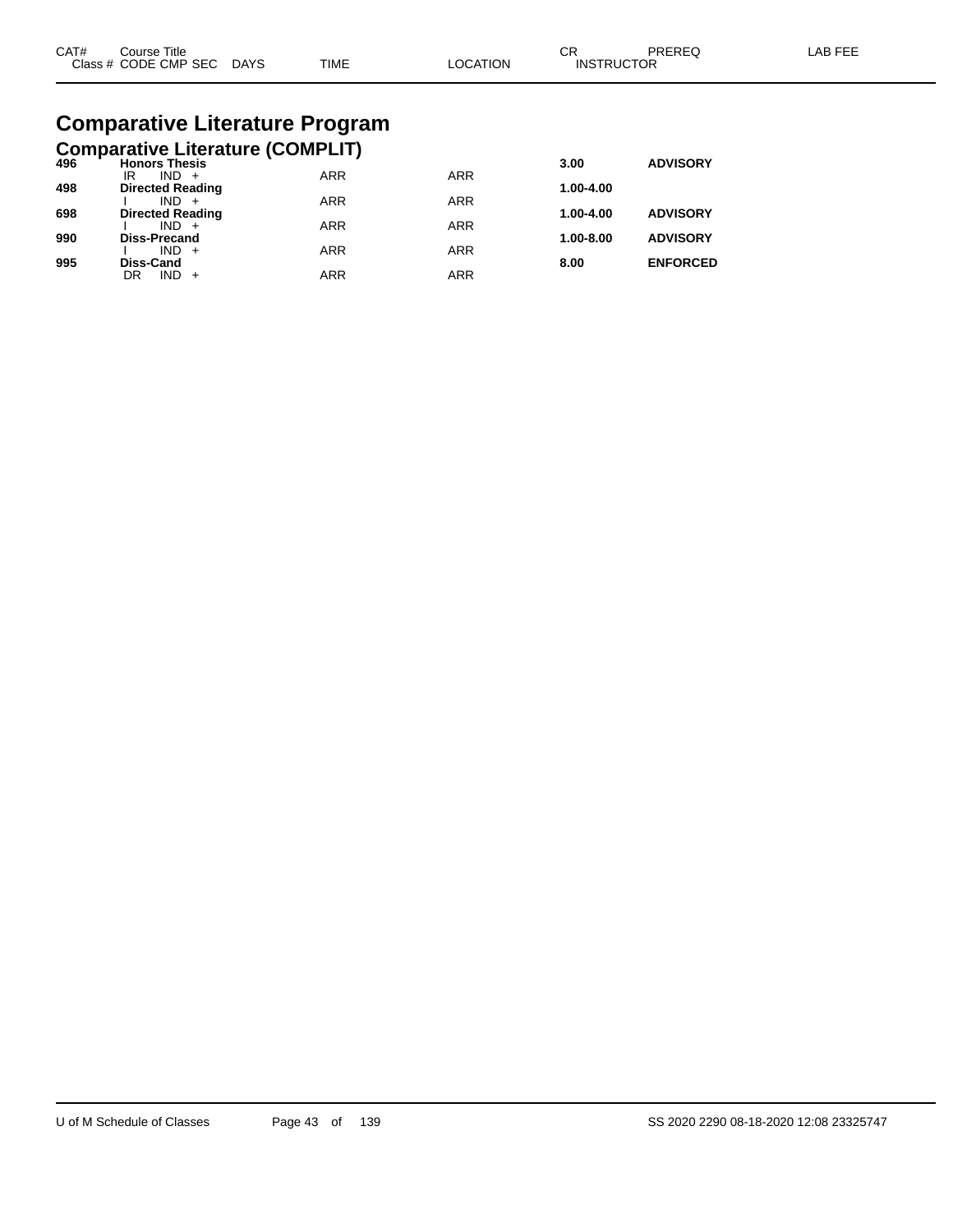| CAT#      | Title<br>Course     |             |             |                 | СR                                   | <b>DDEDEA</b> | AB FFF |
|-----------|---------------------|-------------|-------------|-----------------|--------------------------------------|---------------|--------|
| Class $#$ | <b>CODE CMP SEC</b> | <b>DAYS</b> | <b>TIME</b> | `ATION<br>_OCA` | <b>TDI ICTOD</b><br>INS <sup>-</sup> | UΚ            |        |
|           |                     |             |             |                 |                                      |               |        |

### **Program Study of Complex Systems**

| 599 | Ind Study Cmplx Sys | <b>Complex Systems (CMPLXSYS)</b> |     | 1.00-3.00 | <b>ADVISORY</b> |
|-----|---------------------|-----------------------------------|-----|-----------|-----------------|
|     | IND.                | ARR                               | ARR |           |                 |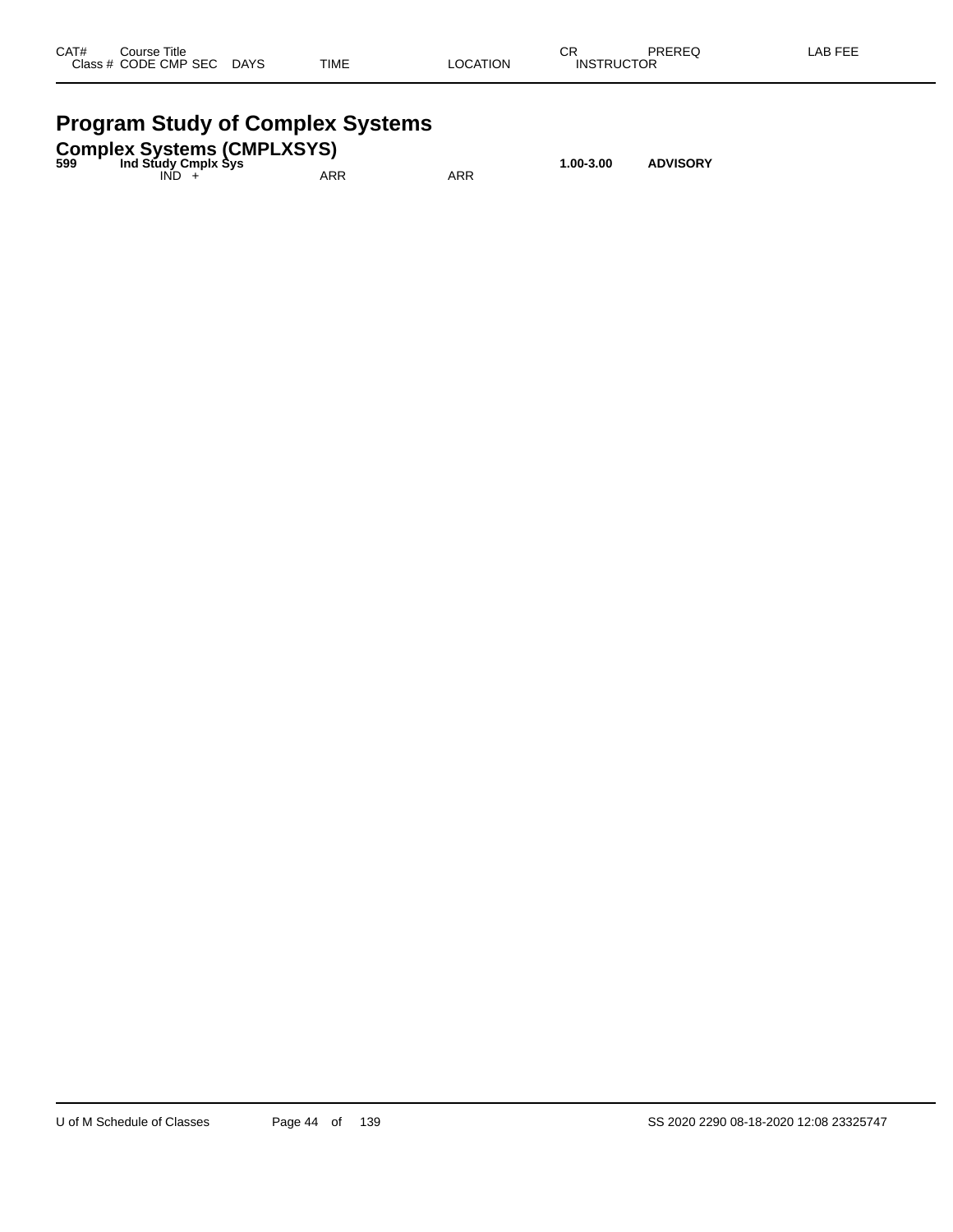| CAT# | ourse Titleٽ              |      |          | ⌒冖<br>◡ド          | PREREQ | LAB FEE |
|------|---------------------------|------|----------|-------------------|--------|---------|
|      | Class # CODE CMP SEC DAYS | TIME | LOCATION | <b>INSTRUCTOR</b> |        |         |

# **English Language & Literature Dept**

|     | English Language And Literature (ENGLISH)<br>577 Indi Stdy-Creat Wrt |            |            | 1.00-3.00 | <b>ADVISORY</b> |
|-----|----------------------------------------------------------------------|------------|------------|-----------|-----------------|
|     |                                                                      | ARR        | <b>ARR</b> |           |                 |
| 590 | Indi Study MA Stu                                                    |            |            | 1.00-4.00 | <b>ADVISORY</b> |
|     | $IND +$                                                              | <b>ARR</b> | <b>ARR</b> |           |                 |
| 992 | <b>Directed Study</b>                                                |            |            | 1.00-3.00 | <b>ADVISORY</b> |
|     | $IND +$                                                              | <b>ARR</b> | <b>ARR</b> |           |                 |
| 995 | Diss-Cand                                                            |            |            | 8.00      | <b>ENFORCED</b> |
|     | $IND +$<br>S R                                                       | ARR        | <b>ARR</b> |           |                 |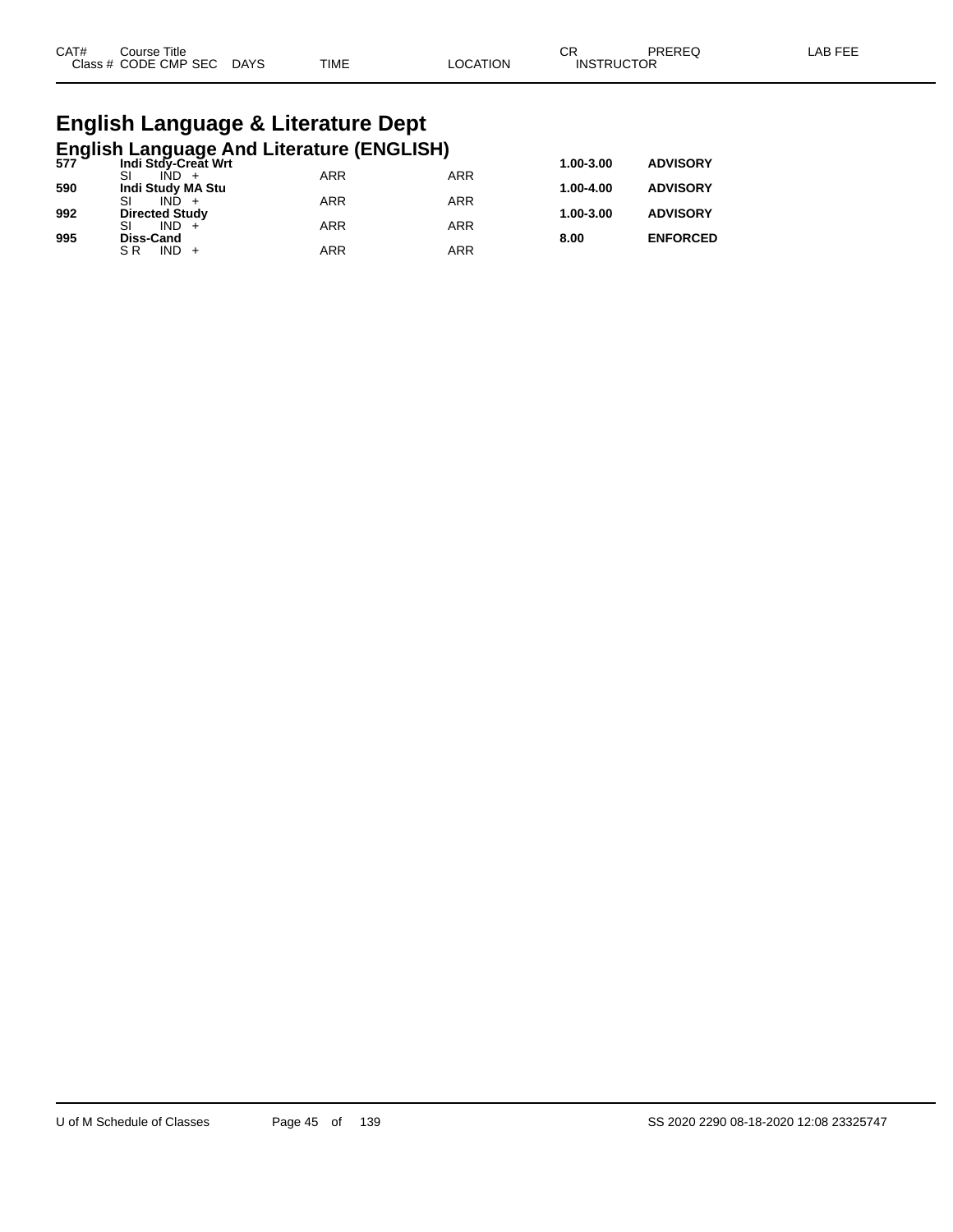| CAT# | Course Title              |      |          | ∪κ                | PREREQ | LAB FEE |
|------|---------------------------|------|----------|-------------------|--------|---------|
|      | Class # CODE CMP SEC DAYS | TIME | ∟OCATION | <b>INSTRUCTOR</b> |        |         |

# **Earth and Environmental Sciences**

|     | <b>Earth and Environmental Sciences (EARTH)</b> |            |            |               |                 |
|-----|-------------------------------------------------|------------|------------|---------------|-----------------|
| 299 | Ind Study EARTH<br>SI<br>$IND +$                | <b>ARR</b> | <b>ARR</b> | 1.00-6.00     |                 |
| 494 | <b>Experiential Learn</b>                       |            |            | $1.00 - 4.00$ | <b>ADVISORY</b> |
| 498 | SI<br>$IND +$<br><b>Research&amp;Spec Work</b>  | <b>ARR</b> | <b>ARR</b> | 1.00-6.00     |                 |
|     | SI<br>$IND +$                                   | <b>ARR</b> | <b>ARR</b> |               |                 |
| 499 | <b>Research&amp;Spec Work</b><br>SI<br>$IND +$  | <b>ARR</b> | <b>ARR</b> | 1.00-6.00     |                 |
| 599 | <b>Independent Study</b>                        |            |            | 1.00-9.00     |                 |
|     | $IND +$<br>SI                                   | <b>ARR</b> | <b>ARR</b> |               |                 |
| 709 | <b>Thesis Res Am-Ms</b><br>SI<br>$IND +$        | <b>ARR</b> | <b>ARR</b> | $1.00 - 6.00$ | <b>ADVISORY</b> |
| 990 | <b>Diss-Precand</b>                             |            |            | 1.00-8.00     | <b>ADVISORY</b> |
| 995 | $IND +$<br>SI<br><b>Diss-Cand</b>               | <b>ARR</b> | <b>ARR</b> | 8.00          | <b>ENFORCED</b> |
|     | <b>SIR</b><br><b>IND</b><br>$+$                 | <b>ARR</b> | <b>ARR</b> |               |                 |
|     |                                                 |            |            |               |                 |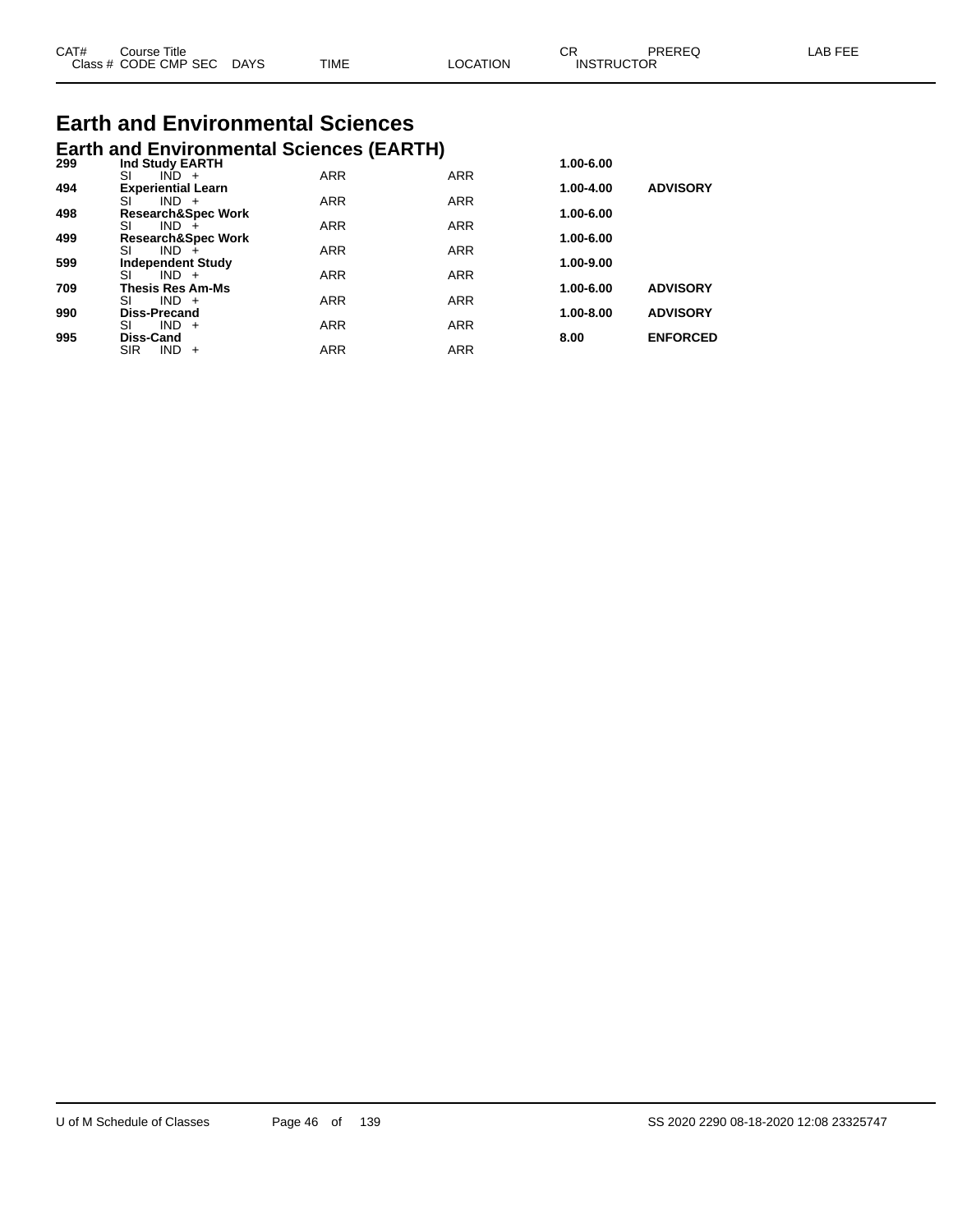| CAT# | ourse Titleٽ              |             |                 | ∼י<br>◡┍          | PREREQ | LAB FEE |
|------|---------------------------|-------------|-----------------|-------------------|--------|---------|
|      | Class # CODE CMP SEC DAYS | <b>TIME</b> | <b>LOCATION</b> | <b>INSTRUCTOR</b> |        |         |

# **Ecology & Evolutionary Biology**

|     | <b>Ecology and Evolutionary Biology (EEB)</b> |            |            |            |                 |
|-----|-----------------------------------------------|------------|------------|------------|-----------------|
| 300 | <b>Undergrad Research</b><br>IND +            | <b>ARR</b> | <b>ARR</b> | 1.00-3.00  | <b>ADVISORY</b> |
| 302 | <b>Teach Exper Undergr</b>                    |            |            | 1.00-3.00  |                 |
|     | $IND +$                                       | <b>ARR</b> | <b>ARR</b> |            |                 |
| 400 | <b>Advanced Research</b><br>$IND +$           | <b>ARR</b> | <b>ARR</b> | 1.00-3.00  | <b>ADVISORY</b> |
| 601 | <b>Investigate Biology</b>                    |            |            | 1.00-8.00  | <b>ADVISORY</b> |
|     | $IND +$                                       | <b>ARR</b> | <b>ARR</b> |            |                 |
| 700 | <b>Advanced Studies</b><br>$IND +$            | <b>ARR</b> | <b>ARR</b> | 1.00-8.00  | <b>ADVISORY</b> |
| 730 | <b>Advanced Studies</b>                       |            |            | 1.00-8.00  | <b>ADVISORY</b> |
|     | $IND +$                                       | <b>ARR</b> | <b>ARR</b> |            |                 |
| 755 | <b>Special Studies</b><br>$IND +$             | <b>ARR</b> | <b>ARR</b> | 1.00-16.00 | <b>ADVISORY</b> |
| 990 | <b>Diss-Precand</b>                           |            |            | 1.00-8.00  | <b>ADVISORY</b> |
|     | $IND +$                                       | <b>ARR</b> | <b>ARR</b> |            |                 |
| 995 | Diss-Cand                                     |            |            | 8.00       | <b>ENFORCED</b> |
|     | R<br><b>IND</b><br>$+$                        | <b>ARR</b> | <b>ARR</b> |            |                 |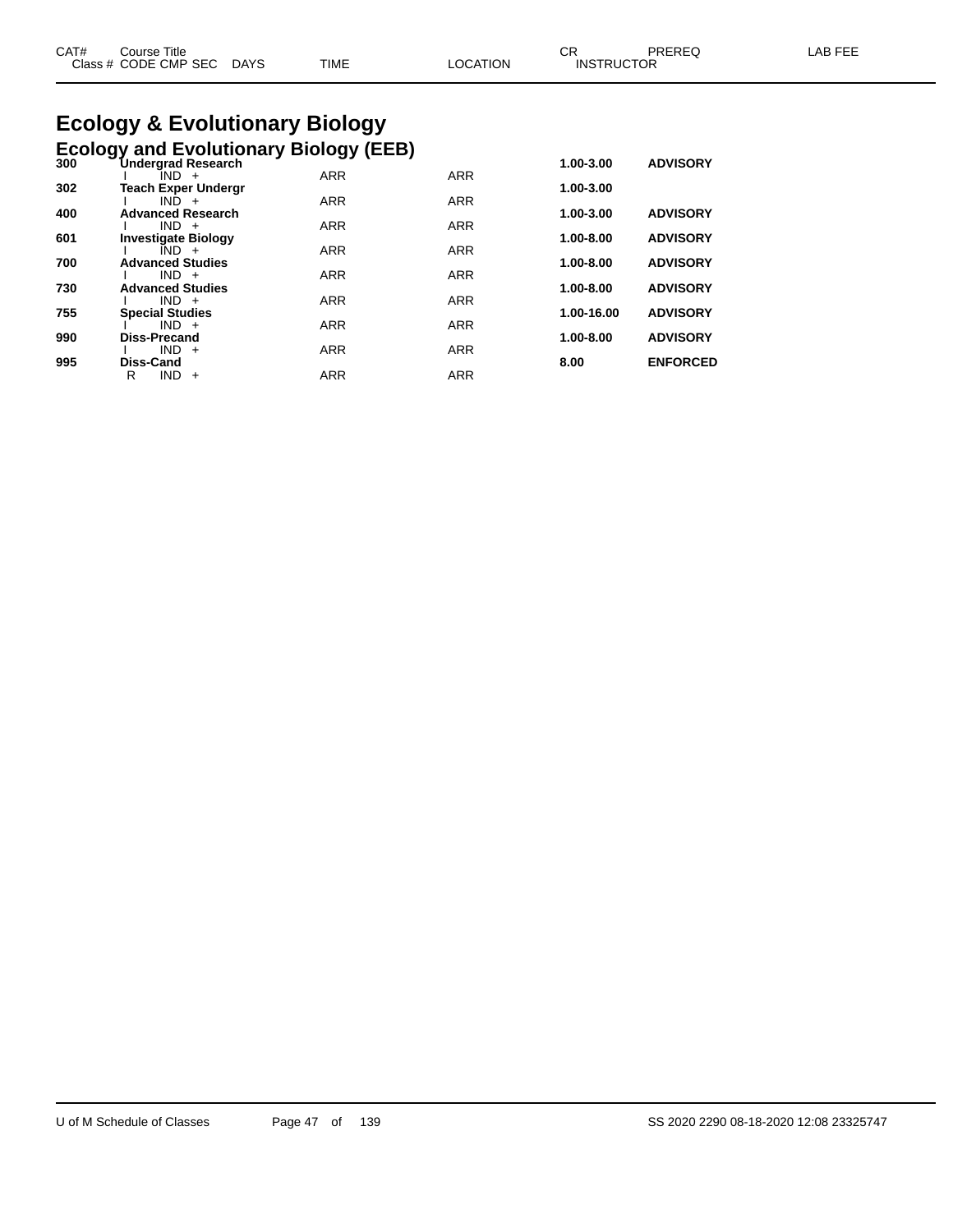| CAT#       | Course Title<br>Class # CODE CMP SEC DAYS                        | <b>TIME</b> | <b>LOCATION</b> | <b>CR</b><br><b>INSTRUCTOR</b> | <b>PREREQ</b>                      | LAB FEE |
|------------|------------------------------------------------------------------|-------------|-----------------|--------------------------------|------------------------------------|---------|
|            | <b>Economics Department</b>                                      |             |                 |                                |                                    |         |
| 498        | <b>Economics (ECON)</b><br><b>Honors Ind Research</b><br>$IND +$ | <b>ARR</b>  | <b>ARR</b>      | 1.00-4.00                      | <b>ADVISORY</b>                    |         |
| 499        | IR.<br><b>Individual Research</b><br>$IND +$                     | <b>ARR</b>  | <b>ARR</b>      | 1.00-4.00                      | <b>ADVISORY</b>                    |         |
| 700        | Research<br>$IND +$                                              | <b>ARR</b>  | <b>ARR</b>      | 1.00-6.00                      | <b>ADVISORY</b>                    |         |
| 990<br>995 | <b>Diss-Precand</b><br>$IND +$<br>Diss-Cand                      | <b>ARR</b>  | <b>ARR</b>      | 1.00-8.00<br>8.00              | <b>ADVISORY</b><br><b>ENFORCED</b> |         |

SR IND + ARR ARR ARR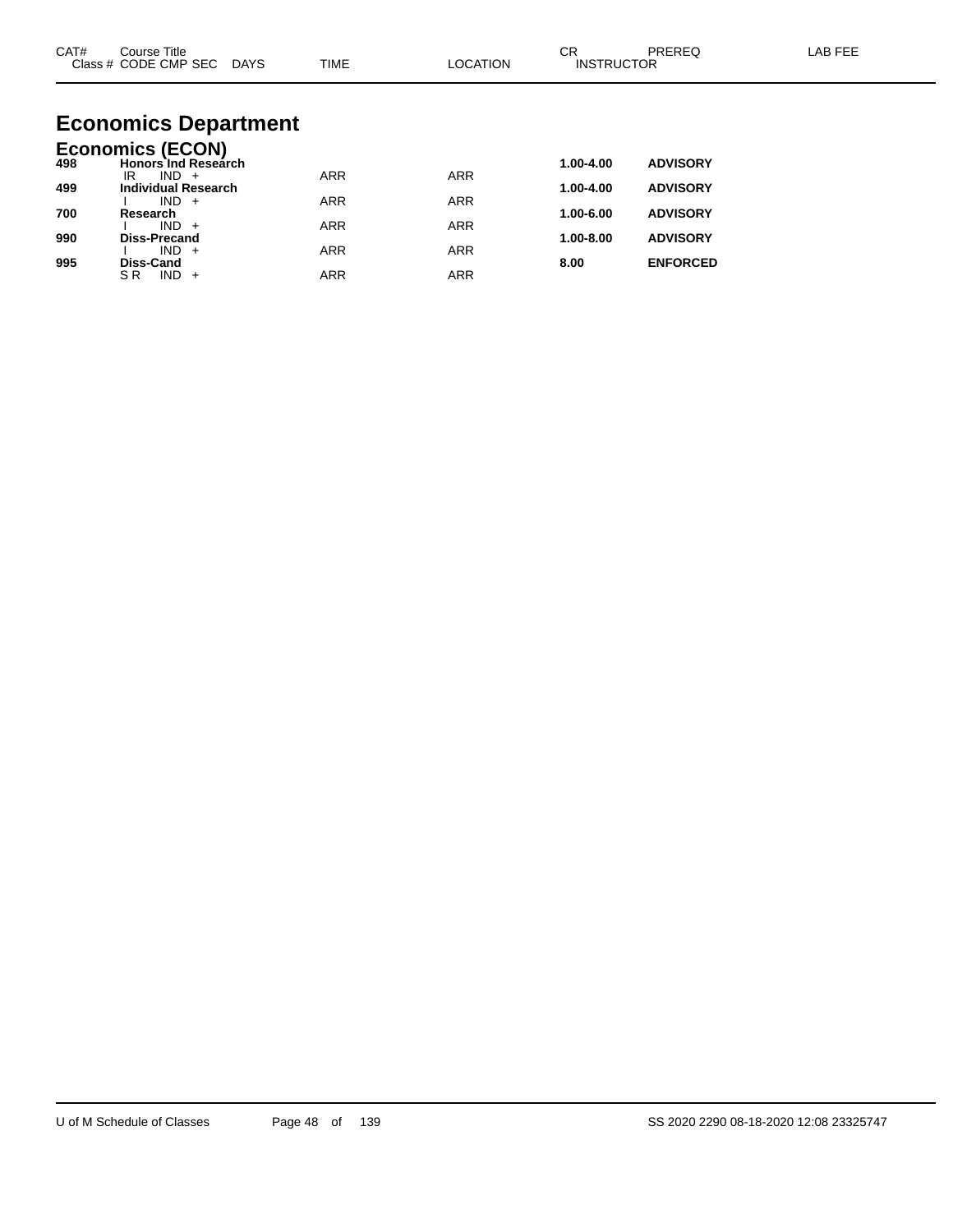| CAT# | Course Title              |      |          | СR                | PREREQ | LAB FEE |
|------|---------------------------|------|----------|-------------------|--------|---------|
|      | Class # CODE CMP SEC DAYS | TIME | LOCATION | <b>INSTRUCTOR</b> |        |         |
|      |                           |      |          |                   |        |         |

#### **Exhibit Museum**

|     | <b>Museum Methods (MUSMETH)</b> |     |     |           |                 |
|-----|---------------------------------|-----|-----|-----------|-----------------|
| 499 | Independent Research            |     |     | 1.00-4.00 | <b>ADVISORY</b> |
|     | $IND +$                         | ARR | ARR |           |                 |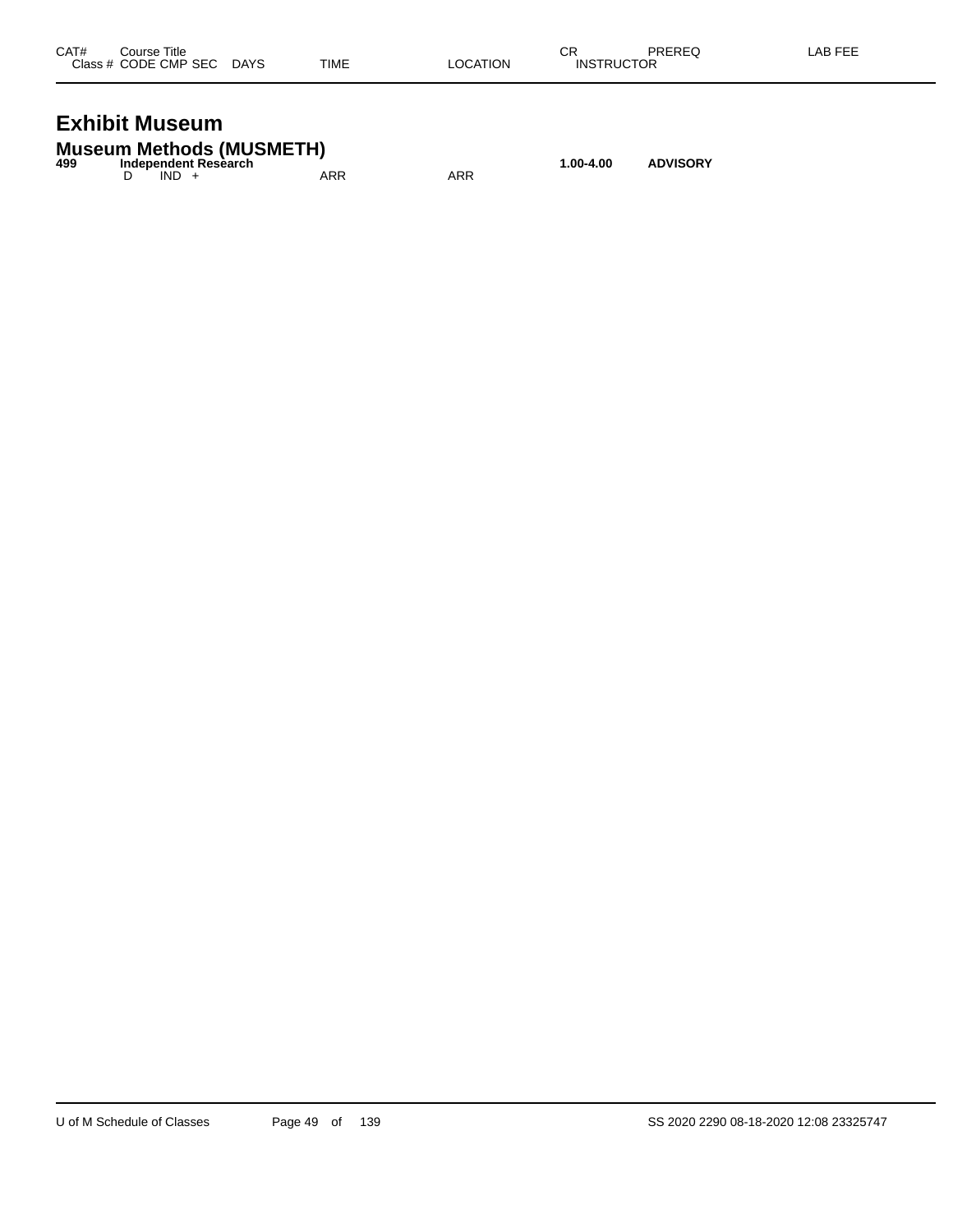| CAT# | Course Title<br>Class # CODE CMP SEC | <b>DAYS</b> | <b>TIME</b> | <b>OCATION</b> | СR<br><b>INSTRUCTOR</b> | PREREQ | AB FEE |
|------|--------------------------------------|-------------|-------------|----------------|-------------------------|--------|--------|
|      |                                      |             |             |                |                         |        |        |

# **Film, Television, and Media**

|     | Film, Television, and Media (FTVM) |     |     |            |                 |        |
|-----|------------------------------------|-----|-----|------------|-----------------|--------|
| 499 | Independent Study                  |     |     | 00-4.00. ا |                 | 150.00 |
|     | IND                                | ARR | ARR |            |                 |        |
| 995 | Diss-Cand                          |     |     | 8.00       | <b>ENFORCED</b> |        |
|     | <b>IND</b>                         | ARR | ARR |            |                 |        |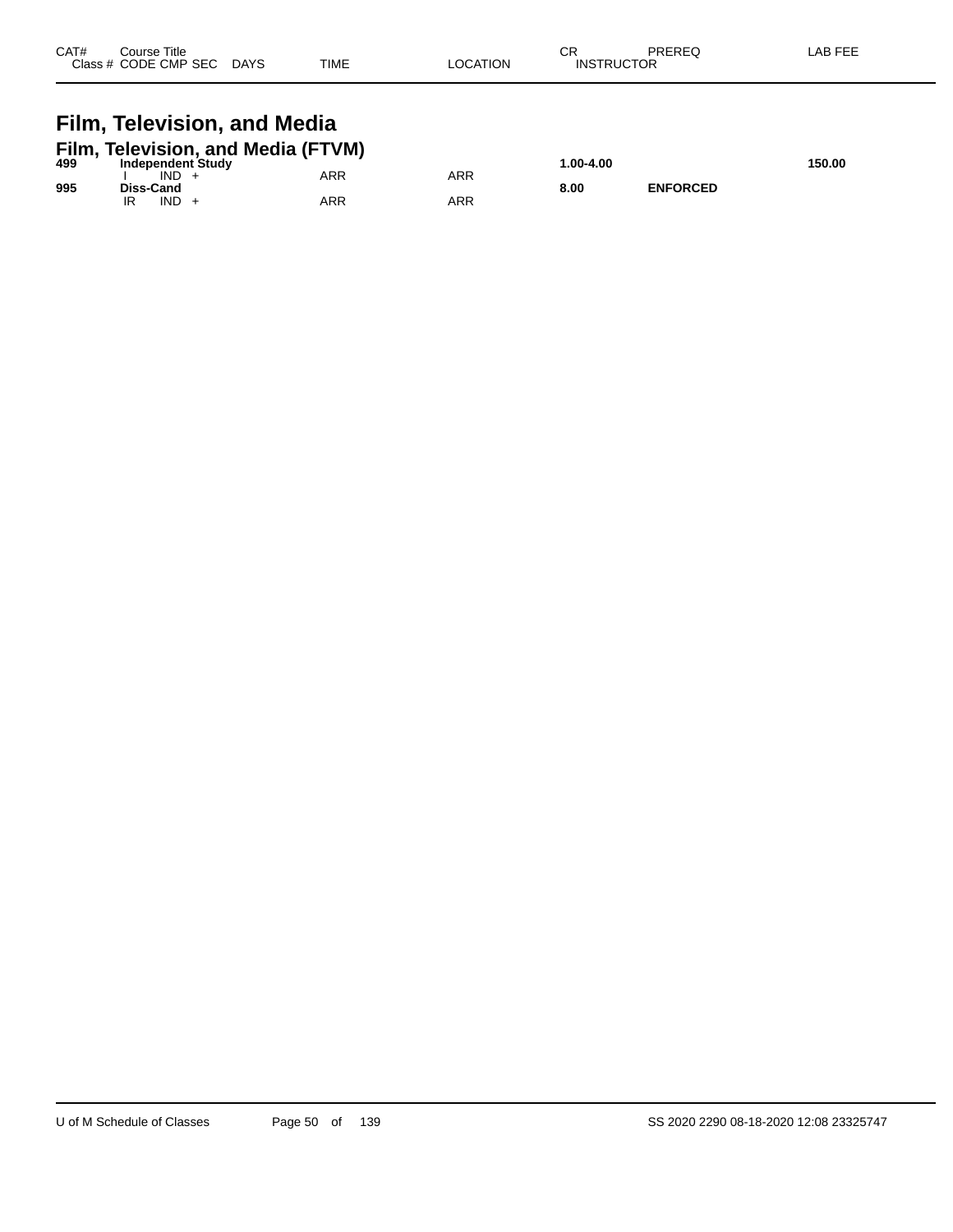| CAT# | . Title<br>Course    |             |             |                | ⌒冖<br>◡◠          | PREREQ | $AP$ $EF'$<br><b>NL</b> |
|------|----------------------|-------------|-------------|----------------|-------------------|--------|-------------------------|
|      | Class # CODE CMP SEC | <b>DAYS</b> | <b>TIME</b> | <b>OCATION</b> | <b>INSTRUCTOR</b> |        |                         |

#### **Germanic Languages & Lit Dept**

| 901 | Dutch (DUTCH)<br>Independ Grad Study<br>$IND +$ | <b>ARR</b> | <b>ARR</b> | $2.00 - 4.00$ | <b>ADVISORY</b> |
|-----|-------------------------------------------------|------------|------------|---------------|-----------------|
| 901 | <b>German (GERMAN)</b><br>Directed Reading      |            |            | $1.00 - 8.00$ | <b>ADVISORY</b> |
| 990 | $IND +$<br><b>Diss-Precand</b>                  | <b>ARR</b> | <b>ARR</b> | $1.00 - 8.00$ | <b>ADVISORY</b> |
| 995 | $IND +$<br><b>Diss-Cand</b>                     | <b>ARR</b> | <b>ARR</b> | 8.00          | <b>ENFORCED</b> |
|     | IND.<br>IR                                      | <b>ARR</b> | ARR        |               |                 |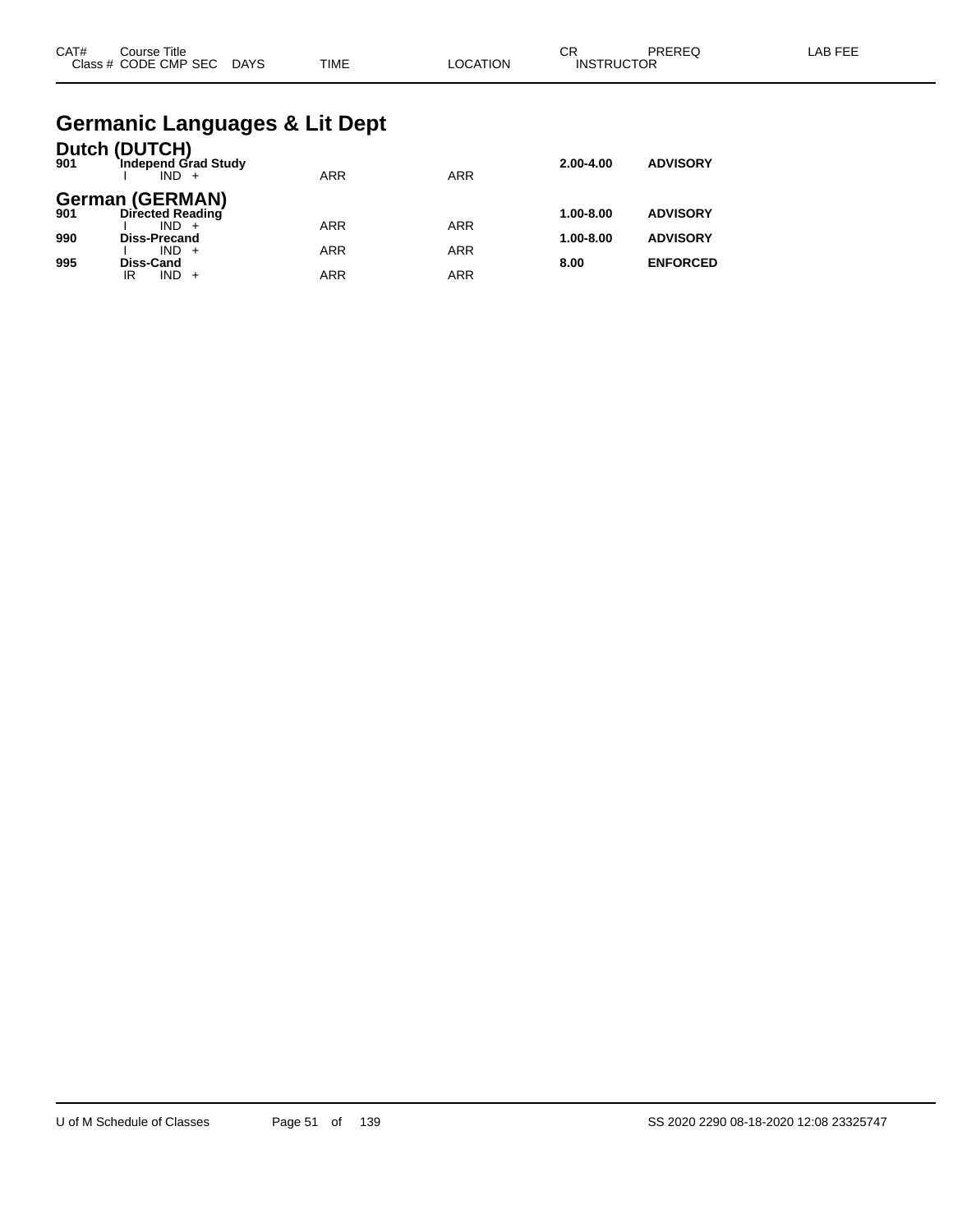| CAT# | Course Title<br>Class # CODE CMP SEC DAYS              | <b>TIME</b> | <b>LOCATION</b> | <b>CR</b><br><b>INSTRUCTOR</b> | PREREQ          | LAB FEE |
|------|--------------------------------------------------------|-------------|-----------------|--------------------------------|-----------------|---------|
|      | <b>History Department</b>                              |             |                 |                                |                 |         |
|      | <b>History (HISTORY)</b><br>395 Reading Course         |             |                 |                                |                 |         |
|      |                                                        |             |                 | 1.00-4.00                      | <b>ADVISORY</b> |         |
| 700  | $\overline{IND}$ +<br>IR<br><b>Independent Res Sem</b> | <b>ARR</b>  | <b>ARR</b>      | 1.00-3.00                      | <b>ADVISORY</b> |         |
|      | $IND +$<br>IR                                          | <b>ARR</b>  | <b>ARR</b>      |                                |                 |         |
| 802  | <b>Reading Course</b>                                  |             |                 | 1.00-3.00                      | <b>ADVISORY</b> |         |
|      | $\overline{IND}$ +<br>IR                               | <b>ARR</b>  | <b>ARR</b>      |                                |                 |         |
| 900  | <b>Prep for Prelims</b><br>$IND +$<br>IR               | <b>ARR</b>  | <b>ARR</b>      | 1.00-6.00                      |                 |         |
| 990  | Diss-Precand                                           |             |                 | 1.00-8.00                      | <b>ADVISORY</b> |         |
|      | $IND +$<br>IR                                          | <b>ARR</b>  | <b>ARR</b>      |                                |                 |         |
| 995  | Diss-Cand<br>$IND +$<br>IR                             | <b>ARR</b>  | <b>ARR</b>      | 8.00                           | <b>ENFORCED</b> |         |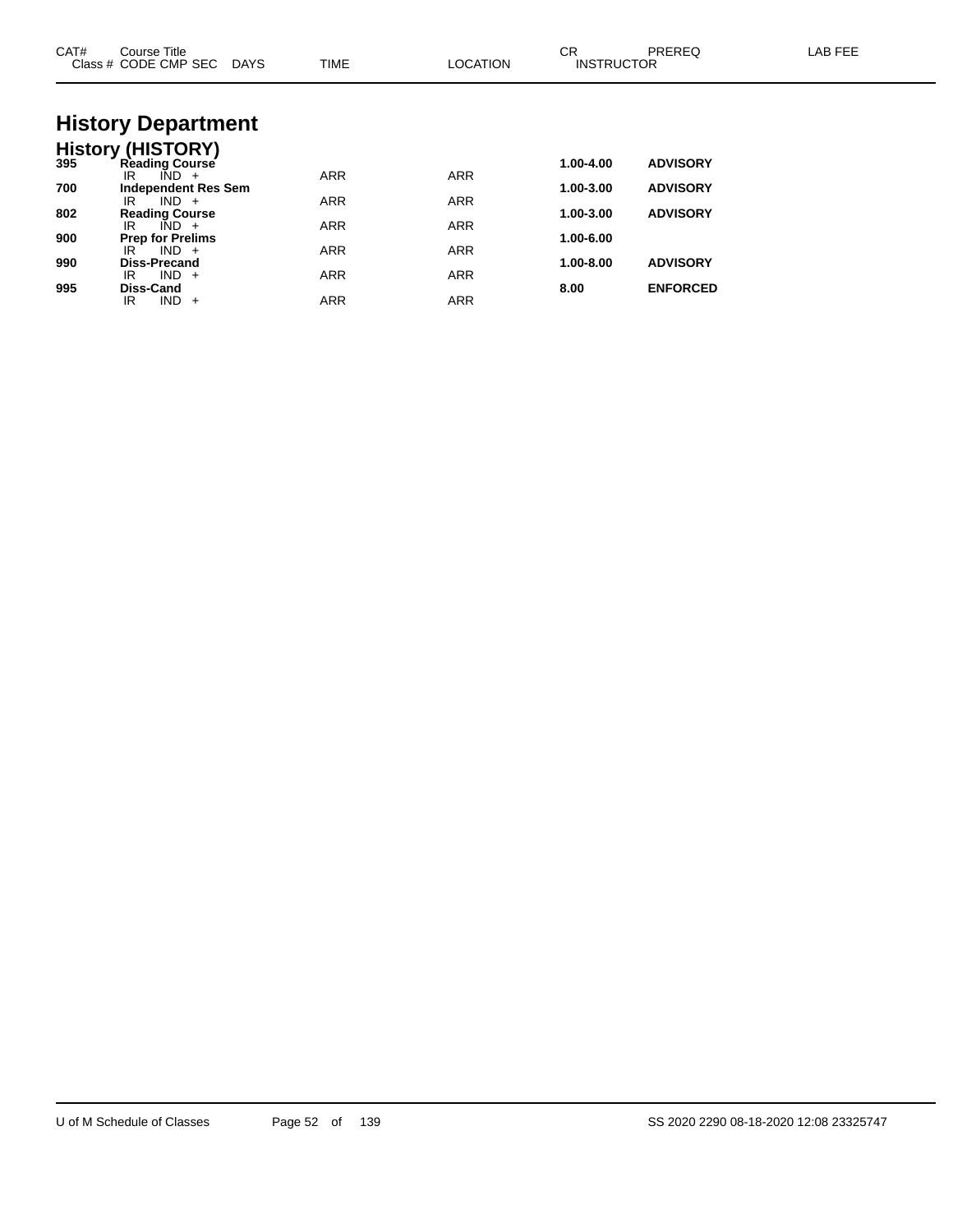| CAT#       | Course Title<br>Class # CODE CMP SEC<br><b>DAYS</b>                    | TIME                     | <b>LOCATION</b>          | CR<br><b>INSTRUCTOR</b> | PREREQ                             | LAB FEE |
|------------|------------------------------------------------------------------------|--------------------------|--------------------------|-------------------------|------------------------------------|---------|
|            | <b>History Of Art Department</b>                                       |                          |                          |                         |                                    |         |
|            | <b>History of Art (HISTART)</b><br>299 Experiential Study<br>$IND +$   | <b>ARR</b>               | <b>ARR</b>               | 1.00-3.00               |                                    |         |
| 399<br>600 | <b>Independent Study</b><br>$IND +$<br>IR.<br><b>Independent Study</b> | ARR                      | ARR                      | 1.00-3.00<br>1.00-3.00  | <b>ADVISORY</b>                    |         |
| 700        | $IND +$<br>IR<br><b>Independent Res</b><br>$IND +$<br>IR.              | ARR<br>ARR               | ARR<br><b>ARR</b>        | 1.00-3.00               | <b>ADVISORY</b>                    |         |
| 990<br>995 | <b>Diss-Precand</b><br>$IND +$<br>IR<br>Diss-Cand<br>$IND +$<br>IR.    | <b>ARR</b><br><b>ARR</b> | <b>ARR</b><br><b>ARR</b> | 1.00-8.00<br>8.00       | <b>ADVISORY</b><br><b>ENFORCED</b> |         |
| 409        | <b>Museums (MUSEUMS)</b><br><b>Museum Std Pract</b>                    |                          |                          | 3.00                    | <b>ENFORCED</b>                    |         |
| 499        | $SR$ IND $+$<br><b>Ind Study Museums</b><br>SD<br>$IND +$              | <b>ARR</b><br>ARR        | <b>ARR</b><br><b>ARR</b> | 1.00-4.00               | <b>ADVISORY</b>                    |         |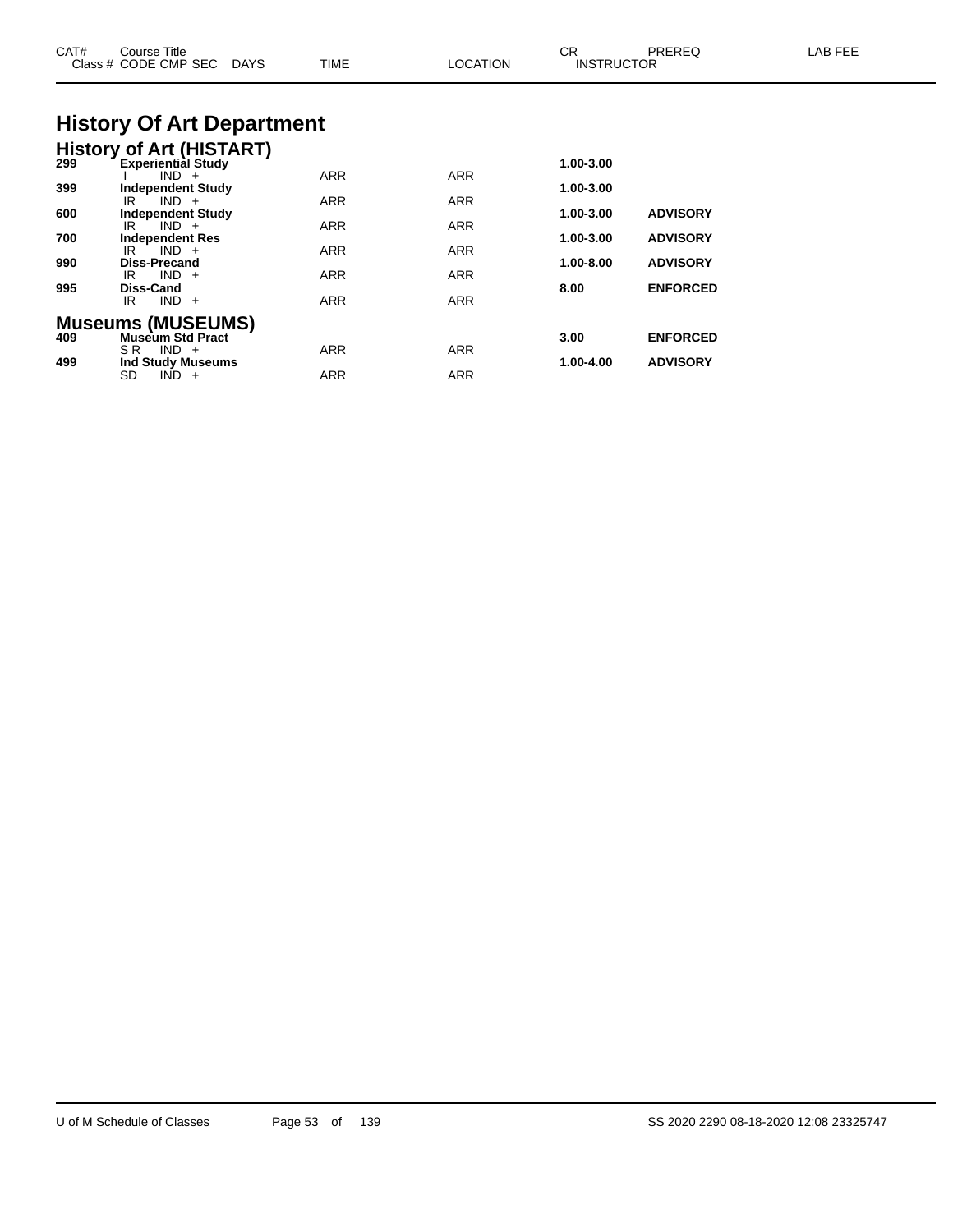| CAT# | Course Title<br>Class # CODE CMP SEC DAYS                    | TIME       | <b>LOCATION</b> | <b>CR</b><br><b>INSTRUCTOR</b> | PREREQ          | <b>LAB FEE</b> |
|------|--------------------------------------------------------------|------------|-----------------|--------------------------------|-----------------|----------------|
|      |                                                              |            |                 |                                |                 |                |
|      | <b>Honors Program</b>                                        |            |                 |                                |                 |                |
| 290  | <b>College Honors (HONORS)</b><br><b>Hnrs Intro Research</b> |            |                 | 1.00-4.00                      | <b>ADVISORY</b> |                |
| 291  | $IND +$<br>IR<br><b>Hnrs Intro Research</b>                  | <b>ARR</b> | <b>ARR</b>      | 1.00-4.00                      | <b>ADVISORY</b> |                |
| 292  | $IND +$<br>IR<br><b>Intro Research</b>                       | <b>ARR</b> | <b>ARR</b>      | 1.00-4.00                      | <b>ADVISORY</b> |                |
|      | $IND +$<br>IR                                                | <b>ARR</b> | <b>ARR</b>      |                                |                 |                |
| 390  | Jr Honors Research<br>$IND +$<br>IR                          | <b>ARR</b> | <b>ARR</b>      | 1.00-4.00                      | <b>ADVISORY</b> |                |
| 490  | <b>Sr Honors Research</b><br>$IND +$<br>IR                   | <b>ARR</b> | <b>ARR</b>      | 1.00-4.00                      | <b>ADVISORY</b> |                |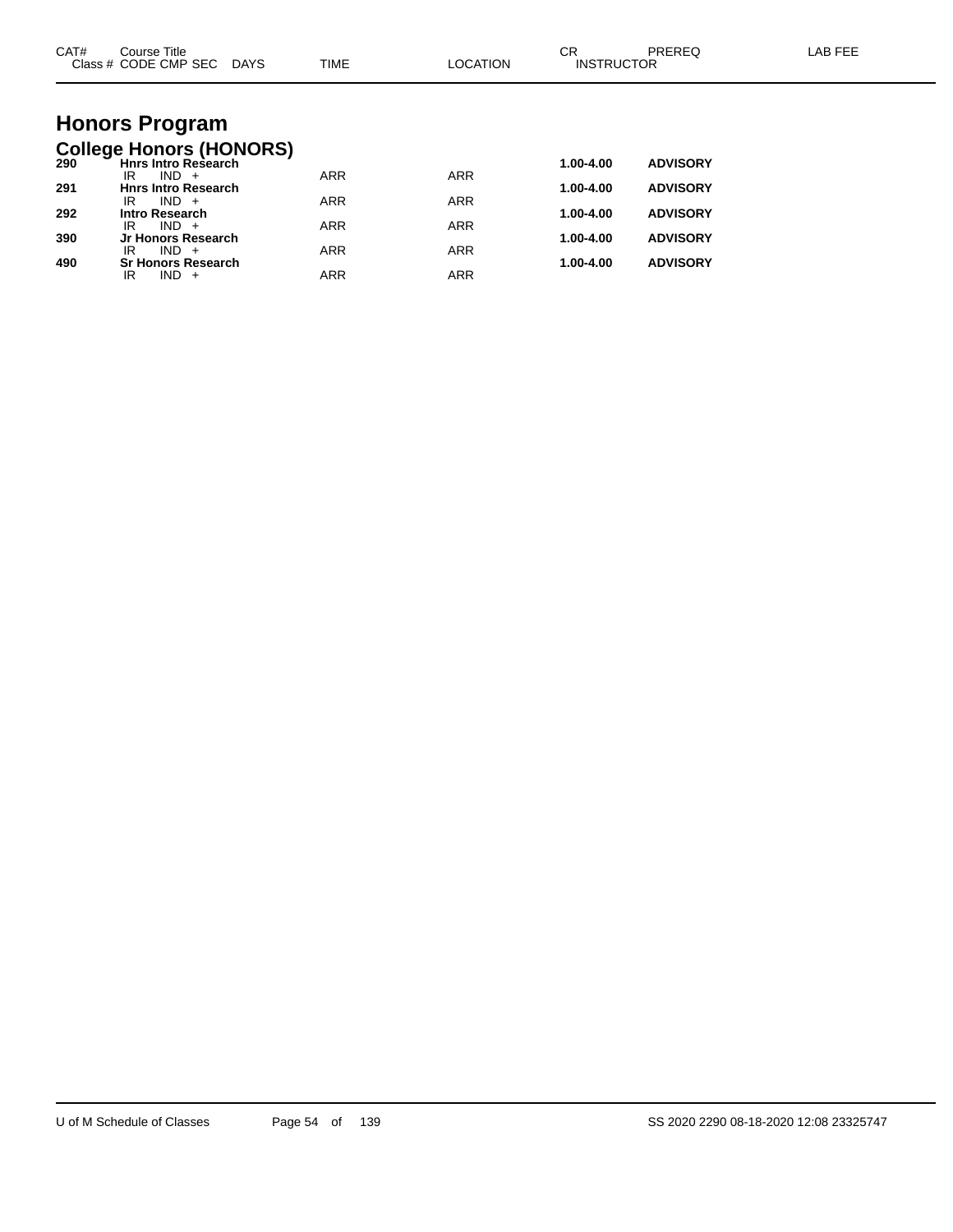| CAT#<br>Class $#$ | Course Title<br>CODE CMP SEC | <b>DAYS</b> | <b>TIME</b> | <b>OCATION</b> | $\sim$<br>◡<br><b>INSTRUCTOR</b> | PREREG | LAB FEF |
|-------------------|------------------------------|-------------|-------------|----------------|----------------------------------|--------|---------|
|                   |                              |             |             |                |                                  |        |         |

# **Judaic Studies Program**

|     | <b>Judaic Studies (JUDAIC)</b> |            |            |           |                 |
|-----|--------------------------------|------------|------------|-----------|-----------------|
| 495 | <b>Independent Studies</b>     |            |            | 1.00-3.00 |                 |
|     | $IND +$                        | <b>ARR</b> | <b>ARR</b> |           |                 |
| 496 | <b>Independent Studies</b>     |            |            | 1.00-3.00 |                 |
|     | $IND +$                        | <b>ARR</b> | <b>ARR</b> |           |                 |
| 497 | <b>Senior Thesis</b>           |            |            | 3.00      |                 |
|     | $IND +$                        | <b>ARR</b> | <b>ARR</b> |           |                 |
| 498 | <b>Senior Thesis</b>           |            |            | 3.00      |                 |
|     | $IND +$                        | <b>ARR</b> | <b>ARR</b> |           |                 |
| 500 | Ind Study Judaic               |            |            | 1.00-3.00 | <b>ADVISORY</b> |
|     | IND                            | ARR        | <b>ARR</b> |           |                 |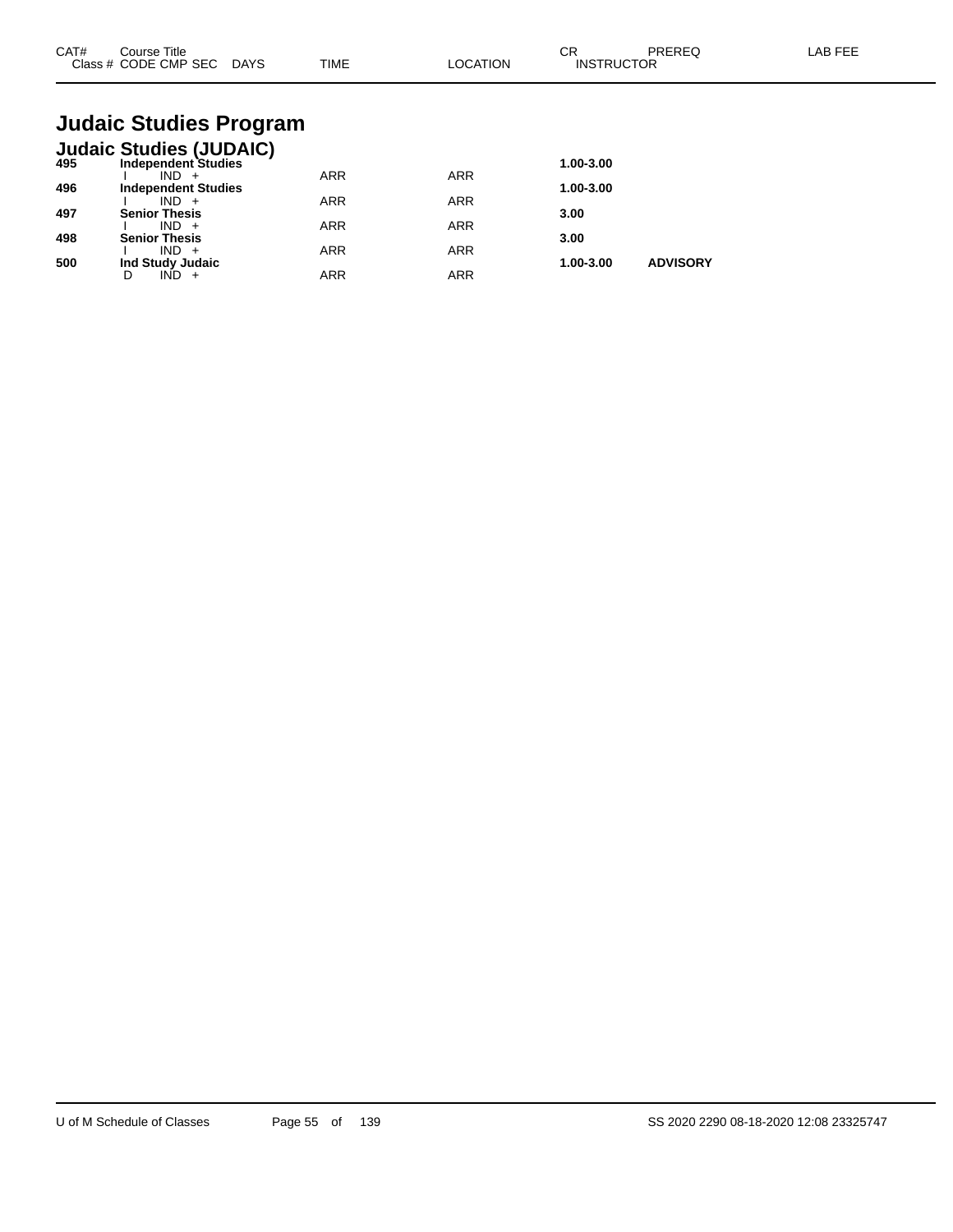| CAT# | Course Title              |      |          | СR                | PREREQ | LAB FEE |
|------|---------------------------|------|----------|-------------------|--------|---------|
|      | Class # CODE CMP SEC DAYS | TIME | LOCATION | <b>INSTRUCTOR</b> |        |         |
|      |                           |      |          |                   |        |         |

# **LSA First Year Seminars**

| 63339 PD        | <b>Applied Liberal Arts (ALA)</b><br>225 Undergrad Internship<br>LEC 001 | ARR | ARR | 1.00<br>Barron      |                 |
|-----------------|--------------------------------------------------------------------------|-----|-----|---------------------|-----------------|
| 280<br>60519 PI | <b>University Courses (UC)</b><br>Undergrad Research<br>REC 001          | ARR | ARR | 1.00-4.00<br>Ferrez | <b>ADVISORY</b> |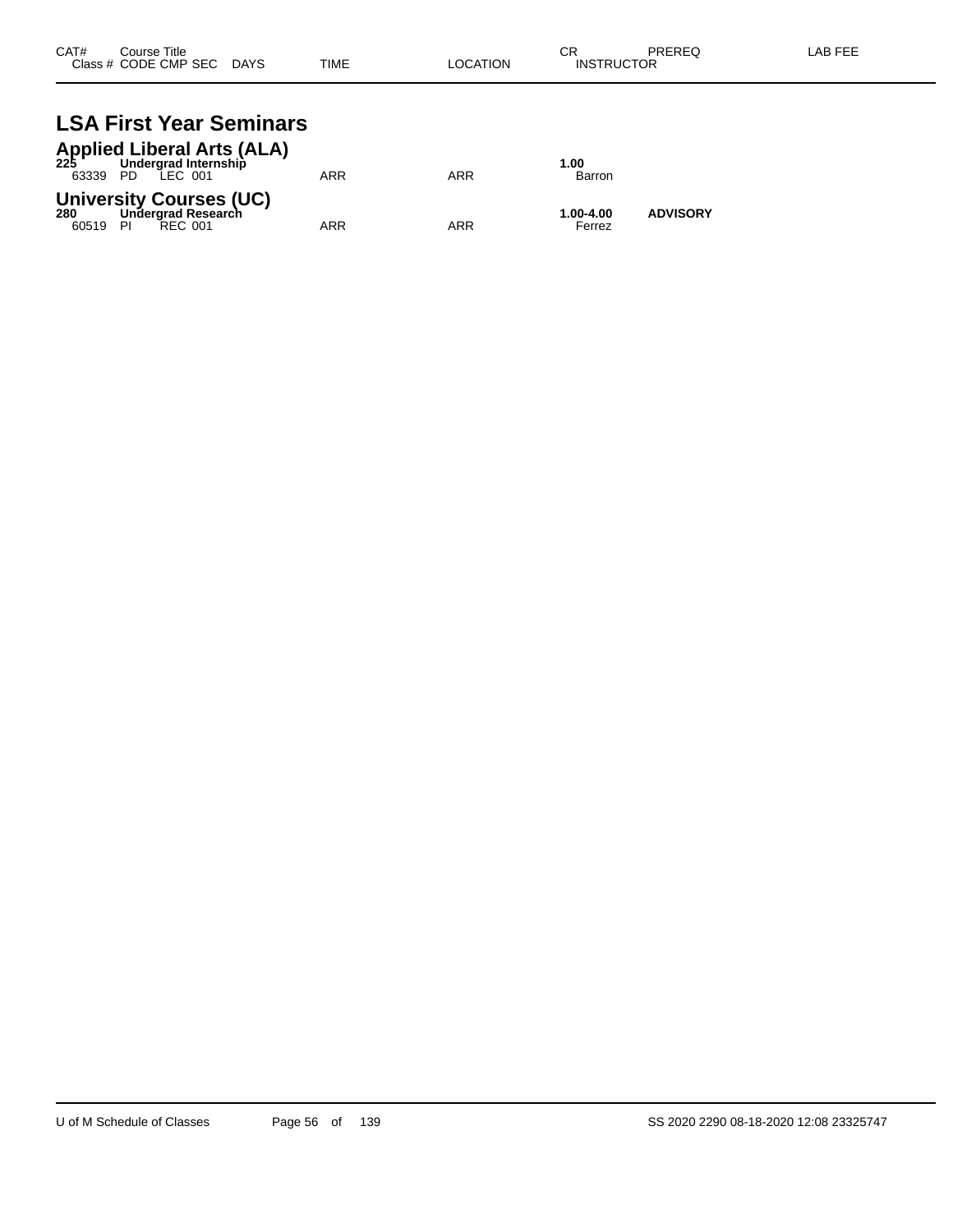| CAT#<br>Class <sub>1</sub> | Title<br>Course<br>CODE CMP SEC | <b>DAYS</b> | <b>TIME</b> | `ATION ີ<br>. $\cap$ | СR<br>TOR<br>INISTRI | <b>DDEDEC</b><br>ntntu | AB FFF |
|----------------------------|---------------------------------|-------------|-------------|----------------------|----------------------|------------------------|--------|
|                            |                                 |             |             |                      |                      |                        |        |

### **LSA II: Chinese Studies**

|     | <b>Chinese Studies (CCS)</b> |     |     |               |                 |
|-----|------------------------------|-----|-----|---------------|-----------------|
| 591 | Ind St Chinese St            |     |     | $1.00 - 3.00$ | <b>ADVISORY</b> |
|     | $IND +$                      | ARR | ARR |               |                 |
| 799 | <b>MA Fin Proj Chin Std</b>  |     |     | $1.00 - 3.00$ | <b>ADVISORY</b> |
|     | $IND +$                      | ARR | ARR |               |                 |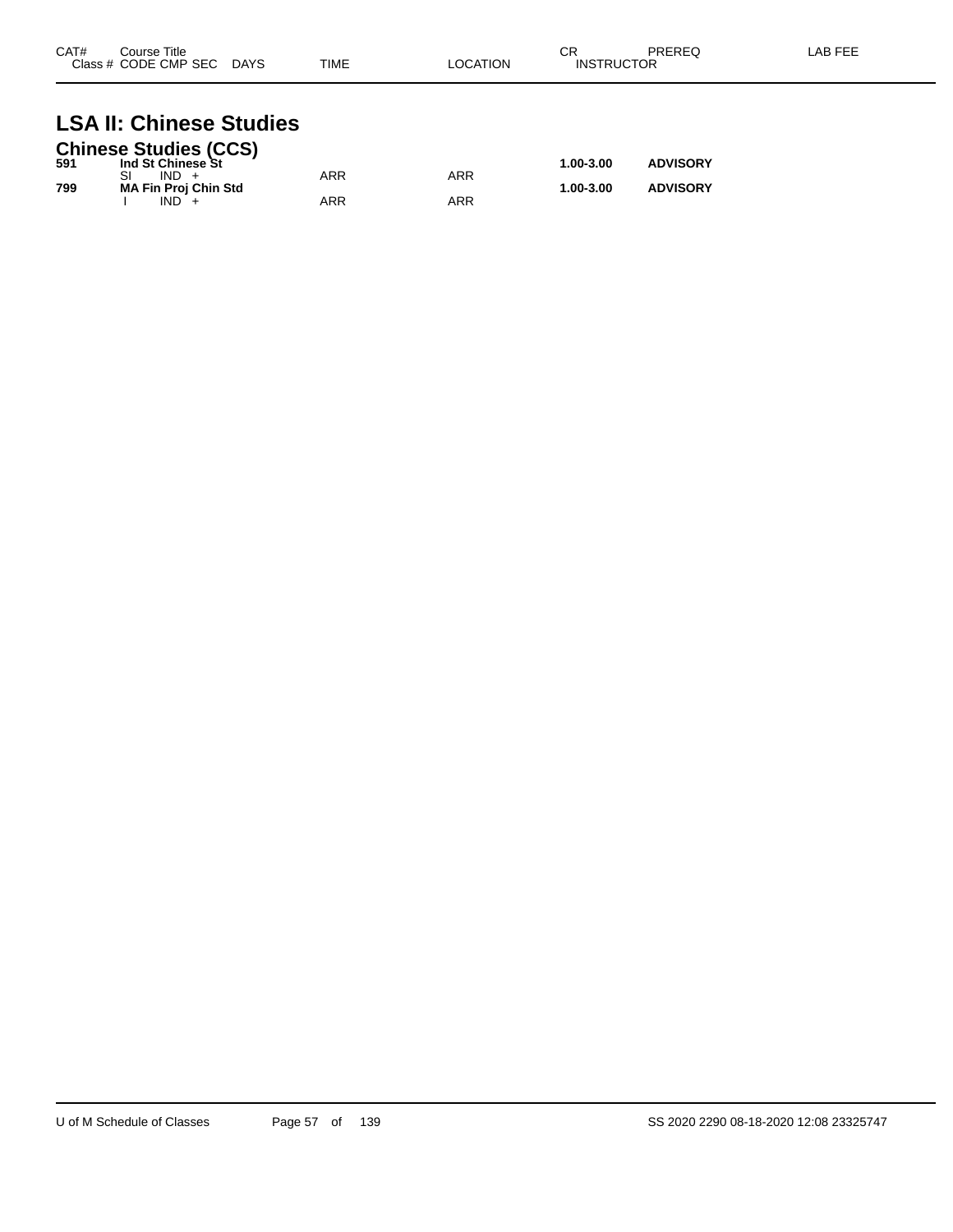| CAT#<br>Course Title      |             | ⌒冖<br>◡г |                   | PREREQ | LAB FEE |
|---------------------------|-------------|----------|-------------------|--------|---------|
| Class # CODE CMP SEC DAYS | <b>TIME</b> | LOCATION | <b>INSTRUCTOR</b> |        |         |

#### **LSA II: Japanese Studies**

|     | <b>Japanese Studies (CJS)</b><br>591 Japan Indep Study |            |            |           |                 |
|-----|--------------------------------------------------------|------------|------------|-----------|-----------------|
|     |                                                        |            |            | 1.00-4.00 | <b>ADVISORY</b> |
|     | $IND +$                                                | <b>ARR</b> | ARR        |           |                 |
| 592 | Ind Std Adv Jpn Lang                                   |            |            | 1.00-3.00 | <b>ADVISORY</b> |
|     | $IND +$                                                | <b>ARR</b> | <b>ARR</b> |           |                 |
| 799 | <b>MA Essay Japan Std</b>                              |            |            | 1.00-6.00 | <b>ADVISORY</b> |
|     | IND.                                                   | <b>ARR</b> | ARR        |           |                 |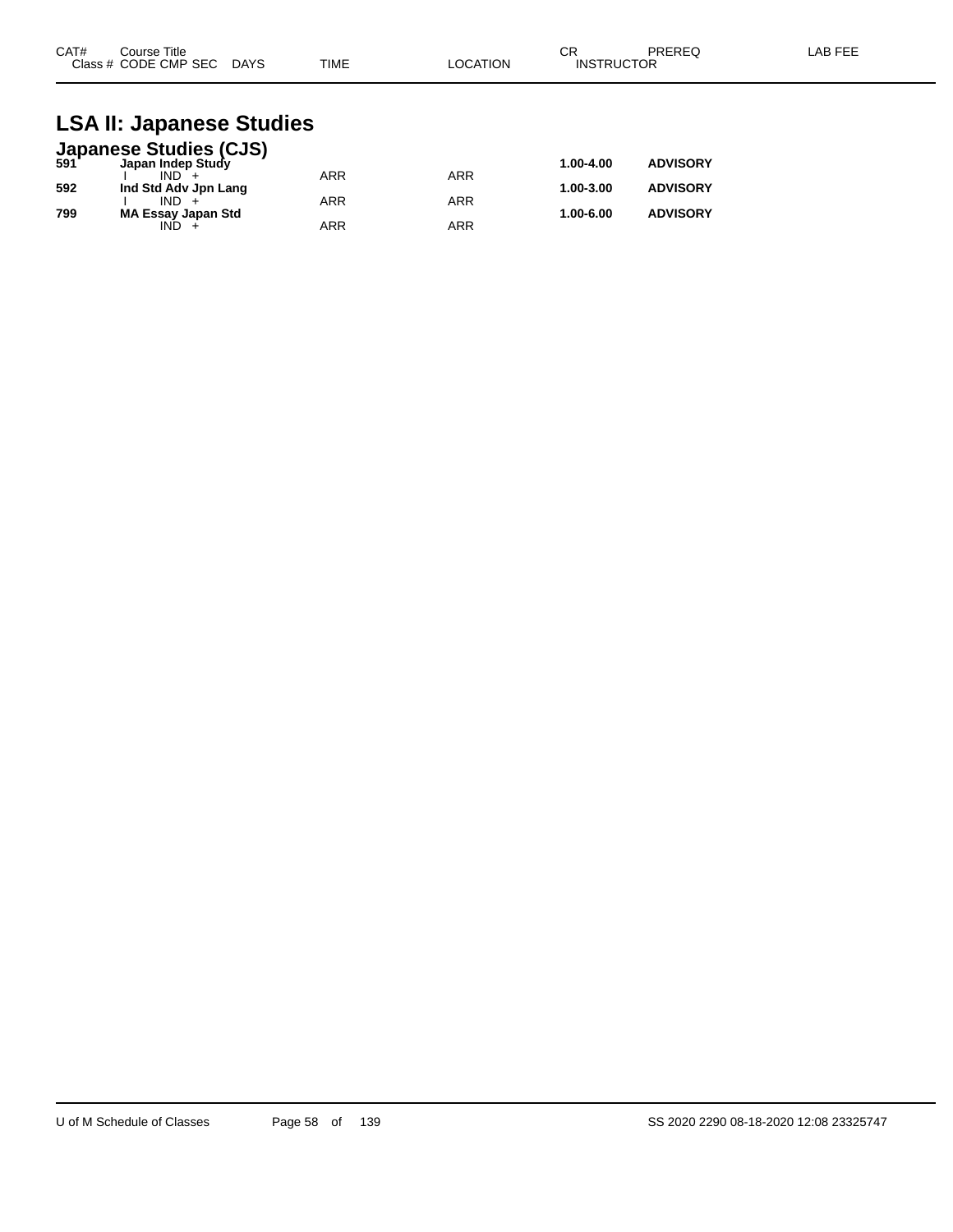| Class # CODE CMP SEC DAYS                                 |  | TIME | LOCATION | <b>INSTRUCTOR</b> |  |
|-----------------------------------------------------------|--|------|----------|-------------------|--|
| <b>LSA II: Middle Eastern &amp; North African Studies</b> |  |      |          |                   |  |

| 595 | <b>Directed Reading</b> |         | Middle Eastern And North African Studies (MENAS) |     | 1.00-3.00 | <b>ADVISORY</b> |  |
|-----|-------------------------|---------|--------------------------------------------------|-----|-----------|-----------------|--|
|     |                         | $IND +$ | ARR                                              | ARR |           |                 |  |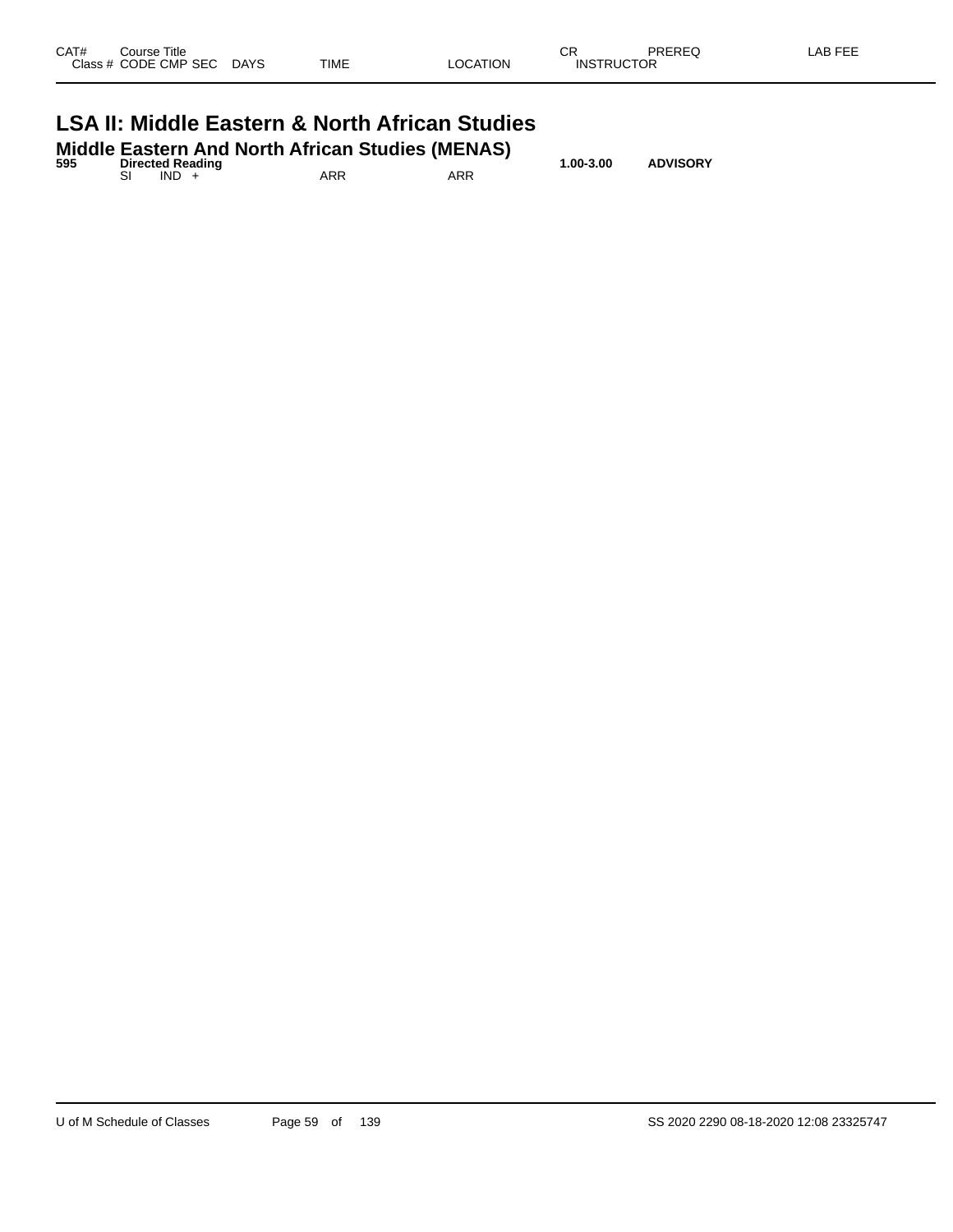| CAT#<br>Course Title<br>Class # CODE CMP SEC | <b>DAYS</b> | TIME | LOCATION | СR<br><b>INSTRUCTOR</b> | PREREQ | LAB FEE |
|----------------------------------------------|-------------|------|----------|-------------------------|--------|---------|
| .                                            | $\sim$      | - -  | - -      |                         |        |         |

#### **LSA II: Russian, East European & Eurasian Studies**

| 801 | <b>Directed Reading</b> |     | <b>Russian, East European and Eurasian Studies (REEES)</b> | $1.00 - 3.00$ | <b>ADVISORY</b> |
|-----|-------------------------|-----|------------------------------------------------------------|---------------|-----------------|
|     | $IND +$                 | ARR | ARR                                                        |               |                 |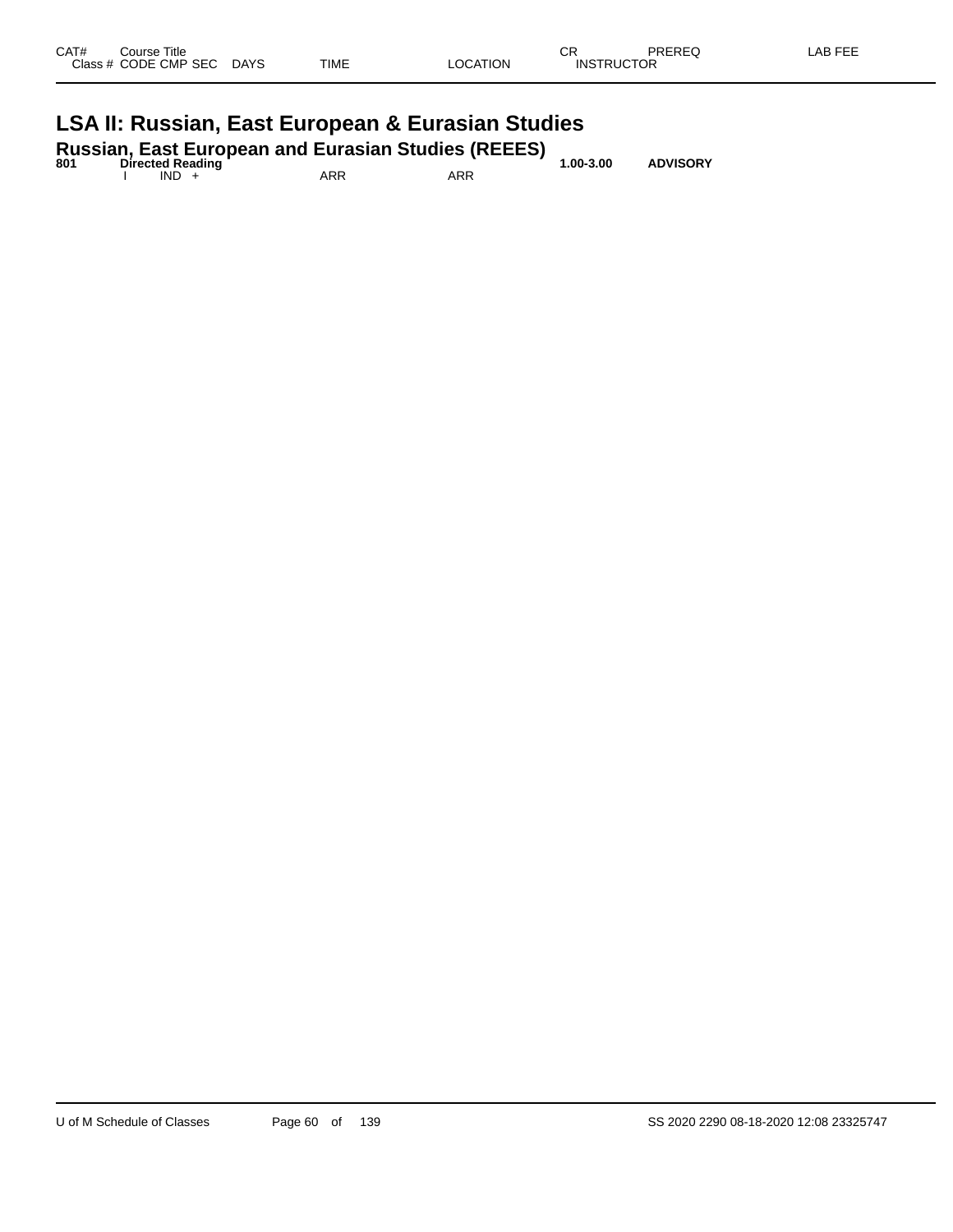| CAT# | Course Title         |             |             |                 | ⌒冖<br>◡           | PREREQ | AB FEE |
|------|----------------------|-------------|-------------|-----------------|-------------------|--------|--------|
|      | Class # CODE CMP SEC | <b>DAYS</b> | <b>TIME</b> | <b>LOCATION</b> | <b>INSTRUCTOR</b> |        |        |

## **LSA II: Prog in Internat'l & Comparative Studies**

|     |            |         | <b>International Studies (INTLSTD)</b> |     |      |                 |
|-----|------------|---------|----------------------------------------|-----|------|-----------------|
| 399 | Internship |         |                                        |     | 4.00 | <b>ADVISORY</b> |
|     |            | $IND +$ | ARR                                    | ARR |      |                 |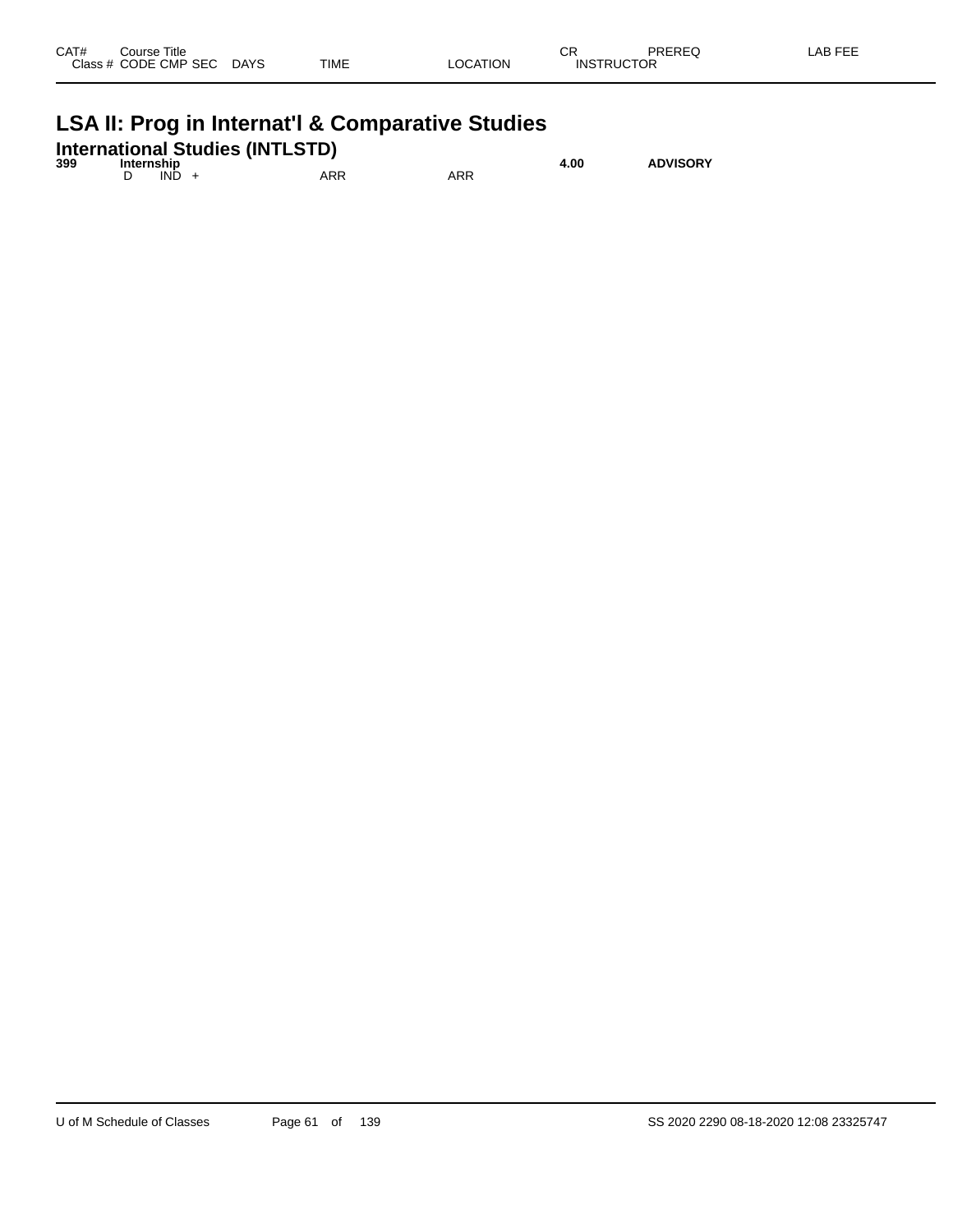| CAT# | Course Title<br>Class # CODE CMP SEC | <b>DAYS</b> | <b>TIME</b> | LOCATION | ∼⊏<br>- UN<br><b>INSTRUCTOR</b> | PREREQ | LAB FEE |
|------|--------------------------------------|-------------|-------------|----------|---------------------------------|--------|---------|
|      |                                      |             |             |          |                                 |        |         |

|          | Lloyd Scholars for Writing and the Arts |                          |                                    |     |           |        |  |  |  |
|----------|-----------------------------------------|--------------------------|------------------------------------|-----|-----------|--------|--|--|--|
| 299      |                                         | <b>Independent Study</b> | Lloyd Hall Scholars Program (LHSP) |     | 1.00-4.00 | 150.00 |  |  |  |
| 61539 PI |                                         | RFC 001                  | ARR                                | ARR |           |        |  |  |  |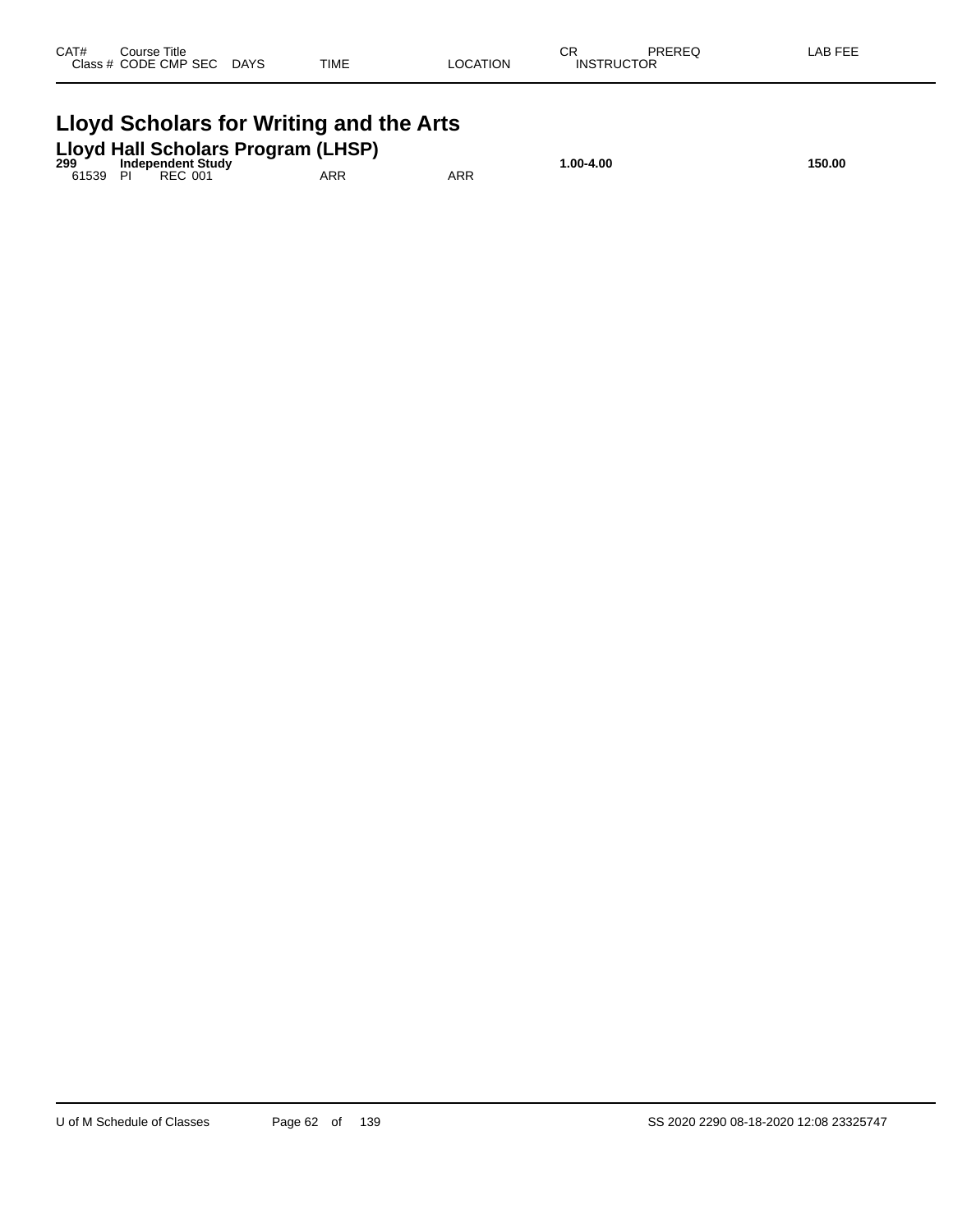| CAT# | Course Title<br>Class # CODE CMP SEC DAYS | <b>TIME</b> | <b>LOCATION</b> | CR<br><b>INSTRUCTOR</b> | <b>PREREQ</b>   | LAB FEE |
|------|-------------------------------------------|-------------|-----------------|-------------------------|-----------------|---------|
|      | <b>Department of Linguistics</b>          |             |                 |                         |                 |         |
|      | Linguistics (LING)                        |             |                 |                         |                 |         |
| 395  | Individual Research                       |             |                 | 1.00-4.00               |                 |         |
| 493  | $IND +$<br><b>Undergrad Reading</b>       | <b>ARR</b>  | <b>ARR</b>      | 1.00-3.00               | <b>ADVISORY</b> |         |
|      | $IND +$                                   | <b>ARR</b>  | <b>ARR</b>      |                         |                 |         |
| 494  | <b>Undergrad Reading</b>                  |             |                 | 1.00-3.00               | <b>ADVISORY</b> |         |
|      | $IND +$                                   | <b>ARR</b>  | <b>ARR</b>      |                         |                 |         |
| 495  | <b>Senior Honors Read</b><br>$IND +$      | <b>ARR</b>  | <b>ARR</b>      | 1.00-3.00               | <b>ADVISORY</b> |         |
| 496  | Senior Honors Read                        |             |                 | 1.00-3.00               | <b>ADVISORY</b> |         |
|      | $IND +$                                   | <b>ARR</b>  | <b>ARR</b>      |                         |                 |         |
| 990  | <b>Diss-Precand</b>                       |             |                 | 1.00-8.00               | <b>ADVISORY</b> |         |
| 995  | $IND +$<br>Diss-Cand                      | <b>ARR</b>  | <b>ARR</b>      | 8.00                    | <b>ENFORCED</b> |         |

IR IND + ARR ARR ARR

I IND + ARR ARR

**997 Spec Res I & II 1.00-6.00 ADVISORY**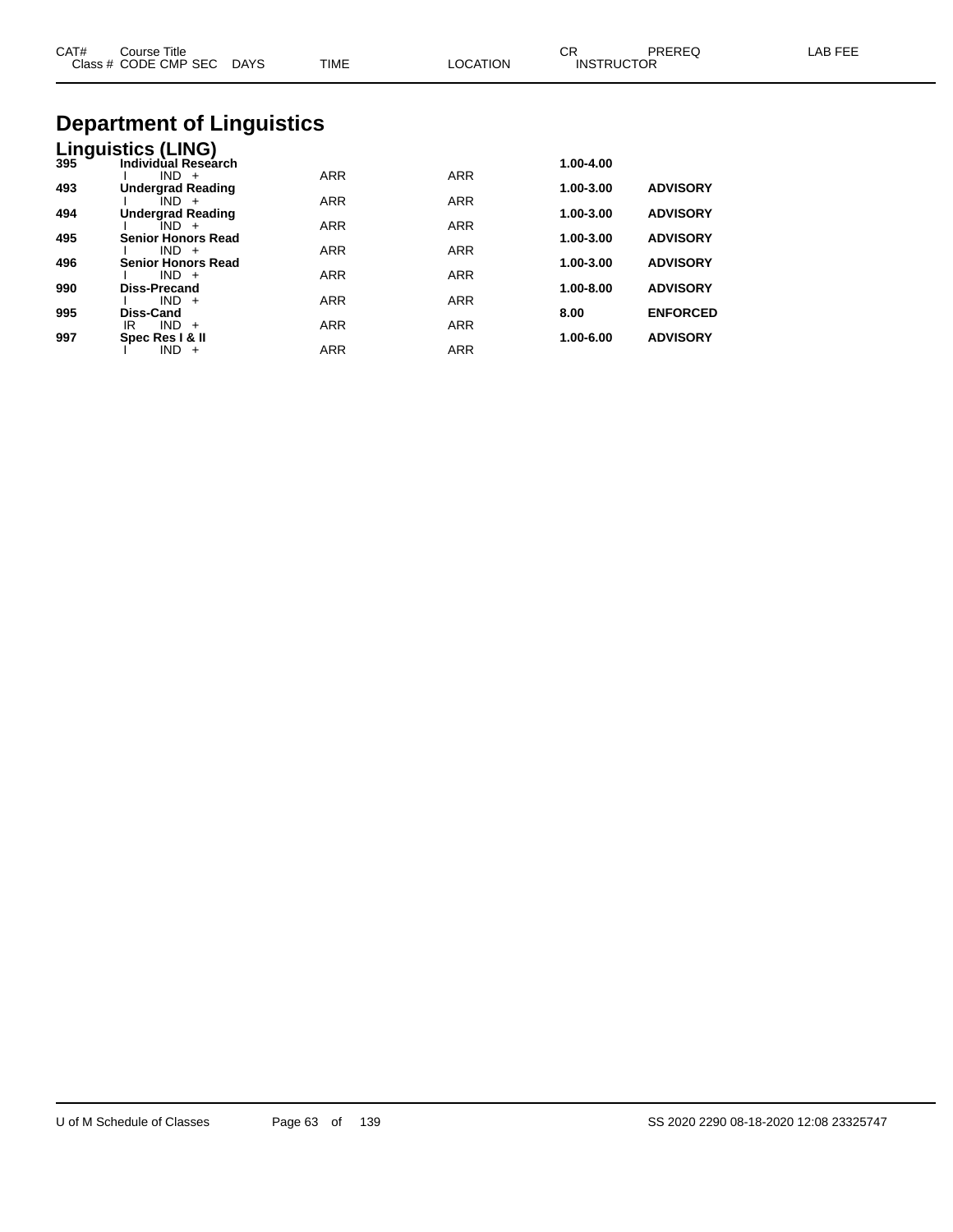| CAT# | Course Title              |      |          | СR                | PREREQ | LAB FEE |
|------|---------------------------|------|----------|-------------------|--------|---------|
|      | Class # CODE CMP SEC DAYS | TIME | LOCATION | <b>INSTRUCTOR</b> |        |         |

#### **Macromolecular Sci & Engr Ctr Macromolecular Science (MACROMOL)**

| 800   | <b>Macromolecular Sem</b> |            |     | 2.00          | <b>ADVISORY</b> |
|-------|---------------------------|------------|-----|---------------|-----------------|
| 60760 | <b>SEM 001</b><br>P       | ARR        | ARR | Kim           |                 |
| 890   | Intro Res Technique       |            |     | 1.00-8.00     | <b>ADVISORY</b> |
|       | $IND +$                   | ARR        | ARR |               |                 |
| 990   | <b>Diss-Precand</b>       |            |     | $1.00 - 8.00$ | <b>ADVISORY</b> |
|       | $IND +$                   | ARR        | ARR |               |                 |
| 995   | <b>Diss-Cand</b>          |            |     | 8.00          | <b>ENFORCED</b> |
|       | $IND +$<br>SIR            | <b>ARR</b> | ARR |               |                 |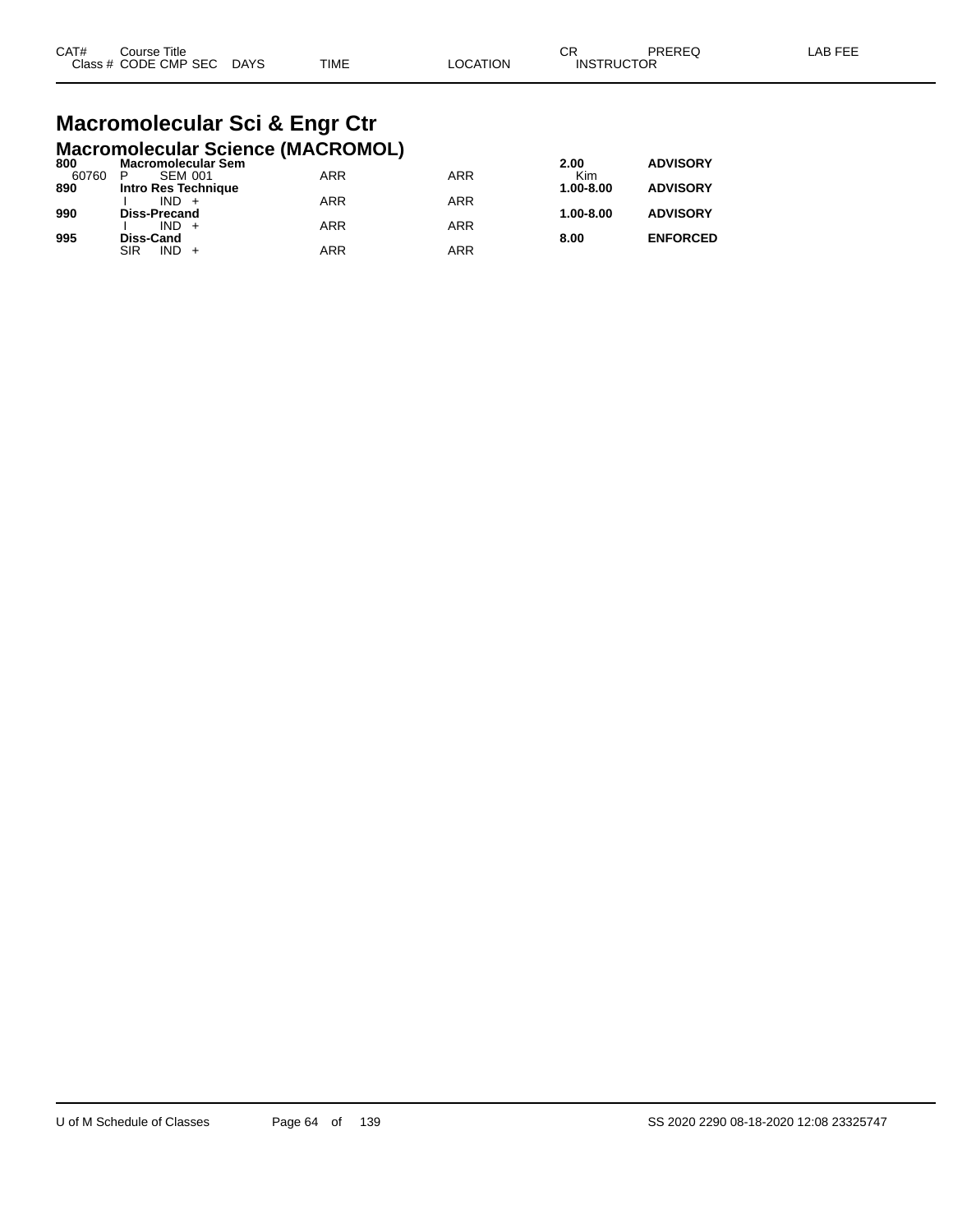| CAT# | Course Title<br>Class # CODE CMP SEC DAYS                   | <b>TIME</b> | <b>LOCATION</b> | CR<br><b>INSTRUCTOR</b> | PREREQ          | LAB FEE |
|------|-------------------------------------------------------------|-------------|-----------------|-------------------------|-----------------|---------|
|      | <b>Mathematics Department</b>                               |             |                 |                         |                 |         |
| 399  | <b>Mathematics (MATH)</b><br>Independent Reading<br>$IND +$ | <b>ARR</b>  | <b>ARR</b>      | 1.00-6.00               |                 |         |
| 429  | Internship<br>$IND +$                                       | <b>ARR</b>  | ARR             | 1.00                    | <b>ADVISORY</b> |         |
| 499  | <b>Independent Reading</b><br>$IND +$                       | <b>ARR</b>  | <b>ARR</b>      | 1.00-4.00               | <b>ADVISORY</b> |         |
| 700  | Dir Read-Research<br>$IND +$                                | <b>ARR</b>  | <b>ARR</b>      | 1.00-3.00               | <b>ADVISORY</b> |         |
| 929  | Internship<br>$IND +$<br>D.                                 | <b>ARR</b>  | <b>ARR</b>      | 1.00                    |                 |         |
| 990  | <b>Diss-Precand</b>                                         |             |                 | 1.00-8.00               | <b>ADVISORY</b> |         |
| 995  | $IND +$<br>SI<br>Diss-Cand                                  | <b>ARR</b>  | <b>ARR</b>      | 8.00                    | <b>ENFORCED</b> |         |

SIR IND + ARR ARR ARR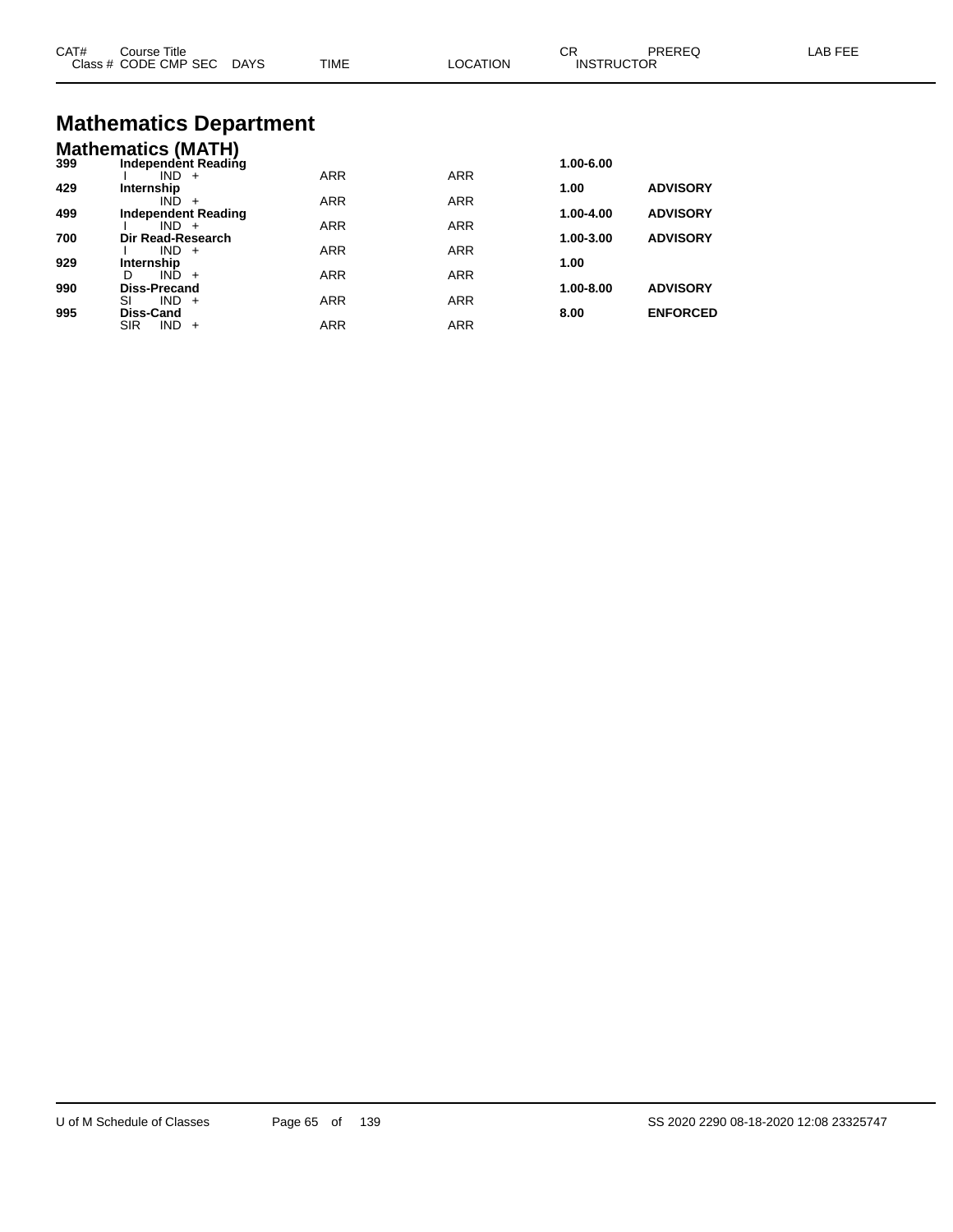| CAT# | Course Title         |             |             |         | СR                | PREREC | AB FFF |
|------|----------------------|-------------|-------------|---------|-------------------|--------|--------|
|      | Class # CODE CMP SEC | <b>DAYS</b> | <b>TIME</b> | OCATION | <b>INSTRUCTOR</b> |        |        |

## **Middle East Studies Department**

|     | <b>Middle East Studies (MIDEAST)</b> |            |            |               |                 |
|-----|--------------------------------------|------------|------------|---------------|-----------------|
| 498 | <b>Senior Honors Thesis</b>          |            |            | 1.00-4.00     |                 |
|     | $IND +$                              | <b>ARR</b> | <b>ARR</b> |               |                 |
| 699 | Dir Grad Readings                    |            |            | 1.00-3.00     | <b>ADVISORY</b> |
|     | $IND +$                              | <b>ARR</b> | <b>ARR</b> |               |                 |
| 990 | <b>Diss Pre-Cand</b>                 |            |            | $1.00 - 8.00$ | <b>ADVISORY</b> |
|     | $IND +$                              | <b>ARR</b> | <b>ARR</b> |               |                 |
| 995 | <b>Dissertation Res</b>              |            |            | 8.00          | <b>ENFORCED</b> |
|     | $IND +$<br>IR                        | ARR        | <b>ARR</b> |               |                 |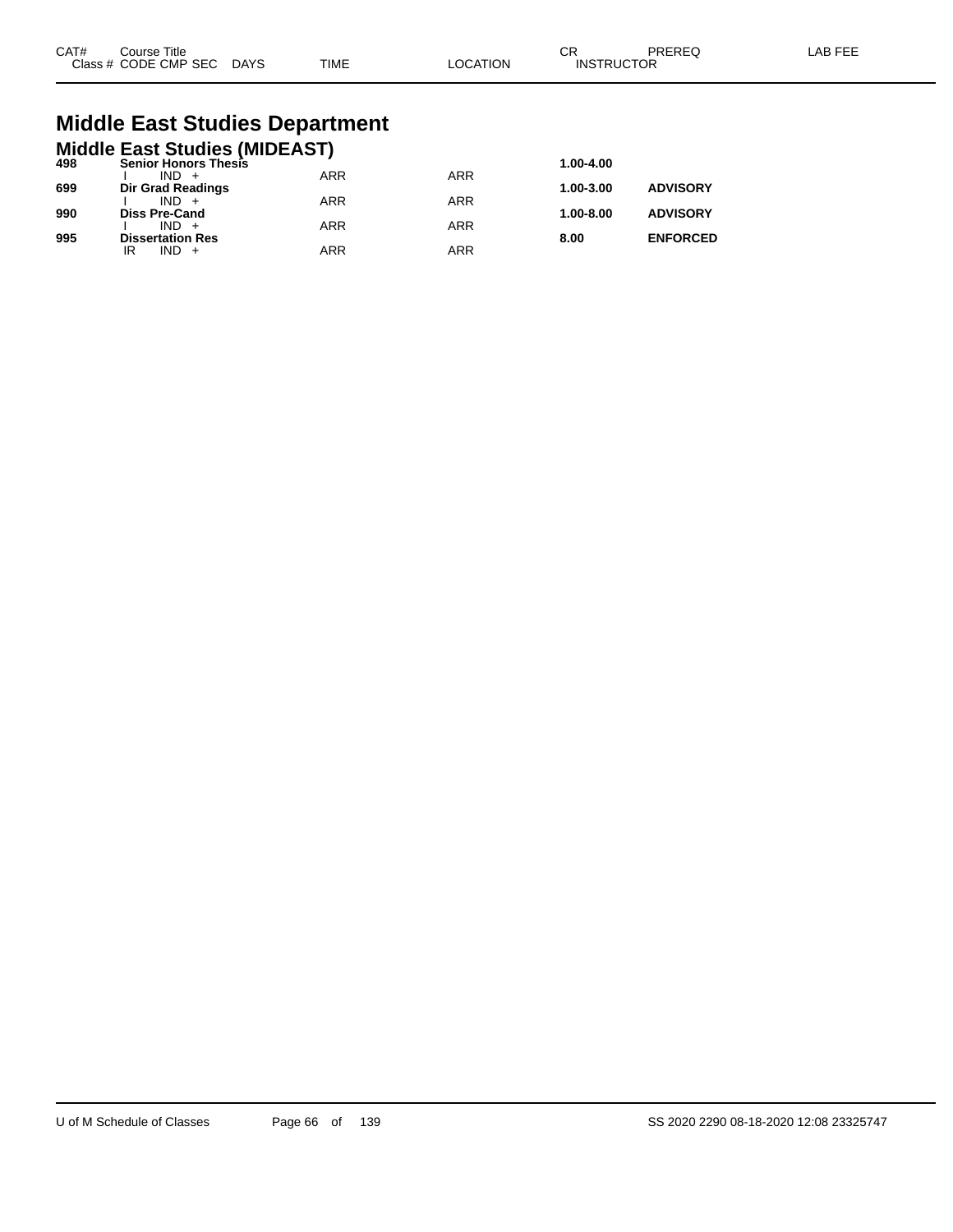| CAT# | Course Title              |      |          | ◡ጙ                | PREREQ | LAB FEE |
|------|---------------------------|------|----------|-------------------|--------|---------|
|      | Class # CODE CMP SEC DAYS | TIME | LOCATION | <b>INSTRUCTOR</b> |        |         |

#### **Molecular, Cellular, and Developmental Biology Molecular, Cellular and Developmental Biology (MCDB)**

| 300 | <b>Undergrad Research</b>  |            | - ־יי נכ   | 1.00-3.00 | <b>ADVISORY</b>           |
|-----|----------------------------|------------|------------|-----------|---------------------------|
|     | IND.                       | <b>ARR</b> | <b>ARR</b> |           |                           |
| 302 | <b>Teach Exper Undergr</b> |            |            | 1.00-3.00 |                           |
|     | IND.                       | <b>ARR</b> | <b>ARR</b> |           |                           |
| 400 | <b>Advanced Research</b>   |            |            | 1.00-3.00 | <b>ADVISORY, ENFORCED</b> |
|     | $IND +$<br>IR              | <b>ARR</b> | <b>ARR</b> |           |                           |
| 700 | <b>Advanced Studies</b>    |            |            | 1.00-8.00 | <b>ADVISORY</b>           |
|     | $IND +$                    | <b>ARR</b> | <b>ARR</b> |           |                           |
| 990 | <b>Diss-Precand</b>        |            |            | 1.00-8.00 | <b>ADVISORY</b>           |
|     | $IND +$                    | <b>ARR</b> | <b>ARR</b> |           |                           |
| 995 | Diss-Cand                  |            |            | 8.00      | <b>ENFORCED</b>           |
|     | IND -<br>R<br>$+$          | ARR        | ARR        |           |                           |
|     |                            |            |            |           |                           |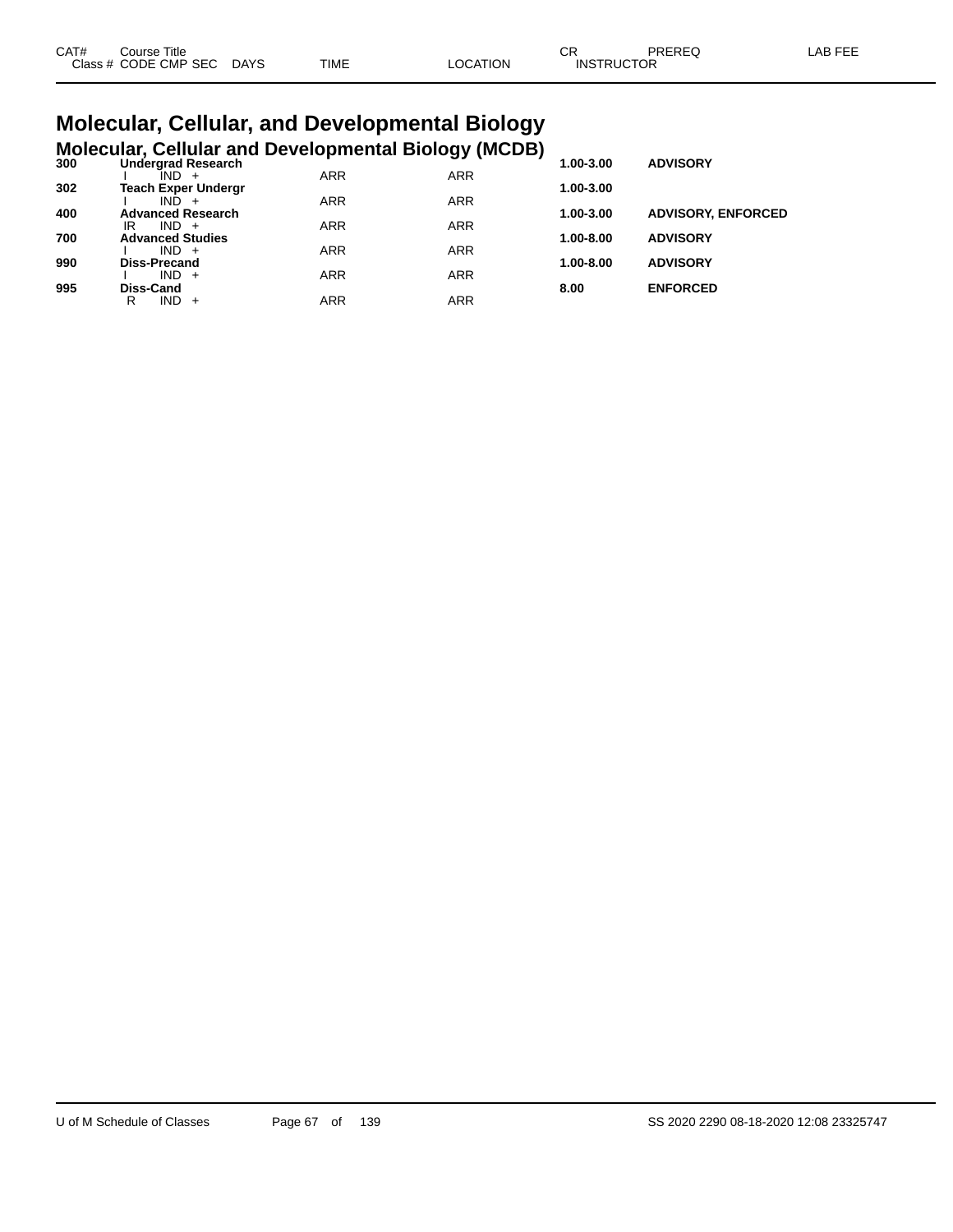| CAT# | Course Title         |             |             |          | ⌒冖<br>- UN        | PREREQ | -AB FEE |
|------|----------------------|-------------|-------------|----------|-------------------|--------|---------|
|      | Class # CODE CMP SEC | <b>DAYS</b> | <b>TIME</b> | LOCATION | <b>INSTRUCTOR</b> |        |         |
|      |                      |             |             |          |                   |        |         |

#### **Philosophy Department**

|     | <b>Philosophy (PHIL)</b> |     |     |               |                 |
|-----|--------------------------|-----|-----|---------------|-----------------|
| 990 | Diss-Precand             |     |     | $1.00 - 8.00$ | <b>ADVISORY</b> |
|     | IND.                     | ARR | ARR |               |                 |
| 995 | Diss-Cand                |     |     | 8.00          | <b>ENFORCED</b> |
|     | IND.                     | ARR | ARR |               |                 |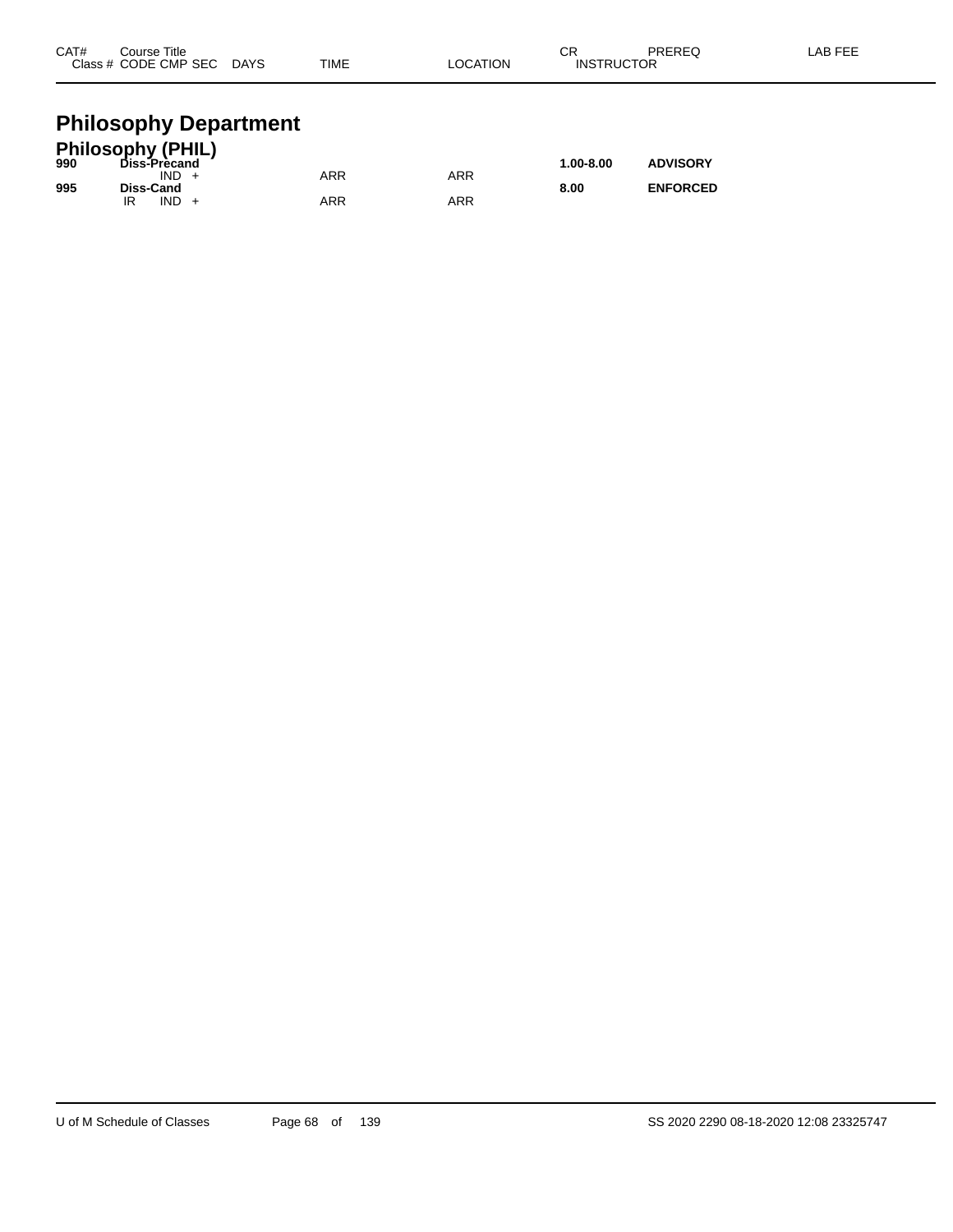| CAT# | Course Title<br>Class # CODE CMP SEC<br>DAYS | <b>TIME</b> | <b>LOCATION</b> | CR<br><b>INSTRUCTOR</b> | <b>PREREQ</b>   | LAB FEE |
|------|----------------------------------------------|-------------|-----------------|-------------------------|-----------------|---------|
|      | <b>Physics Department</b>                    |             |                 |                         |                 |         |
|      | Physics (PHYSICS)<br>415 Undergrad Researd   |             |                 |                         |                 |         |
|      | Undergrad Research                           |             |                 | 1.00-6.00               |                 |         |
| 496  | IND +<br><b>Senior Thesis I</b>              | <b>ARR</b>  | <b>ARR</b>      | 2.00-3.00               | <b>ADVISORY</b> |         |
|      | $IND +$                                      | ARR         | ARR             |                         |                 |         |
| 497  | <b>Senior Thesis II</b><br>$IND +$           | ARR         | ARR             | 2.00-3.00               | <b>ADVISORY</b> |         |
| 498  | Intr Res-Honors Stu                          |             |                 | 2.00-3.00               | <b>ADVISORY</b> |         |
| 499  | $IND +$<br>Intr Res-Honors Stu               | <b>ARR</b>  | <b>ARR</b>      | 2.00-3.00               | <b>ADVISORY</b> |         |
|      | $IND +$                                      | <b>ARR</b>  | <b>ARR</b>      |                         |                 |         |
| 515  | <b>Supervised Research</b><br>$IND +$        | ARR         | ARR             | 4.00-6.00               | <b>ADVISORY</b> |         |
| 715  | <b>Special Prob-Grad</b>                     |             |                 | 1.00-6.00               | <b>ADVISORY</b> |         |
| 990  | $IND +$<br><b>Diss-Precand</b>               | ARR         | ARR             | 1.00-8.00               | <b>ADVISORY</b> |         |
|      | $IND +$                                      | ARR         | ARR             |                         |                 |         |
| 995  | <b>Diss-Cand</b>                             |             |                 | 8.00                    | <b>ENFORCED</b> |         |
|      | $IND +$<br>DR                                | ARR         | <b>ARR</b>      |                         |                 |         |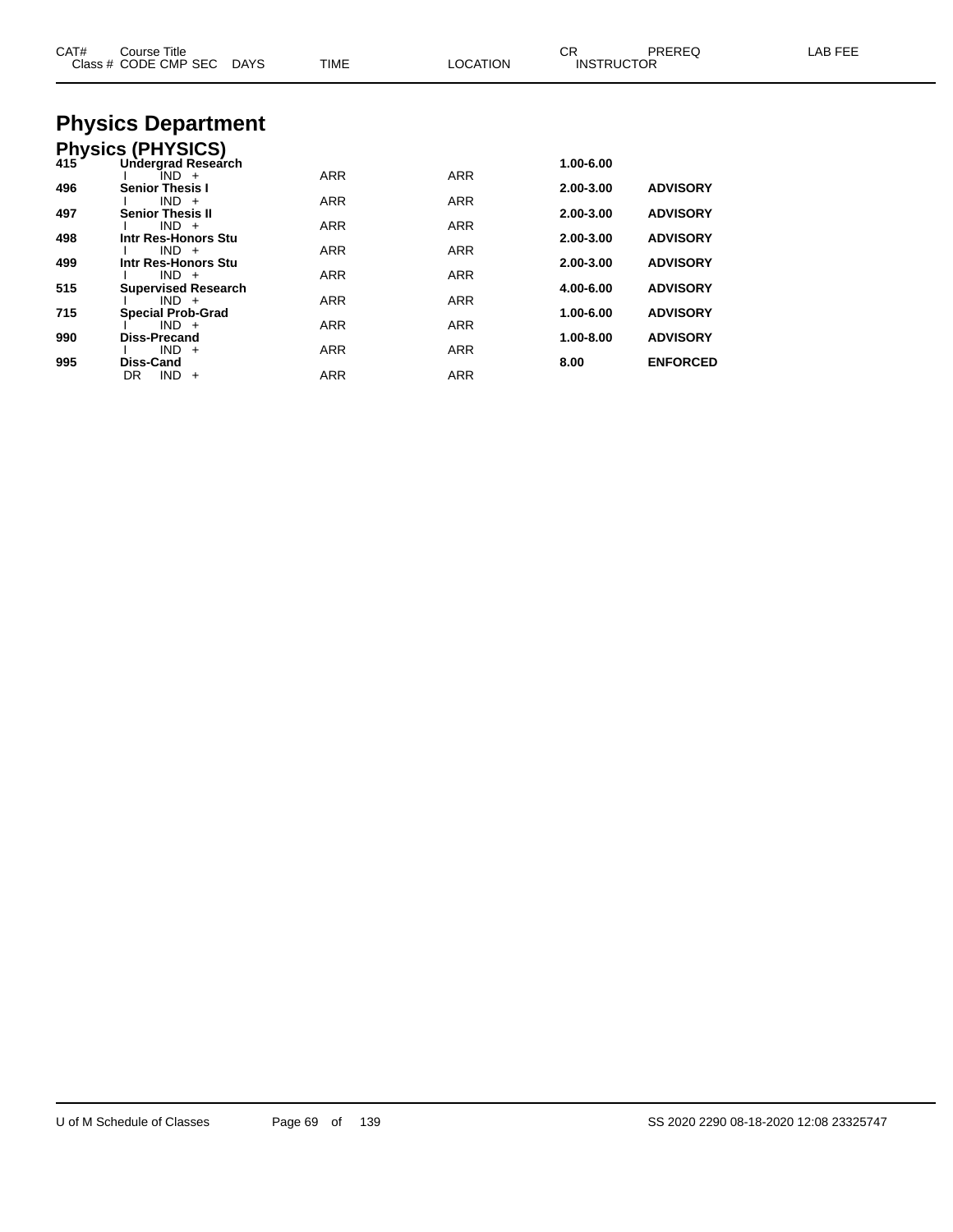| CAT#    | Title<br>Course     |             |             |                  | СR                          | DDEDEA<br>nc.<br>ט∟י | _AB FEF<br>-- |
|---------|---------------------|-------------|-------------|------------------|-----------------------------|----------------------|---------------|
| Class # | <b>CODE CMP SEC</b> | <b>DAYS</b> | <b>TIME</b> | LOCATION<br>____ | <b>JCTOR</b><br><b>INST</b> |                      |               |
|         |                     |             |             |                  |                             |                      |               |

# **Program in the Environment**

| 499 | <b>Environment (ENVIRON)</b><br><b>Senior Honors Thesis</b><br>$1.00 - 6.00$ |         |  |     |     |  |  |  |
|-----|------------------------------------------------------------------------------|---------|--|-----|-----|--|--|--|
|     |                                                                              | $IND +$ |  | ARR | ARR |  |  |  |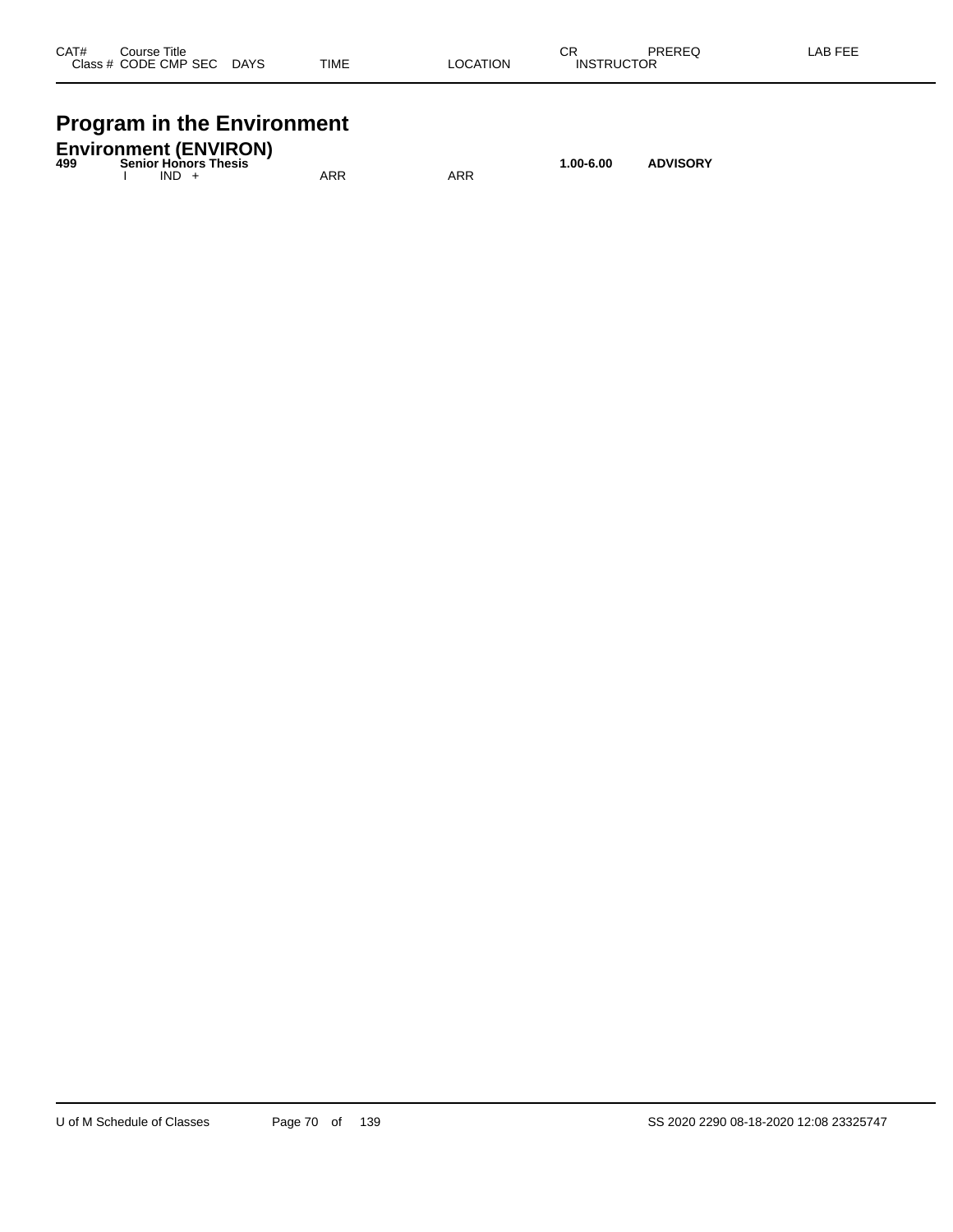| CAT#<br>Course Title<br>Class # CODE CMP SEC DAYS                    | TIME | <b>LOCATION</b> | CR<br><b>INSTRUCTOR</b> | PRERFO          | I AB FFF |
|----------------------------------------------------------------------|------|-----------------|-------------------------|-----------------|----------|
| <b>Political Science Department</b>                                  |      |                 |                         |                 |          |
| <b>Political Science (POLSCI)</b><br>200<br><b>POL SCLInternship</b> |      |                 | 1 ሰበ                    | <b>ADVISORY</b> |          |

| 299 | <b>POLSCI Internship</b> |            |            | 1.00          | <b>ADVISORY</b> |
|-----|--------------------------|------------|------------|---------------|-----------------|
|     | $IND +$                  | <b>ARR</b> | <b>ARR</b> |               |                 |
| 383 | Pol Sci Rsrch Opp        |            |            | 1.00-3.00     |                 |
|     | $IND +$                  | <b>ARR</b> | <b>ARR</b> |               |                 |
| 692 | <b>Directed Reading</b>  |            |            | 1.00-6.00     | <b>ADVISORY</b> |
|     | $IND +$                  | <b>ARR</b> | <b>ARR</b> |               |                 |
| 892 | <b>Directed Research</b> |            |            | 1.00-6.00     | <b>ADVISORY</b> |
|     | $IND +$                  | <b>ARR</b> | <b>ARR</b> |               |                 |
| 990 | <b>Diss-Precand</b>      |            |            | $1.00 - 8.00$ | <b>ADVISORY</b> |
|     | $IND +$                  | <b>ARR</b> | <b>ARR</b> |               |                 |
| 995 | Diss-Cand                |            |            | 8.00          | <b>ENFORCED</b> |
|     | ΙR<br>$IND +$            | <b>ARR</b> | <b>ARR</b> |               |                 |
|     |                          |            |            |               |                 |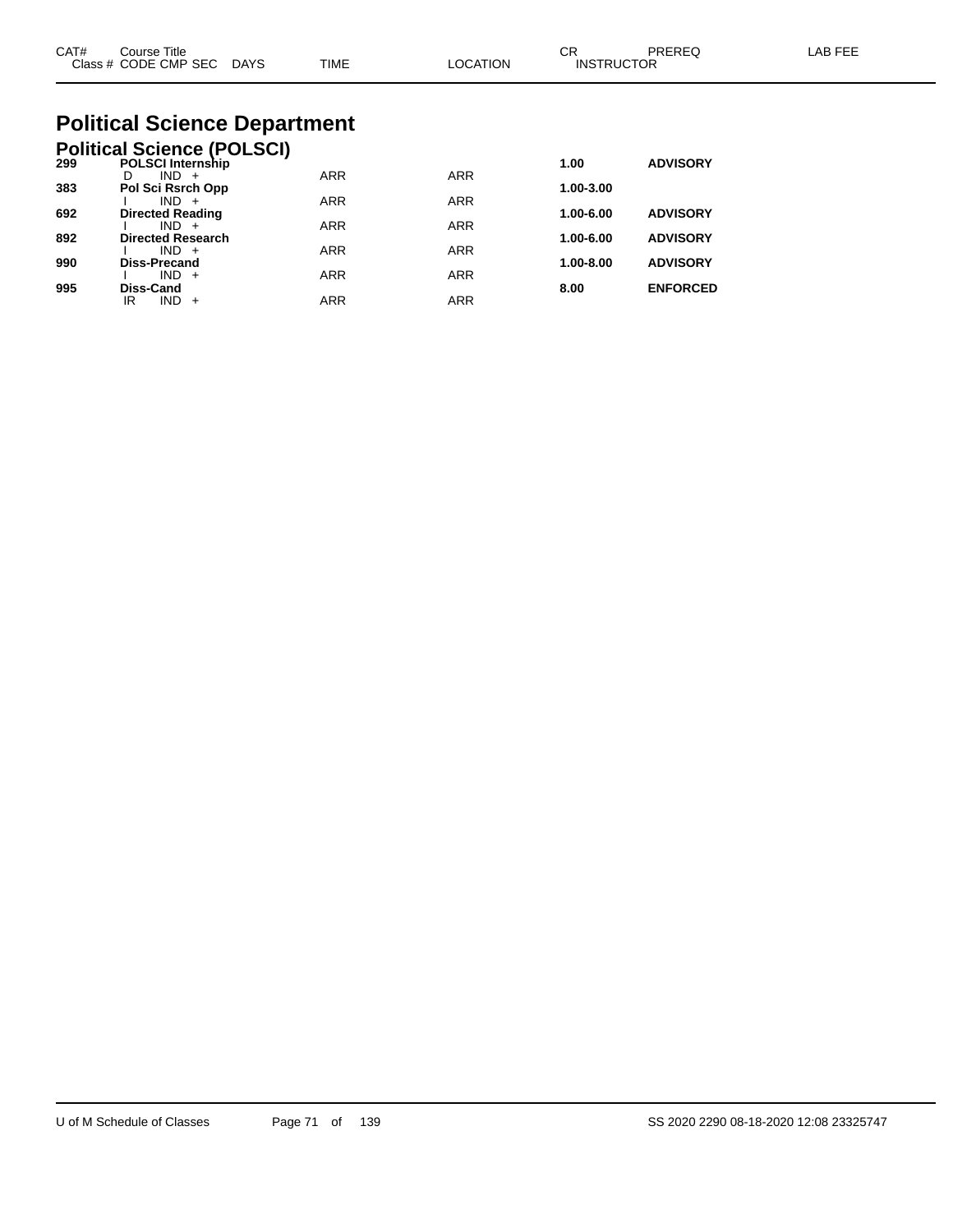| CAT#              | <b>Course Title</b><br>Class # CODE CMP SEC<br><b>DAYS</b>                                                                                                                      | TIME       | <b>LOCATION</b> | <b>CR</b><br><b>INSTRUCTOR</b> | PREREQ                                            | LAB FEE |
|-------------------|---------------------------------------------------------------------------------------------------------------------------------------------------------------------------------|------------|-----------------|--------------------------------|---------------------------------------------------|---------|
|                   | <b>Psychology Department</b>                                                                                                                                                    |            |                 |                                |                                                   |         |
|                   | <b>Psychology (PSYCH)</b>                                                                                                                                                       |            |                 |                                |                                                   |         |
| 200               | Ind Psych Issues<br>$IND +$                                                                                                                                                     | <b>ARR</b> | <b>ARR</b>      | 1.00-4.00                      | <b>ADVISORY</b>                                   |         |
| 322               | <b>Fld Prac Res Nat Sci</b>                                                                                                                                                     | <b>ARR</b> | <b>ARR</b>      | 1.00-4.00                      | <b>ADVISORY</b>                                   |         |
| 326               | $IND +$<br>Dir Res Psych/NS                                                                                                                                                     |            |                 | 1.00-4.00                      | <b>ADVISORY</b>                                   |         |
| 404               | $IND +$<br><b>Field Practicum</b>                                                                                                                                               | <b>ARR</b> | <b>ARR</b>      |                                |                                                   |         |
|                   | $IND +$                                                                                                                                                                         | <b>ARR</b> | <b>ARR</b>      | 1.00-4.00                      | <b>ADVISORY</b>                                   |         |
| 405               | <b>Pract Univ Setting</b><br>$IND +$                                                                                                                                            | <b>ARR</b> | <b>ARR</b>      | 1.00-4.00                      | <b>ADVISORY</b>                                   |         |
| 420               | <b>Adv Reading NS</b>                                                                                                                                                           |            |                 | 1.00-4.00                      | <b>ADVISORY</b>                                   |         |
| 421               | $IND +$<br><b>Adv Reading Soc Sci</b>                                                                                                                                           | <b>ARR</b> | <b>ARR</b>      | 1.00-4.00                      | <b>ADVISORY</b>                                   |         |
|                   | $IND +$                                                                                                                                                                         | <b>ARR</b> | <b>ARR</b>      |                                |                                                   |         |
| 422               | <b>Adv Research NS</b><br>$IND +$                                                                                                                                               | <b>ARR</b> | <b>ARR</b>      | 1.00-4.00                      | <b>ADVISORY</b>                                   |         |
| 424               | Sr Hon Res I Nat Sci                                                                                                                                                            |            |                 | 2.00-4.00                      | <b>ADVISORY</b>                                   |         |
| 64626<br>Research | <b>SEM 001</b><br>AI                                                                                                                                                            | <b>ARR</b> | <b>ARR</b>      | Shah                           |                                                   |         |
| 426               | Sr Hon Res II Nat Sc                                                                                                                                                            |            |                 | 2.00-4.00                      | <b>ADVISORY</b>                                   |         |
| 61226<br>619      | <b>SEM 001</b><br>SI<br><b>Supervised Research</b>                                                                                                                              | <b>ARR</b> | <b>ARR</b>      | Shah<br>1.00-4.00              | <b>ADVISORY</b>                                   |         |
|                   | $IND +$                                                                                                                                                                         | <b>ARR</b> | <b>ARR</b>      |                                |                                                   |         |
| 683<br>63433      | <b>Wkshop Samp Techniq</b><br>SEM 001<br><b>MTWTHF</b><br>P                                                                                                                     | 830-1130AM | <b>ARR</b>      | 6.00                           | <b>ADVISORY</b><br>Lepkowski, Nishimura, Heeringa |         |
| 683               | <b>Wkshop Samp Technig</b>                                                                                                                                                      |            |                 | 6.00                           | <b>ADVISORY</b>                                   |         |
| 687               | <b>SEM 001</b><br><b>MTWTHF</b><br><b>Applied Sampling</b>                                                                                                                      | 9-12PM     | ARR             | 3.00                           | <b>ADVISORY</b>                                   |         |
| 61728             | LEC 001<br><b>MTWTHF</b>                                                                                                                                                        | 2-5PM      | G300 PERRY      | Nishimura, Lee                 |                                                   |         |
|                   | Please contact the Summer Institute at 764-6595 with questions or for an override. This course is offered as part<br>of the ISR Summer Institute in Survey Research Techniques. |            |                 |                                |                                                   |         |
| 706               | <b>Tutorial Reading</b>                                                                                                                                                         |            |                 | 1.00-4.00                      | <b>ADVISORY</b>                                   |         |
|                   | $IND +$<br><b>Supervised Research</b>                                                                                                                                           | <b>ARR</b> | <b>ARR</b>      |                                |                                                   |         |
| 719               | $IND +$                                                                                                                                                                         | <b>ARR</b> | <b>ARR</b>      | 1.00-5.00                      | <b>ADVISORY</b>                                   |         |
| 819               | <b>Supervised Research</b>                                                                                                                                                      |            |                 | 1.00-4.00                      | <b>ADVISORY</b>                                   |         |
| 879               | $IND +$<br><b>Internship Clin Psy</b>                                                                                                                                           | <b>ARR</b> | <b>ARR</b>      | 2.00                           | <b>ADVISORY</b>                                   |         |
|                   | SI<br>$IND +$                                                                                                                                                                   | <b>ARR</b> | <b>ARR</b>      |                                |                                                   |         |
| 990               | Diss-Precand<br>$IND +$                                                                                                                                                         | <b>ARR</b> | <b>ARR</b>      | 8.00                           | <b>ADVISORY</b>                                   |         |
| 995               | Diss-Cand                                                                                                                                                                       |            |                 | 8.00                           | <b>ENFORCED</b>                                   |         |
|                   | IR.<br>$IND +$                                                                                                                                                                  | <b>ARR</b> | <b>ARR</b>      |                                |                                                   |         |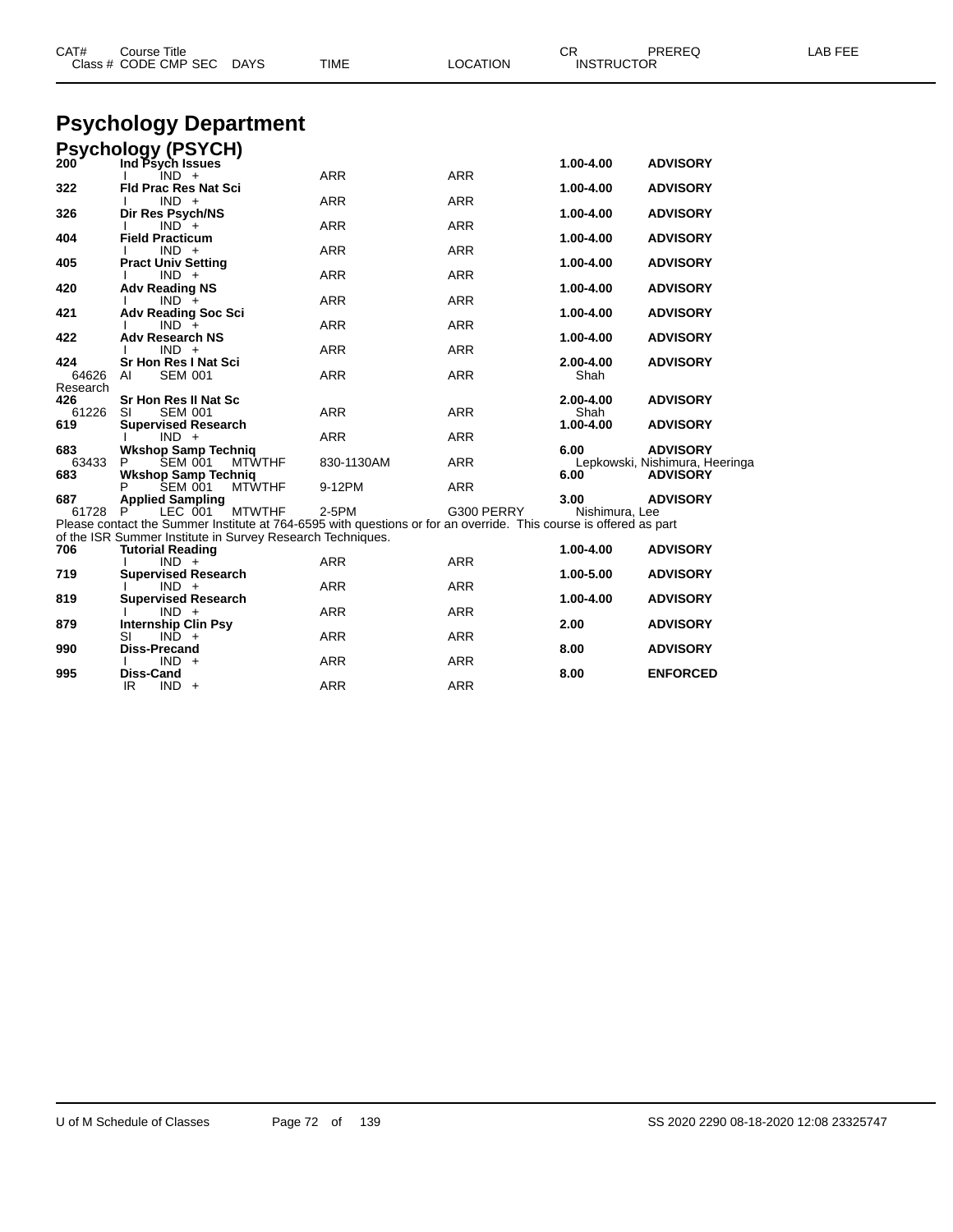| CAT# | Course Title<br>Class # CODE CMP SEC DAYS    | TIME       | LOCATION   | СR<br><b>INSTRUCTOR</b> | PREREQ          | LAB FEE |
|------|----------------------------------------------|------------|------------|-------------------------|-----------------|---------|
|      | <b>Studies In Religion</b>                   |            |            |                         |                 |         |
|      | Religion (RELIGION)<br>387 Independent Study |            |            | 1.00-3.00               | <b>ADVISORY</b> |         |
| 487  | $IND +$<br><b>Independent Study</b>          | <b>ARR</b> | <b>ARR</b> | 1.00-3.00               | <b>ADVISORY</b> |         |
|      | $IND +$                                      | ARR        | ARR        |                         |                 |         |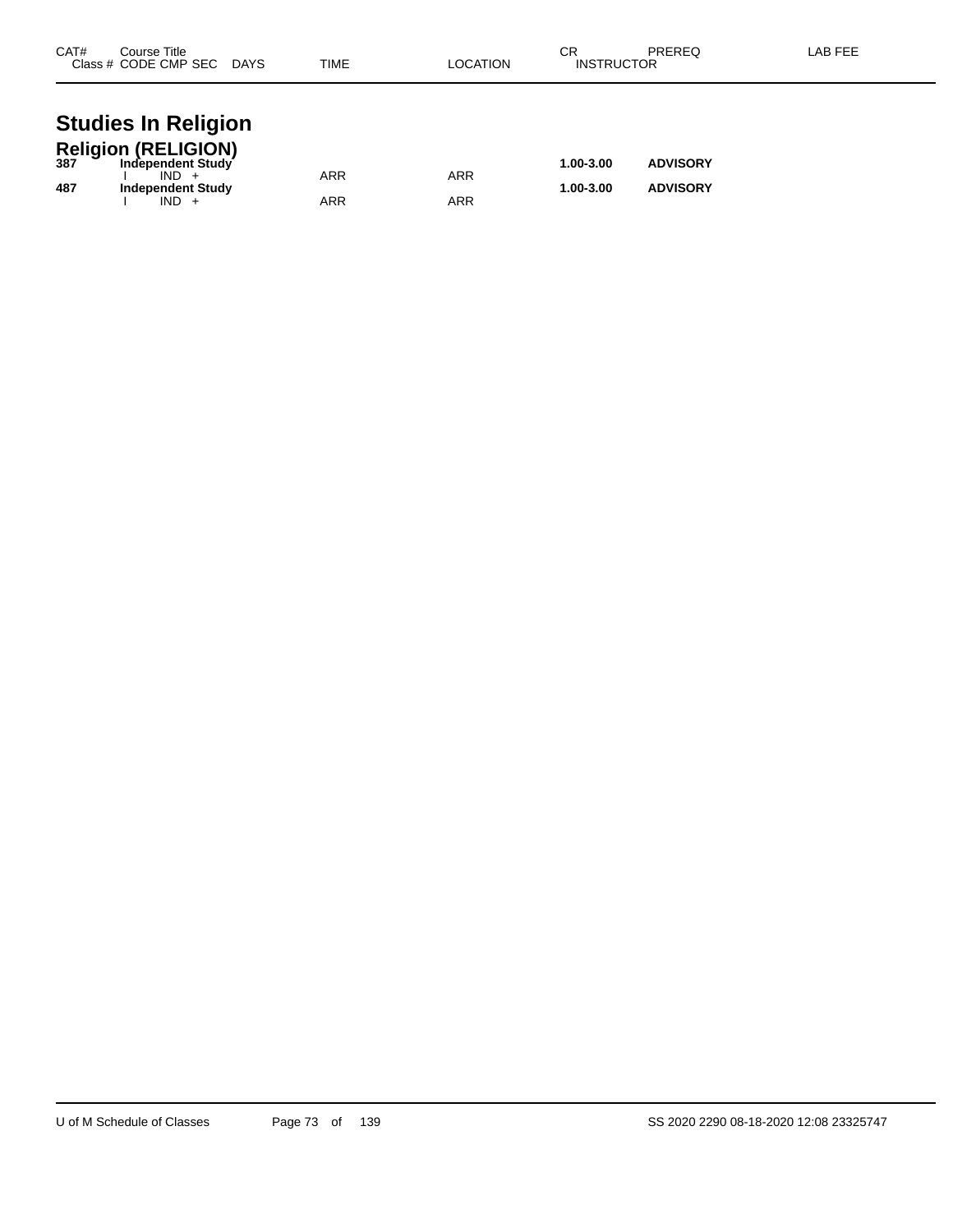|     | Class # CODE CMP SEC DAYS                                                         | TIME       | <b>LOCATION</b> | <b>INSTRUCTOR</b> |                 |  |
|-----|-----------------------------------------------------------------------------------|------------|-----------------|-------------------|-----------------|--|
|     | <b>Romance Languages Department</b>                                               |            |                 |                   |                 |  |
| 399 | <b>French (FRENCH)</b><br>Independent Study                                       |            |                 | 1.00-3.00         | <b>ENFORCED</b> |  |
| 899 | $IND +$<br>IR.<br><b>Independent Study</b>                                        | <b>ARR</b> | <b>ARR</b>      | 1.00-3.00         | <b>ADVISORY</b> |  |
| 990 | IR<br>$IND +$<br><b>Diss-Precand</b>                                              | <b>ARR</b> | <b>ARR</b>      | 1.00-8.00         | <b>ADVISORY</b> |  |
|     | $IND +$<br>IR                                                                     | ARR        | ARR             |                   |                 |  |
| 995 | <b>Diss-Cand</b><br>$IND +$<br>IR.                                                | <b>ARR</b> | <b>ARR</b>      | 8.00              | <b>ENFORCED</b> |  |
| 995 | Italian (ITALIAN)<br><b>Diss-Cand</b><br>DR.<br>$IND +$                           | <b>ARR</b> | <b>ARR</b>      | 8.00              | <b>ENFORCED</b> |  |
| 350 | <b>Portuguese (PORTUG)</b><br><b>Independent Study</b><br>$IND +$                 | <b>ARR</b> | <b>ARR</b>      | 1.00-3.00         | <b>ADVISORY</b> |  |
|     | <b>Romance Linguistics (ROMLING)</b>                                              |            |                 |                   |                 |  |
| 990 | Diss-Precand<br>$IND +$<br>IR.                                                    | ARR        | <b>ARR</b>      | 1.00-8.00         | <b>ADVISORY</b> |  |
| 995 | <b>Diss-Cand</b><br>IR.<br>$IND +$                                                | <b>ARR</b> | <b>ARR</b>      | 8.00              | <b>ENFORCED</b> |  |
|     |                                                                                   |            |                 |                   |                 |  |
|     | Spanish (SPANISH)<br>350 Independent Study<br><b>Independent Study</b><br>$IND +$ |            |                 | 1.00-3.00         | <b>ADVISORY</b> |  |
| 435 | <b>Independent Study</b>                                                          | <b>ARR</b> | <b>ARR</b>      | 1.00-3.00         | <b>ENFORCED</b> |  |
| 635 | IR.<br>$IND +$<br><b>Independent Study</b>                                        | <b>ARR</b> | <b>ARR</b>      | 1.00-3.00         | <b>ADVISORY</b> |  |
| 895 | $IND +$<br>IR.<br><b>Independent Study</b>                                        | ARR        | ARR             | 3.00              | <b>ADVISORY</b> |  |
|     | $IND +$<br>IR                                                                     | ARR        | ARR             |                   |                 |  |
| 990 | <b>Diss-Precand</b><br>$IND +$<br>IR                                              | <b>ARR</b> | <b>ARR</b>      | 1.00-8.00         | <b>ADVISORY</b> |  |
| 995 | Diss-Cand                                                                         |            |                 | 8.00              | <b>ENFORCED</b> |  |

CAT# Course Title Case CR PREREQ LAB FEE

IR IND + ARR ARR ARR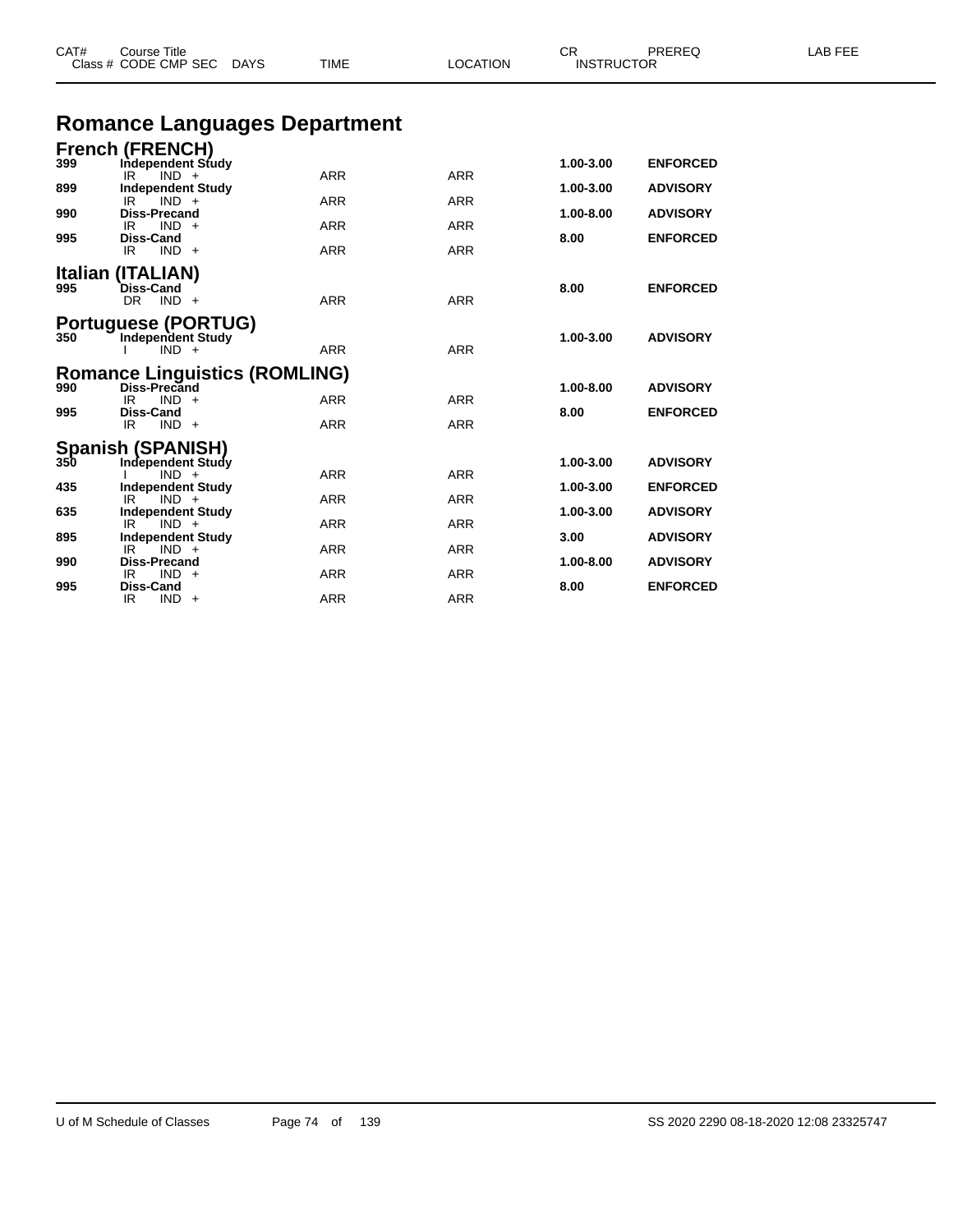## **SRC-PSM Graduate Program**

|                                   |           |                                          | Survey Methodology (SURVMETH)<br>614 Dsn&Anl Com Samp Srv   |                                                                                                                     |            |                |                                                   |
|-----------------------------------|-----------|------------------------------------------|-------------------------------------------------------------|---------------------------------------------------------------------------------------------------------------------|------------|----------------|---------------------------------------------------|
| 61726                             | P         | SEM 001                                  |                                                             | $1-4PM$                                                                                                             | <b>ARR</b> | 3.00           | <b>ADVISORY</b>                                   |
| 614                               |           | Dsn&Anl Com Samp Srv                     |                                                             |                                                                                                                     |            | 3.00           | <b>ADVISORY</b>                                   |
|                                   | Р         | SEM 001                                  | <b>MTWTHF</b>                                               | $2-4PM$                                                                                                             | G300 PERRY | Si, West       |                                                   |
|                                   |           |                                          | of the ISR Summer Institute in Survey Research Techniques.  | Please contact the Summer Institute at 764-6595 with questions or for an override. This course is offered as part   |            |                |                                                   |
| 616                               |           | <b>Wkshop Samp Techniq</b>               |                                                             |                                                                                                                     |            | 6.00           | <b>ADVISORY</b>                                   |
| 63432<br>616                      | P         | SEM 001<br><b>Wkshop Samp Techniq</b>    | <b>MTWTHF</b>                                               | 830-1130AM                                                                                                          | <b>ARR</b> | 6.00           | Lepkowski, Nishimura, Heeringa<br><b>ADVISORY</b> |
|                                   | Р         | SEM 001                                  | <b>MTWTHF</b>                                               | 9-12PM                                                                                                              | <b>ARR</b> |                |                                                   |
|                                   |           |                                          |                                                             | Please contact the Summer Institute at 764-6595 with questions or for an override. This course is offered as part   |            |                |                                                   |
| 625                               |           | <b>Applied Sampling</b>                  | of the ISR Summer Institute in Survey Research Techniques.  |                                                                                                                     |            | 3.00           | <b>ADVISORY</b>                                   |
| 61725                             | P         | LEC 001                                  | <b>MTWTHF</b>                                               | $2-5PM$                                                                                                             | G300 PERRY | Nishimura, Lee |                                                   |
|                                   |           |                                          |                                                             | Offered as part of the Michigan Program in Survey Methodology and Summer Institute in Survey Research Techniques.   |            |                |                                                   |
| 652                               |           | <b>Intro Focus Group</b>                 | Contact isr-summer@umich.edu with questions.                |                                                                                                                     |            | 1.00           | <b>ADVISORY</b>                                   |
| 63384                             | P         | SEM 001                                  | мт                                                          | 9-4PM                                                                                                               | ARR        | Conrad         |                                                   |
| Intro to Focus Groups             |           |                                          |                                                             |                                                                                                                     |            |                |                                                   |
|                                   |           |                                          | Contact isr-summer@umich.edu with questions.                | Offered as part of the Michigan Program in Survey Methodology and Summer Institute in Survey Research Techniques.   |            |                |                                                   |
| 988                               |           | <b>Adv Sem in Surv Meth</b>              |                                                             |                                                                                                                     |            | 1.00-2.00      | <b>ADVISORY</b>                                   |
| 63413                             | P         | <b>SEM 001</b>                           |                                                             | ARR                                                                                                                 | ARR        |                |                                                   |
| 63722                             | - P<br>P  | SEM 004<br><b>SEM 004</b>                | THF<br><b>WTH</b>                                           | $9-4PM$<br>$9-4PM$                                                                                                  | ARR<br>ARR | <b>Buskirk</b> |                                                   |
| Web Scraping                      |           |                                          |                                                             |                                                                                                                     |            |                |                                                   |
| 63285                             | -P        | <b>SEM 006</b>                           | <b>WTH</b>                                                  | 9-4PM                                                                                                               | ARR        | Schaeffer      |                                                   |
|                                   |           | <b>Writing Questions for Surveys</b>     |                                                             | Introduction to Applied Questionnaire Design. Course offered through Michigan Program in Survey Methodology as      |            |                |                                                   |
|                                   |           |                                          | part of the Summer Institute in Survey Research Techniques. |                                                                                                                     |            |                |                                                   |
|                                   |           |                                          |                                                             |                                                                                                                     |            |                |                                                   |
| 63412 P                           |           | <b>SEM 008</b>                           | Contact isr-summer@umich.edu with questions.<br>MТ          | 9-4PM                                                                                                               | ARR        | Peytcheva      |                                                   |
| Intro Survey Methodology          |           |                                          |                                                             |                                                                                                                     |            |                |                                                   |
|                                   |           | Institute in Survey Research Techniques. |                                                             | Intro to Survey Methodology. Course offered through Michigan Program in Survey Methodology as part of the Summer    |            |                |                                                   |
|                                   |           |                                          |                                                             |                                                                                                                     |            |                |                                                   |
|                                   |           |                                          | Contact isr-summer@umich.edu with questions.                |                                                                                                                     |            |                |                                                   |
| 63826 P<br>Sensor Data Collection |           | <b>SEM 016</b>                           | MТ                                                          | 9-4PM                                                                                                               | ARR        | Keusch, Guyer  |                                                   |
| 63437 P                           |           | <b>SEM 021</b>                           | <b>WTH</b>                                                  | 9-10AM                                                                                                              | <b>ARR</b> | Campanelli     |                                                   |
| Interm Questionnaire Design       |           |                                          |                                                             |                                                                                                                     |            |                |                                                   |
|                                   |           |                                          | Summer Institute in Survey Research Techniques.             | 20 Ways to Test Your Survey Questions. Course offered through Michigan Program in Survey Methodology as part of the |            |                |                                                   |
|                                   |           |                                          |                                                             |                                                                                                                     |            |                |                                                   |
| 63438 P                           |           | <b>SEM 023</b>                           | Contact isr-summer@umich.edu with questions.<br>MTW         | 9-4PM                                                                                                               | <b>ARR</b> | <b>Broome</b>  |                                                   |
| Intro to Questionnaire Design     |           |                                          |                                                             |                                                                                                                     |            |                |                                                   |
|                                   |           |                                          |                                                             | Questionnaire Design Short Course offered through Michigan Program in Survey Methodology as part of the Summer      |            |                |                                                   |
|                                   |           | Institute in Survey Research Techniques. |                                                             |                                                                                                                     |            |                |                                                   |
|                                   |           |                                          | Contact isr-summer@umich.edu with questions.                |                                                                                                                     |            |                |                                                   |
| 63440 P                           |           | <b>SEM 025</b>                           | THF.                                                        | 9-4PM                                                                                                               | <b>ARR</b> | Keusch         |                                                   |
|                                   |           | Intro Data Collection Methods            |                                                             | Intro to Data Collection Methods Short Course. Course offered through Michigan Program in Survey Methodology as     |            |                |                                                   |
|                                   |           |                                          | part of the Summer Institute in Survey Research Techniques. |                                                                                                                     |            |                |                                                   |
|                                   |           |                                          |                                                             |                                                                                                                     |            |                |                                                   |
| 63441                             | P         | <b>SEM 029</b>                           | Contact isr-summer@umich.edu with questions.<br>м           | 11-12PM                                                                                                             | ARR        | Mneimneh       |                                                   |
|                                   | P         | SEM 029                                  | M                                                           | 11-12PM                                                                                                             | ARR        |                |                                                   |
|                                   | P         | SEM 029                                  | М                                                           | 11-12PM                                                                                                             | ARR        |                |                                                   |
| Survey Design International       | P         | SEM 029                                  | М                                                           | 11-12PM                                                                                                             | ARR        |                |                                                   |
|                                   |           |                                          |                                                             | Intro to Survey Research Techniques (1 week). Course offered through Michigan Program in Survey Methodology as      |            |                |                                                   |
|                                   |           |                                          | part of the Summer Institute in Survey Research Techniques. |                                                                                                                     |            |                |                                                   |
|                                   |           |                                          | Contact isr-summer@umich.edu with questions.                |                                                                                                                     |            |                |                                                   |
| 995                               | Diss-Cand |                                          |                                                             |                                                                                                                     |            | 8.00           | <b>ENFORCED</b>                                   |
|                                   |           | DR $\vert$ IND +                         |                                                             | ARR                                                                                                                 | <b>ARR</b> |                |                                                   |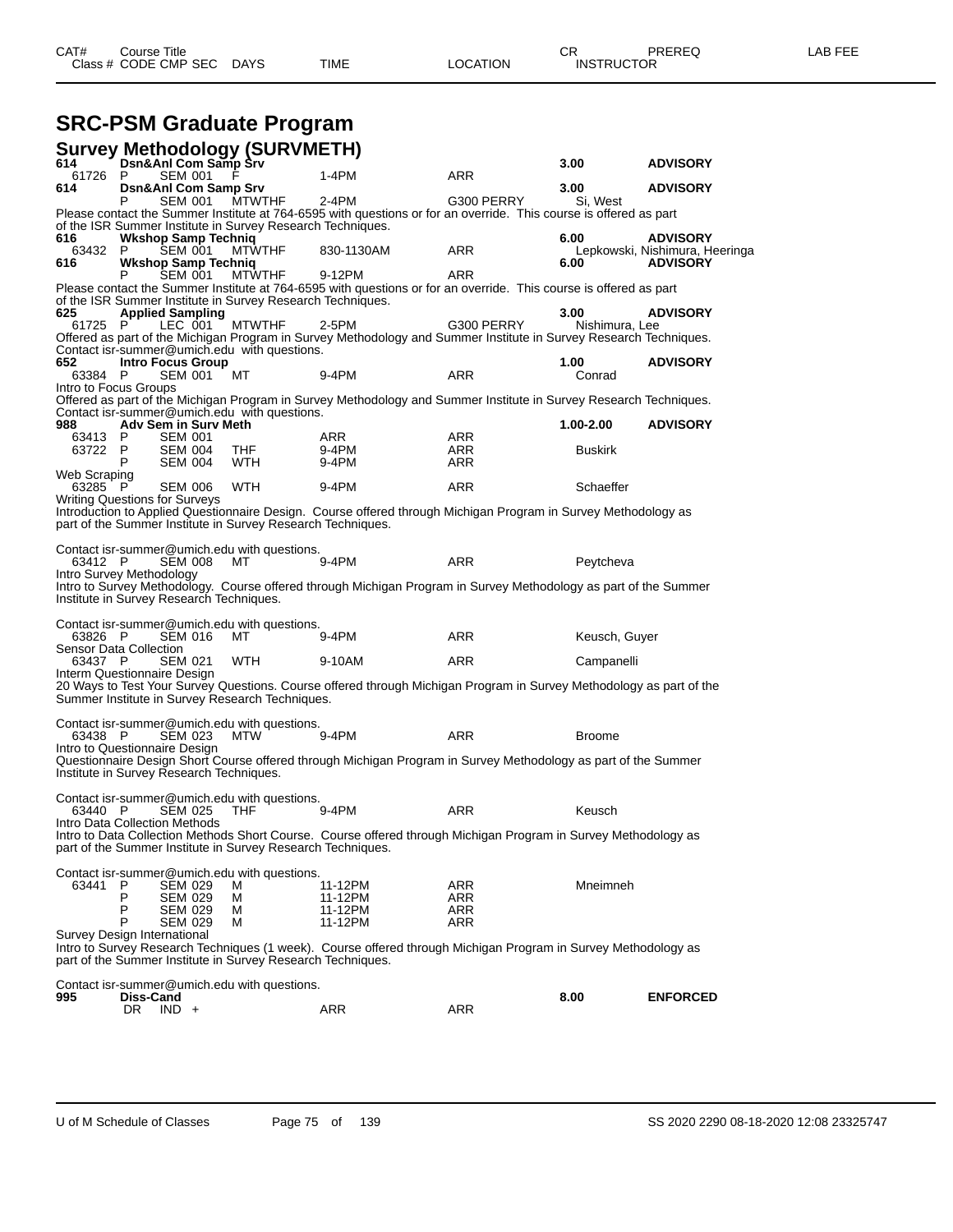| CAT# | Course Title<br>Class # CODE CMP SEC DAYS                        | <b>TIME</b> | <b>LOCATION</b> | <b>CR</b><br><b>INSTRUCTOR</b> | PREREQ          | <b>LAB FEE</b> |
|------|------------------------------------------------------------------|-------------|-----------------|--------------------------------|-----------------|----------------|
|      | <b>Slavic Languages &amp; Lit Dept</b>                           |             |                 |                                |                 |                |
| 430  | <b>Russian (RUSSIAN)</b><br><b>Supervised Reading</b><br>$IND +$ | <b>ARR</b>  | <b>ARR</b>      | 1.00-4.00                      | <b>ADVISORY</b> |                |
| 990  | Diss-Precand<br>$IND +$<br>IR                                    | <b>ARR</b>  | <b>ARR</b>      | 1.00-8.00                      | <b>ADVISORY</b> |                |
| 995  | <b>Diss-Cand</b><br>$IND +$<br>IR                                | <b>ARR</b>  | <b>ARR</b>      | 8.00                           | <b>ENFORCED</b> |                |
| 450  | <b>Ukrainian (UKR)</b><br>Internship-Ukraine<br>$IND +$          | <b>ARR</b>  | <b>ARR</b>      | 1.00                           | <b>ADVISORY</b> |                |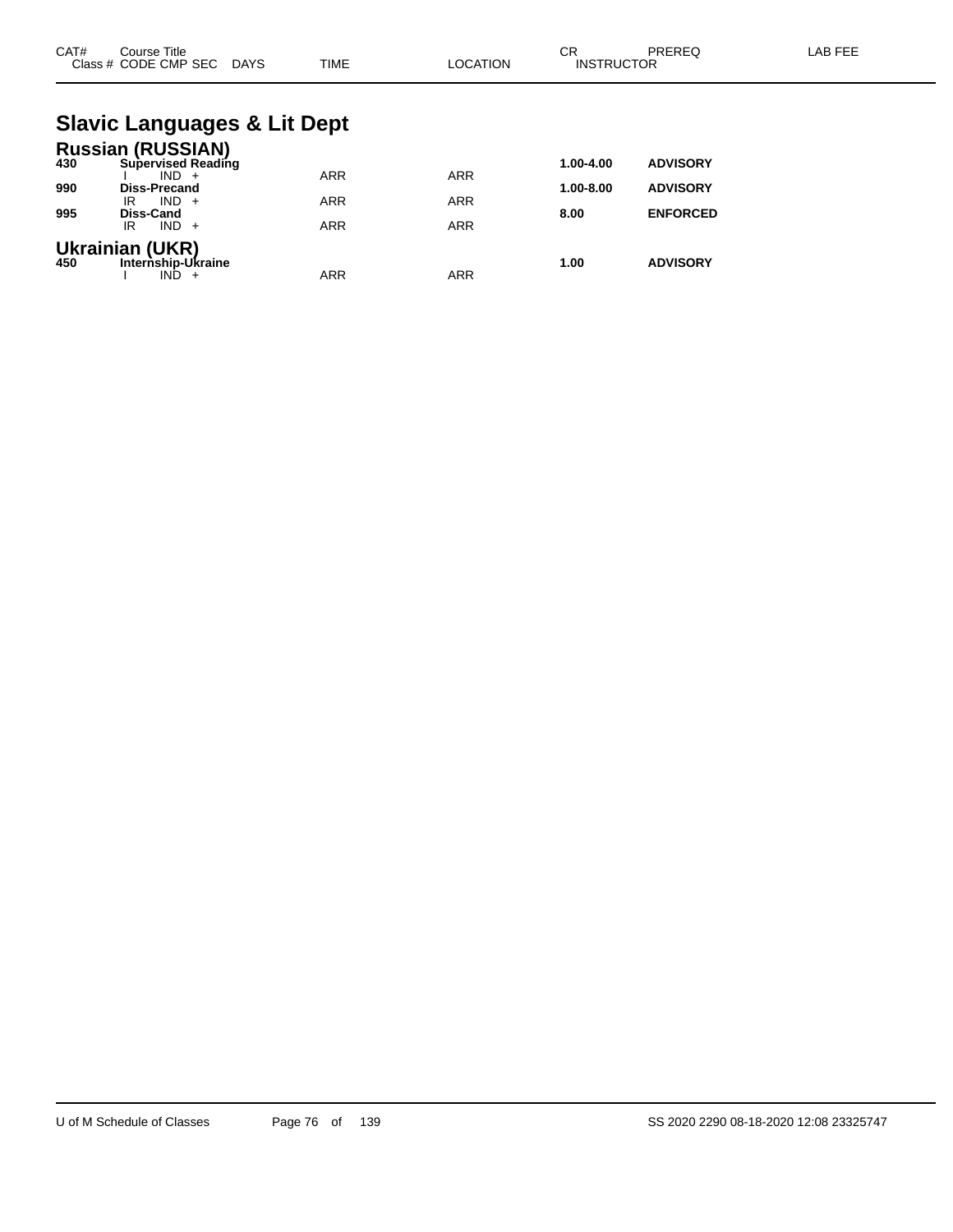| CAT# | Course Title              |      |          | $\cap$<br>◡⊓      | PREREQ | LAB FEE |
|------|---------------------------|------|----------|-------------------|--------|---------|
|      | Class # CODE CMP SEC DAYS | TIME | LOCATION | <b>INSTRUCTOR</b> |        |         |

## **Sociology Department**

|       | Sociology (SOC)                                            |               |                                                                                                                   |            |                |                                |
|-------|------------------------------------------------------------|---------------|-------------------------------------------------------------------------------------------------------------------|------------|----------------|--------------------------------|
| 394   | Undergrad Résearch                                         |               |                                                                                                                   |            | 1.00-4.00      |                                |
|       | IND +                                                      |               | <b>ARR</b>                                                                                                        | <b>ARR</b> |                |                                |
| 395   | <b>Independent Study</b>                                   |               |                                                                                                                   |            | $1.00 - 4.00$  | <b>ADVISORY</b>                |
|       | $IND +$                                                    |               | <b>ARR</b>                                                                                                        | <b>ARR</b> |                |                                |
| 396   | <b>UG Internship</b>                                       |               |                                                                                                                   |            | 1.00           | <b>ADVISORY</b>                |
|       | $IND +$<br>D                                               |               | <b>ARR</b>                                                                                                        | <b>ARR</b> |                |                                |
| 612   | <b>Applied Sampling</b>                                    |               |                                                                                                                   |            | 3.00           | <b>ADVISORY</b>                |
| 61729 | LEC 001                                                    | <b>MTWTHF</b> | 2-5PM                                                                                                             | G300 PERRY | Nishimura, Lee |                                |
|       |                                                            |               | Please contact the Summer Institute at 764-6595 with questions or for an override. This course is offered as part |            |                |                                |
|       | of the ISR Summer Institute in Survey Research Techniques. |               |                                                                                                                   |            |                |                                |
| 621   | <b>Wkshop Samp Technig</b>                                 |               |                                                                                                                   |            | 6.00           | <b>ADVISORY</b>                |
| 63434 | <b>SEM 001</b><br>P.                                       | <b>MTWTHF</b> | 830-1130AM                                                                                                        | <b>ARR</b> |                | Lepkowski, Nishimura, Heeringa |
| 621   | <b>Wkshop Samp Techniq</b>                                 |               |                                                                                                                   |            | 6.00           | <b>ADVISORY</b>                |
|       | <b>SEM 001</b>                                             | <b>MTWTHF</b> | 9-12PM                                                                                                            | <b>ARR</b> |                |                                |
| 695   | <b>Directed Research</b>                                   |               |                                                                                                                   |            | 1.00-6.00      | <b>ADVISORY</b>                |
|       | $IND +$                                                    |               | <b>ARR</b>                                                                                                        | <b>ARR</b> |                |                                |
| 696   | <b>Directed Reading</b>                                    |               |                                                                                                                   |            | 1.00-6.00      | <b>ADVISORY</b>                |
|       | $IND +$                                                    |               | <b>ARR</b>                                                                                                        | <b>ARR</b> |                |                                |
| 990   | <b>Diss-Precand</b>                                        |               |                                                                                                                   |            | 1.00-8.00      | <b>ADVISORY</b>                |
|       | $IND +$<br>D                                               |               | <b>ARR</b>                                                                                                        | <b>ARR</b> |                |                                |
| 995   | Diss-Cand                                                  |               |                                                                                                                   |            | 8.00           | <b>ENFORCED</b>                |
|       | DR.<br>$IND +$                                             |               | <b>ARR</b>                                                                                                        | ARR        |                |                                |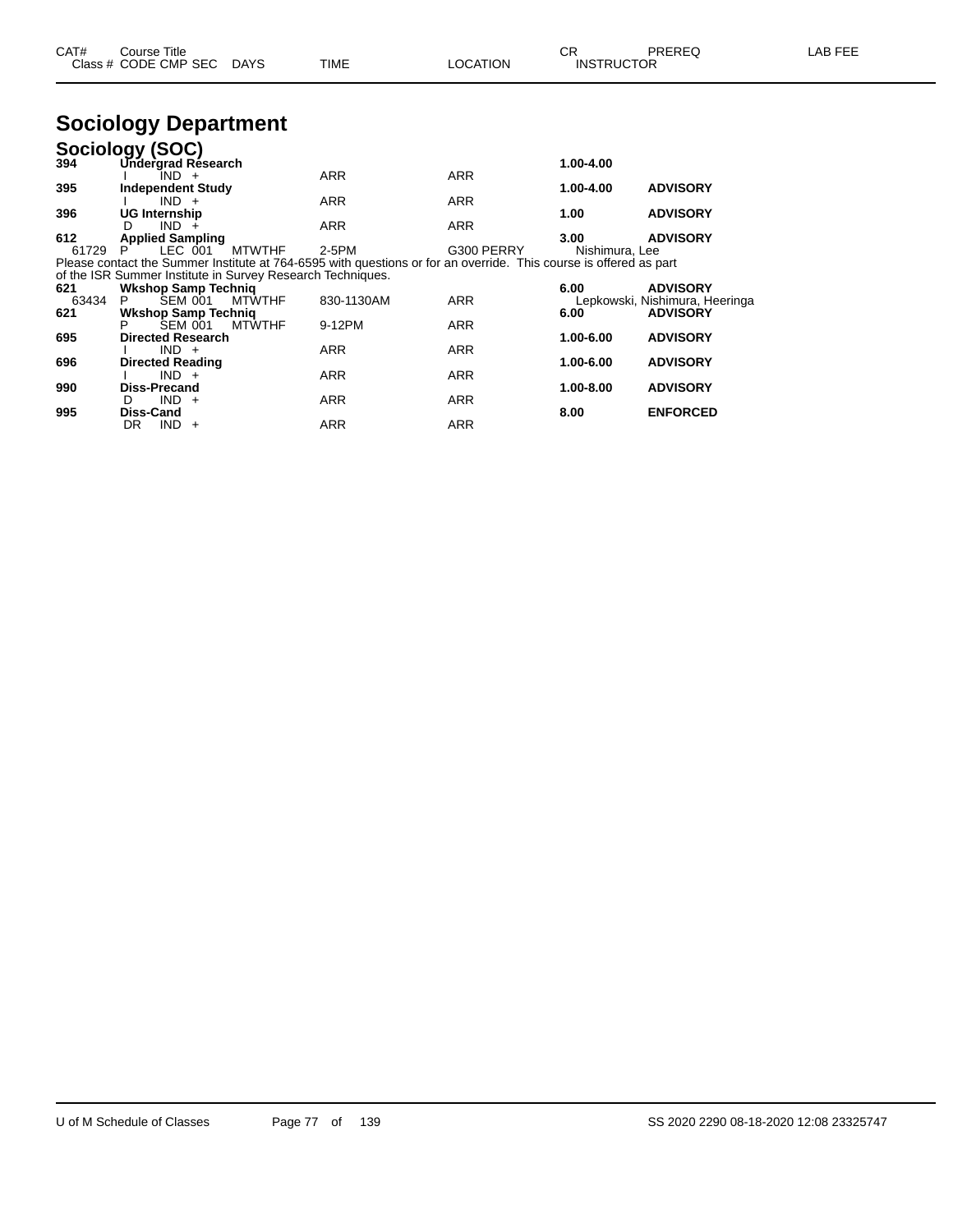| CAT# | Course Title<br>Class # CODE CMP SEC DAYS | TIME       | LOCATION   | <b>CR</b><br><b>INSTRUCTOR</b> | PREREQ          | LAB FEE |
|------|-------------------------------------------|------------|------------|--------------------------------|-----------------|---------|
|      | <b>Statistics Department</b>              |            |            |                                |                 |         |
|      | <b>Statistics (STATS)</b>                 |            |            |                                |                 |         |
| 750  | <b>Directed Reading</b>                   |            |            | 1.00-6.00                      | <b>ADVISORY</b> |         |
|      | $IND +$<br>IR                             | <b>ARR</b> | <b>ARR</b> |                                |                 |         |
| 990  | <b>Diss-Precand</b><br>$IND +$            |            |            | 1.00-8.00                      | <b>ADVISORY</b> |         |
| 995  | IR<br>Diss-Cand                           | <b>ARR</b> | <b>ARR</b> | 8.00                           | <b>ENFORCED</b> |         |
|      | $IND +$<br>IR                             | <b>ARR</b> | <b>ARR</b> |                                |                 |         |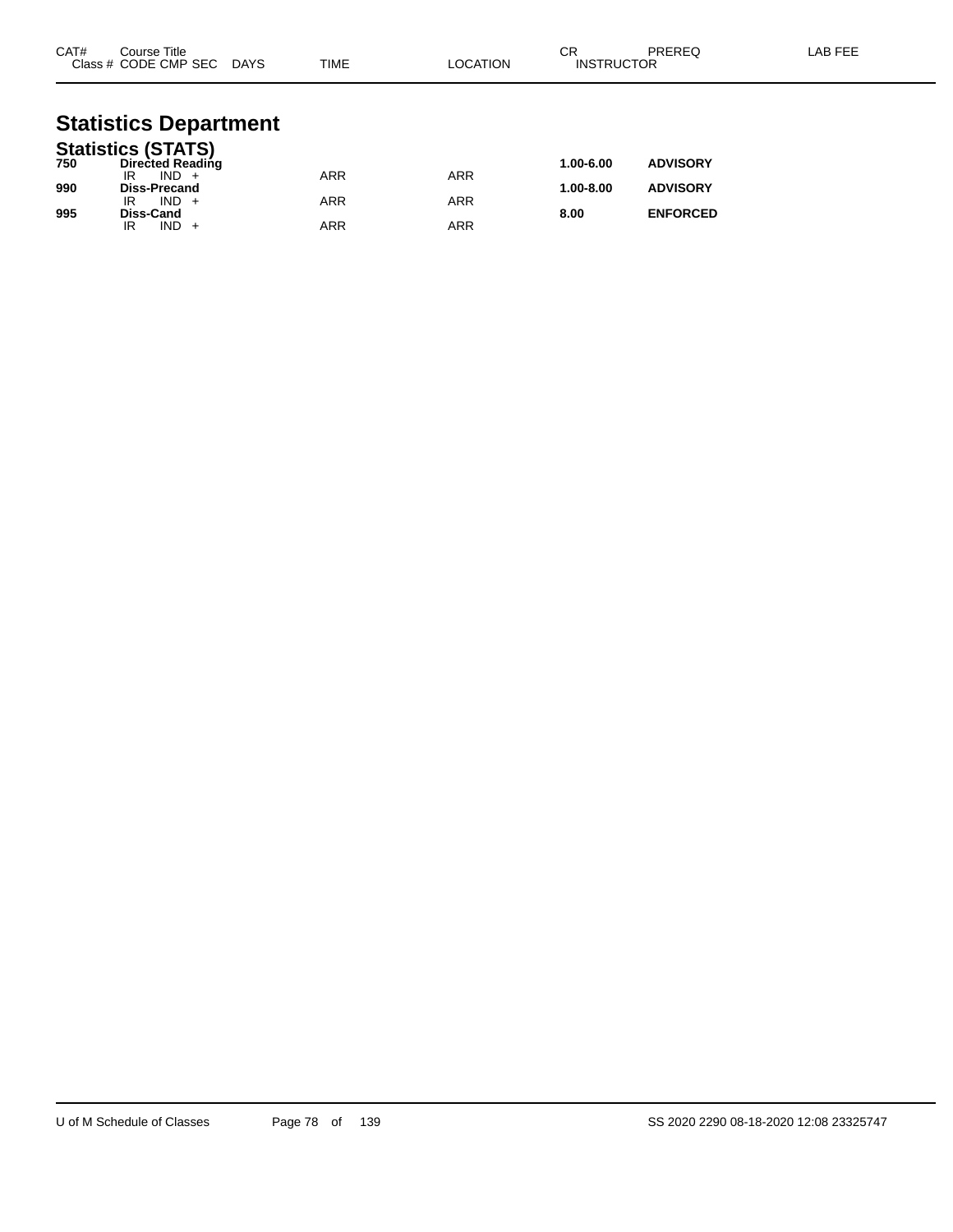| CAT# | Course Title<br>Class # CODE CMP SEC DAYS                   | <b>TIME</b> | <b>LOCATION</b> | CR<br><b>INSTRUCTOR</b> | PREREQ          | LAB FEE |
|------|-------------------------------------------------------------|-------------|-----------------|-------------------------|-----------------|---------|
|      | <b>Women's Studies Department</b>                           |             |                 |                         |                 |         |
| 385  | <b>Womens Studies (WOMENSTD)</b><br><b>Directed Reading</b> |             |                 | 1.00-3.00               | <b>ADVISORY</b> |         |
|      | $IND +$                                                     | <b>ARR</b>  | <b>ARR</b>      |                         |                 |         |
| 580  | <b>Independent Study</b>                                    |             |                 | 1.00-3.00               | <b>ADVISORY</b> |         |
| 690  | $IND +$<br><b>Directed Readings</b>                         | <b>ARR</b>  | <b>ARR</b>      | 1.00-3.00               | <b>ADVISORY</b> |         |
|      | $IND +$                                                     | <b>ARR</b>  | <b>ARR</b>      |                         |                 |         |
| 890  | <b>Advanced Research</b><br>$IND +$                         | <b>ARR</b>  | <b>ARR</b>      | 1.00-3.00               | <b>ADVISORY</b> |         |
| 891  | Jt Ph.D Adv Res                                             |             |                 | 3.00                    | <b>ADVISORY</b> |         |

I IND + ARR ARR ARR

I IND + ARR ARR ARR

IR IND + ARR ARR ARR

**990 Diss Pre-Cand 1.00-8.00 ADVISORY**

**995 Diss Cand 8.00 ENFORCED**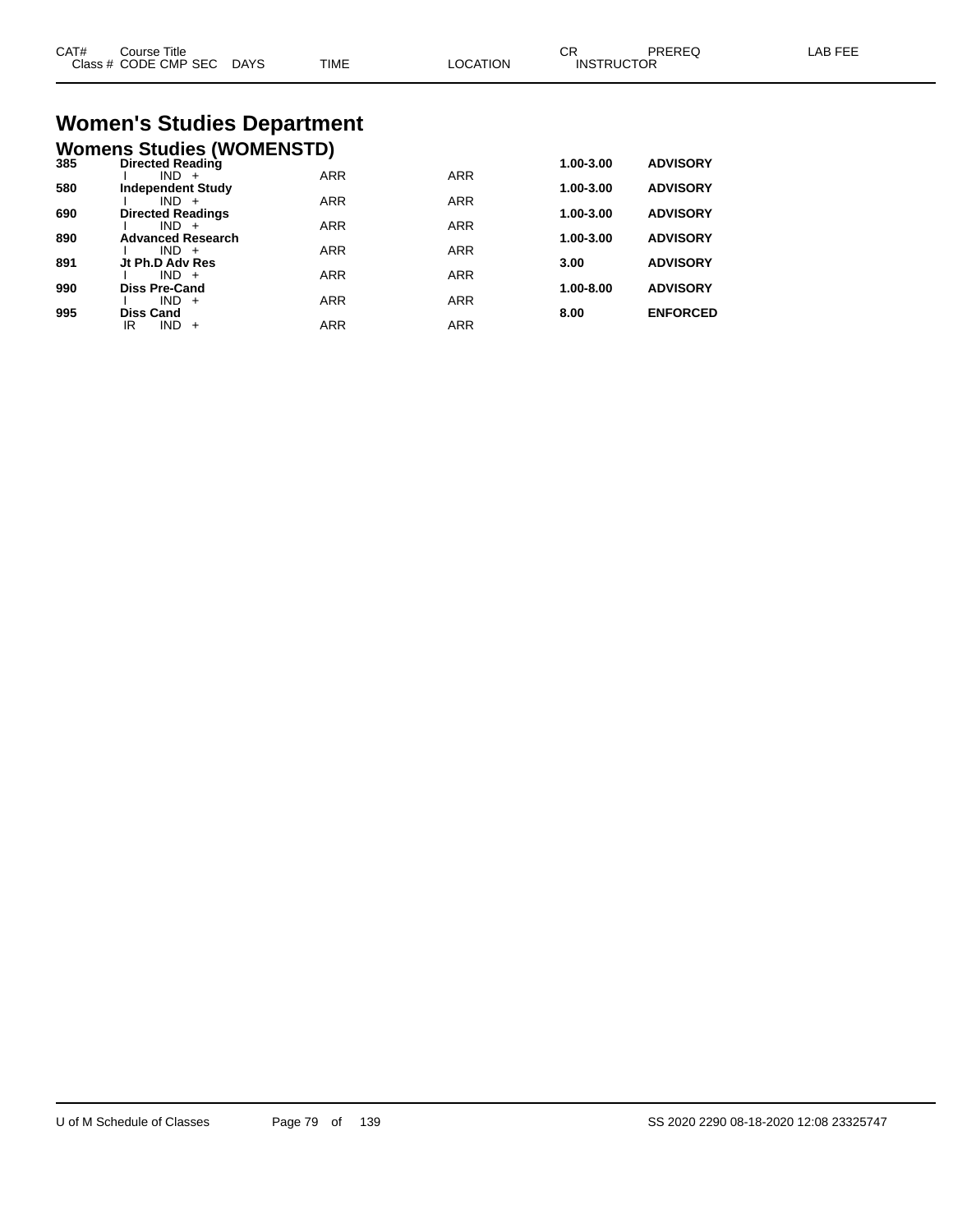## **Medicine Division of Anatomical Science**

|       | <b>Anatomy (ANATOMY)</b> |            |     |               |                 |
|-------|--------------------------|------------|-----|---------------|-----------------|
| 800   | <b>Special Topics</b>    |            |     | 1.00          |                 |
| 60525 | PI<br>LEC 001            | ARR        | ARR |               |                 |
| 990   | <b>Diss-Precand</b>      |            |     | $1.00 - 8.00$ | <b>ADVISORY</b> |
|       | $IND +$                  | <b>ARR</b> | ARR |               |                 |
| 995   | Diss-Cand                |            |     | 8.00          | <b>ENFORCED</b> |
|       | $IND +$<br>IR            | ARR        | ARR |               |                 |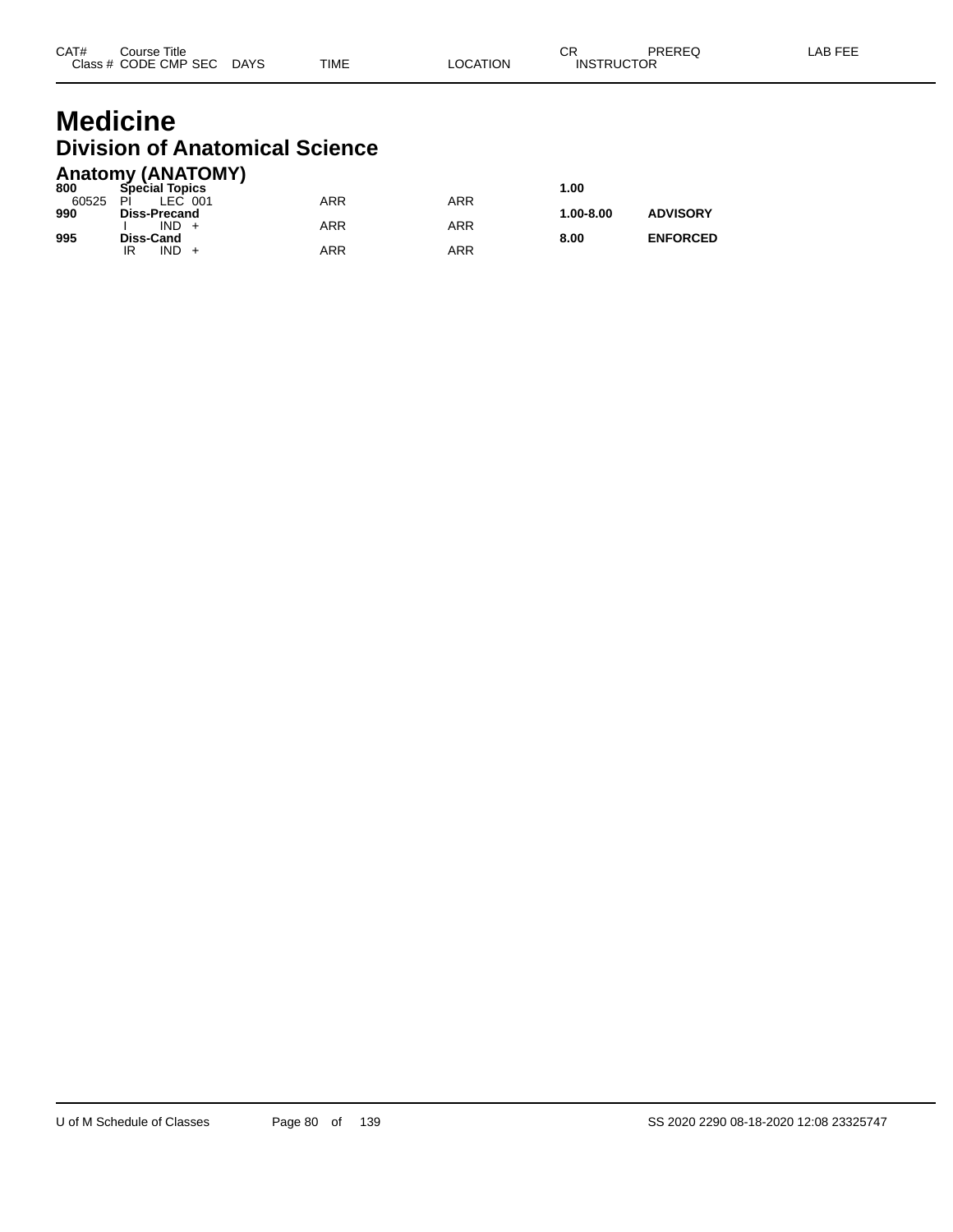| CAT#          | <b>Course Title</b> | Class # CODE CMP SEC                     | <b>DAYS</b> | <b>TIME</b> | <b>LOCATION</b> | CR<br><b>INSTRUCTOR</b> | PREREQ          | LAB FEE |
|---------------|---------------------|------------------------------------------|-------------|-------------|-----------------|-------------------------|-----------------|---------|
|               |                     | <b>Anesthesiology Department</b>         |             |             |                 |                         |                 |         |
|               |                     | <b>Anesthesia (ANESTH)</b>               |             |             |                 |                         |                 |         |
| 499           |                     | Ug Research                              |             |             |                 | 1.00-16.00              | <b>ADVISORY</b> |         |
|               |                     | $IND +$                                  |             | <b>ARR</b>  | <b>ARR</b>      |                         |                 |         |
| 8101          |                     | <b>SWAT Team Elective</b>                |             |             |                 | 2.00                    | <b>ENFORCED</b> |         |
| 63970         | PR                  | <b>CLN 001</b>                           |             | <b>ARR</b>  | <b>ARR</b>      |                         |                 |         |
| 63971         | <b>PR</b>           | <b>CLN 001</b>                           |             | <b>ARR</b>  | <b>ARR</b>      |                         |                 |         |
| 8102          |                     | Anesthesia Pediatric                     |             |             |                 | 2.00                    | <b>ENFORCED</b> |         |
| 64341         | PR                  | <b>CLN 001</b>                           |             | <b>ARR</b>  | <b>ARR</b>      |                         |                 |         |
| 64342         | PR                  | <b>CLN 001</b>                           |             | <b>ARR</b>  | <b>ARR</b>      |                         |                 |         |
| 8200          | <b>Clinical</b>     |                                          |             |             |                 | 4.00                    | <b>ENFORCED</b> |         |
| 64352         | PR.                 | <b>CLN 001</b>                           |             | ARR         | <b>ARR</b>      |                         |                 |         |
| 63972         | PR                  | <b>CLN 001</b>                           |             | ARR         | ARR             |                         |                 |         |
| 63973         | PR.                 | <b>CLN 001</b>                           |             | <b>ARR</b>  | <b>ARR</b>      |                         |                 |         |
| 8202          | <b>Pediatric</b>    |                                          |             |             |                 | 4.00                    | <b>ENFORCED</b> |         |
| 60171         | <b>PR</b>           | <b>CLN 001</b>                           |             | <b>ARR</b>  | <b>ARR</b>      |                         |                 |         |
| 63976         | PR                  | <b>CLN 001</b>                           |             | <b>ARR</b>  | <b>ARR</b>      |                         |                 |         |
| 8204          |                     | <b>Clinical - VAHS</b>                   |             |             |                 | 4.00                    | <b>ENFORCED</b> |         |
| 60172         | PR.                 | <b>CLN 001</b>                           |             | ARR         | <b>ARR</b>      |                         |                 |         |
| 63979         | PR -                | <b>CLN 001</b><br><b>Clinical - SJMH</b> |             | <b>ARR</b>  | <b>ARR</b>      |                         | <b>ENFORCED</b> |         |
| 8205<br>60173 | PR                  | <b>CLN 001</b>                           |             | <b>ARR</b>  | <b>ARR</b>      | 4.00                    |                 |         |
| 63980         | <b>PR</b>           | <b>CLN 001</b>                           |             | <b>ARR</b>  | ARR             |                         |                 |         |
| 63981         | PR.                 | <b>CLN 001</b>                           |             | <b>ARR</b>  | <b>ARR</b>      |                         |                 |         |
| 8270          |                     | <b>Domestic Away Clinical</b>            |             |             |                 | 4.00                    | <b>ENFORCED</b> |         |
| 64371         | P <sub>R</sub>      | <b>CLN 001</b>                           |             | <b>ARR</b>  | <b>ARR</b>      |                         |                 |         |
| 8300          |                     | <b>Opioids Best Practices</b>            |             |             |                 | 2.00                    | <b>ENFORCED</b> |         |
| 60152         | PR.                 | <b>CLN 001</b>                           |             | ARR         | <b>ARR</b>      |                         |                 |         |
| 60153         | P R                 | <b>CLN 001</b>                           |             | <b>ARR</b>  | <b>ARR</b>      |                         |                 |         |
| 60154         | PR                  | <b>CLN 001</b>                           |             | <b>ARR</b>  | <b>ARR</b>      |                         |                 |         |
| 60155         | PR                  | <b>CLN 001</b>                           |             | <b>ARR</b>  | <b>ARR</b>      |                         |                 |         |
| 60156         | <b>PR</b>           | <b>CLN 001</b>                           |             | <b>ARR</b>  | <b>ARR</b>      |                         |                 |         |
| 60157         | PR                  | <b>CLN 001</b>                           |             | <b>ARR</b>  | <b>ARR</b>      |                         |                 |         |
| 8440          | Research            |                                          |             |             |                 | 4.00                    | <b>ENFORCED</b> |         |
| 60174         | PR                  | <b>CLN 001</b>                           |             | <b>ARR</b>  | <b>ARR</b>      |                         |                 |         |
| 63982         | <b>PR</b>           | <b>CLN 001</b>                           |             | <b>ARR</b>  | <b>ARR</b>      |                         |                 |         |
| 63983         | PR.                 | <b>CLN 001</b>                           |             | ARR         | ARR             |                         |                 |         |
| 8450          |                     | <b>Nonclinical Indiv Arranged</b>        |             |             |                 | 4.00                    | <b>ENFORCED</b> |         |
| 64343         | PR                  | <b>CLN 001</b>                           |             | ARR         | <b>ARR</b>      |                         |                 |         |
| 64372         | PR                  | <b>CLN 001</b>                           |             | <b>ARR</b>  | <b>ARR</b>      |                         |                 |         |
| 8700          |                     | <b>Cardiovascular ICU/Subl</b>           |             |             |                 | 4.00                    | <b>ENFORCED</b> |         |
| 60016         | P R                 | <b>CLN 001</b>                           |             | <b>ARR</b>  | <b>ARR</b>      |                         |                 |         |
| 60017         | <b>PR</b>           | <b>CLN 001</b>                           |             | <b>ARR</b>  | ARR             |                         |                 |         |
| 60018         | <b>PR</b>           | <b>CLN 001</b>                           |             | <b>ARR</b>  | <b>ARR</b>      |                         |                 |         |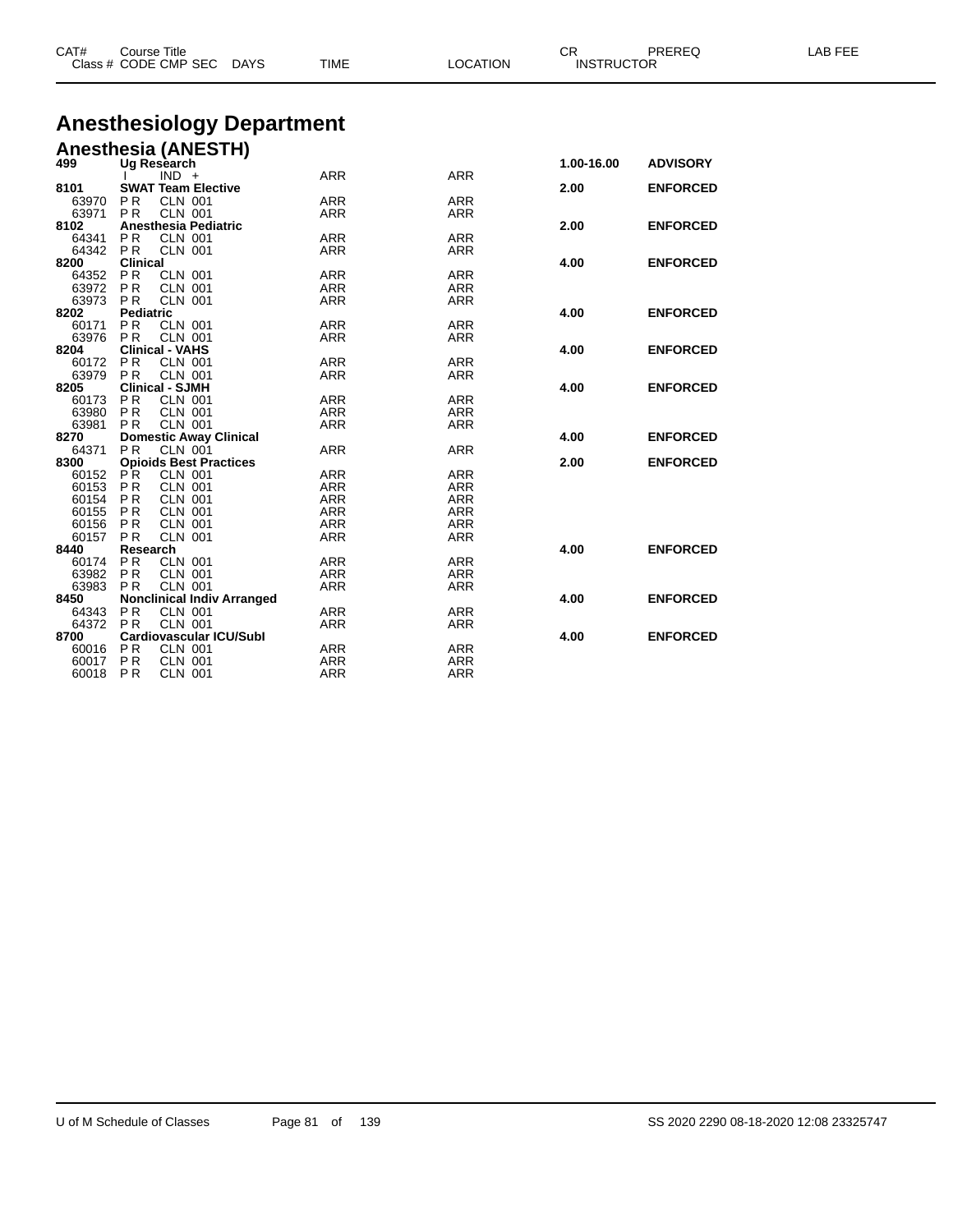| CAT# | Course Title<br>Class # CODE CMP SEC DAYS                             | TIME       | LOCATION   | <b>CR</b><br><b>PREREQ</b><br><b>INSTRUCTOR</b> | LAB FEE |
|------|-----------------------------------------------------------------------|------------|------------|-------------------------------------------------|---------|
|      | <b>Bioinformatics</b>                                                 |            |            |                                                 |         |
| 599  | <b>Bioinformatics (BIOINF)</b><br><b>Directed Research</b><br>$IND +$ | <b>ARR</b> | <b>ARR</b> | 1.00-8.00                                       |         |
| 990  | Diss Research / Prec<br>$IND +$                                       | <b>ARR</b> | <b>ARR</b> | <b>ADVISORY</b><br>1.00-8.00                    |         |
| 995  | <b>Diss-Cand Res</b><br>$IND +$<br>DR                                 | <b>ARR</b> | <b>ARR</b> | <b>ENFORCED</b><br>8.00                         |         |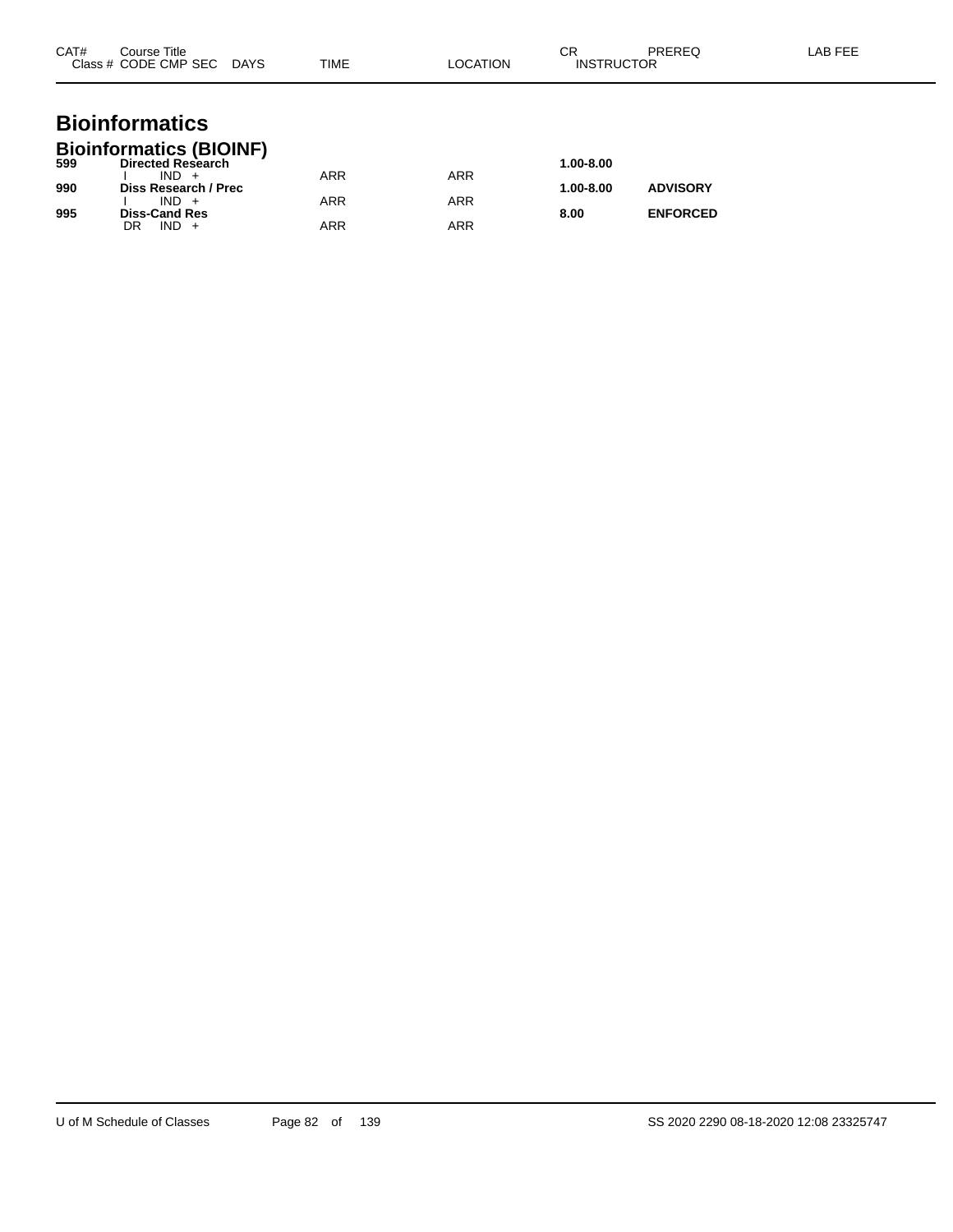|  | CAT#<br>⌒冖<br>PREREQ<br>LAB FEE<br>Course Title<br>◡<br>Class # CODE CMP SEC<br><b>TIME</b><br>LOCATION<br><b>INSTRUCTOR</b><br><b>DAYS</b> |
|--|---------------------------------------------------------------------------------------------------------------------------------------------|
|--|---------------------------------------------------------------------------------------------------------------------------------------------|

## **Biological Chemistry Departmen**

|  |  | Biological Chemistry (BIOLCHEM) |
|--|--|---------------------------------|
|  |  |                                 |

| 398 | UG Research BIOLCHEM       |            |            | 1.00-4.00     | <b>ADVISORY</b> |
|-----|----------------------------|------------|------------|---------------|-----------------|
|     | $IND +$                    | <b>ARR</b> | <b>ARR</b> |               |                 |
| 499 | <b>Biochem Res for Ug</b>  |            |            | 1.00-6.00     | <b>ADVISORY</b> |
|     | $IND +$<br>IR              | <b>ARR</b> | <b>ARR</b> |               |                 |
|     | <b>FOR UNDERGRADUATES</b>  |            |            |               |                 |
| 600 | Intro Bio Research         |            |            | $1.00 - 8.00$ | <b>ADVISORY</b> |
|     | $IND +$<br>IR              | <b>ARR</b> | <b>ARR</b> |               |                 |
| 800 | <b>Biochem Res-Med Stu</b> |            |            | 1.00-6.00     | <b>ADVISORY</b> |
|     | $IND +$                    | <b>ARR</b> | <b>ARR</b> |               |                 |
| 990 | <b>Diss-Precand</b>        |            |            | 1.00-8.00     | <b>ADVISORY</b> |
|     | $IND +$                    | <b>ARR</b> | <b>ARR</b> |               |                 |
| 995 | Diss-Cand                  |            |            | 8.00          | <b>ENFORCED</b> |
|     | <b>IND</b><br>IR<br>$+$    | <b>ARR</b> | <b>ARR</b> |               |                 |
|     |                            |            |            |               |                 |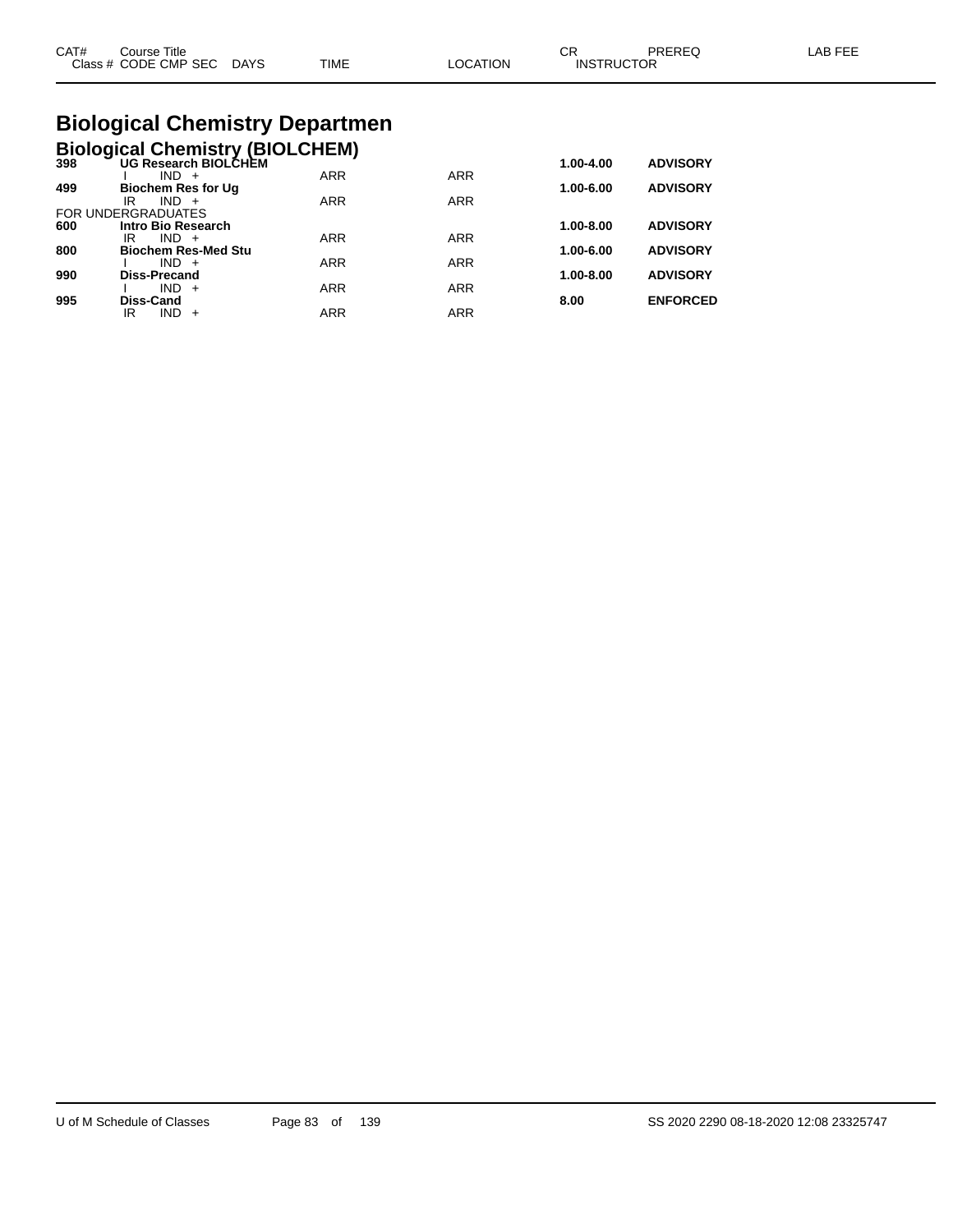| CAT# | Title<br>Course      |             |             |                | <b>CC</b><br>◡    | PREREQ | AB FFF |
|------|----------------------|-------------|-------------|----------------|-------------------|--------|--------|
|      | Class # CODE CMP SEC | <b>DAYS</b> | <b>TIME</b> | <b>OCATION</b> | <b>INSTRUCTOR</b> |        |        |

## **Cancer Biology Graduate Program**

|     | <b>Cancer Biology (CANCBIO)</b> |     |     |           |
|-----|---------------------------------|-----|-----|-----------|
| 599 | <b>Grad Independ Res</b>        |     |     | 1.00-8.00 |
|     | $IND +$                         | ARR | ARR |           |
| 995 | <b>Cand Diss Res</b>            |     |     | 8.00      |
|     | $IND +$                         | ARR | ARR |           |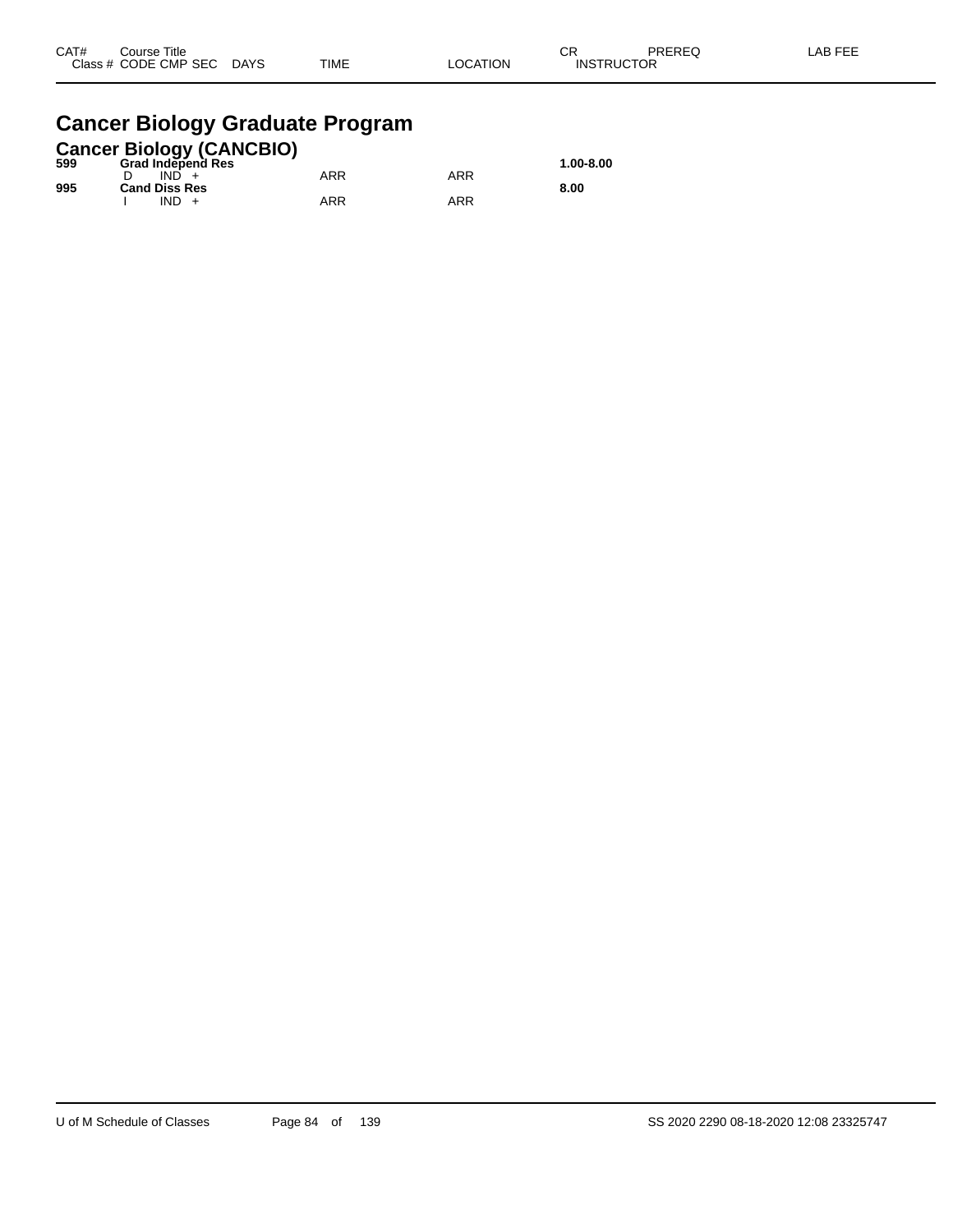| Class # CODE CMP SEC DAYS<br><b>TIME</b><br>LOCATION<br><b>INSTRUCTOR</b> | CAT# | Course Title |  | CR | <b>PREREQ</b> | -AB FEE |
|---------------------------------------------------------------------------|------|--------------|--|----|---------------|---------|
|                                                                           |      |              |  |    |               |         |

## **Cell and Developmental Biology**

|  |  | Cell and Developmental Biology (CDB) |  |
|--|--|--------------------------------------|--|
|  |  |                                      |  |

| 599 | <b>Directed Research</b> |     |            | 1.00-8.00 | <b>ADVISORY</b> |
|-----|--------------------------|-----|------------|-----------|-----------------|
|     | $IND +$                  | ARR | <b>ARR</b> |           |                 |
| 990 | <b>Diss Pre-Cand</b>     |     |            | 1.00-8.00 | <b>ADVISORY</b> |
|     | IND.                     | ARR | ARR        |           |                 |
| 995 | Diss-Cand                |     |            | 8.00      | <b>ENFORCED</b> |
|     | IND<br>R                 | ARR | ARR        |           |                 |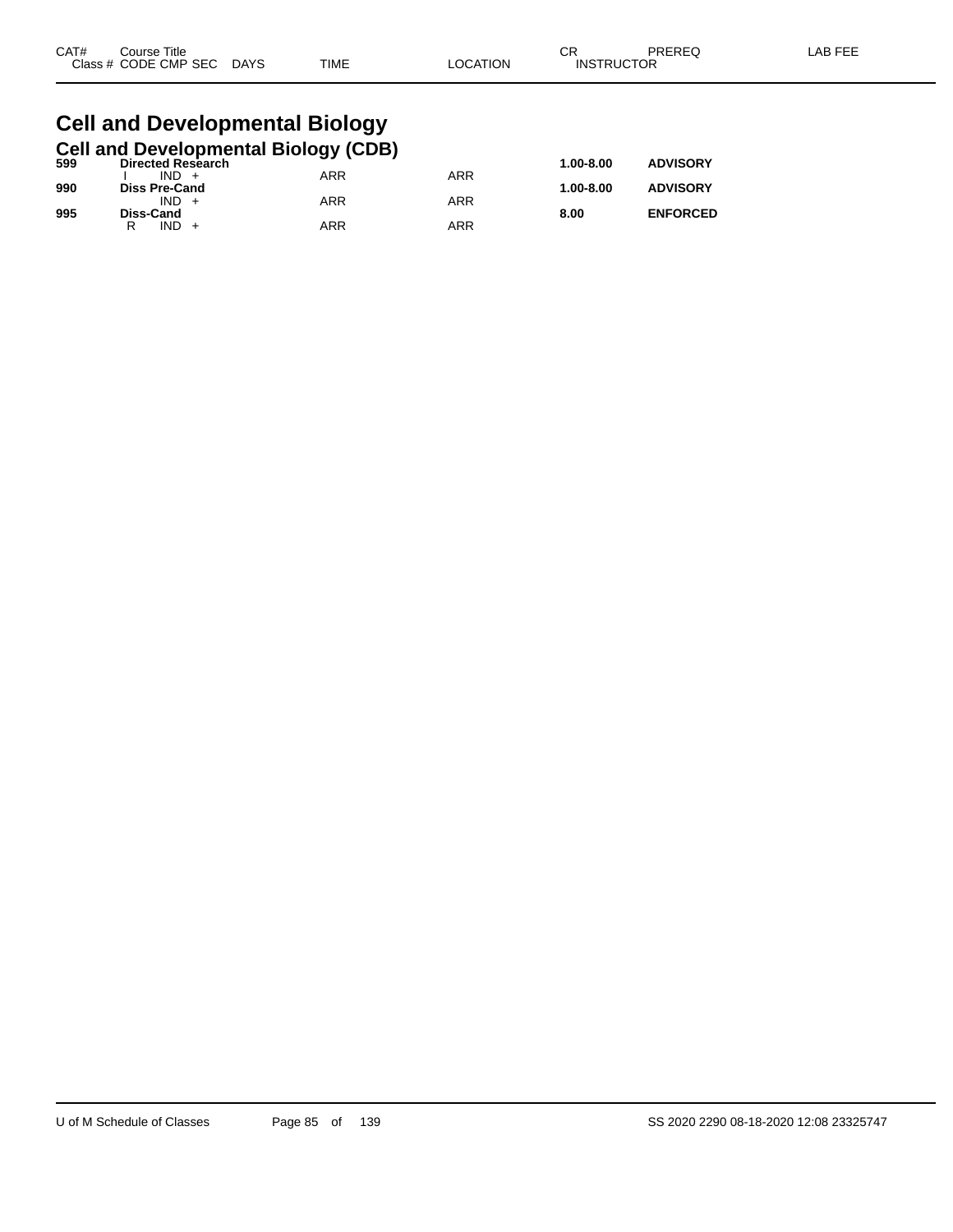| CAT# | Title<br>Course      |                       |             |          | СR                | PREREQ | LAB FEF |
|------|----------------------|-----------------------|-------------|----------|-------------------|--------|---------|
|      | Class # CODE CMP SEC | <b>DAYS</b><br>$\sim$ | <b>TIME</b> | _OCATION | <b>INSTRUCTOR</b> |        |         |

### **Cellular and Molecular Biology Cellular And Molecular Biology (CMBIOL)**

| 599 | <b>Non-Diss Research</b> | . .        |     | 1.00-8.00 | <b>ADVISORY</b> |
|-----|--------------------------|------------|-----|-----------|-----------------|
|     | $IND +$                  | ARR        | ARR |           |                 |
| 990 | Diss-Precand             |            |     | 1.00-8.00 | <b>ADVISORY</b> |
|     | $IND +$                  | ARR        | ARR |           |                 |
| 995 | Diss-Cand                |            |     | 8.00      | <b>ENFORCED</b> |
|     | <b>IND</b>               | <b>ARR</b> | ARR |           |                 |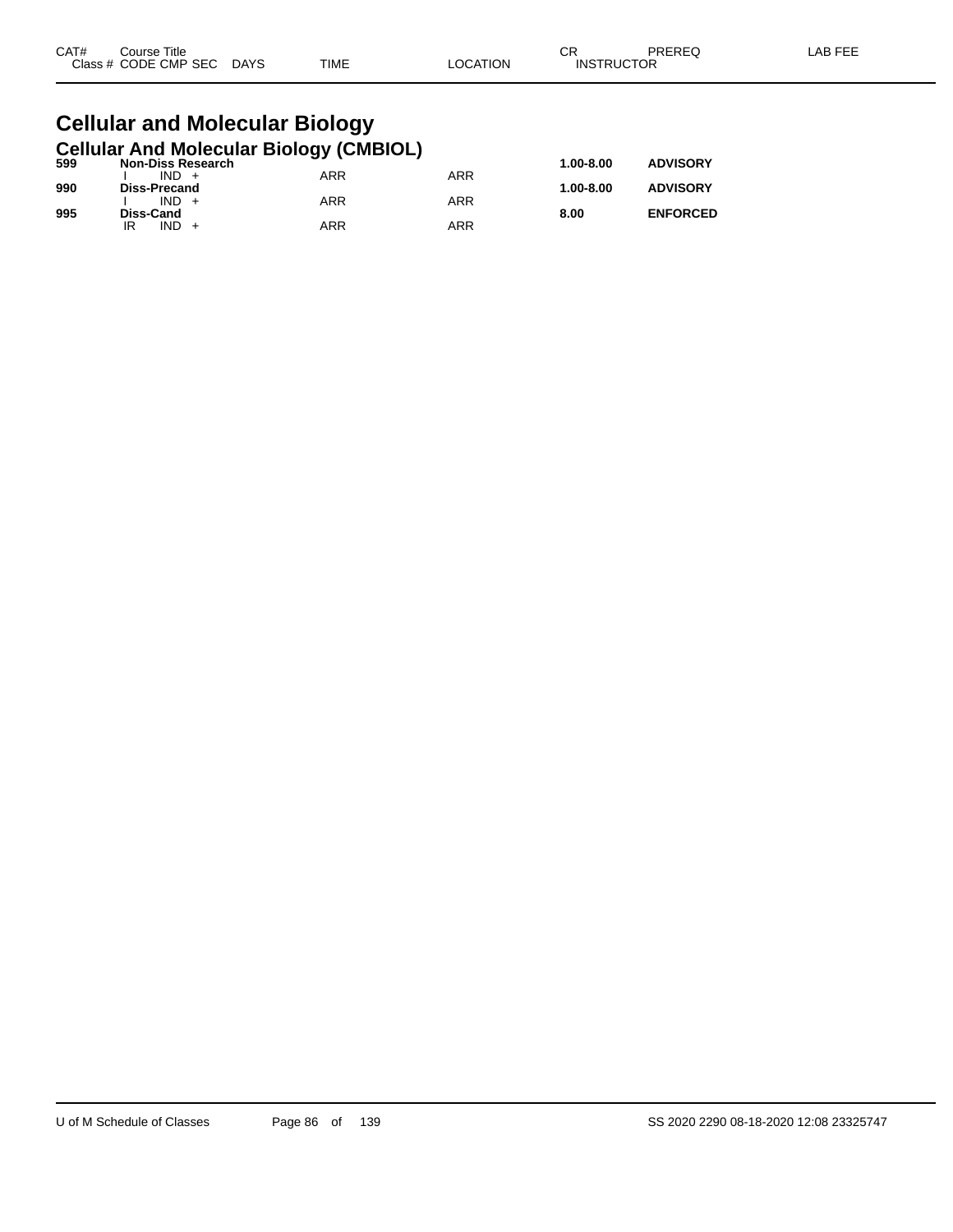| CAT#                                               | <b>Course Title</b><br>Class # CODE CMP SEC DAYS |                               |                               | <b>TIME</b> | <b>LOCATION</b> | CR.<br><b>INSTRUCTOR</b> | PREREQ          | LAB FEE |
|----------------------------------------------------|--------------------------------------------------|-------------------------------|-------------------------------|-------------|-----------------|--------------------------|-----------------|---------|
|                                                    |                                                  |                               | <b>Dermatology Department</b> |             |                 |                          |                 |         |
|                                                    |                                                  |                               |                               |             |                 |                          |                 |         |
| <b>Dermatology (DERM)</b><br>499 U G Derm Research |                                                  |                               |                               |             |                 | 1.00-16.00               |                 |         |
|                                                    |                                                  | $IND +$                       |                               | <b>ARR</b>  | <b>ARR</b>      |                          |                 |         |
| 544                                                |                                                  | <b>Biochemical Res</b>        |                               |             |                 | 1.00-16.00               |                 |         |
|                                                    |                                                  | $IND +$                       |                               | <b>ARR</b>  | <b>ARR</b>      |                          |                 |         |
| 599                                                |                                                  | <b>Clinical Research</b>      |                               |             |                 | 2.00-8.00                | <b>ADVISORY</b> |         |
|                                                    |                                                  | $IND +$                       |                               | <b>ARR</b>  | <b>ARR</b>      |                          |                 |         |
| 8201<br>63984                                      | <b>Clinical - HFHS</b><br>P <sub>R</sub>         | <b>CLN 001</b>                |                               | <b>ARR</b>  | <b>ARR</b>      | 4.00                     | <b>ENFORCED</b> |         |
| 63985                                              | PR.                                              | <b>CLN 001</b>                |                               | <b>ARR</b>  | <b>ARR</b>      |                          |                 |         |
| 8202                                               | <b>Clinical</b>                                  |                               |                               |             |                 | 2.00                     | <b>ENFORCED</b> |         |
| 60177                                              | P <sub>R</sub>                                   | <b>CLN 001</b>                |                               | <b>ARR</b>  | <b>ARR</b>      |                          |                 |         |
| 60176                                              | PR.                                              | <b>CLN 001</b>                |                               | <b>ARR</b>  | <b>ARR</b>      |                          |                 |         |
| 64344                                              | PR.                                              | <b>CLN 001</b>                |                               | <b>ARR</b>  | <b>ARR</b>      |                          |                 |         |
| 63986                                              | PR.                                              | CLN 001                       |                               | <b>ARR</b>  | <b>ARR</b>      |                          |                 |         |
| 64345                                              | PR.                                              | <b>CLN 001</b>                |                               | <b>ARR</b>  | <b>ARR</b>      |                          |                 |         |
| 63987                                              | <b>PR</b>                                        | <b>CLN 001</b>                |                               | <b>ARR</b>  | <b>ARR</b>      |                          |                 |         |
| 8270                                               |                                                  | <b>Domestic Away Clinical</b> |                               |             |                 | 4.00                     | <b>ENFORCED</b> |         |
| 64373                                              | <b>PR</b>                                        | <b>CLN 001</b>                |                               | ARR         | <b>ARR</b>      |                          |                 |         |
| 64374<br>8440                                      | <b>PR</b><br>Research                            | <b>CLN 001</b>                |                               | <b>ARR</b>  | <b>ARR</b>      | 4.00                     | <b>ENFORCED</b> |         |
| 60178                                              | P <sub>R</sub>                                   | <b>CLN 001</b>                |                               | <b>ARR</b>  | <b>ARR</b>      |                          |                 |         |
| 63989                                              | P <sub>R</sub>                                   | <b>CLN 001</b>                |                               | <b>ARR</b>  | <b>ARR</b>      |                          |                 |         |
| 63988                                              | P <sub>R</sub>                                   | <b>CLN 001</b>                |                               | <b>ARR</b>  | <b>ARR</b>      |                          |                 |         |
| 63990                                              | P <sub>R</sub>                                   | <b>CLN 001</b>                |                               | <b>ARR</b>  | <b>ARR</b>      |                          |                 |         |
| 63992                                              | P R                                              | <b>CLN 001</b>                |                               | <b>ARR</b>  | <b>ARR</b>      |                          |                 |         |
| 63991                                              | PR.                                              | <b>CLN 001</b>                |                               | <b>ARR</b>  | <b>ARR</b>      |                          |                 |         |
| 63993                                              | P <sub>R</sub>                                   | <b>CLN 001</b>                |                               | <b>ARR</b>  | <b>ARR</b>      |                          |                 |         |
| 8441                                               |                                                  | <b>Skin Cancer Research</b>   |                               |             |                 | 4.00                     | <b>ENFORCED</b> |         |
| 63995                                              | <b>PR</b>                                        | <b>CLN 001</b>                |                               | <b>ARR</b>  | <b>ARR</b>      |                          |                 |         |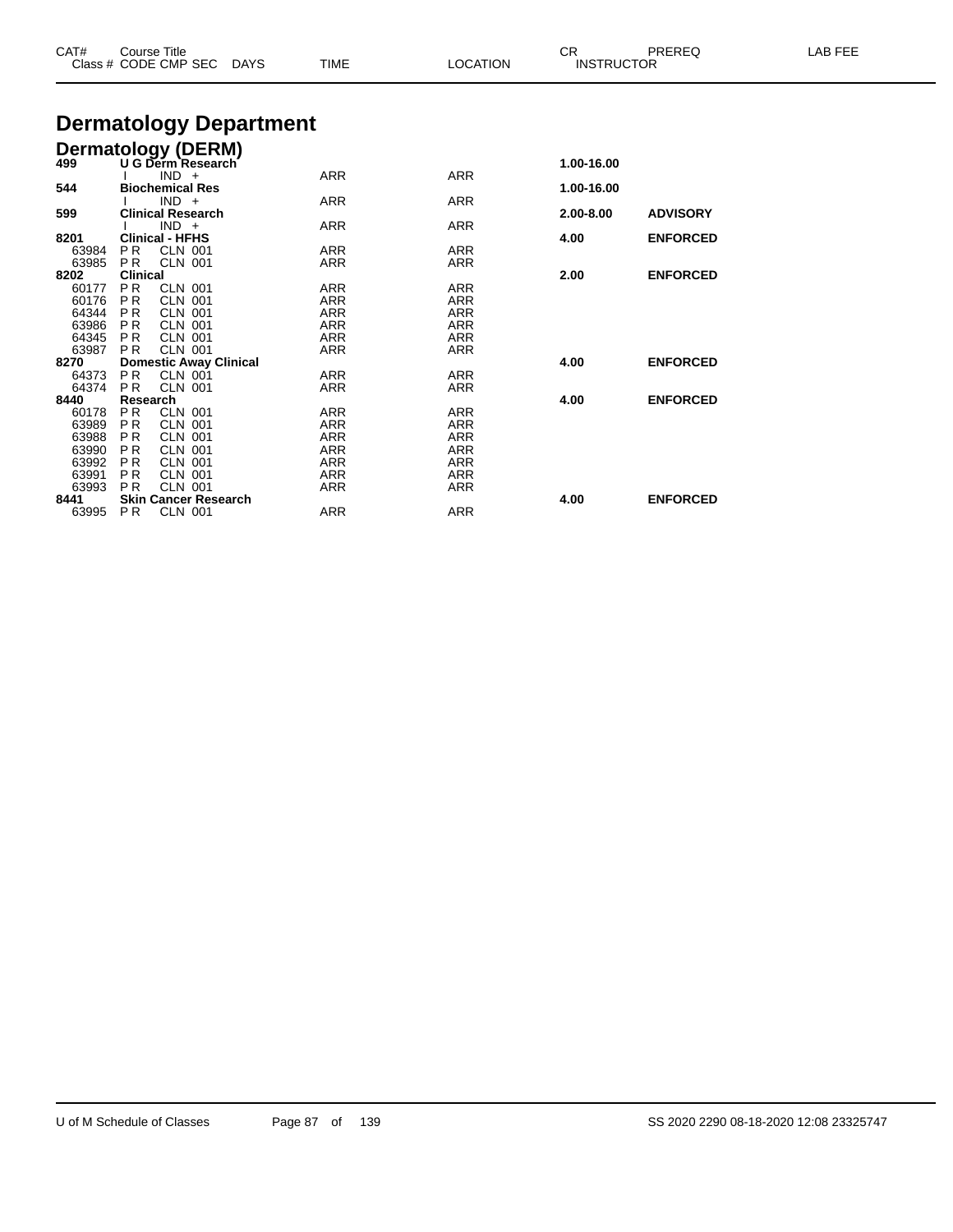| CAT#<br>$2 \cdot 2 \cdot 2$ | Title<br>ourse<br>CMP SEC<br>חר∈<br>$ -$ | DAYS<br>$\sim$ | <b>TIME</b> | ורו | $\sim$<br>UΗ<br>⊣N.S<br>₽ | ____ |  |
|-----------------------------|------------------------------------------|----------------|-------------|-----|---------------------------|------|--|
|-----------------------------|------------------------------------------|----------------|-------------|-----|---------------------------|------|--|

# **Human Genetics Department**

|     | <b>Human Genetics (HUMGEN)</b> |            |            |               |                 |
|-----|--------------------------------|------------|------------|---------------|-----------------|
| 500 | Ug Res-Human Gen               |            |            | 1.00-6.00     | <b>ADVISORY</b> |
|     | $IND +$                        | <b>ARR</b> | <b>ARR</b> |               |                 |
| 800 | <b>Research-Non Phd</b>        |            |            | 1.00-16.00    | <b>ADVISORY</b> |
|     | $IND +$                        | <b>ARR</b> | <b>ARR</b> |               |                 |
| 990 | <b>Diss-Precand</b>            |            |            | $1.00 - 8.00$ | <b>ADVISORY</b> |
|     | $IND +$                        | <b>ARR</b> | ARR        |               |                 |
| 995 | Diss-Cand<br>$IND +$<br>R      | <b>ARR</b> | ARR        | 8.00          | <b>ENFORCED</b> |
|     |                                |            |            |               |                 |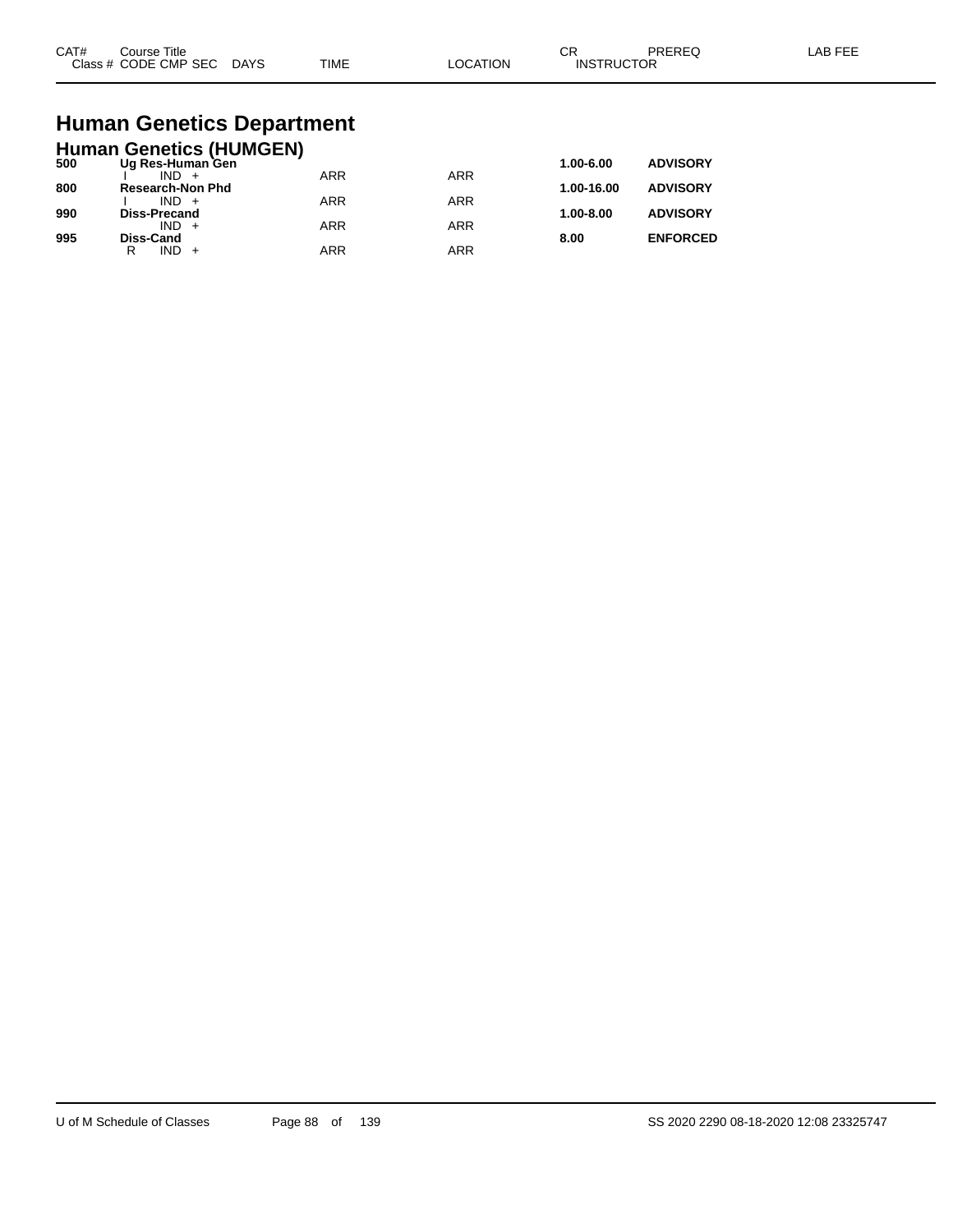| CAT#             | Course Title<br>Class # CODE CMP SEC DAYS                          | <b>TIME</b>              | <b>LOCATION</b>          | CR<br><b>INSTRUCTOR</b>    | PREREQ          | LAB FEE |
|------------------|--------------------------------------------------------------------|--------------------------|--------------------------|----------------------------|-----------------|---------|
|                  | <b>Internal Medicine Department</b>                                |                          |                          |                            |                 |         |
|                  | <b>Internal Medicine (INTMED)</b>                                  |                          |                          |                            |                 |         |
| 300              | <b>UG Micrbiol Research</b><br>IR<br>$IND +$                       | ARR                      | ARR                      | 2.00-4.00                  | <b>ENFORCED</b> |         |
| 499              | Ug Int Med Res<br>$IND +$                                          | ARR                      | ARR                      | 1.00-16.00                 |                 |         |
| 599              | <b>Clinical Research</b><br>$IND +$                                | ARR                      | ARR                      | 2.00-8.00                  | <b>ADVISORY</b> |         |
| 603<br>61542     | <b>HIt Series Research</b>                                         |                          | <b>ARR</b>               | 2.00                       | <b>ADVISORY</b> |         |
| 605              | <b>SEM 001</b><br>P<br>$\mathbf{I}$<br><b>Mentored Clin Res</b>    | 4-6PM                    |                          | 1.50-4.00                  | <b>ADVISORY</b> |         |
| 61689<br>606     | LAB 001<br>P<br><b>Clinical Res Sem</b>                            | ARR                      | ARR                      | Clauw<br>1.00-2.00         | <b>ADVISORY</b> |         |
| 61804 P          | <b>SEM 001</b><br>For OJOC Students only.                          | ARR                      | ARR                      |                            |                 |         |
| 62684 P<br>607   | <b>SEM 333</b><br>TH<br><b>Clin Res Symposia</b>                   | 1230-130PM               | ARR                      | Burant, Wiley<br>1.00-2.00 | <b>ADVISORY</b> |         |
| 61399            | <b>SEM 001</b><br>P                                                | ARR                      | ARR                      |                            |                 |         |
| 611<br>61690     | Intro Clin Res Meth<br>P<br>SEM 001<br>Т                           | 4-6PM                    | ARR                      | 2.00                       | <b>ADVISORY</b> |         |
| 6300<br>64778    | Int Med Req Clerk<br>P R CLN 001<br>PR                             | ARR                      | <b>ARR</b>               | 3.00                       | <b>ENFORCED</b> |         |
| 8150<br>64796    | <b>Clinical Individually Arranged</b><br>P R<br><b>CLN 001</b>     | ARR                      | ARR                      | 2.00                       | <b>ENFORCED</b> |         |
| 8170             | <b>Domestic Away Clinical</b>                                      |                          |                          | 2.00                       | <b>ENFORCED</b> |         |
| 64382<br>8201    | P R<br>CLN 001<br>Cardiology                                       | ARR                      | ARR                      | 4.00                       | <b>ENFORCED</b> |         |
| 64009<br>8202    | CLN 001<br><b>PR</b><br>Endocrinology                              | ARR                      | <b>ARR</b>               | 4.00                       | <b>ENFORCED</b> |         |
| 60189<br>64010   | ΡR<br><b>CLN 001</b><br><b>PR</b><br><b>CLN 001</b>                | ARR<br><b>ARR</b>        | ARR<br>ARR               |                            |                 |         |
| 64011<br>8203    | P R<br>CLN 001                                                     | ARR                      | ARR                      | 4.00                       | <b>ENFORCED</b> |         |
| 60190            | Hematology<br><b>CLN</b> 001<br>P R                                | ARR                      | ARR                      |                            |                 |         |
| 64012<br>64013   | P R<br>CLN 001<br><b>CLN 001</b><br>P R                            | ARR<br><b>ARR</b>        | ARR<br>ARR               |                            |                 |         |
| 8205<br>60191    | Allergy/Immunology<br>PR<br>CLN 001                                | ARR                      | ARR                      | 4.00                       | <b>ENFORCED</b> |         |
| 64014<br>64015   | <b>PR</b><br>CLN 001<br>CLN 001<br>P R                             | <b>ARR</b><br><b>ARR</b> | <b>ARR</b><br><b>ARR</b> |                            |                 |         |
| 64353            | P R<br>CLN 001                                                     | ARR                      | ARR                      |                            |                 |         |
| 64016<br>8206    | P R<br><b>CLN 001</b><br><b>Arthritis</b>                          | ARR                      | ARR                      | 4.00                       | <b>ENFORCED</b> |         |
| 60192<br>8208    | P R<br>CLN 001<br><b>Hospice/Palliative</b>                        | ARR                      | ARR                      | 4.00                       | <b>ENFORCED</b> |         |
| 60193<br>64021   | PR<br>CLN 001<br>ΡR<br>CLN 001                                     | ARR<br><b>ARR</b>        | ARR<br>ARR               |                            |                 |         |
| 64022            | P R<br><b>CLN 001</b>                                              | ARR                      | ARR                      |                            | <b>ENFORCED</b> |         |
| 8209<br>60194 PR | <b>Infectious Disease</b><br><b>CLN 001</b>                        | <b>ARR</b>               | <b>ARR</b>               | 4.00                       |                 |         |
| 64023<br>64024   | P <sub>R</sub><br><b>CLN 001</b><br><b>PR</b><br><b>CLN 001</b>    | <b>ARR</b><br><b>ARR</b> | <b>ARR</b><br><b>ARR</b> |                            |                 |         |
| 8210<br>60195    | <b>Infectious Disease - VAHS</b><br><b>CLN 001</b><br>P R          | ARR                      | ARR                      | 4.00                       | <b>ENFORCED</b> |         |
| 64025<br>64026   | <b>PR</b><br><b>CLN 001</b><br><b>CLN 001</b><br>P R               | ARR<br>ARR               | <b>ARR</b><br>ARR        |                            |                 |         |
| 8211             | <b>Pulmonary Consults</b>                                          |                          |                          | 4.00                       | <b>ENFORCED</b> |         |
| 60196<br>64027   | CLN 001<br>P R<br>P <sub>R</sub><br>CLN 001                        | <b>ARR</b><br>ARR        | <b>ARR</b><br>ARR        |                            |                 |         |
| 64028<br>8213    | <b>PR</b><br><b>CLN 001</b><br>Gastroenterology                    | ARR                      | ARR                      | 4.00                       | <b>ENFORCED</b> |         |
| 60197<br>64031   | ΡR<br>CLN 001<br>P <sub>R</sub><br><b>CLN 001</b>                  | ARR<br>ARR               | ARR<br>ARR               |                            |                 |         |
| 64032            | PR<br><b>CLN 001</b>                                               | <b>ARR</b>               | <b>ARR</b>               |                            |                 |         |
| 8215<br>60198    | Nephrology<br>PR CLN 001                                           | ARR                      | ARR                      | 4.00                       | <b>ENFORCED</b> |         |
| 64033<br>64034   | <b>PR</b><br>CLN 001<br><b>CLN 001</b><br>P R                      | <b>ARR</b><br>ARR        | <b>ARR</b><br>ARR        |                            |                 |         |
| 8217<br>60199    | <b>Gastroenterology - SJMH</b><br>P <sub>R</sub><br><b>CLN 001</b> | <b>ARR</b>               | <b>ARR</b>               | 4.00                       | <b>ENFORCED</b> |         |
| 64035<br>64036   | P <sub>R</sub><br>CLN 001<br><b>PR</b><br><b>CLN 001</b>           | ARR<br>ARR               | ARR<br><b>ARR</b>        |                            |                 |         |
| 8218             | <b>Geriatrics - VAHS</b>                                           |                          |                          | 4.00                       | <b>ENFORCED</b> |         |
| 60200<br>64037   | P R<br><b>CLN 001</b><br><b>PR</b><br><b>CLN 001</b>               | ARR<br><b>ARR</b>        | ARR<br><b>ARR</b>        |                            |                 |         |
| 8219<br>60201    | <b>Infectious Disease - SJMH</b><br>CLN 001<br>PR.                 | ARR                      | ARR                      | 4.00                       | <b>ENFORCED</b> |         |
|                  |                                                                    |                          |                          |                            |                 |         |

U of M Schedule of Classes Page 89 of 139 SS 2020 2290 08-18-2020 12:08 23325747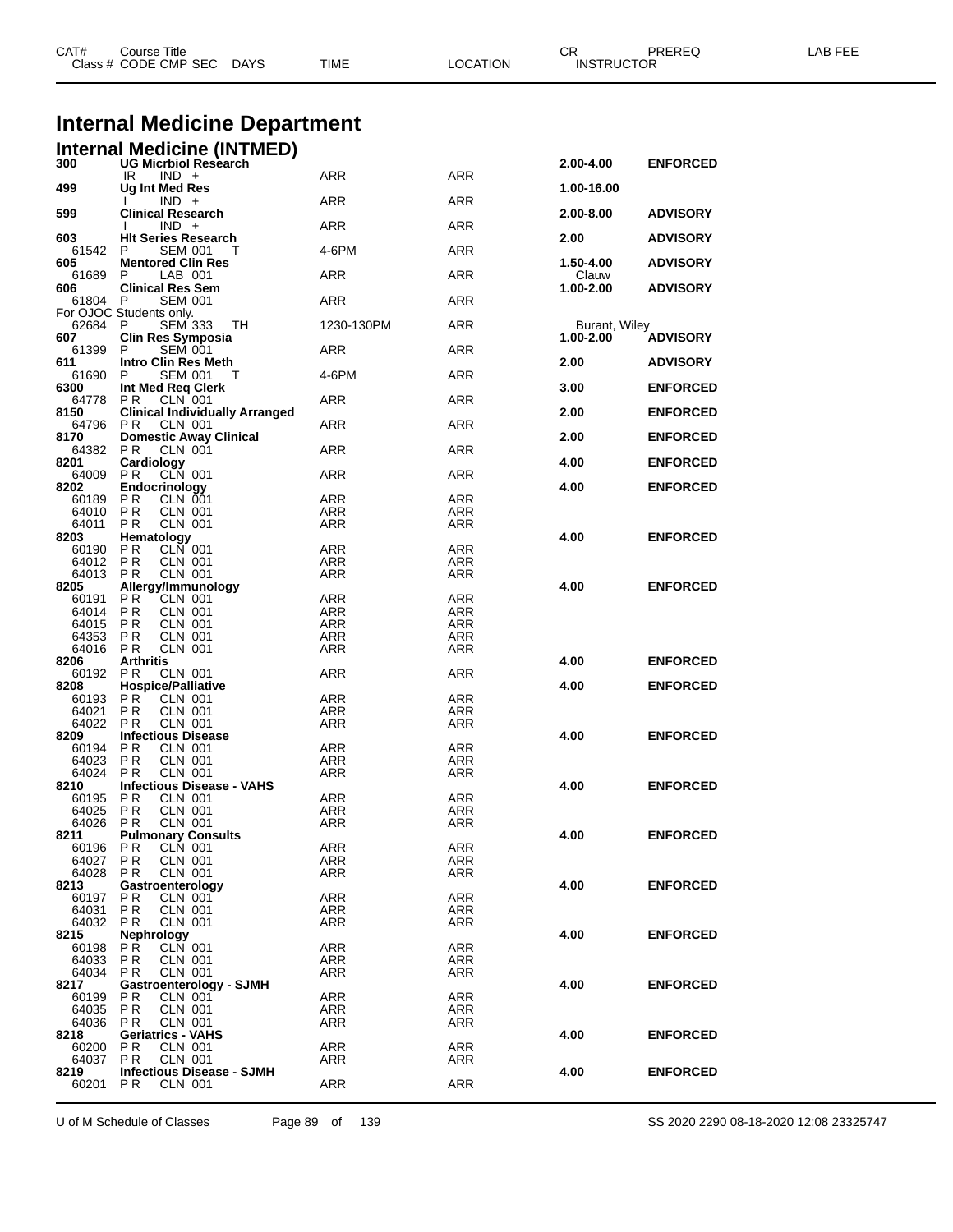| CAT#<br>Class # CODE CMP SEC | Course Title                                                                        |                                  | <b>DAYS</b>                           | <b>TIME</b>              | <b>LOCATION</b>          | CR.<br><b>INSTRUCTOR</b> | PREREQ          | LAB FEE |
|------------------------------|-------------------------------------------------------------------------------------|----------------------------------|---------------------------------------|--------------------------|--------------------------|--------------------------|-----------------|---------|
|                              |                                                                                     |                                  |                                       |                          |                          |                          |                 |         |
| 64038<br>64039               | <b>PR</b><br>P <sub>R</sub>                                                         | CLN 001<br><b>CLN 001</b>        |                                       | ARR<br>ARR               | ARR<br>ARR               |                          |                 |         |
| 8220                         | <b>Pulmonary - SJMH</b>                                                             |                                  |                                       |                          |                          | 4.00                     | <b>ENFORCED</b> |         |
| 60202                        | PR<br>PR                                                                            | <b>CLN 001</b>                   |                                       | ARR                      | <b>ARR</b>               |                          |                 |         |
| 64040<br>64041               | <b>PR</b>                                                                           | CLN 001<br>CLN 001               |                                       | ARR<br><b>ARR</b>        | ARR<br>ARR               |                          |                 |         |
| 8221                         | Nephrology - SJMH<br>PR CLN 001                                                     |                                  |                                       |                          |                          | 4.00                     | <b>ENFORCED</b> |         |
| 60203<br>64042               | PR<br>PR                                                                            | <b>CLN 001</b>                   |                                       | <b>ARR</b><br>ARR        | <b>ARR</b><br><b>ARR</b> |                          |                 |         |
| 64043                        | P <sub>R</sub>                                                                      | <b>CLN 001</b>                   |                                       | ARR                      | <b>ARR</b>               |                          |                 |         |
| 8222                         | <b>Rural Health-Adrian</b>                                                          |                                  |                                       |                          |                          | 4.00                     | <b>ENFORCED</b> |         |
| 64727<br>8225                | P <sub>R</sub><br><b>MedPeds Primary Care</b>                                       | <b>CLN 001</b>                   |                                       | <b>ARR</b>               | ARR                      | 4.00                     | <b>ENFORCED</b> |         |
| 64306                        | P R                                                                                 | CLN 001                          |                                       | ARR                      | ARR                      |                          |                 |         |
| 8250<br>64708                | P <sub>R</sub>                                                                      | <b>CLN 001</b>                   | <b>Clinical Individually Arranged</b> | ARR                      | <b>ARR</b>               | 4.00                     | <b>ENFORCED</b> |         |
| 8440                         | Research                                                                            |                                  |                                       |                          |                          | 2.00                     | <b>ENFORCED</b> |         |
| 60206                        | P <sub>R</sub>                                                                      | CLN 001                          |                                       | <b>ARR</b>               | <b>ARR</b>               |                          |                 |         |
| 60205<br>60207               | PR<br>PR                                                                            | <b>CLN 001</b>                   |                                       | <b>ARR</b><br><b>ARR</b> | <b>ARR</b><br><b>ARR</b> |                          |                 |         |
| 64046                        | PR                                                                                  | CLN 001<br>CLN 001               |                                       | <b>ARR</b>               | <b>ARR</b>               |                          |                 |         |
| 64045<br>64047               | P <sub>R</sub><br>PR                                                                | <b>CLN 001</b><br><b>CLN 001</b> |                                       | ARR<br><b>ARR</b>        | ARR<br><b>ARR</b>        |                          |                 |         |
| 64346                        | P <sub>R</sub>                                                                      | CLN 001                          |                                       | ARR                      | <b>ARR</b>               |                          |                 |         |
| 64048                        | P <sub>R</sub>                                                                      | <b>CLN 001</b>                   |                                       | <b>ARR</b>               | <b>ARR</b>               |                          |                 |         |
| 64049<br>8441                | P <sub>R</sub><br><b>Cardiology Research</b>                                        | <b>CLN 001</b>                   |                                       | <b>ARR</b>               | ARR                      | 4.00                     | <b>ENFORCED</b> |         |
| 60208                        | P <sub>R</sub>                                                                      | CLN 001                          |                                       | ARR                      | <b>ARR</b>               |                          |                 |         |
| 64050<br>64051               | PR<br>PR                                                                            | CLN 001<br>CLN 001               |                                       | ARR<br><b>ARR</b>        | <b>ARR</b><br><b>ARR</b> |                          |                 |         |
| 8442                         | <b>GI Research</b>                                                                  |                                  |                                       |                          |                          | 4.00                     | <b>ENFORCED</b> |         |
| 60209                        | PR<br>PR                                                                            | <b>CLN 001</b>                   |                                       | <b>ARR</b>               | <b>ARR</b>               |                          |                 |         |
| 64052<br>64053               | P <sub>R</sub>                                                                      | CLN 001<br><b>CLN 001</b>        |                                       | ARR<br>ARR               | <b>ARR</b><br><b>ARR</b> |                          |                 |         |
| 8444                         |                                                                                     |                                  | <b>Infectious Disease Research</b>    |                          |                          | 4.00                     | <b>ENFORCED</b> |         |
| 60210<br>64054               | P <sub>R</sub><br>PR                                                                | <b>CLN 001</b><br>CLN 001        |                                       | <b>ARR</b><br><b>ARR</b> | <b>ARR</b><br><b>ARR</b> |                          |                 |         |
| 64055                        | P <sub>R</sub>                                                                      | CLN 001                          |                                       | ARR                      | <b>ARR</b>               |                          |                 |         |
| 8450                         |                                                                                     |                                  | <b>NonClinical Indiv Arranged</b>     |                          |                          | 4.00                     | <b>ENFORCED</b> |         |
| 64795<br>8601                | P <sub>R</sub>                                                                      | CLN 001                          | <b>General Medicine Subl - VAHS</b>   | ARR                      | <b>ARR</b>               | 4.00                     | <b>ENFORCED</b> |         |
| 60070                        | P <sub>R</sub>                                                                      | <b>CLN 001</b>                   |                                       | ARR                      | <b>ARR</b>               |                          |                 |         |
| 60071<br>60072               | PR<br><b>PR</b>                                                                     | <b>CLN 001</b><br><b>CLN 001</b> |                                       | <b>ARR</b><br>ARR        | <b>ARR</b><br><b>ARR</b> |                          |                 |         |
| 8602                         | <b>Gastroenterology Subl</b>                                                        |                                  |                                       |                          |                          | 4.00                     | <b>ENFORCED</b> |         |
| 60073                        | P <sub>R</sub><br>$\overline{P}$ R                                                  | <b>CLN 001</b>                   |                                       | ARR                      | <b>ARR</b>               |                          |                 |         |
| 60074<br>60075               | P <sub>R</sub>                                                                      | CLN 001<br>CLN 001               |                                       | ARR<br><b>ARR</b>        | ARR<br><b>ARR</b>        |                          |                 |         |
| 8603                         | <b>Hematology Subl</b>                                                              |                                  |                                       |                          |                          | 4.00                     | <b>ENFORCED</b> |         |
| 60076<br>60077               | $\begin{array}{c} \mathsf{P} \, \mathsf{R} \\ \mathsf{P} \, \mathsf{R} \end{array}$ | CLN 001<br><b>CLN 001</b>        |                                       | <b>ARR</b><br><b>ARR</b> | ARR<br><b>ARR</b>        |                          |                 |         |
| 60078 PR                     |                                                                                     | <b>CLN 001</b>                   |                                       | ARR                      | ARR                      |                          |                 |         |
| 8604                         | <b>Cardiology Subl</b>                                                              | CLN 001                          |                                       |                          | ARR                      | 4.00                     | <b>ENFORCED</b> |         |
| 60079<br>60080               | P R<br>P <sub>R</sub>                                                               | <b>CLN 001</b>                   |                                       | ARR<br>ARR               | <b>ARR</b>               |                          |                 |         |
| 60081                        | P R                                                                                 | CLN 001                          |                                       | ARR                      | ARR                      |                          |                 |         |
| 8605<br>60082                | PR                                                                                  | <b>CLN 001</b>                   | <b>General Medicine Subl - SJMH</b>   | ARR                      | ARR                      | 4.00                     | <b>ENFORCED</b> |         |
| 60083                        | PR                                                                                  | CLN 001                          |                                       | ARR                      | ARR                      |                          |                 |         |
| 60084<br>8606                | P R<br><b>Hospitalist Subl - VAHS</b>                                               | <b>CLN 001</b>                   |                                       | ARR                      | ARR                      | 4.00                     |                 |         |
| 60085                        | P R                                                                                 | CLN 001                          |                                       | ARR                      | ARR                      |                          | <b>ENFORCED</b> |         |
| 60086                        | PR                                                                                  | <b>CLN 001</b>                   |                                       | ARR                      | ARR                      |                          |                 |         |
| 60087<br>8607                | P R<br><b>General Medicine Subl</b>                                                 | <b>CLN 001</b>                   |                                       | ARR                      | ARR                      | 4.00                     | <b>ENFORCED</b> |         |
| 60088                        | P R                                                                                 | CLN 001                          |                                       | ARR                      | ARR                      |                          |                 |         |
| 60089<br>60090               | P <sub>R</sub><br>P R                                                               | <b>CLN 001</b><br>CLN 001        |                                       | ARR<br>ARR               | <b>ARR</b><br>ARR        |                          |                 |         |
| 8608                         | <b>Hospitalist Subl</b>                                                             |                                  |                                       |                          |                          | 4.00                     | <b>ENFORCED</b> |         |
| 60091                        | PR.                                                                                 | <b>CLN 001</b>                   |                                       | ARR                      | ARR                      |                          |                 |         |
| 60092<br>60093               | P R<br>P R                                                                          | CLN 001<br><b>CLN 001</b>        |                                       | ARR<br>ARR               | ARR<br>ARR               |                          |                 |         |
| 8701                         |                                                                                     |                                  | <b>Coronary Care Subl/ICU - SJMH</b>  |                          |                          | 4.00                     | <b>ENFORCED</b> |         |
| 60024<br>60022               | P R<br>PR                                                                           | CLN 001<br><b>CLN 001</b>        |                                       | ARR<br>ARR               | ARR<br>ARR               |                          |                 |         |
| 60023                        | P R                                                                                 | <b>CLN 001</b>                   |                                       | ARR                      | <b>ARR</b>               |                          |                 |         |
| 8703                         | <b>Intensive Care Subl/ICU</b>                                                      |                                  |                                       |                          |                          | 4.00                     | <b>ENFORCED</b> |         |
| 60028<br>60029               | P R<br>P <sub>R</sub>                                                               | CLN 001<br><b>CLN 001</b>        |                                       | ARR<br>ARR               | ARR<br>ARR               |                          |                 |         |
|                              |                                                                                     |                                  |                                       |                          |                          |                          |                 |         |

U of M Schedule of Classes Page 90 of 139 SS 2020 2290 08-18-2020 12:08 23325747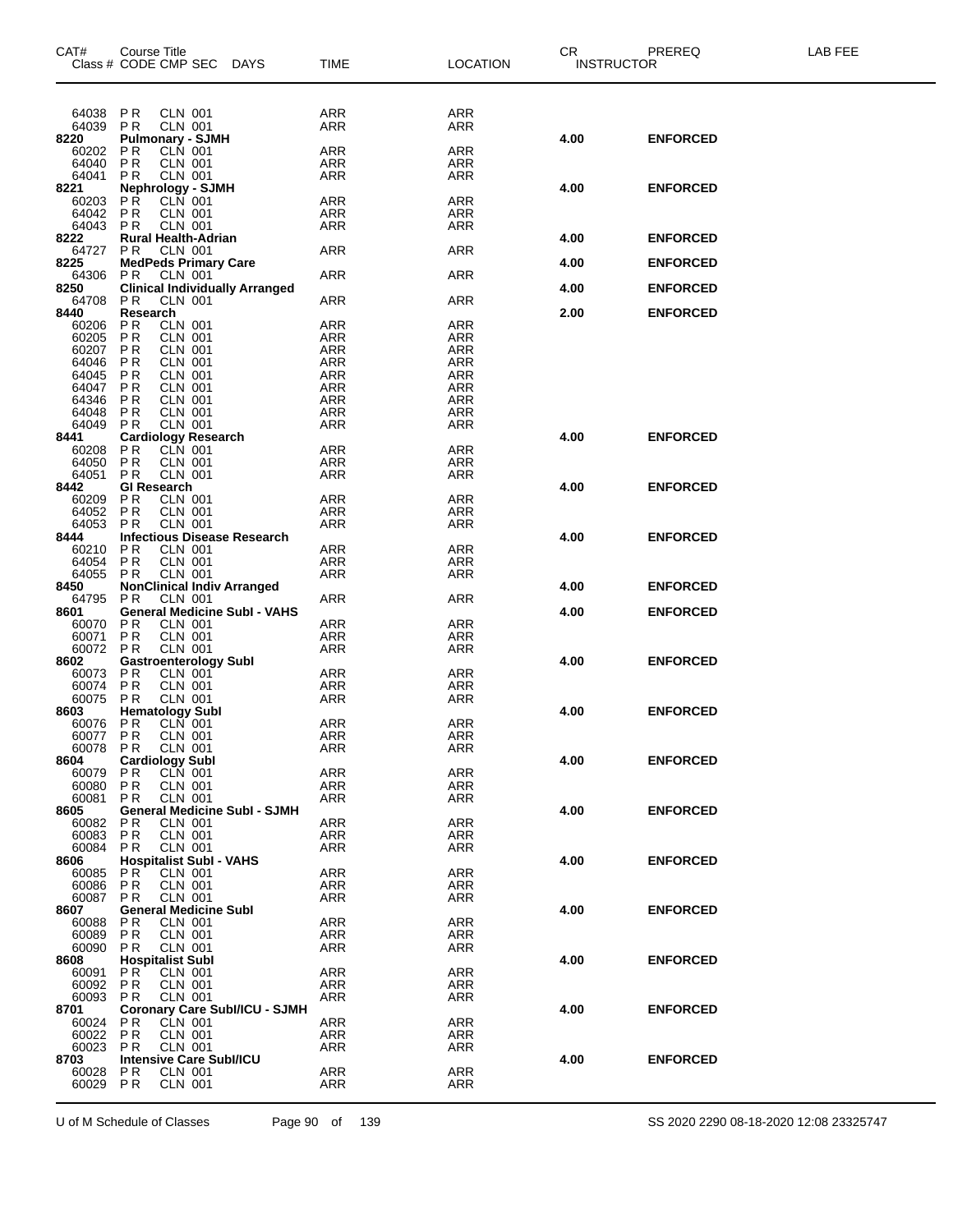| CAT#          |                | Course Title<br>Class # CODE CMP SEC<br>DAYS | <b>TIME</b> | <b>LOCATION</b> | СR<br><b>INSTRUCTOR</b> | <b>PREREQ</b>   | LAB FEE |
|---------------|----------------|----------------------------------------------|-------------|-----------------|-------------------------|-----------------|---------|
|               |                |                                              |             |                 |                         |                 |         |
| 60030<br>8704 | P <sub>R</sub> | CLN 001<br>Intensive Care Subl/ICU - VAHS    | <b>ARR</b>  | <b>ARR</b>      | 4.00                    | <b>ENFORCED</b> |         |
| 60031         | PR.            | CLN 001                                      | <b>ARR</b>  | <b>ARR</b>      |                         |                 |         |
| 60032         | P <sub>R</sub> | CLN 001                                      | <b>ARR</b>  | <b>ARR</b>      |                         |                 |         |
| 60033         | PR.            | CLN 001                                      | <b>ARR</b>  | <b>ARR</b>      |                         |                 |         |
| 8705          |                | <b>Coronary Care Subl/ICU</b>                |             |                 | 4.00                    | <b>ENFORCED</b> |         |
| 60034         | PR.            | CLN 001                                      | <b>ARR</b>  | <b>ARR</b>      |                         |                 |         |
| 60035         | P R            | CLN 001                                      | <b>ARR</b>  | <b>ARR</b>      |                         |                 |         |
| 60036         | PR.            | CLN 001                                      | <b>ARR</b>  | <b>ARR</b>      |                         |                 |         |
| 8706          |                | Intensive Care Subl/ICU - SJMH               |             |                 | 4.00                    | <b>ENFORCED</b> |         |
| 60037         | P <sub>R</sub> | <b>CLN 001</b>                               | <b>ARR</b>  | <b>ARR</b>      |                         |                 |         |
| 60038         | P R            | CLN 001                                      | <b>ARR</b>  | ARR             |                         |                 |         |
| 60039         | <b>PR</b>      | <b>CLN 001</b>                               | <b>ARR</b>  | <b>ARR</b>      |                         |                 |         |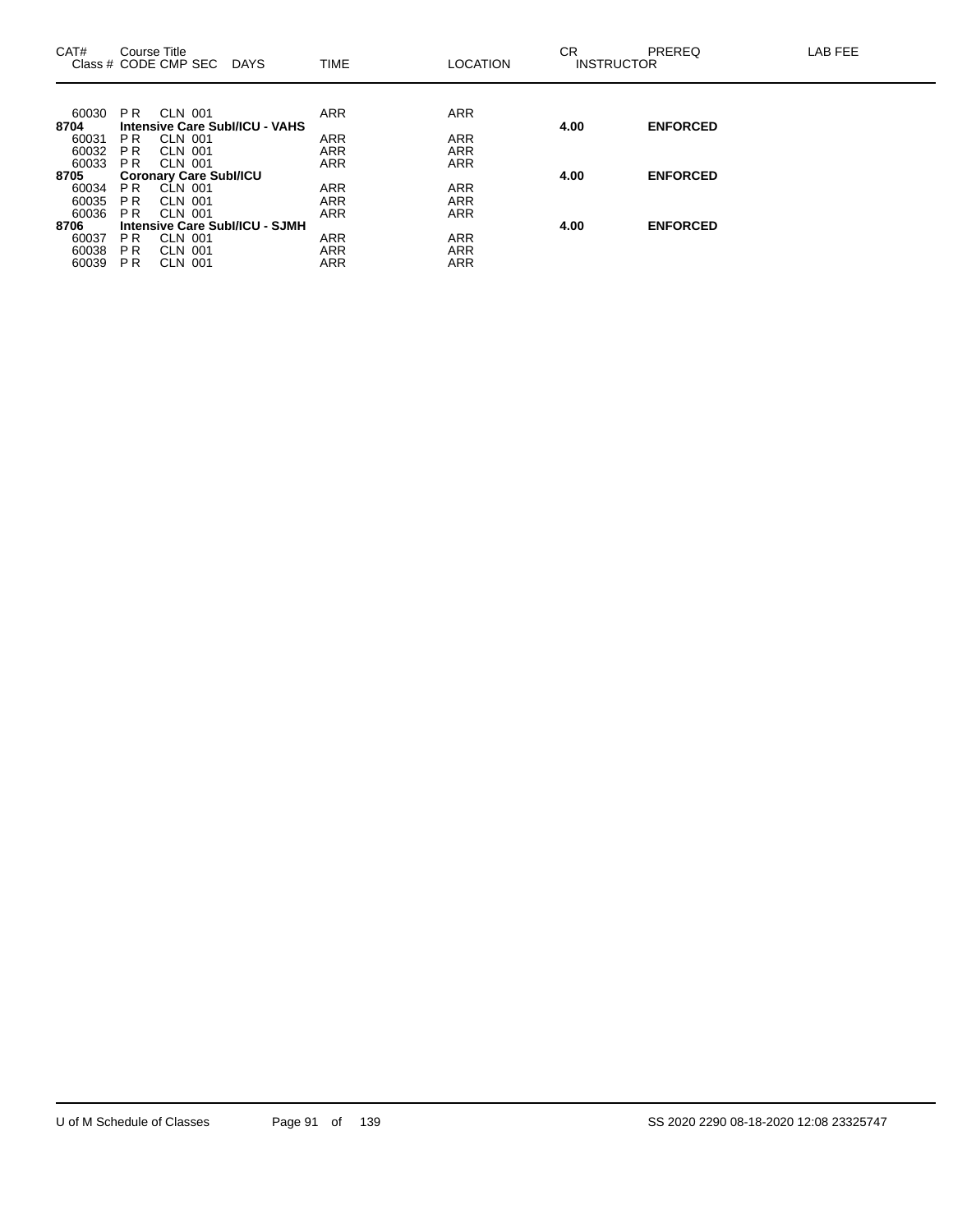| CAT# | Course Title         |             |      |          | СR                | PREREQ | _AB FEE |
|------|----------------------|-------------|------|----------|-------------------|--------|---------|
|      | Class # CODE CMP SEC | <b>DAYS</b> | TIME | OCATION. | <b>INSTRUCTOR</b> |        |         |

## **Department of Learning Health Sciences**

|       |                      |                |                            | <b>Learning Health Sciences (LHS)</b> |            |                                                                                                    |            |                 |
|-------|----------------------|----------------|----------------------------|---------------------------------------|------------|----------------------------------------------------------------------------------------------------|------------|-----------------|
| 622   |                      |                | Learn Cycle Capstone       |                                       |            |                                                                                                    | 3.00       | <b>ENFORCED</b> |
| 63804 | <b>SIR</b>           |                | SEM 001 W                  |                                       | 2-330PM    | <b>ARR</b>                                                                                         | Piatt      |                 |
|       |                      |                |                            |                                       |            | Class will meet May 6, May 13, May 27, June 10, June 24, July 8, July 22, August 5, and August 17. |            |                 |
| 63805 | <b>PIR</b>           | DIS 002        |                            |                                       | ARR        | ARR                                                                                                | Singh      |                 |
| 63806 | <b>PIR</b>           | DIS 003        |                            |                                       | <b>ARR</b> | <b>ARR</b>                                                                                         | Vydiswaran |                 |
| 63820 | <b>PIR</b>           | <b>DIS 005</b> |                            |                                       | <b>ARR</b> | <b>ARR</b>                                                                                         | Piatt      |                 |
| 791   |                      |                | <b>Independent Study</b>   |                                       |            |                                                                                                    | 1.00-6.00  |                 |
|       |                      | $IND +$        |                            |                                       | ARR        | ARR                                                                                                |            |                 |
| 995   | <b>Diss-Cand</b>     |                |                            |                                       |            |                                                                                                    | 8.00       | <b>ADVISORY</b> |
|       | <b>SD</b>            | $IND +$        |                            |                                       | <b>ARR</b> | <b>ARR</b>                                                                                         |            |                 |
|       |                      |                |                            |                                       |            |                                                                                                    |            |                 |
|       |                      |                |                            | <b>Medical Education (MEDEDUC)</b>    |            |                                                                                                    |            |                 |
| 650   |                      |                | MHPE Ed Prof Act. 1        |                                       |            |                                                                                                    | 6.00       | <b>ENFORCED</b> |
|       | R                    | $IND +$        |                            |                                       | ARR        | <b>ARR</b>                                                                                         |            |                 |
| 655   |                      |                | <b>MHPE Ed Prof Act. 2</b> |                                       |            |                                                                                                    | 6.00       | <b>ENFORCED</b> |
|       | R                    | $IND +$        |                            |                                       | <b>ARR</b> | <b>ARR</b>                                                                                         |            |                 |
| 660   |                      |                | <b>MHPE Ed Prof Act. 3</b> |                                       |            |                                                                                                    | 6.00       | <b>ENFORCED</b> |
|       | R                    | $IND +$        |                            |                                       | <b>ARR</b> | <b>ARR</b>                                                                                         |            |                 |
| 665   |                      |                | <b>MHPE Ed Prof Act. 4</b> |                                       |            |                                                                                                    | 6.00       | <b>ENFORCED</b> |
|       | R                    | $IND +$        |                            |                                       | <b>ARR</b> | <b>ARR</b>                                                                                         |            |                 |
| 670   |                      |                | <b>MHPE Ed Prof Act. 5</b> |                                       |            |                                                                                                    | 6.00       | <b>ENFORCED</b> |
|       | R                    | $IND +$        |                            |                                       | ARR        | <b>ARR</b>                                                                                         |            |                 |
| 675   |                      |                | MHPE Ed Prof Act. 6        |                                       |            |                                                                                                    | 6.00       | <b>ENFORCED</b> |
|       | R                    | $IND +$        |                            |                                       | <b>ARR</b> | <b>ARR</b>                                                                                         |            |                 |
| 680   |                      |                | <b>MHPE Ed Prof Act. 7</b> |                                       |            |                                                                                                    | 6.00       | <b>ENFORCED</b> |
|       | R.                   | $IND +$        |                            |                                       | ARR        | <b>ARR</b>                                                                                         |            |                 |
| 695   | <b>MHPE Capstone</b> |                |                            |                                       |            |                                                                                                    | 1.00-9.00  | <b>ENFORCED</b> |
|       | R                    | $IND +$        |                            |                                       | <b>ARR</b> | <b>ARR</b>                                                                                         |            |                 |
|       |                      |                |                            |                                       |            |                                                                                                    |            |                 |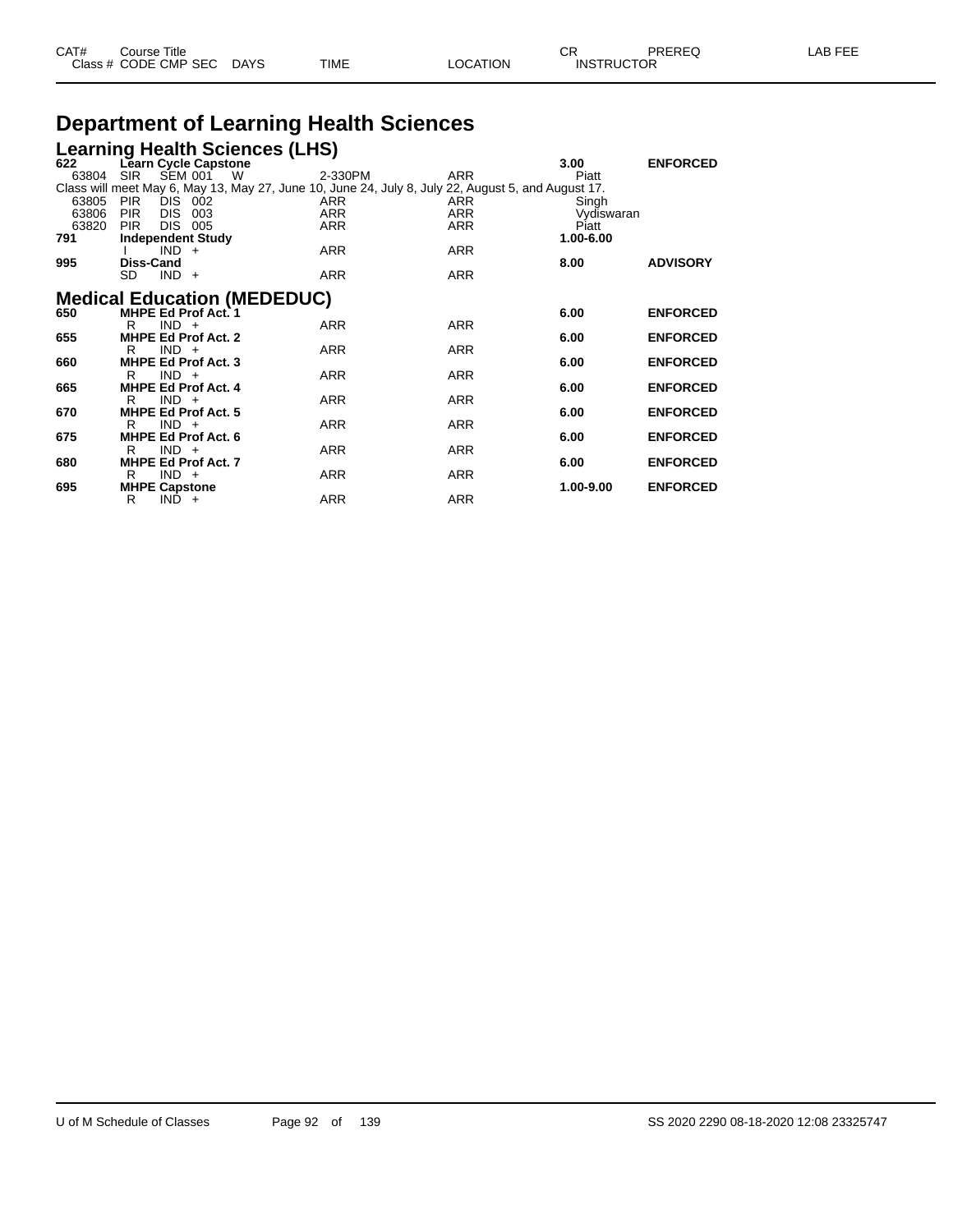| CAT#             | Course Title<br>Class # CODE CMP SEC DAYS                          | TIME              | <b>LOCATION</b>   | CR   | PREREQ<br><b>INSTRUCTOR</b> | LAB FEE |
|------------------|--------------------------------------------------------------------|-------------------|-------------------|------|-----------------------------|---------|
|                  | <b>Medical School</b>                                              |                   |                   |      |                             |         |
|                  | <b>Emergency Medicine (EMERGMED)</b>                               |                   |                   |      |                             |         |
| 8180             | <b>International Away Clinical</b>                                 |                   |                   | 2.00 | <b>ENFORCED</b>             |         |
| 8270             | 64375 PR CLN 001<br><b>Domestic Away Clinical</b>                  | ARR               | ARR               | 4.00 | <b>ENFORCED</b>             |         |
| 64376 PR         | CLN 001                                                            | ARR               | ARR               |      |                             |         |
| 64377 PR         | <b>CLN 001</b>                                                     | ARR               | ARR               |      |                             |         |
| 8350<br>64378    | <b>NonClinical Indiv Arranged</b><br><b>CLN 001</b><br>P R         | ARR               | ARR               | 2.00 | <b>ENFORCED</b>             |         |
| 8440             | Research                                                           |                   |                   | 4.00 | <b>ENFORCED</b>             |         |
| 60179            | PR.<br>CLN 001                                                     | <b>ARR</b>        | <b>ARR</b>        |      |                             |         |
| 63996<br>63997   | <b>PR</b><br><b>CLN 001</b><br>PR.<br>CLN 001                      | ARR<br>ARR        | ARR<br>ARR        |      |                             |         |
| 8500             | <b>Emergency Medicine</b>                                          |                   |                   | 4.00 | <b>ENFORCED</b>             |         |
| 60158            | CLN 001<br>PR                                                      | ARR               | ARR               |      |                             |         |
| 60159<br>60160   | PR<br><b>CLN 001</b><br>P R                                        | ARR<br>ARR        | ARR<br>ARR        |      |                             |         |
| 8501             | CLN 001<br><b>Emergency Medicine - SJMH</b>                        |                   |                   | 4.00 | <b>ENFORCED</b>             |         |
| 60161 PR         | CLN 001                                                            | ARR               | ARR               |      |                             |         |
| 60162            | PR<br>CLN 001                                                      | <b>ARR</b>        | <b>ARR</b>        |      |                             |         |
| 60163<br>8502    | <b>CLN 001</b><br>P R<br><b>Emergency Medicine - Hurley</b>        | ARR               | ARR               | 4.00 | <b>ENFORCED</b>             |         |
| 60164            | P R<br>CLN 001                                                     | <b>ARR</b>        | <b>ARR</b>        |      |                             |         |
| 60165            | PR<br><b>CLN 001</b>                                               | ARR               | ARR               |      |                             |         |
| 60166 PR<br>8503 | CLN 001<br><b>Emergency Medicine - HFHS</b>                        | ARR               | ARR               | 4.00 | <b>ENFORCED</b>             |         |
| 60167 PR         | CLN 001                                                            | ARR               | ARR               |      |                             |         |
| 60168            | <b>CLN 001</b><br>P R                                              | <b>ARR</b>        | ARR               |      |                             |         |
| 60169            | P R<br>CLN 001<br><b>Critical Care Subl/ICU</b>                    | <b>ARR</b>        | ARR               |      |                             |         |
| 8700<br>60019 PR | CLN 001                                                            | <b>ARR</b>        | ARR               | 4.00 | <b>ENFORCED</b>             |         |
| 60020            | <b>PR</b><br>CLN 001                                               | <b>ARR</b>        | ARR               |      |                             |         |
| 60021 PR         | <b>CLN 001</b>                                                     | ARR               | ARR               |      |                             |         |
|                  | <b>Family Medicine (FAMMED)</b>                                    |                   |                   |      |                             |         |
| 8170             | <b>Domestic Away Clinical</b>                                      |                   |                   | 2.00 | <b>ENFORCED</b>             |         |
| 64486 PR         | CLN 001                                                            | ARR               | ARR               |      |                             |         |
| 64379<br>64380   | PR<br>CLN 001<br><b>CLN 001</b><br>PR                              | <b>ARR</b><br>ARR | ARR<br>ARR        |      |                             |         |
| 8201             | <b>Adolescent Medicine</b>                                         |                   |                   | 4.00 | <b>ENFORCED</b>             |         |
| 60181            | P R<br>CLN 001                                                     | <b>ARR</b>        | <b>ARR</b>        |      |                             |         |
| 63998<br>63999   | <b>CLN 001</b><br>P R<br>PR.<br><b>CLN 001</b>                     | ARR<br>ARR        | ARR               |      |                             |         |
| 8202             | Japanese Fam&Community-Local                                       |                   | ARR               | 4.00 | <b>ENFORCED</b>             |         |
| 60182 PR         | <b>CLN 001</b>                                                     | ARR               | ARR               |      |                             |         |
| 64000            | <b>PR</b><br><b>CLN 001</b>                                        | <b>ARR</b>        | ARR               |      |                             |         |
| 64001<br>8203    | P R<br>CLN 001<br><b>Family Medicine in Japan</b>                  | ARR               | ARR               | 4.00 | <b>ENFORCED</b>             |         |
| 64002 PR         | CLN 001                                                            | <b>ARR</b>        | ARR               |      |                             |         |
| 64003            | PR.<br>CLN 001                                                     | ARR               | ARR               |      |                             |         |
| 8250<br>64381    | <b>Clinical Individually Arranged</b><br>P <sub>R</sub><br>CLN 001 | ARR               | ARR               | 4.00 | <b>ENFORCED</b>             |         |
| 64724            | PR.<br>CLN 001                                                     | ARR               | ARR               |      |                             |         |
| 8270             | <b>Domestic Away Clinical</b>                                      |                   |                   | 4.00 | <b>ENFORCED</b>             |         |
| 64749            | PR.<br>CLN 001                                                     | <b>ARR</b>        | ARR               |      |                             |         |
| 8440<br>60186    | Research<br><b>CLN 001</b><br>P R                                  | <b>ARR</b>        | <b>ARR</b>        | 4.00 | <b>ENFORCED</b>             |         |
| 64004            | <b>PR</b><br><b>CLN 001</b>                                        | <b>ARR</b>        | <b>ARR</b>        |      |                             |         |
| 64005            | P R<br>CLN 001                                                     | ARR               | <b>ARR</b>        |      |                             |         |
| 8441<br>60187    | Integrative Research<br>PR.<br>CLN 001                             | ARR               | ARR               | 4.00 | <b>ENFORCED</b>             |         |
| 64006            | P <sub>R</sub><br>CLN 001                                          | <b>ARR</b>        | ARR               |      |                             |         |
| 64007            | <b>CLN 001</b><br>P R                                              | ARR               | ARR               |      |                             |         |
| 8600             | <b>Subinternship-Univ Hospital</b>                                 |                   |                   | 4.00 | <b>ENFORCED</b>             |         |
| 60064<br>60065   | P R<br>CLN 001<br>P R<br><b>CLN 001</b>                            | ARR<br>ARR        | <b>ARR</b><br>ARR |      |                             |         |
| 60066            | P R<br>CLN 001                                                     | <b>ARR</b>        | <b>ARR</b>        |      |                             |         |
| 8601             | Subinternship - Chelsea                                            |                   |                   | 4.00 | <b>ENFORCED</b>             |         |
| 60067<br>60068   | <b>PR</b><br>CLN 001<br>PR<br><b>CLN 001</b>                       | ARR<br><b>ARR</b> | ARR<br><b>ARR</b> |      |                             |         |
| 60069 PR         | <b>CLN 001</b>                                                     | ARR               | <b>ARR</b>        |      |                             |         |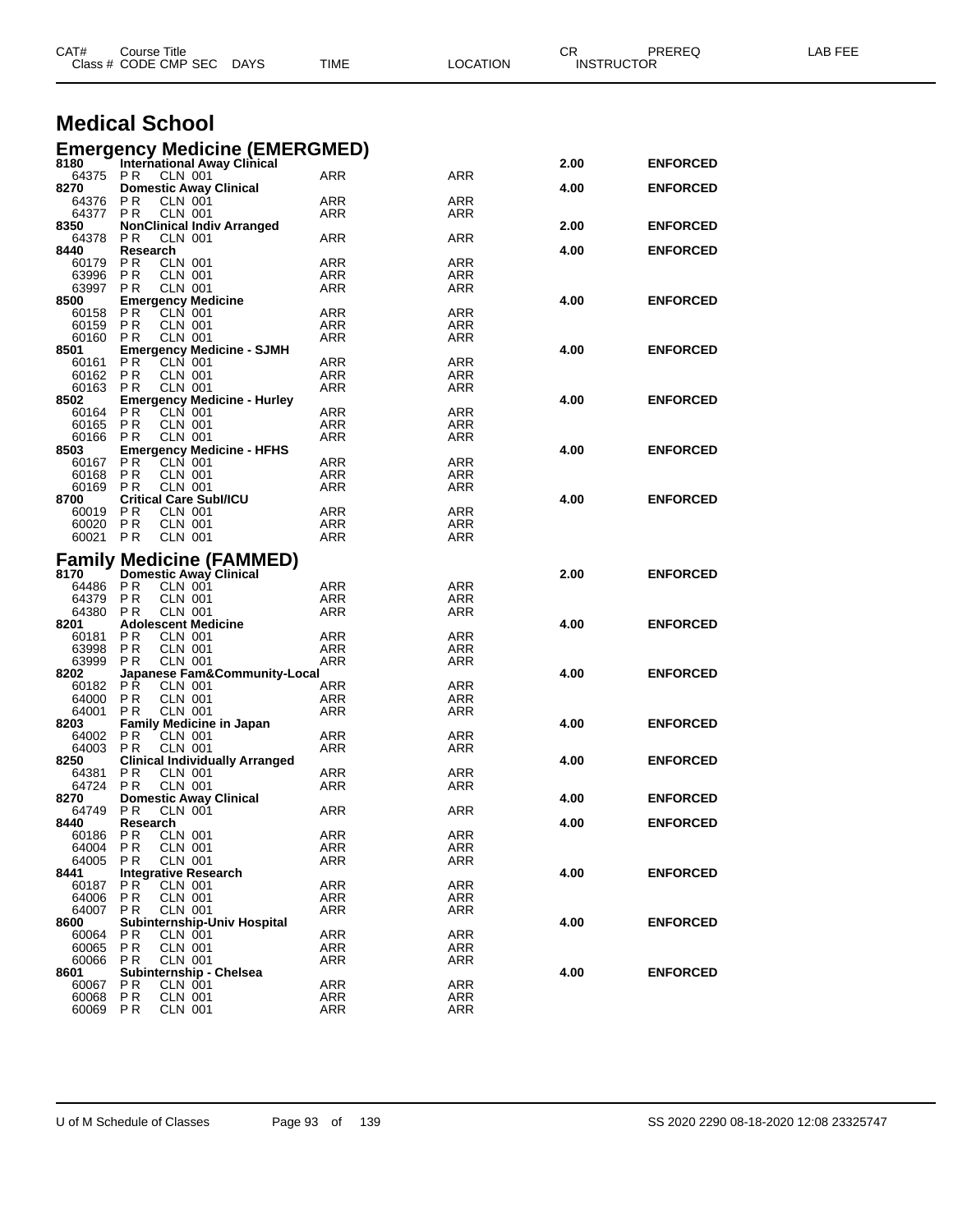|                   | Class # CODE CMP SEC<br>DAYS                                    | TIME              | LOCATION                 | <b>INSTRUCTOR</b> |                 |  |
|-------------------|-----------------------------------------------------------------|-------------------|--------------------------|-------------------|-----------------|--|
|                   |                                                                 |                   |                          |                   |                 |  |
|                   | <b>Medical School Administration</b>                            |                   |                          |                   |                 |  |
|                   | Immunology (IMMUNO)<br>599 Grad Ind Research                    |                   |                          |                   |                 |  |
|                   | $IND +$                                                         | ARR               | <b>ARR</b>               | 1.00-8.00         | <b>ADVISORY</b> |  |
| 990               | <b>Pre-Cand Diss</b>                                            |                   |                          | 1.00-8.00         |                 |  |
| 995               | $IND +$<br><b>Diss-Cand</b>                                     | ARR               | ARR                      | 8.00              | <b>ENFORCED</b> |  |
|                   | DR $IND +$                                                      | ARR               | ARR                      |                   |                 |  |
|                   | <b>Medical School Administration (MEDADM)</b>                   |                   |                          |                   |                 |  |
| 807               | <b>Adv Head&amp;Neck</b><br>SR.<br>LEC 001<br>W                 | 2-5PM             |                          | 2.00              |                 |  |
| 60526<br>60527 PR | LAB 002                                                         | ARR               | ARR<br>ARR               |                   |                 |  |
| 7100<br>60004     | <b>Longitudinal Clinic</b><br>PR.                               | ARR               | ARR                      | 1.00              | <b>ENFORCED</b> |  |
| 7150              | CLN 001<br><b>Longitudinal Apprenticeship</b>                   |                   |                          | 1.00              | <b>ENFORCED</b> |  |
| 60003<br>8200     | PR<br>CLN 001                                                   | ARR               | <b>ARR</b>               | 4.00              |                 |  |
| 64729             | <b>Health Disparity Indep Study</b><br>P R<br><b>CLN 001</b>    | ARR               | ARR                      |                   | <b>ENFORCED</b> |  |
| 64056<br>64058    | <b>PR</b><br><b>CLN 001</b><br>PR<br><b>CLN 001</b>             | ARR<br><b>ARR</b> | ARR<br>ARR               |                   |                 |  |
| 8201              | <b>ACCESS Clinical Rotation</b>                                 |                   |                          | 4.00              | <b>ENFORCED</b> |  |
| 64741<br>64059    | P <sub>R</sub><br><b>CLN 001</b><br><b>PR</b><br><b>CLN 001</b> | ARR               | ARR<br>ARR               |                   |                 |  |
| 8203              | <b>Clinical Ethics Service</b>                                  | ARR               |                          | 4.00              | <b>ENFORCED</b> |  |
| 60213<br>64060    | <b>CLN 001</b><br>P R<br><b>PR</b><br><b>CLN 001</b>            | ARR<br>ARR        | ARR<br>ARR               |                   |                 |  |
| 64061             | CLN 001<br>PR.                                                  | ARR               | ARR                      |                   |                 |  |
| 8250<br>64718 PR  | <b>Clinical Individually Arranged</b>                           | ARR               | <b>ARR</b>               | 4.00              | <b>ENFORCED</b> |  |
|                   | <b>CLN 001</b><br>HEALTH DISPARITIES ELECTIVE                   |                   |                          |                   |                 |  |
| 8270              | <b>Domestic Away Clinical</b><br>PR                             | <b>ARR</b>        | <b>ARR</b>               | 4.00              | <b>ENFORCED</b> |  |
| 64383<br>8301     | CLN 001<br><b>Intro to Clinical Ethics</b>                      |                   |                          | 2.00              | <b>ENFORCED</b> |  |
| 60214             | PR.<br><b>CLN 001</b>                                           | ARR               | ARR                      |                   |                 |  |
| 60215<br>64062    | <b>PR</b><br>CLN 001<br><b>CLN 001</b><br>P R                   | ARR<br>ARR        | ARR<br>ARR               |                   |                 |  |
| 64063             | <b>CLN 001</b><br>P R                                           | ARR               | ARR                      |                   |                 |  |
| 64064<br>64065    | <b>PR</b><br><b>CLN 001</b><br>CLN 001<br>P R                   | ARR<br>ARR        | ARR<br>ARR               |                   |                 |  |
| 8302              | <b>Patient Based Scientific Ing</b>                             |                   |                          | 2.00              | <b>ENFORCED</b> |  |
| 60216<br>64066    | <b>CLN 001</b><br>P R<br>CLN 001<br>P R                         | <b>ARR</b><br>ARR | <b>ARR</b><br>ARR        |                   |                 |  |
| 64067             | <b>PR</b><br><b>CLN 001</b>                                     | ARR               | ARR                      |                   |                 |  |
| 8303<br>60217 PR  | <b>Population Health Survey Crse</b><br><b>CLN 001</b>          | ARR               | ARR                      | 2.00              | <b>ENFORCED</b> |  |
| 60218             | <b>CLN 001</b><br>P R                                           | ARR               | ARR                      |                   |                 |  |
| 64068             | P R<br><b>CLN 001</b><br>P R<br><b>CLN 001</b>                  | ARR               | ARR<br>ARR               |                   |                 |  |
| 64069<br>64070    | P R<br><b>CLN 001</b>                                           | ARR<br>ARR        | ARR                      |                   |                 |  |
| 64071<br>8304     | <b>PR</b><br>CLN 001                                            | ARR               | ARR                      | 2.00              |                 |  |
| 60219             | <b>Pediatric Injury Prevention</b><br>PR<br>CLN 001             | <b>ARR</b>        | <b>ARR</b>               |                   | <b>ENFORCED</b> |  |
| 60220             | P <sub>R</sub><br><b>CLN 001</b>                                | <b>ARR</b>        | <b>ARR</b>               |                   |                 |  |
| 64072<br>64073    | <b>CLN 001</b><br>P R<br>P R<br><b>CLN 001</b>                  | ARR<br>ARR        | ARR<br>ARR               |                   |                 |  |
| 64074             | P <sub>R</sub><br>CLN 001                                       | <b>ARR</b>        | <b>ARR</b>               |                   |                 |  |
| 64075<br>8305     | P R<br>CLN 001<br>Safety QI & Systems                           | ARR               | <b>ARR</b>               | 2.00              | <b>ENFORCED</b> |  |
| 60221             | PR.<br><b>CLN 001</b>                                           | <b>ARR</b>        | ARR                      |                   |                 |  |
| 60222<br>64076    | <b>CLN 001</b><br>P R<br>P R<br><b>CLN 001</b>                  | ARR<br>ARR        | ARR<br>ARR               |                   |                 |  |
| 64077             | P R<br><b>CLN 001</b>                                           | <b>ARR</b>        | <b>ARR</b>               |                   |                 |  |
| 64078<br>64079    | P R<br><b>CLN 001</b><br><b>CLN 001</b>                         | ARR               | ARR                      |                   |                 |  |
| 8306              | <b>PR</b><br><b>Future Physician Leaders</b>                    | ARR               | <b>ARR</b>               | 2.00              | <b>ENFORCED</b> |  |
| 64082             | P R<br><b>CLN 001</b>                                           | ARR               | <b>ARR</b>               |                   |                 |  |
| 64083<br>8400     | PR<br><b>CLN 001</b><br><b>Path of Excellence Elective</b>      | ARR               | ARR                      | 4.00              | <b>ENFORCED</b> |  |
| 60223             | P R<br><b>CLN 001</b>                                           | ARR               | <b>ARR</b>               |                   |                 |  |
| 64085<br>64084    | P <sub>R</sub><br><b>CLN 001</b><br>P <sub>R</sub><br>CLN 001   | ARR<br><b>ARR</b> | ARR<br>ARR               |                   |                 |  |
| 64086             | P R<br>CLN 001                                                  | ARR               | ARR                      |                   |                 |  |
| 64088<br>64087    | P R<br><b>CLN 001</b><br>P R<br><b>CLN 001</b>                  | ARR<br>ARR        | <b>ARR</b><br><b>ARR</b> |                   |                 |  |
| 64089             | CLN 001<br>P R                                                  | ARR               | ARR                      |                   |                 |  |
| 8402              | <b>Advanced Medical Therapeutics</b>                            |                   |                          | 4.00              | <b>ENFORCED</b> |  |
|                   |                                                                 |                   |                          |                   |                 |  |

CAT# Course Title Case CR PREREQ LAB FEE

U of M Schedule of Classes Page 94 of 139 SS 2020 2290 08-18-2020 12:08 23325747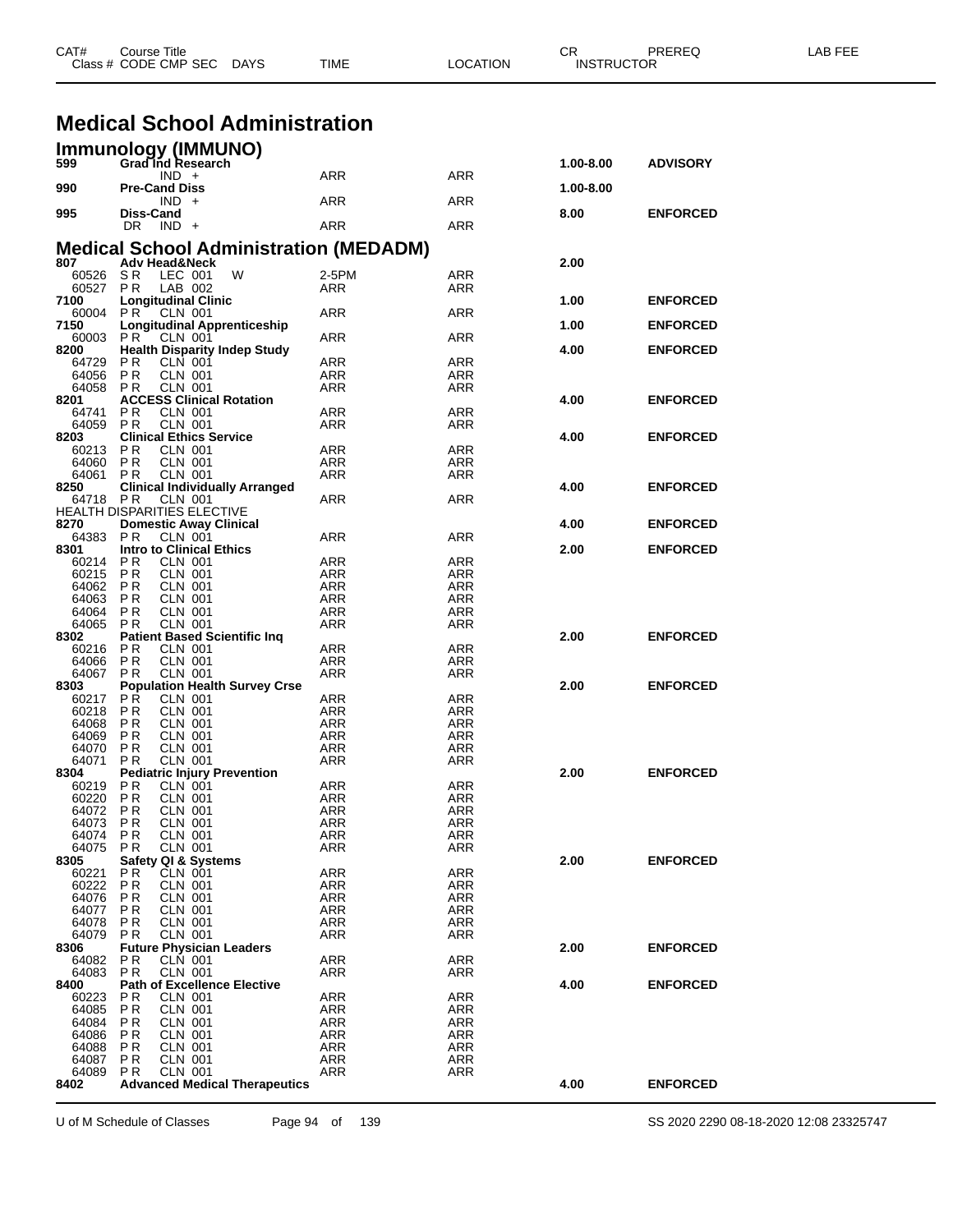| 60224<br>PR<br><b>CLN 001</b><br><b>ARR</b><br><b>ARR</b><br><b>PR</b><br>64090<br><b>CLN 001</b><br><b>ARR</b><br><b>ARR</b><br>64091<br><b>PR</b><br><b>CLN 001</b><br><b>ARR</b><br><b>ARR</b><br>8404<br><b>Washtenaw County Health Dept</b><br>4.00<br><b>ENFORCED</b><br>P <sub>R</sub><br><b>CLN 001</b><br><b>ARR</b><br>64354<br><b>ARR</b><br>64355<br><b>CLN 001</b><br><b>PR</b><br><b>ARR</b><br><b>ARR</b><br><b>ENFORCED</b><br>8405<br><b>Detroit Health Department</b><br>4.00<br><b>ARR</b><br>64092<br>PR<br><b>ARR</b><br><b>CLN 001</b><br><b>Translational Resr Bench 2 Bed</b><br>8406<br>4.00<br><b>ENFORCED</b><br><b>PR</b><br><b>CLN 001</b><br>60225<br><b>ARR</b><br><b>ARR</b><br>64093<br><b>CLN 001</b><br><b>PR</b><br><b>ARR</b><br><b>ARR</b><br>64094<br><b>CLN 001</b><br><b>ARR</b><br><b>PR</b><br><b>ARR</b><br>Urban Health Scholarship HFHS<br><b>ENFORCED</b><br>8411<br>4.00<br><b>ARR</b><br><b>ARR</b><br>60226<br>P <sub>R</sub><br><b>CLN 001</b><br>64096<br>PR<br><b>CLN 001</b><br><b>ARR</b><br><b>ARR</b><br>64097<br><b>CLN 001</b><br><b>ARR</b><br><b>PR</b><br><b>ARR</b><br>8412<br><b>Improving Med Comm thru Wiki</b><br>4.00<br><b>ENFORCED</b><br><b>PŘ</b><br><b>ARR</b><br><b>ARR</b><br>64098<br>CLN 001<br><b>Street Med - Homeless Hithcare</b><br>8414<br>4.00<br><b>ENFORCED</b><br><b>PR</b><br><b>CLN 001</b><br><b>ARR</b><br>64427<br><b>ARR</b><br><b>CLN 001</b><br>64428<br><b>PR</b><br><b>ARR</b><br><b>ARR</b><br><b>Phys as Leaders &amp; Prob Solvers</b><br>8440<br>4.00<br><b>ENFORCED</b><br>60227<br>PŘ<br><b>ARR</b><br><b>ARR</b><br>CLN 001<br><b>NonClinical Indiv Arranged</b><br>4.00<br>8450<br><b>ENFORCED</b><br>64384<br><b>PR</b><br><b>CLN 001</b><br><b>ARR</b><br><b>ARR</b><br><b>GHD Cap Domestic - Field Work</b><br>8470<br>4.00<br><b>ENFORCED</b><br><b>PR</b><br>CLN 001<br><b>ARR</b><br><b>ARR</b><br>60228<br>64105<br><b>PR</b><br><b>CLN 001</b><br><b>ARR</b><br><b>ARR</b><br>64106<br>PR<br><b>CLN 001</b><br><b>ARR</b><br><b>ARR</b><br><b>Longitudinal Clinic Sub-I</b><br>1.00<br><b>ENFORCED</b><br>8600<br>PR<br><b>CLN 001</b><br><b>ARR</b><br><b>ARR</b><br>60006<br><b>CFI/Residency Interviews</b><br>8997<br>4.00<br><b>ENFORCED</b><br>64483<br><b>PR</b><br>CLN 001<br><b>ARR</b><br><b>ARR</b><br><b>Vacation</b><br>8999<br>2.00<br><b>ENFORCED</b><br><b>PR</b><br>60007<br><b>CLN 001</b><br><b>ARR</b><br><b>ARR</b><br>60008<br><b>ARR</b><br><b>PR</b><br><b>CLN 001</b><br><b>ARR</b><br><b>ARR</b><br>60009<br><b>PR</b><br><b>CLN 001</b><br><b>ARR</b><br>60010<br><b>PR</b><br><b>CLN 001</b><br><b>ARR</b><br><b>ARR</b><br>P <sub>R</sub><br><b>ARR</b><br><b>ARR</b><br>60011<br><b>CLN 001</b><br><b>PR</b><br><b>ARR</b><br>60012<br><b>CLN 001</b><br><b>ARR</b><br>60013<br><b>PR</b><br><b>CLN 001</b><br><b>ARR</b><br><b>ARR</b><br><b>ARR</b><br>PR<br><b>CLN 001</b><br><b>ARR</b><br>60014 | CAT# | <b>Course Title</b> | Class # CODE CMP SEC | DAYS | <b>TIME</b> | <b>LOCATION</b> | <b>CR</b><br><b>INSTRUCTOR</b> | PREREQ | <b>LAB FEE</b> |
|-----------------------------------------------------------------------------------------------------------------------------------------------------------------------------------------------------------------------------------------------------------------------------------------------------------------------------------------------------------------------------------------------------------------------------------------------------------------------------------------------------------------------------------------------------------------------------------------------------------------------------------------------------------------------------------------------------------------------------------------------------------------------------------------------------------------------------------------------------------------------------------------------------------------------------------------------------------------------------------------------------------------------------------------------------------------------------------------------------------------------------------------------------------------------------------------------------------------------------------------------------------------------------------------------------------------------------------------------------------------------------------------------------------------------------------------------------------------------------------------------------------------------------------------------------------------------------------------------------------------------------------------------------------------------------------------------------------------------------------------------------------------------------------------------------------------------------------------------------------------------------------------------------------------------------------------------------------------------------------------------------------------------------------------------------------------------------------------------------------------------------------------------------------------------------------------------------------------------------------------------------------------------------------------------------------------------------------------------------------------------------------------------------------------------------------------------------------------------------------------------------------------------------------------------------------------------------------------------------------------------------------------------------------------------------------------------------------------------------------------------------------------------------------------------------------------------------------------------------------------------------------------------------------------------------------------------------|------|---------------------|----------------------|------|-------------|-----------------|--------------------------------|--------|----------------|
|                                                                                                                                                                                                                                                                                                                                                                                                                                                                                                                                                                                                                                                                                                                                                                                                                                                                                                                                                                                                                                                                                                                                                                                                                                                                                                                                                                                                                                                                                                                                                                                                                                                                                                                                                                                                                                                                                                                                                                                                                                                                                                                                                                                                                                                                                                                                                                                                                                                                                                                                                                                                                                                                                                                                                                                                                                                                                                                                                     |      |                     |                      |      |             |                 |                                |        |                |
|                                                                                                                                                                                                                                                                                                                                                                                                                                                                                                                                                                                                                                                                                                                                                                                                                                                                                                                                                                                                                                                                                                                                                                                                                                                                                                                                                                                                                                                                                                                                                                                                                                                                                                                                                                                                                                                                                                                                                                                                                                                                                                                                                                                                                                                                                                                                                                                                                                                                                                                                                                                                                                                                                                                                                                                                                                                                                                                                                     |      |                     |                      |      |             |                 |                                |        |                |
|                                                                                                                                                                                                                                                                                                                                                                                                                                                                                                                                                                                                                                                                                                                                                                                                                                                                                                                                                                                                                                                                                                                                                                                                                                                                                                                                                                                                                                                                                                                                                                                                                                                                                                                                                                                                                                                                                                                                                                                                                                                                                                                                                                                                                                                                                                                                                                                                                                                                                                                                                                                                                                                                                                                                                                                                                                                                                                                                                     |      |                     |                      |      |             |                 |                                |        |                |
|                                                                                                                                                                                                                                                                                                                                                                                                                                                                                                                                                                                                                                                                                                                                                                                                                                                                                                                                                                                                                                                                                                                                                                                                                                                                                                                                                                                                                                                                                                                                                                                                                                                                                                                                                                                                                                                                                                                                                                                                                                                                                                                                                                                                                                                                                                                                                                                                                                                                                                                                                                                                                                                                                                                                                                                                                                                                                                                                                     |      |                     |                      |      |             |                 |                                |        |                |
|                                                                                                                                                                                                                                                                                                                                                                                                                                                                                                                                                                                                                                                                                                                                                                                                                                                                                                                                                                                                                                                                                                                                                                                                                                                                                                                                                                                                                                                                                                                                                                                                                                                                                                                                                                                                                                                                                                                                                                                                                                                                                                                                                                                                                                                                                                                                                                                                                                                                                                                                                                                                                                                                                                                                                                                                                                                                                                                                                     |      |                     |                      |      |             |                 |                                |        |                |
|                                                                                                                                                                                                                                                                                                                                                                                                                                                                                                                                                                                                                                                                                                                                                                                                                                                                                                                                                                                                                                                                                                                                                                                                                                                                                                                                                                                                                                                                                                                                                                                                                                                                                                                                                                                                                                                                                                                                                                                                                                                                                                                                                                                                                                                                                                                                                                                                                                                                                                                                                                                                                                                                                                                                                                                                                                                                                                                                                     |      |                     |                      |      |             |                 |                                |        |                |
|                                                                                                                                                                                                                                                                                                                                                                                                                                                                                                                                                                                                                                                                                                                                                                                                                                                                                                                                                                                                                                                                                                                                                                                                                                                                                                                                                                                                                                                                                                                                                                                                                                                                                                                                                                                                                                                                                                                                                                                                                                                                                                                                                                                                                                                                                                                                                                                                                                                                                                                                                                                                                                                                                                                                                                                                                                                                                                                                                     |      |                     |                      |      |             |                 |                                |        |                |
|                                                                                                                                                                                                                                                                                                                                                                                                                                                                                                                                                                                                                                                                                                                                                                                                                                                                                                                                                                                                                                                                                                                                                                                                                                                                                                                                                                                                                                                                                                                                                                                                                                                                                                                                                                                                                                                                                                                                                                                                                                                                                                                                                                                                                                                                                                                                                                                                                                                                                                                                                                                                                                                                                                                                                                                                                                                                                                                                                     |      |                     |                      |      |             |                 |                                |        |                |
|                                                                                                                                                                                                                                                                                                                                                                                                                                                                                                                                                                                                                                                                                                                                                                                                                                                                                                                                                                                                                                                                                                                                                                                                                                                                                                                                                                                                                                                                                                                                                                                                                                                                                                                                                                                                                                                                                                                                                                                                                                                                                                                                                                                                                                                                                                                                                                                                                                                                                                                                                                                                                                                                                                                                                                                                                                                                                                                                                     |      |                     |                      |      |             |                 |                                |        |                |
|                                                                                                                                                                                                                                                                                                                                                                                                                                                                                                                                                                                                                                                                                                                                                                                                                                                                                                                                                                                                                                                                                                                                                                                                                                                                                                                                                                                                                                                                                                                                                                                                                                                                                                                                                                                                                                                                                                                                                                                                                                                                                                                                                                                                                                                                                                                                                                                                                                                                                                                                                                                                                                                                                                                                                                                                                                                                                                                                                     |      |                     |                      |      |             |                 |                                |        |                |
|                                                                                                                                                                                                                                                                                                                                                                                                                                                                                                                                                                                                                                                                                                                                                                                                                                                                                                                                                                                                                                                                                                                                                                                                                                                                                                                                                                                                                                                                                                                                                                                                                                                                                                                                                                                                                                                                                                                                                                                                                                                                                                                                                                                                                                                                                                                                                                                                                                                                                                                                                                                                                                                                                                                                                                                                                                                                                                                                                     |      |                     |                      |      |             |                 |                                |        |                |
|                                                                                                                                                                                                                                                                                                                                                                                                                                                                                                                                                                                                                                                                                                                                                                                                                                                                                                                                                                                                                                                                                                                                                                                                                                                                                                                                                                                                                                                                                                                                                                                                                                                                                                                                                                                                                                                                                                                                                                                                                                                                                                                                                                                                                                                                                                                                                                                                                                                                                                                                                                                                                                                                                                                                                                                                                                                                                                                                                     |      |                     |                      |      |             |                 |                                |        |                |
|                                                                                                                                                                                                                                                                                                                                                                                                                                                                                                                                                                                                                                                                                                                                                                                                                                                                                                                                                                                                                                                                                                                                                                                                                                                                                                                                                                                                                                                                                                                                                                                                                                                                                                                                                                                                                                                                                                                                                                                                                                                                                                                                                                                                                                                                                                                                                                                                                                                                                                                                                                                                                                                                                                                                                                                                                                                                                                                                                     |      |                     |                      |      |             |                 |                                |        |                |
|                                                                                                                                                                                                                                                                                                                                                                                                                                                                                                                                                                                                                                                                                                                                                                                                                                                                                                                                                                                                                                                                                                                                                                                                                                                                                                                                                                                                                                                                                                                                                                                                                                                                                                                                                                                                                                                                                                                                                                                                                                                                                                                                                                                                                                                                                                                                                                                                                                                                                                                                                                                                                                                                                                                                                                                                                                                                                                                                                     |      |                     |                      |      |             |                 |                                |        |                |
|                                                                                                                                                                                                                                                                                                                                                                                                                                                                                                                                                                                                                                                                                                                                                                                                                                                                                                                                                                                                                                                                                                                                                                                                                                                                                                                                                                                                                                                                                                                                                                                                                                                                                                                                                                                                                                                                                                                                                                                                                                                                                                                                                                                                                                                                                                                                                                                                                                                                                                                                                                                                                                                                                                                                                                                                                                                                                                                                                     |      |                     |                      |      |             |                 |                                |        |                |
|                                                                                                                                                                                                                                                                                                                                                                                                                                                                                                                                                                                                                                                                                                                                                                                                                                                                                                                                                                                                                                                                                                                                                                                                                                                                                                                                                                                                                                                                                                                                                                                                                                                                                                                                                                                                                                                                                                                                                                                                                                                                                                                                                                                                                                                                                                                                                                                                                                                                                                                                                                                                                                                                                                                                                                                                                                                                                                                                                     |      |                     |                      |      |             |                 |                                |        |                |
|                                                                                                                                                                                                                                                                                                                                                                                                                                                                                                                                                                                                                                                                                                                                                                                                                                                                                                                                                                                                                                                                                                                                                                                                                                                                                                                                                                                                                                                                                                                                                                                                                                                                                                                                                                                                                                                                                                                                                                                                                                                                                                                                                                                                                                                                                                                                                                                                                                                                                                                                                                                                                                                                                                                                                                                                                                                                                                                                                     |      |                     |                      |      |             |                 |                                |        |                |
|                                                                                                                                                                                                                                                                                                                                                                                                                                                                                                                                                                                                                                                                                                                                                                                                                                                                                                                                                                                                                                                                                                                                                                                                                                                                                                                                                                                                                                                                                                                                                                                                                                                                                                                                                                                                                                                                                                                                                                                                                                                                                                                                                                                                                                                                                                                                                                                                                                                                                                                                                                                                                                                                                                                                                                                                                                                                                                                                                     |      |                     |                      |      |             |                 |                                |        |                |
|                                                                                                                                                                                                                                                                                                                                                                                                                                                                                                                                                                                                                                                                                                                                                                                                                                                                                                                                                                                                                                                                                                                                                                                                                                                                                                                                                                                                                                                                                                                                                                                                                                                                                                                                                                                                                                                                                                                                                                                                                                                                                                                                                                                                                                                                                                                                                                                                                                                                                                                                                                                                                                                                                                                                                                                                                                                                                                                                                     |      |                     |                      |      |             |                 |                                |        |                |
|                                                                                                                                                                                                                                                                                                                                                                                                                                                                                                                                                                                                                                                                                                                                                                                                                                                                                                                                                                                                                                                                                                                                                                                                                                                                                                                                                                                                                                                                                                                                                                                                                                                                                                                                                                                                                                                                                                                                                                                                                                                                                                                                                                                                                                                                                                                                                                                                                                                                                                                                                                                                                                                                                                                                                                                                                                                                                                                                                     |      |                     |                      |      |             |                 |                                |        |                |
|                                                                                                                                                                                                                                                                                                                                                                                                                                                                                                                                                                                                                                                                                                                                                                                                                                                                                                                                                                                                                                                                                                                                                                                                                                                                                                                                                                                                                                                                                                                                                                                                                                                                                                                                                                                                                                                                                                                                                                                                                                                                                                                                                                                                                                                                                                                                                                                                                                                                                                                                                                                                                                                                                                                                                                                                                                                                                                                                                     |      |                     |                      |      |             |                 |                                |        |                |
|                                                                                                                                                                                                                                                                                                                                                                                                                                                                                                                                                                                                                                                                                                                                                                                                                                                                                                                                                                                                                                                                                                                                                                                                                                                                                                                                                                                                                                                                                                                                                                                                                                                                                                                                                                                                                                                                                                                                                                                                                                                                                                                                                                                                                                                                                                                                                                                                                                                                                                                                                                                                                                                                                                                                                                                                                                                                                                                                                     |      |                     |                      |      |             |                 |                                |        |                |
|                                                                                                                                                                                                                                                                                                                                                                                                                                                                                                                                                                                                                                                                                                                                                                                                                                                                                                                                                                                                                                                                                                                                                                                                                                                                                                                                                                                                                                                                                                                                                                                                                                                                                                                                                                                                                                                                                                                                                                                                                                                                                                                                                                                                                                                                                                                                                                                                                                                                                                                                                                                                                                                                                                                                                                                                                                                                                                                                                     |      |                     |                      |      |             |                 |                                |        |                |
|                                                                                                                                                                                                                                                                                                                                                                                                                                                                                                                                                                                                                                                                                                                                                                                                                                                                                                                                                                                                                                                                                                                                                                                                                                                                                                                                                                                                                                                                                                                                                                                                                                                                                                                                                                                                                                                                                                                                                                                                                                                                                                                                                                                                                                                                                                                                                                                                                                                                                                                                                                                                                                                                                                                                                                                                                                                                                                                                                     |      |                     |                      |      |             |                 |                                |        |                |
|                                                                                                                                                                                                                                                                                                                                                                                                                                                                                                                                                                                                                                                                                                                                                                                                                                                                                                                                                                                                                                                                                                                                                                                                                                                                                                                                                                                                                                                                                                                                                                                                                                                                                                                                                                                                                                                                                                                                                                                                                                                                                                                                                                                                                                                                                                                                                                                                                                                                                                                                                                                                                                                                                                                                                                                                                                                                                                                                                     |      |                     |                      |      |             |                 |                                |        |                |
|                                                                                                                                                                                                                                                                                                                                                                                                                                                                                                                                                                                                                                                                                                                                                                                                                                                                                                                                                                                                                                                                                                                                                                                                                                                                                                                                                                                                                                                                                                                                                                                                                                                                                                                                                                                                                                                                                                                                                                                                                                                                                                                                                                                                                                                                                                                                                                                                                                                                                                                                                                                                                                                                                                                                                                                                                                                                                                                                                     |      |                     |                      |      |             |                 |                                |        |                |
|                                                                                                                                                                                                                                                                                                                                                                                                                                                                                                                                                                                                                                                                                                                                                                                                                                                                                                                                                                                                                                                                                                                                                                                                                                                                                                                                                                                                                                                                                                                                                                                                                                                                                                                                                                                                                                                                                                                                                                                                                                                                                                                                                                                                                                                                                                                                                                                                                                                                                                                                                                                                                                                                                                                                                                                                                                                                                                                                                     |      |                     |                      |      |             |                 |                                |        |                |
|                                                                                                                                                                                                                                                                                                                                                                                                                                                                                                                                                                                                                                                                                                                                                                                                                                                                                                                                                                                                                                                                                                                                                                                                                                                                                                                                                                                                                                                                                                                                                                                                                                                                                                                                                                                                                                                                                                                                                                                                                                                                                                                                                                                                                                                                                                                                                                                                                                                                                                                                                                                                                                                                                                                                                                                                                                                                                                                                                     |      |                     |                      |      |             |                 |                                |        |                |
|                                                                                                                                                                                                                                                                                                                                                                                                                                                                                                                                                                                                                                                                                                                                                                                                                                                                                                                                                                                                                                                                                                                                                                                                                                                                                                                                                                                                                                                                                                                                                                                                                                                                                                                                                                                                                                                                                                                                                                                                                                                                                                                                                                                                                                                                                                                                                                                                                                                                                                                                                                                                                                                                                                                                                                                                                                                                                                                                                     |      |                     |                      |      |             |                 |                                |        |                |
|                                                                                                                                                                                                                                                                                                                                                                                                                                                                                                                                                                                                                                                                                                                                                                                                                                                                                                                                                                                                                                                                                                                                                                                                                                                                                                                                                                                                                                                                                                                                                                                                                                                                                                                                                                                                                                                                                                                                                                                                                                                                                                                                                                                                                                                                                                                                                                                                                                                                                                                                                                                                                                                                                                                                                                                                                                                                                                                                                     |      |                     |                      |      |             |                 |                                |        |                |
|                                                                                                                                                                                                                                                                                                                                                                                                                                                                                                                                                                                                                                                                                                                                                                                                                                                                                                                                                                                                                                                                                                                                                                                                                                                                                                                                                                                                                                                                                                                                                                                                                                                                                                                                                                                                                                                                                                                                                                                                                                                                                                                                                                                                                                                                                                                                                                                                                                                                                                                                                                                                                                                                                                                                                                                                                                                                                                                                                     |      |                     |                      |      |             |                 |                                |        |                |
|                                                                                                                                                                                                                                                                                                                                                                                                                                                                                                                                                                                                                                                                                                                                                                                                                                                                                                                                                                                                                                                                                                                                                                                                                                                                                                                                                                                                                                                                                                                                                                                                                                                                                                                                                                                                                                                                                                                                                                                                                                                                                                                                                                                                                                                                                                                                                                                                                                                                                                                                                                                                                                                                                                                                                                                                                                                                                                                                                     |      |                     |                      |      |             |                 |                                |        |                |
|                                                                                                                                                                                                                                                                                                                                                                                                                                                                                                                                                                                                                                                                                                                                                                                                                                                                                                                                                                                                                                                                                                                                                                                                                                                                                                                                                                                                                                                                                                                                                                                                                                                                                                                                                                                                                                                                                                                                                                                                                                                                                                                                                                                                                                                                                                                                                                                                                                                                                                                                                                                                                                                                                                                                                                                                                                                                                                                                                     |      |                     |                      |      |             |                 |                                |        |                |
|                                                                                                                                                                                                                                                                                                                                                                                                                                                                                                                                                                                                                                                                                                                                                                                                                                                                                                                                                                                                                                                                                                                                                                                                                                                                                                                                                                                                                                                                                                                                                                                                                                                                                                                                                                                                                                                                                                                                                                                                                                                                                                                                                                                                                                                                                                                                                                                                                                                                                                                                                                                                                                                                                                                                                                                                                                                                                                                                                     |      |                     |                      |      |             |                 |                                |        |                |
|                                                                                                                                                                                                                                                                                                                                                                                                                                                                                                                                                                                                                                                                                                                                                                                                                                                                                                                                                                                                                                                                                                                                                                                                                                                                                                                                                                                                                                                                                                                                                                                                                                                                                                                                                                                                                                                                                                                                                                                                                                                                                                                                                                                                                                                                                                                                                                                                                                                                                                                                                                                                                                                                                                                                                                                                                                                                                                                                                     |      |                     |                      |      |             |                 |                                |        |                |
|                                                                                                                                                                                                                                                                                                                                                                                                                                                                                                                                                                                                                                                                                                                                                                                                                                                                                                                                                                                                                                                                                                                                                                                                                                                                                                                                                                                                                                                                                                                                                                                                                                                                                                                                                                                                                                                                                                                                                                                                                                                                                                                                                                                                                                                                                                                                                                                                                                                                                                                                                                                                                                                                                                                                                                                                                                                                                                                                                     |      |                     |                      |      |             |                 |                                |        |                |
|                                                                                                                                                                                                                                                                                                                                                                                                                                                                                                                                                                                                                                                                                                                                                                                                                                                                                                                                                                                                                                                                                                                                                                                                                                                                                                                                                                                                                                                                                                                                                                                                                                                                                                                                                                                                                                                                                                                                                                                                                                                                                                                                                                                                                                                                                                                                                                                                                                                                                                                                                                                                                                                                                                                                                                                                                                                                                                                                                     |      |                     |                      |      |             |                 |                                |        |                |
|                                                                                                                                                                                                                                                                                                                                                                                                                                                                                                                                                                                                                                                                                                                                                                                                                                                                                                                                                                                                                                                                                                                                                                                                                                                                                                                                                                                                                                                                                                                                                                                                                                                                                                                                                                                                                                                                                                                                                                                                                                                                                                                                                                                                                                                                                                                                                                                                                                                                                                                                                                                                                                                                                                                                                                                                                                                                                                                                                     |      |                     |                      |      |             |                 |                                |        |                |
|                                                                                                                                                                                                                                                                                                                                                                                                                                                                                                                                                                                                                                                                                                                                                                                                                                                                                                                                                                                                                                                                                                                                                                                                                                                                                                                                                                                                                                                                                                                                                                                                                                                                                                                                                                                                                                                                                                                                                                                                                                                                                                                                                                                                                                                                                                                                                                                                                                                                                                                                                                                                                                                                                                                                                                                                                                                                                                                                                     |      |                     |                      |      |             |                 |                                |        |                |
|                                                                                                                                                                                                                                                                                                                                                                                                                                                                                                                                                                                                                                                                                                                                                                                                                                                                                                                                                                                                                                                                                                                                                                                                                                                                                                                                                                                                                                                                                                                                                                                                                                                                                                                                                                                                                                                                                                                                                                                                                                                                                                                                                                                                                                                                                                                                                                                                                                                                                                                                                                                                                                                                                                                                                                                                                                                                                                                                                     |      |                     |                      |      |             |                 |                                |        |                |
|                                                                                                                                                                                                                                                                                                                                                                                                                                                                                                                                                                                                                                                                                                                                                                                                                                                                                                                                                                                                                                                                                                                                                                                                                                                                                                                                                                                                                                                                                                                                                                                                                                                                                                                                                                                                                                                                                                                                                                                                                                                                                                                                                                                                                                                                                                                                                                                                                                                                                                                                                                                                                                                                                                                                                                                                                                                                                                                                                     |      |                     |                      |      |             |                 |                                |        |                |
|                                                                                                                                                                                                                                                                                                                                                                                                                                                                                                                                                                                                                                                                                                                                                                                                                                                                                                                                                                                                                                                                                                                                                                                                                                                                                                                                                                                                                                                                                                                                                                                                                                                                                                                                                                                                                                                                                                                                                                                                                                                                                                                                                                                                                                                                                                                                                                                                                                                                                                                                                                                                                                                                                                                                                                                                                                                                                                                                                     |      |                     |                      |      |             |                 |                                |        |                |
|                                                                                                                                                                                                                                                                                                                                                                                                                                                                                                                                                                                                                                                                                                                                                                                                                                                                                                                                                                                                                                                                                                                                                                                                                                                                                                                                                                                                                                                                                                                                                                                                                                                                                                                                                                                                                                                                                                                                                                                                                                                                                                                                                                                                                                                                                                                                                                                                                                                                                                                                                                                                                                                                                                                                                                                                                                                                                                                                                     |      |                     |                      |      |             |                 |                                |        |                |
|                                                                                                                                                                                                                                                                                                                                                                                                                                                                                                                                                                                                                                                                                                                                                                                                                                                                                                                                                                                                                                                                                                                                                                                                                                                                                                                                                                                                                                                                                                                                                                                                                                                                                                                                                                                                                                                                                                                                                                                                                                                                                                                                                                                                                                                                                                                                                                                                                                                                                                                                                                                                                                                                                                                                                                                                                                                                                                                                                     |      |                     |                      |      |             |                 |                                |        |                |
|                                                                                                                                                                                                                                                                                                                                                                                                                                                                                                                                                                                                                                                                                                                                                                                                                                                                                                                                                                                                                                                                                                                                                                                                                                                                                                                                                                                                                                                                                                                                                                                                                                                                                                                                                                                                                                                                                                                                                                                                                                                                                                                                                                                                                                                                                                                                                                                                                                                                                                                                                                                                                                                                                                                                                                                                                                                                                                                                                     |      |                     |                      |      |             |                 |                                |        |                |

P R CLN 001 ARR ARR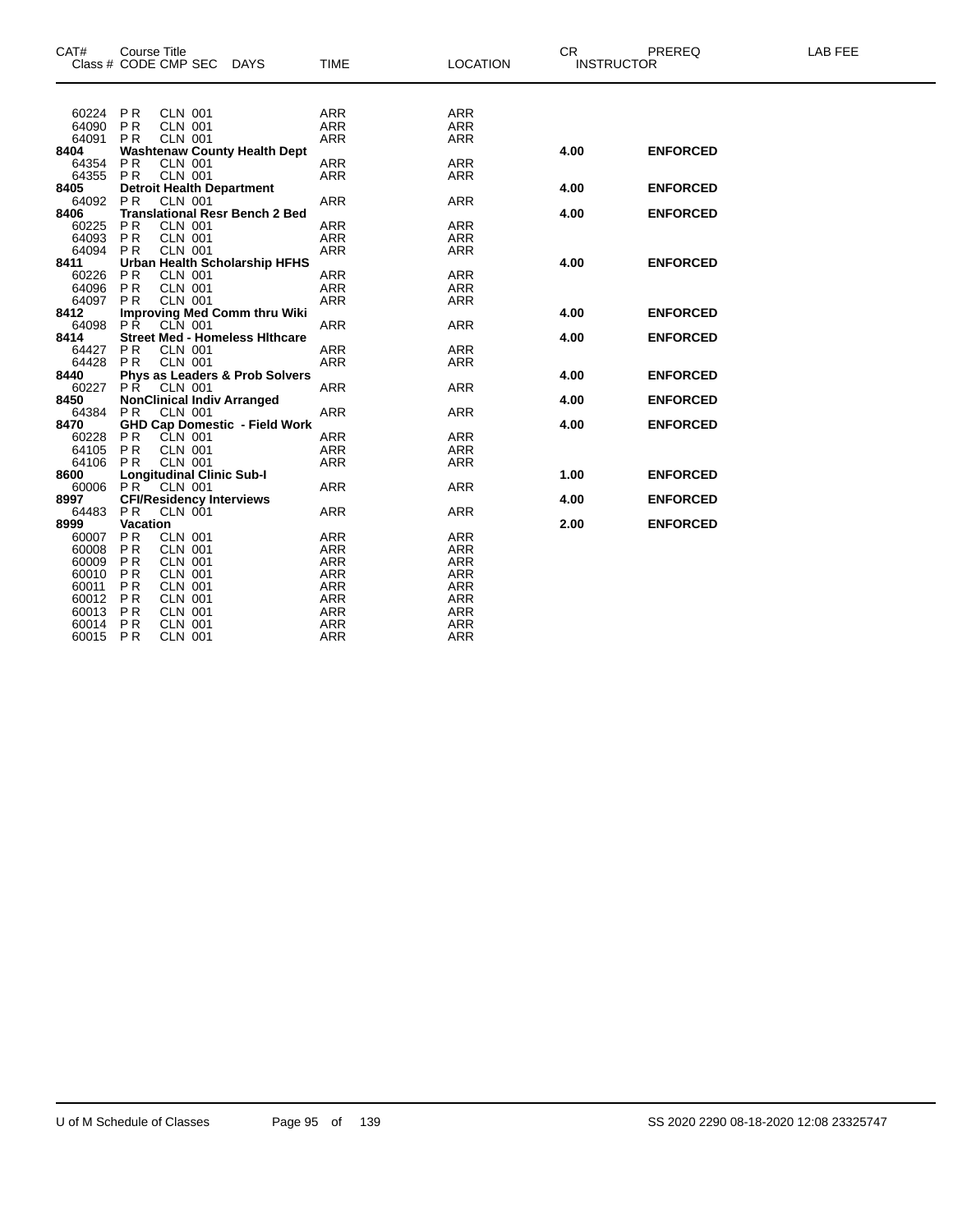| CAT#  | <b>Course Title</b><br>Class # CODE CMP SEC |                | DAYS | <b>TIME</b> | <b>LOCATION</b> | <b>CR</b><br><b>INSTRUCTOR</b> | PREREQ          | <b>LAB FEE</b> |
|-------|---------------------------------------------|----------------|------|-------------|-----------------|--------------------------------|-----------------|----------------|
|       | <b>Medical School</b>                       |                |      |             |                 |                                |                 |                |
|       | Radiology (RADIOL)<br>8200 Abdominal        |                |      |             |                 |                                |                 |                |
|       |                                             |                |      |             |                 | 4.00                           | <b>ENFORCED</b> |                |
| 63947 | <b>PR</b>                                   | <b>CLN 001</b> |      | <b>ARR</b>  | <b>ARR</b>      |                                |                 |                |
| 64252 | PR                                          | <b>CLN 001</b> |      | <b>ARR</b>  | <b>ARR</b>      |                                |                 |                |
| 64253 | <b>PR</b>                                   | <b>CLN 001</b> |      | <b>ARR</b>  | <b>ARR</b>      |                                |                 |                |
| 8201  | <b>Bone</b>                                 |                |      |             |                 | 4.00                           | <b>ENFORCED</b> |                |
| 64254 | P <sub>R</sub>                              | <b>CLN 001</b> |      | <b>ARR</b>  | <b>ARR</b>      |                                |                 |                |
| 64255 | <b>PR</b>                                   | <b>CLN 001</b> |      | <b>ARR</b>  | <b>ARR</b>      |                                |                 |                |
| 8203  | <b>Clinical - VAHS</b>                      |                |      |             |                 | 4.00                           | <b>ENFORCED</b> |                |
| 64257 | <b>PR</b>                                   | <b>CLN 001</b> |      | <b>ARR</b>  | <b>ARR</b>      |                                |                 |                |
| 8204  | Neuroradiology                              |                |      |             |                 | 4.00                           | <b>ENFORCED</b> |                |
| 63951 | <b>PR</b>                                   | CLN 001        |      | <b>ARR</b>  | <b>ARR</b>      |                                |                 |                |
| 64258 | <b>PR</b>                                   | <b>CLN 001</b> |      | <b>ARR</b>  | <b>ARR</b>      |                                |                 |                |
| 64259 | <b>PR</b>                                   | <b>CLN 001</b> |      | <b>ARR</b>  | <b>ARR</b>      |                                |                 |                |
| 8205  | <b>Nuclear Medicine</b>                     |                |      |             |                 | 4.00                           | <b>ENFORCED</b> |                |
| 63950 | <b>PR</b>                                   | <b>CLN 001</b> |      | <b>ARR</b>  | <b>ARR</b>      |                                |                 |                |
| 64260 | <b>PR</b>                                   | <b>CLN 001</b> |      | <b>ARR</b>  | <b>ARR</b>      |                                |                 |                |
| 64261 | P <sub>R</sub>                              | <b>CLN 001</b> |      | <b>ARR</b>  | <b>ARR</b>      |                                |                 |                |
| 8206  | <b>Pediatric</b>                            |                |      |             |                 | 4.00                           | <b>ENFORCED</b> |                |
| 63952 | <b>PR</b>                                   | <b>CLN 001</b> |      | <b>ARR</b>  | <b>ARR</b>      |                                |                 |                |
| 64262 | <b>PR</b>                                   | <b>CLN 001</b> |      | <b>ARR</b>  | <b>ARR</b>      |                                |                 |                |
| 64263 | <b>PR</b>                                   | <b>CLN 001</b> |      | <b>ARR</b>  | <b>ARR</b>      |                                |                 |                |
| 8207  | <b>Thoracic</b>                             |                |      |             |                 | 4.00                           | <b>ENFORCED</b> |                |
| 63953 | PR                                          | <b>CLN 001</b> |      | <b>ARR</b>  | <b>ARR</b>      |                                |                 |                |
| 64264 | <b>PR</b>                                   | <b>CLN 001</b> |      | <b>ARR</b>  | <b>ARR</b>      |                                |                 |                |
| 64265 | P <sub>R</sub>                              | <b>CLN 001</b> |      | <b>ARR</b>  | <b>ARR</b>      |                                |                 |                |
| 8209  | <b>Interventional Radiology</b>             |                |      |             |                 | 4.00                           | <b>ENFORCED</b> |                |
| 64266 | <b>PR</b>                                   | <b>CLN 001</b> |      | <b>ARR</b>  | <b>ARR</b>      |                                |                 |                |
| 64267 | <b>PR</b>                                   | <b>CLN 001</b> |      | <b>ARR</b>  | <b>ARR</b>      |                                |                 |                |
| 8350  | <b>Nonclinical Indiv Arranged</b>           |                |      |             |                 | 2.00                           | <b>ENFORCED</b> |                |
| 64409 | <b>PR</b><br><b>General Research</b>        | <b>CLN 001</b> |      | <b>ARR</b>  | <b>ARR</b>      | 4.00                           | <b>ENFORCED</b> |                |
| 8440  |                                             |                |      |             |                 |                                |                 |                |
| 63955 | <b>PR</b>                                   | <b>CLN 001</b> |      | <b>ARR</b>  | <b>ARR</b>      |                                |                 |                |
| 64270 | P <sub>R</sub>                              | <b>CLN 001</b> |      | <b>ARR</b>  | <b>ARR</b>      |                                |                 |                |
| 64271 | <b>PR</b>                                   | <b>CLN 001</b> |      | <b>ARR</b>  | <b>ARR</b>      |                                |                 |                |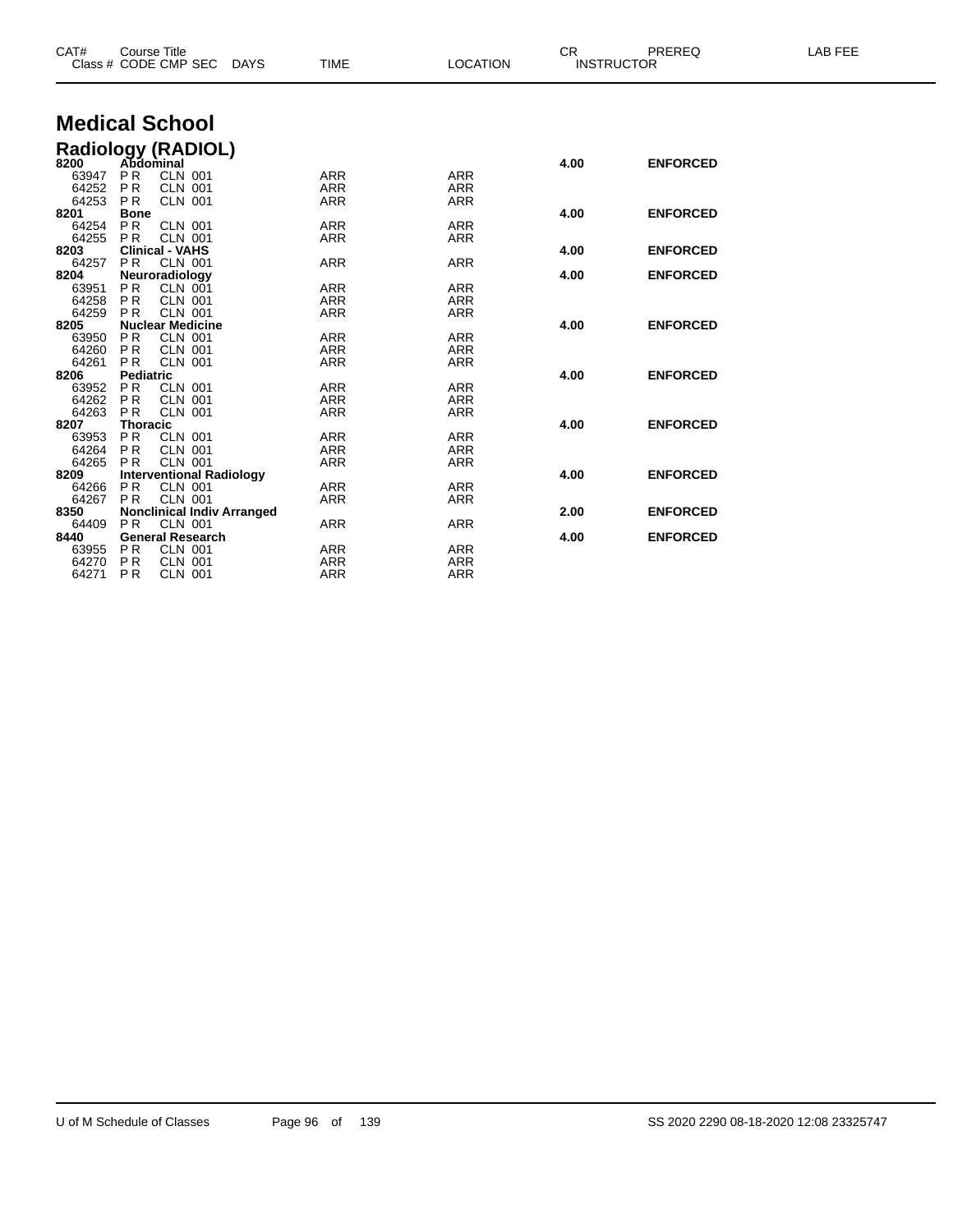| CAT#<br><b>Class</b> | Title<br>`ourse<br>CODE CMP SEC<br>__ | DAYS | TIME | TION | ⌒冖<br>◡<br>ICTOR<br>INS. | ___ | AR EEE |
|----------------------|---------------------------------------|------|------|------|--------------------------|-----|--------|
|                      |                                       |      |      |      |                          |     |        |

## **Microbiology And Immunology**

|     | <b>Microbiology (MICRBIOL)</b> |            |            |               |                           |
|-----|--------------------------------|------------|------------|---------------|---------------------------|
| 399 | Ug Research                    |            |            | 1.00-8.00     | <b>ADVISORY, ENFORCED</b> |
|     | $IND +$                        | <b>ARR</b> | <b>ARR</b> |               |                           |
| 599 | <b>Grad Independ Res</b>       |            |            | $1.00 - 8.00$ | <b>ADVISORY</b>           |
|     | $IND +$                        | <b>ARR</b> | <b>ARR</b> |               |                           |
| 990 | <b>Diss-Precand</b>            |            |            | $1.00 - 8.00$ | <b>ADVISORY</b>           |
|     | $IND +$                        | <b>ARR</b> | <b>ARR</b> |               |                           |
| 995 | Diss-Cand                      |            |            | 8.00          | <b>ENFORCED</b>           |
|     | IND<br>IR                      | ARR        | ARR        |               |                           |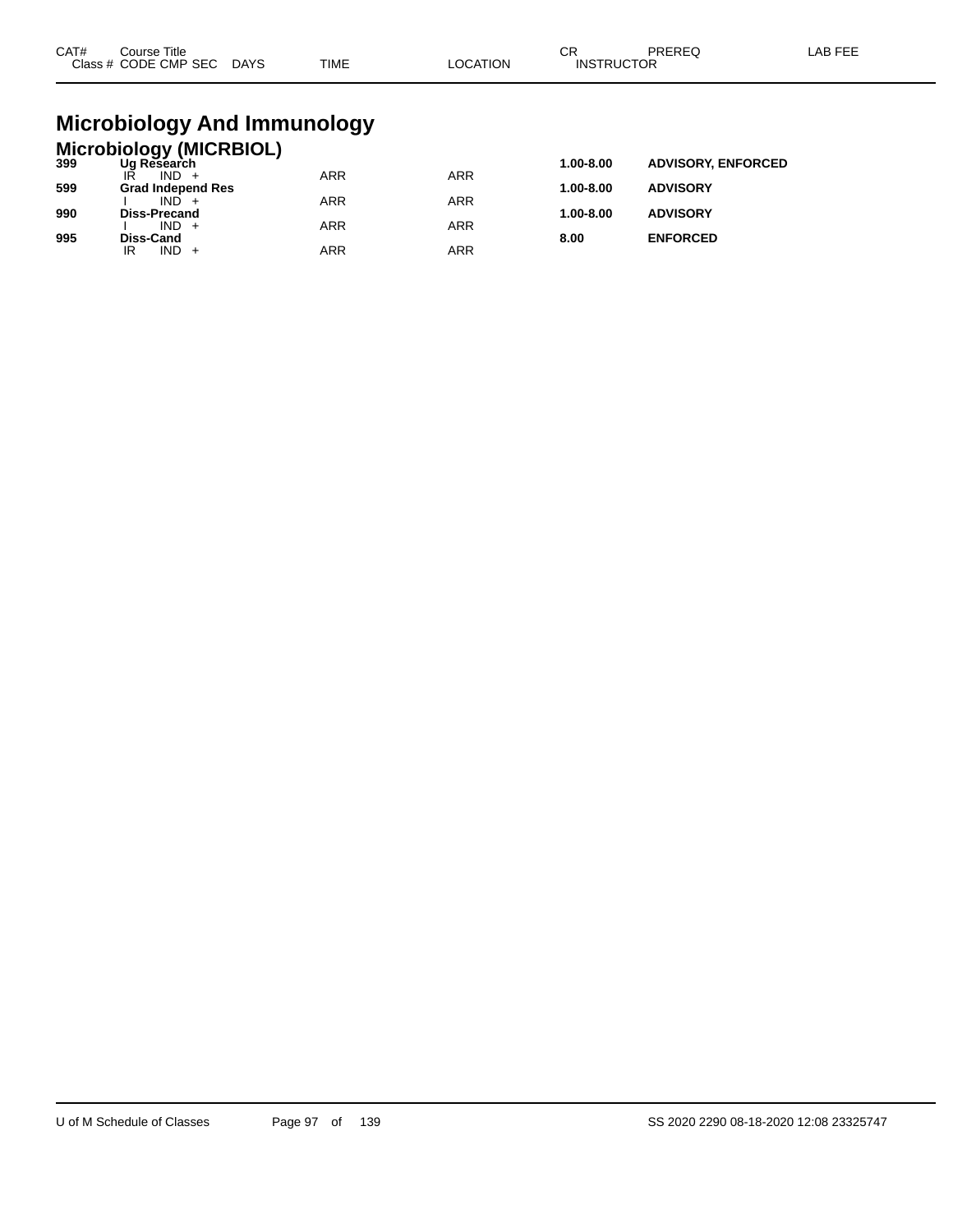| CAT#           | <b>Course Title</b><br>Class # CODE CMP SEC DAYS                     | TIME                                    | <b>LOCATION</b>   | CR.<br><b>INSTRUCTOR</b> | PREREQ          | LAB FEE |
|----------------|----------------------------------------------------------------------|-----------------------------------------|-------------------|--------------------------|-----------------|---------|
|                |                                                                      |                                         |                   |                          |                 |         |
|                | <b>Neurology Department</b>                                          |                                         |                   |                          |                 |         |
|                | <b>Neurology (NEUROL)</b><br>499 Ug Neurol Res                       |                                         |                   |                          |                 |         |
|                |                                                                      |                                         |                   | 1.00-16.00               |                 |         |
| 599            | $IND +$<br><b>Clinical Research</b>                                  | ARR                                     | ARR               | 2.00-8.00                | <b>ADVISORY</b> |         |
|                | IW.<br>$IND +$                                                       | ARR                                     | ARR               |                          |                 |         |
| 781            | Research                                                             |                                         |                   | 1.00-4.00                | <b>ADVISORY</b> |         |
|                | $IND +$                                                              | ARR                                     | ARR               |                          |                 |         |
| 782            | Research                                                             |                                         |                   | 1.00-4.00                | <b>ADVISORY</b> |         |
| 6400           | $IND +$<br><b>Neurology Reg Clerk</b>                                | ARR                                     | ARR               | 3.00                     | <b>ENFORCED</b> |         |
| 64751          | P <sub>R</sub><br><b>CLN 001</b>                                     | ARR                                     | ARR               |                          |                 |         |
| 64752          | P R<br>CLN 001                                                       | ARR                                     | ARR               |                          |                 |         |
| 8100           | <b>Epilepsy Elective</b>                                             |                                         |                   | 2.00                     | <b>ENFORCED</b> |         |
| 64347          | P <sup>R</sup><br>CLN 001                                            | ARR                                     | ARR               |                          |                 |         |
| 64110          | P R<br><b>CLN 001</b>                                                | ARR                                     | ARR               |                          |                 |         |
| 64111<br>64112 | P R<br><b>CLN 001</b><br>PR<br><b>CLN 001</b>                        | ARR<br>ARR                              | ARR<br>ARR        |                          |                 |         |
| 8102           |                                                                      | <b>Movement and Cognitive Disorders</b> |                   | 2.00                     | <b>ENFORCED</b> |         |
| 63879          | PR.<br><b>CLN 001</b>                                                | <b>ARR</b>                              | ARR               |                          |                 |         |
| 63880          | P <sub>R</sub><br><b>CLN 001</b>                                     | <b>ARR</b>                              | <b>ARR</b>        |                          |                 |         |
| 64113          | <b>CLN 001</b><br>P <sub>R</sub>                                     | <b>ARR</b>                              | <b>ARR</b>        |                          |                 |         |
| 64114          | P <sub>R</sub><br><b>CLN 001</b>                                     | ARR                                     | ARR               |                          |                 |         |
| 64115          | P R<br><b>CLN 001</b>                                                | ARR                                     | ARR               |                          |                 |         |
| 64116<br>8103  | <b>PR</b><br><b>CLN 001</b><br><b>Multiple Sclerosis/Neuroimmuno</b> | ARR                                     | ARR               | 2.00                     | <b>ENFORCED</b> |         |
| 63881          | P R<br><b>CLN 001</b>                                                | ARR                                     | ARR               |                          |                 |         |
| 63882          | P R<br><b>CLN 001</b>                                                | ARR                                     | ARR               |                          |                 |         |
| 64117          | <b>CLN 001</b><br>P R                                                | ARR                                     | ARR               |                          |                 |         |
| 64118          | P R<br><b>CLN 001</b>                                                | ARR                                     | ARR               |                          |                 |         |
| 64119          | <b>CLN 001</b><br>P R                                                | ARR                                     | ARR               |                          |                 |         |
| 64120          | <b>CLN 001</b><br>P <sub>R</sub>                                     | ARR                                     | <b>ARR</b>        |                          |                 |         |
| 8104<br>63883  | <b>Sleep Medicine</b><br>ΡR<br><b>CLN 001</b>                        | ARR                                     | ARR               | 2.00                     | <b>ENFORCED</b> |         |
| 64121          | ΡR<br><b>CLN 001</b>                                                 | ARR                                     | ARR               |                          |                 |         |
| 64122          | P R<br><b>CLN 001</b>                                                | ARR                                     | ARR               |                          |                 |         |
| 64123          | P <sub>R</sub><br><b>CLN 001</b>                                     | ARR                                     | ARR               |                          |                 |         |
| 64124          | <b>CLN 001</b><br>P <sub>R</sub>                                     | ARR                                     | ARR               |                          |                 |         |
| 8200           | <b>Consult Service</b>                                               |                                         |                   | 4.00                     | <b>ENFORCED</b> |         |
| 63884<br>64125 | <b>CLN 001</b><br>PR.<br>P R<br><b>CLN 001</b>                       | ARR<br>ARR                              | <b>ARR</b><br>ARR |                          |                 |         |
| 64126          | <b>CLN 001</b><br>P <sub>R</sub>                                     | ARR                                     | ARR               |                          |                 |         |
| 8380           | <b>International Away Nonclinical</b>                                |                                         |                   | 2.00                     | <b>ENFORCED</b> |         |
| 64385          | <b>CLN 001</b><br>PR.                                                | ARR                                     | ARR               |                          |                 |         |
| 8440           | <b>Clinical Research</b>                                             |                                         |                   | 4.00                     | <b>ENFORCED</b> |         |
| 63887          | P R<br><b>CLN 001</b>                                                | ARR                                     | ARR               |                          |                 |         |
| 64386          | ΡR<br><b>CLN 001</b>                                                 | ARR                                     | ARR               |                          |                 |         |
| 64387<br>8441  | <b>CLN 001</b><br>P <sub>R</sub><br><b>General Research</b>          | ARR                                     | ARR               | 4.00                     | <b>ENFORCED</b> |         |
| 63888          | PR<br><b>CLN 001</b>                                                 | ARR                                     | ARR               |                          |                 |         |
| 64133          | P <sub>R</sub><br><b>CLN 001</b>                                     | ARR                                     | ARR               |                          |                 |         |
| 64134          | <b>PR</b><br><b>CLN 001</b>                                          | ARR                                     | ARR               |                          |                 |         |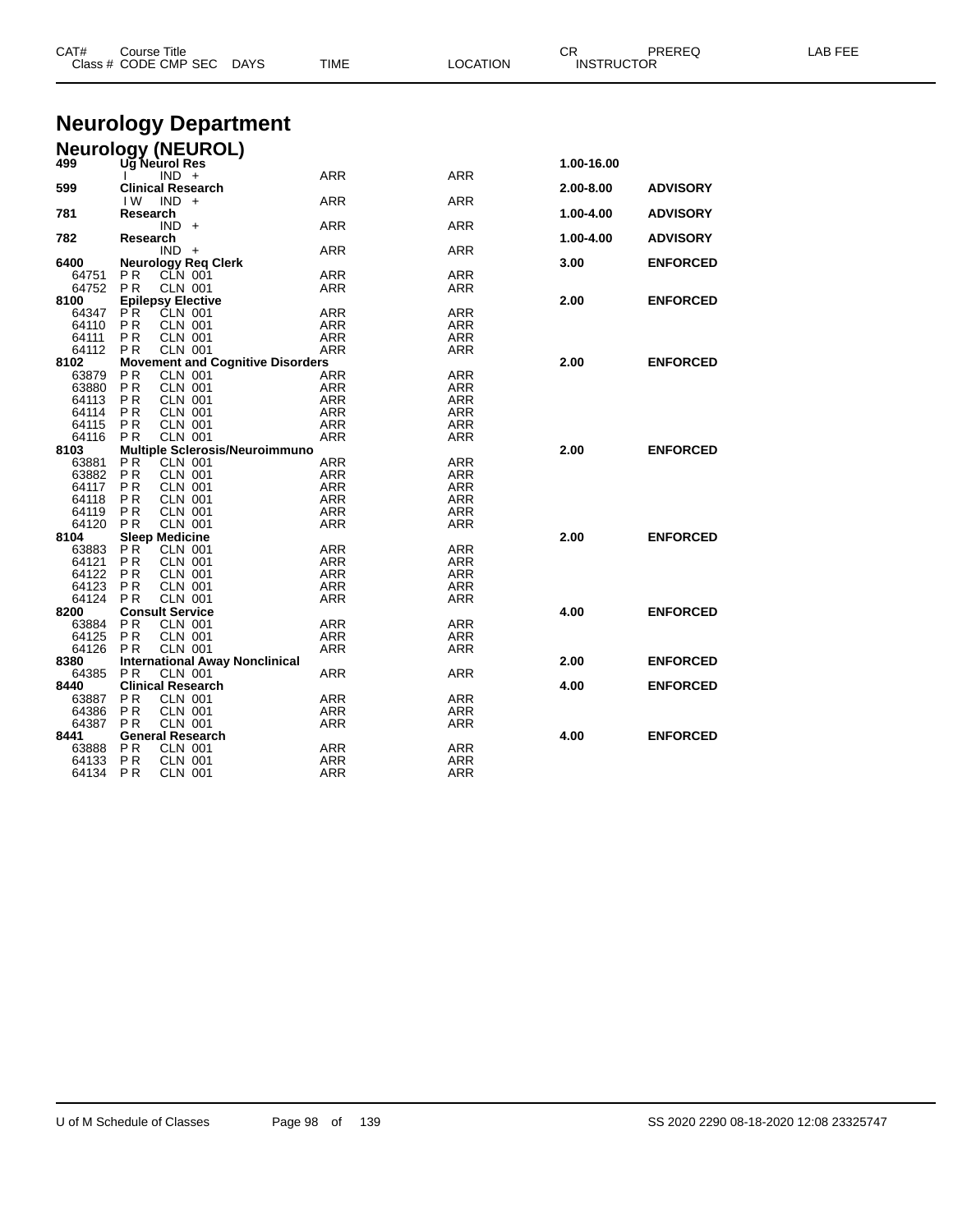| CAT# | Title<br>Course      |             |             |          | ⌒г<br>◡           | PREREC | $\lambda$ $\Gamma$ $\Gamma$ $\Gamma$<br>AR |
|------|----------------------|-------------|-------------|----------|-------------------|--------|--------------------------------------------|
|      | Class # CODE CMP SEC | <b>DAYS</b> | <b>TIME</b> | LOCATION | <b>INSTRUCTOR</b> |        |                                            |

### **Center For Neuroscience Neuroscience (NEUROSCI)**

|     | Neuroscience (NEUROSCI) |            |            |               |                 |
|-----|-------------------------|------------|------------|---------------|-----------------|
| 800 | Neurosci Rès Method     |            |            | 1.00-9.00     | <b>ADVISORY</b> |
|     | $IND +$                 | <b>ARR</b> | <b>ARR</b> |               |                 |
| 801 | Neurosci Res Method     |            |            | 1.00-9.00     | <b>ADVISORY</b> |
|     | $IND +$                 | <b>ARR</b> | ARR        |               |                 |
| 990 | <b>Diss-Precand</b>     |            |            | $1.00 - 8.00$ | <b>ADVISORY</b> |
|     | $IND +$                 | <b>ARR</b> | ARR        |               |                 |
| 995 | <b>Diss-Cand</b>        |            |            | 8.00          | <b>ENFORCED</b> |
|     | $IND +$<br>DR           | <b>ARR</b> | ARR        |               |                 |
|     |                         |            |            |               |                 |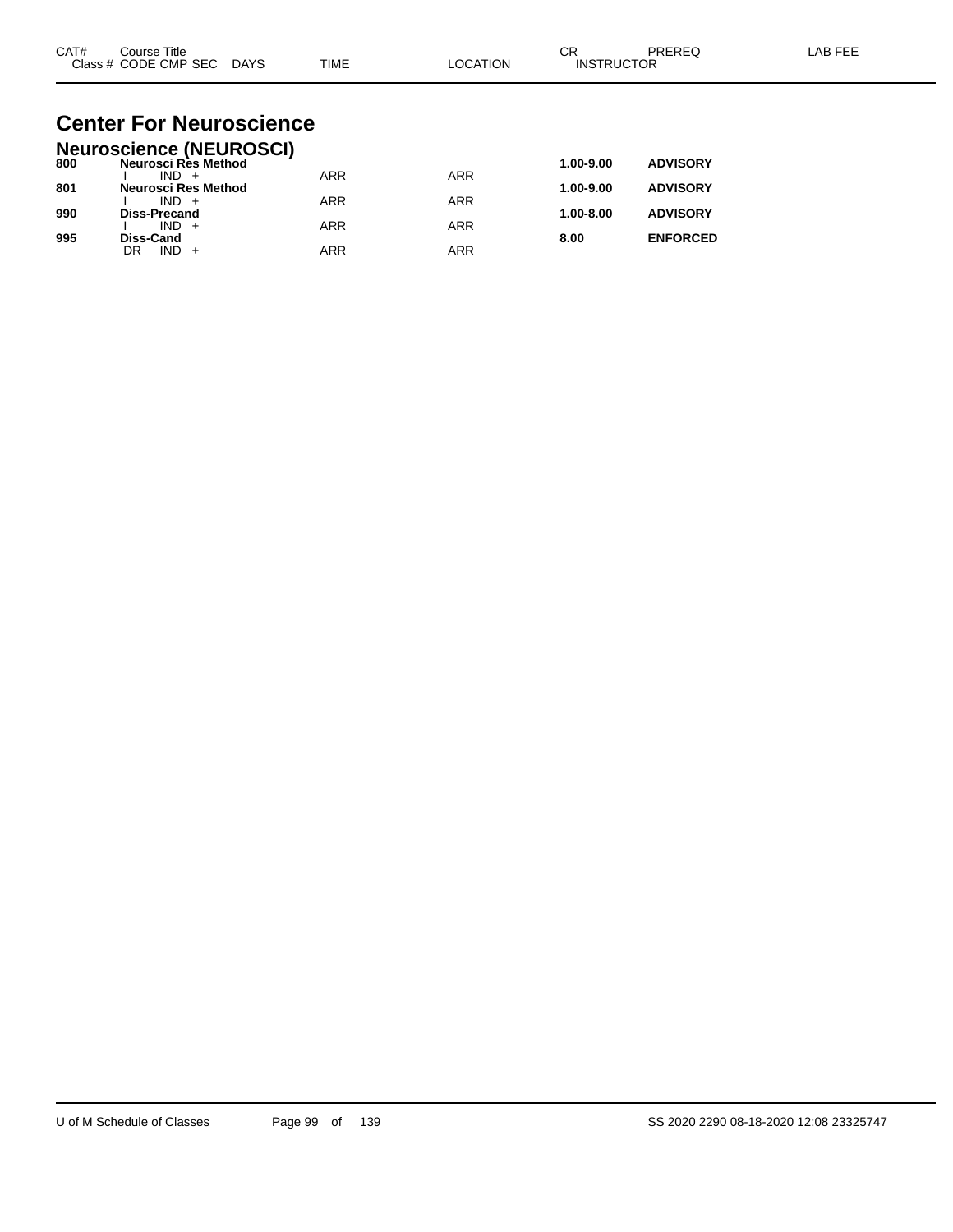| CAT#           | <b>Course Title</b><br>Class # CODE CMP SEC DAYS           | <b>TIME</b> | <b>LOCATION</b>          | CR.  | PREREQ<br><b>INSTRUCTOR</b> | LAB FEE |
|----------------|------------------------------------------------------------|-------------|--------------------------|------|-----------------------------|---------|
|                | <b>Neurosurgery</b>                                        |             |                          |      |                             |         |
|                | <b>Neurosurgery (NEUSURG)</b>                              |             |                          |      |                             |         |
| 8200           | Neuro/Onc-Multidisciplinary                                |             |                          | 4.00 | <b>ENFORCED</b>             |         |
| 63889          | <b>CLN 001</b><br>PR.                                      | ARR         | <b>ARR</b>               |      |                             |         |
| 64135          | PR<br><b>CLN 001</b>                                       | <b>ARR</b>  | <b>ARR</b>               |      |                             |         |
| 64136          | <b>PR</b><br><b>CLN 001</b>                                | <b>ARR</b>  | <b>ARR</b>               |      |                             |         |
| 8201           | Neuro/Oto-Multidisciplinary                                |             |                          | 4.00 | <b>ENFORCED</b>             |         |
| 63890          | <b>PR</b><br><b>CLN 001</b>                                | <b>ARR</b>  | <b>ARR</b>               |      |                             |         |
| 64137          | <b>PR</b><br><b>CLN 001</b>                                | ARR         | ARR                      |      |                             |         |
| 64138          | <b>PR</b><br><b>CLN 001</b>                                | <b>ARR</b>  | <b>ARR</b>               |      |                             |         |
| 8270           | <b>Domestic Away Clinical</b>                              |             |                          | 4.00 | <b>ENFORCED</b>             |         |
| 64388          | <b>PR</b><br><b>CLN 001</b>                                | <b>ARR</b>  | <b>ARR</b>               |      |                             |         |
| 64389          | P <sub>R</sub><br><b>CLN 001</b>                           | <b>ARR</b>  | <b>ARR</b>               |      |                             |         |
| 8440           | Research                                                   |             |                          | 2.00 | <b>ENFORCED</b>             |         |
| 63892          | PR<br><b>CLN 001</b>                                       | <b>ARR</b>  | <b>ARR</b>               |      |                             |         |
| 63891          | <b>PR</b><br><b>CLN 001</b>                                | <b>ARR</b>  | <b>ARR</b>               |      |                             |         |
| 63893<br>64140 | <b>PR</b><br><b>CLN 001</b><br><b>PR</b><br><b>CLN 001</b> | ARR<br>ARR  | <b>ARR</b><br><b>ARR</b> |      |                             |         |
| 64139          | <b>CLN 001</b><br>P <sub>R</sub>                           | ARR         | <b>ARR</b>               |      |                             |         |
| 64141          | <b>CLN 001</b><br>P <sub>R</sub>                           | <b>ARR</b>  | <b>ARR</b>               |      |                             |         |
| 64143          | <b>PR</b><br><b>CLN 001</b>                                | <b>ARR</b>  | <b>ARR</b>               |      |                             |         |
| 64142          | <b>PR</b><br><b>CLN 001</b>                                | <b>ARR</b>  | <b>ARR</b>               |      |                             |         |
| 64144          | <b>CLN 001</b><br><b>PR</b>                                | <b>ARR</b>  | <b>ARR</b>               |      |                             |         |
| 8600           | Subinternship                                              |             |                          | 4.00 | <b>ENFORCED</b>             |         |
| 60094          | P <sub>R</sub><br>CLN 001                                  | ARR         | <b>ARR</b>               |      |                             |         |
| 60095          | <b>PR</b><br><b>CLN 001</b>                                | <b>ARR</b>  | <b>ARR</b>               |      |                             |         |
| 60096          | <b>PR</b><br><b>CLN 001</b>                                | <b>ARR</b>  | <b>ARR</b>               |      |                             |         |
| 8700           | Subinternship/ICU                                          |             |                          | 4.00 | <b>ENFORCED</b>             |         |
| 60045          | P <sub>R</sub><br><b>CLN 001</b>                           | <b>ARR</b>  | <b>ARR</b>               |      |                             |         |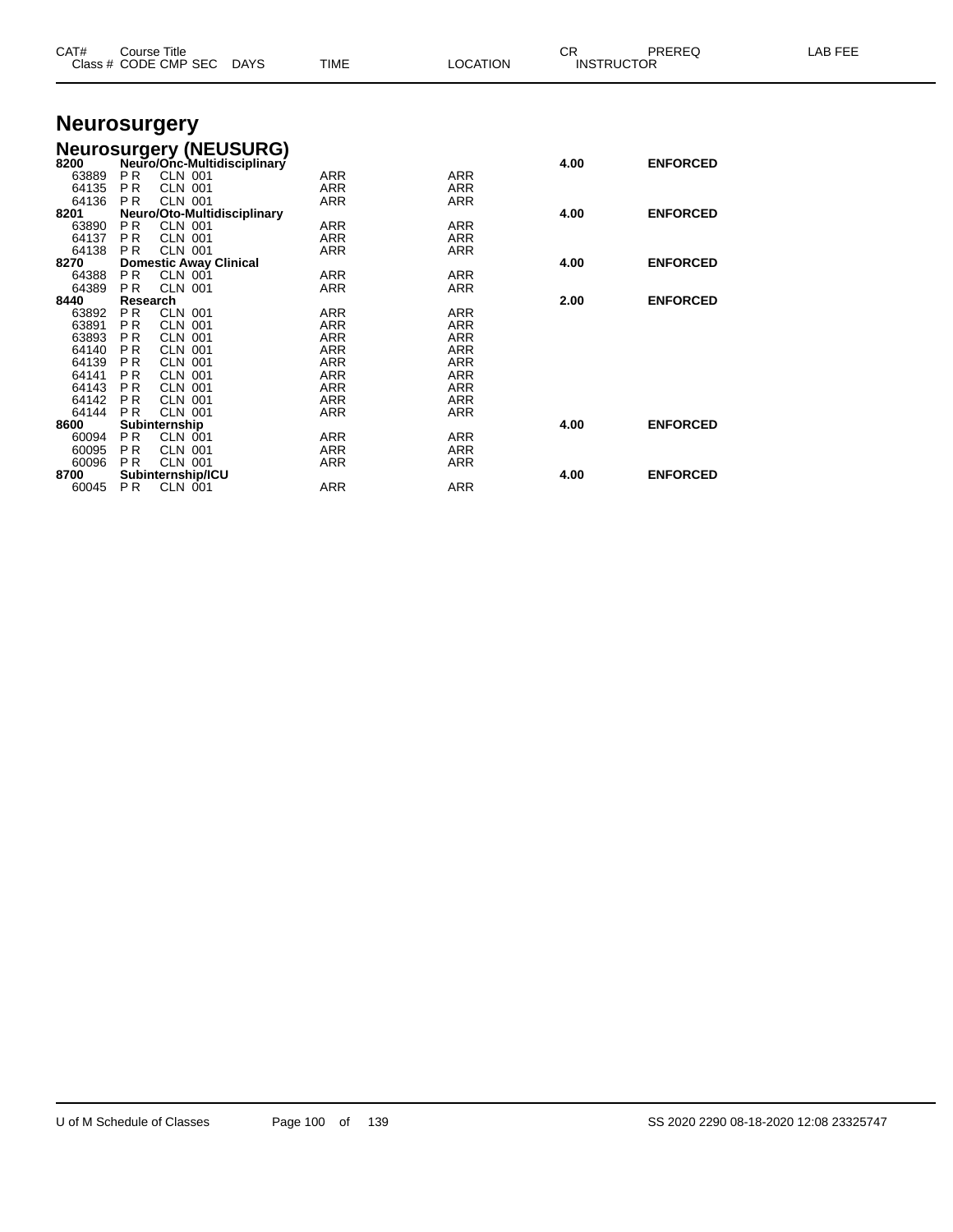| CAT# | Course Title              |      |                 | СR                | PREREQ | LAB FEE |
|------|---------------------------|------|-----------------|-------------------|--------|---------|
|      | Class # CODE CMP SEC DAYS | TIME | <b>LOCATION</b> | <b>INSTRUCTOR</b> |        |         |

# **Obstetrics And Gynecology Dept**

**Obstetrics and Gynecology (OBSTGYN) 499 U G Ob-Gyn Research 1.00-16.00**

|                   | $IN\overline{D}$ +<br>$\mathbf{I}$                 | <b>ARR</b>        | <b>ARR</b> |               |                 |
|-------------------|----------------------------------------------------|-------------------|------------|---------------|-----------------|
| 599               | <b>Clinical Research</b>                           |                   |            | $2.00 - 8.00$ | <b>ADVISORY</b> |
|                   | $IND +$<br>$\mathbf{L}$                            | <b>ARR</b>        | <b>ARR</b> |               |                 |
| 6500              | <b>Obst/Gyn Reg Clerk</b>                          |                   |            | 2.00          | <b>ENFORCED</b> |
|                   | 64776 PR CLN 001                                   | <b>ARR</b>        | <b>ARR</b> |               |                 |
| 64801 PR          | CLN 001                                            | ARR               | ARR        |               |                 |
| 8100              | Women's Health Integrated Sci                      |                   |            | 2.00          | <b>ENFORCED</b> |
| 63894             | P <sub>R</sub><br>CLN 001                          | <b>ARR</b>        | <b>ARR</b> |               |                 |
| 8101              | <b>Family Planning</b>                             |                   |            | 4.00          | <b>ENFORCED</b> |
|                   | 64364 PR CLN 001                                   | <b>ARR</b>        | <b>ARR</b> |               |                 |
|                   | 64365 PR CLN 001                                   | ARR               | <b>ARR</b> |               |                 |
|                   | 64367 PR CLN 001                                   | ARR               | <b>ARR</b> |               |                 |
| 8150              | <b>Clinical Individually Arranged</b>              |                   |            | 2.00          | <b>ENFORCED</b> |
| 64744 PR          | CLN 001                                            | ARR               | <b>ARR</b> |               |                 |
| 64390 PR          | <b>CLN 001</b>                                     | <b>ARR</b>        | <b>ARR</b> |               |                 |
| 8170              | <b>Domestic Away Clinical</b>                      |                   |            | 2.00          | <b>ENFORCED</b> |
| 64391             | P <sub>R</sub><br>CLN 001                          | <b>ARR</b>        | <b>ARR</b> |               |                 |
| 8201              | Endocrinology                                      |                   |            | 4.00          | <b>ENFORCED</b> |
| 63895             | P <sub>R</sub><br>CLN 001                          | <b>ARR</b>        | <b>ARR</b> |               |                 |
| 8202              | <b>Primary Care</b>                                |                   |            | 4.00          | <b>ENFORCED</b> |
|                   | 63896 PR CLN 001                                   | <b>ARR</b>        | <b>ARR</b> |               |                 |
| 64146 PR          | <b>CLN 001</b>                                     | ARR               | <b>ARR</b> |               |                 |
| 8250              | <b>Clinical Individually Arranged</b>              |                   |            | 4.00          | <b>ENFORCED</b> |
| 64392 PR<br>8270  | CLN 001                                            | <b>ARR</b>        | <b>ARR</b> |               | <b>ENFORCED</b> |
|                   | <b>Domestic Away Clinical</b>                      |                   | <b>ARR</b> | 4.00          |                 |
| 64393<br>64394 PR | P <sub>R</sub><br><b>CLN 001</b><br><b>CLN 001</b> | ARR<br><b>ARR</b> | <b>ARR</b> |               |                 |
| 8440              | Research                                           |                   |            | 4.00          | <b>ENFORCED</b> |
|                   | 63897 PR CLN 001                                   | ARR               | <b>ARR</b> |               |                 |
| 64148 PR          | <b>CLN 001</b>                                     | <b>ARR</b>        | <b>ARR</b> |               |                 |
| 64147 PR          | <b>CLN 001</b>                                     | ARR               | <b>ARR</b> |               |                 |
| 64149 PR          | <b>CLN 001</b>                                     | ARR               | <b>ARR</b> |               |                 |
| 64151             | <b>PR</b><br><b>CLN 001</b>                        | ARR               | <b>ARR</b> |               |                 |
| 64150 PR          | <b>CLN 001</b>                                     | ARR               | <b>ARR</b> |               |                 |
| 64152 PR          | <b>CLN 001</b>                                     | <b>ARR</b>        | <b>ARR</b> |               |                 |
| 8601              | <b>Oncology Subl</b>                               |                   |            | 4.00          | <b>ENFORCED</b> |
| 60097 PR          | CLN 001                                            | <b>ARR</b>        | <b>ARR</b> |               |                 |
| 60098             | PR<br><b>CLN 001</b>                               | ARR               | <b>ARR</b> |               |                 |
| 60099 PR          | <b>CLN 001</b>                                     | <b>ARR</b>        | <b>ARR</b> |               |                 |
| 8602              | <b>Maternal Fetal Subl</b>                         |                   |            | 4.00          | <b>ENFORCED</b> |
| 60100 PR          | CLN 001                                            | <b>ARR</b>        | <b>ARR</b> |               |                 |
| 60101 PR          | <b>CLN 001</b>                                     | <b>ARR</b>        | <b>ARR</b> |               |                 |
| 60102 PR          | <b>CLN 001</b>                                     | <b>ARR</b>        | <b>ARR</b> |               |                 |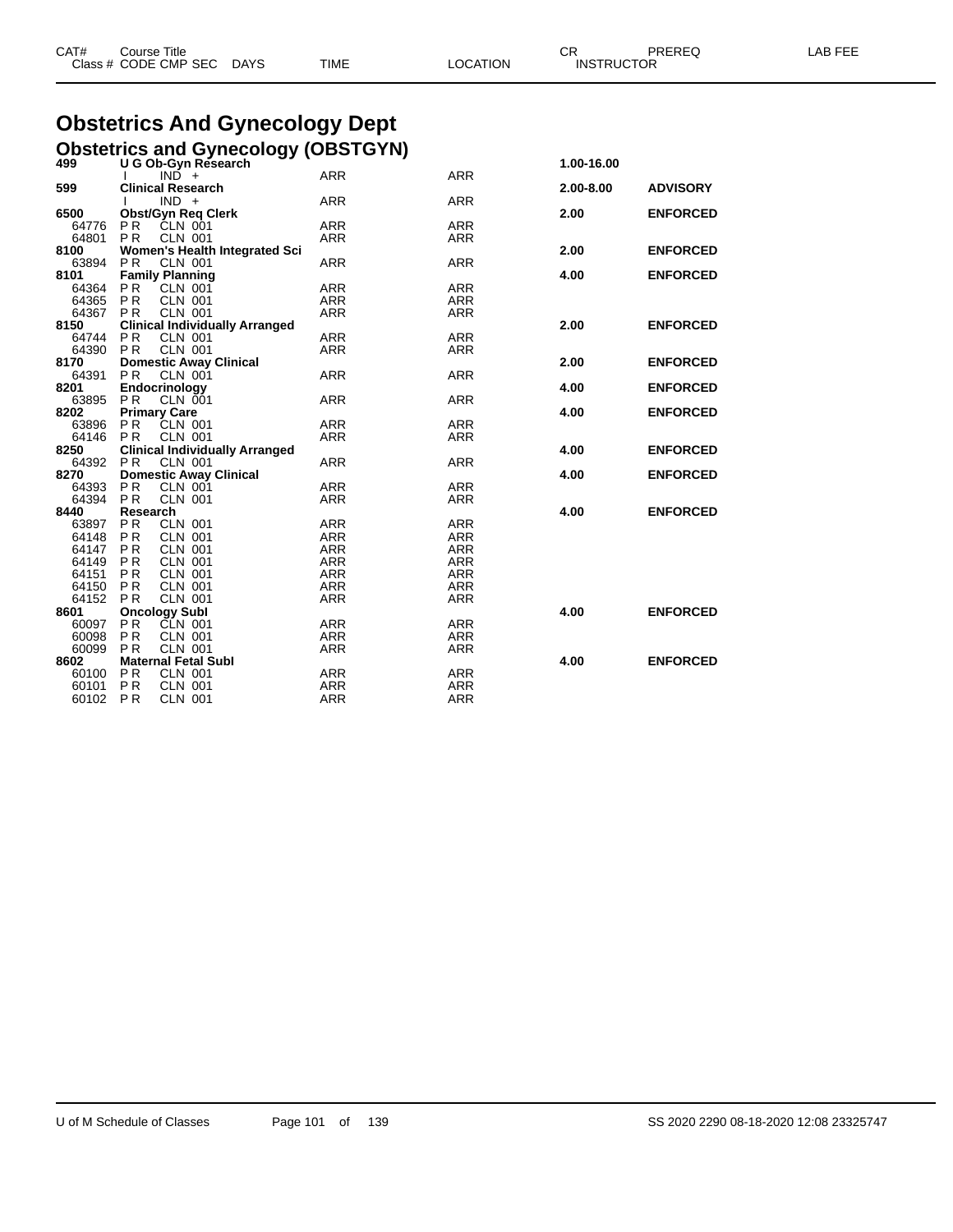| CAT#          | <b>Course Title</b><br>Class # CODE CMP SEC<br><b>DAYS</b>   | <b>TIME</b> | <b>LOCATION</b> | CR.<br><b>INSTRUCTOR</b> | PREREQ          | LAB FEE |
|---------------|--------------------------------------------------------------|-------------|-----------------|--------------------------|-----------------|---------|
|               | <b>Ophthalmology Department</b>                              |             |                 |                          |                 |         |
|               | <b>Ophthalmology (OPHTH)</b>                                 |             |                 |                          |                 |         |
| 499           | U G Ophthy Research                                          |             |                 | 1.00-16.00               |                 |         |
|               | $IND +$                                                      | <b>ARR</b>  | <b>ARR</b>      |                          |                 |         |
| 599           | <b>Clinical Research</b>                                     |             |                 | 2.00-8.00                | <b>ADVISORY</b> |         |
|               | $IND +$                                                      | <b>ARR</b>  | <b>ARR</b>      |                          |                 |         |
| 801           | <b>Instruments</b>                                           |             |                 | 1.00-4.00                | <b>ADVISORY</b> |         |
| 802           | $IND +$                                                      | <b>ARR</b>  | <b>ARR</b>      |                          |                 |         |
|               | <b>Medical</b><br>$IND +$                                    | <b>ARR</b>  | <b>ARR</b>      | 1.00-4.00                | <b>ADVISORY</b> |         |
| 807           | <b>Ocular Pharmacology</b>                                   |             |                 | 1.00                     | <b>ADVISORY</b> |         |
|               | $IND +$                                                      | <b>ARR</b>  | <b>ARR</b>      |                          |                 |         |
| 8200          | <b>Clinical</b>                                              |             |                 | 4.00                     | <b>ENFORCED</b> |         |
| 63898         | PR.<br><b>CLN 001</b>                                        | <b>ARR</b>  | <b>ARR</b>      |                          |                 |         |
| 64153         | PR.<br><b>CLN 001</b>                                        | ARR         | <b>ARR</b>      |                          |                 |         |
| 64154         | <b>CLN 001</b><br><b>PR</b>                                  | <b>ARR</b>  | <b>ARR</b>      |                          |                 |         |
| 8201          | <b>Clinical - HFHS</b>                                       |             |                 | 4.00                     | <b>ENFORCED</b> |         |
| 63899         | PR.<br><b>CLN 001</b>                                        | <b>ARR</b>  | <b>ARR</b>      |                          |                 |         |
| 64155         | <b>PR</b><br><b>CLN 001</b>                                  | <b>ARR</b>  | <b>ARR</b>      |                          |                 |         |
| 64156         | <b>CLN 001</b><br><b>PR</b>                                  | <b>ARR</b>  | <b>ARR</b>      |                          |                 |         |
| 8202          | <b>Adv Clinical &amp; Res</b>                                |             |                 | 4.00                     | <b>ENFORCED</b> |         |
| 63900         | <b>PR</b><br><b>CLN 001</b>                                  | ARR         | <b>ARR</b>      |                          |                 |         |
| 64157         | <b>PR</b><br><b>CLN 001</b>                                  | <b>ARR</b>  | <b>ARR</b>      |                          |                 |         |
| 64158<br>8270 | <b>CLN 001</b><br><b>PR</b><br><b>Domestic Away Clinical</b> | ARR         | <b>ARR</b>      | 4.00                     | <b>ENFORCED</b> |         |
| 64395         | <b>PR</b><br><b>CLN 001</b>                                  | <b>ARR</b>  | <b>ARR</b>      |                          |                 |         |
| 8300          | <b>Online Ophthy: The Basics</b>                             |             |                 | 2.00                     | <b>ENFORCED</b> |         |
| 64356         | PR<br>CLN 001                                                | <b>ARR</b>  | <b>ARR</b>      |                          |                 |         |
| 64357         | <b>PR</b><br><b>CLN 001</b>                                  | ARR         | <b>ARR</b>      |                          |                 |         |
| 64159         | <b>PR</b><br><b>CLN 001</b>                                  | ARR         | <b>ARR</b>      |                          |                 |         |
| 64160         | <b>PR</b><br><b>CLN 001</b>                                  | ARR         | <b>ARR</b>      |                          |                 |         |
| 64161         | <b>PR</b><br><b>CLN 001</b>                                  | <b>ARR</b>  | <b>ARR</b>      |                          |                 |         |
| 64162         | P <sub>R</sub><br><b>CLN 001</b>                             | ARR         | <b>ARR</b>      |                          |                 |         |
| 8440          | Research                                                     |             |                 | 4.00                     | <b>ENFORCED</b> |         |
| 63901         | P <sub>R</sub><br>CLN 001                                    | <b>ARR</b>  | <b>ARR</b>      |                          |                 |         |
| 64163         | <b>PR</b><br><b>CLN 001</b>                                  | <b>ARR</b>  | <b>ARR</b>      |                          |                 |         |

P R CLN 001 ARR ARR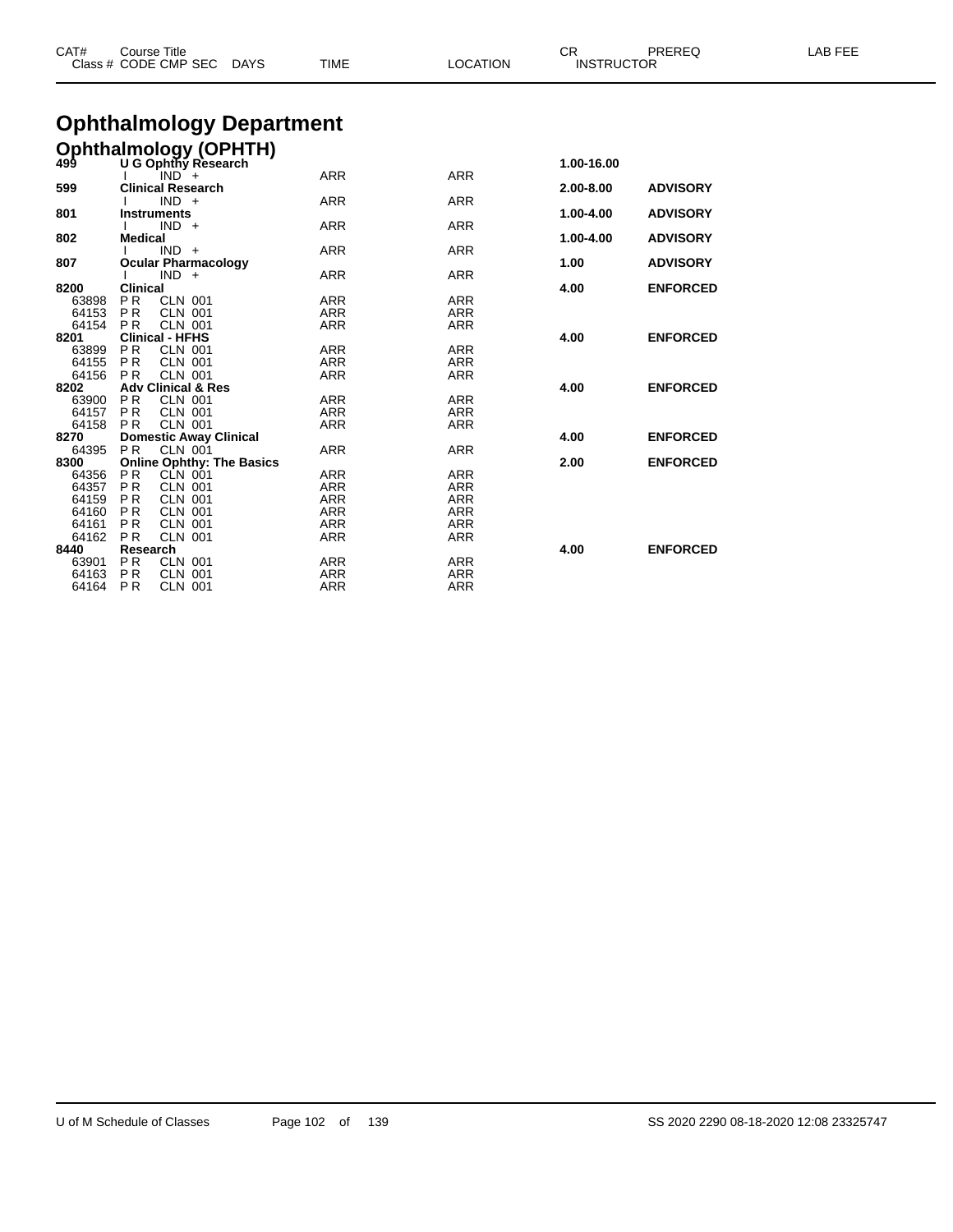| CAT#          | Course Title<br>Class # CODE CMP SEC        | TIME<br>DAYS                          | <b>LOCATION</b> | CR   | PREREQ<br><b>INSTRUCTOR</b> | LAB FEE |
|---------------|---------------------------------------------|---------------------------------------|-----------------|------|-----------------------------|---------|
|               | <b>Orthopaedic Surgery</b>                  |                                       |                 |      |                             |         |
|               |                                             | <b>Orthopaedic Surgery (ORTHSURG)</b> |                 |      |                             |         |
| 8200          | <b>Outpatient Orthopedic</b>                |                                       |                 | 4.00 | <b>ENFORCED</b>             |         |
| 63902         | <b>PR</b><br><b>CLN 001</b>                 | ARR                                   | <b>ARR</b>      |      |                             |         |
| 64165         | <b>PR</b><br>CLN 001                        | <b>ARR</b>                            | <b>ARR</b>      |      |                             |         |
| 64166         | <b>CLN 001</b><br>P R                       | <b>ARR</b>                            | <b>ARR</b>      |      |                             |         |
| 8201          | <b>Orthopedic Surgery</b>                   |                                       |                 | 4.00 | <b>ENFORCED</b>             |         |
| 63903         | <b>PR CLN 001</b>                           | ARR                                   | <b>ARR</b>      |      |                             |         |
| 8250<br>64397 | <b>Clinical Individually Arranged</b><br>PR | ARR                                   | ARR             | 4.00 | <b>ENFORCED</b>             |         |
|               | CLN 001<br>Orthopedic Supplemental Subl     |                                       |                 |      |                             |         |
| 8270          | <b>Domestic Away Clinical</b>               |                                       |                 | 4.00 | <b>ENFORCED</b>             |         |
| 64398         | PR.<br><b>CLN 001</b>                       | ARR                                   | ARR             |      |                             |         |
| 64399         | <b>CLN 001</b><br>P <sub>R</sub>            | ARR                                   | <b>ARR</b>      |      |                             |         |
| 8440          | Research                                    |                                       |                 | 4.00 | <b>ENFORCED</b>             |         |
| 63904         | P <sub>R</sub><br>CLN 001                   | ARR                                   | <b>ARR</b>      |      |                             |         |
| 64167         | <b>PR</b><br><b>CLN 001</b>                 | <b>ARR</b>                            | <b>ARR</b>      |      |                             |         |
| 64168         | <b>PR</b><br><b>CLN 001</b>                 | <b>ARR</b>                            | <b>ARR</b>      |      |                             |         |
| 8600          | Subinternship                               |                                       |                 | 4.00 | <b>ENFORCED</b>             |         |
| 60103         | PR.<br><b>CLN 001</b>                       | ARR                                   | ARR             |      |                             |         |
| 60104         | P <sub>R</sub><br><b>CLN 001</b>            | ARR                                   | <b>ARR</b>      |      |                             |         |
| 60105         | <b>PR</b><br><b>CLN 001</b>                 | ARR                                   | <b>ARR</b>      |      |                             |         |
| 8601          | Subinternship - VAHS                        |                                       |                 | 4.00 | <b>ENFORCED</b>             |         |
| 60106         | PR.<br>CLN 001                              | ARR                                   | <b>ARR</b>      |      |                             |         |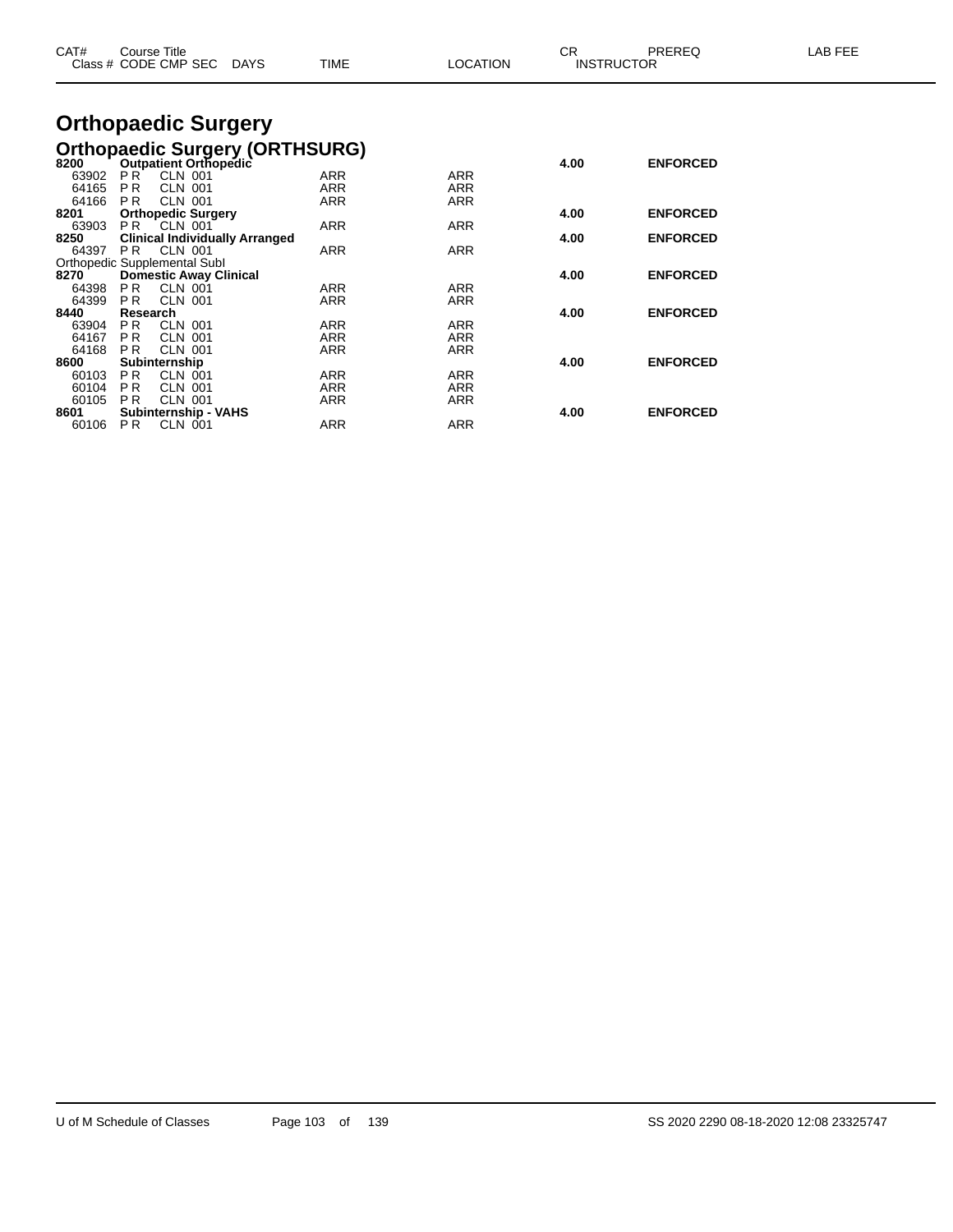| CAT#           |                             | <b>Course Title</b><br>Class # CODE CMP SEC DAYS  | TIME                                  | <b>LOCATION</b>          | <b>CR</b><br><b>INSTRUCTOR</b> | PREREQ          | LAB FEE |
|----------------|-----------------------------|---------------------------------------------------|---------------------------------------|--------------------------|--------------------------------|-----------------|---------|
|                |                             |                                                   | <b>Otorhinolaryngology Department</b> |                          |                                |                 |         |
|                |                             |                                                   |                                       |                          |                                |                 |         |
|                |                             | Otorhinolaryngology (OTO)                         |                                       |                          | 1.00-16.00                     |                 |         |
|                |                             | $IND +$                                           | <b>ARR</b>                            | <b>ARR</b>               |                                |                 |         |
| 599            |                             | <b>Clinical Research</b>                          |                                       |                          | 2.00-8.00                      | <b>ADVISORY</b> |         |
|                |                             | $IND +$                                           | <b>ARR</b>                            | <b>ARR</b>               |                                |                 |         |
| 8200           | General                     |                                                   |                                       |                          | 4.00                           | <b>ENFORCED</b> |         |
| 64358          | <b>PR</b>                   | <b>CLN 001</b>                                    | <b>ARR</b>                            | <b>ARR</b>               |                                |                 |         |
| 8201           |                             | <b>Primary Care Otolaryngology</b>                |                                       |                          | 4.00                           | <b>ENFORCED</b> |         |
| 64359          | PR.                         | CLN 001                                           | ARR                                   | <b>ARR</b>               |                                |                 |         |
| 64505          | <b>PR</b>                   | <b>CLN 001</b>                                    | ARR                                   | <b>ARR</b>               |                                |                 |         |
| 64506          | P R                         | <b>CLN 001</b>                                    | ARR                                   | <b>ARR</b>               |                                |                 |         |
| 8270           |                             | <b>Domestic Away Clinical</b>                     |                                       |                          | 4.00                           | <b>ENFORCED</b> |         |
| 64400<br>8300  | <b>PR</b>                   | <b>CLN 001</b><br><b>Hearing Loss in Children</b> | ARR                                   | <b>ARR</b>               | 2.00                           | <b>ENFORCED</b> |         |
| 64321          | P <sub>R</sub>              | LEC 001                                           | ARR                                   | <b>ARR</b>               |                                |                 |         |
| 64322          | <b>PR</b>                   | LEC 001                                           | <b>ARR</b>                            | <b>ARR</b>               |                                |                 |         |
| 64323          | P <sub>R</sub>              | LEC 001                                           | <b>ARR</b>                            | <b>ARR</b>               |                                |                 |         |
| 64324          | <b>PR</b>                   | LEC 001                                           | <b>ARR</b>                            | <b>ARR</b>               |                                |                 |         |
| 64325          | P <sub>R</sub>              | LEC 001                                           | ARR                                   | <b>ARR</b>               |                                |                 |         |
| 64326          | <b>PR</b>                   | LEC 001                                           | <b>ARR</b>                            | <b>ARR</b>               |                                |                 |         |
| 8440           | Research                    |                                                   |                                       |                          | 2.00                           | <b>ENFORCED</b> |         |
| 63908          | <b>PR</b>                   | <b>CLN 001</b>                                    | <b>ARR</b>                            | <b>ARR</b>               |                                |                 |         |
| 63907          | PR.                         | <b>CLN 001</b>                                    | ARR                                   | <b>ARR</b>               |                                |                 |         |
| 63909          | P <sub>R</sub>              | <b>CLN 001</b>                                    | <b>ARR</b>                            | <b>ARR</b>               |                                |                 |         |
| 64172          | P <sub>R</sub>              | <b>CLN 001</b>                                    | <b>ARR</b>                            | <b>ARR</b>               |                                |                 |         |
| 64171          | P <sub>R</sub>              | CLN 001                                           | <b>ARR</b>                            | <b>ARR</b>               |                                |                 |         |
| 64173          | P <sub>R</sub>              | <b>CLN 001</b>                                    | <b>ARR</b>                            | <b>ARR</b>               |                                |                 |         |
| 64175          | P <sub>R</sub>              | <b>CLN 001</b>                                    | <b>ARR</b>                            | <b>ARR</b>               |                                |                 |         |
| 64174<br>64176 | P <sub>R</sub><br><b>PR</b> | <b>CLN 001</b><br><b>CLN 001</b>                  | <b>ARR</b><br><b>ARR</b>              | <b>ARR</b><br><b>ARR</b> |                                |                 |         |
| 8441           |                             | <b>Auditory Research</b>                          |                                       |                          | 4.00                           | <b>ENFORCED</b> |         |
| 63910          | <b>PR</b>                   | CLN 001                                           | <b>ARR</b>                            | <b>ARR</b>               |                                |                 |         |
| 64177          | <b>PR</b>                   | <b>CLN 001</b>                                    | ARR                                   | <b>ARR</b>               |                                |                 |         |
| 64178          | P <sub>R</sub>              | <b>CLN 001</b>                                    | <b>ARR</b>                            | <b>ARR</b>               |                                |                 |         |
| 8442           |                             | <b>Head/Neck Research</b>                         |                                       |                          | 4.00                           | <b>ENFORCED</b> |         |
| 63911          | P <sub>R</sub>              | <b>CLN 001</b>                                    | ARR                                   | <b>ARR</b>               |                                |                 |         |
| 64179          | P <sub>R</sub>              | <b>CLN 001</b>                                    | <b>ARR</b>                            | <b>ARR</b>               |                                |                 |         |
| 64180          | <b>PR</b>                   | <b>CLN 001</b>                                    | <b>ARR</b>                            | <b>ARR</b>               |                                |                 |         |
| 8600           |                             | <b>Head/Neck Surgery Subl</b>                     |                                       |                          | 4.00                           | <b>ENFORCED</b> |         |
| 60107          | P <sub>R</sub>              | <b>CLN 001</b>                                    | ARR                                   | <b>ARR</b>               |                                |                 |         |
| 64707          | P <sub>R</sub>              | <b>CLN 001</b>                                    | <b>ARR</b>                            | <b>ARR</b>               |                                |                 |         |
| 64797          | P <sub>R</sub>              | <b>CLN 001</b>                                    | ARR                                   | <b>ARR</b>               |                                |                 |         |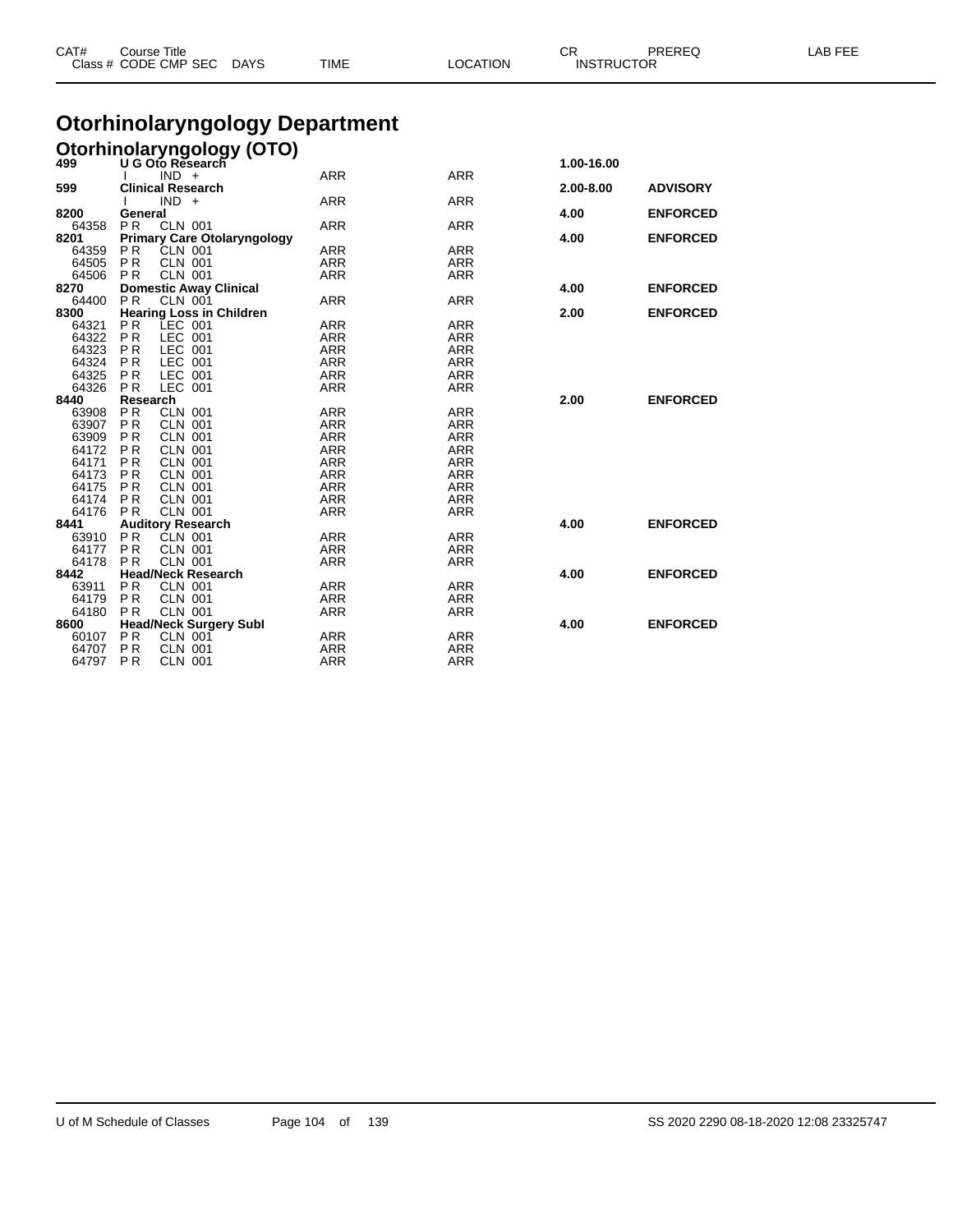| CAT#                            | Course Title<br>Class # CODE CMP SEC<br>DAYS                         | <b>TIME</b>       | <b>LOCATION</b>          | CR.<br><b>INSTRUCTOR</b> | PREREQ                             | LAB FEE |
|---------------------------------|----------------------------------------------------------------------|-------------------|--------------------------|--------------------------|------------------------------------|---------|
|                                 | <b>Pathology Department</b>                                          |                   |                          |                          |                                    |         |
| 499                             | Pathology (PATH)<br><b>Clinical Research</b><br>$IND +$              | <b>ARR</b>        | <b>ARR</b>               | 2.00-6.00                |                                    |         |
| 599                             | <b>Non-Diss Research</b><br>$IND +$                                  | ARR               | ARR                      | 1.00-8.00                |                                    |         |
| 699<br>850                      | Ind Ug Research<br>$IND +$<br><b>Res Collog Exp Path</b>             | <b>ARR</b>        | ARR                      | 1.00-9.00<br>1.00        | <b>ADVISORY</b><br><b>ADVISORY</b> |         |
| 60573<br>920                    | DIS 001<br>PI<br><b>Research in Path</b>                             | ARR               | ARR                      | 1.00-6.00                | <b>ADVISORY</b>                    |         |
| 990                             | $IND +$<br><b>Pre-Cand Diss Res</b><br>$IND +$                       | ARR<br><b>ARR</b> | ARR<br>ARR               | 1.00-8.00                | <b>ADVISORY</b>                    |         |
| 995                             | <b>Cand Diss Research</b><br>$IND +$<br>IR                           | ARR               | ARR                      | 8.00                     | <b>ENFORCED</b>                    |         |
| 8200<br>63912<br>64181<br>64182 | General<br>PR.<br>CLN 001<br>P R<br>CLN 001<br><b>CLN 001</b><br>PR. | ARR<br>ARR<br>ARR | ARR<br>ARR<br><b>ARR</b> | 4.00                     | <b>ENFORCED</b>                    |         |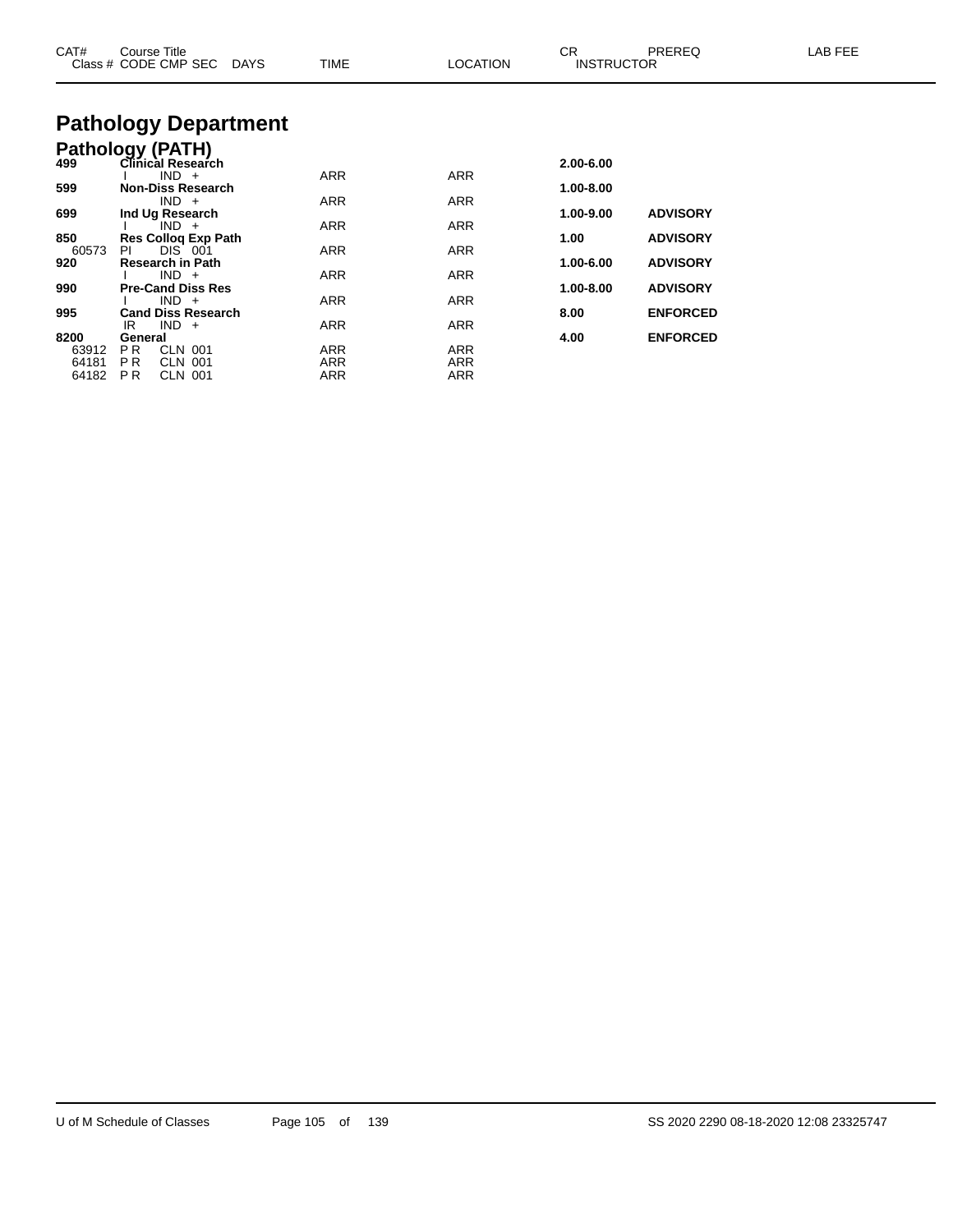|                      | <b>Pediatrics &amp; Comm Diseases Dep</b>            |                          |                   |            |                 |
|----------------------|------------------------------------------------------|--------------------------|-------------------|------------|-----------------|
| 499                  | <b>Pediatrics (PEDIAT)</b><br>U G Peds Research      |                          |                   | 1.00-16.00 |                 |
|                      | $IND +$                                              | ARR                      | ARR               |            |                 |
| 599                  | <b>Clinical Research</b><br>$IND +$                  | ARR                      | ARR               | 2.00-8.00  | <b>ADVISORY</b> |
| 8200                 | Cardiology                                           |                          |                   | 4.00       | <b>ENFORCED</b> |
| 64186<br>8201        | PR.<br>CLN 001<br>Developmental                      | ARR                      | ARR               | 4.00       | <b>ENFORCED</b> |
| 64188                | <b>PR</b><br>CLN 001                                 | ARR                      | ARR               |            |                 |
| 8203<br>63917        | <b>Medical Genetics</b><br>P R<br>CLN 001            | <b>ARR</b>               | <b>ARR</b>        | 4.00       | <b>ENFORCED</b> |
| 64191                | <b>CLN 001</b><br>P R                                | ARR                      | ARR               |            |                 |
| 64192<br>8204        | <b>CLN 001</b><br>P R<br>Nephrology                  | ARR                      | ARR               | 2.00       | <b>ENFORCED</b> |
| 63919                | PŔ<br><b>CLN 001</b>                                 | ARR                      | ARR               |            |                 |
| 63918<br>63920       | PR<br>CLN 001<br>P R<br><b>CLN 001</b>               | <b>ARR</b><br><b>ARR</b> | ARR<br><b>ARR</b> |            |                 |
| 64194                | P R<br><b>CLN 001</b>                                | <b>ARR</b>               | ARR               |            |                 |
| 64193<br>64195       | P R<br>CLN 001<br>P R<br>CLN 001                     | ARR<br><b>ARR</b>        | ARR<br><b>ARR</b> |            |                 |
| 64197                | CLN 001<br>PR                                        | <b>ARR</b>               | ARR               |            |                 |
| 64196                | <b>CLN 001</b><br>P R                                | ARR                      | ARR               |            |                 |
| 64198<br>8205        | PR<br><b>CLN 001</b><br><b>Neurology</b>             | <b>ARR</b>               | <b>ARR</b>        | 2.00       | <b>ENFORCED</b> |
| 63922                | <b>PR</b><br><b>CLN 001</b>                          | ARR                      | ARR               |            |                 |
| 63921                | P R<br><b>CLN 001</b>                                | <b>ARR</b>               | <b>ARR</b>        |            |                 |
| 64360<br>64199       | PR<br>CLN 001<br><b>CLN 001</b>                      | <b>ARR</b>               | ARR               |            |                 |
| 64348                | P R<br>P R<br>CLN 001                                | ARR<br><b>ARR</b>        | ARR<br><b>ARR</b> |            |                 |
| 64350                | CLN 001<br>PR                                        | <b>ARR</b>               | ARR               |            |                 |
| 64200                | <b>CLN 001</b><br>P R                                | <b>ARR</b>               | ARR               |            |                 |
| 64349<br>8206        | P <sub>R</sub><br><b>CLN 001</b><br><b>Pulmonary</b> | <b>ARR</b>               | <b>ARR</b>        | 4.00       | <b>ENFORCED</b> |
| 63923                | PR<br>CLN 001                                        | ARR                      | ARR               |            |                 |
| 64201                | P <sub>R</sub><br><b>CLN 001</b>                     | <b>ARR</b>               | ARR               |            |                 |
| 64202 PR<br>8207     | <b>CLN 001</b><br><b>Infectious Disease</b>          | <b>ARR</b>               | ARR               | 4.00       | <b>ENFORCED</b> |
| 63924                | <b>CLN 001</b><br>P R                                | <b>ARR</b>               | <b>ARR</b>        |            |                 |
| 64203                | P R<br>CLN 001                                       | ARR                      | ARR               |            |                 |
| 64204                | <b>CLN 001</b><br>P R                                | ARR                      | ARR               |            |                 |
| 8208<br>63925        | <b>Child Abuse</b><br><b>CLN 001</b><br>P R          | ARR                      | ARR               | 4.00       | <b>ENFORCED</b> |
| 64205                | P R<br>CLN 001                                       | <b>ARR</b>               | ARR               |            |                 |
| 64206                | <b>CLN 001</b><br>P R                                | ARR                      | ARR               |            |                 |
| 8209<br>64208        | <b>Adolescent Medicine</b><br><b>PR</b><br>CLN 001   | ARR                      | ARR               | 4.00       | <b>ENFORCED</b> |
| 8210                 | Immuno-Hematology                                    |                          |                   | 4.00       | <b>ENFORCED</b> |
| 64209                | P R<br>CLN 001                                       | ARR                      | ARR               |            |                 |
| 64210<br>8211        | P R<br>CLN 001<br><b>Transgender Medicine</b>        | ARR                      | ARR               | 4.00       | <b>ENFORCED</b> |
| 63926                | P R<br><b>CLN 001</b>                                | ARR                      | ARR               |            |                 |
| 64211                | P R<br>CLN 001                                       | ARR                      | ARR               |            |                 |
| 8212<br>63927 PR     | <b>Rheumatology</b><br>CLN 001                       | ARR                      | ARR               | 4.00       | <b>ENFORCED</b> |
| 64212 PR             | <b>CLN 001</b>                                       | ARR                      | ARR               |            |                 |
| 64213 PR             | <b>CLN 001</b>                                       | <b>ARR</b>               | ARR               |            |                 |
| 8213<br>63928 PR     | Endocrinology<br><b>CLN 001</b>                      | ARR                      | <b>ARR</b>        | 4.00       | <b>ENFORCED</b> |
| 64214 PR             | <b>CLN 001</b>                                       | <b>ARR</b>               | ARR               |            |                 |
| 8214                 | Hematology/Oncology                                  |                          |                   | 4.00       | <b>ENFORCED</b> |
| 63929 PR<br>64215 PR | CLN 001<br>CLN 001                                   | ARR<br><b>ARR</b>        | ARR<br>ARR        |            |                 |
| 64216 PR             | CLN 001                                              | ARR                      | ARR               |            |                 |
| 8215                 | <b>Pediatric Camp</b>                                |                          |                   | 4.00       | <b>ENFORCED</b> |
| 64217 PR<br>8270     | CLN 001<br><b>Domestic Away Clinical</b>             | <b>ARR</b>               | ARR               | 4.00       | <b>ENFORCED</b> |
| 64401 PR             | CLN 001                                              | ARR                      | ARR               |            |                 |
| 64402 PR             | <b>CLN 001</b>                                       | ARR                      | ARR               |            |                 |
| 8400<br>63930 PR     | <b>History of Medicine</b><br>CLN 001                | ARR                      | ARR               | 4.00       | <b>ENFORCED</b> |
| 64218                | P R<br>CLN 001                                       | <b>ARR</b>               | ARR               |            |                 |
| 64219 PR             | CLN 001                                              | <b>ARR</b>               | ARR               |            |                 |
| 8440                 | Research<br><b>CLN 001</b>                           | ARR                      | ARR               | 2.00       | <b>ENFORCED</b> |
| 63932 PR<br>63931    | P R<br>CLN 001                                       | ARR                      | ARR               |            |                 |
| 63933 PR             | <b>CLN 001</b>                                       | ARR                      | ARR               |            |                 |

Class # CODE CMP SEC DAYS TIME LOCATION INSTRUCTOR

U of M Schedule of Classes Page 106 of 139 SS 2020 2290 08-18-2020 12:08 23325747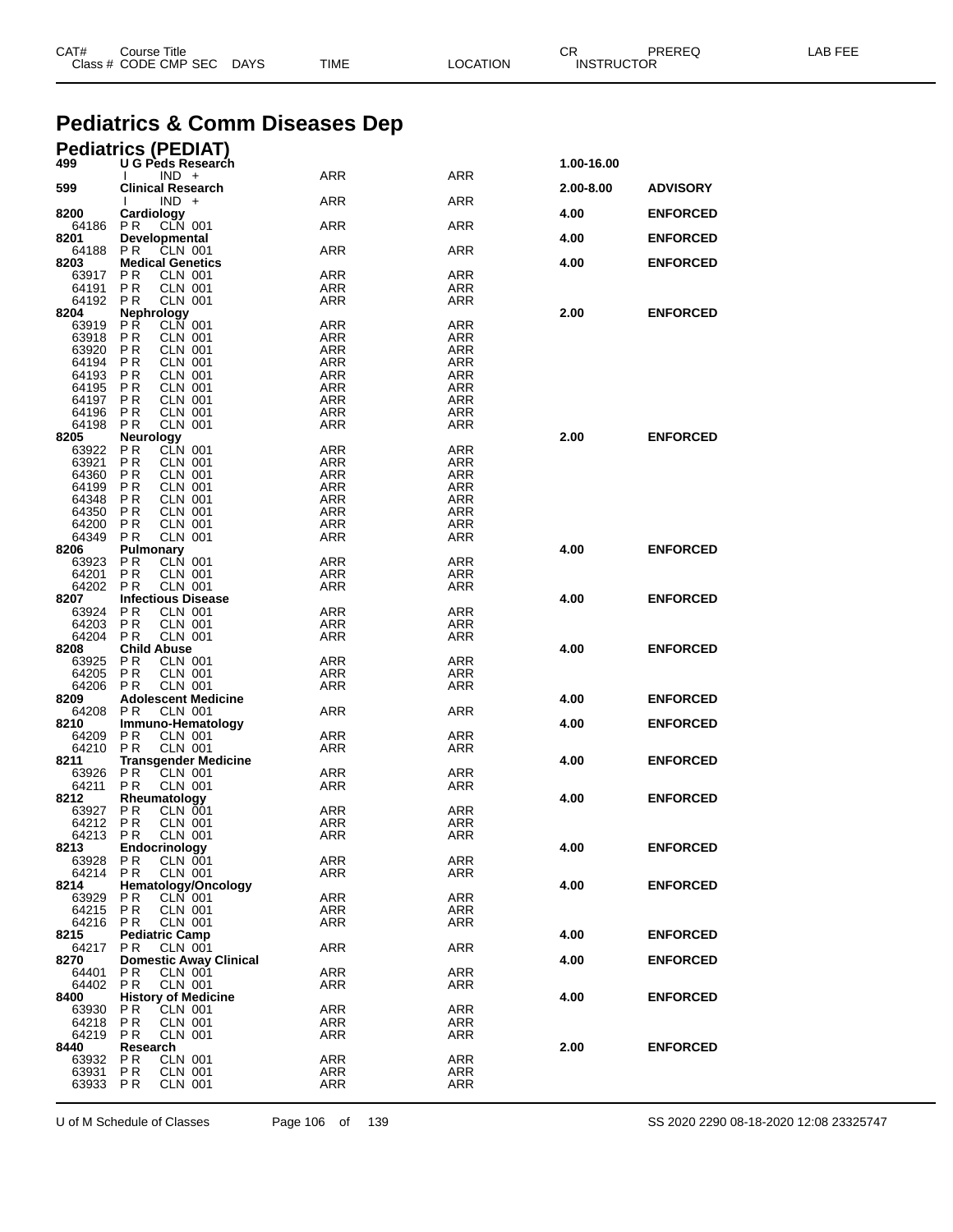| CAT#          |                | Course Title<br>Class # CODE CMP SEC DAYS | <b>TIME</b> | <b>LOCATION</b> | CR.  | PREREQ<br><b>INSTRUCTOR</b> | LAB FEE |
|---------------|----------------|-------------------------------------------|-------------|-----------------|------|-----------------------------|---------|
|               |                |                                           |             |                 |      |                             |         |
| 64221         | PR             | CLN 001                                   | ARR         | <b>ARR</b>      |      |                             |         |
| 64220         | P <sub>R</sub> | CLN 001                                   | ARR         | ARR             |      |                             |         |
| 64222         | <b>PR</b>      | <b>CLN 001</b>                            | <b>ARR</b>  | <b>ARR</b>      |      |                             |         |
| 64224         | PR.            | <b>CLN 001</b>                            | <b>ARR</b>  | <b>ARR</b>      |      |                             |         |
| 64223         | PR.            | CLN 001                                   | ARR         | ARR             |      |                             |         |
| 64225         | PR.            | CLN 001                                   | <b>ARR</b>  | <b>ARR</b>      |      |                             |         |
| 8600          |                | <b>Cardiology Subl</b>                    |             |                 | 4.00 | <b>ENFORCED</b>             |         |
| 60110         | PR             | CLN 001                                   | ARR         | <b>ARR</b>      |      |                             |         |
| 8601          | P <sub>R</sub> | <b>Oncology Subinternship</b>             |             |                 | 4.00 | <b>ENFORCED</b>             |         |
| 60113<br>8602 |                | CLN 001<br><b>Inpatient Peds Subl</b>     | <b>ARR</b>  | <b>ARR</b>      | 4.00 | <b>ENFORCED</b>             |         |
| 60116         | PR.            | CLN 001                                   | <b>ARR</b>  | <b>ARR</b>      |      |                             |         |
| 60117         | P <sub>R</sub> | <b>CLN 001</b>                            | <b>ARR</b>  | <b>ARR</b>      |      |                             |         |
| 60118         | P <sub>R</sub> | <b>CLN 001</b>                            | <b>ARR</b>  | ARR             |      |                             |         |
| 8603          |                | <b>GI/Renal Sub-I</b>                     |             |                 | 4.00 | <b>ENFORCED</b>             |         |
| 64789         | PR.            | <b>CLN 001</b>                            | <b>ARR</b>  | <b>ARR</b>      |      |                             |         |
| 8604          |                | <b>Pulmonary Sub I</b>                    |             |                 | 4.00 | <b>ENFORCED</b>             |         |
| 64791         | PR.            | CLN 001                                   | <b>ARR</b>  | <b>ARR</b>      |      |                             |         |
| 64792         | <b>PR</b>      | <b>CLN 001</b>                            | <b>ARR</b>  | <b>ARR</b>      |      |                             |         |
| 8700          |                | Subinternship/PICU                        |             |                 | 4.00 | <b>ENFORCED</b>             |         |
| 60046         | PR.            | CLN 001                                   | <b>ARR</b>  | <b>ARR</b>      |      |                             |         |
| 60047         | PR.            | <b>CLN 001</b>                            | <b>ARR</b>  | <b>ARR</b>      |      |                             |         |
| 60048         | <b>PR</b>      | CLN 001                                   | ARR         | ARR             |      |                             |         |
| 8701          |                | <b>Neonatology SubI/NICU</b>              |             |                 | 4.00 | <b>ENFORCED</b>             |         |
| 60049         | PR.            | CLN 001                                   | ARR         | <b>ARR</b>      |      |                             |         |
| 60050         | PR.            | <b>CLN 001</b>                            | ARR         | ARR             |      |                             |         |
| 60051         | PR.            | <b>CLN 001</b>                            | <b>ARR</b>  | <b>ARR</b>      |      |                             |         |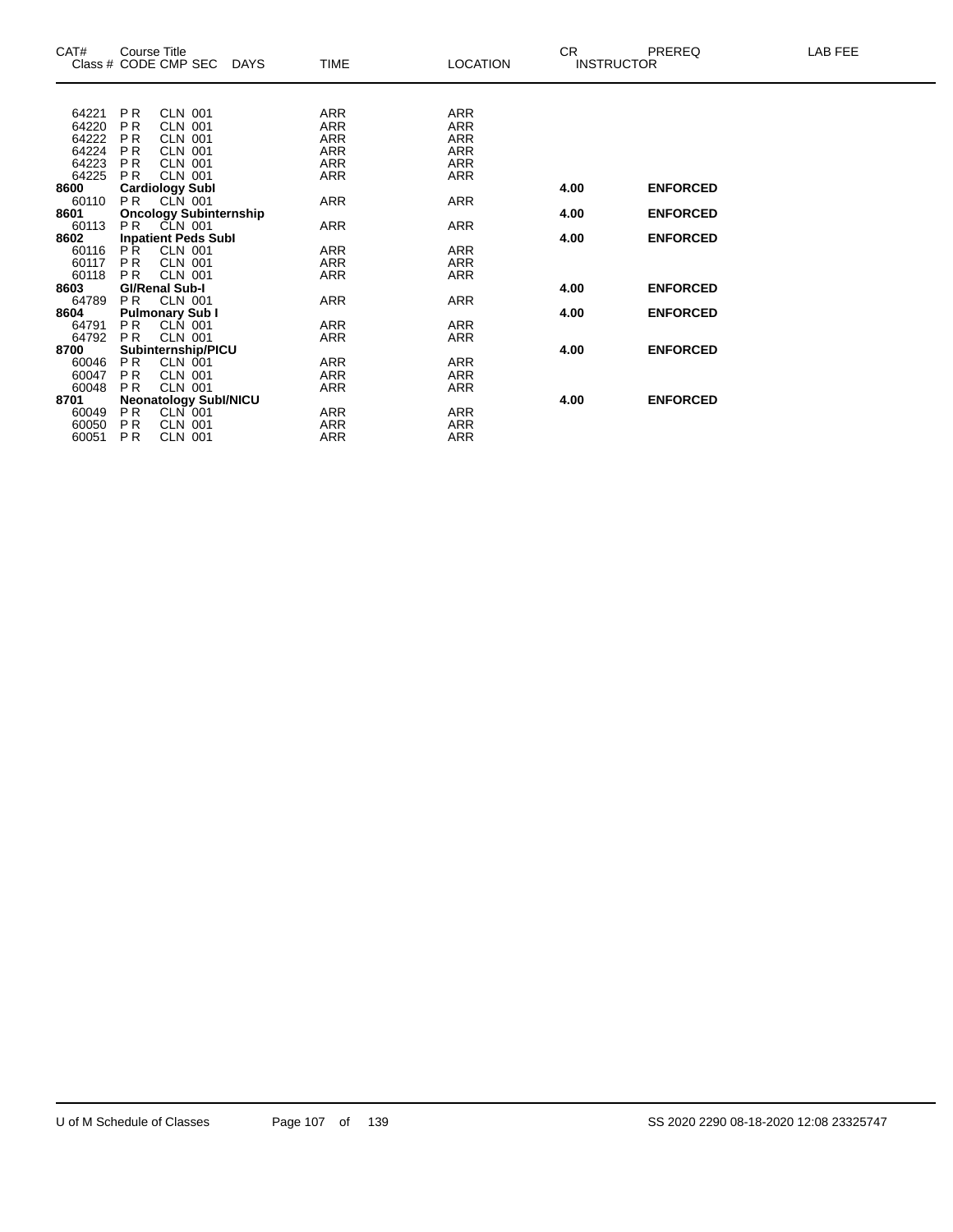| CAT#<br>$\sim$<br>1000 | Title<br><b>Course</b><br><b>CMP</b><br>$\sim$<br>ЭF<br>א−ג.<br>$\sim$ $\sim$ $\sim$ $\sim$ $\sim$ $\sim$ $\sim$<br>$ -$ | ∩AY`<br>$\sim$ | <b>TIME</b> | ON | ⌒г<br>◡<br>INS | (J⊨ |  |
|------------------------|--------------------------------------------------------------------------------------------------------------------------|----------------|-------------|----|----------------|-----|--|
|------------------------|--------------------------------------------------------------------------------------------------------------------------|----------------|-------------|----|----------------|-----|--|

# **Pharmacology Department**

| <b>Pharmacology (PHRMACOL)</b> |                     |                |                           |            |            |           |                 |
|--------------------------------|---------------------|----------------|---------------------------|------------|------------|-----------|-----------------|
| 600                            |                     |                | Independent Study         |            |            | 1.00-8.00 | <b>ADVISORY</b> |
|                                |                     | IND.           |                           | <b>ARR</b> | <b>ARR</b> |           |                 |
| 605                            |                     |                | <b>MS Degree Research</b> |            |            | 1.00-8.00 |                 |
| 990                            | <b>Diss-Precand</b> | $IND +$        |                           | <b>ARR</b> | <b>ARR</b> | 1.00-8.00 | <b>ADVISORY</b> |
|                                | D                   | $IND +$        |                           | <b>ARR</b> | <b>ARR</b> |           |                 |
| 995                            | Diss-Cand           |                |                           |            |            | 8.00      | <b>ENFORCED</b> |
|                                | DR                  | $IND +$        |                           | <b>ARR</b> | <b>ARR</b> |           |                 |
| 8440                           | Research            |                |                           |            |            | 4.00      | <b>ENFORCED</b> |
| 63934                          | P <sub>R</sub>      | <b>CLN 001</b> |                           | <b>ARR</b> | <b>ARR</b> |           |                 |
| 64226                          | P <sub>R</sub>      | CLN 001        |                           | <b>ARR</b> | <b>ARR</b> |           |                 |
| 64227                          | P R                 | CLN 001        |                           | <b>ARR</b> | <b>ARR</b> |           |                 |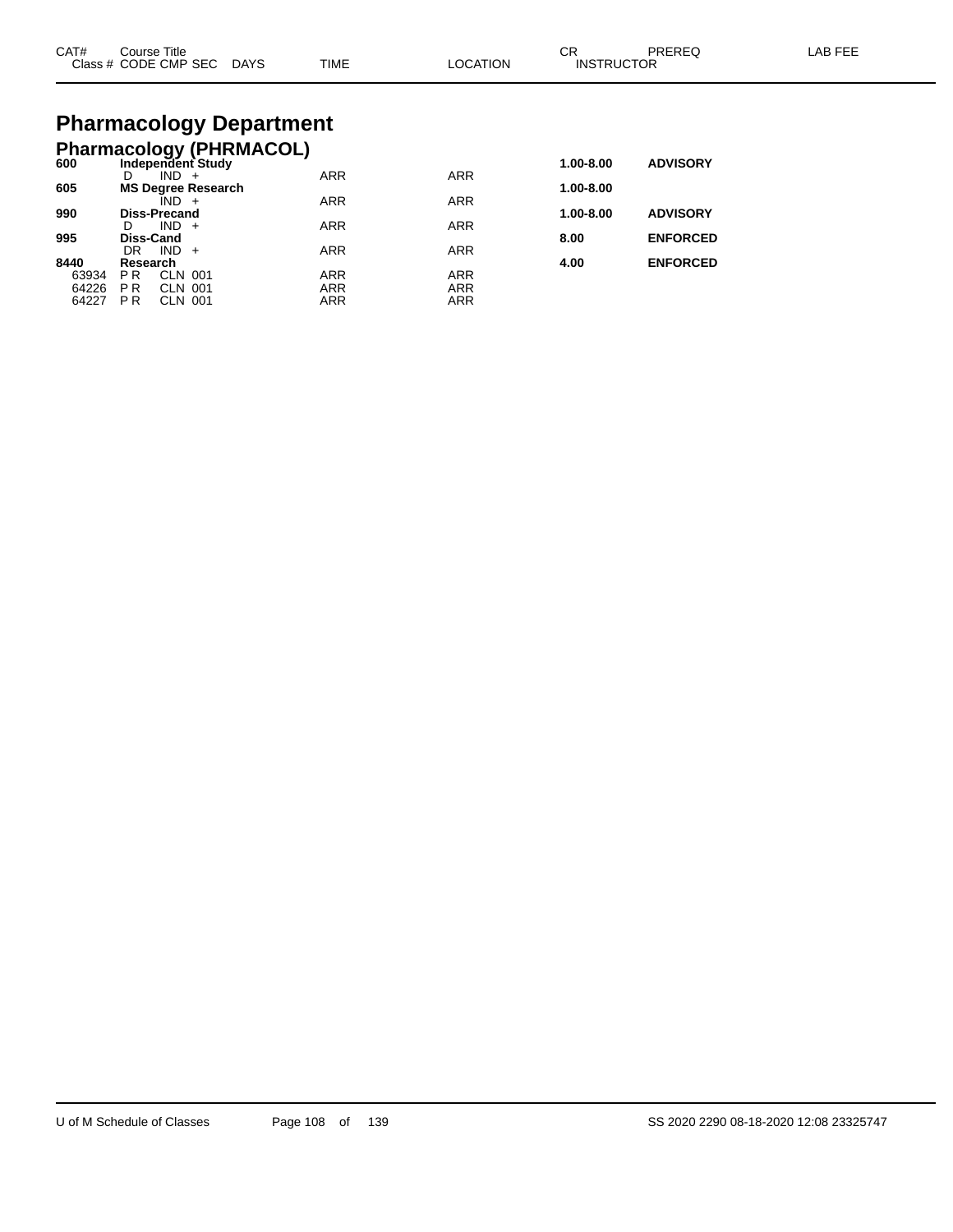| CAT# | Title<br>Course      |             |             |                | <b>CC</b><br>◡∩   | PREREQ | AB FFF |
|------|----------------------|-------------|-------------|----------------|-------------------|--------|--------|
|      | Class # CODE CMP SEC | <b>DAYS</b> | <b>TIME</b> | <b>OCATION</b> | <b>INSTRUCTOR</b> |        |        |

#### **Physical Medicine & Rehab Dept Physical Medicine & Rehabilitation (PMR)**

|       | $\ldots$ $\ldots$              |            |            |           |                 |
|-------|--------------------------------|------------|------------|-----------|-----------------|
| 539   | <b>Eng&amp;Tec CIn Interns</b> |            |            | 8.00      | <b>ADVISORY</b> |
|       | $IND +$                        | <b>ARR</b> | <b>ARR</b> |           |                 |
| 599   | <b>Clinical Research</b>       |            |            | 1.00-8.00 |                 |
|       | $IND +$                        | <b>ARR</b> | <b>ARR</b> |           |                 |
| 8170  | <b>Domestic Away Clinical</b>  |            |            | 2.00      | <b>ENFORCED</b> |
| 64403 | CLN 001<br>PR.                 | <b>ARR</b> | <b>ARR</b> |           |                 |
| 8200  | <b>Clinical</b>                |            |            | 4.00      | <b>ENFORCED</b> |
| 64228 | CLN 001<br>P <sub>R</sub>      | <b>ARR</b> | <b>ARR</b> |           |                 |
| 8201  | Spine & Pain Management        |            |            | 4.00      | <b>ENFORCED</b> |
| 64229 | CLN 001<br>P R                 | <b>ARR</b> | <b>ARR</b> |           |                 |
| 8270  | <b>Domestic Away Clinical</b>  |            |            | 4.00      | <b>ENFORCED</b> |
| 64404 | <b>CLN 001</b><br>P R          | ARR        | <b>ARR</b> |           |                 |
|       |                                |            |            |           |                 |

 P R CLN 001 ARR ARR P R CLN 001 ARR ARR P R CLN 001 ARR ARR P R CLN 001 ARR ARR P R CLN 001 ARR ARR P R CLN 001 ARR ARR P R CLN 001 ARR ARR P R CLN 001 ARR ARR P R CLN 001 ARR ARR

|       | r rrysicar medicine & Renabilitation († 1911)<br>539          Eng&Tec Cln Interns<br><b>Eng&amp;Tec Cin Interns</b> |            |            | 8.00      | <b>ADVISORY</b> |
|-------|---------------------------------------------------------------------------------------------------------------------|------------|------------|-----------|-----------------|
|       | $IND +$                                                                                                             | <b>ARR</b> | <b>ARR</b> |           |                 |
| 599   | <b>Clinical Research</b>                                                                                            |            |            | 1.00-8.00 |                 |
|       | $IND +$                                                                                                             | <b>ARR</b> | <b>ARR</b> |           |                 |
| 8170  | <b>Domestic Away Clinical</b>                                                                                       |            |            | 2.00      | <b>ENFORCED</b> |
| 64403 | CLN 001<br>PR.                                                                                                      | <b>ARR</b> | <b>ARR</b> |           |                 |
| 8200  | <b>Clinical</b>                                                                                                     |            |            | 4.00      | <b>ENFORCED</b> |
| 64228 | CLN 001<br>P <sub>R</sub>                                                                                           | <b>ARR</b> | <b>ARR</b> |           |                 |
| 8201  | Spine & Pain Management                                                                                             |            |            | 4.00      | <b>ENFORCED</b> |
| 64229 | CLN 001<br>PR.                                                                                                      | <b>ARR</b> | <b>ARR</b> |           |                 |
| 8270  | <b>Domestic Away Clinical</b>                                                                                       |            |            | 4.00      | <b>ENFORCED</b> |
| 64404 | PR.<br>CLN 001                                                                                                      | <b>ARR</b> | <b>ARR</b> |           |                 |
| 8440  | Research                                                                                                            |            |            | 2.00      | <b>ENFORCED</b> |
|       |                                                                                                                     |            |            |           |                 |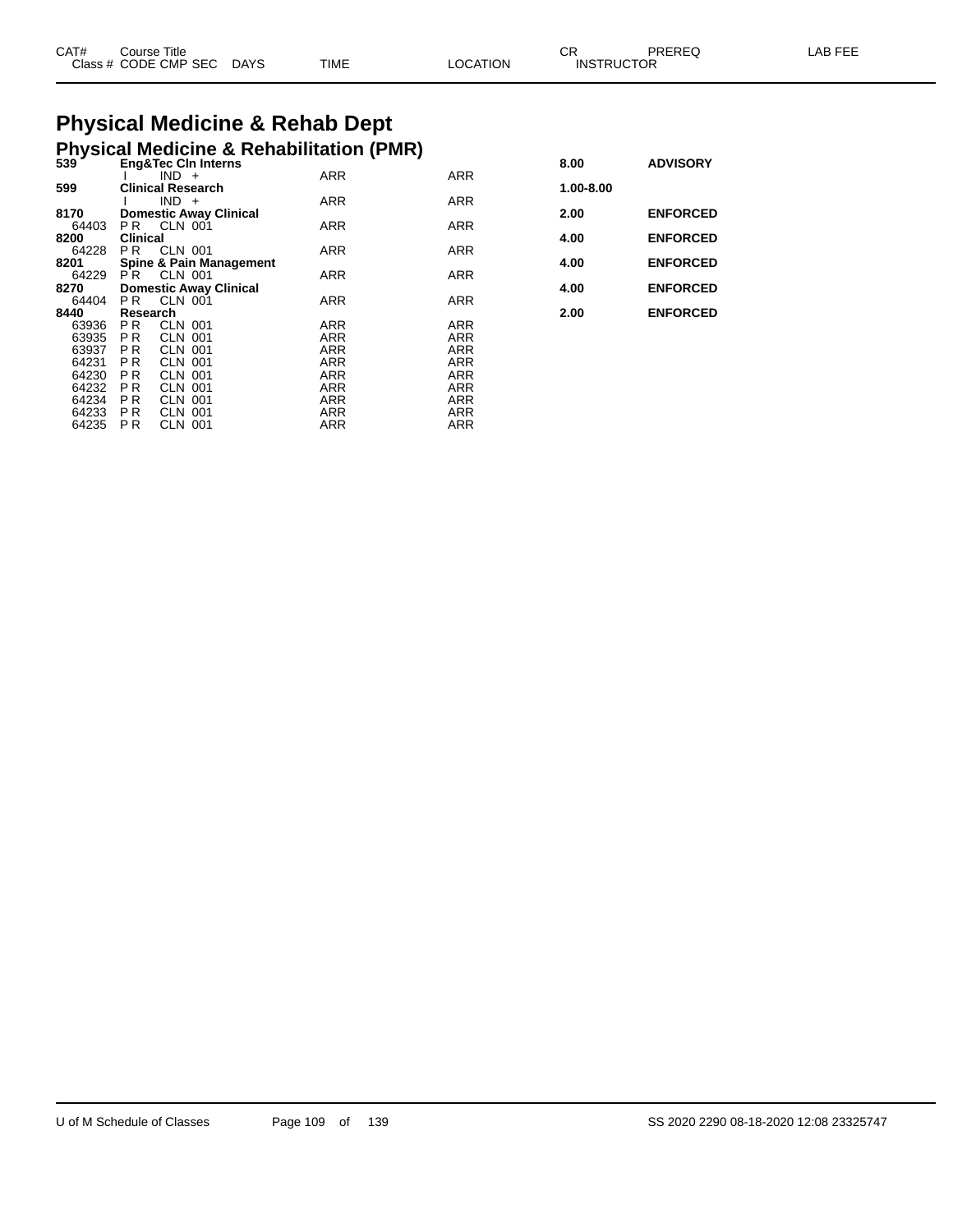| CAT#       | Course Title<br>Class # CODE CMP SEC<br>DAYS                        | <b>TIME</b>       | <b>LOCATION</b> | <b>CR</b><br><b>INSTRUCTOR</b> | PREREQ                             | LAB FEE |
|------------|---------------------------------------------------------------------|-------------------|-----------------|--------------------------------|------------------------------------|---------|
|            | <b>Physiology Department</b>                                        |                   |                 |                                |                                    |         |
|            | Physiology (PHYSIOL)<br>306 Problems                                |                   |                 | 1.00-4.00                      | <b>ADVISORY</b>                    |         |
| 405        | $IND +$<br><b>Research Problems</b><br>$IND +$                      | ARR<br>ARR        | ARR<br>ARR      | 1.00-4.00                      |                                    |         |
| 599        | <b>Grad Ind Research</b><br>$IND +$                                 | ARR               | ARR             | 1.00-8.00                      | <b>ADVISORY</b>                    |         |
| 602<br>603 | <b>Meth Res Physiology</b><br>$IND +$<br><b>Meth Res Physiology</b> | <b>ARR</b>        | ARR             | 2.00-6.00<br>2.00-6.00         | <b>ADVISORY</b><br><b>ADVISORY</b> |         |
| 699        | $IND +$<br><b>Direct Reading-Phys</b>                               | <b>ARR</b>        | ARR             | 1.00-4.00                      |                                    |         |
| 702        | $IND +$<br><b>Physio MS Res Proj</b><br>$IND +$                     | ARR               | ARR             | $3.00 - 8.00$                  |                                    |         |
| 990        | <b>Diss-Precand</b><br>$IND +$                                      | <b>ARR</b><br>ARR | ARR<br>ARR      | 1.00-8.00                      | <b>ADVISORY</b>                    |         |
| 995        | <b>Diss-Cand</b><br>$IND +$<br>IR.                                  | ARR               | <b>ARR</b>      | 8.00                           | <b>ENFORCED</b>                    |         |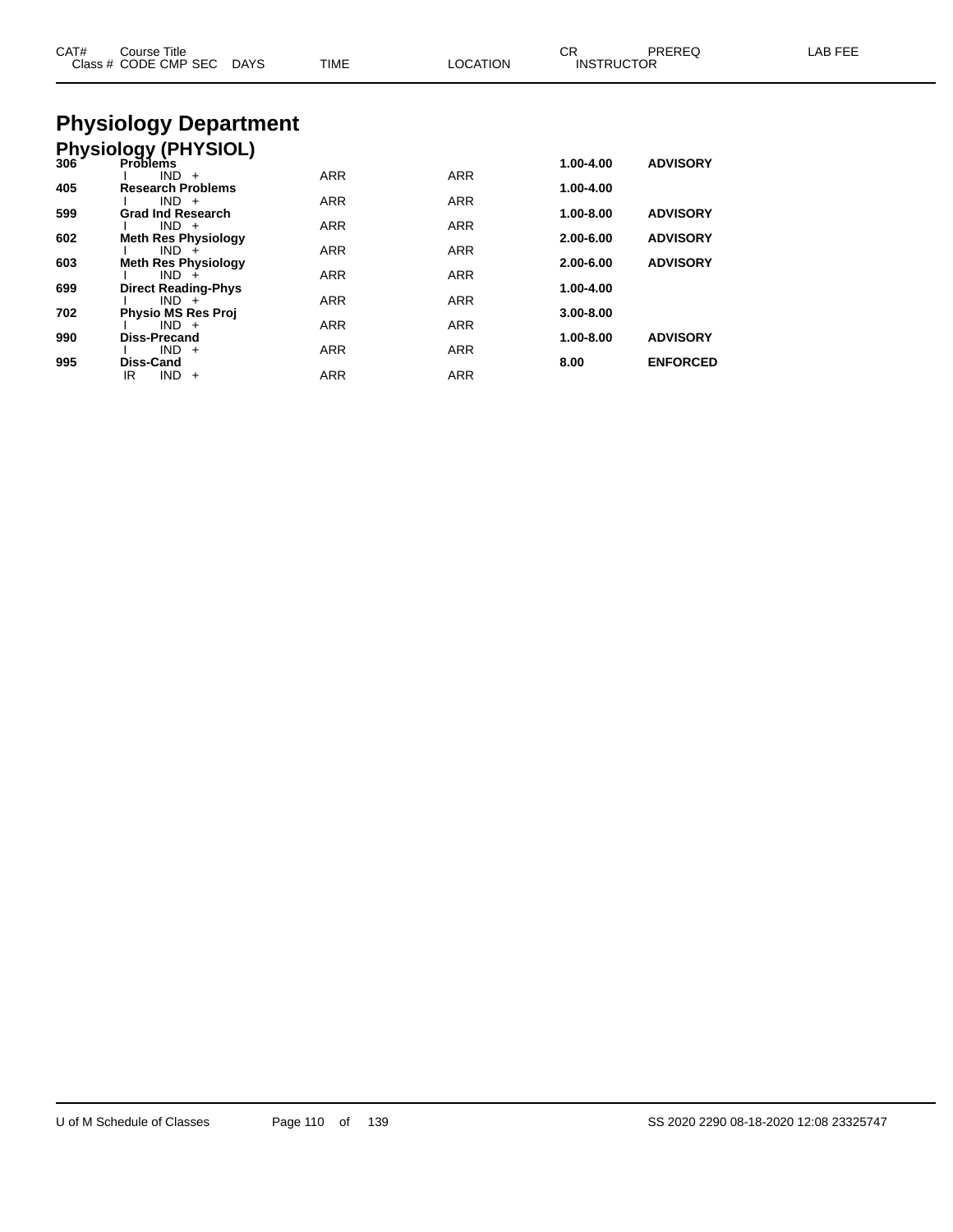| CAT#           | Course Title<br>Class # CODE CMP SEC DAYS                    | <b>TIME</b>              | <b>LOCATION</b>   | CR.<br><b>INSTRUCTOR</b> | PREREQ          | <b>LAB FEE</b> |
|----------------|--------------------------------------------------------------|--------------------------|-------------------|--------------------------|-----------------|----------------|
|                |                                                              |                          |                   |                          |                 |                |
|                | <b>Psychiatry Department</b>                                 |                          |                   |                          |                 |                |
|                | <b>Psychiatry (PSYCHIAT)</b>                                 |                          |                   |                          |                 |                |
| 499            | <b>U G Psychiat Res</b>                                      |                          |                   | 1.00-16.00               |                 |                |
|                | $IND +$                                                      | <b>ARR</b>               | <b>ARR</b>        |                          |                 |                |
| 599            | <b>Clinical Research</b><br>$IND +$                          | <b>ARR</b>               | <b>ARR</b>        | 2.00-8.00                | <b>ADVISORY</b> |                |
| 6700           | <b>Psychiatry Req Clerk</b>                                  |                          |                   | 4.00                     | <b>ENFORCED</b> |                |
|                | 64750 PR CLN 002                                             | <b>ARR</b>               | ARR               |                          |                 |                |
| 8180           | <b>International Away Clinical</b>                           |                          |                   | 2.00                     | <b>ENFORCED</b> |                |
| 64405          | <b>PR</b><br><b>CLN 001</b><br><b>Child/Adolescent</b>       | <b>ARR</b>               | <b>ARR</b>        |                          |                 |                |
| 8200<br>63938  | PR<br><b>CLN 001</b>                                         | ARR                      | <b>ARR</b>        | 4.00                     | <b>ENFORCED</b> |                |
| 64236          | P R<br><b>CLN 001</b>                                        | ARR                      | ARR               |                          |                 |                |
| 64237          | <b>CLN 001</b><br>P R                                        | <b>ARR</b>               | <b>ARR</b>        |                          |                 |                |
| 8201           | Emergency                                                    |                          |                   | 4.00                     | <b>ENFORCED</b> |                |
| 63939          | PR<br>CLN 001                                                | ARR                      | ARR               |                          |                 |                |
| 64238<br>8202  | <b>PR</b><br>CLN 001<br><b>Forensic</b>                      | ARR                      | ARR               | 4.00                     | <b>ENFORCED</b> |                |
| 63940          | P <sub>R</sub><br><b>CLN 001</b>                             | <b>ARR</b>               | <b>ARR</b>        |                          |                 |                |
| 8203           | Geriatrics                                                   |                          |                   | 4.00                     | <b>ENFORCED</b> |                |
| 63941          | P <sub>R</sub><br><b>CLN 001</b>                             | ARR                      | ARR               |                          |                 |                |
| 64241          | <b>PR</b><br><b>CLN 001</b>                                  | <b>ARR</b>               | ARR               |                          |                 |                |
| 8205           | <b>Consultation/Liaison</b>                                  |                          |                   | 4.00                     | <b>ENFORCED</b> |                |
| 63943<br>64245 | <b>PR</b><br><b>CLN 001</b><br><b>CLN 001</b>                | <b>ARR</b><br><b>ARR</b> | <b>ARR</b>        |                          |                 |                |
| 8206           | P R<br>Inpatient                                             |                          | ARR               | 4.00                     | <b>ENFORCED</b> |                |
| 63944          | PR.<br><b>CLN 001</b>                                        | <b>ARR</b>               | <b>ARR</b>        |                          |                 |                |
| 64246          | <b>PR</b><br><b>CLN 001</b>                                  | <b>ARR</b>               | <b>ARR</b>        |                          |                 |                |
| 64247          | <b>PR</b><br><b>CLN 001</b>                                  | <b>ARR</b>               | <b>ARR</b>        |                          |                 |                |
| 8208           | <b>Pediatric Consults</b>                                    |                          |                   | 4.00                     | <b>ENFORCED</b> |                |
| 63945          | P <sub>R</sub><br><b>CLN 001</b>                             | <b>ARR</b>               | <b>ARR</b>        |                          |                 |                |
| 64361<br>64362 | <b>PR</b><br><b>CLN 001</b><br>PR.<br><b>CLN 001</b>         | <b>ARR</b><br>ARR        | <b>ARR</b><br>ARR |                          |                 |                |
| 8209           | <b>Eating Disorder Program</b>                               |                          |                   | 4.00                     | <b>ENFORCED</b> |                |
| 64363          | P <sub>R</sub><br><b>CLN 001</b>                             | <b>ARR</b>               | <b>ARR</b>        |                          |                 |                |
| 64249          | P <sub>R</sub><br><b>CLN 001</b>                             | <b>ARR</b>               | ARR               |                          |                 |                |
| 8250           | <b>Clinical Individually Arranged</b>                        |                          |                   | 4.00                     | <b>ENFORCED</b> |                |
| 64407          | PR<br><b>CLN 001</b>                                         | ARR                      | ARR               |                          |                 |                |
| 64429<br>8270  | <b>PR</b><br><b>CLN 001</b><br><b>Domestic Away Clinical</b> | <b>ARR</b>               | <b>ARR</b>        | 4.00                     | <b>ENFORCED</b> |                |
| 64482          | <b>PR</b><br><b>CLN 001</b>                                  | ARR                      | ARR               |                          |                 |                |
| 64408          | <b>CLN 001</b><br>PR.                                        | ARR                      | ARR               |                          |                 |                |
| 8440           | <b>General Research</b>                                      |                          |                   | 4.00                     | <b>ENFORCED</b> |                |
| 63946          | PR<br><b>CLN 001</b>                                         | <b>ARR</b>               | <b>ARR</b>        |                          |                 |                |
| 64250          | P R<br>CLN 001                                               | <b>ARR</b>               | ARR               |                          |                 |                |
| 64251          | P R<br><b>CLN 001</b>                                        | <b>ARR</b>               | <b>ARR</b>        |                          |                 |                |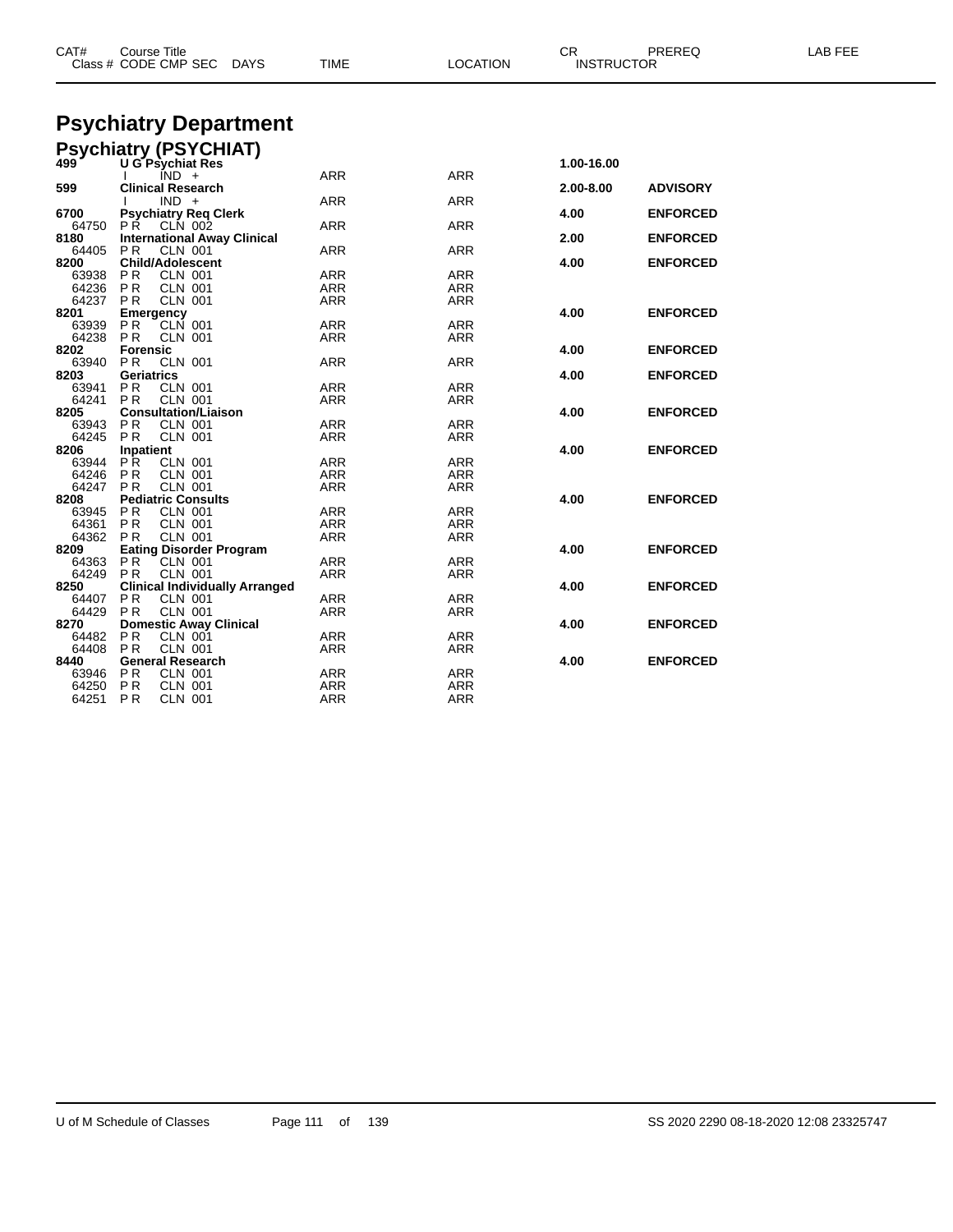| CAT#          |                | Course Title<br>Class # CODE CMP SEC DAYS        | <b>TIME</b> | LOCATION   | СR   | <b>PREREQ</b><br><b>INSTRUCTOR</b> | LAB FEE |
|---------------|----------------|--------------------------------------------------|-------------|------------|------|------------------------------------|---------|
|               |                | <b>Radiation Oncology</b>                        |             |            |      |                                    |         |
|               |                | <b>Radiation Oncology (RADONCO)</b>              |             |            |      |                                    |         |
| 8150          | PR.            | <b>Clinical Individually Arranged</b><br>CLN 001 | <b>ARR</b>  | <b>ARR</b> | 2.00 | <b>ENFORCED</b>                    |         |
| 64787<br>8200 |                | <b>Radiation Oncology</b>                        |             |            | 4.00 | <b>ENFORCED</b>                    |         |
| 63956         | PR.            | CLN 001                                          | <b>ARR</b>  | <b>ARR</b> |      |                                    |         |
| 64272         | PR.            | <b>CLN 001</b>                                   | ARR         | ARR        |      |                                    |         |
| 64273         | PR.            | CLN 001                                          | ARR         | ARR        |      |                                    |         |
| 8440          | Research       |                                                  |             |            | 2.00 | <b>ENFORCED</b>                    |         |
| 63958         | PR.            | CLN 001                                          | ARR         | ARR        |      |                                    |         |
| 63957         | P <sub>R</sub> | <b>CLN 001</b>                                   | <b>ARR</b>  | <b>ARR</b> |      |                                    |         |
| 63959         | PR.            | <b>CLN 001</b>                                   | <b>ARR</b>  | <b>ARR</b> |      |                                    |         |
| 64275         | <b>PR</b>      | <b>CLN 001</b>                                   | ARR         | ARR        |      |                                    |         |
| 64274         | <b>PR</b>      | <b>CLN 001</b>                                   | ARR         | ARR        |      |                                    |         |
| 64276         | <b>PR</b>      | <b>CLN 001</b>                                   | <b>ARR</b>  | <b>ARR</b> |      |                                    |         |
| 64278         | P <sub>R</sub> | CLN 001                                          | ARR         | ARR        |      |                                    |         |
| 64277         | <b>PR</b>      | <b>CLN 001</b>                                   | <b>ARR</b>  | ARR        |      |                                    |         |
| 64279         | P <sub>R</sub> | <b>CLN 001</b>                                   | <b>ARR</b>  | <b>ARR</b> |      |                                    |         |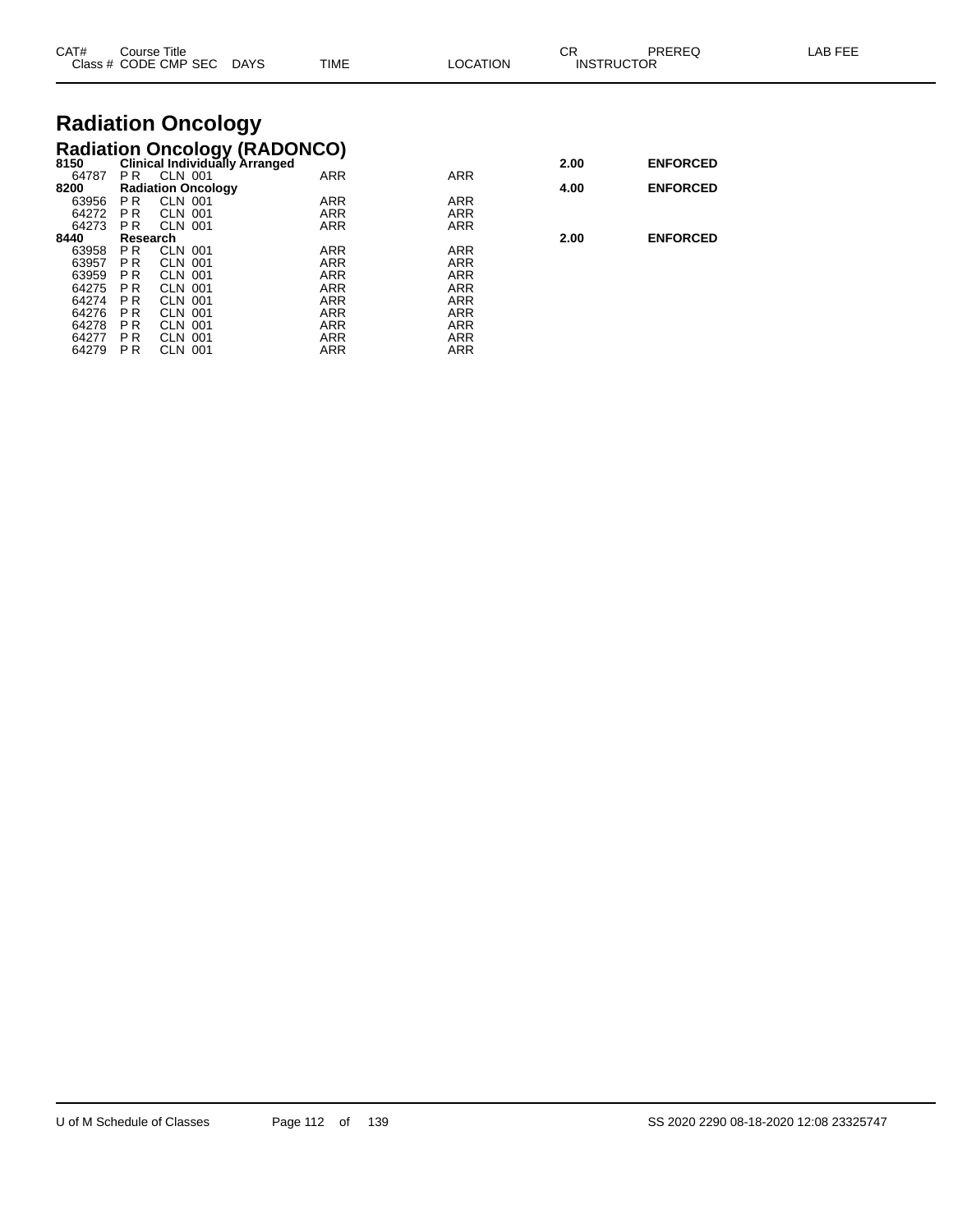| CAT#              | Course Title<br>Class # CODE CMP SEC DAYS                            | <b>TIME</b>              | <b>LOCATION</b>   | CR<br><b>INSTRUCTOR</b> | PREREQ          | LAB FEE |
|-------------------|----------------------------------------------------------------------|--------------------------|-------------------|-------------------------|-----------------|---------|
|                   |                                                                      |                          |                   |                         |                 |         |
|                   |                                                                      |                          |                   |                         |                 |         |
|                   | <b>Surgery Department</b>                                            |                          |                   |                         |                 |         |
|                   | <b>Surgery (SURGERY)</b>                                             |                          |                   |                         |                 |         |
| 499               | Ug`Surgery Research<br>$IND +$                                       | ARR                      | ARR               | 1.00-16.00              |                 |         |
| 599               | <b>Clinical Research</b>                                             |                          |                   | 2.00-8.00               | <b>ADVISORY</b> |         |
| 8150              | $IND +$<br><b>Clinical Individually Arranged</b>                     | ARR                      | ARR               | 2.00                    | <b>ENFORCED</b> |         |
| 64745             | P R<br><b>CLN 001</b>                                                | <b>ARR</b>               | ARR               |                         |                 |         |
| 64722<br>8170     | <b>PR</b><br><b>CLN 001</b><br><b>Domestic Away Clinical</b>         | ARR                      | ARR               | 2.00                    | <b>ENFORCED</b> |         |
| 64410             | P R<br>CLN 001                                                       | <b>ARR</b>               | <b>ARR</b>        |                         |                 |         |
| 8200<br>63960 PR  | <b>Pediatric Cardiac</b><br><b>CLN 001</b>                           | <b>ARR</b>               | ARR               | 4.00                    | <b>ENFORCED</b> |         |
| 64280             | <b>PR</b><br><b>CLN 001</b>                                          | <b>ARR</b>               | ARR               |                         |                 |         |
| 64281<br>8201     | <b>CLN 001</b><br>P R<br><b>Oral Maxillofacial</b>                   | ARR                      | ARR               | 4.00                    | <b>ENFORCED</b> |         |
| 63961             | P R<br><b>CLN 001</b>                                                | <b>ARR</b>               | <b>ARR</b>        |                         |                 |         |
| 64282<br>64283    | CLN 001<br><b>PR</b><br><b>PR</b><br><b>CLN 001</b>                  | ARR<br>ARR               | ARR<br>ARR        |                         |                 |         |
| 8202              | <b>Adult Cardiac</b>                                                 |                          |                   | 4.00                    | <b>ENFORCED</b> |         |
| 63962<br>64284    | <b>PR</b><br>CLN 001<br><b>PR</b><br><b>CLN 001</b>                  | <b>ARR</b><br>ARR        | <b>ARR</b><br>ARR |                         |                 |         |
| 64285             | P R<br>CLN 001                                                       | <b>ARR</b>               | ARR               |                         |                 |         |
| 8270              | <b>Domestic Away Clinical</b><br><b>PR</b><br>CLN 001                | <b>ARR</b>               | ARR               | 4.00                    | <b>ENFORCED</b> |         |
| 64411<br>64412    | PR<br><b>CLN 001</b>                                                 | <b>ARR</b>               | ARR               |                         |                 |         |
| 8300              | <b>Nutrition in Medicine</b>                                         |                          |                   | 2.00                    | <b>ENFORCED</b> |         |
| 63964<br>63965    | P R<br>CLN 001<br>P R<br><b>CLN 001</b>                              | <b>ARR</b><br><b>ARR</b> | <b>ARR</b><br>ARR |                         |                 |         |
| 64286             | <b>CLN 001</b><br>P R                                                | <b>ARR</b>               | ARR               |                         |                 |         |
| 64287<br>64288    | <b>PR</b><br><b>CLN 001</b><br><b>PR</b><br><b>CLN 001</b>           | <b>ARR</b><br><b>ARR</b> | <b>ARR</b><br>ARR |                         |                 |         |
| 64289             | <b>CLN 001</b><br>P R                                                | ARR                      | ARR               |                         |                 |         |
| 8370<br>64746     | <b>Domestic Away 2wk nonClin</b><br>P <sub>R</sub><br><b>SEM 001</b> | <b>ARR</b>               | <b>ARR</b>        | 2.00                    | <b>ENFORCED</b> |         |
| 8440              | <b>General Research</b>                                              |                          |                   | 4.00                    | <b>ENFORCED</b> |         |
| 63966             | <b>PR</b><br>CLN 001<br>P R                                          | <b>ARR</b><br><b>ARR</b> | ARR               |                         |                 |         |
| 64290<br>64291    | <b>CLN 001</b><br><b>CLN 001</b><br>P R                              | ARR                      | ARR<br>ARR        |                         |                 |         |
| 8600              | <b>Gastrointestinal Subl</b>                                         |                          |                   | 4.00                    | <b>ENFORCED</b> |         |
| 60119<br>60120    | P R<br><b>CLN 001</b><br><b>PR</b><br><b>CLN 001</b>                 | <b>ARR</b><br>ARR        | <b>ARR</b><br>ARR |                         |                 |         |
| 60121             | <b>CLN 001</b><br>P R                                                | ARR                      | ARR               |                         |                 |         |
| 8601<br>60122     | <b>MIS and General Subl</b><br>P R<br>CLN 001                        | <b>ARR</b>               | <b>ARR</b>        | 4.00                    | <b>ENFORCED</b> |         |
| 60123             | PR<br><b>CLN 001</b>                                                 | <b>ARR</b>               | <b>ARR</b>        |                         |                 |         |
| 60124<br>8602     | P R<br><b>CLN 001</b><br><b>Colorectal Subinternship</b>             | ARR                      | ARR               | 4.00                    | <b>ENFORCED</b> |         |
| 60125             | P R<br>CLN 001                                                       | <b>ARR</b>               | ARR               |                         |                 |         |
| 60126<br>60127    | PR.<br>CLN 001<br>P R<br><b>CLN 001</b>                              | ARR<br>ARR               | ARR<br>ARR        |                         |                 |         |
| 8603              | <b>Pediatric Subinternship</b>                                       |                          |                   | 4.00                    | <b>ENFORCED</b> |         |
| 60128<br>60129    | P <sub>R</sub><br><b>CLN 001</b><br><b>CLN 001</b><br>P <sub>R</sub> | <b>ARR</b><br>ARR        | <b>ARR</b><br>ARR |                         |                 |         |
| 60130             | <b>PR</b><br><b>CLN 001</b>                                          | ARR                      | ARR               |                         |                 |         |
| 8604              | <b>Plastic Surgery Subl</b><br><b>PR</b><br>CLN 001                  | ARR                      | ARR               | 4.00                    | <b>ENFORCED</b> |         |
| 60131<br>60132    | <b>PR</b><br><b>CLN 001</b>                                          | ARR                      | ARR               |                         |                 |         |
| 60133             | <b>PR</b><br><b>CLN 001</b>                                          | <b>ARR</b>               | ARR               |                         |                 |         |
| 8605<br>60134     | <b>Thoracic Subinternship</b><br>PR.<br><b>CLN 001</b>               | ARR                      | ARR               | 4.00                    | <b>ENFORCED</b> |         |
| 60135             | <b>PR</b><br><b>CLN 001</b>                                          | ARR                      | ARR               |                         |                 |         |
| 60136<br>8606     | <b>CLN 001</b><br>P R<br><b>Transplant Subinternship</b>             | ARR                      | ARR               | 4.00                    | <b>ENFORCED</b> |         |
| 60137             | P R<br>CLN 001                                                       | <b>ARR</b>               | ARR               |                         |                 |         |
| 60138<br>60139    | P <sub>R</sub><br><b>CLN 001</b><br><b>CLN 001</b><br>P R            | ARR<br>ARR               | ARR<br>ARR        |                         |                 |         |
| 8607              | Vascular Subinternship                                               |                          |                   | 4.00                    | <b>ENFORCED</b> |         |
| 60140<br>60141    | <b>PR</b><br>CLN 001<br>P <sub>R</sub><br><b>CLN 001</b>             | <b>ARR</b><br>ARR        | ARR<br>ARR        |                         |                 |         |
| 60142 PR          | <b>CLN 001</b>                                                       | ARR                      | ARR               |                         |                 |         |
| 8609<br>60143     | <b>General Subl - VAHS</b><br>PR.<br><b>CLN 001</b>                  | ARR                      | ARR               | 4.00                    | <b>ENFORCED</b> |         |
| 60144             | <b>PR</b><br><b>CLN 001</b>                                          | <b>ARR</b>               | ARR               |                         |                 |         |
| 8701              | <b>Surgical ICU/SubI - SJMH</b>                                      |                          |                   | 4.00                    | <b>ENFORCED</b> |         |
| 60052<br>60053 PR | $PR^{\dagger}$<br><b>CLN 001</b><br><b>CLN 001</b>                   | ARR<br>ARR               | ARR<br>ARR        |                         |                 |         |
|                   |                                                                      |                          |                   |                         |                 |         |

U of M Schedule of Classes Page 113 of 139 SS 2020 2290 08-18-2020 12:08 23325747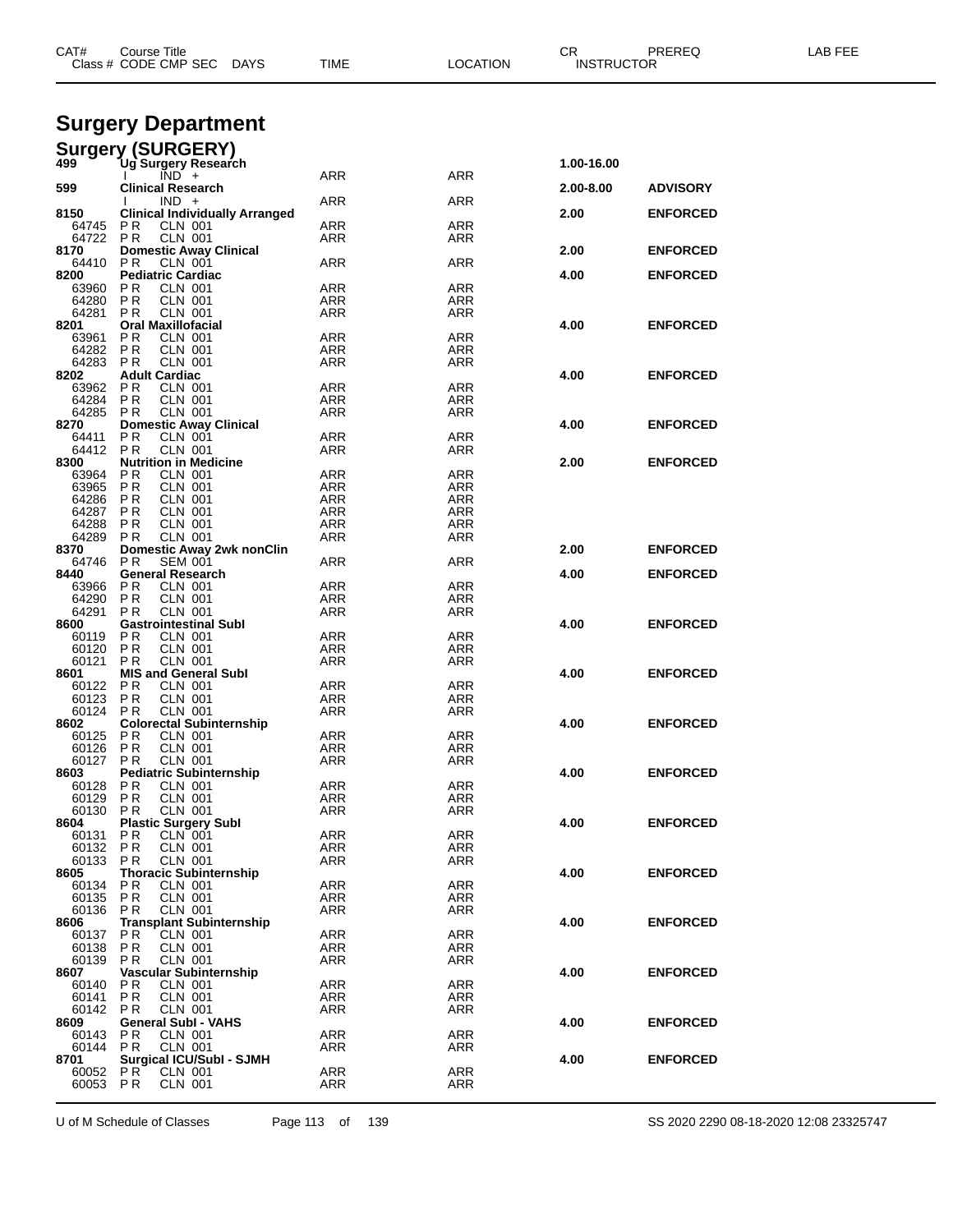| CAT#          | Course Title   | Class # CODE CMP SEC<br>DAYS        | <b>TIME</b> | <b>LOCATION</b> | <b>CR</b> | <b>PREREQ</b><br><b>INSTRUCTOR</b> | LAB FEE |
|---------------|----------------|-------------------------------------|-------------|-----------------|-----------|------------------------------------|---------|
|               |                |                                     |             |                 |           |                                    |         |
| 60054         | P <sub>R</sub> | CLN 001                             | <b>ARR</b>  | <b>ARR</b>      | 4.00      | <b>ENFORCED</b>                    |         |
| 8702<br>60055 | P <sub>R</sub> | <b>Acute Care Surgical ICU/Subl</b> | ARR         | <b>ARR</b>      |           |                                    |         |
|               |                | CLN 001                             |             |                 |           |                                    |         |
| 60056         | P R            | CLN 001                             | ARR         | <b>ARR</b>      |           |                                    |         |
| 60057         | PR.            | CLN 001                             | ARR         | <b>ARR</b>      |           |                                    |         |
| 8703          |                | <b>Trauma Subl/ICU</b>              |             |                 | 4.00      | <b>ENFORCED</b>                    |         |
| 60058         | P R            | CLN 001                             | <b>ARR</b>  | <b>ARR</b>      |           |                                    |         |
| 60059         | P R            | CLN 001                             | ARR         | <b>ARR</b>      |           |                                    |         |
| 60060         | PR.            | CLN 001                             | ARR         | <b>ARR</b>      |           |                                    |         |
| 8704          |                | <b>Critical Care Subl/ICU</b>       |             |                 | 4.00      | <b>ENFORCED</b>                    |         |
| 60061         | P <sub>R</sub> | <b>CLN 001</b>                      | <b>ARR</b>  | <b>ARR</b>      |           |                                    |         |
|               |                |                                     |             |                 |           |                                    |         |
| 60062         | <b>PR</b>      | CLN 001                             | ARR         | <b>ARR</b>      |           |                                    |         |
| 60063         | <b>PR</b>      | <b>CLN 001</b>                      | ARR         | <b>ARR</b>      |           |                                    |         |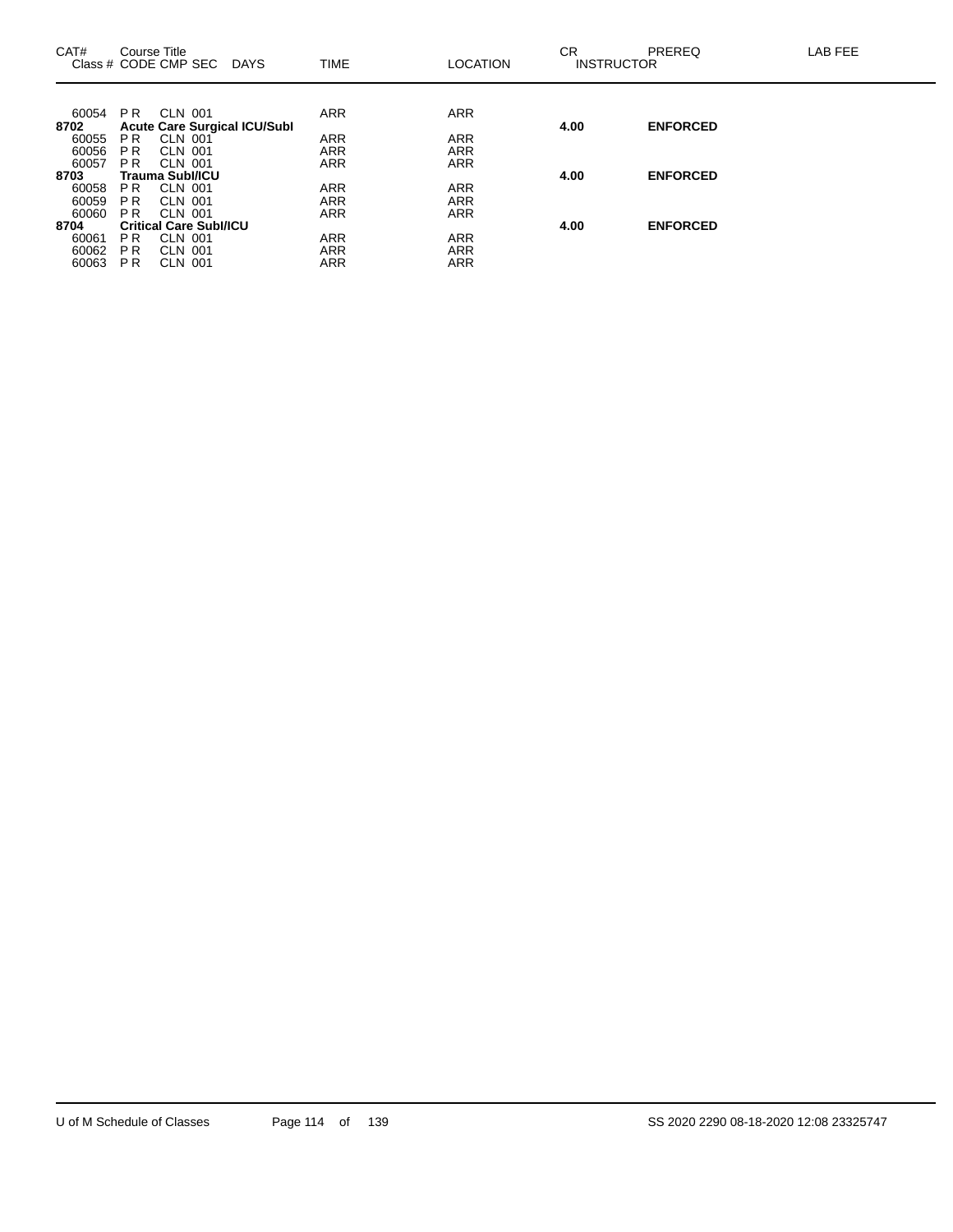| CAT#              | Course Title<br>Class # CODE CMP SEC                                 | DAYS | TIME                     | LOCATION                 | СR   | PREREQ<br><b>INSTRUCTOR</b> | LAB FEE |
|-------------------|----------------------------------------------------------------------|------|--------------------------|--------------------------|------|-----------------------------|---------|
|                   | <b>Urology Surgery</b>                                               |      |                          |                          |      |                             |         |
|                   |                                                                      |      |                          |                          |      |                             |         |
|                   | Urology (UROLOGY)<br>8170 Domestic Away Clinical                     |      |                          |                          | 2.00 | <b>ENFORCED</b>             |         |
| 64418 PR          | CLN 001                                                              |      | ARR                      | ARR                      |      |                             |         |
| 64419<br>64420    | PR<br><b>CLN 001</b><br><b>CLN 001</b><br>PR                         |      | ARR<br>ARR               | ARR<br>ARR               |      |                             |         |
| 64421             | PR<br><b>CLN 001</b>                                                 |      | ARR                      | ARR                      |      |                             |         |
| 64422             | P <sub>R</sub><br><b>CLN 001</b>                                     |      | <b>ARR</b>               | ARR                      |      |                             |         |
| 64423<br>8180     | <b>CLN 001</b><br>P R<br><b>International Away Clinical</b>          |      | ARR                      | ARR                      | 2.00 | <b>ENFORCED</b>             |         |
| 64430             | P R<br><b>CLN 001</b>                                                |      | <b>ARR</b>               | <b>ARR</b>               |      |                             |         |
| 64431             | P <sub>R</sub><br><b>CLN 001</b>                                     |      | ARR                      | ARR                      |      |                             |         |
| 64432<br>64433    | <b>PR</b><br><b>CLN 001</b><br>P <sub>R</sub><br><b>CLN 001</b>      |      | <b>ARR</b><br><b>ARR</b> | <b>ARR</b><br><b>ARR</b> |      |                             |         |
| 64434             | <b>PR</b><br><b>CLN 001</b>                                          |      | ARR                      | ARR                      |      |                             |         |
| 64435             | PR<br>CLN 001                                                        |      | ARR                      | ARR                      |      |                             |         |
| 8270<br>64413     | <b>Domestic Away Clinical</b><br>P R<br><b>CLN 001</b>               |      | <b>ARR</b>               | ARR                      | 4.00 | <b>ENFORCED</b>             |         |
| 64414             | <b>PR</b><br><b>CLN 001</b>                                          |      | <b>ARR</b>               | ARR                      |      |                             |         |
| 64415             | P R<br><b>CLN 001</b>                                                |      | ARR                      | ARR                      |      |                             |         |
| 8280<br>64436     | <b>International Away Clinical</b><br>P R<br>CLN 001                 |      | <b>ARR</b>               | ARR                      | 4.00 | <b>ENFORCED</b>             |         |
| 64437             | P <sub>R</sub><br><b>CLN 001</b>                                     |      | <b>ARR</b>               | ARR                      |      |                             |         |
| 64438<br>8350     | <b>CLN 001</b><br>P R<br><b>Nonclinical Indiv Arranged</b>           |      | ARR                      | ARR                      | 2.00 | <b>ENFORCED</b>             |         |
| 64439             | P R<br><b>CLN 001</b>                                                |      | <b>ARR</b>               | <b>ARR</b>               |      |                             |         |
| 64440             | <b>PR</b><br><b>CLN 001</b>                                          |      | ARR                      | ARR                      |      |                             |         |
| 64441<br>64443    | <b>PR</b><br><b>CLN 001</b><br>P <sub>R</sub><br><b>CLN 001</b>      |      | <b>ARR</b><br><b>ARR</b> | <b>ARR</b><br><b>ARR</b> |      |                             |         |
| 64442             | <b>CLN 001</b><br>P R                                                |      | ARR                      | ARR                      |      |                             |         |
| 64444             | <b>PR</b><br><b>CLN 001</b>                                          |      | ARR                      | ARR                      |      |                             |         |
| 8370<br>64445     | <b>Domestic Away Nonclinical</b><br>P R<br><b>CLN 001</b>            |      | ARR                      | ARR                      | 2.00 | <b>ENFORCED</b>             |         |
| 64446             | <b>PR</b><br><b>CLN 001</b>                                          |      | <b>ARR</b>               | ARR                      |      |                             |         |
| 64447             | P <sub>R</sub><br><b>CLN 001</b>                                     |      | <b>ARR</b>               | ARR                      |      |                             |         |
| 64448<br>64449    | <b>CLN 001</b><br>P R<br><b>PR</b><br><b>CLN 001</b>                 |      | ARR<br>ARR               | ARR<br>ARR               |      |                             |         |
| 64450             | <b>PR</b><br><b>CLN 001</b>                                          |      | <b>ARR</b>               | ARR                      |      |                             |         |
| 8380              | <b>International Away Nonclinical</b>                                |      |                          |                          | 2.00 | <b>ENFORCED</b>             |         |
| 64451<br>64452    | P R<br>CLN 001<br><b>PR</b><br><b>CLN 001</b>                        |      | <b>ARR</b><br><b>ARR</b> | ARR<br>ARR               |      |                             |         |
| 64453             | <b>CLN 001</b><br>P R                                                |      | ARR                      | ARR                      |      |                             |         |
| 64454             | P R<br><b>CLN 001</b>                                                |      | <b>ARR</b>               | <b>ARR</b>               |      |                             |         |
| 64455<br>64456    | P R<br><b>CLN 001</b><br><b>CLN 001</b><br>P R                       |      | <b>ARR</b><br>ARR        | ARR<br>ARR               |      |                             |         |
| 8440              | Research                                                             |      |                          |                          | 2.00 | <b>ENFORCED</b>             |         |
| 63968             | P R<br><b>CLN 001</b>                                                |      | <b>ARR</b>               | <b>ARR</b>               |      |                             |         |
| 63967<br>63969    | P R<br><b>CLN 001</b><br>P R<br>CLN 001                              |      | ARR<br>ARR               | ARR<br>ARR               |      |                             |         |
| 64293             | P R<br><b>CLN 001</b>                                                |      | ARR                      | ARR                      |      |                             |         |
| 64292<br>64294    | P R<br><b>CLN 001</b><br>PR<br><b>CLN 001</b>                        |      | ARR<br><b>ARR</b>        | ARR                      |      |                             |         |
| 64296             | P R<br><b>CLN 001</b>                                                |      | <b>ARR</b>               | ARR<br><b>ARR</b>        |      |                             |         |
| 64295             | <b>PR</b><br><b>CLN 001</b>                                          |      | ARR                      | ARR                      |      |                             |         |
| 64297<br>8450     | PR<br><b>CLN 001</b><br><b>Nonclinical Indiv Arranged</b>            |      | ARR                      | ARR                      | 4.00 | <b>ENFORCED</b>             |         |
| 64457             | <b>PR</b><br><b>CLN 001</b>                                          |      | <b>ARR</b>               | ARR                      |      |                             |         |
| 64458             | PR<br><b>CLN 001</b>                                                 |      | <b>ARR</b>               | ARR                      |      |                             |         |
| 64459<br>8470     | <b>PR</b><br>CLN 001<br><b>Domestic Away Nonclinical</b>             |      | <b>ARR</b>               | ARR                      | 4.00 | <b>ENFORCED</b>             |         |
| 64466             | <b>PR</b><br>CLN 001                                                 |      | <b>ARR</b>               | ARR                      |      |                             |         |
| 64467             | P <sub>R</sub><br><b>CLN 001</b>                                     |      | <b>ARR</b>               | ARR                      |      |                             |         |
| 64468<br>8480     | <b>PR</b><br><b>CLN 001</b><br><b>International Away Nonclinical</b> |      | ARR                      | ARR                      | 4.00 | <b>ENFORCED</b>             |         |
| 64469             | P R<br><b>CLN 001</b>                                                |      | ARR                      | <b>ARR</b>               |      |                             |         |
| 64470             | <b>PR</b><br><b>CLN 001</b>                                          |      | ARR                      | ARR                      |      |                             |         |
| 64471<br>8600     | <b>PR</b><br>CLN 001<br>Subinternship                                |      | <b>ARR</b>               | ARR                      | 4.00 | <b>ENFORCED</b>             |         |
| 60146             | P R<br><b>CLN 001</b>                                                |      | <b>ARR</b>               | ARR                      |      |                             |         |
| 60147             | <b>PR</b><br><b>CLN 001</b>                                          |      | ARR                      | ARR                      |      |                             |         |
| 60148 PR<br>8601  | <b>CLN 001</b><br>Subinternship - VAHS                               |      | <b>ARR</b>               | ARR                      | 4.00 | <b>ENFORCED</b>             |         |
| 60149             | P R<br>CLN 001                                                       |      | <b>ARR</b>               | ARR                      |      |                             |         |
| 60150<br>60151 PR | PR<br><b>CLN 001</b><br><b>CLN 001</b>                               |      | <b>ARR</b>               | ARR                      |      |                             |         |
|                   |                                                                      |      | ARR                      | ARR                      |      |                             |         |

U of M Schedule of Classes Page 115 of 139 SS 2020 2290 08-18-2020 12:08 23325747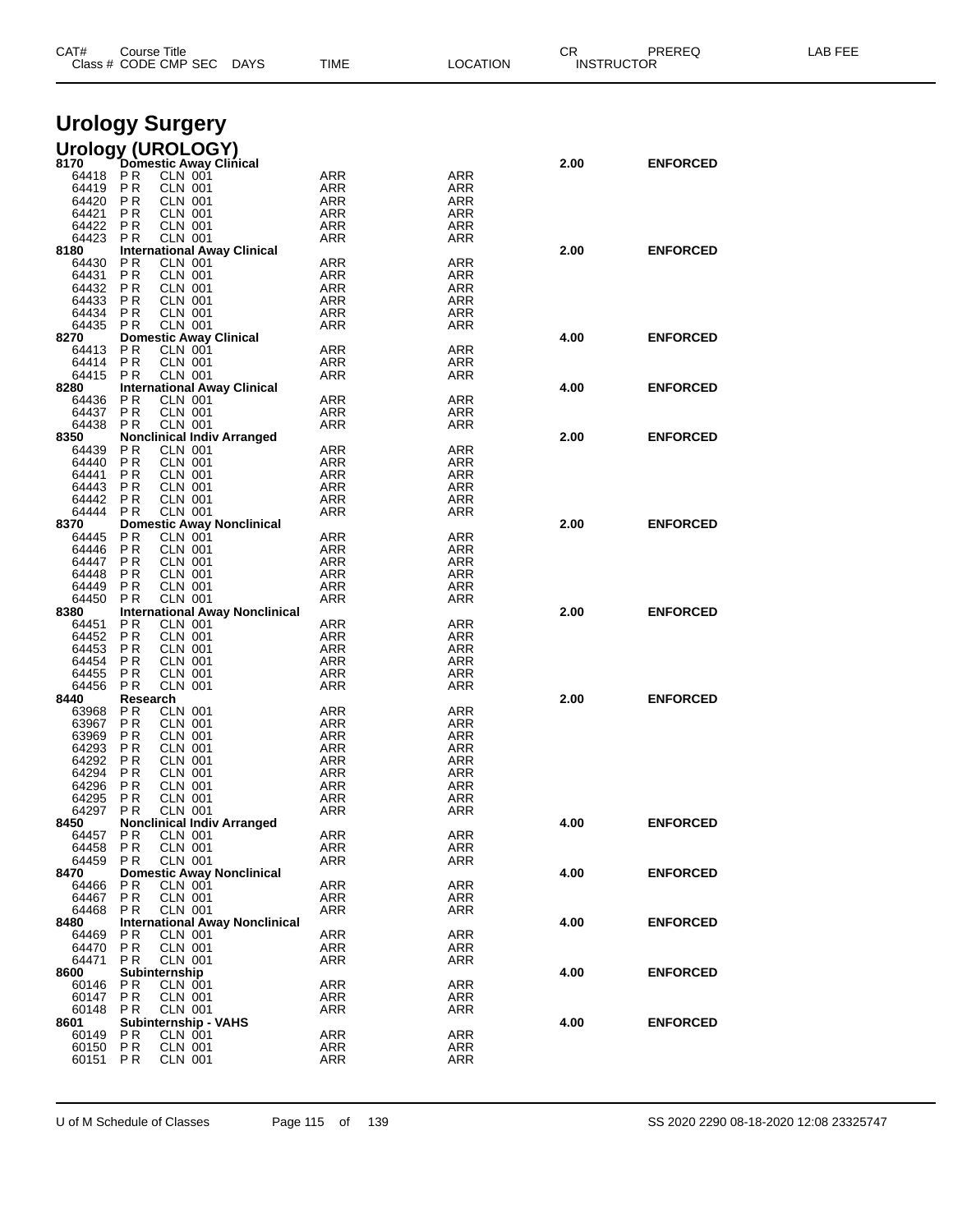| CAT# | Title<br>Course      |      |      |          | ⌒冖<br>- UN        | PREREQ | . EEF<br>A <sub>R</sub> |
|------|----------------------|------|------|----------|-------------------|--------|-------------------------|
|      | Class # CODE CMP SEC | DAYS | TIME | LOCATION | <b>INSTRUCTOR</b> |        |                         |

### **Music, Theatre & Dance School of Music, Theatre and Dance**

|              | <b>Composition (COMP)</b>                               |                                               |            |            |                     |                 |
|--------------|---------------------------------------------------------|-----------------------------------------------|------------|------------|---------------------|-----------------|
| 990          | Diss-Precand                                            |                                               | <b>ARR</b> | <b>ARR</b> | 1.00-8.00           | <b>ADVISORY</b> |
| 995          | $IND +$<br>Diss-Cand                                    |                                               |            |            | 8.00                | <b>ENFORCED</b> |
|              | IR<br>$IND +$                                           |                                               | <b>ARR</b> | <b>ARR</b> |                     |                 |
|              |                                                         | <b>Conducting (CONDUCT)</b>                   |            |            |                     |                 |
| 990          | Diss-Precand                                            |                                               |            |            | $1.00 - 8.00$       | <b>ADVISORY</b> |
| 995          | $IND +$<br>Diss-Cand                                    |                                               | <b>ARR</b> | <b>ARR</b> | 8.00                | <b>ENFORCED</b> |
|              | IR<br>$IND +$                                           |                                               | <b>ARR</b> | <b>ARR</b> |                     |                 |
|              |                                                         | <b>Music Education (MUSED)</b>                |            |            |                     |                 |
| 881          | <b>Special Readings</b>                                 |                                               |            |            | 1.00-6.00           | <b>ADVISORY</b> |
| 990          | $IND +$<br>Diss-Precand                                 |                                               | <b>ARR</b> | <b>ARR</b> | 1.00-8.00           | <b>ADVISORY</b> |
|              | $IND +$                                                 |                                               | ARR        | ARR        |                     |                 |
| 995          | Diss-Cand<br>IR<br>$IND +$                              |                                               | <b>ARR</b> | ARR        | 8.00                | <b>ENFORCED</b> |
|              |                                                         |                                               |            |            |                     |                 |
| 990          | Diss-Precand                                            | <b>Musicology (MUSICOL)</b>                   |            |            | 1.00-8.00           | <b>ADVISORY</b> |
|              | $IND +$                                                 |                                               | <b>ARR</b> | <b>ARR</b> |                     |                 |
| 995          | Diss-Cand<br>IR.<br>$IND +$                             |                                               | <b>ARR</b> | <b>ARR</b> | 8.00                | <b>ENFORCED</b> |
|              |                                                         |                                               |            |            |                     |                 |
| 591          | <b>Directed Perform</b>                                 | <b>Music Performance (MUSPERF)</b>            |            |            | 2.00-4.00           | <b>ADVISORY</b> |
|              | $IND +$                                                 |                                               | <b>ARR</b> | <b>ARR</b> |                     |                 |
| 891          | <b>Directed Perform</b><br>$IND +$                      |                                               | <b>ARR</b> | <b>ARR</b> | 2.00-6.00           | <b>ADVISORY</b> |
| 990          | Diss-Precand                                            |                                               |            |            | 1.00-8.00           | <b>ADVISORY</b> |
| 995          | $IND +$<br>Diss-Cand                                    |                                               | <b>ARR</b> | <b>ARR</b> | 8.00                | <b>ENFORCED</b> |
|              | IR<br>$IND +$                                           |                                               | <b>ARR</b> | <b>ARR</b> |                     |                 |
|              |                                                         | <b>Performing Arts &amp; Technology (PAT)</b> |            |            |                     |                 |
| 407          | Direct Indiv Stdy                                       |                                               |            |            | 1.00-3.00           | <b>ADVISORY</b> |
| 481          | $IND +$<br><b>Independent Stds</b>                      |                                               | <b>ARR</b> | <b>ARR</b> | 1.00-4.00           | <b>ADVISORY</b> |
|              | $IND +$                                                 |                                               | <b>ARR</b> | ARR        |                     |                 |
| 490<br>62930 | <b>Sr Thesis Seminar</b><br><b>PI</b><br><b>SEM 001</b> |                                               | <b>ARR</b> | <b>ARR</b> | 1.00-3.00<br>Santos | <b>ADVISORY</b> |
|              |                                                         |                                               |            |            |                     |                 |
| 990          | <b>Theory (THEORY)</b><br>Diss-Precand                  |                                               |            |            | 1.00-8.00           | <b>ADVISORY</b> |
|              | $IND +$                                                 |                                               | ARR        | ARR        |                     |                 |
| 995          | <b>Diss-Cand</b><br>IR<br>IND.                          | $+$                                           | <b>ARR</b> | <b>ARR</b> | 8.00                | <b>ENFORCED</b> |
|              |                                                         |                                               |            |            |                     |                 |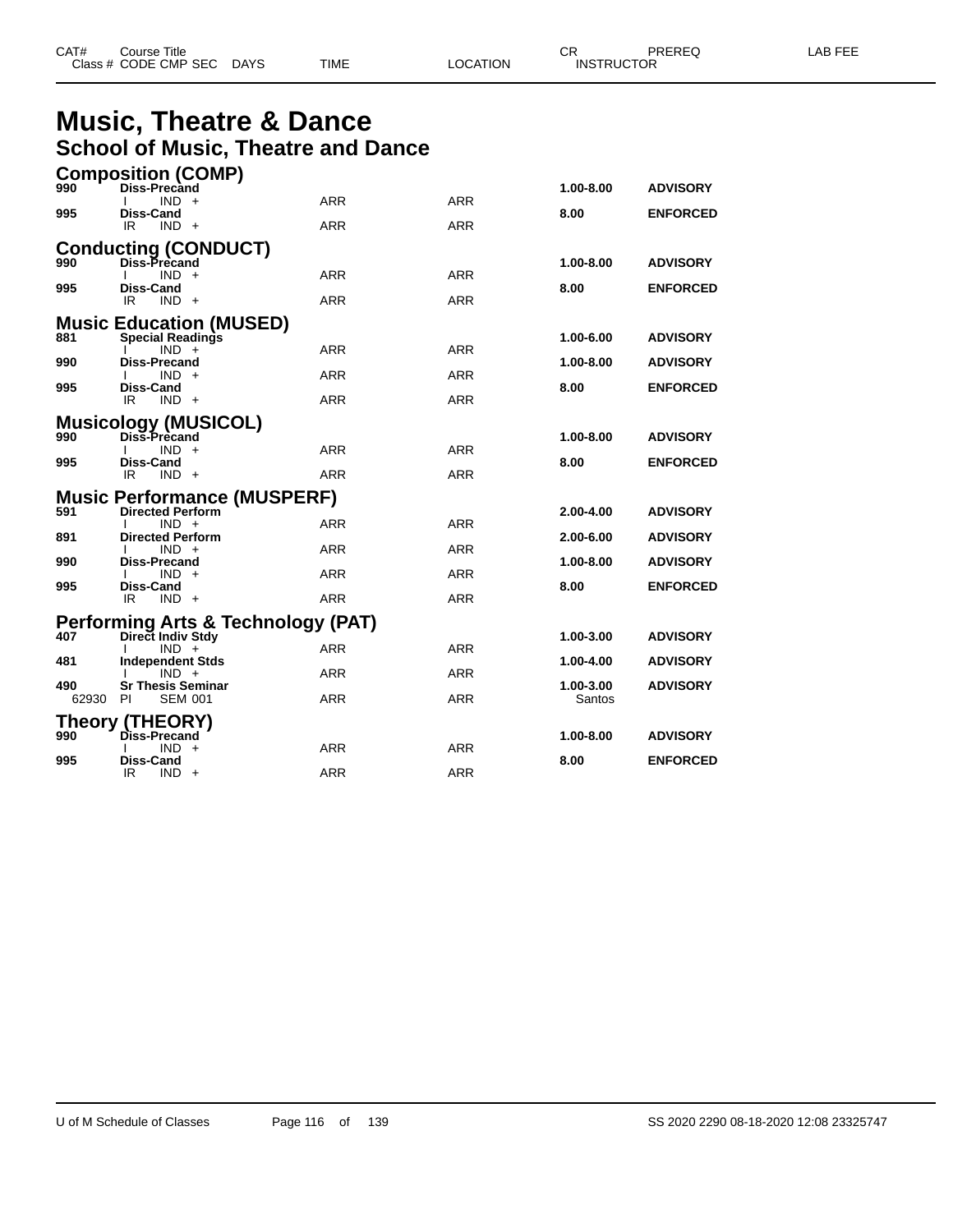| CAT# | Title<br>Course      |             |             |          | СR                | PREREQ | _AB FEE |
|------|----------------------|-------------|-------------|----------|-------------------|--------|---------|
|      | Class # CODE CMP SEC | <b>DAYS</b> | <b>TIME</b> | _OCATION | <b>INSTRUCTOR</b> |        |         |

#### **Theatre And Drama Theatre & Drama (THTREMUS)**

| $\mathbf{H}$ is call $\mathbf{G}$ of $\mathbf{D}$ and $\mathbf{H}$ is the set of $\mathbf{H}$<br>995<br>Diss-Cand |  |         |     |     | 8.00 | <b>ENFORCED</b> |
|-------------------------------------------------------------------------------------------------------------------|--|---------|-----|-----|------|-----------------|
|                                                                                                                   |  | $IND +$ | ARR | ARR |      |                 |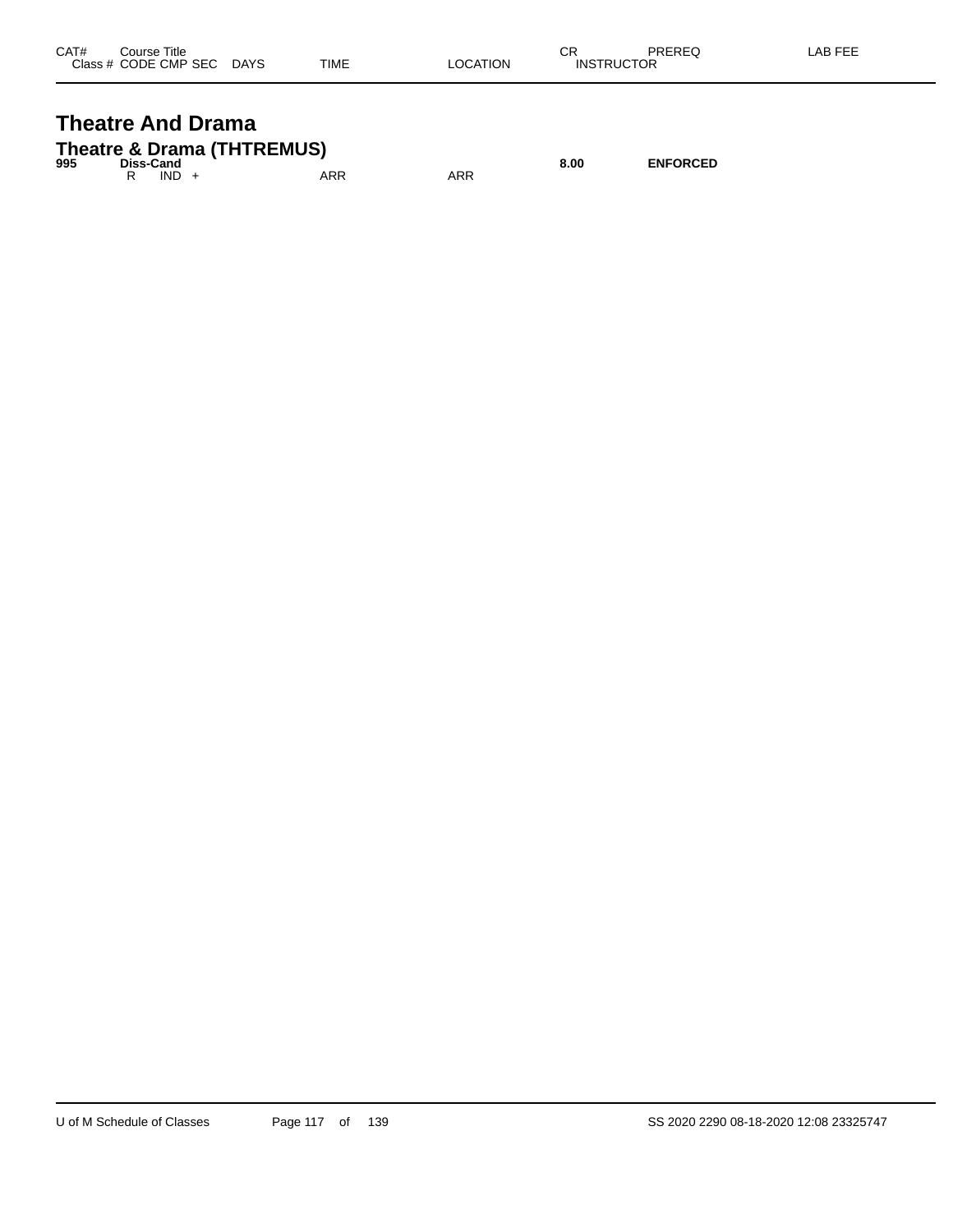### **Natural Resources&Environment School for Environment and Sustainability**

### **Environment and Sustainability (EAS) 598 N R Internship-Gr 1.00-3.00 ADVISORY**

| 598 | N R Internship-Gr             |            |            | 1.00-3.00     | <b>ADVISORY</b> |
|-----|-------------------------------|------------|------------|---------------|-----------------|
| 600 | $IND +$<br>Dir Res&Sp Prob-Gr | <b>ARR</b> | <b>ARR</b> | $1.00 - 8.00$ | <b>ADVISORY</b> |
|     | $IND +$                       | <b>ARR</b> | <b>ARR</b> |               |                 |
| 700 | <b>Master's Thesis</b>        |            |            | 1.00-6.00     | <b>ADVISORY</b> |
|     | $IND +$                       | <b>ARR</b> | <b>ARR</b> |               |                 |
| 990 | <b>Diss-Precand</b>           |            |            | $1.00 - 8.00$ | <b>ADVISORY</b> |
|     | $IND +$                       | <b>ARR</b> | <b>ARR</b> |               |                 |
| 995 | <b>Diss-Cand</b>              |            |            | 8.00          | <b>ENFORCED</b> |
|     | IR<br>$IND +$                 | <b>ARR</b> | <b>ARR</b> |               |                 |
|     |                               |            |            |               |                 |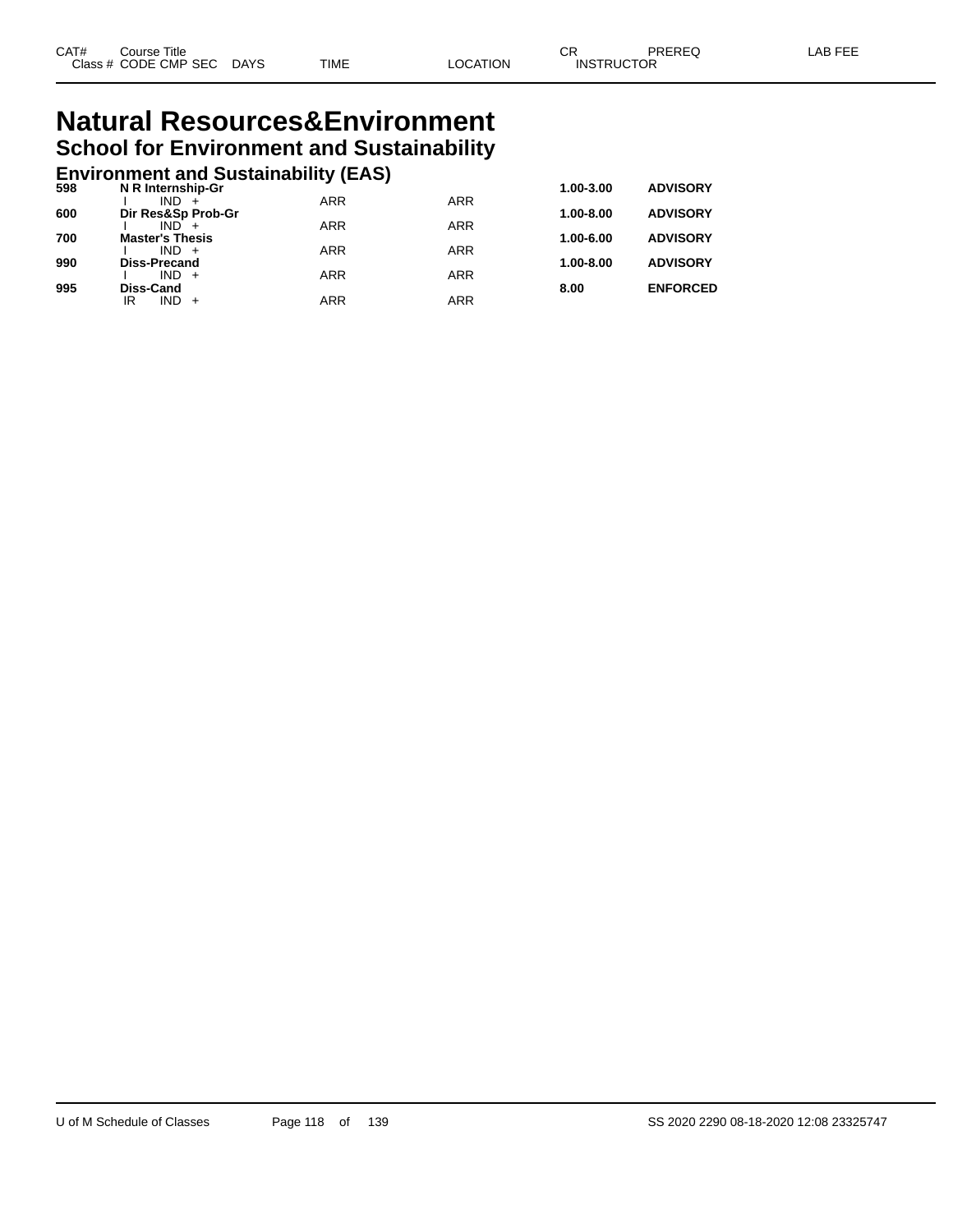| <b>Nursing</b><br>540<br>63779 P<br>the course. | <b>School Of Nursing</b><br><b>Health Sciences (HS)</b><br><b>Trauma Basics</b><br><b>SEM 001</b><br>Social Work students should only enroll in SW 540<br>Education students should only enroll in EDUC 540<br>Nursing students should only enroll in HS 540 |        | ARR<br>Even if it appears there is space students enrolling in the course outside of their home school may be dropped from                                                                                                             | ARR        | 1.00<br>Stein               |                             |        |
|-------------------------------------------------|--------------------------------------------------------------------------------------------------------------------------------------------------------------------------------------------------------------------------------------------------------------|--------|----------------------------------------------------------------------------------------------------------------------------------------------------------------------------------------------------------------------------------------|------------|-----------------------------|-----------------------------|--------|
| NIB 1000).                                      | Outside of Class pre-learning Work begins: 6/15/20<br>All Day in-person workshop at North Ingalls building: 7/18/20<br>Outside of Class post-work final assignment: 7/26/20<br><b>Nursing (NURS)</b>                                                         |        | This is a hybrid course which means that you will have a combination of web-based class sessions and face to face<br>class sessions. All pre-learning work must be complete prior to the required in person workshop on July 18 (meets |            |                             |                             |        |
| 499                                             | <b>Independent Study</b>                                                                                                                                                                                                                                     |        |                                                                                                                                                                                                                                        |            | 1.00-5.00                   | <b>ADVISORY</b>             |        |
| 503                                             | $IND +$<br><b>Adv Hith Assess</b>                                                                                                                                                                                                                            |        | ARR                                                                                                                                                                                                                                    | ARR        | 4.00                        | <b>ADVISORY</b>             | 250.00 |
| 64307 A                                         | LEC 001<br>This is a remote lecture.                                                                                                                                                                                                                         | T      | 8-12PM                                                                                                                                                                                                                                 | ARR        | Jones                       |                             |        |
| 64308                                           | P<br>LAB 002                                                                                                                                                                                                                                                 | Т      | 1-5PM                                                                                                                                                                                                                                  | ARR        | Williams                    |                             |        |
| 64309 P<br>523                                  | LAB 003<br><b>Role Transition</b>                                                                                                                                                                                                                            | T      | 1-5PM                                                                                                                                                                                                                                  | ARR        | Mason<br>3.00               | <b>ENFORCED</b>             |        |
| 63761 PR                                        | LEC 001                                                                                                                                                                                                                                                      |        | <b>ARR</b><br>This is a remote lecture. There is one possible online meeting for this course (date and time TBD) that will also                                                                                                        | ARR        | Ammerman                    |                             |        |
|                                                 | be taped for those who cannot attend.                                                                                                                                                                                                                        |        |                                                                                                                                                                                                                                        |            |                             |                             |        |
| 544                                             | <b>Wellness for ACPNP</b><br>63499 PR CLN 001                                                                                                                                                                                                                |        | ARR                                                                                                                                                                                                                                    | ARR        | 1.00<br>Nelson              | <b>ENFORCED</b>             |        |
| 546                                             | <b>Antepartum Care</b>                                                                                                                                                                                                                                       |        |                                                                                                                                                                                                                                        |            | 6.00                        | <b>ADVISORY</b>             |        |
| 63422 A                                         | LEC 001<br>This is remote lecture.                                                                                                                                                                                                                           | W      | 830-430PM                                                                                                                                                                                                                              | ARR        | Roosevelt                   |                             |        |
| 63507 P<br>63656 P                              | CLN 002<br>CLN 003                                                                                                                                                                                                                                           |        | ARR<br>ARR                                                                                                                                                                                                                             | ARR<br>ARR | Roosevelt<br>Zielinski      |                             |        |
| 551                                             | Peds Adv Mgmt I                                                                                                                                                                                                                                              |        |                                                                                                                                                                                                                                        |            | 2.00                        | <b>ENFORCED</b>             |        |
| 63423 PR                                        | LEC 001                                                                                                                                                                                                                                                      | м      | $1-2PM$<br>NURS 551 lecture will meet on May 11, June 1, June 15, June 29, July 13, July 27, and August 10. This is a remote                                                                                                           | ARR        | Corwin                      |                             |        |
| lecture.                                        |                                                                                                                                                                                                                                                              |        |                                                                                                                                                                                                                                        |            |                             |                             |        |
| 553                                             | <b>Proced Skills Acute</b><br>63502 AR LEC 001                                                                                                                                                                                                               | M      | 9-12PM                                                                                                                                                                                                                                 | ARR        | 3.00<br>Blush               | <b>ENFORCED</b>             | 250.00 |
|                                                 |                                                                                                                                                                                                                                                              |        | N553 lecture will meet on the following dates: May 11, May 18, June 1, June 8, June 15, June 22, July 6, July 20,<br>August 3 (AGACNP students only) and August 10 (ACPNP students only). This is a remote lecture.                    |            |                             |                             |        |
|                                                 | 63504 PR LAB 002                                                                                                                                                                                                                                             | E      | 8-4PM                                                                                                                                                                                                                                  | ARR        |                             | Czekaj, Crowe, Kaminski Jr, |        |
|                                                 |                                                                                                                                                                                                                                                              |        | The first N553 lab will meet on either May 22, May 29, or June 5. Please see the email communication from Dr.                                                                                                                          |            | Todd, Mason                 |                             |        |
|                                                 |                                                                                                                                                                                                                                                              |        | Blush. N553 lab will also meet on June 19, July 24, August 7, and August 14.                                                                                                                                                           |            |                             |                             |        |
| 63506 PR                                        | LAB 003                                                                                                                                                                                                                                                      | F      | 8-4PM                                                                                                                                                                                                                                  | ARR        | Todd, Mason                 | Crowe, Czekaj, Kaminski Jr, |        |
|                                                 |                                                                                                                                                                                                                                                              |        | The first N553 lab will meet on either May 22, May 29, or June 5. Please see the email communication from Dr.<br>Blush. N553 lab will also meet on June 19, July 24, August 7, and August 14.                                          |            |                             |                             |        |
| 63657 PR                                        | LAB 004                                                                                                                                                                                                                                                      | - F    | 8-4PM                                                                                                                                                                                                                                  | ARR        |                             | Crowe, Czekaj, Kaminski Jr, |        |
|                                                 |                                                                                                                                                                                                                                                              |        | The first N553 lab will meet on either May 22, May 29, or June 5. Please see the email communication from Dr.                                                                                                                          |            | Todd, Mason                 |                             |        |
|                                                 |                                                                                                                                                                                                                                                              |        | Blush. N553 lab will also meet on June 19, July 24, August 7, and August 14.                                                                                                                                                           |            |                             |                             |        |
| 554<br>64545 AR                                 | <b>ProcedSkills Primary</b><br>LEC 001                                                                                                                                                                                                                       | м      | 9-12PM                                                                                                                                                                                                                                 | ARR        | 2.00<br>Blush               | <b>ENFORCED</b>             | 250.00 |
| remote lecture.                                 |                                                                                                                                                                                                                                                              |        | N554 lecture will meet on the following dates: May 11, May 18, June 1, June 8, June 15, and June 22. This is a                                                                                                                         |            |                             |                             |        |
| 64546 PR                                        | LAB 002                                                                                                                                                                                                                                                      | - F    | 8-4PM                                                                                                                                                                                                                                  | ARR        |                             | Todd, Kaminski Jr, Mason,   |        |
|                                                 |                                                                                                                                                                                                                                                              |        | N554 lab will meet on either May 22, May 29, or June 5. Please see the email communication from Dr. Blush.                                                                                                                             |            | Crowe, Czekaj               |                             |        |
| 64547 PR                                        | LAB 003                                                                                                                                                                                                                                                      | E      | 8-4PM                                                                                                                                                                                                                                  | ARR        |                             | Kaminski Jr, Mason, Crowe,  |        |
|                                                 |                                                                                                                                                                                                                                                              |        | N554 lab will meet on either May 22, May 29, or June 5. Please see the email communication from Dr. Blush.                                                                                                                             |            | Todd, Czekai                |                             |        |
| 555<br>64554 AR                                 | <b>ProcedSkills PedPrim</b><br>LEC 001                                                                                                                                                                                                                       | м      | 9-12PM                                                                                                                                                                                                                                 | ARR        | 1.00<br>Blush               | <b>ENFORCED</b>             | 250.00 |
|                                                 |                                                                                                                                                                                                                                                              |        | N555 lecture will meet on the following dates: May 11, May 18, and June 1. This is a remote lecture.                                                                                                                                   |            |                             |                             |        |
| 64555 PR                                        | LAB 002                                                                                                                                                                                                                                                      |        | 8-4PM                                                                                                                                                                                                                                  | ARR        | Todd, Czekai                | Mason, Kaminski Jr, Crowe,  |        |
|                                                 |                                                                                                                                                                                                                                                              |        | N555 lab will meet on either May 22, May 29, or June 5. Please see the email communication from Dr. Blush.                                                                                                                             |            |                             |                             |        |
| 557<br>64310 AR                                 | <b>Chid Hith &amp; Wellness</b><br>LEC 001                                                                                                                                                                                                                   | $\top$ | 8-5PM                                                                                                                                                                                                                                  | ARR        | 4.00-6.00<br><b>Boucher</b> | <b>ENFORCED</b>             |        |
|                                                 |                                                                                                                                                                                                                                                              |        | NURS 557 lecture will meet on May 5, May 12, May 19, June 2, June 9, and June 16. This is a remote lecture.                                                                                                                            |            |                             |                             |        |

U of M Schedule of Classes Page 119 of 139 SS 2020 2290 08-18-2020 12:08 23325747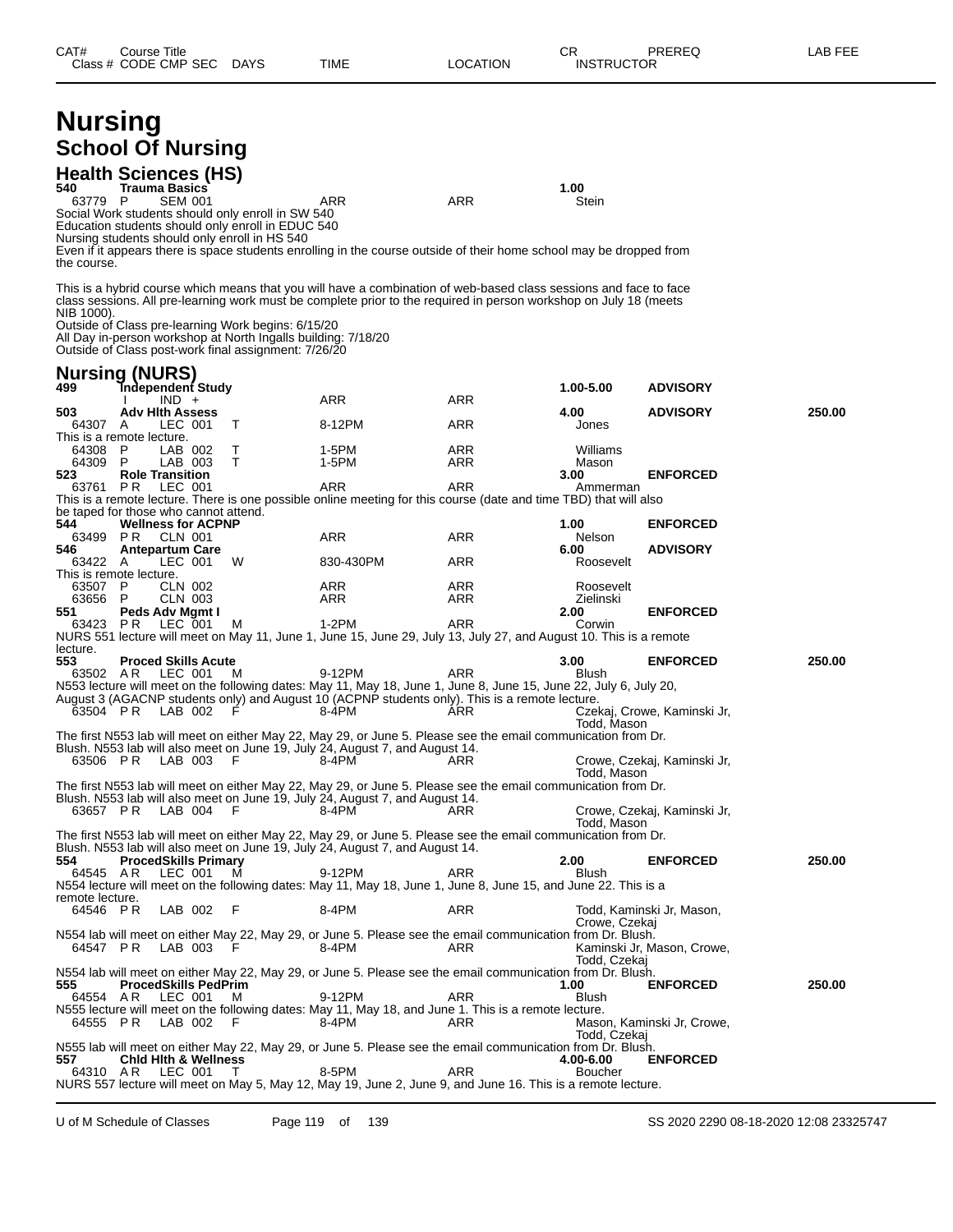| CAT#<br>Class # CODE CMP SEC DAYS | <b>Course Title</b>      |                |                             |        | <b>TIME</b>                                                                                   | <b>LOCATION</b> | CR.<br><b>INSTRUCTOR</b> | PREREQ                    | LAB FEE |
|-----------------------------------|--------------------------|----------------|-----------------------------|--------|-----------------------------------------------------------------------------------------------|-----------------|--------------------------|---------------------------|---------|
|                                   |                          |                |                             |        |                                                                                               |                 |                          |                           |         |
| 64311                             | PR                       | <b>CLN 002</b> |                             |        | ARR                                                                                           | ARR             | Marvicsin                |                           |         |
| 64312 PR                          |                          | <b>CLN 003</b> |                             |        | ARR                                                                                           | <b>ARR</b>      | Boucher                  |                           |         |
| 64313                             | P R                      | <b>CLN 004</b> |                             |        | <b>ARR</b>                                                                                    | ARR             | <b>Boucher</b>           |                           |         |
| 575                               |                          |                | <b>AGACNP Nrs Thry II</b>   |        |                                                                                               |                 | 4.00                     | <b>ENFORCED</b>           |         |
| 63424                             | <b>PR</b>                | <b>SEM 001</b> |                             | TН     | 8-12PM                                                                                        | <b>ARR</b>      | Franklin, Lee            |                           |         |
| This is a remote lecture.         |                          |                |                             |        |                                                                                               |                 |                          |                           |         |
| 593                               | <b>FNP Practicum I</b>   |                |                             |        |                                                                                               |                 | 3.00                     | <b>ENFORCED</b>           |         |
| 64314                             | <b>PR</b>                | CLN 001        |                             |        | <b>ARR</b>                                                                                    | <b>ARR</b>      | Chapin                   |                           |         |
| 64315 PR                          |                          | <b>CLN 002</b> |                             |        | <b>ARR</b>                                                                                    | <b>ARR</b>      | Ammerman                 |                           |         |
| 594                               |                          |                | <b>AGPCNP Practicum I</b>   |        |                                                                                               |                 | 3.00                     | <b>ENFORCED</b>           |         |
| 64317                             | P <sub>R</sub>           | <b>CLN 001</b> |                             |        | <b>ARR</b>                                                                                    | <b>ARR</b>      | Curtis                   |                           |         |
| 611                               |                          |                | <b>AGAPN Clin Prac III</b>  |        |                                                                                               |                 | 1.00-4.00                | <b>ADVISORY, ENFORCED</b> |         |
| 62685                             | <b>PR</b>                | <b>CLN 001</b> |                             |        | <b>ARR</b>                                                                                    | <b>ARR</b>      | Esper                    |                           |         |
| 63658                             | PR                       | <b>CLN 002</b> |                             |        | <b>ARR</b>                                                                                    | ARR             | Mason                    |                           |         |
| 63781                             | PR                       | <b>CLN 003</b> |                             |        | <b>ARR</b>                                                                                    | <b>ARR</b>      | Mason                    |                           |         |
| 63782                             | PR                       | <b>CLN 004</b> |                             |        | <b>ARR</b>                                                                                    | <b>ARR</b>      | Wojack                   |                           |         |
| 639                               |                          |                | <b>Acute Peds Cin III</b>   |        |                                                                                               |                 | 5.00                     |                           |         |
| 63670                             | A                        | <b>SEM 001</b> |                             |        | <b>ARR</b>                                                                                    | ARR             | Nelson                   |                           |         |
| This is a remote seminar.         |                          |                |                             |        |                                                                                               |                 |                          |                           |         |
| 63784                             | P                        | <b>CLN 002</b> |                             |        | <b>ARR</b>                                                                                    | <b>ARR</b>      | Nelson, Corwin           |                           |         |
| 666                               |                          |                | <b>Prim Care III Adults</b> |        |                                                                                               |                 | $3.00 - 6.00$            | <b>ADVISORY</b>           |         |
| 63425 A                           |                          | <b>SEM 001</b> |                             | TН     | 8-12PM                                                                                        | <b>ARR</b>      | <b>Bigelow</b>           |                           |         |
| This is a remote seminar.         |                          |                |                             |        |                                                                                               |                 |                          |                           |         |
| 63509                             | P                        | CLN 002        |                             |        | ARR                                                                                           | ARR             | Jones                    |                           |         |
| 63510                             | P                        | <b>CLN 003</b> |                             |        | <b>ARR</b>                                                                                    | <b>ARR</b>      | <b>Bigelow</b>           |                           |         |
| 693                               | <b>FNP Practicum II</b>  |                |                             |        |                                                                                               |                 | 4.00                     | <b>ENFORCED</b>           |         |
| 63709 PR                          |                          | <b>CLN 001</b> |                             |        | <b>ARR</b>                                                                                    | <b>ARR</b>      | Chapin                   |                           |         |
| 63710                             | <b>PR</b>                | <b>CLN 002</b> |                             |        | ARR                                                                                           | ARR             | Artymovich               |                           |         |
| 64319                             | PR.                      | <b>CLN 003</b> |                             |        | <b>ARR</b>                                                                                    | <b>ARR</b>      | Jones                    |                           |         |
| 697                               |                          |                | <b>Independent Studies</b>  |        |                                                                                               |                 | 1.00-4.00                |                           |         |
|                                   |                          | $IND +$        |                             |        | <b>ARR</b>                                                                                    | <b>ARR</b>      |                          |                           |         |
| 782                               | <b>LAI Immersion</b>     |                |                             |        |                                                                                               |                 | 1.00-3.00                | <b>ADVISORY, ENFORCED</b> |         |
| 64320                             | PR.                      | <b>CLN 001</b> |                             |        | <b>ARR</b>                                                                                    | ARR             | Anderson                 |                           |         |
| 797                               |                          |                | <b>Independent Study</b>    |        |                                                                                               |                 | 1.00-3.00                | <b>ADVISORY</b>           |         |
|                                   |                          | $IND +$        |                             |        | <b>ARR</b>                                                                                    | <b>ARR</b>      |                          |                           |         |
| 805                               | <b>Grant Writing</b>     |                |                             |        |                                                                                               |                 | 2.00                     |                           |         |
| 64316 P                           |                          | <b>SEM 001</b> |                             | $\top$ | 1-3PM                                                                                         | <b>ARR</b>      | Darbes                   |                           |         |
| This is a remote seminar.         |                          |                |                             |        |                                                                                               |                 |                          |                           |         |
| 910                               |                          |                | <b>Translation Implemen</b> |        |                                                                                               |                 | 3.00                     |                           |         |
| 62690 P                           |                          | SEM 001        |                             | F.     | 9-12PM                                                                                        | <b>ARR</b>      | Anderson                 |                           |         |
|                                   |                          |                |                             |        | NURS 910 seminar will meet on May 8, June 5, July 10, and August 7. This is a remote seminar. |                 |                          |                           |         |
| 950                               | <b>DNP Residency</b>     |                |                             |        |                                                                                               |                 | 1.00-6.00                | <b>ADVISORY</b>           |         |
| 62921                             | PD                       | LAB 098        |                             | F      | $1-4PM$                                                                                       | <b>ARR</b>      | Pardee                   |                           |         |
|                                   |                          |                |                             |        | NURS 950 seminar will meet on May 8, June 5, July 10, and August 7. This is a remote seminar. |                 |                          |                           |         |
| 955                               | <b>Scholarly Project</b> |                |                             |        |                                                                                               |                 | 1.00-6.00                | <b>ADVISORY</b>           |         |
|                                   |                          | $IND +$        |                             |        | ARR                                                                                           | ARR             |                          |                           |         |
| 995                               | <b>Diss-Cand</b>         |                |                             |        |                                                                                               |                 | 8.00                     | <b>ENFORCED</b>           |         |
|                                   | R                        | $IND +$        |                             |        | <b>ARR</b>                                                                                    | <b>ARR</b>      |                          |                           |         |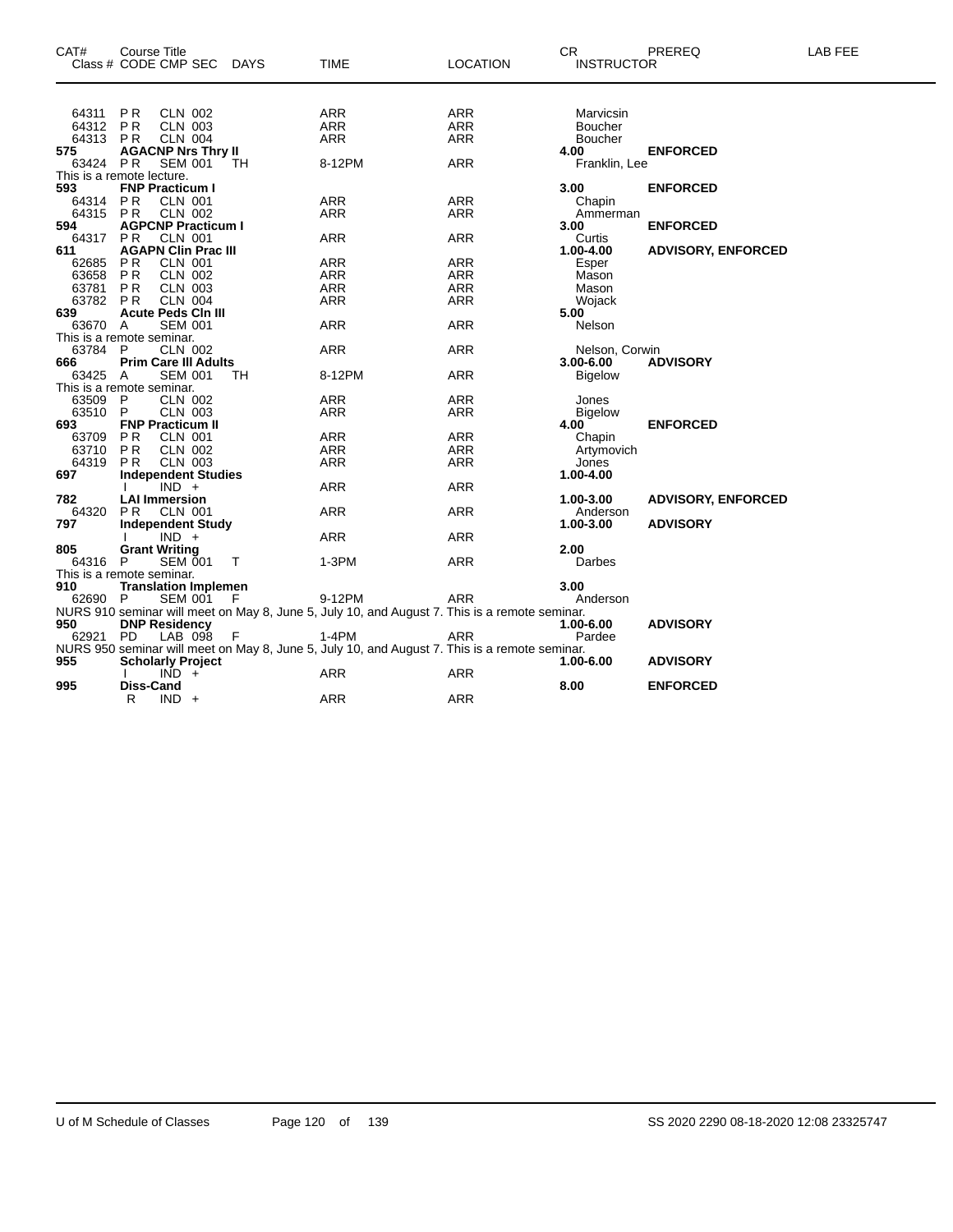| CAT# | Course Title              |      |          | ◠г<br>◡⊓          | PREREQ | <b>AB FEE</b> |
|------|---------------------------|------|----------|-------------------|--------|---------------|
|      | Class # CODE CMP SEC DAYS | TIME | LOCATION | <b>INSTRUCTOR</b> |        |               |

### **Pharmacy College Of Pharmacy**

|              |                                                           | <b>Clinical Pharmacy Translational Science (CPTS)</b>                                                               |            |                |                 |
|--------------|-----------------------------------------------------------|---------------------------------------------------------------------------------------------------------------------|------------|----------------|-----------------|
| 990          | <b>Diss-Precand</b>                                       |                                                                                                                     |            | 1.00-8.00      | <b>ADVISORY</b> |
| 995          | $IND +$<br>Diss-Cand                                      | <b>ARR</b>                                                                                                          | ARR        | 8.00           | <b>ENFORCED</b> |
|              | $IND +$<br>R                                              | <b>ARR</b>                                                                                                          | <b>ARR</b> |                |                 |
|              | <b>Medicinal Chemistry (MEDCHEM)</b>                      |                                                                                                                     |            |                |                 |
| 470          | <b>UG Research Med Chem</b>                               |                                                                                                                     |            | 1.00-6.00      |                 |
| 570          | $IND +$<br>D<br>Research                                  | <b>ARR</b>                                                                                                          | <b>ARR</b> | 1.00-6.00      | <b>ADVISORY</b> |
|              | $IND +$                                                   | <b>ARR</b>                                                                                                          | <b>ARR</b> |                |                 |
| 573          | <b>Investig Med Chem</b><br>$IND +$                       | <b>ARR</b>                                                                                                          | <b>ARR</b> | 1.00-6.00      | <b>ADVISORY</b> |
| 990          | <b>Diss-Precand</b>                                       |                                                                                                                     |            | 1.00-8.00      | <b>ADVISORY</b> |
|              | $IND +$                                                   | <b>ARR</b>                                                                                                          | <b>ARR</b> |                |                 |
| 995          | Diss-Cand<br>IR<br>$IND +$                                | ARR                                                                                                                 | <b>ARR</b> | 8.00           | <b>ENFORCED</b> |
|              |                                                           |                                                                                                                     |            |                |                 |
| 470          | <b>Pharmacy (PHARMACY)</b><br><b>UG Research Pharmacy</b> |                                                                                                                     |            | 1.00-6.00      |                 |
|              | D<br>$IND +$                                              | ARR                                                                                                                 | <b>ARR</b> |                |                 |
| 570          | Research                                                  | <b>ARR</b>                                                                                                          | <b>ARR</b> | 1.00-6.00      | <b>ADVISORY</b> |
| 730          | $IND +$<br><b>Pharm D Sem</b>                             |                                                                                                                     |            | 1.00           | <b>ADVISORY</b> |
| 63332        | <b>PD</b><br><b>SEM 001</b>                               | 2-5PM<br>F                                                                                                          | <b>ARR</b> | Park           |                 |
|              | be sent to PharmD students.                               | All spring/summer courses at the university have moved to remote delivery. Additional details for Pharmacy 730 will |            |                |                 |
| 787          | Adv Pharm Prac Exp 1                                      |                                                                                                                     |            | 4.00           | <b>ADVISORY</b> |
| 62694<br>788 | <b>PD</b><br>LAB 001<br>Adv Pharm Prac Exp 2              | ARR                                                                                                                 | <b>ARR</b> | Walker<br>4.00 | <b>ADVISORY</b> |
| 62695        | <b>PD</b><br>LAB 001                                      | ARR                                                                                                                 | <b>ARR</b> | Walker         |                 |
| 789          | Adv Pharm Prac Exp 3                                      |                                                                                                                     |            | 4.00           | <b>ADVISORY</b> |
| 62696<br>794 | <b>PD</b><br>LAB 001<br>Adv Pharm Prac Exp 8              | ARR                                                                                                                 | <b>ARR</b> | Walker<br>4.00 | <b>ADVISORY</b> |
|              | $IND +$<br>D                                              | <b>ARR</b>                                                                                                          | <b>ARR</b> |                |                 |
| 795<br>64685 | Adv Pharm Prac Exp 9<br><b>PD</b><br>LAB 001              | <b>ARR</b>                                                                                                          | <b>ARR</b> | 4.00<br>Walker | <b>ADVISORY</b> |
| 799          | <b>Curr Practical Prict</b>                               |                                                                                                                     |            | 1.00           |                 |
| 63715        | <b>PD</b><br><b>SEM 001</b>                               | ARR                                                                                                                 | ARR        | Mueller        |                 |
|              |                                                           | <b>Pharmaceutical Chemistry (PHARMCHM)</b>                                                                          |            |                |                 |
| 571          | <b>Investig Pharm Anal</b>                                |                                                                                                                     |            | 1.00-6.00      | <b>ADVISORY</b> |
| 990          | $IND +$<br><b>Diss-Precand</b>                            | <b>ARR</b>                                                                                                          | <b>ARR</b> | 1.00-8.00      | <b>ADVISORY</b> |
|              | IND.<br>$+$                                               | <b>ARR</b>                                                                                                          | <b>ARR</b> |                |                 |
| 995          | Diss-Cand<br>IR<br>$IND +$                                | <b>ARR</b>                                                                                                          | <b>ARR</b> | 8.00           | <b>ENFORCED</b> |
|              |                                                           |                                                                                                                     |            |                |                 |
| 470          | <b>UG Research PharmSci</b>                               | <b>Pharmaceutical Sciences (PHARMSCI)</b>                                                                           |            | 1.00-6.00      |                 |
|              | D<br>$IND +$                                              | <b>ARR</b>                                                                                                          | <b>ARR</b> |                |                 |
| 568          | Investigations<br>$IND +$                                 |                                                                                                                     |            | 1.00-6.00      | <b>ADVISORY</b> |
| 570          | Research                                                  | ARR                                                                                                                 | ARR        | 1.00-6.00      | <b>ADVISORY</b> |
|              | $IND +$                                                   | ARR                                                                                                                 | ARR        |                |                 |
| 990          | <b>Diss-Precand</b><br>$IND +$                            | ARR                                                                                                                 | ARR        | 1.00-8.00      | <b>ADVISORY</b> |
| 995          | Diss-Cand                                                 |                                                                                                                     |            | 8.00           | <b>ENFORCED</b> |
|              | IR<br>$IND +$                                             | <b>ARR</b>                                                                                                          | <b>ARR</b> |                |                 |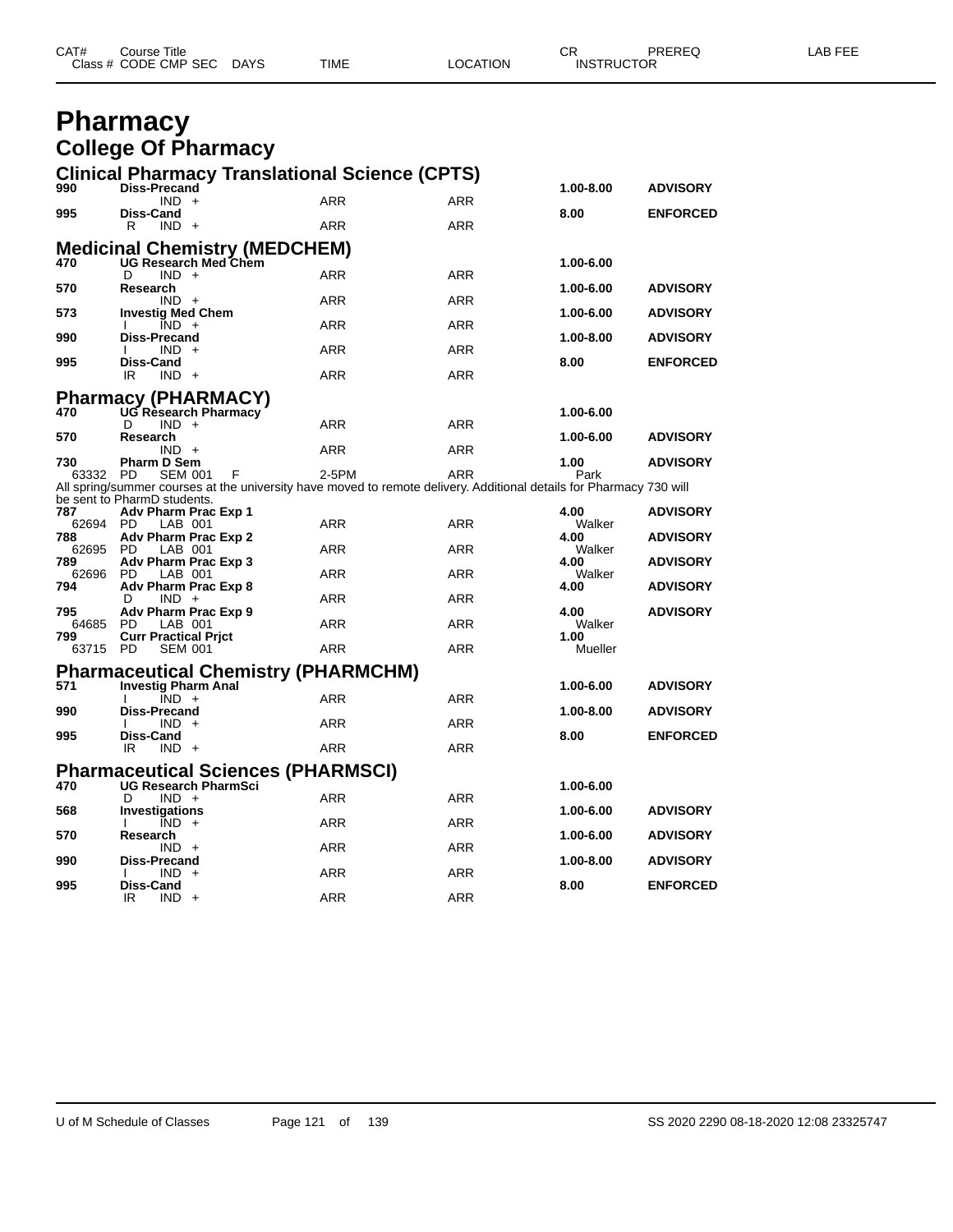| CAT# | ourse Titleٽ         |             |      |          | ⌒冖<br>◡           | <b>PREREQ</b> | . EEF<br>ΔP. |
|------|----------------------|-------------|------|----------|-------------------|---------------|--------------|
|      | Class # CODE CMP SEC | <b>DAYS</b> | TIME | _OCATION | <b>INSTRUCTOR</b> |               |              |

### **Public Health Biostatistics Department**

|       | <b>Biostatistics (BIOSTAT)</b>                                                                        |            |            |           |                 |
|-------|-------------------------------------------------------------------------------------------------------|------------|------------|-----------|-----------------|
| 502   | <b>Regression Analysis</b>                                                                            |            |            | 3.00      | <b>ENFORCED</b> |
| 61740 | <b>PR LEC 888</b>                                                                                     | <b>ARR</b> | <b>ARR</b> | Sanchez   |                 |
| 523   | <b>EPID Stat Methods</b>                                                                              |            |            | 4.00      | <b>ENFORCED</b> |
|       | 64318 PDR LEC 333                                                                                     | <b>ARR</b> | <b>ARR</b> |           |                 |
| 578   | <b>Practical Training</b>                                                                             |            |            | 1.00-4.00 |                 |
|       | $IND +$                                                                                               | <b>ARR</b> | <b>ARR</b> |           |                 |
| 592   | <b>Applied Regression</b>                                                                             |            |            | 3.00      | <b>ENFORCED</b> |
| 64497 | $\overline{PR}$ LEC 555<br>W<br>Drop/Add Deadline: June 19th                                          | 7-830PM    | <b>ARR</b> | Kidwell   |                 |
|       |                                                                                                       |            |            |           |                 |
| 593   | Enrollment in section 555 is limited to Population and Health Sciences students.<br>Design for Health |            |            | 1.00      | <b>ENFORCED</b> |
| 64491 | <b>PR</b> LEC 555<br>$\top$                                                                           | 7-830PM    | <b>ARR</b> | Little    |                 |
|       | Drop/Add Deadline: May 10th                                                                           |            |            |           |                 |
|       | Enrollment in section 555 is limited to Population and Health Sciences students.                      |            |            |           |                 |
| 610   | <b>Readings in Biostat</b>                                                                            |            |            | 1.00-4.00 | <b>ADVISORY</b> |
|       | $IND +$                                                                                               | <b>ARR</b> | <b>ARR</b> |           |                 |
| 820   | <b>Readings in Biostat</b>                                                                            |            |            | 1.00-4.00 | <b>ADVISORY</b> |
|       | $\overline{IND}$ +<br>IR                                                                              | <b>ARR</b> | <b>ARR</b> |           |                 |
| 990   | <b>Diss-Precand</b>                                                                                   |            |            | 1.00-8.00 | <b>ADVISORY</b> |
|       | $IND +$<br>IR.                                                                                        | <b>ARR</b> | <b>ARR</b> |           |                 |
| 995   | Diss-Cand                                                                                             |            |            | 8.00      | <b>ENFORCED</b> |
|       | IR<br>IND.<br>$+$                                                                                     | ARR        | ARR        |           |                 |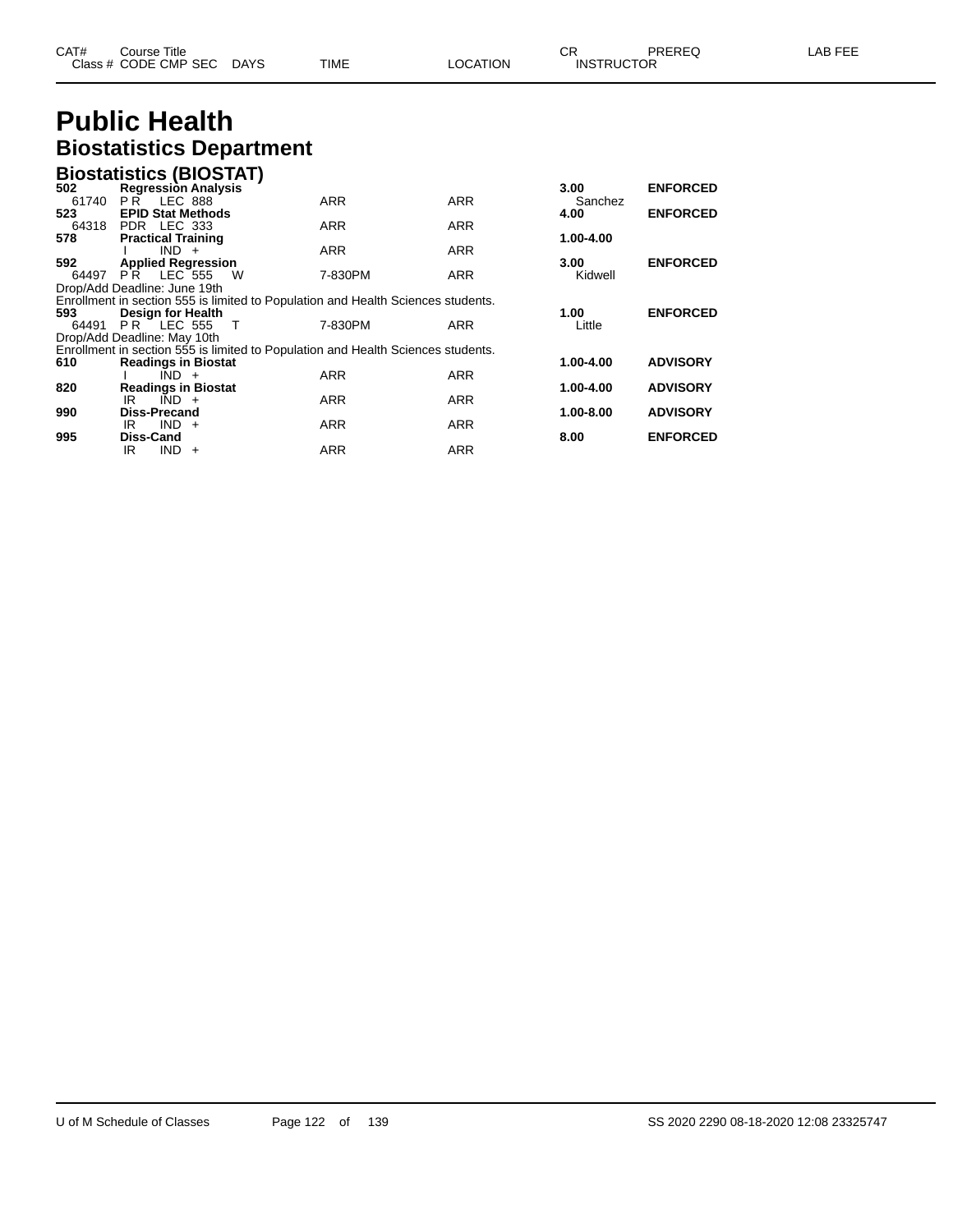| CAT#<br>$\bigcap$ acc $\bigcup$<br>טוט | Title<br>Course<br><b>CODE CMP SEC</b> | <b>DAYS</b> | <b>TIME</b> | <b>TION</b><br>C. | ⌒冖<br>◡<br>ICTOR<br><b>INSTRL</b> | ODEDE <sup>r</sup> | AP |
|----------------------------------------|----------------------------------------|-------------|-------------|-------------------|-----------------------------------|--------------------|----|
|                                        |                                        |             |             |                   |                                   |                    |    |

# **Environmental Health Sciences**

|     | <b>Environmental Health Sciences (EHS)</b> |            |            |               |                 |
|-----|--------------------------------------------|------------|------------|---------------|-----------------|
| 697 | Readings                                   |            |            | 1.00-3.00     | <b>ADVISORY</b> |
|     | IÑD<br>IR<br>$+$                           | <b>ARR</b> | <b>ARR</b> |               |                 |
| 698 | Research<br>IND.<br><b>IRW</b>             | <b>ARR</b> | <b>ARR</b> | 1.00-6.00     | <b>ADVISORY</b> |
| 699 | <b>Masters Thesis</b>                      |            |            | 1.00          | <b>ADVISORY</b> |
|     | $IND +$<br>IR                              | <b>ARR</b> | <b>ARR</b> |               |                 |
| 899 | <b>Adv Research</b>                        |            |            | 1.00-6.00     | <b>ADVISORY</b> |
| 990 | $IND +$<br>IR<br><b>Diss-Precand</b>       | <b>ARR</b> | <b>ARR</b> | $1.00 - 8.00$ | <b>ADVISORY</b> |
|     | IND.<br>IR<br>$+$                          | <b>ARR</b> | <b>ARR</b> |               |                 |
| 995 | Diss-Cand                                  |            |            | 8.00          | <b>ENFORCED</b> |
|     | IND<br>IR                                  | ARR        | <b>ARR</b> |               |                 |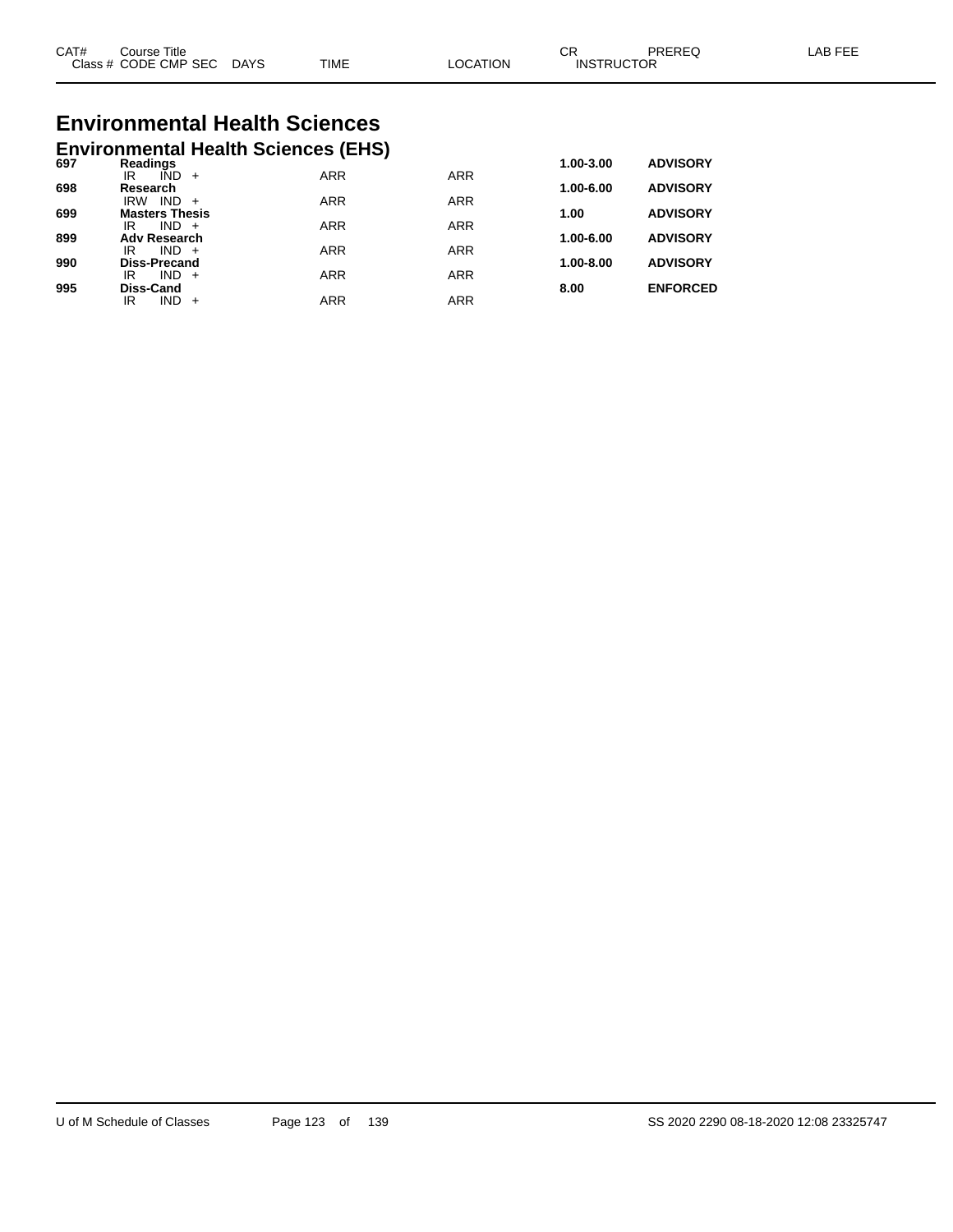| CAT#         | <b>Course Title</b><br>Class # CODE CMP SEC DAYS                                                               | <b>TIME</b> | <b>LOCATION</b> | CR.<br><b>INSTRUCTOR</b> | PREREQ                    | LAB FEE |
|--------------|----------------------------------------------------------------------------------------------------------------|-------------|-----------------|--------------------------|---------------------------|---------|
|              | <b>Epidemiology Department</b>                                                                                 |             |                 |                          |                           |         |
|              | <b>Epidemiology (EPID)</b><br>299 Independent Researd<br>Independent Research                                  |             |                 | 1.00-3.00                |                           |         |
|              | $IND +$<br>D                                                                                                   | <b>ARR</b>  | <b>ARR</b>      |                          |                           |         |
| 399          | <b>Independent Research</b><br>$IND +$<br>R                                                                    | <b>ARR</b>  | <b>ARR</b>      | 1.00-3.00                | <b>ADVISORY, ENFORCED</b> |         |
| 532          | <b>Adv Parasitol Lab</b><br>$IND +$                                                                            | <b>ARR</b>  | <b>ARR</b>      | 2.00-6.00                | <b>ADVISORY</b>           |         |
| 546          | R<br><b>Adv Virology</b><br>$IND^-+$<br>IR                                                                     | <b>ARR</b>  | <b>ARR</b>      | 2.00-6.00                | <b>ADVISORY</b>           |         |
| 562          | <b>Adv Bacteriol Lab</b>                                                                                       |             |                 | 2.00-6.00                | <b>ADVISORY</b>           |         |
|              | $IND +$<br>IR                                                                                                  | <b>ARR</b>  | <b>ARR</b>      |                          |                           |         |
| 565          | Res Hosp&Molecular                                                                                             |             |                 | 1.00-6.00                | <b>ADVISORY</b>           |         |
|              | $IND +$<br>IR                                                                                                  | <b>ARR</b>  | <b>ARR</b>      |                          |                           |         |
| 590<br>64492 | <b>Epidemiology Methods</b><br><b>PR</b> LEC 555<br>TH                                                         | 7-830PM     | <b>ARR</b>      | 3.00<br>Adar             |                           |         |
|              | Drop/Add Deadline: May 10th                                                                                    |             |                 |                          |                           |         |
| 591          | Enrollment in section 555 is limited to Population and Health Sciences students.<br><b>Social Epidemiology</b> |             |                 | 3.00                     |                           |         |
| 64496        | <b>PR LEC 555</b>                                                                                              | 7-830PM     | <b>ARR</b>      | Needham                  |                           |         |
|              | Drop/Add Deadline: June 19th                                                                                   |             |                 |                          |                           |         |
|              | Enrollment in section 555 is limited to Population and Health Sciences students.                               |             |                 |                          |                           |         |
| 604          | <b>Applications of EPID</b>                                                                                    |             |                 | 1.00-4.00                | <b>ADVISORY</b>           |         |
|              | $IND +$<br>IR                                                                                                  | <b>ARR</b>  | <b>ARR</b>      |                          |                           |         |
| 624          | <b>Readings in Epid</b>                                                                                        |             |                 | 1.00-3.00                | <b>ADVISORY</b>           |         |
| 890          | $IND +$<br>IR.                                                                                                 | <b>ARR</b>  | <b>ARR</b>      | 1.00-2.00                | <b>ADVISORY</b>           |         |
|              | Doct Sem in Epid<br>IR.<br>$IND +$                                                                             | <b>ARR</b>  | <b>ARR</b>      |                          |                           |         |
| 970          | <b>Research Epid</b>                                                                                           |             |                 | 1.00-8.00                | <b>ADVISORY</b>           |         |
|              | IR<br>$IND +$                                                                                                  | <b>ARR</b>  | <b>ARR</b>      |                          |                           |         |
| 974          | <b>Res Epid Science</b>                                                                                        |             |                 | 2.00-6.00                | <b>ADVISORY</b>           |         |
|              | IR.<br>$IND +$                                                                                                 | <b>ARR</b>  | <b>ARR</b>      |                          |                           |         |
| 990          | <b>Diss-Precand</b>                                                                                            |             |                 | 1.00-8.00                | <b>ADVISORY</b>           |         |
| 995          | $IND +$<br>IR<br><b>Diss-Cand</b>                                                                              | <b>ARR</b>  | <b>ARR</b>      | 8.00                     | <b>ENFORCED</b>           |         |
|              |                                                                                                                |             |                 |                          |                           |         |

R IND + ARR ARR ARR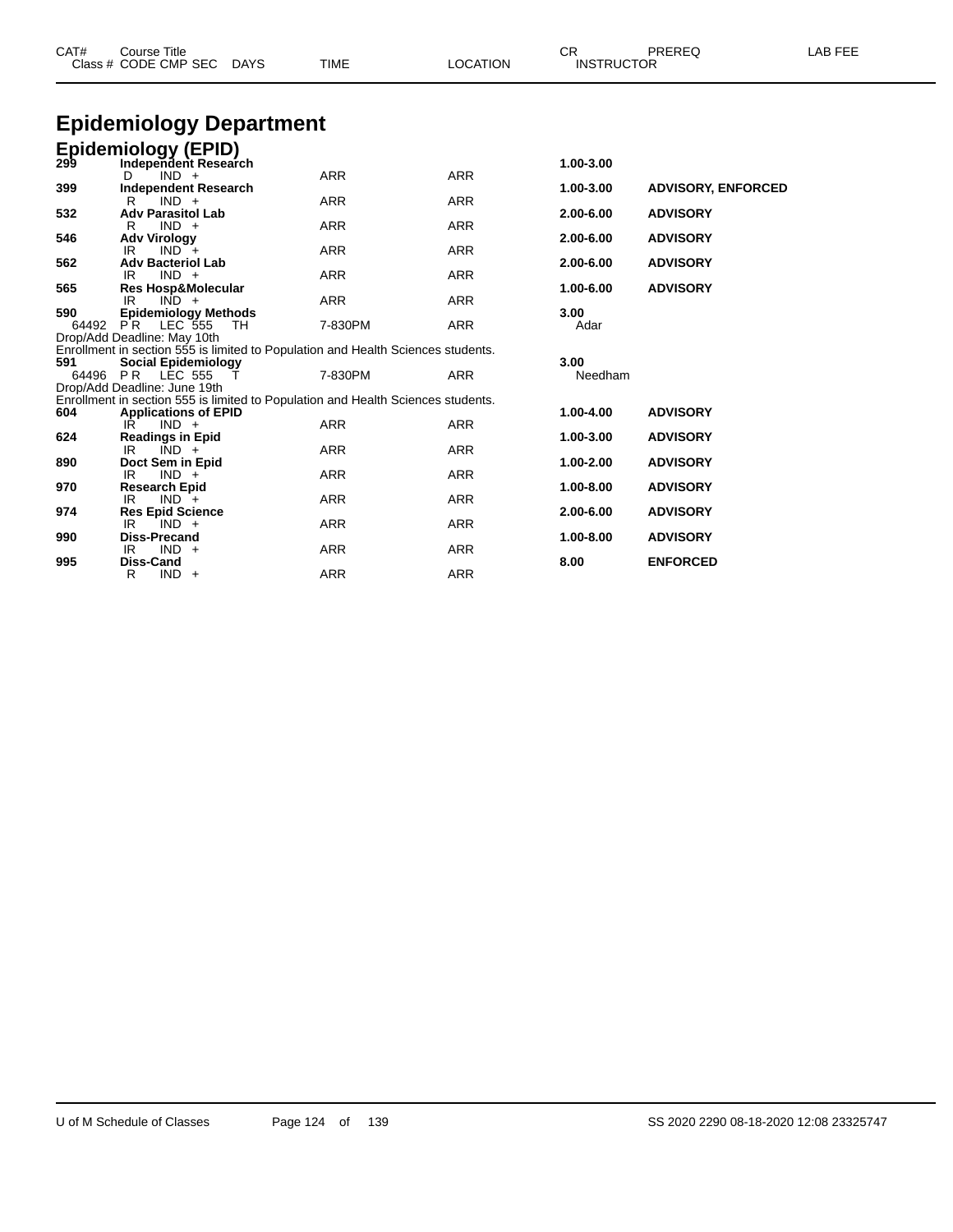| CAT# | Title<br>Course      |      |      |          | Ωn<br>◡∩          | PREREQ | . EEF<br>AR. |
|------|----------------------|------|------|----------|-------------------|--------|--------------|
|      | Class # CODE CMP SEC | DAYS | TIME | LOCATION | <b>INSTRUCTOR</b> |        |              |

## **Health Management And Policy**

|          |                                | <b>Health Management And Policy (HMP)</b>                         |            |            |               |                 |
|----------|--------------------------------|-------------------------------------------------------------------|------------|------------|---------------|-----------------|
| 540      | Legal/Ethical Res              |                                                                   |            |            | 2.00-3.00     | <b>ADVISORY</b> |
| 61513    | PL                             | LEC 333                                                           | <b>ARR</b> | <b>ARR</b> |               |                 |
| 542      | <b>Cst Ut AnI&amp;Clin Res</b> |                                                                   |            |            | 3.00          |                 |
| 63368    | PD.                            | LEC 333                                                           | <b>ARR</b> | <b>ARR</b> | Saltzman      |                 |
|          |                                | This course will meet in room 1655 SPH I                          |            |            |               |                 |
| 603      |                                | <b>Managing Health Care</b>                                       |            |            | 3.00          | <b>ADVISORY</b> |
|          | 63646 PD LEC 777               |                                                                   | <b>ARR</b> | <b>ARR</b> | Wolk          |                 |
|          |                                | This class is for students in the Executive Masters program only. |            |            |               |                 |
| 615      | Intro Pub Hith Pol             |                                                                   |            |            | 3.00          |                 |
| 64703    | PD.                            | LEC 001                                                           | ARR        | ARR        | Jacobson      |                 |
| 63087 PD | <b>LEC 777</b>                 |                                                                   | <b>ARR</b> | <b>ARR</b> | Jacobson      |                 |
|          |                                | This class is for students in the Executive Masters program only. |            |            |               |                 |
| 654      | <b>Oper&amp;Control Syst</b>   |                                                                   |            |            | 3.00          | <b>ADVISORY</b> |
| 63088 PD | <b>LEC 777</b>                 |                                                                   | <b>ARR</b> | <b>ARR</b> | Mendez        |                 |
|          |                                | This class is for students in the Executive Masters program only. |            |            |               |                 |
| 690      | <b>Readings</b>                |                                                                   |            |            | 1.00-4.00     | <b>ADVISORY</b> |
|          | $\overline{IND}$ +             |                                                                   | <b>ARR</b> | <b>ARR</b> |               |                 |
| 815      | Readings                       |                                                                   |            |            | 1.00-4.00     | <b>ADVISORY</b> |
|          | $\overline{IND}$ +<br>IR       |                                                                   | <b>ARR</b> | <b>ARR</b> |               |                 |
| 833      | <b>Research Topics</b>         |                                                                   |            |            | 3.00          | <b>ADVISORY</b> |
|          | $IND +$<br>R.                  |                                                                   | <b>ARR</b> | <b>ARR</b> |               |                 |
| 835      | <b>Research Practicum</b>      |                                                                   |            |            | $3.00 - 6.00$ | <b>ADVISORY</b> |
|          | $IND +$<br>IR                  |                                                                   | <b>ARR</b> | <b>ARR</b> |               |                 |
| 990      | <b>Diss-Precand</b>            |                                                                   |            |            | 1.00-8.00     | <b>ADVISORY</b> |
| 995      | $IND +$<br>IR<br>Diss-Cand     |                                                                   | <b>ARR</b> | ARR        |               | <b>ENFORCED</b> |
|          |                                |                                                                   |            |            | 8.00          |                 |
|          | IR<br>$IND +$                  |                                                                   | <b>ARR</b> | <b>ARR</b> |               |                 |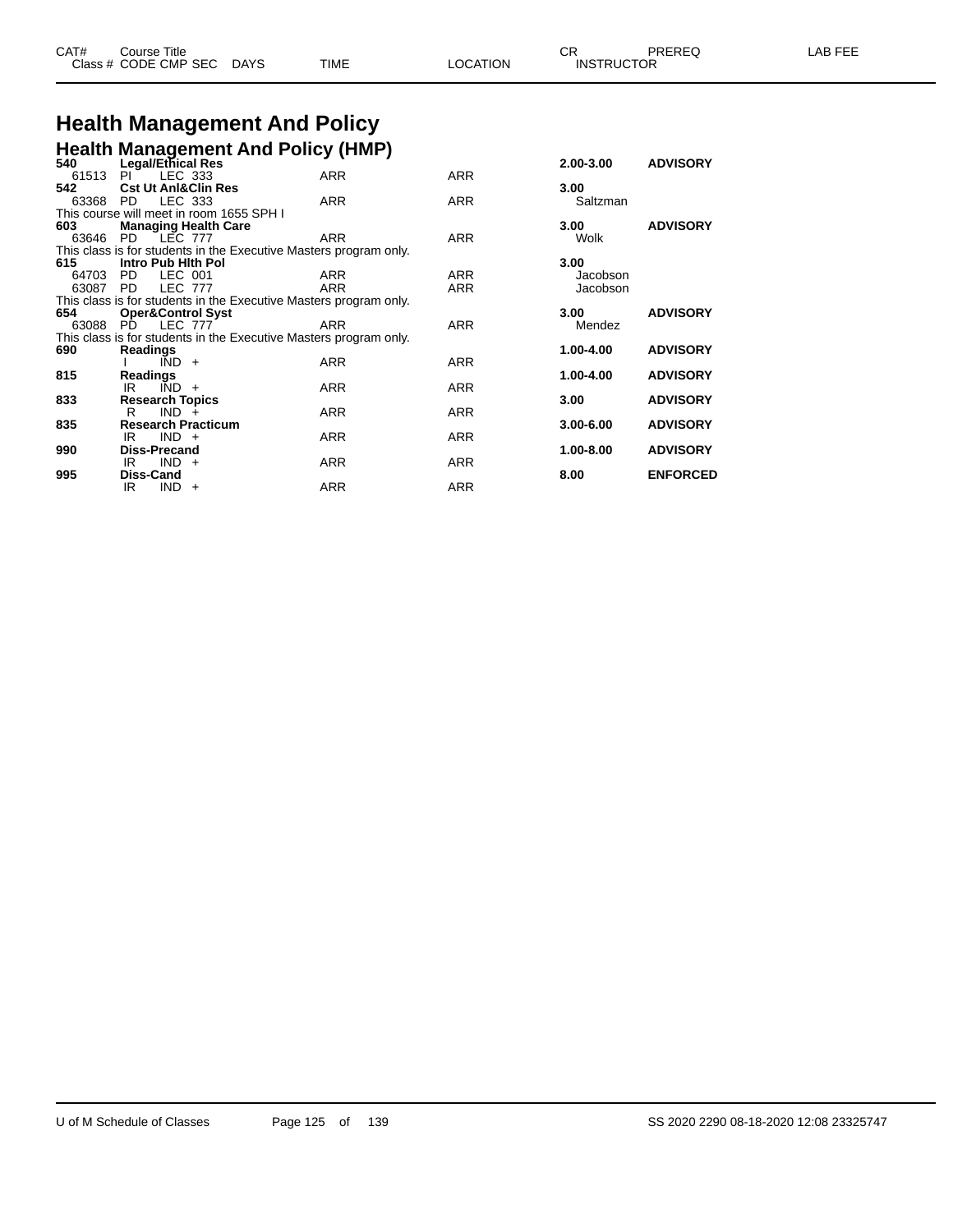| CAT# | Course Title               |             |      |          | ∼י<br>◡ጙ          | PREREQ | LAB FEE |
|------|----------------------------|-------------|------|----------|-------------------|--------|---------|
|      | Class # CODE CMP SEC $\mu$ | <b>DAYS</b> | TIME | LOCATION | <b>INSTRUCTOR</b> |        |         |

### **Health Behavior & Health Education Department Health Behavior And Health Education (HBEHED)**

| 590                          | <b>Community Engagement</b> |         |                                                                                  |            | 3.00          |                 |
|------------------------------|-----------------------------|---------|----------------------------------------------------------------------------------|------------|---------------|-----------------|
|                              | 64493 PR SEM 555 W          |         | 7-830PM                                                                          | <b>ARR</b> | Fleming       |                 |
| Drop/Add Deadline: May 10th  |                             |         |                                                                                  |            |               |                 |
|                              |                             |         | Enrollment in section 555 is limited to Population and Health Sciences students. |            |               |                 |
| 591                          | <b>Plan Health Prom Prg</b> |         |                                                                                  |            | 3.00          |                 |
|                              | 64495 PR LEC 555 T          |         | 7-830PM                                                                          | ARR        | Lopez         |                 |
| Drop/Add Deadline: June 19th |                             |         |                                                                                  |            |               |                 |
|                              |                             |         | Enrollment in section 555 is limited to Population and Health Sciences students. |            |               |                 |
| 625                          | <b>Research Hith Behav</b>  |         |                                                                                  |            | $2.00 - 4.00$ | <b>ADVISORY</b> |
|                              | IR.                         | $IND +$ | <b>ARR</b>                                                                       | <b>ARR</b> |               |                 |
| 644                          | <b>Readings H Beh-Educ</b>  |         |                                                                                  |            | 1.00-6.00     | <b>ADVISORY</b> |
|                              | IRI                         | $IND +$ | <b>ARR</b>                                                                       | <b>ARR</b> |               |                 |
| 900                          | Research                    |         |                                                                                  |            | $2.00 - 6.00$ | <b>ADVISORY</b> |
|                              | IR                          | $IND +$ | <b>ARR</b>                                                                       | <b>ARR</b> |               |                 |
| 990                          | Diss-Precand                |         |                                                                                  |            | $1.00 - 8.00$ | <b>ADVISORY</b> |
|                              | IR                          | $IND +$ | <b>ARR</b>                                                                       | <b>ARR</b> |               |                 |
| 995                          | Diss-Cand                   |         |                                                                                  |            | 8.00          | <b>ENFORCED</b> |
|                              | IR                          | $IND +$ | <b>ARR</b>                                                                       | <b>ARR</b> |               |                 |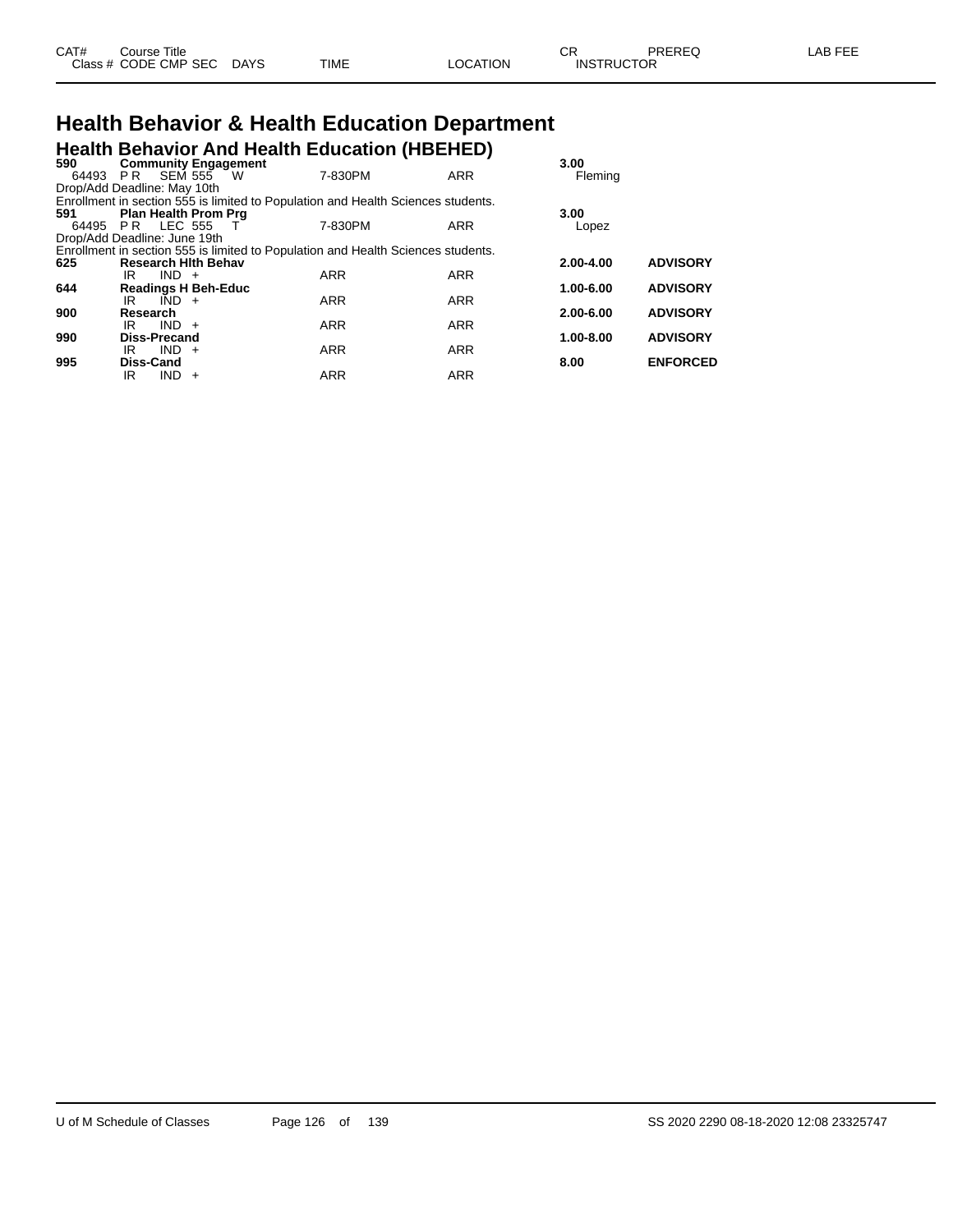| CAT# | Title<br>Course.     |      |      |          | Ωn<br>- UN        | PREREC | ---<br>AR<br>--- |
|------|----------------------|------|------|----------|-------------------|--------|------------------|
|      | Class # CODE CMP SEC | DAYS | TIME | LOCATION | <b>INSTRUCTOR</b> |        |                  |

**995 DissertationResearch 8.00 ENFORCED**

#### **Nutritional Sciences Nutritional Sciences (NUTR)**

|     |    |                              | <b>Nutritional Sciences (NUTR)</b> |                                                                                  |     |                 |                 |
|-----|----|------------------------------|------------------------------------|----------------------------------------------------------------------------------|-----|-----------------|-----------------|
| 590 |    | Dev Orig Health Dis          |                                    |                                                                                  |     | 2.00            | <b>ADVISORY</b> |
|     |    | 64490 PR LEC 555             |                                    | 7-830PM                                                                          | ARR | Dolinoy, Jansen |                 |
|     |    | Drop/Add Deadline: May 10th  |                                    |                                                                                  |     |                 |                 |
|     |    |                              |                                    | Enrollment in section 555 is limited to Population and Health Sciences students. |     |                 |                 |
| 591 |    | <b>Applications MCN</b>      |                                    |                                                                                  |     | 3.00            | <b>ADVISORY</b> |
|     |    | 64494 PR LEC 555 TH          |                                    | 7-830PM                                                                          | ARR | Anderson        |                 |
|     |    | Drop/Add Deadline: June 19th |                                    |                                                                                  |     |                 |                 |
|     |    |                              |                                    | Enrollment in section 555 is limited to Population and Health Sciences students. |     |                 |                 |
| 995 |    | <b>DissertationResearch</b>  |                                    |                                                                                  |     | 8.00            | <b>ENFORCED</b> |
|     | DR | $IND +$                      |                                    | ARR                                                                              | ARR |                 |                 |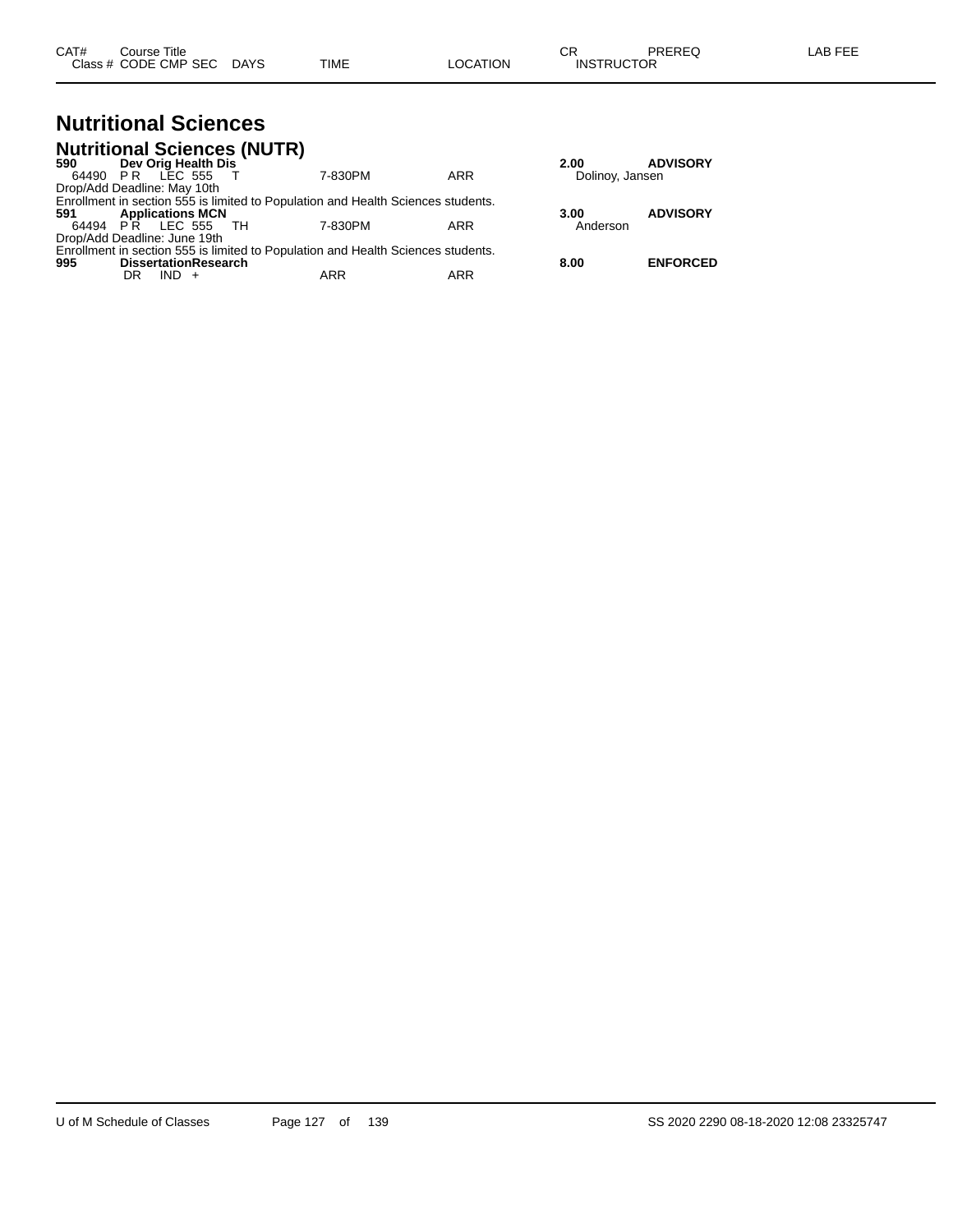### **Public Policy School Of Public Policy**

|       | <b>Public Policy (PUBPOL)</b> |            |            |               |                 |
|-------|-------------------------------|------------|------------|---------------|-----------------|
| 490   | <b>Independent Study</b>      |            |            | 1.00-4.00     |                 |
|       | $IND +$                       | <b>ARR</b> | <b>ARR</b> |               |                 |
| 600   | <b>Directed Reading</b>       |            |            | $0.50 - 3.00$ | <b>ADVISORY</b> |
|       | $IND +$                       | <b>ARR</b> | <b>ARR</b> |               |                 |
| 700   | <b>Directed Research</b>      |            |            | 1.00-6.00     | <b>ADVISORY</b> |
|       | $IND +$                       | <b>ARR</b> | <b>ARR</b> |               |                 |
| 750   | <b>Special Topics</b>         |            |            | 2.00          | <b>ADVISORY</b> |
| 63367 | ттн<br>PRW LEC 201            | 11-130PM   | <b>ARR</b> | Monfreda      |                 |

Re-Imagining Sustainability This course provides a broad overview of developments and patterns of the science, policy, and politics of global environmental governance as they have emerged over the past five decades.

Rather than focusing on particular issues, it explores the interplay between two questions. First, how do we know we have global environmental problems? And secondly, how does this knowledge relate to governing arrangements? International political cooperation has helped to make global environmental change visible through the development of transnational systems for studying and monitoring the planet. At the same time, scientific understandings of the earth as an integrated environmental system are challenging traditional notions of citizenship, political participation, and regulatory policy. By examining the simultaneous production of environmental knowledge and global political order in class exercises and in short papers on topics of their own choosing, students will sharpen their skills as analysts of international policy.

| 990 | Diss-Precand |     |     | $1.00 - 8.00$ | <b>ADVISORY</b> |
|-----|--------------|-----|-----|---------------|-----------------|
|     | $IND +$      | ARR | ARR |               |                 |
| 995 | Diss-Cand    |     |     | 8.00          | <b>ENFORCED</b> |
|     | IND<br>IR    | ARR | ARR |               |                 |
|     |              |     |     |               |                 |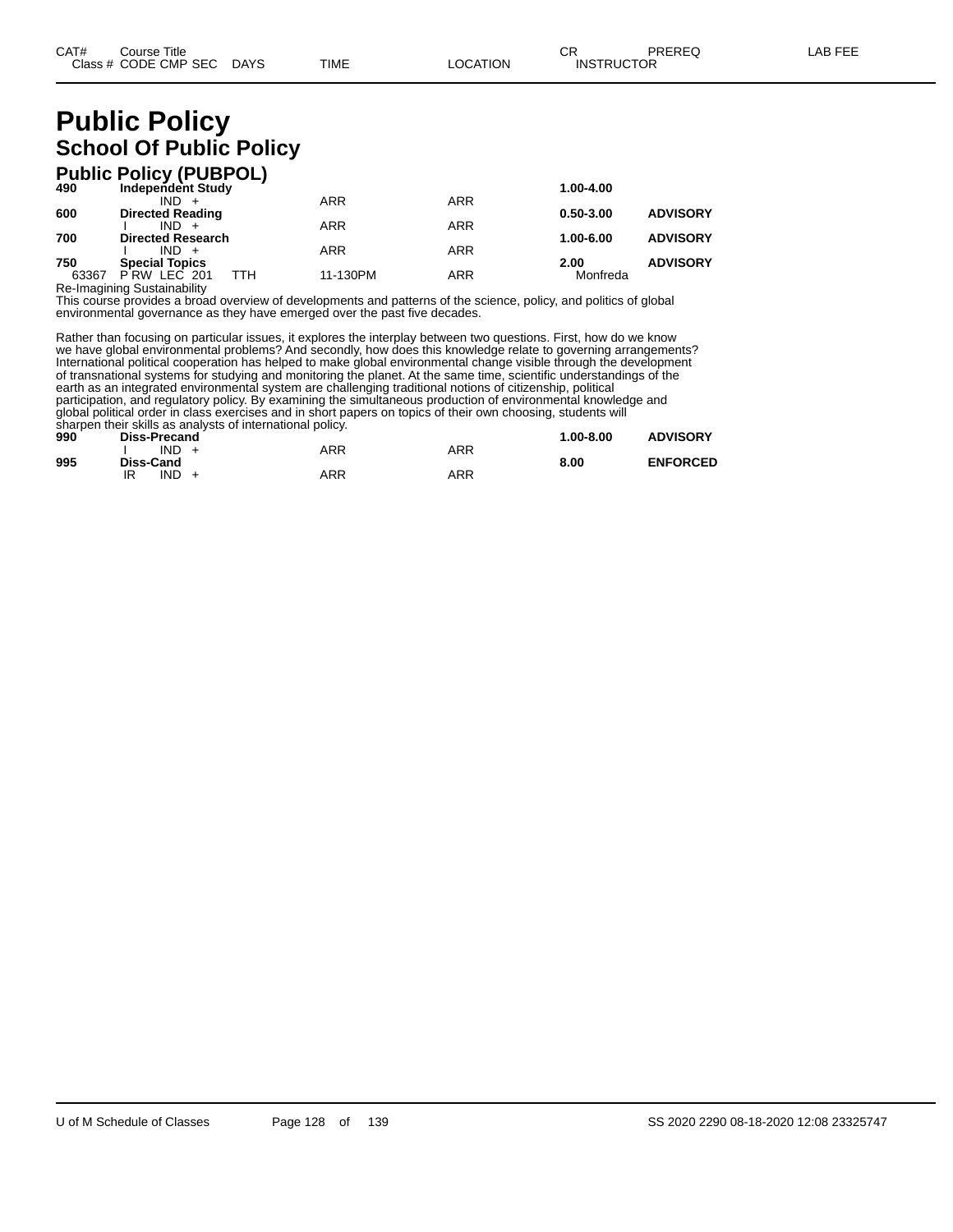### **Rackham Graduate School**

#### **Chemical Biology (CHEMBIO)**

| 599   | <b>Research Rotation</b>                                      |     |            | 1.00-6.00 |                 |
|-------|---------------------------------------------------------------|-----|------------|-----------|-----------------|
| 62410 | LAB 001<br>PD.                                                | ARR | <b>ARR</b> | Mapp      |                 |
| 995   | <b>Diss-Cand</b>                                              |     |            | 8.00      | <b>ENFORCED</b> |
|       | $IND +$<br>DR                                                 | ARR | <b>ARR</b> |           |                 |
| 609   | <b>Museum Studies (MSP)</b><br><b>Museum Practicum</b><br>IND | ARR | ARR        | 1.00-6.00 | <b>ADVISORY</b> |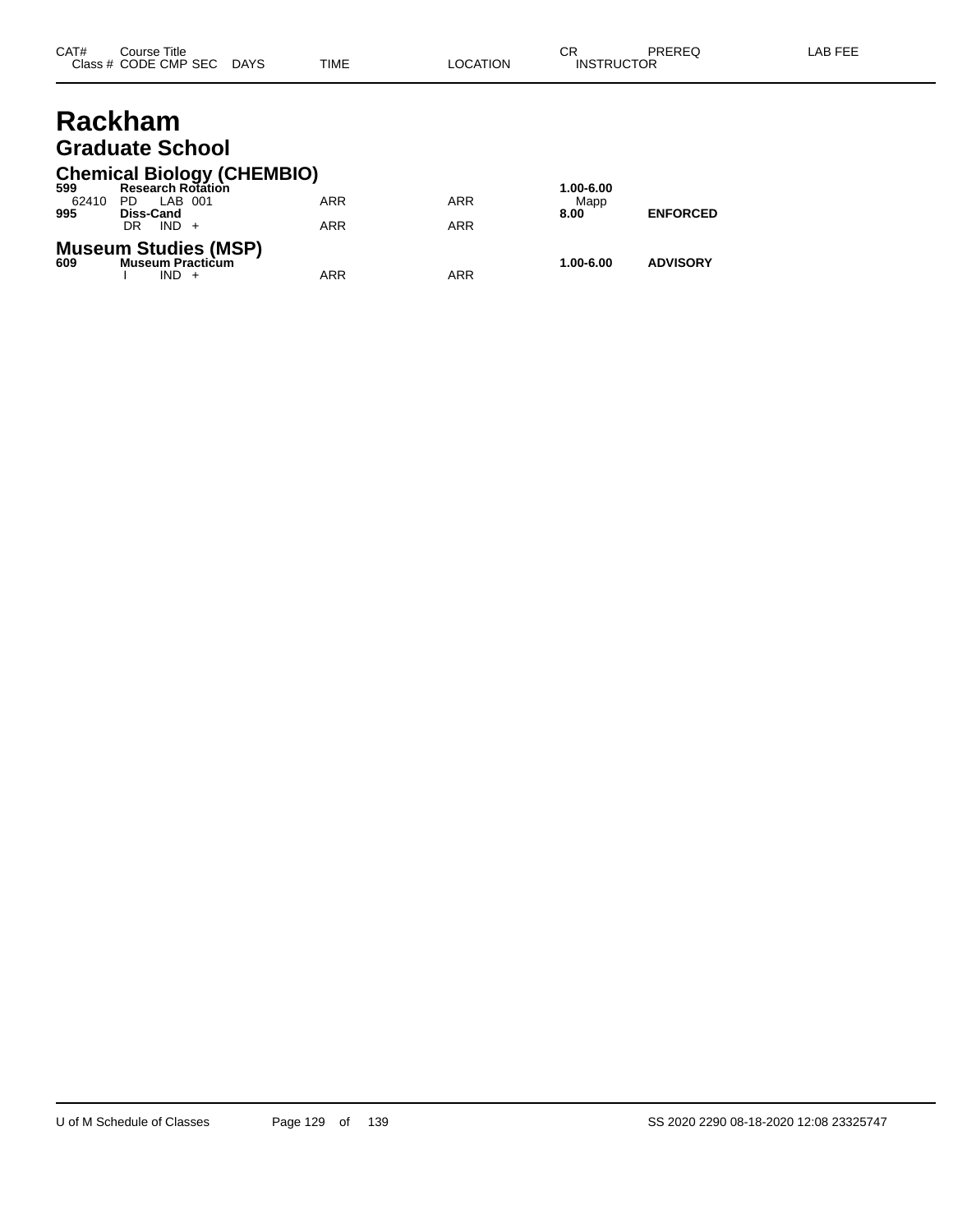### **Ross School of Business**

FRESHMEN MAY NOT ELECT ANY BUSINESS COURSES. 500 LEVEL COURSES OR ABOVE REQUIRE GRADUATE STANDING.

#### **School of Business Administration**

|                 | <b>Accounting (ACC)</b>                                          |                                                                                                                 |                       |                        |                 |
|-----------------|------------------------------------------------------------------|-----------------------------------------------------------------------------------------------------------------|-----------------------|------------------------|-----------------|
| 593<br>62277    | <b>Management Acctg</b><br>REC 001<br>P.                         | MTWTHF<br>830-330PM                                                                                             | R <sub>1240</sub> BUS | 1.50<br>Kama           | <b>ADVISORY</b> |
|                 | This course is reserved for Global MBA students only.            |                                                                                                                 |                       |                        |                 |
| 750<br>900      | <b>Indep Study Project</b><br>$IND +$<br><b>Special Research</b> | ARR                                                                                                             | <b>ARR</b>            | 1.00-3.00<br>1.00-6.00 | <b>ADVISORY</b> |
|                 | $IND +$                                                          | ARR                                                                                                             | <b>ARR</b>            |                        |                 |
| 990             | <b>Diss-Precand</b><br>$IND +$                                   | <b>ARR</b>                                                                                                      | <b>ARR</b>            | 1.00-8.00              | <b>ADVISORY</b> |
| 995             | <b>Diss-Cand</b><br>$IND +$<br>IR.                               | <b>ARR</b>                                                                                                      | <b>ARR</b>            | 8.00                   | <b>ENFORCED</b> |
|                 |                                                                  |                                                                                                                 |                       |                        |                 |
| 225             | <b>Business Administration (BA)</b><br><b>ABIS</b>               |                                                                                                                 |                       | 1.00                   |                 |
| 63704 PI<br>325 | <b>REC 001</b><br><b>ABIS</b>                                    | ARR                                                                                                             | <b>ARR</b>            | Shark<br>1.00          |                 |
| 63703 PI<br>399 | <b>REC 001</b>                                                   | ARR                                                                                                             | <b>ARR</b>            | Shark                  |                 |
|                 | <b>Indep Study Project</b><br>$IND +$<br>Ι.                      | ARR                                                                                                             | ARR                   | 1.00-3.00              |                 |
| 525<br>63643    | <b>ABIS</b><br>PI<br><b>REC 001</b>                              | <b>ARR</b>                                                                                                      | <b>ARR</b>            | 1.00<br>Shark          |                 |
| 554<br>63260 PD | <b>Evening MAP</b><br><b>REC 451</b>                             | <b>ARR</b>                                                                                                      | ARR                   | 6.00<br>Svaan          | <b>ADVISORY</b> |
|                 |                                                                  | Interested Evening MBA students should reach out to rossptmba@umich.edu for more information about this course. |                       |                        |                 |
| 750             | <b>Indep Study Project</b><br>$IND +$<br>I.                      | <b>ARR</b>                                                                                                      | <b>ARR</b>            | 1.00-3.00              | <b>ADVISORY</b> |
|                 | <b>Business Communication (BCOM)</b>                             |                                                                                                                 |                       |                        |                 |
| 750             | <b>Independent Study</b>                                         |                                                                                                                 |                       | 1.00-3.00              |                 |
|                 | $IND +$                                                          | <b>ARR</b>                                                                                                      | <b>ARR</b>            |                        |                 |
| 750             | <b>Indep Study Project</b>                                       | <b>Business Economics And Public Policy (BE)</b>                                                                |                       | 1.00-3.00              | <b>ADVISORY</b> |
|                 | $IND +$                                                          | <b>ARR</b>                                                                                                      | ARR                   |                        |                 |
| 900             | <b>Special Research</b><br>$IND +$                               | <b>ARR</b>                                                                                                      | <b>ARR</b>            | 1.00-6.00              | <b>ADVISORY</b> |
| 990             | <b>Diss-Precand</b><br>IND +                                     | ARR                                                                                                             | ARR                   | 1.00-8.00              | <b>ADVISORY</b> |
| 995             | Diss-Cand<br>IR.<br>$IND +$                                      | ARR                                                                                                             | ARR                   | 8.00                   | <b>ENFORCED</b> |
|                 |                                                                  |                                                                                                                 |                       |                        |                 |
| 750             | <b>Business Law (BL)</b><br><b>Independent Study</b>             |                                                                                                                 |                       | 1.00-3.00              |                 |
|                 | $IND +$<br>$\mathbf{I}$                                          | <b>ARR</b>                                                                                                      | <b>ARR</b>            |                        |                 |
|                 |                                                                  | <b>Executive Master of Business Administration (EMBA)</b>                                                       |                       |                        |                 |
| 606<br>63253 P  | <b>Entrepren Ventures</b><br><b>REC 001</b>                      | <b>ARR</b>                                                                                                      | ARR                   | 1.50<br>Thornhill      | <b>ADVISORY</b> |
| 63254 P         | <b>REC 812</b>                                                   | This course is reserved exclusively for students in the Executive MBA program.<br>ARR                           | ARR                   | Thornhill              |                 |
|                 |                                                                  | This course is reserved exclusively for students in the Executive MBA program.                                  |                       |                        |                 |
| 607<br>63255 P  | <b>Strategic Brand Mgmt</b><br><b>REC 001</b>                    | ARR                                                                                                             | ARR                   | 1.50<br>Batra          | <b>ADVISORY</b> |
| 63256 P         |                                                                  | This course is reserved exclusively for students in the Executive MBA program.                                  |                       | Batra                  |                 |
|                 |                                                                  | This course is reserved exclusively for students in the Executive MBA program.                                  |                       | 1.50                   |                 |
| 608<br>63257 P  | <b>Global Finance</b><br><b>REC 001</b>                          | ARR                                                                                                             | ARR                   | Purnanandam            | <b>ADVISORY</b> |
| 63258 P         | <b>REC 812</b>                                                   | This class is reserved exclusively for students in the Executive MBA program.<br>ARR                            | ARR                   | Purnanandam            |                 |
| 609             | <b>Health Care Strategy</b>                                      | This class is reserved exclusively for students in the Executive MBA program.                                   |                       | 1.50                   |                 |
| 63330 PD        | <b>REC 001</b>                                                   | <b>ARR</b>                                                                                                      | ARR                   |                        |                 |
| 63331 PD        | REC 812                                                          | This class is reserved exclusively for students in the Executive MBA program.<br>ARR                            | ARR                   |                        |                 |
| 610             | <b>Data Analytics</b>                                            | This class is reserved exclusively for students in the Executive MBA program.                                   |                       | 1.50                   |                 |
| 63772 PI        | <b>REC 001</b>                                                   | ARR                                                                                                             | <b>ARR</b>            | Ahn                    |                 |
| 63773 PI        | <b>REC 812</b>                                                   | This class is reserved exclusively for students in the Executive MBA program.<br>ARR                            | ARR                   | Ahn                    |                 |

U of M Schedule of Classes Page 130 of 139 SS 2020 2290 08-18-2020 12:08 23325747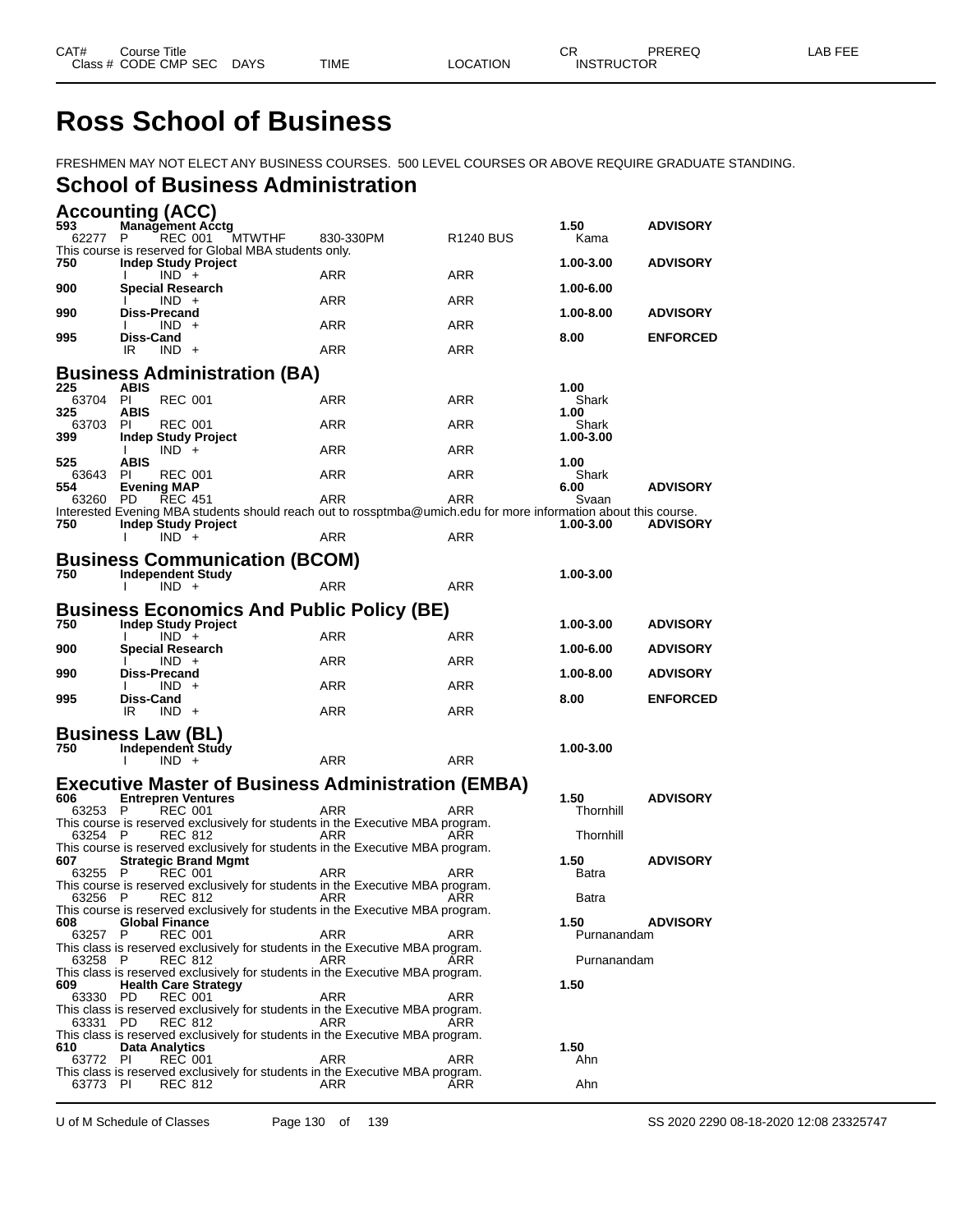| CAT# | Course Title         |             |      |          | $\cap$<br>- UN    | PREREQ | -AB FEE |
|------|----------------------|-------------|------|----------|-------------------|--------|---------|
|      | Class # CODE CMP SEC | <b>DAYS</b> | TIME | LOCATION | <b>INSTRUCTOR</b> |        |         |

This class is reserved exclusively for students in the Executive MBA program.

| 625 —    | <b>Legal Envirmt of Bus</b>   |                                                                    |            |            | 1.50              | <b>ADVISORY</b> |
|----------|-------------------------------|--------------------------------------------------------------------|------------|------------|-------------------|-----------------|
| 63251 PI |                               | REC 001                                                            | ARR        | ARR        | Muir              |                 |
|          |                               | Seats in this class are reserved for students in the EMBA program. |            |            |                   |                 |
| 63252 PI | <b>REC 812</b>                |                                                                    | ARR        | <b>ARR</b> | Muir              |                 |
|          |                               | Seats in this class are reserved for students in the EMBA program. |            |            |                   |                 |
| 627      | <b>Corp Fin Strategy</b>      |                                                                    |            |            | 1.50              | <b>ADVISORY</b> |
| 61809 P  |                               | REC 001                                                            | <b>ARR</b> | <b>ARR</b> | Seyhun            |                 |
|          |                               | This course is reserved for Executive MBA students only.           |            |            |                   |                 |
| 63063 P  |                               | <b>REC 812</b>                                                     | ARR        | ARR        | Seyhun            |                 |
|          |                               | This course is reserved for Executive MBA students only.           |            |            |                   |                 |
| 630      | <b>Strat Mkt Planning</b>     |                                                                    |            |            | 3.00              | <b>ADVISORY</b> |
| 63062 P  | <b>REC 001</b>                |                                                                    | <b>ARR</b> | ARR        | Lenard            |                 |
|          |                               | This course is reserved for Executive MBA students only.           |            |            |                   |                 |
| 63064 P  |                               | REC 812                                                            | ARR        | <b>ARR</b> | Manchanda         |                 |
|          |                               | This course is reserved for Executive MBA students only.           |            |            |                   |                 |
| 637 —    | <b>Macroecon Envir Bus</b>    |                                                                    |            |            | 1.50              | <b>ADVISORY</b> |
| 63641 P  | <b>REC 001</b>                |                                                                    | <b>ARR</b> | ARR        | Shwayder          |                 |
| 63642 P  | <b>REC 812</b>                |                                                                    | ARR        | ARR        | Shwayder          |                 |
| 651      | <b>Positive Leadership</b>    |                                                                    |            |            | 1.50              |                 |
| 63543 P  | <b>REC 001</b>                |                                                                    | ARR        | ARR        | Cumming           |                 |
| 63544 P  | <b>REC 812</b>                |                                                                    | ARR        | ARR        | Cumming           |                 |
| 652 — 10 | <b>Strategic HR Plan</b>      |                                                                    |            |            | 1.50              |                 |
| 63545 P  | <b>REC 001</b>                |                                                                    | ARR        | ARR        | Cumming           |                 |
| 63546 P  | <b>REC 812</b>                |                                                                    | ARR        | ARR        | Cumming           |                 |
| 653      | <b>Strategic Leaders</b>      |                                                                    |            |            | 1.50              |                 |
| 63547 P  | <b>REC 001</b>                |                                                                    | ARR        | ARR        | Cumming           |                 |
| 63548    | <b>REC 812</b><br>P           |                                                                    | ARR        | ARR        | Cumming           |                 |
| 742      | <b>Special Topics</b>         |                                                                    |            |            | 3.00              |                 |
| 64674 PI | <b>REC 001</b>                |                                                                    | ARR        | ARR        | Duenyas, Krishnan |                 |
|          | EMBA COVID-19 Special Project |                                                                    |            |            |                   |                 |

This course will consist of action-based learning projects focused on COVID relief and recovery efforts and related issues, for example, if the company?s business is very badly affected and they want the students to develop plans for once things return to normal, what the company should do, etc. Teams of 4-6 students will work on projects which will culminate in a presentation of recommendations to company sponsors and the faculty advisor along with a final written report.

64675 PI REC 812 ARR ARR Duenyas, Krishnan

EMBA COVID-19 Special Project

This course will consist of action-based learning projects focused on COVID relief and recovery efforts and related issues, for example, if the company?s business is very badly affected and they want the students to develop plans for once things return to normal, what the company should do, etc. Teams of 4-6 students will work on projects which will culminate in a presentation of recommendations to company sponsors and the faculty advisor along with a final written report.

#### **Finance (FIN)**

| 399          | <b>Indep Study Project</b>                             |                                                       |            |                  | 1.00-3.00     | <b>ADVISORY</b> |
|--------------|--------------------------------------------------------|-------------------------------------------------------|------------|------------------|---------------|-----------------|
|              | $IND +$                                                |                                                       | <b>ARR</b> | <b>ARR</b>       |               |                 |
| 591          | <b>Financial Mgmt</b>                                  |                                                       |            |                  | 2.25          | <b>ADVISORY</b> |
| 63061        | <b>REC 001</b>                                         | <b>MTWTHF</b>                                         | 830-330PM  | <b>R1240 BUS</b> |               |                 |
| 750          |                                                        | This course is reserved for Global MBA students only. |            |                  | 1.00-3.00     | <b>ADVISORY</b> |
|              | <b>Indep Study Project</b><br>$IND +$                  |                                                       | <b>ARR</b> | <b>ARR</b>       |               |                 |
| 900          | <b>Special Research</b>                                |                                                       |            |                  | 1.00-6.00     | <b>ADVISORY</b> |
|              | $IND +$                                                |                                                       | <b>ARR</b> | <b>ARR</b>       |               |                 |
| 990          | <b>Diss-Precand</b>                                    |                                                       |            |                  | 1.00-8.00     | <b>ADVISORY</b> |
|              | $IND +$                                                |                                                       | <b>ARR</b> | <b>ARR</b>       |               |                 |
| 995          | Diss-Cand                                              |                                                       |            |                  | 8.00          | <b>ENFORCED</b> |
|              | $IND +$<br>R                                           |                                                       | <b>ARR</b> | <b>ARR</b>       |               |                 |
|              |                                                        |                                                       |            |                  |               |                 |
|              | <b>Marketing (MKT)</b>                                 |                                                       |            |                  |               |                 |
| 399          | Indep Study Project                                    |                                                       |            |                  | 1.00-3.00     | <b>ADVISORY</b> |
|              | $IND^+$                                                |                                                       | <b>ARR</b> | <b>ARR</b>       |               |                 |
| 591          | <b>Marketing Mngmt</b>                                 |                                                       |            |                  | 2.25          | <b>ADVISORY</b> |
|              | <b>REC 001</b><br>P                                    |                                                       |            |                  |               |                 |
| 62278        |                                                        | <b>MTWTHF</b>                                         | 830-5PM    | <b>R0240 BUS</b> | Manchanda     |                 |
|              |                                                        | This course is reserved for Global MBA students only. |            |                  |               |                 |
| 750          | <b>Indep Study Project</b>                             |                                                       |            |                  | 1.00-3.00     | <b>ADVISORY</b> |
|              | $IND +$                                                |                                                       | <b>ARR</b> | <b>ARR</b>       |               |                 |
| 900          | <b>Special Research</b>                                |                                                       |            |                  | 1.00-6.00     | <b>ADVISORY</b> |
|              | $IND +$                                                |                                                       | <b>ARR</b> | <b>ARR</b>       |               |                 |
| 990          | Diss-Precand                                           |                                                       |            |                  | 1.00-8.00     | <b>ADVISORY</b> |
|              | $IND +$                                                |                                                       | <b>ARR</b> | <b>ARR</b>       |               |                 |
| 995          | <b>Diss-Cand</b>                                       |                                                       |            |                  | 8.00          | <b>ENFORCED</b> |
|              | IR.<br>$IND +$                                         |                                                       | <b>ARR</b> | <b>ARR</b>       |               |                 |
|              |                                                        |                                                       |            |                  |               |                 |
|              |                                                        | <b>Management and Organizations (MO)</b>              |            |                  |               |                 |
| 399          | Indep Study Project                                    |                                                       |            |                  | 1.00-3.00     | <b>ADVISORY</b> |
|              | $IND +$                                                |                                                       | <b>ARR</b> | <b>ARR</b>       |               |                 |
| 593<br>62279 | <b>Leading People &amp; Org</b><br><b>REC 001</b><br>P | <b>MTWTHF</b>                                         | 830-5PM    | <b>B2560 BUS</b> | 2.25<br>Davis | <b>ADVISORY</b> |

U of M Schedule of Classes Page 131 of 139 SS 2020 2290 08-18-2020 12:08 23325747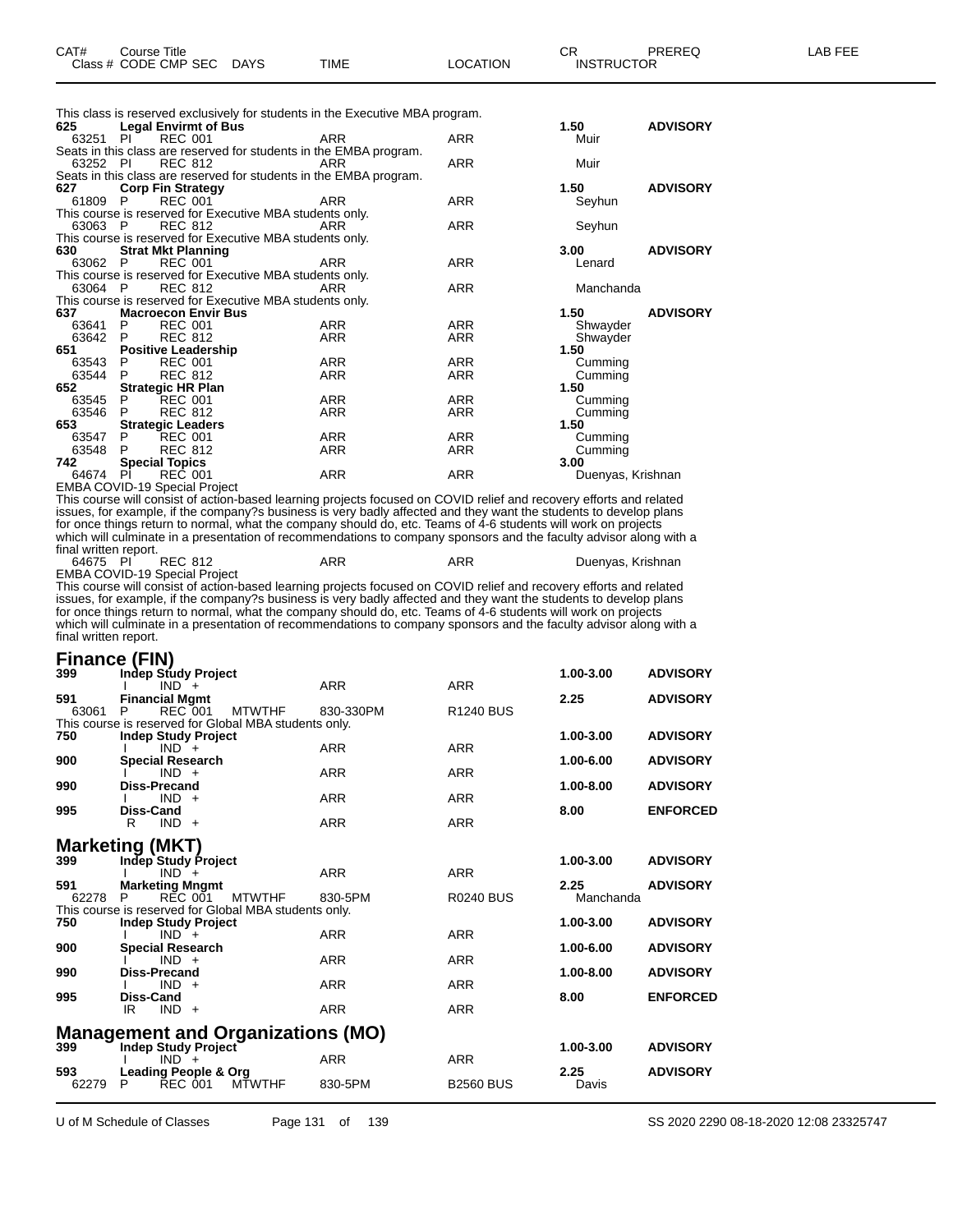| CAT#           | Course Title      | Class # CODE CMP SEC DAYS                                       |                                                             | <b>TIME</b>                                                                                  | <b>LOCATION</b>                      | СR<br><b>INSTRUCTOR</b> | PREREQ                    | LAB FEE |
|----------------|-------------------|-----------------------------------------------------------------|-------------------------------------------------------------|----------------------------------------------------------------------------------------------|--------------------------------------|-------------------------|---------------------------|---------|
|                |                   |                                                                 | This course is reserved for Global MBA students only.       |                                                                                              |                                      |                         |                           |         |
| 750            |                   | <b>Indep Study Project</b><br>$IND +$                           |                                                             | ARR                                                                                          | ARR                                  | 1.00-3.00               | <b>ADVISORY</b>           |         |
| 900            |                   | <b>Special Research</b><br>$IND +$                              |                                                             | ARR                                                                                          | ARR                                  | 1.00-6.00               | <b>ADVISORY</b>           |         |
| 990            |                   | Diss-Precand                                                    |                                                             | ARR                                                                                          | ARR                                  | 1.00-8.00               | <b>ADVISORY</b>           |         |
| 995            | Diss-Cand         | $IND +$                                                         |                                                             |                                                                                              |                                      | 8.00                    | <b>ENFORCED</b>           |         |
|                | IR                | $IND +$                                                         |                                                             | ARR                                                                                          | ARR                                  |                         |                           |         |
| 63209 PR       |                   | Strategy (STRATEGY)<br>598 Strat Benchmarking<br><b>REC 001</b> |                                                             | ARR                                                                                          | <b>ARR</b>                           | 1.00<br>Jensen          | <b>ADVISORY, ENFORCED</b> |         |
| Silicon Valley |                   |                                                                 |                                                             | MO 594 is an elective for students in the Global MBA program at the Ross School of Business. |                                      |                         |                           |         |
| 750            |                   | <b>Indep Study Project</b><br>$IND +$                           |                                                             | ARR                                                                                          | ARR                                  | 1.00-3.00               |                           |         |
| 900            |                   | <b>Doctoral Research</b><br>$IND +$                             |                                                             | ARR                                                                                          | ARR                                  | 1.00-6.00               |                           |         |
| 990            |                   | <b>Diss-Precand</b>                                             |                                                             |                                                                                              |                                      | 1.00-8.00               |                           |         |
| 995            | Diss-Cand         | $IND +$                                                         |                                                             | ARR                                                                                          | ARR                                  | 8.00                    | <b>ENFORCED</b>           |         |
|                | R                 | $IND +$                                                         |                                                             | ARR                                                                                          | ARR                                  |                         |                           |         |
| 593            |                   | <b>Operations Mgt</b>                                           | <b>Technology and Operations (TO)</b>                       |                                                                                              |                                      | 2.25                    | <b>ADVISORY</b>           |         |
| 63067 P        |                   | <b>REC 001</b>                                                  | <b>MTWTHF</b>                                               | 830-5PM                                                                                      | R0240 BUS                            | Kapuscinski             |                           |         |
| 750            |                   | <b>Independent Study</b>                                        | This course is reserved for Global MBA students only        |                                                                                              |                                      | 1.00-3.00               |                           |         |
| 995            |                   | $IND +$<br>Diss-Candidacy                                       |                                                             | ARR                                                                                          | ARR                                  | 8.00                    | <b>ADVISORY, ENFORCED</b> |         |
|                | IR.               | $IND +$                                                         |                                                             | ARR                                                                                          | ARR                                  |                         |                           |         |
|                |                   |                                                                 |                                                             | Weekend Master of Business Administration (WMBA)                                             |                                      |                         |                           |         |
| 501<br>62377   | Prin Fin Acc<br>P | <b>REC 001</b>                                                  | SA                                                          | 1230-240PM                                                                                   | R1210 BUS                            | 2.25                    |                           |         |
| 501            | Prin Fin Acc      |                                                                 |                                                             |                                                                                              |                                      | 2.25                    |                           |         |
|                | Р                 | <b>REC 001</b><br><b>REC 001</b>                                | SА<br>SA                                                    | 1230-240PM<br>9-1110AM                                                                       | R1210 BUS<br>R1210 BUS               |                         |                           |         |
|                | Р<br>Р            | REC 001<br><b>REC 001</b>                                       | SА<br>F.                                                    | 1230-240PM<br>4-610PM                                                                        | R1210 BUS<br><b>R1210 BUS</b>        |                         |                           |         |
|                | P                 | <b>REC 001</b>                                                  | F                                                           | 7-910PM                                                                                      | R1210 BUS                            | Wright                  |                           |         |
|                | P<br>P            | <b>REC 001</b><br><b>REC 001</b>                                | F<br>SA                                                     | 7-910PM<br>3-510PM                                                                           | <b>R1210 BUS</b><br><b>R1210 BUS</b> |                         |                           |         |
| 502            |                   | <b>Appl Microecon</b>                                           | This course is reserved for Weekend MBA students only.      |                                                                                              |                                      | 2.25                    |                           |         |
| 62378<br>502   |                   | <b>REC 001</b>                                                  | SА                                                          | 3-510PM                                                                                      | R1220 BUS                            | 2.25                    |                           |         |
|                |                   | <b>Appl Microecon</b><br>REC 001                                | SА                                                          | 1230-240PM                                                                                   | R1220 BUS                            |                         |                           |         |
|                | P<br>P            | <b>REC 001</b><br><b>REC 001</b>                                | SА<br><b>SA</b>                                             | 3-510PM<br>9-1110AM                                                                          | R1220 BUS<br><b>R1220 BUS</b>        | Shwayder                |                           |         |
|                | Ρ<br>P            | <b>REC 001</b>                                                  | F                                                           | 7-910PM                                                                                      | R1220 BUS                            |                         |                           |         |
|                | P                 | <b>REC 001</b><br><b>REC 001</b>                                | F<br>F                                                      | 7-910PM<br>7-910PM                                                                           | <b>R1220 BUS</b><br>R1220 BUS        |                         |                           |         |
|                | P                 | <b>REC 001</b>                                                  | F<br>This course is reserved for Weekend MBA students only. | 7-910PM                                                                                      | <b>R1220 BUS</b>                     |                         |                           |         |
| 503            | P                 | Appl Bus Stat                                                   | SА                                                          |                                                                                              | <b>R1230 BUS</b>                     | 2.25                    |                           |         |
| 62379<br>503   |                   | <b>REC 001</b><br>Appl Bus Stat                                 |                                                             | 1230-240PM                                                                                   |                                      | 2.25                    |                           |         |
|                | P                 | <b>REC 001</b><br><b>REC 001</b>                                | SА<br>SА                                                    | 9-1110AM<br>1230-240PM                                                                       | <b>R1230 BUS</b><br>R1230 BUS        |                         |                           |         |
|                | P<br>P            | <b>REC 001</b>                                                  | SА                                                          | 9-1110AM                                                                                     | R1230 BUS                            |                         |                           |         |
|                | P                 | <b>REC 001</b><br><b>REC 001</b>                                | F<br>F                                                      | 4-610PM<br>4-610PM                                                                           | R1230 BUS<br>R1230 BUS               | Mostagir                |                           |         |
|                | P<br>P            | <b>REC 001</b><br><b>REC 001</b>                                | F<br>F                                                      | 4-610PM<br>4-610PM                                                                           | R1230 BUS<br>R1230 BUS               |                         |                           |         |
|                |                   |                                                                 | This course is reserved for Weekend MBA students only.      |                                                                                              |                                      |                         |                           |         |
| 504<br>62380   | P                 | <b>Marketing Mngmt</b><br>REC 001                               | SA                                                          | 9-1110AM                                                                                     | <b>ARR</b>                           | 2.25                    |                           |         |
| 504            |                   | <b>Marketing Mngmt</b><br><b>REC 001</b>                        | SА                                                          | 1230-240PM                                                                                   | <b>ARR</b>                           | 2.25                    |                           |         |
|                | P                 | <b>REC 001</b>                                                  | SА                                                          | 3-510PM                                                                                      | ARR                                  |                         |                           |         |
|                | P<br>P            | <b>REC 001</b><br><b>REC 001</b>                                | SА<br>SА                                                    | 9-1110AM<br>1230-240PM                                                                       | ARR<br>ARR                           |                         |                           |         |
|                | P<br>Р            | <b>REC 001</b>                                                  | F                                                           | 4-610PM                                                                                      | <b>ARR</b>                           | <b>Branch</b>           |                           |         |
|                | Р                 | <b>REC 001</b><br><b>REC 001</b>                                | F<br>F                                                      | 7-910PM<br>4-610PM                                                                           | <b>ARR</b><br><b>ARR</b>             |                         |                           |         |
| 519            |                   | <b>Bus Law &amp; Ethics</b>                                     | This course is reserved for Weekend MBA students only.      |                                                                                              |                                      | 2.25                    |                           |         |

U of M Schedule of Classes Page 132 of 139 SS 2020 2290 08-18-2020 12:08 23325747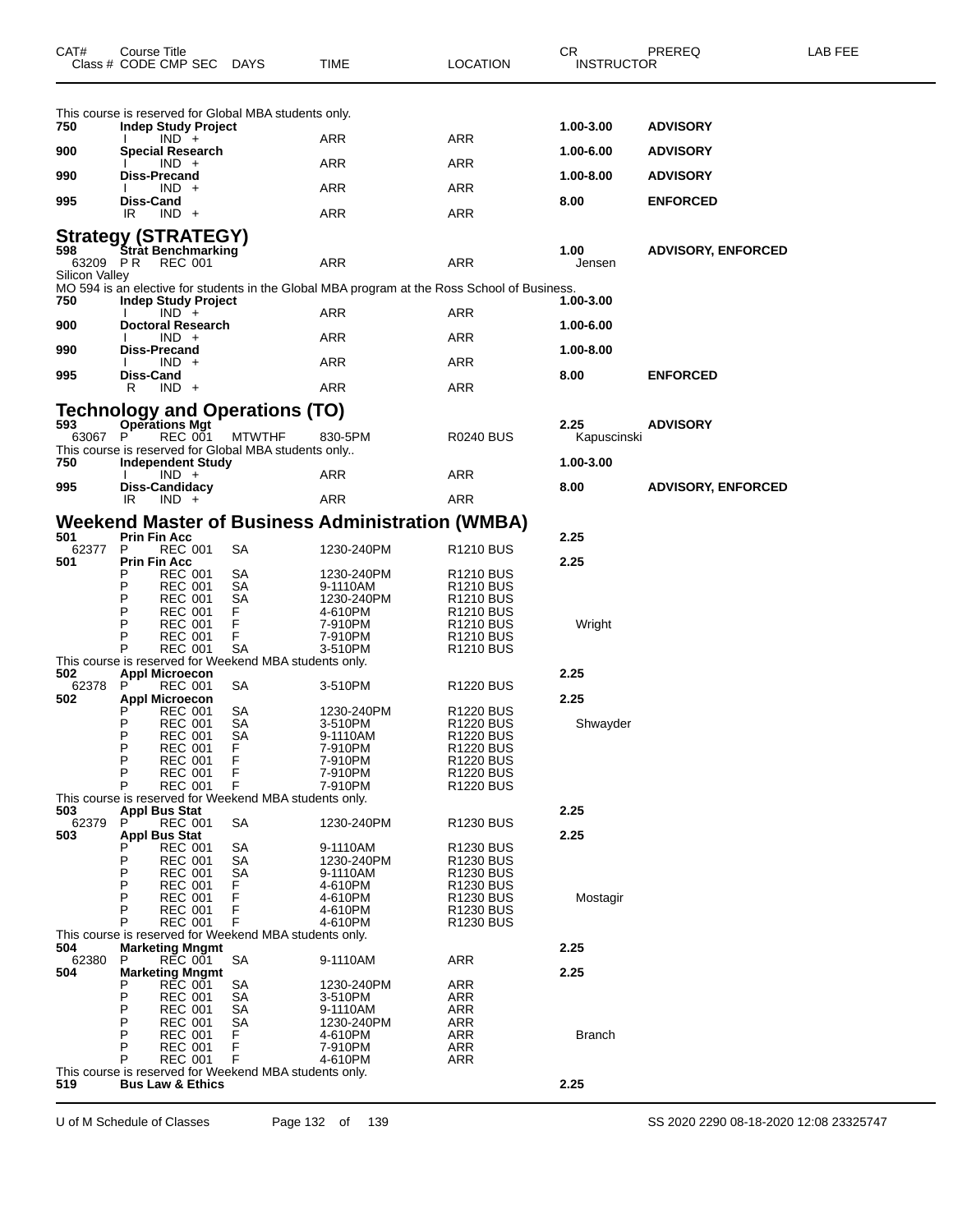| CAT#         | Course Title<br>Class # CODE CMP SEC                                               | <b>DAYS</b> | <b>TIME</b>                                                                    | <b>LOCATION</b>          | CR<br><b>INSTRUCTOR</b> | PREREQ          | LAB FEE |
|--------------|------------------------------------------------------------------------------------|-------------|--------------------------------------------------------------------------------|--------------------------|-------------------------|-----------------|---------|
| 63334        | PD.<br><b>REC 001</b>                                                              | SA          | 3-510PM                                                                        | <b>ARR</b>               |                         |                 |         |
| 519          | <b>Bus Law &amp; Ethics</b>                                                        |             |                                                                                |                          | 2.25                    |                 |         |
|              | <b>REC 001</b><br>P                                                                | SA          | 9-1110AM                                                                       | ARR                      |                         |                 |         |
|              | P<br><b>REC 001</b>                                                                | SA          | 9-1110AM                                                                       | <b>ARR</b>               |                         |                 |         |
|              | <b>REC 001</b><br>P<br>P                                                           | SА          | 9-1110AM                                                                       | ARR                      |                         |                 |         |
|              | <b>REC 001</b><br><b>REC 001</b><br>P                                              | F<br>F      | 4-610PM<br>7-910PM                                                             | <b>ARR</b><br><b>ARR</b> | Hess                    |                 |         |
|              | <b>REC 001</b><br>P                                                                | F           | 9-1110AM                                                                       | ARR                      |                         |                 |         |
|              | P<br><b>REC 001</b>                                                                | F           | 7-910PM                                                                        | ARR                      |                         |                 |         |
|              |                                                                                    |             | WMBA classes are reserved exclusively for students in the Weekend MBA program. |                          |                         |                 |         |
| 519          | <b>Bus Law &amp; Ethics</b>                                                        |             |                                                                                |                          | 2.25                    |                 |         |
| 63335<br>519 | <b>REC 002</b><br>PD.<br><b>Bus Law &amp; Ethics</b>                               | SA          | 7-910PM                                                                        | ARR                      | Hess                    |                 |         |
|              | <b>REC 002</b><br>P                                                                | SA          | 1230-240PM                                                                     | ARR                      | 2.25                    |                 |         |
|              | P<br><b>REC 002</b>                                                                | SA          | 1230-240PM                                                                     | ARR                      |                         |                 |         |
|              | P<br><b>REC 002</b>                                                                | <b>SA</b>   | 3-510PM                                                                        | <b>ARR</b>               |                         |                 |         |
|              | P<br><b>REC 002</b>                                                                | SА          | 3-510PM                                                                        | ARR                      |                         |                 |         |
|              | P<br><b>REC 002</b>                                                                | <b>SA</b>   | 1230-240PM                                                                     | <b>ARR</b>               |                         |                 |         |
|              | <b>REC 002</b><br>P<br><b>REC 002</b><br>P                                         | SA<br>F.    | 1230-240PM<br>4-610PM                                                          | ARR<br>ARR               |                         |                 |         |
|              |                                                                                    |             | WMBA classes are reserved exclusively for students in the Weekend MBA program. |                          |                         |                 |         |
| 527          | <b>Comm to Lead</b>                                                                |             |                                                                                |                          | 0.75                    |                 |         |
| 63407        | P<br>REC 1A                                                                        | F           | 7-910PM                                                                        | ARR                      | Schantz                 |                 |         |
| 527          | <b>Comm to Lead</b>                                                                |             |                                                                                |                          | 0.75                    |                 |         |
|              | REC 1A<br>Р                                                                        | F<br>F      | 4-610PM                                                                        | <b>ARR</b>               |                         |                 |         |
|              | P<br>REC 1A<br>Seats in this course are reserved for Weekend MBA students.         |             | 4-610PM                                                                        | ARR                      |                         |                 |         |
| 527          | <b>Comm to Lead</b>                                                                |             |                                                                                |                          | 0.75                    |                 |         |
| 63408        | P<br>REC 1B                                                                        | F           | 7-910PM                                                                        | ARR                      | Schantz                 |                 |         |
| 527          | <b>Comm to Lead</b>                                                                |             |                                                                                |                          | 0.75                    |                 |         |
|              | REC 1B<br>Р                                                                        | F           | 4-610PM                                                                        | <b>ARR</b>               |                         |                 |         |
|              | P<br>REC 1B                                                                        | F           | 4-610PM                                                                        | ARR                      |                         |                 |         |
| 527          | Seats in this course are reserved for Weekend MBA students.<br><b>Comm to Lead</b> |             |                                                                                |                          | 0.75                    |                 |         |
| 63409        | P<br>REC 2A                                                                        | F           | 4-610PM                                                                        | ARR                      | James                   |                 |         |
| 527          | <b>Comm to Lead</b>                                                                |             |                                                                                |                          | 0.75                    |                 |         |
|              | REC 2A<br>Р                                                                        | F           | 7-910PM                                                                        | <b>ARR</b>               |                         |                 |         |
|              | P<br>REC 2A                                                                        | F           | 7-910PM                                                                        | ARR                      |                         |                 |         |
|              | Seats in this course are reserved for Weekend MBA students.                        |             |                                                                                |                          |                         |                 |         |
| 527<br>63714 | <b>Comm to Lead</b><br>P<br>REC 2B                                                 | F           | 4-610PM                                                                        | ARR                      | 0.75<br>James           |                 |         |
| 527          | <b>Comm to Lead</b>                                                                |             |                                                                                |                          | 0.75                    |                 |         |
|              | REC 2B<br>Р                                                                        |             | 7-910PM                                                                        | <b>ARR</b>               |                         |                 |         |
|              | P<br>REC <sub>2B</sub>                                                             | F<br>F      | 7-910PM                                                                        | ARR                      |                         |                 |         |
|              | Seats in this course are reserved for Weekend MBA students.                        |             |                                                                                |                          |                         |                 |         |
| 601          | <b>Strat Mktg Plan</b>                                                             |             |                                                                                |                          | 2.25                    | <b>ADVISORY</b> |         |
| 62598<br>601 | <b>REC 001</b><br>P<br><b>Strat Mktg Plan</b>                                      | SA          | 3-510PM                                                                        | ARR                      | 2.25                    | <b>ADVISORY</b> |         |
|              | <b>REC 001</b><br>Р                                                                | SА          | 1230-240PM                                                                     | <b>ARR</b>               |                         |                 |         |
|              | Р<br><b>REC 001</b>                                                                | SА          | 1230-240PM                                                                     | ARR                      |                         |                 |         |
|              | P<br><b>REC 001</b>                                                                | SА          | 3-510PM                                                                        | <b>ARR</b>               |                         |                 |         |
|              | Р<br><b>REC 001</b>                                                                | ۳           | 4-610PM                                                                        | ARR                      | Lenard                  |                 |         |
|              | P<br><b>REC 001</b><br>P                                                           | F<br>F      | 7-910PM                                                                        | ARR                      |                         |                 |         |
|              | <b>REC 001</b><br>P<br><b>REC 001</b>                                              | F           | 4-610PM<br>7-910PM                                                             | <b>ARR</b><br><b>ARR</b> |                         |                 |         |
|              | This course is reserved for Weekend MBA students only.                             |             |                                                                                |                          |                         |                 |         |
| 602          | <b>Strategies-Growth</b>                                                           |             |                                                                                |                          | 2.25                    | <b>ADVISORY</b> |         |
| 62599        | REC 001<br>P                                                                       | SA          | 9-1110AM                                                                       | <b>ARR</b>               | Karnani                 |                 |         |
| 602          | <b>Strategies-Growth</b>                                                           |             |                                                                                |                          | 2.25                    | <b>ADVISORY</b> |         |
|              | <b>REC 001</b>                                                                     | SА          | 3-510PM                                                                        | <b>ARR</b>               |                         |                 |         |
|              | P<br><b>REC 001</b><br>P<br><b>REC 001</b>                                         | SА<br>SА    | 1230-240PM<br>9-1110AM                                                         | ARR<br>ARR               |                         |                 |         |
|              | P<br><b>REC 001</b>                                                                | SА          | 3-510PM                                                                        | <b>ARR</b>               |                         |                 |         |
|              | P<br><b>REC 001</b>                                                                | SА          | 1230-240PM                                                                     | <b>ARR</b>               |                         |                 |         |
|              | P<br><b>REC 001</b>                                                                | F           | 4-610PM                                                                        | ARR                      |                         |                 |         |
|              | <b>REC 001</b>                                                                     | F           | 7-910PM                                                                        | <b>ARR</b>               |                         |                 |         |
|              | This course is reserved for Weekend MBA students only.                             |             |                                                                                |                          |                         |                 |         |
| 606          | Entrepreneurship                                                                   |             |                                                                                |                          | 2.25                    |                 | 32.00   |
| 63194<br>606 | P<br><b>REC 001</b><br>Entrepreneurship                                            | SA          | 3-510PM                                                                        | <b>ARR</b>               | 2.25                    |                 | 32.00   |
|              | <b>REC 001</b>                                                                     | SА          | 9-1110AM                                                                       | ARR                      | Price                   |                 |         |
|              | P<br><b>REC 001</b>                                                                | SА          | 3-510PM                                                                        | <b>ARR</b>               |                         |                 |         |
|              | P<br><b>REC 001</b>                                                                | SА          | 9-1110AM                                                                       | <b>ARR</b>               |                         |                 |         |
|              | P<br><b>REC 001</b>                                                                | SА          | 1230-240PM                                                                     | ARR                      |                         |                 |         |
|              | P<br><b>REC 001</b>                                                                | SА          | 9-1110AM                                                                       | <b>ARR</b>               |                         |                 |         |
|              | P<br><b>REC 001</b><br>P<br><b>REC 001</b>                                         | F<br>F      | 7-910PM<br>4-610PM                                                             | <b>ARR</b><br>ARR        |                         |                 |         |
|              |                                                                                    |             | WMBA 606 is reserved for WMBA students taking Entrepreneurship themed courses. |                          |                         |                 |         |
| 607          | <b>Strat Mrkting Entrep</b>                                                        |             |                                                                                |                          | 2.25                    |                 |         |
|              |                                                                                    |             |                                                                                |                          |                         |                 |         |

U of M Schedule of Classes Page 133 of 139 SS 2020 2290 08-18-2020 12:08 23325747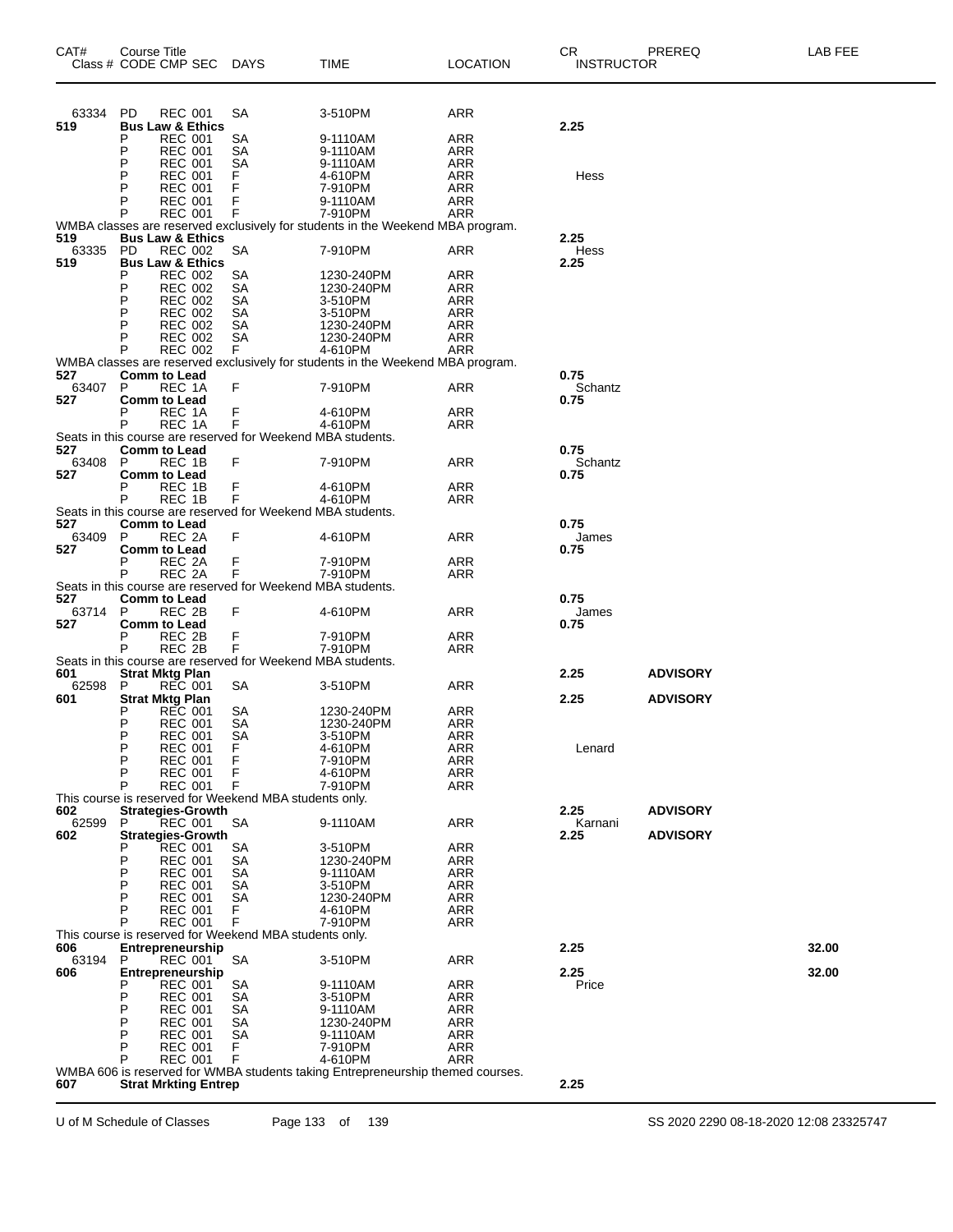| CAT#  | <b>Course Title</b> | Class # CODE CMP SEC                     | <b>DAYS</b>            | <b>TIME</b>                                                     | <b>LOCATION</b>   | CR.<br>PREREQ<br><b>INSTRUCTOR</b> | LAB FEE |
|-------|---------------------|------------------------------------------|------------------------|-----------------------------------------------------------------|-------------------|------------------------------------|---------|
|       |                     |                                          |                        |                                                                 |                   |                                    |         |
| 63201 | P                   | <b>REC 001</b>                           | <b>SA</b>              | 1230-240PM                                                      | <b>ARR</b>        | Kinnear                            |         |
| 607   |                     | <b>Strat Mrkting Entrep</b>              |                        |                                                                 |                   | 2.25                               |         |
|       |                     | <b>REC 001</b>                           | ŠА                     | 9-1110AM                                                        | ARR               |                                    |         |
|       | Ρ<br>P              | <b>REC 001</b>                           | SA                     | 9-1110AM                                                        | <b>ARR</b>        |                                    |         |
|       | P                   | <b>REC 001</b><br><b>REC 001</b>         | <b>SA</b><br><b>SA</b> | 3-510PM                                                         | <b>ARR</b>        |                                    |         |
|       |                     | <b>REC 001</b>                           |                        | 9-1110AM                                                        | ARR               |                                    |         |
|       | Ρ<br>P              |                                          | F                      | 4-610PM<br>4-610PM                                              | ARR<br><b>ARR</b> |                                    |         |
|       | P                   | <b>REC 001</b><br><b>REC 001</b>         | F<br>F                 | 7-910PM                                                         | <b>ARR</b>        |                                    |         |
| 608   |                     |                                          |                        |                                                                 |                   | 2.25                               |         |
| 63195 | P                   | <b>Venture Capital</b><br><b>REC 001</b> | <b>SA</b>              | 1230-240PM                                                      | <b>ARR</b>        |                                    |         |
| 608   |                     | <b>Venture Capital</b>                   |                        |                                                                 |                   | 2.25                               |         |
|       | Р                   | <b>REC 001</b>                           | <b>SA</b>              | 9-1110AM                                                        | <b>ARR</b>        |                                    |         |
|       | Ρ                   | <b>REC 001</b>                           | <b>SA</b>              | 3-510PM                                                         | ARR               |                                    |         |
|       | P                   | <b>REC 001</b>                           | <b>SA</b>              | 3-510PM                                                         | <b>ARR</b>        |                                    |         |
|       | P                   | <b>REC 001</b>                           | F                      | 4-610PM                                                         | <b>ARR</b>        |                                    |         |
|       | P                   | <b>REC 001</b>                           |                        | 7-910PM                                                         | <b>ARR</b>        |                                    |         |
|       | P                   | <b>REC 001</b>                           | F                      | 7-910PM                                                         | <b>ARR</b>        |                                    |         |
|       | P                   | <b>REC 001</b>                           | F                      | 4-610PM                                                         | <b>ARR</b>        |                                    |         |
|       |                     |                                          |                        | This course is for WMBA students in the Entrepreneurship theme. |                   |                                    |         |
| 627   |                     | Merg, Acq & Corp Dev                     |                        |                                                                 |                   | 2.25                               | 122.00  |
| 63753 | P                   | <b>REC 001</b>                           | <b>SA</b>              | 1230-240PM                                                      | <b>ARR</b>        | Wu                                 |         |
| 627   |                     | Merg, Acq & Corp Dev                     |                        |                                                                 |                   | 2.25                               | 122.00  |
|       |                     | <b>REC 001</b>                           | <b>SA</b>              | 1230-240PM                                                      | ARR               |                                    |         |
|       | P                   | <b>REC 001</b>                           | SA                     | 3-510PM                                                         | <b>ARR</b>        |                                    |         |
|       | P                   | <b>REC 001</b>                           | <b>SA</b>              | 9-1110AM                                                        | <b>ARR</b>        |                                    |         |
|       | P                   | <b>REC 001</b>                           | F                      | 1230-240PM                                                      | ARR               |                                    |         |
|       | P                   | <b>REC 001</b>                           | F                      | 7-910PM                                                         | <b>ARR</b>        |                                    |         |
|       | P                   | <b>REC 001</b>                           | F                      | 3-510PM                                                         | <b>ARR</b>        |                                    |         |
|       | P                   | <b>REC 001</b>                           | F                      | 4-610PM                                                         | ARR               |                                    |         |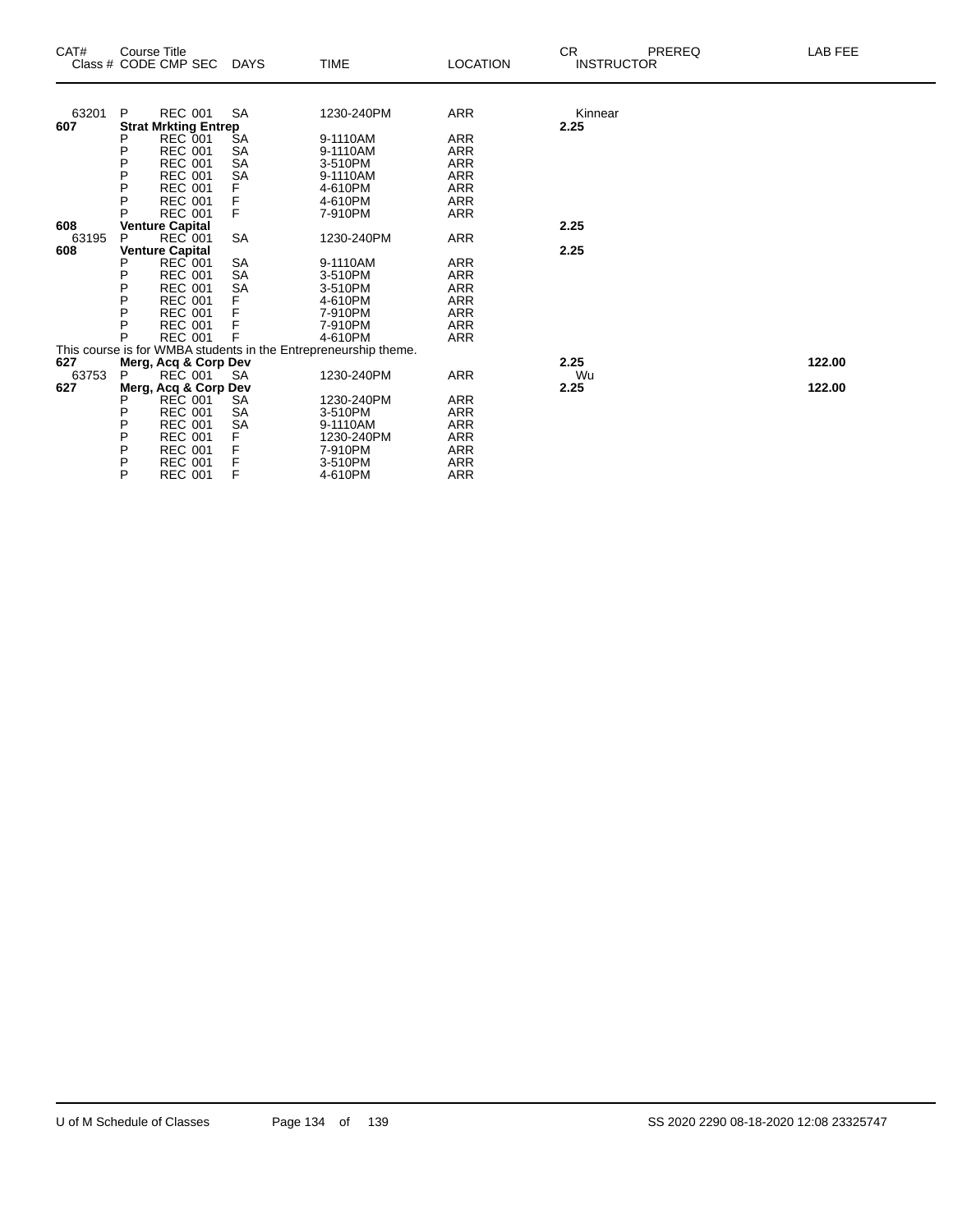| CAT# | Title<br>Sourse                    |                       |             |          | ~~<br>◡⊓                           | <b>PREREC</b> | $- - -$<br>ΔR<br>--- |
|------|------------------------------------|-----------------------|-------------|----------|------------------------------------|---------------|----------------------|
|      | Class # CODE CMP SEC<br>__<br>____ | <b>DAYS</b><br>$\sim$ | <b>TIME</b> | _OCATION | TRUCTOR<br><b>INST</b><br>________ |               |                      |

### **Social Work School Of Social Work**

|              | Social Work (SW)                                                                                            |            |            |                  |                 |
|--------------|-------------------------------------------------------------------------------------------------------------|------------|------------|------------------|-----------------|
| 415          | Ind Studies: SW                                                                                             |            |            | 1.00-3.00        | <b>ADVISORY</b> |
|              | $IND +$                                                                                                     | <b>ARR</b> | <b>ARR</b> |                  |                 |
| 515          | <b>Fndtn Field Educ</b><br>$IND +$<br>IR                                                                    | <b>ARR</b> | <b>ARR</b> | 2.00             | <b>ENFORCED</b> |
| 517          | <b>Ind Studies Aging</b>                                                                                    |            |            | 1.00-3.00        | <b>ADVISORY</b> |
|              | $IND +$                                                                                                     | <b>ARR</b> | <b>ARR</b> |                  |                 |
| 518          | <b>Ind Studies Aging</b>                                                                                    |            |            | 1.00-3.00        | <b>ADVISORY</b> |
|              | $IND +$                                                                                                     | <b>ARR</b> | <b>ARR</b> |                  |                 |
| 519          | Ind Stds Hum Behav                                                                                          |            |            | 1.00-3.00        | <b>ADVISORY</b> |
| 520          | $IND +$<br>Ind Stds Hum Behav                                                                               | <b>ARR</b> | <b>ARR</b> | 1.00-3.00        | <b>ADVISORY</b> |
|              | $IND +$                                                                                                     | <b>ARR</b> | <b>ARR</b> |                  |                 |
| 523          | Ind Stds Inperprac                                                                                          |            |            | 1.00-3.00        | <b>ADVISORY</b> |
|              | $IND +$                                                                                                     | <b>ARR</b> | <b>ARR</b> |                  |                 |
| 524          | Ind Stds Inperprac                                                                                          |            |            | 1.00-3.00        | <b>ADVISORY</b> |
| 525          | $IND +$<br>Ind Stds Chid&Yth                                                                                | <b>ARR</b> | <b>ARR</b> | 1.00-3.00        | <b>ADVISORY</b> |
|              | $IND +$                                                                                                     | <b>ARR</b> | <b>ARR</b> |                  |                 |
| 526          | Ind Stds Chid&Yth                                                                                           |            |            | 1.00-3.00        | <b>ADVISORY</b> |
|              | $IND +$                                                                                                     | <b>ARR</b> | <b>ARR</b> |                  |                 |
| 528          | Ind Stds in Global                                                                                          |            |            | 1.00-3.00        |                 |
|              | SI<br>$IND +$                                                                                               | <b>ARR</b> | <b>ARR</b> |                  |                 |
| 531<br>63697 | <b>Fndtn Field Educ Sem</b><br>PDR SEM 001<br>W                                                             | 530-730PM  | 2752 SSWB  | 1.00<br>Eldredge | <b>ENFORCED</b> |
|              | Entry into this seminar will need the approval of the Office of Field Instruction and the School Registrar. |            |            |                  |                 |
| 532          | Ind Stds Health                                                                                             |            |            | $1.00 - 3.00$    | <b>ADVISORY</b> |
|              | $IND +$                                                                                                     | <b>ARR</b> | <b>ARR</b> |                  |                 |
| 533          | Ind Stds Health                                                                                             |            |            | 1.00-3.00        | <b>ADVISORY</b> |
|              | $IND +$                                                                                                     | <b>ARR</b> | <b>ARR</b> |                  |                 |
| 534          | Ind Internship Stds<br>$IND +$                                                                              | <b>ARR</b> | <b>ARR</b> | 1.00-6.00        |                 |
| 540          | <b>Trauma Basics</b>                                                                                        |            |            | 1.00             |                 |
| 63777        | <b>SEM 001</b><br>P                                                                                         | <b>ARR</b> | <b>ARR</b> | Stein            |                 |
|              | Social Wark students should only optall in SW 540                                                           |            |            |                  |                 |

ial Work students should only enroll in SW 540

Nursing students should only enroll in HS 540

Education students should only enroll in EDUC 540 AND in the Summer half term.

Even if it appears there is space students enrolling in the course outside of their home school may be dropped from the course.

For individual needs to register under a different school?s number (i.e. cognate) please notify your home unit to determine if an exception can be made.

This is a hybrid course which means that you will have a combination of web-based class sessions and face to face class sessions. All pre-learning work must be complete prior to the required in person workshop on July 18 (meets NIB 1000).

Outside of Class pre-learning Work begins: 6/15/20

All Day in-person workshop at North Ingalls building: 7/18/20 Outside of Class post-work final assignment: 7/26/20

| 546 | Ind Stds SWPS                |            |            | 1.00-3.00 | <b>ADVISORY</b> |
|-----|------------------------------|------------|------------|-----------|-----------------|
|     | $IND +$                      | <b>ARR</b> | <b>ARR</b> |           |                 |
| 547 | Ind Stds SWPS                |            |            | 1.00-3.00 | <b>ADVISORY</b> |
|     | $IND +$                      | <b>ARR</b> | <b>ARR</b> |           |                 |
| 553 | Ind Stds Comm Org<br>$IND +$ | <b>ARR</b> | ARR        | 1.00-3.00 | <b>ADVISORY</b> |
| 554 | Ind Stds Comm Org            |            |            | 1.00-3.00 | <b>ADVISORY</b> |
|     | $IND +$                      | ARR        | ARR        |           |                 |
| 555 | Ind Stds Comm & SS           |            |            | 1.00-3.00 | <b>ADVISORY</b> |
|     | $IND +$                      | <b>ARR</b> | <b>ARR</b> |           |                 |
| 556 | Ind Stds Comm & SS           |            |            | 1.00-3.00 | <b>ADVISORY</b> |
|     | $IND +$                      | ARR        | ARR        |           |                 |
| 566 | Ind Stds Mgt Hum S           |            |            | 1.00-3.00 | <b>ADVISORY</b> |
|     | $IND +$                      | <b>ARR</b> | <b>ARR</b> |           |                 |
| 567 | Ind Stds Mgt Hum S           |            |            | 1.00-3.00 | <b>ADVISORY</b> |
|     | $IND^-+$                     | <b>ARR</b> | ARR        |           |                 |
| 576 | Ind Stds Pol&Eval            |            |            | 1.00-3.00 | <b>ADVISORY</b> |
| 577 | $IND +$<br>Ind Stds Pol&Eval | <b>ARR</b> | ARR        | 1.00-3.00 | <b>ADVISORY</b> |
|     | $IND +$                      | <b>ARR</b> | ARR        |           |                 |
| 581 | Ind Stds Mntl Hith           |            |            | 1.00-3.00 | <b>ADVISORY</b> |
|     | $IND +$                      | <b>ARR</b> | ARR        |           |                 |
| 582 | Ind Stds Mntl Hith           |            |            | 1.00-3.00 | <b>ADVISORY</b> |
|     | $IND +$                      | <b>ARR</b> | <b>ARR</b> |           |                 |
| 583 | Ind Std Research             |            |            | 1.00-3.00 | <b>ADVISORY</b> |
|     | $IND +$                      | <b>ARR</b> | <b>ARR</b> |           |                 |
|     |                              |            |            |           |                 |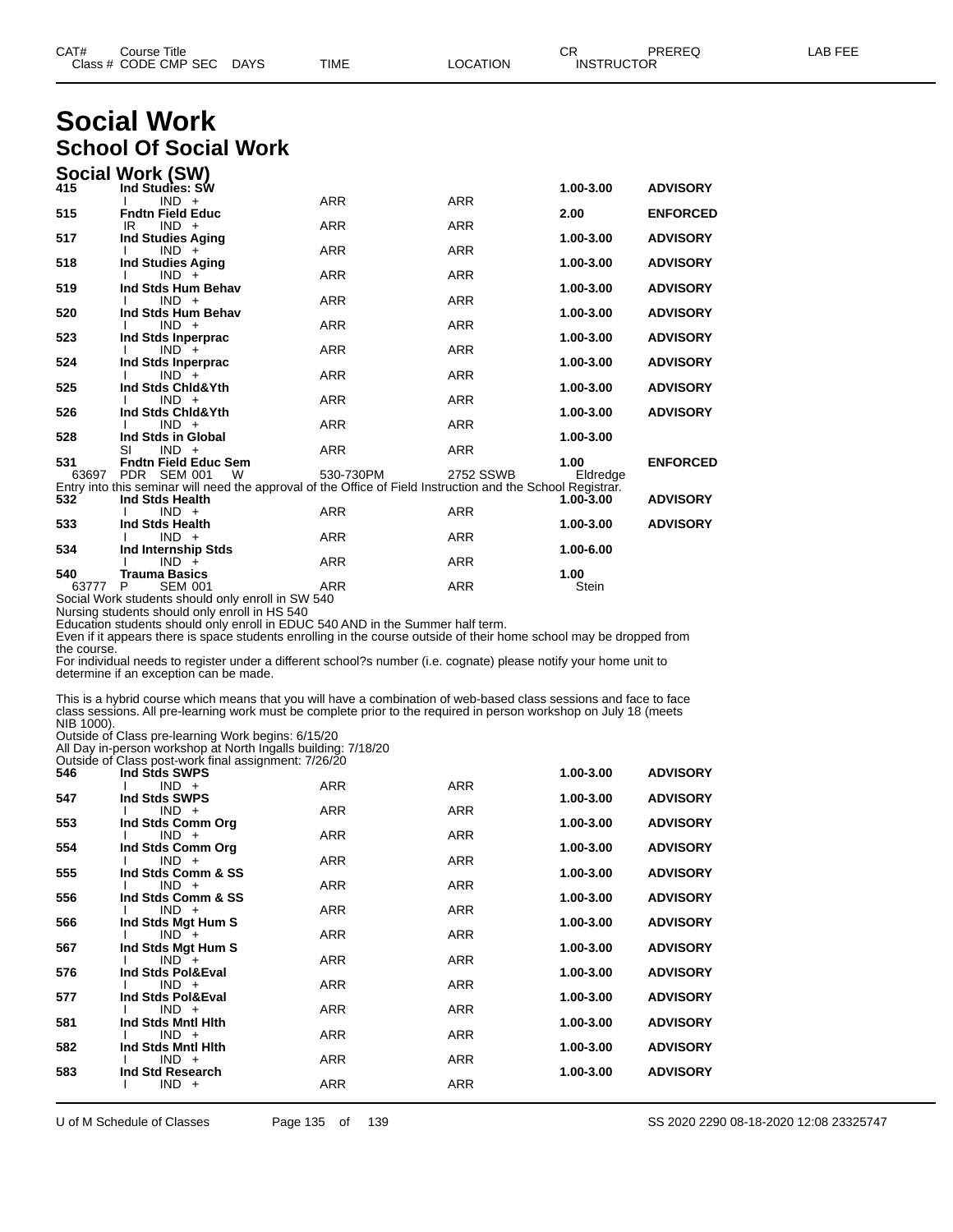| CAT#                 | Course Title<br>Class # CODE CMP SEC                        | DAYS                                                   | TIME                                                                                                                        | <b>LOCATION</b>        | CR.<br><b>INSTRUCTOR</b>       | PREREQ                    | LAB FEE |
|----------------------|-------------------------------------------------------------|--------------------------------------------------------|-----------------------------------------------------------------------------------------------------------------------------|------------------------|--------------------------------|---------------------------|---------|
| 584                  | Ind Stds Research                                           |                                                        |                                                                                                                             |                        | 1.00-3.00                      | <b>ADVISORY</b>           |         |
| 586                  | $IND +$<br><b>Ind Studies Eval</b>                          |                                                        | ARR                                                                                                                         | ARR                    | 1.00-3.00                      | <b>ADVISORY</b>           |         |
|                      | $IND +$                                                     |                                                        | ARR                                                                                                                         | ARR                    |                                |                           |         |
| 587                  | <b>Ind Studies Eval</b><br>$IND +$                          |                                                        | ARR                                                                                                                         | ARR                    | 1.00-3.00                      | <b>ADVISORY</b>           |         |
| 598                  | Ind Stds Soc Work<br>$IND +$                                |                                                        | ARR                                                                                                                         | ARR                    | 1.00-3.00                      | <b>ADVISORY</b>           |         |
| 599                  | Ind Stds Soc Work<br>$IND +$                                |                                                        | <b>ARR</b>                                                                                                                  |                        | 1.00-3.00                      | <b>ADVISORY</b>           |         |
| 606                  | <b>MHIth/Mtl DisorAdult</b>                                 |                                                        |                                                                                                                             | ARR                    | 3.00                           | <b>ENFORCED</b>           |         |
| 63578<br>607         | P R<br>LEC 001<br><b>Adv Interv Subs Abus</b>               | M                                                      | 6-10PM                                                                                                                      | 3816 SSWB              | Zhang<br>3.00                  |                           |         |
| 64485<br>611         | P<br>LEC 001<br><b>Soc Chng Theories</b>                    |                                                        | 1-5PM                                                                                                                       | B770 SSWB              | Wiland<br>3.00                 | <b>ENFORCED</b>           |         |
|                      | 63267 PR LEC 001                                            | M                                                      | 8-12PM                                                                                                                      | B684 SSWB              | Reed                           |                           |         |
|                      | Week 1 (May 13) In-person                                   | Hybrid, combination of in-person and on-line sessions: |                                                                                                                             |                        |                                |                           |         |
|                      | Week 2 (May 20) Online                                      | Week 3 (May 27) NO CLASS - Memorial Day                |                                                                                                                             |                        |                                |                           |         |
|                      | Week 4 (June 3) In-person<br>Week 5 (June 10) In-person     |                                                        |                                                                                                                             |                        |                                |                           |         |
|                      | Week 6 (June 17) Online                                     |                                                        |                                                                                                                             |                        |                                |                           |         |
|                      | Week 7 (June 24) In-person<br>Week 8 (July 1) In-person     |                                                        |                                                                                                                             |                        |                                |                           |         |
|                      | Week 9 (July 8) Online<br>Week 10 (July 15) In-person       |                                                        |                                                                                                                             |                        |                                |                           |         |
|                      | Week 11 (July 22) Online<br>Week 12 (July 29) In-person     |                                                        |                                                                                                                             |                        |                                |                           |         |
| 612                  | <b>Mentl Hit&amp;Disor Chl</b>                              |                                                        |                                                                                                                             |                        | 3.00                           | <b>ENFORCED</b>           |         |
| 617                  | 60690 PR LEC 001<br>Death, Loss& Grief                      | T                                                      | 8-12PM                                                                                                                      | B770 SSWB              | Martinez-Gilliard<br>3.00      | <b>ENFORCED</b>           |         |
| 60691                | PR.<br>LEC 001<br>64584 PDR LEC 002                         | Τ<br>Τ                                                 | 6-10PM<br>6-10PM                                                                                                            | 3816 SSWB<br>ARR       | Mattison<br>Mattison           |                           |         |
| 620                  | Contemp Cult U.S.                                           |                                                        | Students who petitioned through 4/10/20 for section 001 will receive priority into this newly added section.                |                        | 3.00                           | <b>ENFORCED</b>           |         |
| 63660                | <b>PR LEC 001</b>                                           | M                                                      | 8-12PM                                                                                                                      | B798 SSWB              | Yakas                          |                           |         |
| 623<br>60694 PR      | <b>Pract with Families</b><br>LEC 001                       | M                                                      | 1-5PM                                                                                                                       | B798 SSWB              | 3.00<br><b>Baldwin Steller</b> | <b>ADVISORY, ENFORCED</b> |         |
| 60695 PR             | LEC 002                                                     | Τ                                                      | 1-5PM<br>This section will be taught as a hybrid course which means you will have a combination of web-based class sessions | B760 SSWB              | Ziglor                         |                           |         |
| 624                  | and face to face class sessions.<br><b>Inperprac-Groups</b> |                                                        |                                                                                                                             |                        | 3.00                           | <b>ADVISORY, ENFORCED</b> |         |
| 60696<br>62281       | ΡR<br>LEC 001<br>P R<br>LEC 002                             | M<br>Τ                                                 | 1-5PM<br>8-12PM                                                                                                             | 3816 SSWB<br>B798 SSWB | Ortega<br>Tolman               |                           |         |
| 625                  | <b>Child &amp; Youth</b>                                    |                                                        |                                                                                                                             |                        | 3.00                           | <b>ADVISORY, ENFORCED</b> |         |
| 61808<br>63365       | P R<br>LEC 001<br>P R<br>LEC 002                            | M<br>Т                                                 | 1-5PM<br>8-12PM                                                                                                             | 2752 SSWB<br>2752 SSWB | Sanders<br>Sanders             |                           |         |
| 63366<br>628         | LEC 003<br>P R<br>IP - Adult Indiv                          | Τ                                                      | 1-5PM                                                                                                                       | 3752 SSWB              | Crane<br>3.00                  | <b>ADVISORY, ENFORCED</b> |         |
| 60697                | <b>PR LEC 001</b><br>P R<br>LEC 002                         | м                                                      | 1-5PM<br>1-5PM                                                                                                              | 3752 SSWB<br>B684 SSWB | Chute                          |                           |         |
| 62282<br>63729       | P R<br>LEC 003                                              | M<br>т                                                 | 6-10PM                                                                                                                      | 2752 SSWB              | Crane<br>Brydon                |                           |         |
| 629<br>63132         | <b>Schl SWorker Interv</b><br>LEC 001<br>PR.                | м                                                      | 6-10PM                                                                                                                      | 3752 SSWB              | 3.00<br>Fitzgerald             | <b>ADVISORY</b>           |         |
| 630<br>63447 PD      | Adv CI SW Pr Int Hit<br>LEC 001                             | м                                                      | 8-12PM                                                                                                                      | B780 SSWB              | 3.00<br>Price                  | <b>ADVISORY</b>           |         |
|                      |                                                             |                                                        | Priority is given to Detroit Clinical and HRSA Scholars. Others will need to submit a Course Enrollment Petition            |                        |                                |                           |         |
| registration.        |                                                             |                                                        | via the SSW web site. Scholars will receive an electronic permission to enroll in section 001, 002, or 003 prior to         |                        |                                |                           |         |
| 63700 PD             | LEC 002                                                     | M                                                      | 8-12PM<br>Priority is given to Detroit Clinical and HRSA Scholars. Others will need to submit a Course Enrollment Petition  | B760 SSWB              | <b>Brydon</b>                  |                           |         |
| registration.        |                                                             |                                                        | via the SSW web site. Scholars will receive an electronic permission to enroll in section 001, 002, or 003 prior to         |                        |                                |                           |         |
| 63785 PD             | LEC 003                                                     | м                                                      | 8-12PM<br>Priority is given to Detroit Clinical and HRSA Scholars. Others will need to submit a Course Enrollment Petition  | B770 SSWB              | Zhang                          |                           |         |
|                      |                                                             |                                                        | via the SSW web site. Scholars will receive an electronic permission to enroll in section 001, 002, or 003 prior to         |                        |                                |                           |         |
| registration.<br>642 | <b>Sch SWorker Pol Serv</b>                                 |                                                        |                                                                                                                             |                        | 3.00                           | <b>ADVISORY, ENFORCED</b> |         |
| 60711                | LEC 001<br>P R<br>64585 PR LEC 002                          | T.<br>T                                                | 1-5PM<br>1-5PM                                                                                                              | 3816 SSWB<br>ARR       | Klumpner<br>Klumpner           |                           |         |
|                      |                                                             |                                                        | Students who petitioned through 4/10/20 for section 001 will receive priority into this newly added section.                |                        |                                |                           |         |
| 651<br>63786         | Plan Org&Com Chg<br><b>PR LEC 001</b>                       | м                                                      | 6-10PM                                                                                                                      | 2752 SSWB              | 3.00<br>Kattari                | <b>ADVISORY, ENFORCED</b> |         |
| 663<br>60700         | <b>Fundr&amp;Grant Writing</b><br><b>PR LEC 001</b>         | м                                                      | 1-5PM                                                                                                                       | B760 SSWB              | 3.00<br>Doyle she   her        | <b>ADVISORY, ENFORCED</b> |         |
| 664<br>61692         | Mgt Hum Resourses<br><b>PR LEC 001</b>                      | T                                                      | 8-12PM                                                                                                                      | 3816 SSWB              | 3.00<br>De Four                | <b>ADVISORY, ENFORCED</b> |         |
| 671                  | Soc Pol Dev&Enactmt                                         |                                                        |                                                                                                                             |                        | 3.00                           | <b>ADVISORY, ENFORCED</b> |         |
|                      |                                                             |                                                        |                                                                                                                             |                        |                                |                           |         |

U of M Schedule of Classes Page 136 of 139 SS 2020 2290 08-18-2020 12:08 23325747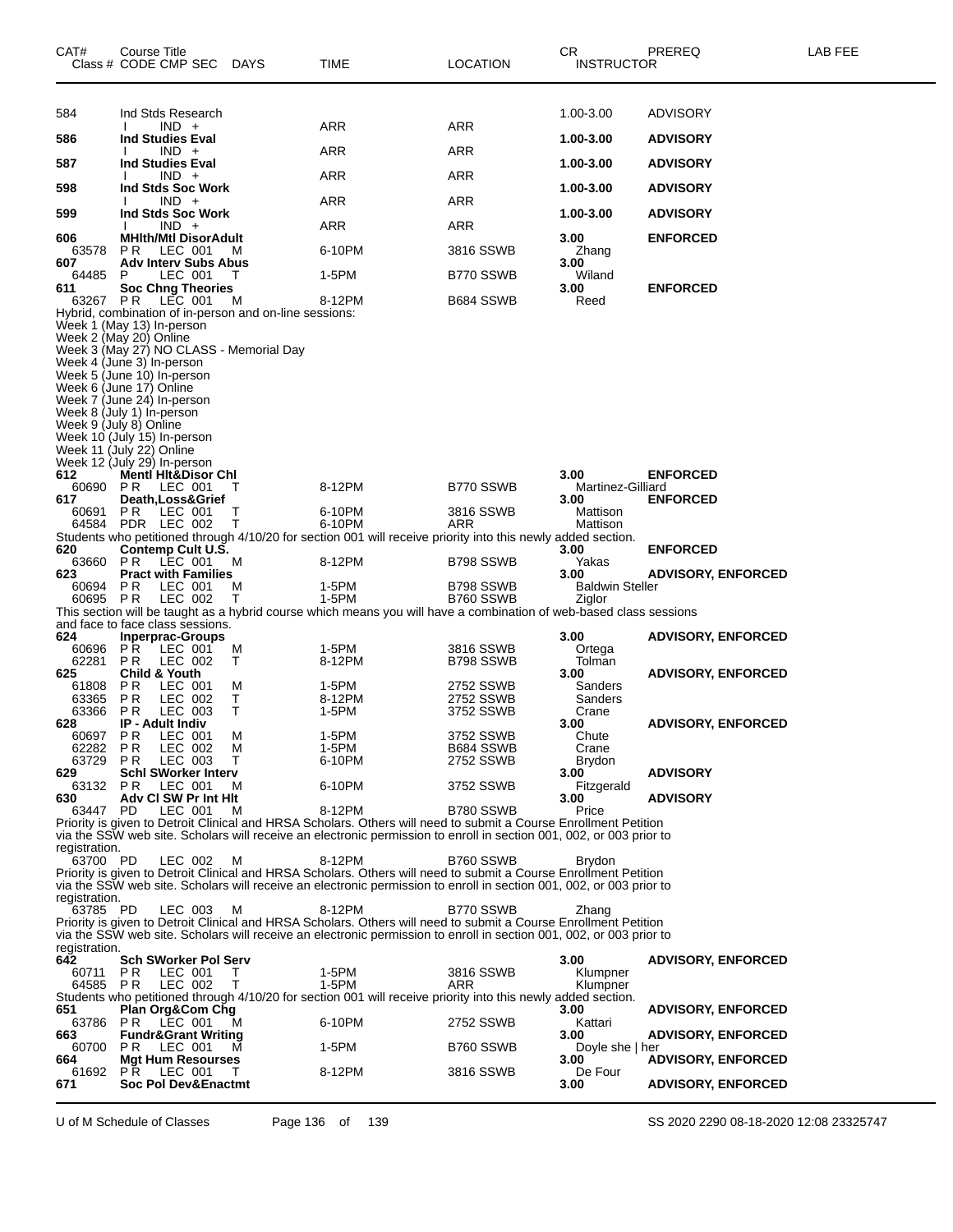| CAT#<br>Class # CODE CMP SEC                        | Course Title                         |                    | DAYS       | <b>TIME</b>                                                                                                                                                                                                                               | <b>LOCATION</b>        | CR<br><b>INSTRUCTOR</b>  | PREREQ                    | LAB FEE |
|-----------------------------------------------------|--------------------------------------|--------------------|------------|-------------------------------------------------------------------------------------------------------------------------------------------------------------------------------------------------------------------------------------------|------------------------|--------------------------|---------------------------|---------|
| 63789                                               | P R                                  | LEC 001            | т          | 8-12PM                                                                                                                                                                                                                                    | 1636 SSWB              | Hodge                    |                           |         |
| 674<br>63065                                        | <b>Com-Based Pol Advoc</b><br>PR.    | LEC 001            | м          | 1-5PM                                                                                                                                                                                                                                     | 1636 SSWB              | 3.00<br>Hodge            | <b>ADVISORY, ENFORCED</b> |         |
| 683<br>60703                                        | <b>Eval In Social Work</b><br>P R    | LEC 001            | м          | 1-5PM                                                                                                                                                                                                                                     | B780 SSWB              | 3.00<br>Hawkins          | <b>ADVISORY, ENFORCED</b> |         |
| 61601                                               | PR.                                  | LEC 002            | T.         | 1-5PM                                                                                                                                                                                                                                     | B684 SSWB              | Doyle she   her          |                           |         |
| 63281<br>63360 PR                                   | PR.                                  | LEC 003<br>LEC 004 | Τ<br>Τ     | 1-5PM<br>6-10PM                                                                                                                                                                                                                           | B780 SSWB<br>3752 SSWB | Cushman<br>Mitchell      |                           |         |
|                                                     |                                      |                    |            | This section will be taught as a hybrid course which means you will have a combination of web-based class sessions<br>and face to face class sessions. Please consider this when choosing a section in which to enroll.                   |                        |                          |                           |         |
| 691                                                 | <b>Adv Field Education</b>           | $IND +$            |            | <b>ARR</b>                                                                                                                                                                                                                                | <b>ARR</b>             | 1.00-12.00               | <b>ADVISORY</b>           |         |
| 696<br>61208                                        | <b>Practice Child&amp;Yth</b><br>P R | LEC 001            | м          | 8-12PM                                                                                                                                                                                                                                    | 1636 SSWB              | 3.00<br>Ribaudo(She-her) | <b>ADVISORY, ENFORCED</b> |         |
| 61691                                               | PR.                                  | LEC 002            | м          | 8-12PM                                                                                                                                                                                                                                    | 3816 SSWB              | Martinez-Gilliard        |                           |         |
| 63699<br>698                                        | PR.<br><b>Pract Mental Health</b>    | LEC 003            | т          | 8-12PM                                                                                                                                                                                                                                    | 3752 SSWB              | Ribaudo(She-her)<br>3.00 | <b>ADVISORY, ENFORCED</b> |         |
| 61209<br>61210                                      | PR.<br>P <sub>R</sub>                | LEC 001<br>LEC 002 | м<br>м     | 8-12PM<br>6-10PM                                                                                                                                                                                                                          | 3752 SSWB<br>1636 SSWB | Glenn<br>Stern           |                           |         |
| 61807<br>699                                        | P R<br><b>SW Prac Health Promo</b>   | LEC 003            | Т          | 8-12PM                                                                                                                                                                                                                                    | B760 SSWB              | Glenn<br>3.00            | <b>ADVISORY, ENFORCED</b> |         |
| 61211 PR                                            |                                      | LEC 001            | M          | 8-12PM                                                                                                                                                                                                                                    | 2752 SSWB              | Mattison                 |                           |         |
| Course Enrollment Petition.                         |                                      |                    |            | This course is restricted during registration to those with a Health practice area. Others will need to submit a                                                                                                                          |                        |                          |                           |         |
| 732<br>63769 PD                                     | <b>Integrative Seminar</b>           | SEM 001            | TH.        | 9-12PM                                                                                                                                                                                                                                    | 1804 SSWB              | 1.00<br>Price            | <b>ADVISORY</b>           |         |
|                                                     |                                      |                    |            | This course is for Detroit Clinical and HRSA Scholars only on the Advanced Standing track. Scholars will receive an<br>electronic permission to enroll in this course prior to registration. This class will meet on the following dates: |                        |                          |                           |         |
| May 14, June 4, 16, July 23.<br>738                 | <b>MicroMastersCapstone</b>          |                    |            |                                                                                                                                                                                                                                           |                        | 1.00                     | <b>ADVISORY</b>           |         |
| 63770 PD                                            |                                      | <b>SEM 001</b>     | м          | 12-130PM                                                                                                                                                                                                                                  | 1794 SSWB              | Hiltz                    |                           |         |
|                                                     |                                      |                    |            | Only students in the MicroMasters curriculum track will enroll in this course.<br>This class will be taught as a hybrid course which means that you will have a combination of web-based class                                            |                        |                          |                           |         |
| May 18 12-1:30 pm                                   |                                      |                    |            | sessions and face to face class sessions. The in-person meetings are scheduled as follows:                                                                                                                                                |                        |                          |                           |         |
| June 8 12-1:30 pm<br>July 6 12-1:30 pm              |                                      |                    |            |                                                                                                                                                                                                                                           |                        |                          |                           |         |
| July 20 12-1:30 pm<br>790                           | Adv Topics in IP                     |                    |            |                                                                                                                                                                                                                                           |                        | 1.00                     |                           |         |
| 61811 PR                                            |                                      | <b>SEM 001</b>     | SA         | 9-5PM                                                                                                                                                                                                                                     | B798 SSWB              | Svensson                 |                           |         |
| Fam Psycoed-Support Networks<br>63259 PR            |                                      | <b>SEM 002</b>     | <b>FSA</b> | Saturday class will be held at Turner Senior Resource Center, 2401 Plymouth Rd. Suite C<br>9-5PM                                                                                                                                          | B798 SSWB              | Crane                    |                           |         |
| SW Practice in Rural Settings<br>61810 PR           |                                      | <b>SEM 003</b>     | SA         | 10-3PM                                                                                                                                                                                                                                    | ARR                    |                          |                           |         |
| Mindfulness with Older Adults                       | РR                                   | <b>SEM 003</b>     | TН         | 10-4PM                                                                                                                                                                                                                                    | 2752 SSWB              | Lepkowski                |                           |         |
| 62385 PDR SEM 004<br><b>Transitional Age Youth</b>  |                                      |                    | WSA        | 9-5PM                                                                                                                                                                                                                                     | B760 SSWB              | Cordova Jr               |                           |         |
| 62386 PDR SEM 005                                   |                                      |                    | <b>FSA</b> | Priority is given to Detroit Clinical Scholars. Others will need to submit a Course Enrollment Petition. Scholars<br>will receive an electronic permission to enroll in this course prior to registration.<br>9-5PM                       | B760 SSWB              | Cordova Jr               |                           |         |
| Working with Latino Families                        |                                      |                    |            | Priority is given to Detroit Clinical Scholars. Others will need to submit a Course Enrollment Petition. Scholars                                                                                                                         |                        |                          |                           |         |
|                                                     |                                      |                    |            | will receive an electronic permission to enroll in this course prior to registration.                                                                                                                                                     |                        |                          |                           |         |
| 62689 PR<br><b>Curr Treatmt Trauma Survivors</b>    |                                      | SEM 006            | FSA        | 9-5PM                                                                                                                                                                                                                                     | B798 SSWB              | Crane                    |                           |         |
| 62931 PR<br>Bas Skills for Dial Behav Ther          |                                      | <b>SEM 007</b>     | FSA        | 9-5PM                                                                                                                                                                                                                                     | B798 SSWB              | <b>Bornheimer</b>        |                           |         |
| 63071 PR<br>Workg w/Indiv w/Dementia & Fam          |                                      | <b>SEM 008</b>     | FSA        | 9-5PM                                                                                                                                                                                                                                     | ARR                    | Dubin                    |                           |         |
| 63135 PR                                            |                                      | <b>SEM 009</b>     | FSA        | 9-5PM                                                                                                                                                                                                                                     | ARR                    | Pahwa                    |                           |         |
| Multicul Sex Ed Counsel Therap<br>63136 PR          |                                      | <b>SEM 010</b>     | <b>FSA</b> | 930-430PM                                                                                                                                                                                                                                 | ARR                    |                          |                           |         |
| Animal Assisted Therapy Interv                      | P R                                  | <b>SEM 010</b>     | TH         | 2-5PM                                                                                                                                                                                                                                     | ARR                    | Sanders                  |                           |         |
| 63137 PR<br>Spirit Assmt&Interv in SW Prac          |                                      | <b>SEM 011</b>     | TH.        | The Friday and Saturday sessions will be held at 11774 Quigley Rd, Dexter MI 48130<br>9-5PM                                                                                                                                               | 3752 SSWB              | Mattison                 |                           |         |
| 63138 PDR SEM 012<br>Str En & Ret Ski Wk Hgh Nd Yth |                                      |                    | W          | 9-5PM                                                                                                                                                                                                                                     | ARR                    | Eiler                    |                           |         |
|                                                     |                                      |                    |            | Priority is given to Detroit Clinical Scholars. Others will need to submit a Course Enrollment Petition. Scholars                                                                                                                         |                        |                          |                           |         |
| 63139 PR                                            |                                      | <b>SEM 013</b>     | <b>SA</b>  | will receive an electronic permission to enroll in this course prior to registration.<br>9-5PM                                                                                                                                            | ARR                    | Carey                    |                           |         |
| <b>Psychopharm For Social Workers</b><br>63269 PR   |                                      | <b>SEM 014</b>     | FSA        | 9-5PM                                                                                                                                                                                                                                     | B798 SSWB              | Ribaudo(She-her)         |                           |         |
| Theory & Prac Infant Mntl Hith<br>63340 PR          |                                      | <b>SEM 015</b>     | F          | 9-5PM                                                                                                                                                                                                                                     | ARR                    | <b>Bornheimer</b>        |                           |         |
| <b>CBT</b> for Depressive Disorders                 |                                      |                    |            |                                                                                                                                                                                                                                           |                        |                          |                           |         |

U of M Schedule of Classes Page 137 of 139 SS 2020 2290 08-18-2020 12:08 23325747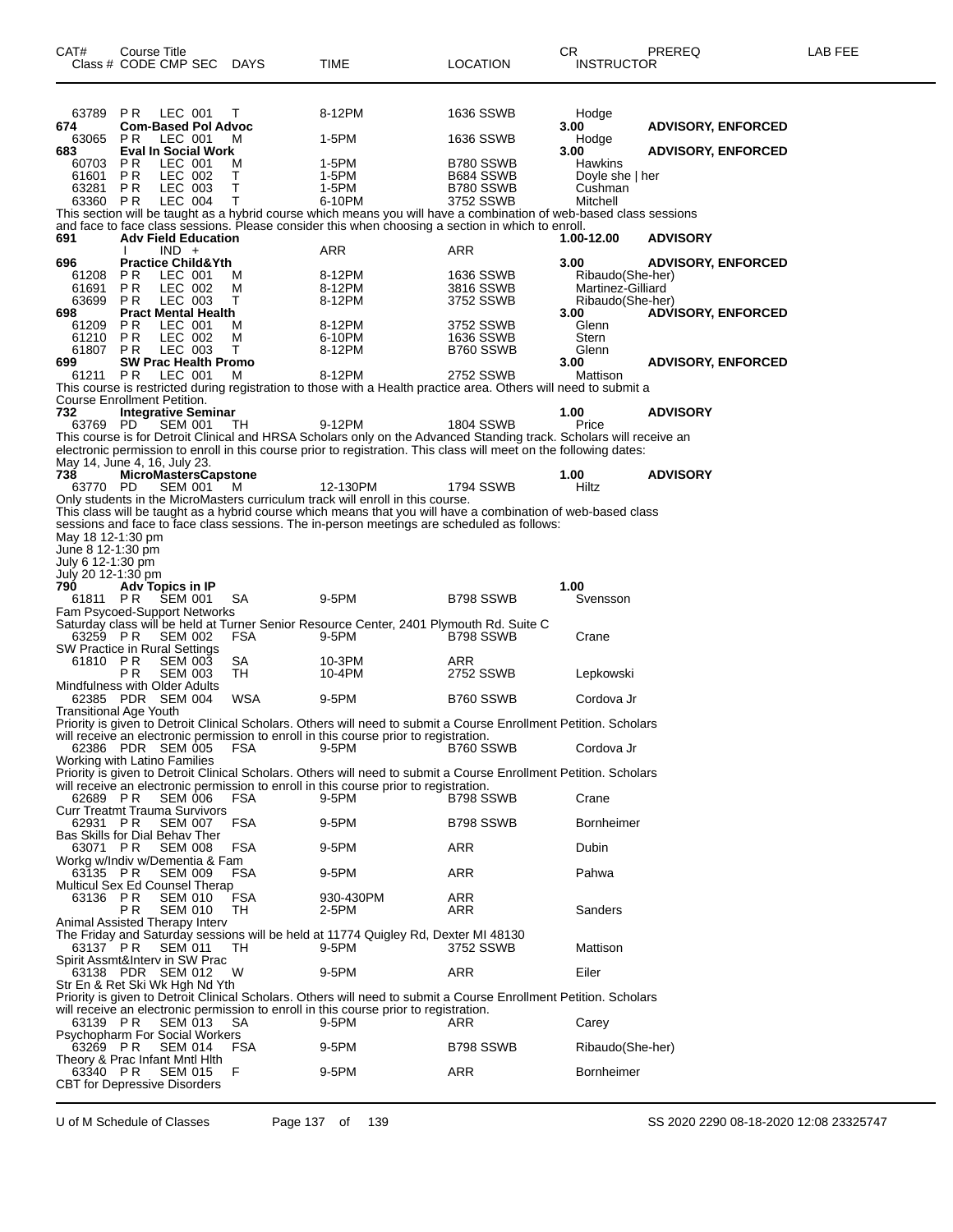| CAT#                 | Course Title<br>Class # CODE CMP SEC                                              | <b>DAYS</b>       | TIME                                                                                                           | LOCATION          | CR<br><b>INSTRUCTOR</b> | PREREQ                             | LAB FEE |
|----------------------|-----------------------------------------------------------------------------------|-------------------|----------------------------------------------------------------------------------------------------------------|-------------------|-------------------------|------------------------------------|---------|
|                      | 63505 PDR SEM 016<br>Cultural Issues Opd/Subst Use                                | TH                | 9-5PM                                                                                                          | ARR               | Irish                   |                                    |         |
|                      |                                                                                   |                   | Priority is given to HRSA-sud Scholars. Others will need to submit a Course Enrollment Petition. Scholars will |                   |                         |                                    |         |
|                      | 63776 PDR SEM 017<br>Substance Use Disorder Interv                                | F                 | receive an electronic permission to enroll in this course prior to registration.<br>9-5PM                      | ARR               | Irish                   |                                    |         |
|                      |                                                                                   |                   | Priority is given to HRSA-sud Scholars. Others will need to submit a Course Enrollment Petition. Scholars will |                   |                         |                                    |         |
| 64368 PR             | <b>SEM 018</b><br>Attach Thry Clin Prac Life Spn                                  | FSA               | receive an electronic permission to enroll in this course prior to registration.<br>9-5PM                      | B798 SSWB         | Ribaudo(She-her)        |                                    |         |
| 64644 P              | <b>SEM 019</b><br>Teletherapy:Eth,legal&clin iss                                  | <b>WTH</b>        | 6-9PM                                                                                                          | <b>ARR</b>        | Gonzalez                |                                    |         |
| Dates TBD            |                                                                                   |                   |                                                                                                                |                   |                         |                                    |         |
| 796<br>63337 PR      | <b>Adv Top Micr/Macr SW</b><br><b>SEM 001</b><br><b>Older Adults Disabilities</b> | W                 | 9-5PM                                                                                                          | <b>ARR</b>        | 1.00<br>Chang           |                                    |         |
| 63807 PR             | <b>SEM 002</b><br>Dialogue for Equity & Soc Jus                                   | SASU              | 9-5PM                                                                                                          | ARR               | Checkoway               |                                    |         |
| 799<br>61694 PR      | <b>Adv Topics Macro SW</b><br><b>SEM 001</b><br><b>Engaged Policy Development</b> | SASU              | 9-5PM                                                                                                          | ARR               | 1.00<br>Hodge           |                                    |         |
|                      | Engaged Policy Development - Battling the Opioid Epidemic                         |                   |                                                                                                                |                   |                         |                                    |         |
| 63338 PR<br>63540 PR | <b>SEM 002</b><br><b>Budgeting/Financ Mgmt SW Mgrs</b><br><b>SEM 003</b>          | FSA<br><b>FSA</b> | 9-5PM<br>9-5PM                                                                                                 | <b>ARR</b><br>ARR | Hiltz<br>Sanders        |                                    |         |
|                      | Immi Enfor Hum Rights&Soc Just                                                    |                   |                                                                                                                |                   |                         |                                    |         |
| 64369 PR             | <b>ŠEM 004</b><br>ΡR<br><b>SEM 004</b><br>Exec Ldrship Skls Hum Serv Org          | SA<br>SA          | 9-5PM<br>9-5PM                                                                                                 | ARR<br><b>ARR</b> | Tropman                 |                                    |         |
| 63068                | <b>SEM 005</b><br>P R<br>Framwks Underst Soc Impact Org                           | SА                | 9-5PM                                                                                                          | <b>ARR</b>        | Park                    |                                    |         |
| 801                  | Research Internship<br>$IND +$                                                    |                   | <b>ARR</b>                                                                                                     | <b>ARR</b>        | 1.00-8.00               | <b>ADVISORY</b>                    |         |
| 802<br>803           | <b>Research Internship</b><br>$IND +$<br><b>Research Internship</b>               |                   | ARR                                                                                                            | ARR               | 1.00-8.00<br>1.00-8.00  | <b>ADVISORY</b><br><b>ADVISORY</b> |         |
|                      | $IND +$                                                                           |                   | <b>ARR</b>                                                                                                     | <b>ARR</b>        |                         |                                    |         |
| 900<br>971           | <b>Prep Candidacy Eval</b><br>$IND +$<br><b>Directed Reading</b>                  |                   | ARR                                                                                                            | ARR               | 1.00-8.00<br>1.00-4.00  | <b>ADVISORY</b><br><b>ADVISORY</b> |         |
|                      | $IND +$                                                                           |                   | <b>ARR</b>                                                                                                     | <b>ARR</b>        |                         |                                    |         |
| 972                  | <b>Directed Reading</b><br>$IND +$                                                |                   | ARR                                                                                                            | ARR               | 1.00-4.00               | <b>ADVISORY</b>                    |         |
| 973                  | <b>Directed Reading</b><br>$IND +$                                                |                   | ARR                                                                                                            | <b>ARR</b>        | 1.00-4.00               | <b>ADVISORY</b>                    |         |
| 974                  | <b>Directed Reading</b><br>$IND +$                                                |                   | <b>ARR</b>                                                                                                     | <b>ARR</b>        | 1.00-4.00               | <b>ADVISORY</b>                    |         |
| 975                  | <b>Directed Research</b>                                                          |                   |                                                                                                                |                   | 1.00-4.00               | <b>ADVISORY</b>                    |         |
| 976                  | $IND +$<br><b>Directed Research</b><br>$IND +$                                    |                   | ARR<br>ARR                                                                                                     | ARR<br>ARR        | 1.00-4.00               | <b>ADVISORY</b>                    |         |
| 977                  | <b>Directed Research</b>                                                          |                   |                                                                                                                |                   | 1.00-4.00               | <b>ADVISORY</b>                    |         |
| 978                  | $IND +$<br><b>Directed Research</b>                                               |                   | <b>ARR</b>                                                                                                     | <b>ARR</b>        | 1.00-4.00               | <b>ADVISORY</b>                    |         |
| 990                  | $IND +$<br><b>Diss-Precand</b><br>$IND +$                                         |                   | <b>ARR</b><br>ARR                                                                                              | <b>ARR</b><br>ARR | 1.00-8.00               | <b>ADVISORY</b>                    |         |
| 995                  | Diss-Cand<br>$IND +$<br>IR                                                        |                   | <b>ARR</b>                                                                                                     | ARR               | 8.00                    | <b>ENFORCED</b>                    |         |
|                      |                                                                                   |                   |                                                                                                                |                   |                         |                                    |         |